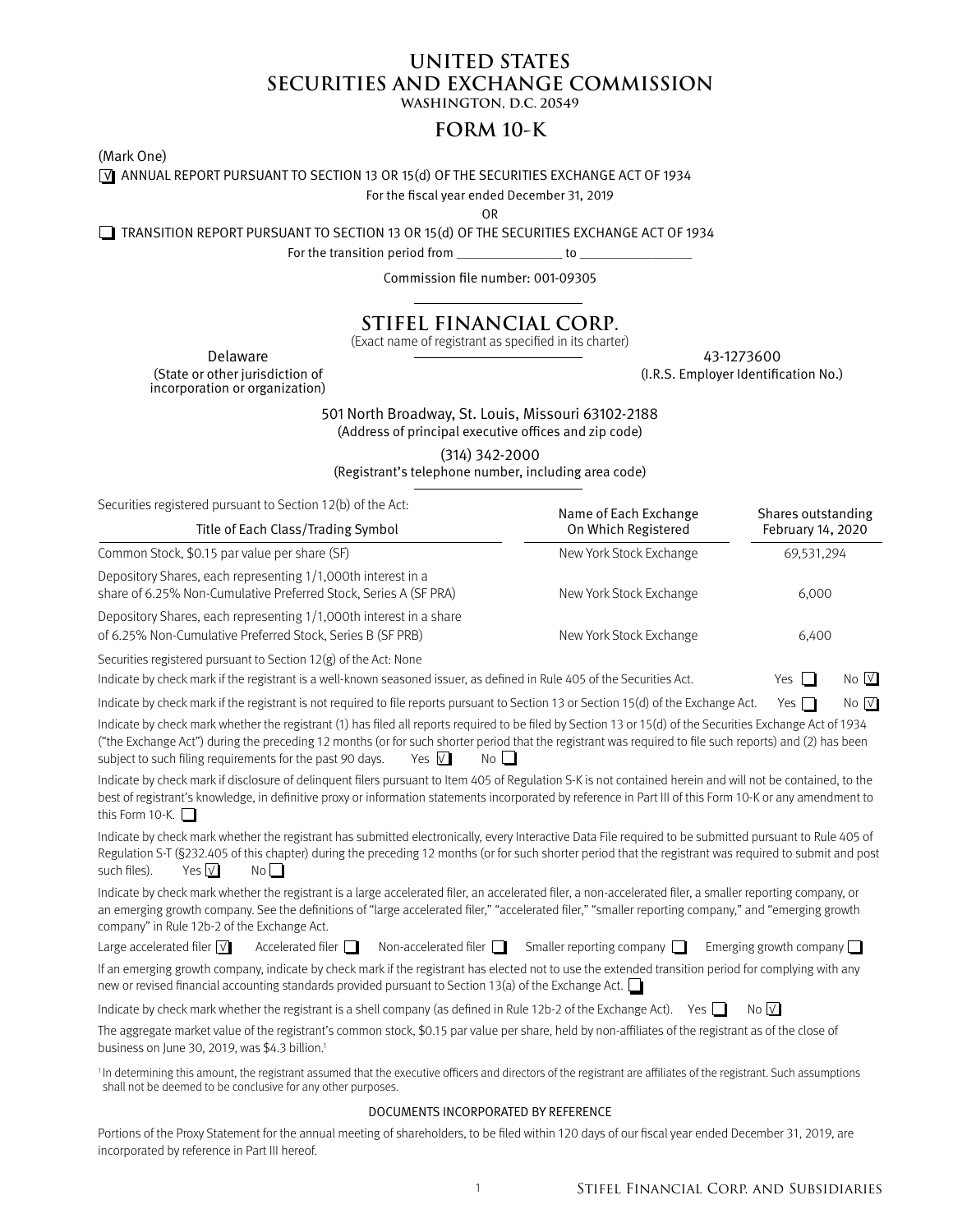# **STIFEL FINANCIAL CORP. Table of Contents**

| PART I         |                                                                                                                  | Page |
|----------------|------------------------------------------------------------------------------------------------------------------|------|
| Item 1.        | <b>Business</b>                                                                                                  | 3    |
| Item 1A.       | <b>Risk Factors</b>                                                                                              | 9    |
| Item 1B.       | <b>Unresolved Staff Comments</b>                                                                                 | 17   |
| Item 2.        | Properties                                                                                                       | 17   |
| Item 3.        | Legal Proceedings                                                                                                | 17   |
| Item 4.        | Mine Safety Disclosures                                                                                          | 18   |
| PART II        |                                                                                                                  |      |
| Item 5.        | Market for Registrant's Common Equity, Related Stockholder Matters, and Issuer Purchases<br>of Equity Securities | 18   |
| Item 6.        | Selected Financial Data                                                                                          | 20   |
| Item 7.        | Management's Discussion and Analysis of Financial Condition and Results of Operations                            | 20   |
| Item 7A.       | Quantitative and Qualitative Disclosures About Market Risk                                                       | 45   |
| Item 8.        | Financial Statements and Supplementary Data                                                                      | 48   |
| Item 9.        | Changes in and Disagreements With Accountants on Accounting and Financial Disclosure                             | 96   |
| Item 9A.       | Controls and Procedures                                                                                          | 96   |
| Item 9B.       | Other Information                                                                                                | 98   |
| PART III       |                                                                                                                  |      |
| Item 10.       | Directors, Executive Officers, and Corporate Governance                                                          | 98   |
| Item 11.       | <b>Executive Compensation</b>                                                                                    | 98   |
| Item 12.       | Security Ownership of Certain Beneficial Owners and Management and Related Stockholder Matters                   | 98   |
| Item 13.       | Certain Relationships and Related Transactions, and Director Independence                                        | 98   |
| Item 14.       | Principal Accounting Fees and Services                                                                           | 98   |
| <b>PART IV</b> |                                                                                                                  |      |
| Item 15.       | <b>Exhibits and Financial Statement Schedules</b>                                                                | 99   |
|                | Signatures                                                                                                       | 102  |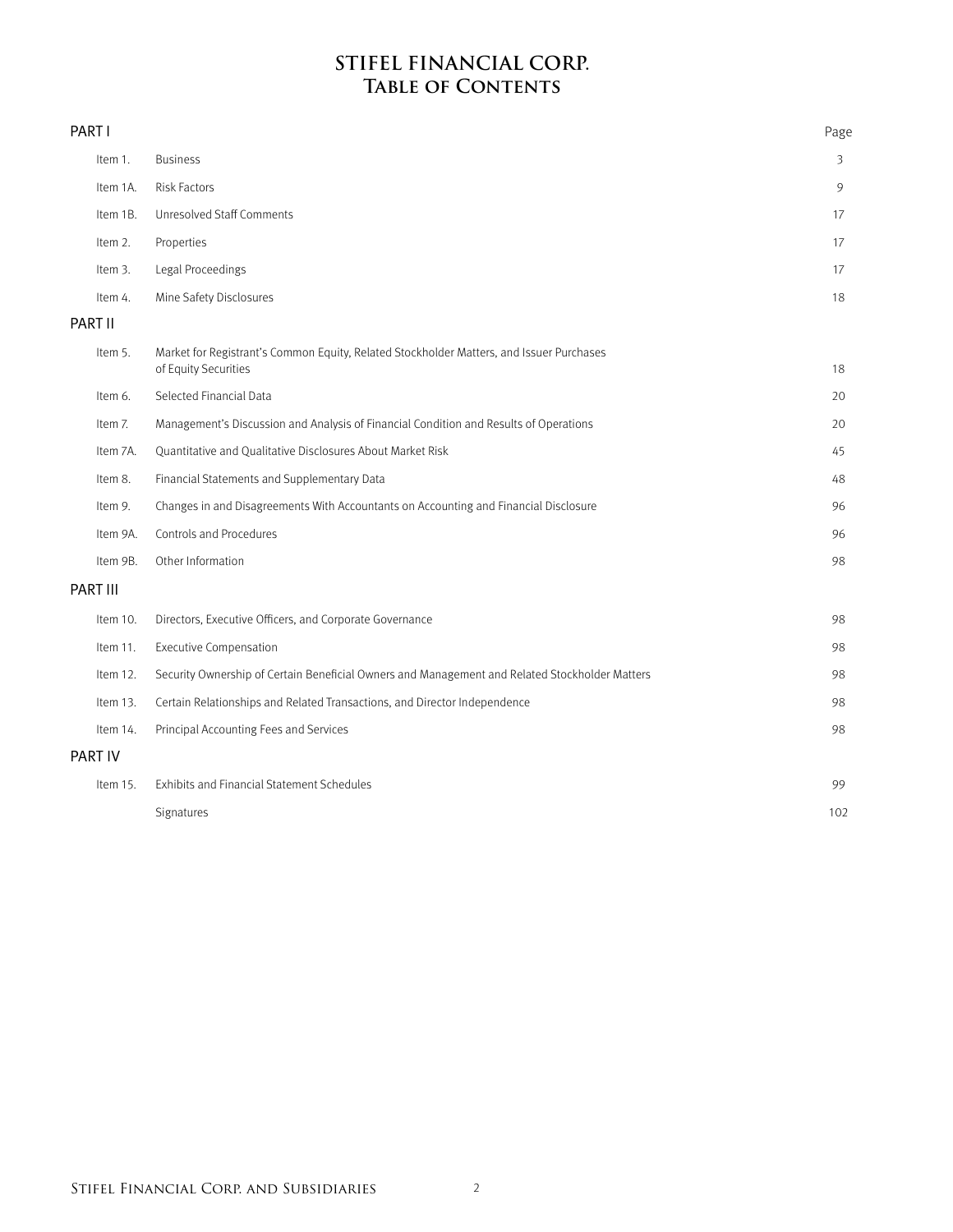# **PART I**

Certain statements in this report may be considered forward-looking. Statements that are not historical or current facts, including statements about beliefs and expectations, are forward-looking statements. These forward-looking statements cover, among other things, statements made about general economic, political, regulatory, and market conditions, the investment banking and brokerage industries, our objectives and results, and also may include our belief regarding the effect of various legal proceedings, management expectations, our liquidity and funding sources, counterparty credit risk, or other similar matters. Forward-looking statements involve inherent risks and uncertainties, and important factors could cause actual results to differ materially from those anticipated, including those factors discussed below under "Risk Factors" in Item 1A as well as those discussed in "External Factors Impacting Our Business" included in "Management's Discussion and Analysis of Financial Condition and Results of Operations" in Part II, Item 7 of this report.

Because of these and other uncertainties, our actual future results may be materially different from the results indicated by these forward-looking statements. In addition, our past results of operations do not necessarily indicate our future results. We undertake no obligation to publicly release any revisions to the forward-looking statements or reflect events or circumstances after the date of this document.

## ITEM 1. BUSINESS

Stifel Financial Corp. is a Delaware corporation and a financial holding company headquartered in St. Louis. We were organized in 1983. Our principal subsidiary is Stifel, Nicolaus & Company, Incorporated ("Stifel"), a full-service retail and institutional wealth management and investment banking firm. Stifel is the successor to a partnership founded in 1890. Our other subsidiaries include Century Securities Associates, Inc. ("CSA"), an independent contractor broker-dealer firm; Keefe, Bruyette & Woods, Inc. ("KBW") and Miller Buckfire & Co. LLC ("Miller Buckfire"), broker-dealer firms; Stifel Nicolaus Europe Limited ("SNEL"), our European subsidiary; Stifel Nicolaus Canada Inc. ("SNC"), our Canadian subsidiary; Stifel Bank & Trust and Stifel Bank (collectively, "Stifel Bancorp"), retail and commercial banks; Stifel Trust Company, N.A. and Stifel Trust Company Delaware, N.A. (collectively, "Stifel Trust"), our trust companies; and 1919 Investment Counsel, LLC and Ziegler Capital Management, LLC ("ZCM"), asset management firms. Unless the context requires otherwise, the terms "the Company," "our company," "we," and "our," as used herein, refer to Stifel Financial Corp. and its subsidiaries.

We have a 129-year operating history and have built a diversified business serving private clients, institutional investors, and investment banking clients located across the country. Our principal activities are:

- Private client services, including securities transaction and financial planning services;
- Institutional equity and fixed income sales, trading and research, and municipal finance;
- Investment banking services, including mergers and acquisitions, public offerings, and private placements; and
- Retail and commercial banking, including personal and commercial lending programs.

Our core philosophy is based upon a tradition of trust, understanding, and studied advice. We attract and retain experienced professionals by fostering a culture of entrepreneurial, long-term thinking. We provide our private, institutional, and corporate clients quality, personalized service, with the theory that if we place clients' needs first, both our clients and our company will prosper. Our unwavering client and associate focus have earned us a reputation as one of the nation's leading wealth management and investment banking firms.

We have grown our business both organically and through opportunistic acquisitions. Over the past several years, we have grown substantially, primarily by completing and successfully integrating a number of acquisitions, including our acquisition of the capital markets business of Legg Mason ("LM Capital Markets") from Citigroup in December 2005 and the following acquisitions:

- Ryan Beck Holdings, Inc. ("Ryan Beck") and its wholly owned brokerdealer subsidiary, Ryan Beck & Company, Inc. – On February 28, 2007, we closed on the acquisition of Ryan Beck, a full-service brokerage and investment banking firm with a strong private client focus, from BankAtlantic Bancorp, Inc.
- First Service Financial Company ("First Service") and its wholly owned subsidiary, FirstService Bank – On April 2, 2007, we completed our

acquisition of First Service, and its wholly owned subsidiary FirstService Bank, a St. Louis-based Missouri commercial bank. Upon consummation of the acquisition, we became a bank holding company and a financial holding company, subject to the supervision and regulation of The Board of Governors of the Federal Reserve System. First Service now operates as Stifel Bank & Trust.

- Butler, Wick & Co., Inc. ("Butler Wick") On December 31, 2008, we closed on the acquisition of Butler Wick, a privately held broker-dealer which specialized in providing financial advice to individuals, municipalities, and corporate clients.
- UBS Financial Services Inc. During the third and fourth quarters of 2009, we acquired 56 branches from the UBS Wealth Management Americas branch network.
- Thomas Weisel Partners Group, Inc. ("TWPG") On July 1, 2010, we acquired TWPG, an investment bank focused principally on the growth sectors of the economy, including technology and health care. This acquisition expanded our investment banking presence on the west coast of the United States.
- Stone & Youngberg LLC ("Stone & Youngberg") On October 1, 2011, we acquired Stone & Youngberg, a leading financial services firm specializing in municipal finance and fixed income securities. Stone & Youngberg's comprehensive institutional group expanded our public finance, institutional sales and trading, and bond underwriting, particularly in the Arizona and California markets, and expanded our Private Client Group.
- Miller Buckfire On December 20, 2012, we acquired Miller Buckfire, an investment banking firm. Miller Buckfire provides a full range of investment banking advisory services, including financial restructuring, mergers and acquisitions, and debt and equity placements.
- KBW, Inc. ("KBW") On February 15, 2013, we acquired KBW, an investment banking firm with a focus in the banking, insurance, brokerage, asset management, mortgage banking, real estate, and specialty finance sectors. KBW maintains industry-leading positions in research, corporate finance, mergers and acquisitions, as well as sales and trading in equities and debt securities of financial services companies.
- Fixed Income Sales and Trading Business From Knight Capital On July 1, 2013, we completed the acquisition of the U.S. institutional fixed income sales and trading business and the hiring of the European institutional fixed income sales and trading team from Knight Capital Group, Inc. The combined teams of sales and trading professionals in the U.S. and Europe cover high-yield and investment-grade corporate bonds, assetbacked and mortgage-backed securities, loan trading, and emerging markets, as well as fixed income research in selected sectors and companies.
- Acacia Federal Savings Bank On October 31, 2013, Stifel Bank & Trust completed its acquisition of Acacia Federal Savings Bank, a federally chartered savings institution.
- ZCM On November 30, 2013, we acquired ZCM, an asset management firm that provides investment solutions for institutions, mutual fund subadvisory clients, municipalities, pension plans, Taft-Hartley plans, and individual investors.
- De La Rosa, & Co. ("De La Rosa") On April 3, 2014, we acquired De La Rosa, a California-based public finance investment banking boutique. The addition of the De La Rosa team strengthened our company's position in a number of key underwriting markets in California.
- Oriel Securities ("Oriel") On July 31, 2014, we completed the acquisition of Oriel, a London-based stockbroking and investment banking firm. The combination of our company and Oriel has created a significant middle-market investment banking group in London, with broad research coverage across most sectors of the economy, equity and debt sales and trading, and investment banking services.
- 1919 Investment Counsel, formerly known as Legg Mason Investment Counsel & Trust Co., National Association – On November 7, 2014, we completed the acquisition of 1919 Investment Counsel, an asset management firm and trust company that provides customized investment advisory and trust services, on a discretionary basis, to individuals, families, and institutions throughout the country.
- Merchant Capital, LLC ("Merchant Capital") On December 31, 2014, we acquired Merchant Capital, a public finance investment banking firm headquartered in Montgomery, Alabama, which serves the Southeastern market. The strategic combination of Stifel and Merchant Capital strength-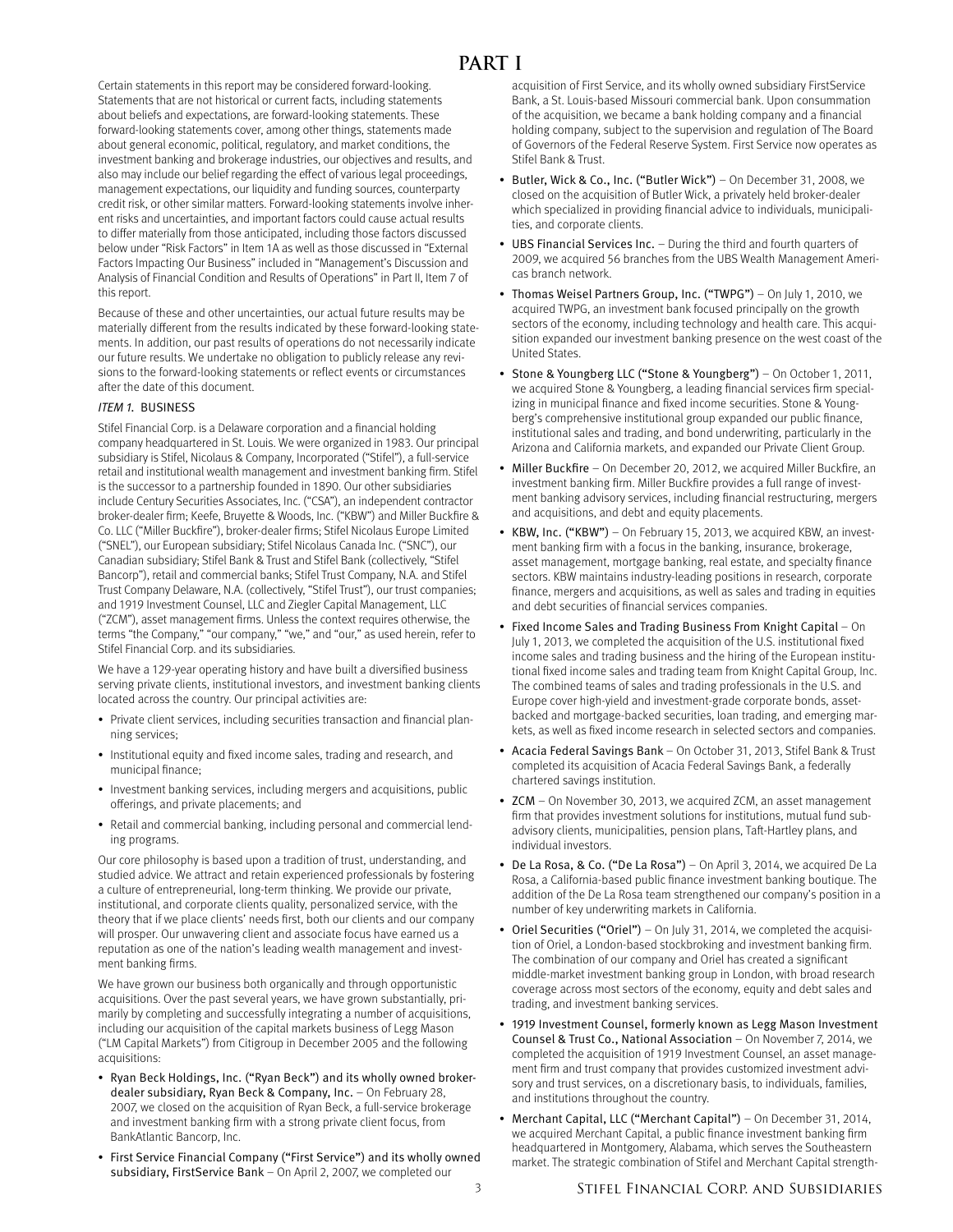ened our company's position in several key underwriting markets in the Southeast.

- Sterne Agee Group, Inc. ("Sterne Agee") On June 5, 2015, we completed the purchase of all of the outstanding shares of common stock of Sterne Agee, a financial service firm that offers comprehensive wealth management and investment service to a diverse client base including corporations, municipalities, and individual investors. On July 1, 2016, we completed the sale of Sterne Agee's legacy independent brokerage and clearing businesses pursuant to two separate stock purchase agreements dated June 24, 2016.
- Barclays Wealth and Investment Management ("Barclays") On December 4, 2015, we completed the purchase of the Barclays Wealth and Investment Management, Americas franchise in the U.S.
- Eaton Partners, LLC ("Eaton Partners") On January 4, 2016, we completed the acquisition of Eaton Partners, a global fund placement and advisory firm.
- ISM Capital LLP ("ISM") On May 3, 2016, we completed the acquisition of ISM, an independent investment bank focused on international debt capital markets. The acquisition of ISM increased our company's debt capital markets origination, sales, and research capabilities.
- City Securities Corporation ("City Securities") On January 3, 2017, we completed the acquisition of City Financial Corporation and its wholly owned subsidiary, City Securities, an independent investment bank focused primarily on offering wealth management and public finance services across the Midwest.
- Ziegler Wealth Management ("Ziegler") On March 19, 2018, we completed the acquisition of Ziegler, a privately held investment bank, capital markets, and proprietary investments firm.
- Business Bancshares, Inc. ("BBI") On August 31, 2018, we completed the acquisition of BBI, and its wholly owned subsidiary, The Business Bank of St. Louis, a full-service banking facility. Upon the closing of the transaction, the Business Bank of St. Louis was renamed "Stifel Bank" and Business Bancshares, Inc. was renamed "Stifel Bancorp, Inc." Stifel Bancorp is the holding company for Stifel Bank & Trust, and its wholly owned subsidiaries, and Stifel Bank.
- Rand Associates ("Rand") On October 1, 2018, we completed the acquisition of Rand, an independent investment adviser that provides comprehensive wealth management and investment counsel services to individuals, families, and institutions.
- First Empire Holding Corp. ("First Empire") On January 2, 2019, we completed the acquisition of First Empire and its subsidiaries, including First Empire Securities, Inc., an institutional broker-dealer specializing in the fixed income markets.
- Mooreland Partners ("Mooreland") On July 1, 2019, we completed the acquisition of Mooreland, an independent M&A and private capital advisory firm serving the global technology industry.
- B&F Capital Markets, Inc. ("B&F") On September 3, 2019, we completed the acquisition of B&F, a privately held firm focused on providing regional and community banks throughout the United States with interest rate derivative programs through a combination of experienced professionals and proprietary software.
- George K. Baum & Company ("GKB") On September 27, 2019, we completed the acquisition of certain assets of GKB, a privately held investment banking firm focused on public finance and taxable fixed income sales and trading.
- MainFirst Bank AG ("MainFirst") On November 1, 2019, we completed the acquisition of MainFirst, an independent European capital markets firm, specializing in equity brokerage and research, equity capital markets, and asset management. MainFirst operates out of offices in Frankfurt, London, Milan, Munich, New York, Paris, and Zurich.
- GMP Capital Inc. ("GMP") On December 6, 2019, we completed the acquisition of substantially all of the capital markets business of GMP, an independent investment banking franchise based in Canada that offers investment banking services, including equity capital-raising, mergers and acquisitions, institutional sales and trading, and research services to corporate clients and institutional investors.

#### Business Segments

We operate in the following segments: Global Wealth Management, Institutional Group, and Other. For a discussion of the financial results of our segments, see Item 7, "Management's Discussion and Analysis of Financial Condition and Results of Operations – Segment Analysis."

## Narrative Description of Business

As of December 31, 2019, we employed over 8,300 associates, including 2,222 financial advisors, of which 95 are independent contractors. Through our broker-dealer subsidiaries, we provide securities-related financial services to customers from the United States and Europe. Our customers include individuals, corporations, municipalities, and institutions. We have customers throughout the United States, with a growing presence in the United Kingdom and Europe. No single client accounts for a material percentage of any segment of our business. Our inventory, which we believe is of modest size and intended to turn over quickly, exists to facilitate order flow and support the investment strategies of our clients. The inventory of securities held to facilitate customer trades and our market-making activities is sensitive to market movements. Furthermore, our balance sheet is highly liquid, without material holdings of securities that are difficult to value or remarket. We believe that our broad platform, fee-based revenues, and strong distribution network position us well to take advantage of current trends within the financial services sector.

#### GLOBAL WEALTH MANAGEMENT

We provide securities transaction, brokerage, and investment services to our clients through the consolidated Stifel branch system. We have made significant investments in personnel and technology to grow the Private Client Group over the past twelve years.

#### Consolidated Stifel Branch System

At December 31, 2019, the Private Client Group had a network of 2,127 financial advisors located in 382 branch offices in 47 states and the District of Columbia. In addition, we have 95 independent contractors.

Our financial advisors provide a broad range of investments and services to our clients, including financial planning services. We offer equity securities; taxable and tax-exempt fixed income securities, including municipal, corporate, and government agency securities; preferred stock; and unit investment trusts. We also offer a broad range of externally managed fee-based products. In addition, we offer insurance and annuity products and investment company shares through agreements with numerous third-party distributors. We encourage our financial advisors to pursue the products and services that best fit their clients' needs and that they feel most comfortable recommending. Our private clients may choose from a traditional, commission-based structure or fee-based money management programs. In most cases, commissions are charged for sales of investment products to clients based on an established commission schedule. In certain cases, varying discounts may be given based on relevant client or trade factors determined by the financial advisor.

Our independent contractors, who operate in our CSA business, provide the same types of financial products and services to its private clients as does Stifel. Under their contractual arrangements, these independent contractors may also provide accounting services, real estate brokerage, insurance, or other business activities for their own account. Independent contractors are responsible for all of their direct costs and are paid a larger percentage of commissions to compensate them for their added expenses. CSA is an introducing broker-dealer and, as such, clears its transactions through Stifel.

#### Customer Financing

Client securities transactions are effected on either a cash or margin basis. When securities are purchased on a margin basis, the customer deposits less than the full cost of the security in their account. We make a loan to the customer for the balance of the purchase price. Such loans are collateralized by the purchased securities. The amounts of the loans are subject to the margin requirements of Regulation T of the Board of Governors of the Federal Reserve System, Financial Industry Regulatory Authority, Inc. ("FINRA") margin requirements, and our internal policies, which usually are more restrictive than Regulation T or FINRA requirements. In permitting customers to purchase securities on margin, we are subject to the risk of a market decline, which could reduce the value of our collateral below the amount of the customers' indebtedness.

We offer securities-based lending through Stifel Bancorp, which allows clients to borrow money against the value of qualifying securities for any suitable purpose other than purchasing, trading, or carrying marketable securities or refinancing margin debt. The loan requirements are subject to Regulation U of the Board of Governors of the Federal Reserve System ("Regulation U") and our internal policies, which are typically more restrictive than Regulation U. We establish approved lines and advance rates against qualifying securities and monitor limits daily and, pursuant to such guidelines, require customers to deposit additional collateral or reduce debt positions, when necessary. Factors considered in the review of securities-based lending are the amount of the loan, the degree of concentrated or restricted positions, and the overall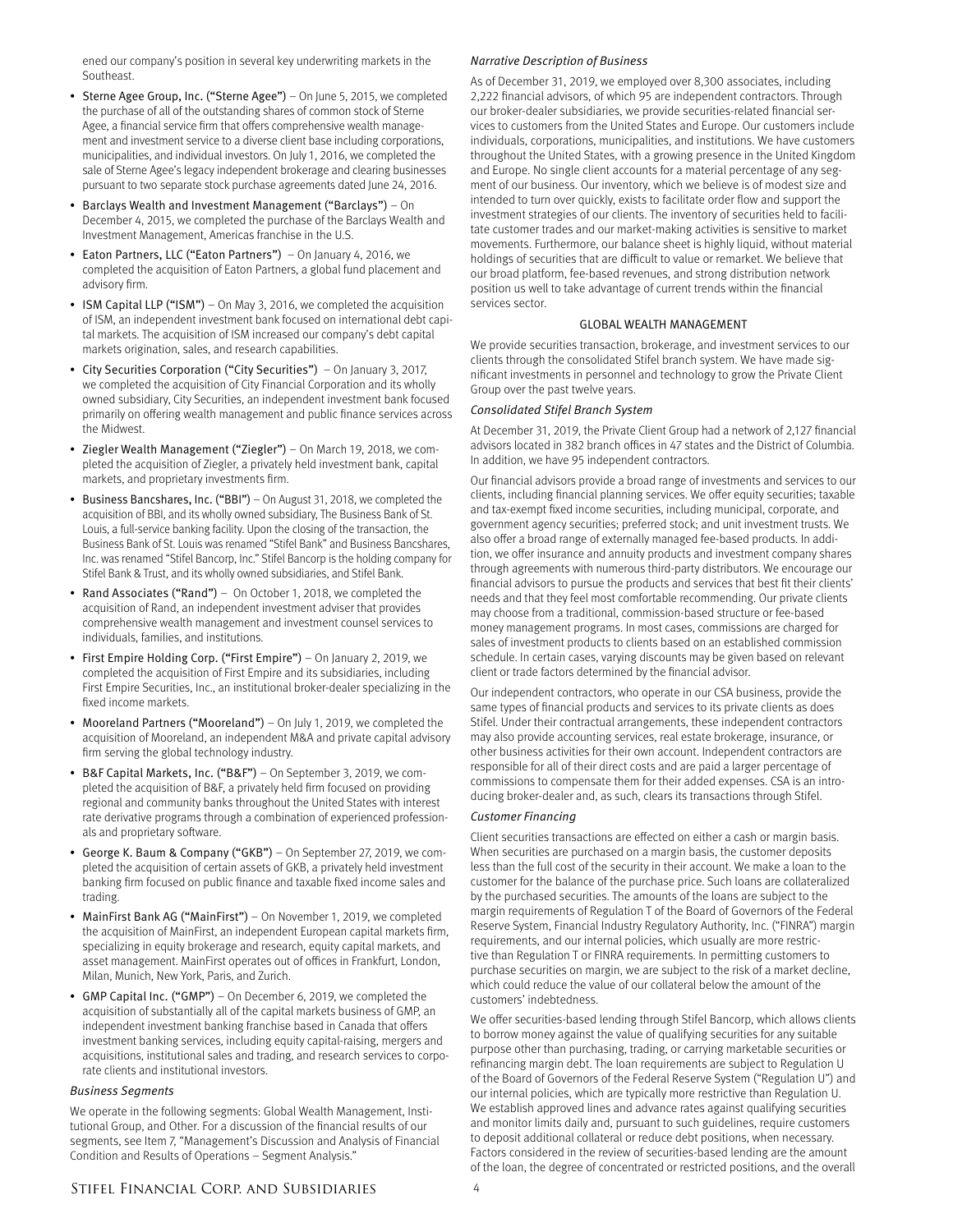evaluation of the portfolio to ensure proper diversification, or, in the case of concentrated positions, appropriate liquidity of the underlying collateral or potential hedging strategies. Underlying collateral for securities-based loans is reviewed with respect to the liquidity of the proposed collateral positions, valuation of securities, historic trading range, volatility analysis, and an evaluation of industry concentrations.

#### Asset Management

Our asset management business offers specialized investment management solutions for institutions, private clients, and investment advisers. Revenues for this segment are primarily generated by the investment advisory fees related to asset management services provided for individual and institutional investment portfolios, along with mutual funds. Investment advisory fees are earned on assets held in managed or non-discretionary asset-based programs. These fees are computed based on balances either at the beginning of the quarter, the end of the quarter, or average daily assets. Fees from private client investment portfolios and institutional fees are typically based on asset values at the end of the prior period. Asset balances are impacted by both the performance of the market and sales and redemptions of client accounts/funds. Rising markets have historically had a positive impact on investment advisory fee revenues as existing accounts increase in value, and individuals and institutions may commit incremental funds in rising markets. No single client accounts for a material percentage of this segment's total business.

## Stifel Bancorp

In April 2007, we completed the acquisition of First Service, a St. Louis-based full-service bank, which now operates as Stifel Bank & Trust. On August 31, 2018, the Company completed the acquisition of BBI and its wholly owned subsidiary, The Business Bank of St. Louis, a full-service banking facility with approximately \$600.0 million in assets that operates from a single location. The Business Bank of St. Louis now operates as Stifel Bank. Business Bancshares, Inc., which operates as the holding company for Stifel Bank & Trust, and its wholly owned subsidiaries, and Stifel Bank (collectively, "bank subsidiaries") was renamed "Stifel Bancorp, Inc." Our bank subsidiaries are reported in the Global Wealth Management segment. We have grown retail and commercial bank assets from \$145.6 million on the acquisition date to \$16.9 billion at December 31, 2019. Through our bank subsidiaries, we offer retail and commercial banking services to private and corporate clients, including personal loan programs, such as fixed and variable mortgage loans, home equity lines of credit, personal loans, loans secured by CDs or savings, and securities-based loans, as well as commercial lending programs, such as small business loans, commercial real estate loans, lines of credit, credit cards, term loans, and inventory and receivables financing, in addition to other banking products. We believe our bank subsidiaries not only help us serve our private clients more effectively by offering them a broader range of services, but also enable us to better utilize our private client cash balances held which are swept to our bank subsidiaries, which is their primary source of funding.

## INSTITUTIONAL GROUP

The Institutional Group segment includes research, equity and fixed income institutional sales and trading, investment banking, public finance, and syndicate.

## Research

Our research department publishes research across multiple industry groups and provides our clients with timely, insightful, and actionable research, aimed at improving investment performance.

## Institutional Sales and Trading

Our equity sales and trading team distributes our proprietary equity research products and communicates our investment recommendations to our client base of institutional investors, executes equity trades, sells the securities of companies for which we act as an underwriter, and makes a market in securities. In our various sales and trading activities, we take a focused approach to serving our clients by maintaining inventory to facilitate order flow and support the investment strategies of our institutional fixed income clients, as opposed to seeking trading profits through proprietary trading.

The fixed income institutional sales and trading group is comprised of taxable and tax-exempt sales departments. Our institutional sales and trading group executes trades with diversification across municipal, corporate, government agency, and mortgage-backed securities.

#### Investment Banking

Our investment banking activities include the provision of financial advisory services principally with respect to mergers and acquisitions and the execution of public offerings and private placements of debt and equity securities. The investment banking group focuses on middle-market companies as well as on

larger companies in targeted industries where we have particular expertise, which include real estate, financial services, healthcare, aerospace/defense and government services, telecommunications, transportation, energy, business services, consumer services, industrial, technology, and education.

Our syndicate department coordinates marketing, distribution, pricing, and stabilization of our managed equity and debt offerings. In addition, the department coordinates our underwriting participations and selling group opportunities managed by other investment banking firms.

#### Public Finance

Our public finance group acts as an underwriter and dealer in bonds issued by states, cities, and other political subdivisions and acts as manager or participant in offerings managed by other firms.

## OTHER SEGMENT

The Other segment includes interest income from stock borrow activities, unallocated interest expense, interest income and gains and losses from investments held, compensation expense associated with the expensing of restricted stock awards with no continuing service requirements as a result of recent acquisitions and actions taken by the Company in response to the Tax Regulation enacted in the fourth quarter of 2017, amortization of stock-based awards for certain administrative associates, and all unallocated overhead costs associated with the execution of orders; processing of securities transactions; custody of client securities; receipt, identification, and delivery of funds and securities; compliance with regulatory and legal requirements; internal financial accounting and controls; and general administration and acquisition charges.

## BUSINESS CONTINUITY

We have developed a business continuity plan, which is designed to permit continued operation of business-critical functions in the event of disruptions to our St. Louis, Missouri, headquarters facility as well as other critical functional areas of the firm. Several critical business functions are supported by outside vendors who maintain backup and recovery in line with our internal needs and capabilities. We periodically participate in testing of these backup and recovery functions. Likewise, the business functions we support internally can be supported without the St. Louis headquarters through a combination of redundant computer facilities in other east and west coast data centers and from certain branch locations which can connect to our third-party securities processing vendor through its primary or redundant facilities. Systems have been designed so that we can route critical processing activity and functions to alternate locations, which can be staffed with relocated personnel as appropriate.

#### GROWTH STRATEGY

We believe our strategy for growth will allow us to increase our revenues and to expand our role with clients as a valued partner. In executing our growth strategy, we take advantage of the consolidation among mid-tier firms, which we believe provides us opportunities in our global wealth and institutional group segments. We do not create specific growth or business plans for any particular type of acquisition, focus on specific firms, or geographic expansion, nor do we establish quantitative goals, such as intended numbers of new hires or new office openings; however, our corporate philosophy has always been to be in a position to take advantage of opportunities as they arise, while maintaining sufficient levels of capital. We intend to pursue the following strategies with discipline:

- Further expand our private client footprint in the U.S. We have expanded the number of our private client branches from 39 at December 31, 1997 to 382 at December 31, 2019, and our branch-based financial advisors from 262 to 2,127 over the same period. In addition, assets under management have grown from \$11.7 billion at December 31, 1997, to \$329.5 billion at December 31, 2019. Through organic growth and acquisitions, we have built a strong footprint nationally. Over time, we plan to further expand our domestic private client footprint. We plan on achieving this through recruiting experienced financial advisors with established client relationships and continuing to selectively consider acquisition opportunities as they may arise.
- Further expand our institutional business both domestically and internationally. Our institutional equity business is built upon the premise that high-quality fundamental research is not a commodity. The growth of our business has been fueled by the effective partnership of our highly rated research and institutional sales and trading teams. We have identified opportunities to expand our research capabilities by taking advantage of market disruptions. As of December 31, 2019, our research department was ranked the largest research department, as measured by domestic equities under coverage, by StarMine. Our goal is to further monetize our research platform by adding additional institutional sales and trading teams and by placing a greater emphasis on client management.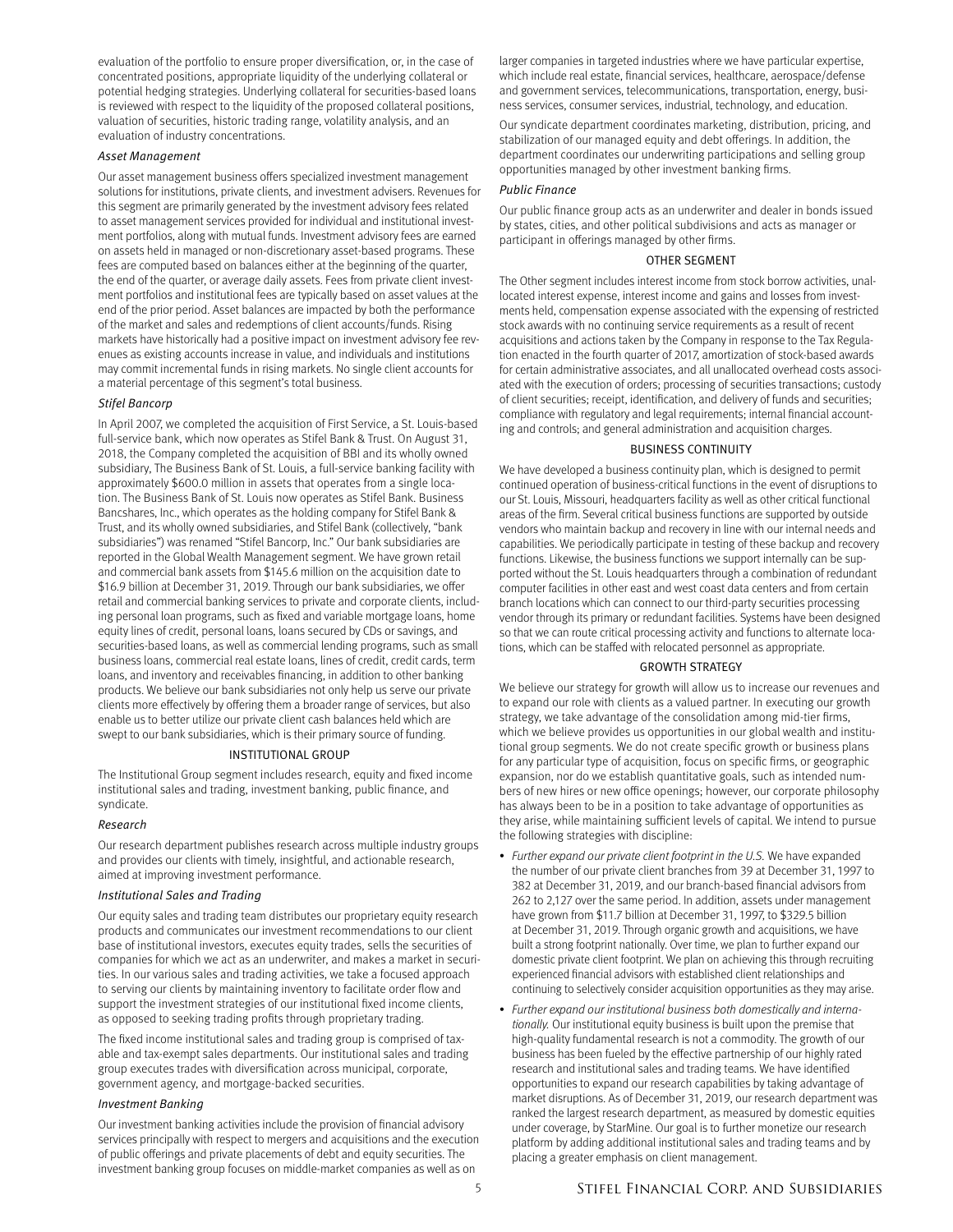- Grow our investment banking business. By leveraging our industry expertise, our product knowledge, our research platform, our experienced associates, our capital markets strength, our middle-market focus, and our private client network, we intend to grow our investment banking business. The merger with TWPG in 2010, our acquisition of Miller Buckfire in 2012, the merger with KBW in 2013, the acquisitions of De La Rosa, Oriel, and Merchant Capital in 2014, and the acquisitions of Eaton Partners and ISM in 2016 have accelerated the growth of our investment banking business through expanded industry, product, and geographic coverage, including capital-raising for start-up companies, particularly from the venture community. We believe our position as a middle-market-focused investment bank with broad-based and respected research will allow us to take advantage of opportunities in the middle market and continue to align our investment banking coverage with our research footprint.
- Focus on asset generation within Stifel Bancorp by offering banking services to our clients. We believe the banking services provided through Stifel Bancorp strengthens our existing client relationships and helps us recruit financial advisors seeking to provide a full range of services to their private clients. We intend to continue focusing on the sale of banking products and services to our private and corporate clients.
- Approach acquisition opportunities with discipline. Over the course of our operating history, we have demonstrated our ability to identify, effect, and integrate attractive acquisition opportunities. We believe the current environment and market dislocation will continue to provide us with the ability to thoughtfully consider acquisitions on an opportunistic basis.

#### COMPETITION

We compete with other securities firms, some of which offer their customers a broader range of brokerage services, have substantially greater resources, and may have greater operating efficiencies. In addition, we face increasing competition from other financial institutions, such as commercial banks, online service providers, and other companies offering financial services. The Financial Modernization Act, signed into law in late 1999, lifted restrictions on banks and insurance companies, permitting them to provide financial services once dominated by securities firms. In addition, consolidation in the financial services industry may lead to increased competition from larger, more diversified organizations.

As we enter our 130th year in business, we continue to rely on the expertise acquired in our market area, our personnel, and our equity capital to operate in the competitive environment.

#### REGULATION

The following discussion summarizes the principal elements of the regulatory and supervisory framework applicable to our company as a participant in the financial services industry and, in particular, the banking and securities sectors. The framework includes extensive regulation under U.S. federal and state laws, as well as the applicable laws of the jurisdictions outside the U.S. in which our company does business, and is intended to protect our clients, the integrity of the financial markets, our depositors, and the Federal Deposit Insurance Fund and is not intended to protect our creditors or shareholders. These rules and regulations limit our ability to engage in certain activities, as well as our ability to fund our company from its regulated subsidiaries, which include Stifel Bancorp and our broker-dealer subsidiaries. To the extent that the following information describes statutory and regulatory provisions, it is qualified in its entirety by reference to the particular statutory and regulatory provisions that are referenced. A change in applicable statutes or regulations or in regulatory or supervisory policy may have a material effect on our business.

We continue to experience a period of notable change in financial regulation and supervision. These changes could have a significant impact on how we conduct our business. Many regulatory or supervisory policies remain in a state of flux and may be subject to amendment in the near future. As a result, we cannot specifically quantify the impact that such regulatory or supervisory requirements will have on our business and operations (see Item 1A, "Risk Factors" in this Form 10-K for further discussion of the potential future impact on our operations).

#### Financial Holding Company Regulation

We are a bank holding company under the Bank Holding Company Act of 1956 ("BHCA"), as amended, that has made an election to be a financial holding company. Consequently, our company and its business activities are subject to the supervision, examination, and regulation of the Federal Reserve Board (the "Fed"). The BHCA and other federal laws subject bank and financial holding companies to particular restrictions on the types of activities in which they may engage and to a range of supervisory requirements and activities, including regulatory enforcement actions for violations of laws

and regulations. Supervision and regulation of bank holding companies, financial holding companies, and their subsidiaries are intended primarily for the protection of depositors and other clients of banking subsidiaries, the deposit insurance fund of the Federal Deposit Insurance Corporation ("FDIC"), and the banking system as a whole, but not for the protection of stockholders or other creditors.

Stifel Bank & Trust and Stifel Bank are state-chartered banks regulated, supervised, and examined by the Fed and the Consumer Financial Protection Bureau ("CFPB"). Stifel Trust is regulated, supervised, and examined by the Office of the Comptroller of the Currency ("OCC"). The Fed and the FDIC also regulate and may examine our bank subsidiaries and, with respect to the Fed, Stifel Trust.

Collectively, the rules and regulations of the Fed, the OCC, the FDIC, and the CFPB cover all aspects of the banking business, including, for example, lending practices, the receipt of deposits, capital structure, transactions with affiliates, conduct and qualifications of personnel, and as discussed further in the following sections, capital requirements. This regulatory, supervisory, and oversight framework is subject to significant changes that can affect the operating costs and permissible businesses of our company, our bank subsidiaries, Stifel Trust, and all of our other subsidiaries. As a part of their supervisory functions, the Fed, the OCC, the FDIC, and the CFPB also have the power to bring enforcement actions for violations of law and, in the case of the Fed, the OCC, and the FDIC, for unsafe or unsound practices.

#### Basel III and U.S. Capital Rules

Our company, as a bank and financial holding company, and our bank subsidiaries are subject to regulation, including capital requirements, by the Federal Reserve. Our bank subsidiaries are subject to various regulatory capital requirements administered by the Fed and the Missouri Division of Finance. Failure to meet minimum capital requirements can initiate certain mandatory and possibly additional discretionary actions by regulators that, if undertaken, could have a direct material effect on our company's and our bank subsidiaries' financial statements.

The OCC, the Fed, and the FDIC published final U.S. rules implementing the Basel III capital framework developed by the Basel Committee on Banking Supervision and certain Dodd-Frank Act and other capital provisions and updated the prompt corrective action framework to reflect the new regulatory capital minimums (the "U.S. Basel III Rules"). The U.S. Basel III Rules: (i) increased the quantity and quality of regulatory capital; (ii) established a capital conservation buffer; and (iii) made changes to the calculation of riskweighted assets. The U.S. Basel III Rules became effective for our company and its bank subsidiaries on January 1, 2015, subject to applicable phase-in periods. The rules governing the capital conservation buffer became effective for our company and its bank subsidiaries on January 1, 2016. The capital requirements could restrict our ability to grow during favorable market conditions and to return capital to our shareholders, or require us to raise additional capital. As a result, our business, results of operations, financial condition, and prospects could be adversely affected. See Item 1A, "Risk Factors," within this Form 10-K for more information.

Failure to meet minimum capital requirements can trigger discretionary, and in certain cases, mandatory actions by regulators that could have a direct material effect on the financial results of our bank subsidiaries. Under capital adequacy guidelines, our bank subsidiaries must meet specific capital guidelines that involve quantitative measures of assets, liabilities, and certain off-balance sheet items as calculated under regulatory accounting practices. The capital amounts and classification for our bank subsidiaries are also subject to the qualitative judgments of U.S. regulators based on components of capital, risk-weightings of assets, off-balance sheet transactions, and other factors. Quantitative measures established by federal banking regulations to ensure capital adequacy require that our bank subsidiaries maintain minimum amounts and ratios of: (i) Common Equity Tier 1, Tier 1, and Total capital to risk-weighted assets; (ii) Tier 1 capital to average total consolidated assets; and (iii) capital conservation buffers.

In July 2019, the Fed issued a final rule to simplify and clarify a number of existing regulatory capital rules for certain banking organizations. Specifically, the rule simplifies the capital treatment for mortgage servicing assets, certain deferred tax assets, investments in the capital instruments of unconsolidated financial institutions, and minority interest. This rule would also allow bank holding companies to repurchase common stock without prior approval from the Fed to the extent that the bank holding company is not subject to a separate legal or regulatory requirement to obtain prior approval. Our company, its bank subsidiaries, and Stifel Trust would continue to need to obtain prior approval from the Fed if they were not "well-capitalized" or "well-managed" or if they were subject to any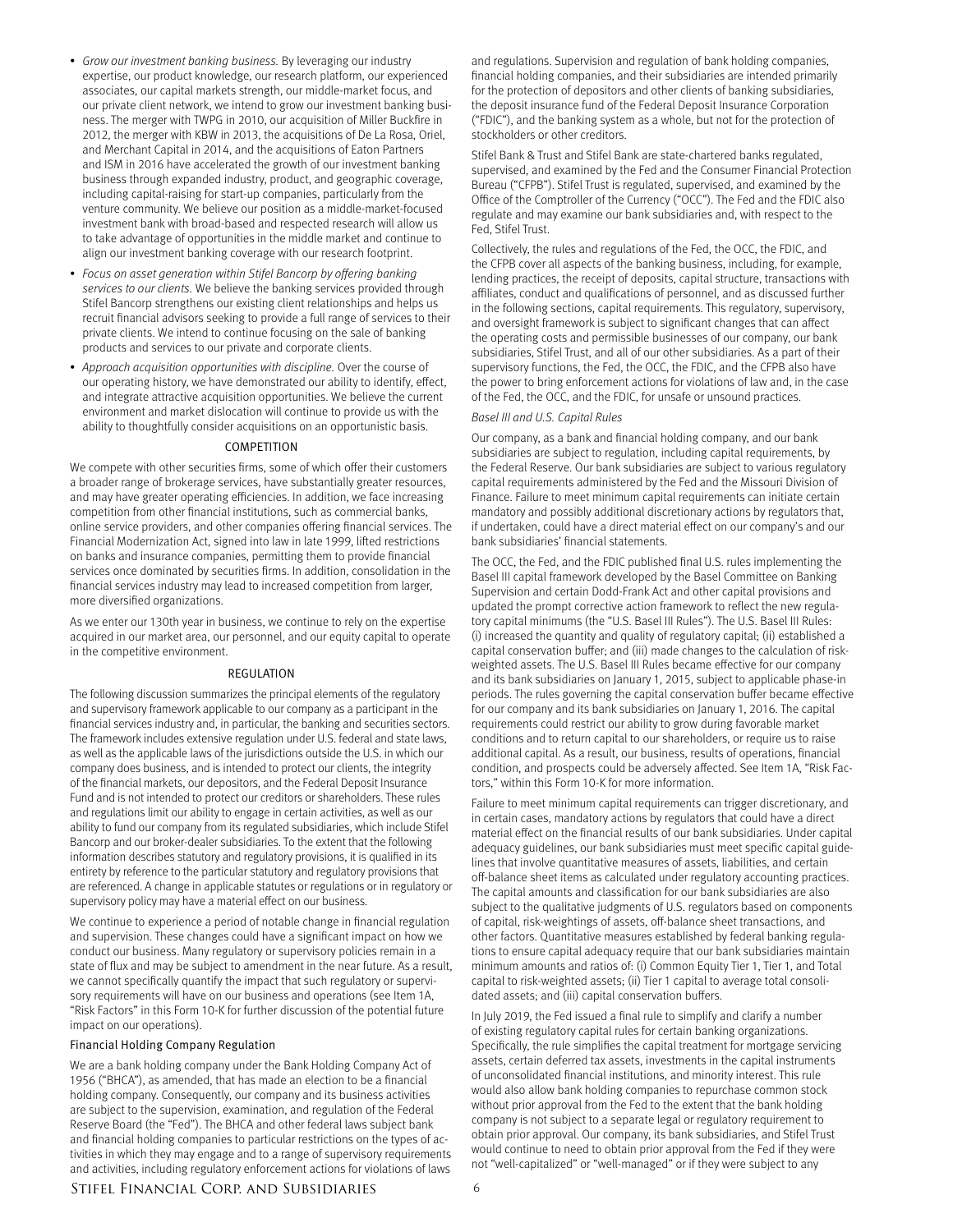unresolved supervisory issues. Guidance from the Fed also indicates that our company would need to inform the Fed in advance of repurchasing common stock if it was experiencing, or at risk of experiencing, financial weaknesses or considering expansion, either through acquisitions or other new activities. The rule becomes effective on April 1, 2020, for the amendments to simplify capital rules, and was effective on October 1, 2019, for revisions to the pre-approval requirements for the repurchase of common stock. We are evaluating the impact of the rule on our regulatory capital requirement. See Note 19 of the Notes to the Consolidated Financial Statements of this Form 10-K for further information.

#### Stress Testing

On May 24, 2018, the Economic Growth, Regulatory Relief, and Consumer Protection Act was signed into law, making certain limited amendments to the Dodd-Frank Act, as well as certain targeted modifications to other post-financial crisis regulations. Among other things, the law raises the asset thresholds for Dodd-Frank Act company-run stress testing, liquidity coverage, and living will requirements for bank holding companies to \$250 billion, subject to the ability of the Fed to apply such requirements to institutions with assets of \$100 billion or more to address financial stability risks or safety and soundness concerns. The Fed, the Office of the Comptroller of the Currency ("OCC"), and the FDIC have since issued related guidance and regulations. As a result of these changes, our bank subsidiaries are currently no longer subject to Dodd-Frank Act company-run stress testing requirements.

#### Holding company support

Under the Dodd-Frank Act, the Fed must require that bank holding companies, such as our company, serve as a source of financial strength for any subsidiary depository institution. The term "source of financial strength" is defined as the ability of a company to provide financial assistance to its insured depository institution subsidiaries in the event of financial distress at such subsidiaries. Under this requirement, our company, in the future, could be required to provide financial assistance to our bank subsidiaries should they experience financial distress.

## Deposit insurance

Since our bank subsidiaries provide deposits covered by FDIC insurance, generally up to \$250,000 per account ownership type, our bank subsidiaries are subject to the Federal Deposit Insurance Act. For banks with greater than \$10 billion in assets, which includes Stifel Bancorp, the FDIC's current assessment rate calculation relies on a scorecard designed to measure financial performance and ability to withstand stress, in addition to measuring the FDIC's exposure should the bank fail.

#### Prompt corrective action

The U.S. Federal Deposit Insurance Corporation Improvement Act of 1991 ("FDICIA") requires the U.S. federal bank regulatory agencies to take "prompt corrective action" with respect to depository institutions that do not meet specified capital requirements. FDICIA establishes five capital categories for FDIC-insured banks, such as our bank subsidiaries: well-capitalized, adequately capitalized, undercapitalized, significantly undercapitalized, and critically undercapitalized.

An institution may be downgraded to, or deemed to be in, a capital category that is lower than is indicated by its capital ratios if it is determined to be in an unsafe or unsound condition or if it receives an unsatisfactory examination rating with respect to certain matters. FDICIA imposes progressively more restrictive constraints on operations, management, and capital distributions as the capital category of an institution declines. Failure to meet the capital requirements could also require a depository institution to raise capital. Ultimately, critically undercapitalized institutions are subject to the appointment of a receiver or conservator.

The prompt corrective action regulations do not apply to bank holding companies, such as our company. However, the Fed is authorized to take appropriate action at the bank holding company level, based upon the undercapitalized status of the bank holding company's depository institution subsidiaries. In certain instances related to an undercapitalized depository institution subsidiary, the bank holding company would be required to guarantee the performance of the undercapitalized subsidiary's capital restoration plan and might be liable for civil money damages for failure to fulfill its commitments on that guarantee. Furthermore, in the event of the bankruptcy of the bank holding company, this guarantee would take priority over the bank holding company's general unsecured creditors.

## The Volcker Rule

We are subject to the Volcker Rule, which generally prohibits bank holding companies and their affiliates (together, "banking entities") from engaging in proprietary trading or acquiring or retaining an ownership interest, sponsoring, or having certain relationships with hedge funds and private equity funds ("covered funds"), subject to certain exceptions.

We have private equity investments, some of which meet the definition of covered funds under the Volcker Rule. The conformance period for compliance with the rule with respect to investments in covered funds was July 2017; however, banking entities were able to apply for an extension to provide up to an additional five years to conform investments in certain illiquid funds. The majority of our covered fund investments meet the criteria to be considered an illiquid fund under the Volcker Rule, and we received approval from the Fed to continue to hold such investments until July 2022. The extension of the conformance deadline provides us with additional time to attempt to realize the value of these investments in due course and to execute appropriate strategies to comply with the Volcker Rule at such time. However, our current focus is on the divestiture of our existing portfolio.

The Fed, OCC, FDIC, SEC, and Commodity Futures Trading Commission ("CFTC") finalized amendments to the Volcker Rule in 2019, which relate primarily to the Volcker Rule's proprietary trading and compliance program requirements. The amendments do not change the Volcker Rule's general prohibitions, but they offer certain clarifications and a simplified approach to compliance. While the agencies adopted certain limited changes to the Volcker Rule's covered fund-related provisions, the agencies noted that they continue to consider other aspects of the covered fund provisions, and intend to issue a separate proposed rulemaking that specifically addresses those areas.

#### Broker-Dealer and Securities Regulation

The SEC is the federal agency charged with administration of the federal securities laws in the U.S. Our broker-dealer subsidiaries are subject to SEC regulations relating to their business operations, including sales and trading practices, public offerings, publication of research reports, use and safekeeping of client funds and securities, capital structure, record-keeping, privacy requirements, and the conduct of directors, officers, and employees. Financial services firms are also subject to regulation by state securities commissions in those states in which they conduct business.

Broker-dealers are required to maintain the minimum net capital deemed necessary to meet their continuing commitments to customers and others, and are required to keep their assets in relatively liquid form. These rules also limit the ability of broker-dealers to transfer capital to parent companies and other affiliates. The SEC has adopted amendments to its financial stability rules, many of which became effective as of October 2013 and are applicable to our broker-dealer subsidiaries, including changes to the: (i) net capital rule; (ii) customer protection rule; (iii) record-keeping rules; and (iv) notification rules.

Financial services firms are subject to regulation by various foreign governments, securities exchanges, central banks, and regulatory bodies, particularly in those countries where they have established offices. Outside of the U.S., we have additional offices primarily in Canada and Europe and are subject to regulations in those areas. Much of the regulation of brokerdealers in the U.S. and Canada, however, has been delegated to self-regulatory organizations ("SROs") (i.e., FINRA, the Investment Industry Regulatory Organization of Canada ("IIROC"), and securities exchanges). These SROs adopt and amend rules for regulating the industry, subject to the approval of government agencies. These SROs also conduct periodic examinations of member broker-dealers.

The SEC, SROs, and state securities regulators may conduct administrative proceedings that can result in censure, fine, suspension, or expulsion of a broker-dealer, its officers, or employees. Such administrative proceedings, whether or not resulting in adverse findings, can require substantial expenditures and may adversely impact the reputation of a broker-dealer.

Our U.S. broker-dealer subsidiaries are subject to the Securities Investor Protection Act ("SIPA") and are required by federal law to be members of the Securities Investors Protection Corporation ("SIPC"). The SIPC was established under SIPA, and oversees the liquidation of broker-dealers during liquidation or financial distress. The SIPC fund provides protection for cash and securities held in client accounts up to \$500,000 per client, with a limitation of \$250,000 on claims for cash balances. For further discussion of our net capital requirements, see Item 7, "Management's Discussion and Analysis of Financial Condition and Results of Operations – Liquidity and Capital Resources."

## U.S. broker-dealer capital

Broker-dealers are required to maintain the minimum net capital deemed necessary to meet their continuing commitments to customers and others,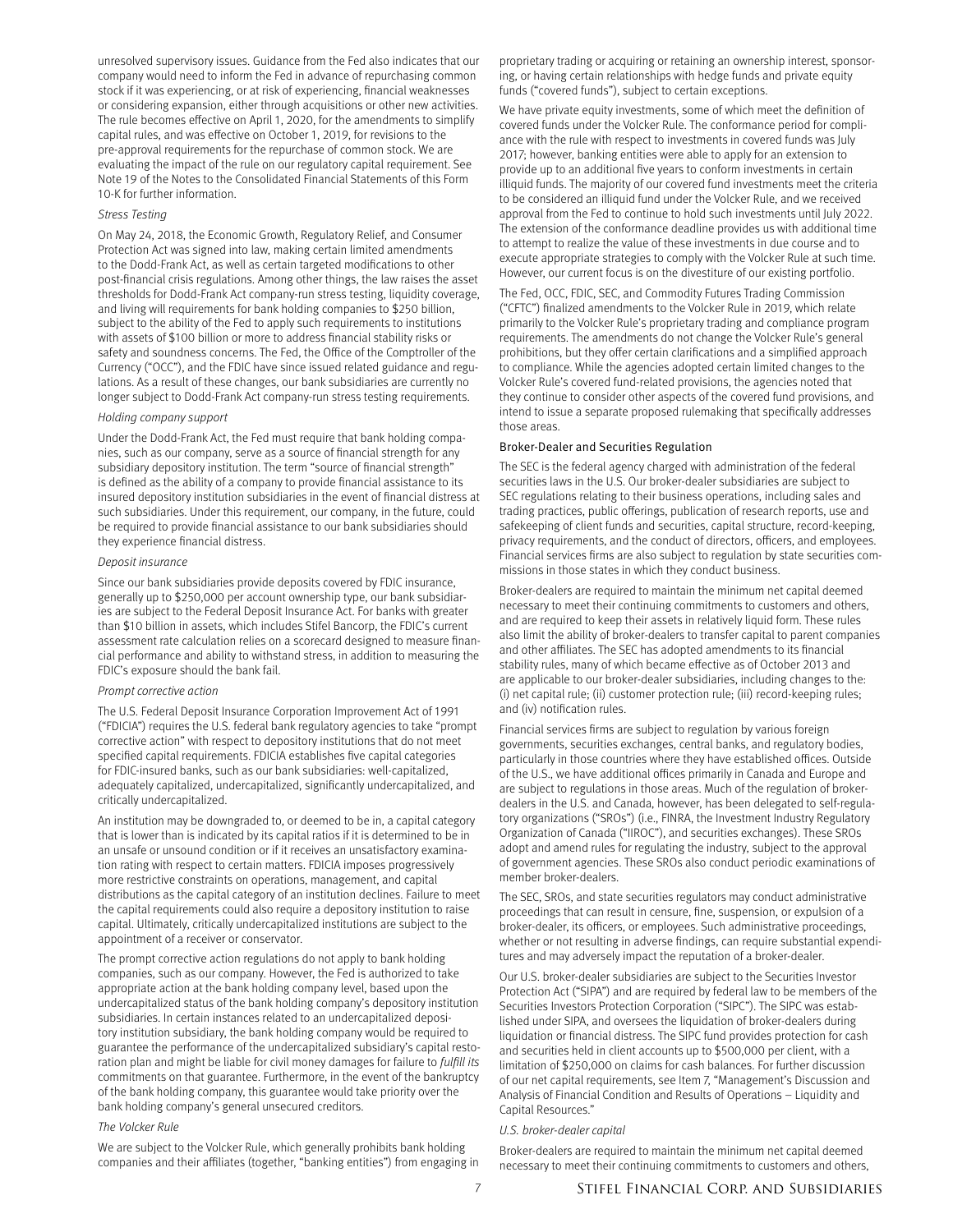and are required to keep their assets in relatively liquid form. These rules also limit the ability of broker-dealers to transfer capital to parent companies and other affiliates. The SEC has adopted amendments to its financial stability rules, many of which are applicable to our broker-dealer subsidiaries, including changes to the: (i) net capital rule; (ii) customer protection rule; (iii) record-keeping rules; and (iv) notification rules.

## Money market reform

The SEC adopted amendments to the rules that govern money market mutual funds. The amendments make structural and operational reforms to address risks of excessive withdrawals over relatively short time frames by investors from money market funds, while preserving the benefits of the funds. We do not sponsor any money market funds. We utilize funds sponsored by third parties in limited circumstances for our own investment purposes as well as to offer our clients as one of several cash sweep alternatives.

## Fiduciary duty standard

Pursuant to the Dodd-Frank Act, the SEC was charged with considering whether broker-dealers should be subject to a standard of care similar to the fiduciary standard applicable to registered investment advisers. In June 2019, the SEC adopted a package of rulemakings and interpretations related to the provision of advice by broker-dealers and investment advisers, including Regulation Best Interest and Form CRS. Among other things, Regulation Best Interest requires a broker-dealer to act in the best interest of a retail customer when making a recommendation to that customer of any securities transaction or investment strategy involving securities. Form CRS requires that broker-dealers and investment advisers provide retail investors with a brief summary document containing simple, easy-to-understand information about the nature of the relationship between the parties. Regulation Best Interest and Form CRS have a compliance date of June 30, 2020, and we anticipate that implementation of the regulations will require us to review and modify our policies and procedures, as well as the associated supervisory and compliance controls, which may lead to additional costs.

In addition to the SEC, various states have proposed or are considering adopting laws and regulations seeking to impose new standards of conduct on broker-dealers that, as written, differ from the SEC's new regulations and may lead to additional implementation costs if adopted.

## Investment Management Regulation

Our investment advisory operations, including the mutual funds that we sponsor, are also subject to extensive regulation in the U.S. Our U.S. asset managers are registered as investment advisers with the SEC under the Investment Advisers Act of 1940 as amended, and are also required to make notice filings in certain states. Virtually all aspects of our asset management business are subject to various federal and state laws and regulations. These laws and regulations are primarily intended to benefit the asset management clients.

## Other Non-U.S. Regulation

Our non-U.S. subsidiaries are subject to applicable laws and regulations of the jurisdictions in which they operate.

SNC is required by IIROC to belong to the Canadian Investors Protection Fund ("CIPF"), whose primary role is investor protection. This fund provides protection for securities and cash held in client accounts up to 1 million Canadian dollars ("CAD") per client, with separate coverage of CAD 1 million for certain types of accounts.

Certain of our subsidiaries are registered in, and operate from, the U.K., which has a highly developed and comprehensive regulatory regime. Certain of these subsidiaries operate in the retail sector, providing investment and financial planning services to high-net-worth individuals, while others provide brokerage and investment banking services to institutional clients. These subsidiaries are authorized and regulated by the U.K. conduct regulator, the Financial Conduct Authority ("FCA"), and have permission to carry out business in other European Union ("E.U.") countries as part of treaty arrangements.

In Europe, the Markets in Financial Instruments Regulation and a revision of the Markets in Financial Instruments Directive (together, "MiFID II"), generally took effect on January 3, 2018, and introduced comprehensive, new trading and market infrastructure reforms in the European Union, including new trading venues, enhancements to pre- and post-trading transparency, and additional investor protection requirements, among others. We have made changes to our European operations, including systems and controls, in order to be in compliance with MiFID II.

## Bank Secrecy Act and USA PATRIOT Act of 2001

The U.S. Bank Secrecy Act ("BSA"), as amended by the USA PATRIOT Act of 2001 ("PATRIOT Act"), contains anti-money laundering and financial transparency laws and mandates the implementation of various regulations applicable to all financial institutions, including standards for verifying client identification at account opening, and obligations to monitor client transactions and report suspicious activities. Through these and other provisions, the BSA and the PATRIOT Act seek to promote the identification of parties that may be involved in terrorism, money laundering, or other suspicious activities. Anti-money laundering laws outside the U.S. contain some similar provisions.

Our company and its affiliates have been required to implement and continuously maintain internal policies, procedures, and controls to meet the compliance obligations imposed by such U.S. and non-U.S. laws and regulations concerning anti-money laundering. Failure to meet the requirements of these regulations can result in supervisory action, including fines.

## Privacy and Data Protection

A variety of data privacy laws, which aspire to protect personal information, have long obligated our company to provide notice about its data handling practices, to offer certain opt-outs, and to implement reasonable security measures to deter unauthorized access. But, as technology has caused serious shifts among business practices and consumer habits at large, policymakers around the world have significantly reformed such laws, granting new rights upon individuals and imposing correspondingly new requirements upon businesses. The new laws obligate businesses to also establish appropriate measures to prevent the unauthorized collection, processing, storing, and sharing of personal information even by authorized parties. Most prominent among such laws are the E.U.'s General Data Protection Regulation ("GDPR") and the California Consumer Privacy Act ("CCPA"). These laws allow regulators to impose significant fines for non-compliance and increase the incentives of individuals to file lawsuits, thus magnifying the risks for businesses. While subject to both laws, our company has assessed its overall risks to be relatively low, due to the nature of its business and data processing activities. We have taken the necessary steps to mitigate the risks associated with data privacy. We monitor regulatory developments in relevant jurisdictions and proactively adjust our strategy to comply with changing regulations.

#### Public Company Regulations

As a public company whose common stock is listed on the New York Stock Exchange ("NYSE") and the Chicago Stock Exchange ("CHX"), we are subject to corporate governance requirements established by the SEC, NYSE, and CHX, as well as federal and state law. Under the Sarbanes-Oxley Act of 2002 (the "Act"), we are required to meet certain requirements regarding business dealings with members of the Board of Directors, the structure of our Audit and Compensation Committees, ethical standards for our senior financial officers, implementation of an internal control structure and procedures for financial reporting, and additional responsibilities regarding financial statements for our Chief Executive Officer and Chief Financial Officer and their assessment of our internal controls over financial reporting. Compliance with all aspects of the Act, particularly the provisions related to management's assessment of internal controls, has imposed additional costs on our company, reflecting internal staff and management time, as well as additional audit fees since the Act went into effect.

## Executive Officers

Information regarding our executive officers and their ages as of February 14, 2020, is as follows:

| Name                 | Age | Position(s)                                                          |
|----------------------|-----|----------------------------------------------------------------------|
| Ronald J. Kruszewski | 61  | Co-Chairman of the Board of Directors<br>and Chief Executive Officer |
| Thomas W. Weisel     | 78  | Co-Chairman of the Board of Directors                                |
| James M. Zemlyak     | 60  | President                                                            |
| Richard J. Himelfarb | 78  | Vice Chairman and Senior Vice President                              |
| Thomas B. Michaud    | 55  | Senior Vice President                                                |
| Victor J. Nesi       | 59  | President and Director of Institutional Group                        |
| Ben A. Plotkin       | 64  | Vice Chairman and Senior Vice President                              |
| Mark P. Fisher       | 50  | Senior Vice President and General Counsel                            |
| Iames M. Marischen   | 40  | Senior Vice President and<br>Chief Financial Officer                 |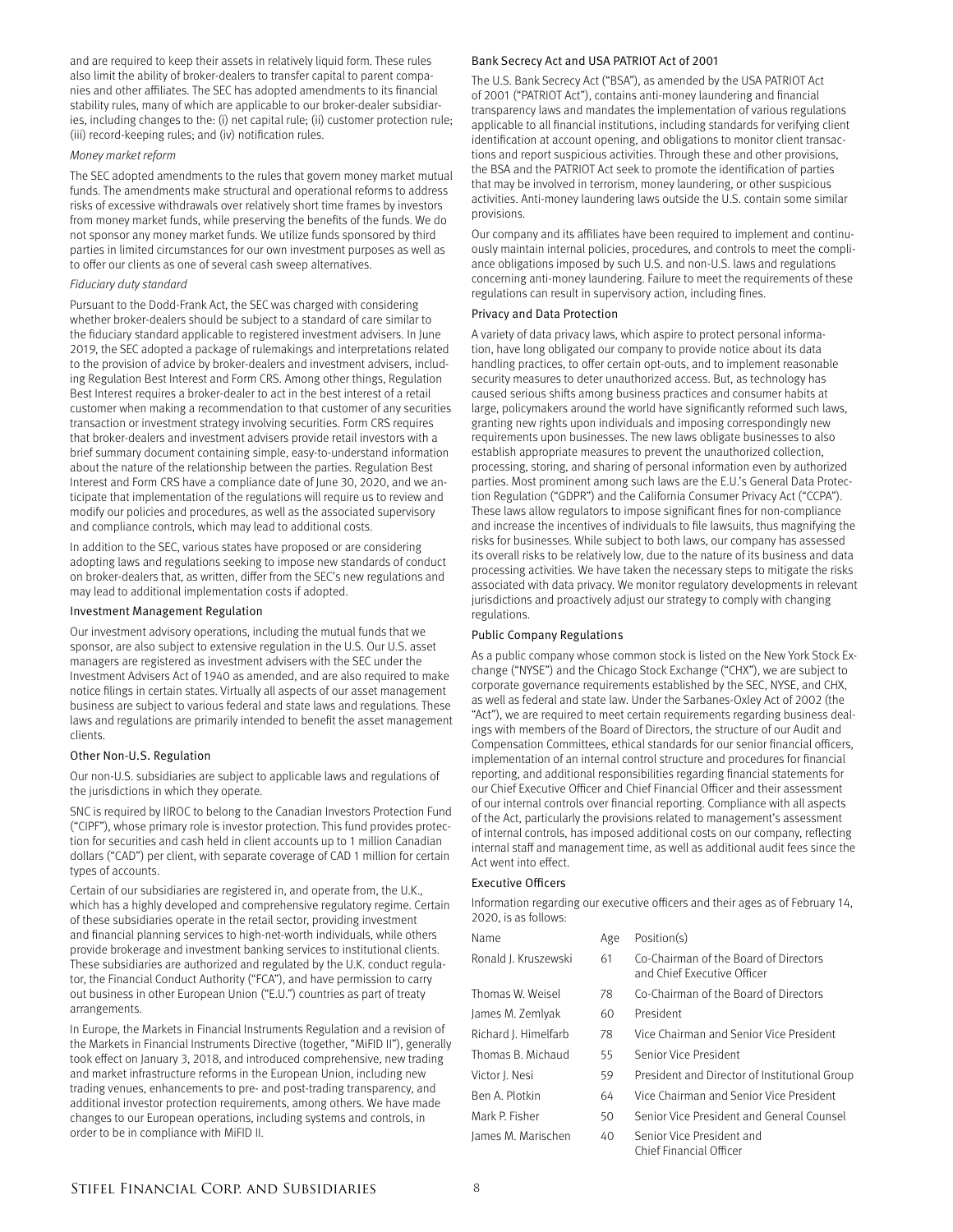## David D. Sliney 50 Senior Vice President and Chief Operating Officer

Ronald J. Kruszewski has been Chief Executive Officer and Director of our company and Stifel since September 1997 and Chairman of the Board of Directors of our company and Stifel since April 2001. Prior thereto, Mr. Kruszewski served as Managing Director and Chief Financial Officer of Baird Financial Corporation and Managing Director of Robert W. Baird & Co. Incorporated, a securities broker-dealer firm, from 1993 to September 1997.

Thomas W. Weisel was elected Co-Chairman of the Board of Directors of our company in August 2010 after the completion of the merger between our company and Thomas Weisel Partners Group, Inc. Prior thereto, Mr. Weisel served as Chairman and CEO of Thomas Weisel Partners Group, Inc., a firm he founded, from 1998 to June 2010. Prior to founding Thomas Weisel Partners, Mr. Weisel was a founder, in 1971, of Robertson, Coleman, Siebel & Weisel that became Montgomery Securities in 1978, where he was Chairman and CEO until September 1998. Mr. Weisel served as a director on the NASDAQ Stock Market board of directors from 2002 to 2006.

James M. Zemlyak was named to the Office of the President in June 2014. Mr. Zemlyak served as Chief Financial Officer of our company and Stifel from February 1999 to August 2018. Mr. Zemlyak served as Director of our company from February 1999 to June 2017. Mr. Zemlyak served as our company's Treasurer from February 1999 to January 2012. Mr. Zemlyak has been Chief Operating Officer of Stifel since August 2002 and Executive Vice President of Stifel since December 1, 2005. Mr. Zemlyak also served as Chief Financial Officer of Stifel from February 1999 to October 2006. Prior to joining our company, Mr. Zemlyak served as Managing Director and Chief Financial Officer of Baird Financial Corporation from 1997 to 1999 and Senior Vice President and Chief Financial Officer of Robert W. Baird & Co. Incorporated from 1994 to 1999.

Richard J. Himelfarb has served as Senior Vice President of our company and Executive Vice President and Director of Stifel since December 2005. Mr. Himelfarb served as Director of our company from December 2005 to June 2017. Mr. Himelfarb was designated Chairman of Investment Banking in July 2009. Prior to that, Mr. Himelfarb served as Executive Vice President and Director of Investment Banking from December 2005 through July 2009. Prior to joining our company, Mr. Himelfarb served as a director of Legg Mason, Inc. from November 1983 and Legg Mason Wood Walker, Inc. from January 2005. Mr. Himelfarb was elected Executive Vice President of Legg Mason and Legg Mason Wood Walker, Inc. in July 1995, having previously served as Senior Vice President from November 1983.

Thomas B. Michaud has served as Senior Vice President of our company and Chairman, Chief Executive Officer, and President of Keefe, Bruyette & Woods, Inc., one of our broker-dealer subsidiaries, since February 15, 2013, the completion of the merger between our company and KBW, Inc. Mr. Michaud served as Director of our company from February 2013 to June 2017. Prior thereto, Mr. Michaud served as the Chief Executive Officer and President of KBW, Inc. since October 2011 and as Vice Chairman and director since its formation in August 2005. He previously served as Chief Operating Officer from August 2005 until October 2011.

Victor I. Nesi was named to the Office of the President in June 2014. Mr. Nesi has served as Director of Investment Banking and Director of our Institutional Group since July 2009. Mr. Nesi served as Director of our company from August 2009 to June 2017. Mr. Nesi has more than 20 years of banking and private equity experience, most recently with Merrill Lynch, where he headed the global private equity business for the telecommunications and media industry. From 2005 to 2007, he directed Merrill Lynch's investment banking group for the Americas region. Prior to joining Merrill Lynch in 1996, Mr. Nesi spent seven years as an investment banker at Salomon Brothers and Goldman Sachs.

Ben A. Plotkin has been Vice Chairman and Senior Vice President of our company since August 2007 and Executive Vice President of Stifel since February 2007. Mr. Plotkin has served as Executive Vice President of Keefe, Bruyette & Woods, Inc., one of our broker-dealer subsidiaries, since February 15, 2013, the completion of the merger between our company and KBW, Inc. Mr. Plotkin served as Director of our company from August 2007 to June 2017. Mr. Plotkin also served as Chairman and Chief Executive Officer of Ryan Beck & Company, Inc. from 1997 until its acquisition by our company in 2007. Mr. Plotkin was elected Executive Vice President of Ryan Beck in 1990. Mr. Plotkin became a Senior Vice President of Ryan Beck in 1989 and was appointed First Vice President of Ryan Beck in December of 1987. Mr. Plotkin joined Ryan Beck in May of 1987 as a Director and Vice President in the Investment Banking Division.

Mark P. Fisher has served as Senior Vice President since July 2010 and General Counsel since May 2014. Mr. Fisher served as General Counsel of Thomas Weisel Partners Group, Inc. from May 2005 until the merger between our company and Thomas Weisel Partners Group, Inc. in July 2010. From January 1998 until May 2005, Mr. Fisher practiced corporate and securities law at Sullivan & Cromwell LLP.

James M. Marischen was appointed Chief Financial Officer of our company and Stifel in August 2018. Prior thereto, Mr. Marischen served as Senior Vice President and Chief Risk Officer of our company from January 2014 to August 2018. During 2015, Mr. Marischen was named our Chief Accounting Officer. Mr. Marischen served as Executive Vice President and Chief Financial Officer of Stifel Bank & Trust from February 2008 to January 2014. Prior to joining our company in 2008, Mr. Marischen worked in public accounting at KPMG LLP.

David D. Sliney was appointed to Chief Operating Officer of our company in August 2018. Mr. Sliney has been a Senior Vice President of our company since May 2003. In 1997, Mr. Sliney began a Strategic Planning and Finance role with Stifel and has served as a Director of Stifel since May 2003. Mr. Sliney is also responsible for our company's Operations and Technology departments. Mr. Sliney joined Stifel in 1992, and between 1992 and 1995, Mr. Sliney worked as a fixed income trader and later assumed responsibility for the firm's Equity Syndicate Department.

## AVAILABLE INFORMATION

Our internet address is www.stifel.com. We make available, free of charge, through a link to the SEC website, annual reports on Form 10-K, quarterly reports on Form 10-Q, current reports on Form 8-K, and amendments to reports filed or furnished pursuant to Sections 13(a) and 15(d) of the Securities Exchange Act of 1934, as amended, as well as proxy statements, as soon as reasonably practicable after we electronically file such material with, or furnish it to, the SEC.

Additionally, we make available on our website under "Investor Relations – Corporate Governance," and in print upon request of any shareholder, a number of our corporate governance documents. These include: Audit Committee charter, Compensation Committee charter, Risk Management/ Corporate Governance Committee charter, Corporate Governance Guidelines, Complaint Reporting Process, and the Code of Ethics for Employees. Within the time period required by the SEC and the NYSE, we will post on our website any modifications to any of the available documents. The information on our website is not incorporated by reference into this report.

## ITEM 1A. RISK FACTORS

Our operations and financial results are subject to various risks and uncertainties, including those described below, which could adversely affect our business, financial condition, results of operations, liquidity, and the trading price of our common stock. The list of risk factors provided in the following sections is not exhaustive; there may be factors not discussed in the following sections or in this Form 10-K that adversely impact our results of operations, harm our reputation, or inhibit our ability to generate new business prospects. We may amend or supplement these risk factors from time to time in other reports we file with the SEC.

## RISKS RELATED TO OUR BUSINESS AND INDUSTRY

#### Damage to our reputation could damage our businesses.

Maintaining our reputation is critical to attracting and maintaining clients, investors, financial advisors, and other associates. If we fail to address, or appear to fail to address, issues that may give rise to reputational risk, we could significantly harm our business prospects. These issues may include, but are not limited to, any of the risks discussed in this Item 1A, including appropriately dealing with potential conflicts of interest, legal and regulatory requirements, ethical issues, money laundering, cybersecurity and privacy, record keeping, and sales and trading practices. In addition, the failure to sell securities we have underwritten at anticipated price levels, and the proper identification of the legal, credit, liquidity, and market risks inherent in our products, could also give rise to reputational risk. Failure to maintain appropriate service and quality standards, or a failure or perceived failure to treat clients fairly, can result in client dissatisfaction, litigation, and heightened regulatory scrutiny, all of which can lead to lost revenue, higher operating costs, and reputational harm. Negative publicity about us, whether or not true, may also harm our reputation.

## We are affected by domestic and international macroeconomic conditions that impact the global financial markets.

We are engaged in various financial services businesses. As such, we are affected by domestic and international macroeconomic and political conditions, including economic output levels, interest and inflation rates, employment levels, prices of commodities, consumer confidence levels, interna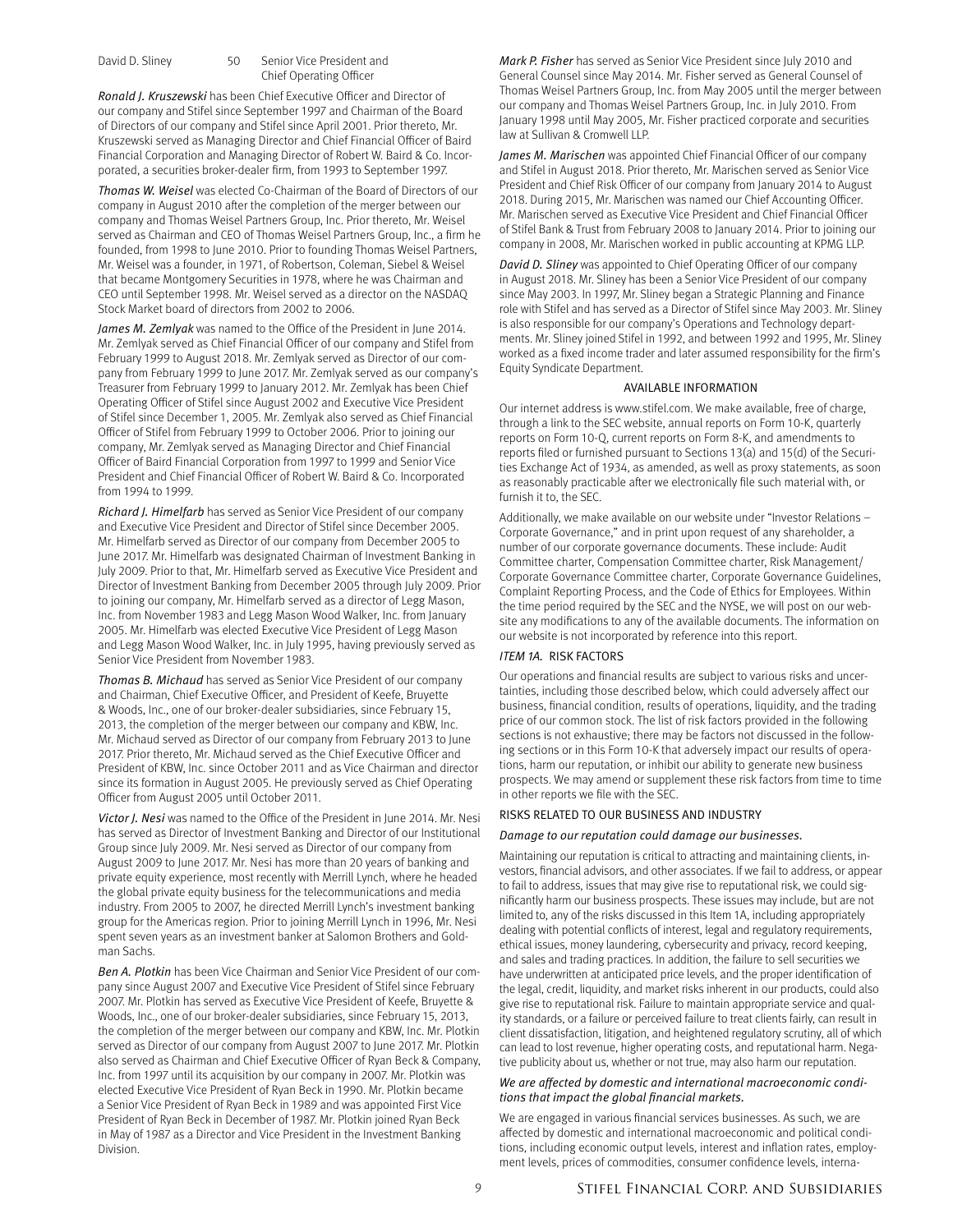tional trade policy, and fiscal and monetary policy. For example, Fed policies determine, in large part, the cost of funds for lending and investing and the return earned on those loans and investments. The market impact from such policies also can decrease materially the value of certain of our financial assets, most notably debt securities. Changes in Fed policies are beyond our control, and consequently, the impact of these changes on our activities and results of our operations are difficult to predict. Macroeconomic conditions also may directly and indirectly impact a number of factors in the global financial markets that may be detrimental to our operating results, including trading levels, investing, and origination activity in the securities markets, security valuations, the absolute and relative level and volatility of interest and currency rates, real estate values, the actual and perceived quality of issuers and borrowers, and the supply of and demand for loans and deposits.

While we have experienced an operating environment that has been favorable for many of our businesses in recent years, if we were to experience a period of sustained downturn in the securities markets, a return to very low levels of short-term interest rates, credit market dislocations, reductions in the value of real estate, an increase in mortgage and other loan delinquencies, and other negative market factors, our revenues could be significantly impaired.

We could experience a decline in commission revenue from a lower volume of trades we execute for our clients, a decline in fees from reduced portfolio values of securities managed on behalf of our clients, a reduction in revenue from capital markets and advisory transactions due to lower activity, increased credit provisions and charge-offs, losses sustained from our customers' and market participants' failure to fulfill their settlement obligations, reduced net interest earnings, and other losses. Periods of reduced revenue and other losses could lead to reduced profitability because certain of our expenses, including, but not limited to, our interest expense on debt, rent, facilities, and salary expenses are fixed and our ability to reduce them over short time periods is limited.

U.S. markets may also be impacted by political and civil unrest occurring in other parts of the world. Concerns about the E.U., including the U.K.'s exit from the E.U. ("Brexit") and the stability of the E.U.'s sovereign debt, have caused uncertainty and disruption for financial markets globally. In order to prepare for Brexit, we are taking steps to make certain changes to our European operations in an effort to ensure that we can continue to provide cross-border services in E.U. member states without the need for separate regulatory authorizations in each member state. There is also continued uncertainty regarding the outcome of the E.U.'s financial support programs. Continued uncertainties loom over the outcome of the E.U.'s financial support programs. It is possible that other E.U. member states may experience financial troubles in the future, or may choose to follow the U.K.'s lead and leave the E.U. Any negative impact on economic conditions and global markets from these developments could adversely affect our business, financial condition, and liquidity.

We may be impacted by budget pressures affecting U.S. state and local governments, as well as negative trends in the housing and labor markets. Investor concerns regarding these trends could potentially reduce the number and size of transactions in which we participate and, in turn, reduce our fixed income investment banking revenues. In addition, such factors could potentially have an adverse effect on the value of the municipal securities we hold in our trading securities portfolio.

We are affected primarily by economic conditions in North America. Market conditions in the U.S. and Canada can be assessed through the following metrics: the level and volatility of interest rates; unemployment and underemployment rates; real estate prices; consumer confidence levels and changes in consumer spending; and the number of personal bankruptcies, among others. Deterioration of market conditions can diminish loan demand, lead to an increase in mortgage and other loan delinquencies, affect loan repayment performance, and result in higher reserves and net charge-offs, which can adversely affect our earnings.

### Lack of liquidity or access to capital could impair our business and financial condition.

Our inability to maintain adequate liquidity or to easily access credit and capital markets could have a significant negative effect on our financial condition. If liquidity from our brokerage or banking operations is inadequate or unavailable, we may be required to scale back or curtail our operations, such as limiting our recruiting of additional financial advisors, limiting lending, selling assets at unfavorable prices, and cutting or eliminating dividend payments. Our liquidity could be negatively affected by the inability of our subsidiaries to generate cash in the form of dividends from earnings, liquidity or capital requirements applicable to our subsidiaries that may prevent us from upstream-

ing cash to the parent company, limited or no accessibility to credit markets for secured and unsecured borrowings by our subsidiaries, diminished access to the capital markets for our company, and other commitments or restrictions on capital as a result of adverse legal settlements, judgments, or regulatory sanctions. Furthermore, as a bank holding company, we may become subject to prohibitions or limitations on our ability to pay dividends and/or repurchase our stock. Certain of our regulators have the authority, and under certain circumstances, the duty, to prohibit or to limit dividend payments by regulated subsidiaries to their parent.

The availability of financing, including access to the credit and capital markets, depends on various factors, such as conditions in the debt and equity markets, the general availability of credit, the volume of securities trading activity, the overall availability of credit to the financial services sector, and our credit ratings. Our cost of capital and the availability of funding may be adversely affected by illiquid credit markets and wider credit spreads. Additionally, lenders may from time to time curtail, or even cease to provide, funding to borrowers as a result of future concerns over the strength of specific counterparties, as well as the stability of markets generally. See Item 7, "Management's Discussion and Analysis of Financial Condition and Results of Operations – Liquidity and Capital Resources," in this Form 10-K for additional information on liquidity and how we manage our liquidity risk.

## A downgrade in our credit ratings could have a material adverse effect on our operations, earnings, and financial condition.

If our credit ratings were downgraded, or if rating agencies indicate that a downgrade may occur, our business, financial position, and results of operations could be adversely affected, perceptions of our financial strength could be damaged, and as a result, adversely affect our client relationships. Such a change in our credit ratings could also adversely affect our liquidity and competitive position, increase our borrowing costs, limit our access to the capital markets, trigger obligations under certain financial agreements, or decrease the number of investors, clients, and counterparties willing or permitted to do business with or lend to us, thereby curtailing our business operations and reducing profitability.

We may not be able to obtain additional outside financing to fund our operations on favorable terms, or at all. The impact of a credit rating downgrade to a level below investment grade would result in our breaching provisions in our credit agreements, and may result in decreased levels of available credit or a request for immediate payment.

A credit rating downgrade would also result in the Company incurring a higher commitment fee on any unused balance on its revolving credit facilities, in addition to triggering a higher interest rate applicable to any borrowings outstanding on the line as of and subsequent to such downgrade (see Note 11 of the Notes to Consolidated Financial Statements of this Form 10-K for information on the Company's credit facilities).

## Our ability to attract and retain senior professionals, qualified financial advisors, and other associates is critical to the continued success of our business.

Our ability to develop and retain our clients depends on the reputation, judgment, business generation capabilities, and skills of our senior professionals, members of our executive committees, as well as associates and financial advisors. To compete effectively, we must attract, retain, and motivate qualified professionals, including successful financial advisors, investment bankers, trading professionals, portfolio managers, and other revenue-producing or specialized personnel. Competitive pressures we experience could have an adverse effect on our business, results of operations, financial condition, and liquidity.

Turnover in the financial services industry is high. The cost of recruiting and retaining skilled professionals in the financial services industry has escalated considerably. Financial industry employers are increasingly offering guaranteed contracts, upfront payments, and increased compensation. These can be important factors in a current associate's decision to leave us as well as in a prospective associate's decision to join us. As competition for skilled professionals in the industry remains intense, we may have to devote significant resources to attract and retain qualified personnel. In particular, our financial results may be adversely affected by the costs we incur in connection with any upfront loans or other incentives we may offer to newly recruited financial advisors and other key personnel.

To the extent we have compensation targets, we may not be able to retain our associates, which could result in increased recruiting expense or result in our recruiting additional associates at compensation levels that are not within our target range. In particular, our financial results may be adversely affected by the costs we incur in connection with any upfront loans or other incentives

## STIFEL FINANCIAL CORP. AND SUBSIDIARIES 10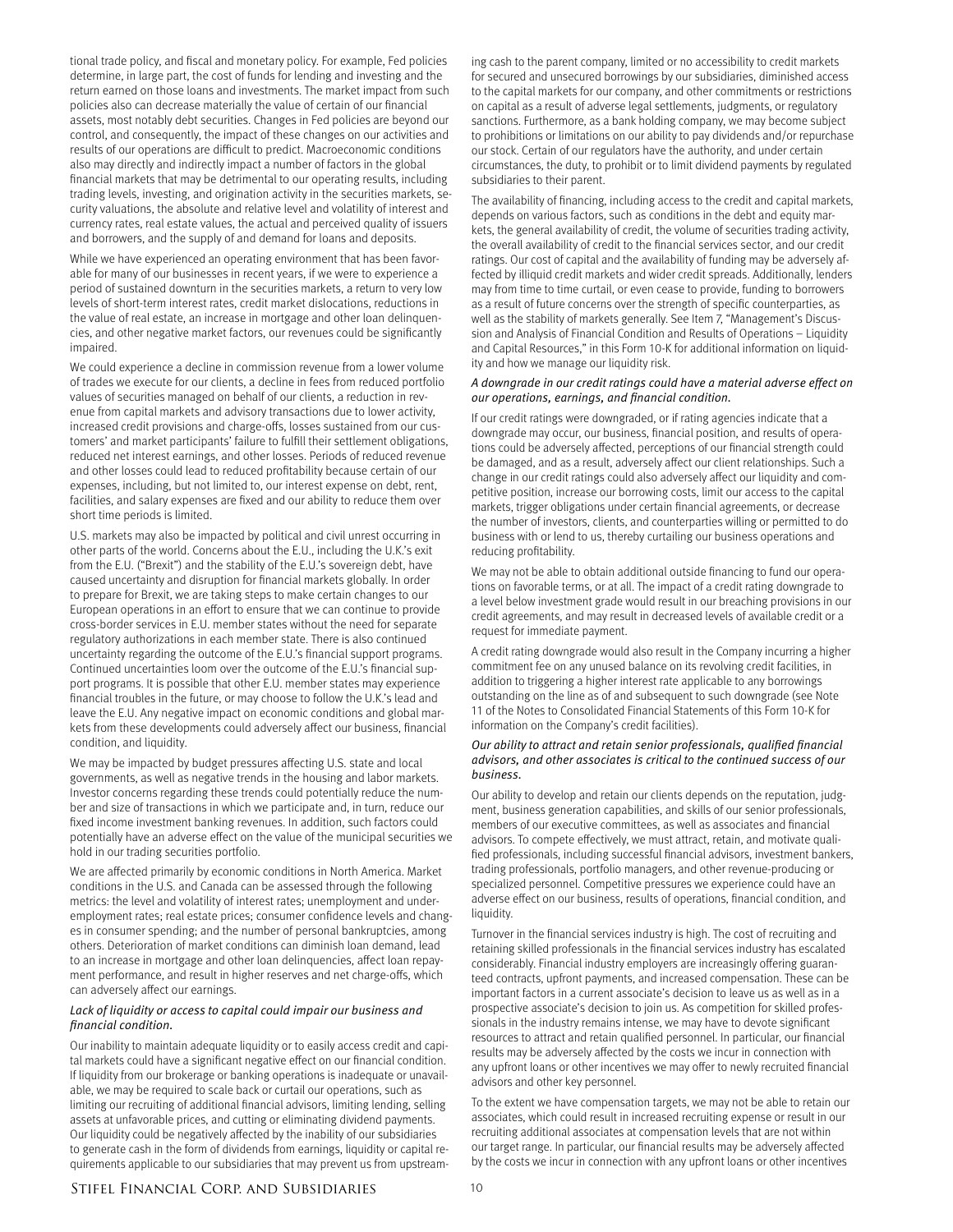we may offer to newly recruited financial advisors and other key personnel. If we were to lose the services of any of our investment bankers, senior equity research, sales and trading professionals, asset managers, or executive officers to a competitor or otherwise, we may not be able to retain valuable relationships and some of our clients could choose to use the services of a competitor instead of our services. If we are unable to retain our senior professionals or recruit additional professionals, our reputation, business, results of operations, and financial condition will be adversely affected. Further, new business initiatives and efforts to expand existing businesses generally require that we incur compensation and benefits expense before generating additional revenues.

Moreover, companies in our industry whose employees accept positions with competitors frequently claim that those competitors have engaged in unfair hiring practices. We have been subject to several such claims and may be subject to additional claims in the future as we seek to hire qualified personnel, some of whom may work for our competitors. Some of these claims may result in material litigation. We could incur substantial costs in defending against these claims, regardless of their merits. Such claims could also discourage potential employees who work for our competitors from joining us. Certain of our competitors have withdrawn from the Protocol for Broker Recruiting ("Protocol"), a voluntary agreement among over 1,800 firms that governs, among other things, the client information that financial advisors may take with them when they affiliate with a new firm. The ability to bring such customer data to a new broker-dealer generally means that the financial advisor is better able to move client account balances to his or her new firm. It is possible that other competitors will similarly withdraw from the Protocol. If the broker-dealers from whom we recruit new financial advisors prevent, or significantly limit, the transfer of client data, our recruiting efforts may be adversely affected and we could continue to experience claims against us relating to our recruiting efforts.

#### We are exposed to market risk.

We are, directly and indirectly, affected by changes in market conditions. Market risk generally represents the risk that values of assets and liabilities or revenues will be adversely affected by changes in market conditions. For example, interest rate changes could adversely affect our net interest spread, the difference between the yield we earn on our assets and the interest rate we pay for deposits and other sources of funding, which in turn impacts our net interest income and earnings. Interest rate changes could affect the interest earned on assets differently than interest paid on liabilities. In our brokerage operations, a rising interest rate environment generally results in our earning a larger net interest spread and an increase in fees received on our multi-bank deposit sweep program. Conversely, in those operations, a falling interest rate environment generally results in our earning a smaller net interest spread. If we are unable to effectively manage our interest rate risk, changes in interest rates could have a material adverse effect on our profitability.

Market risk is inherent in the financial instruments associated with our operations and activities, including loans, deposits, securities, short-term borrowings, long-term debt, trading account assets and liabilities, derivatives, and private equity investments. Market conditions that change from time to time, thereby exposing us to market risk, include fluctuations in interest rates, equity prices, foreign exchange rates, and price deterioration or changes in value due to changes in market perception or actual credit quality of an issuer.

In addition, disruptions in the liquidity or transparency of the financial markets may result in our inability to sell, syndicate, or realize the value of security positions, thereby leading to increased concentrations. The inability to reduce our positions in specific securities may not only increase the market and credit risks associated with such positions, but also increase the level of risk-weighted assets on our balance sheet, thereby increasing our capital requirements, which could have an adverse effect on our business results, financial condition, and liquidity.

See Item 7A, "Quantitative and Qualitative Disclosures About Market Risk," in this Form 10-K for additional information regarding our exposure to and approaches to managing market risk.

#### We are exposed to credit risk.

We are generally exposed to the risk that third parties that owe us money, securities, or other assets will fail to meet their obligations to us due to numerous causes, including bankruptcy, lack of liquidity, or operational failure, among others. We actively buy and sell securities from and to clients and counterparties in the normal course of our broker-dealers' marketmaking and underwriting businesses, which exposes us to credit risk. Although generally collateralized by the underlying security to the transaction, we still face risk associated with changes in the market value of collateral

through settlement date. We also hold certain securities, loans, and derivatives as part of our trading inventory. Deterioration in the actual or perceived credit quality of the underlying issuers of securities or loans, or the nonperformance of issuers and counterparties to certain derivative contracts could result in losses.

We borrow securities from, and lend securities to, other broker-dealers and may also enter into agreements to repurchase and/or resell securities as part of investing and financing activities. A sharp change in the security market values utilized in these transactions may result in losses if counterparties to these transactions fail to honor their commitments.

We manage the risk associated with these transactions by establishing and monitoring credit limits, as well as by evaluating collateral and transaction levels on a recurring basis. Significant deterioration in the credit quality of one of our counterparties could lead to widespread concerns about the credit quality of other counterparties in the same industry, thereby exacerbating our credit risk exposure.

We permit our clients to purchase securities on margin. During periods of steep declines in securities prices, the value of the collateral securing client margin loans may fall below the amount of the purchaser's indebtedness. If clients are unable to provide additional collateral for these margin loans, we may incur losses on those margin transactions. This may cause us to incur additional expenses defending or pursuing claims or litigation related to counterparty or client defaults.

We deposit our cash in depository institutions as a means of maintaining the liquidity necessary to meet our operating needs, and we also facilitate the deposit of cash awaiting investment in depository institutions on behalf of our clients. A failure of a depository institution to return these deposits could severely impact our operating liquidity, result in significant reputational damage, and adversely impact our financial performance.

We also incur credit risk by lending to businesses and individuals through the offering of loans, including commercial and industrial loans, commercial and residential mortgage loans, tax-exempt loans, home equity lines of credit, and other loans generally collateralized by securities. We also incur credit risk through our investments. Our credit risk and credit losses can increase if our loans or investments are concentrated among borrowers or issuers engaged in the same or similar activities, industries, or geographies, or to borrowers or issuers who as a group may be uniquely or disproportionately affected by economic or market conditions. The deterioration of an individually large exposure, for example due to natural disasters, health emergencies or pandemics, acts of terrorism, severe weather events or other adverse economic events, could lead to additional loan loss provisions and/ or charges-offs, or credit impairment of our investments, and subsequently have a material impact on our net income and regulatory capital.

Declines in the real estate market or sustained economic downturns may cause us to write down the value of some of the loans in Stifel Bancorp's portfolio, foreclose on certain real estate properties, or write down the value of some of our securities. Credit quality generally may also be affected by adverse changes in the financial performance or condition of our debtors or deterioration in the strength of the U.S. economy.

See Item 7A, "Quantitative and Qualitative Disclosures About Market Risk," in this Form 10-K for additional information regarding our exposure to and approaches to managing credit risk.

#### Our business depends on fees earned from the management of client accounts and asset management fees.

We have grown our asset management business in recent years, which has increased the risks associated with this business relative to our overall operations. The asset management fees we are paid are dependent upon the value of client assets in fee-based accounts in our Private Client Group segment, as well as AUM in our asset management business. The value of our fee-based assets and AUM is impacted by market fluctuations and inflows or outflows of assets. As a result of a shift by our Private Client Group clients to fee-based accounts from traditional transaction-based accounts, a larger portion of our client assets are more directly impacted by market movements. Therefore, in periods of declining market values, the values of feebased accounts and AUM may resultantly decline, which would negatively impact our revenues. In addition, below-market investment performance by our funds, portfolio managers, or financial advisors could result in reputational damage that might cause outflows or make it more difficult to attract new investors into our asset management products and thus further impact our business and financial condition.

Our asset management fees may also decline over time due to factors such as increased competition and the renegotiation of contracts. In addition, the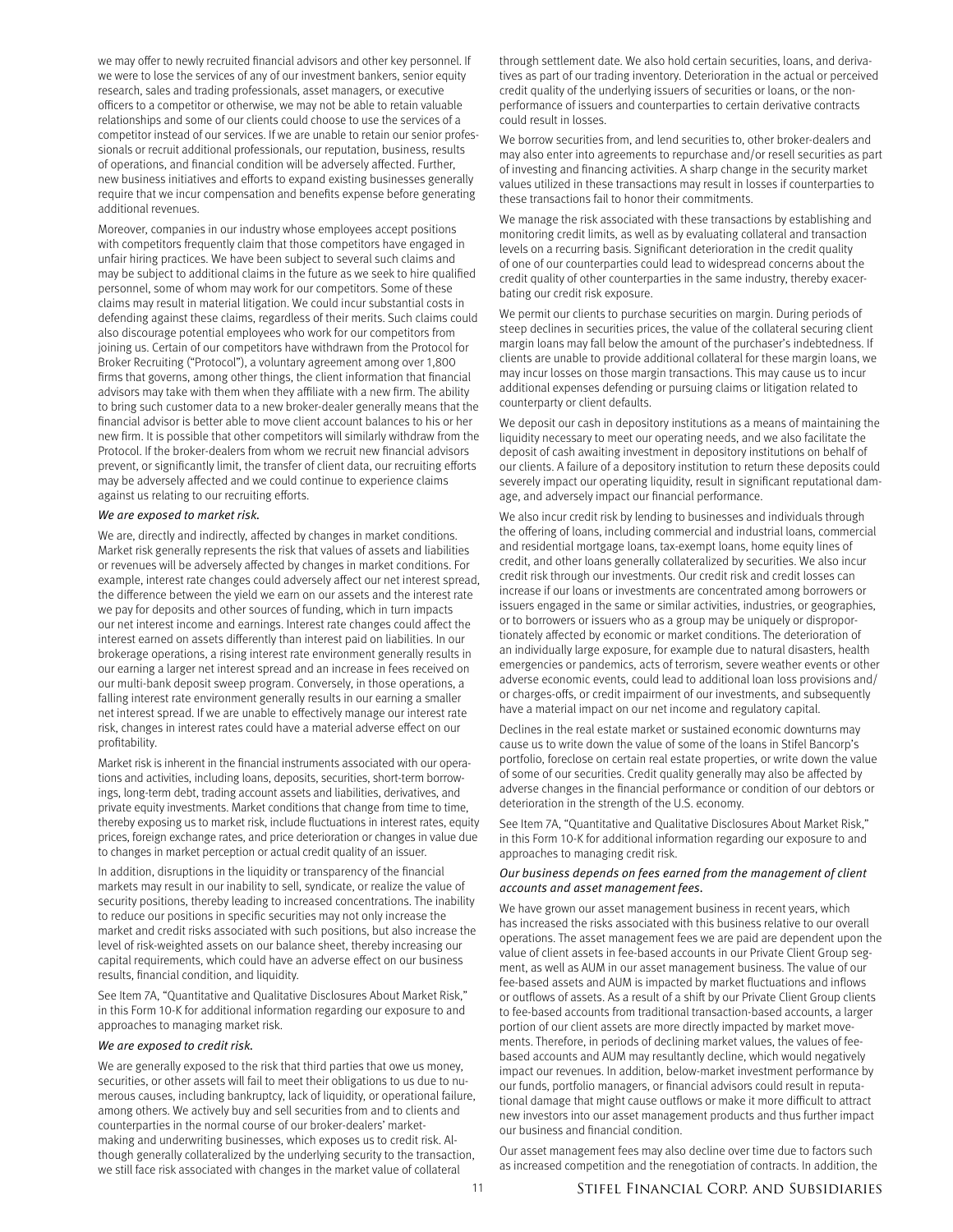market environment in recent years has resulted in a shift to passive investment products, which generate lower fees than actively managed products. A continued trend toward passive investments or changes in market values or in the fee structure of asset management accounts would affect our revenues, business, and financial condition.

## Our underwriting, market-making, trading, and other business activities place our capital at risk.

We may incur losses and be subject to reputational harm to the extent that, for any reason, we are unable to sell securities we have underwritten at the anticipated price levels. As an underwriter, we also are subject to heightened standards regarding liability for material misstatements or omissions in prospectuses and other offering documents relating to offerings in which we are involved. While it is not typical, from time to time and as part of our underwriting processes, we may carry significant positions in securities of a single issuer or issuers engaged in a specific industry. Sudden changes in the value of these positions could impact our financial results.

As a market-maker, we may own positions in specific securities, and these undiversified holdings concentrate the risk of market fluctuations and may result in greater losses than would be the case if our holdings were more diversified. Despite risk mitigation policies, we may incur losses as a result of positions we hold in connection with our market-making.

We have made, and to the limited extent permitted by applicable regulations, may continue to make principal investments in private equity funds and other illiquid investments; however, our current focus is on the divestiture of our existing portfolio. We may be unable to realize our investment objectives if we cannot sell or otherwise dispose of our interests at attractive prices or complete a desirable exit strategy. In particular, these risks could arise from changes in the financial condition or prospects of the portfolio companies in which investments are made, changes in economic conditions or changes in laws, regulations, fiscal policies or political conditions. It could take a substantial period of time to identify attractive investment opportunities and then to realize the cash value of such investments. In addition, even if a private equity investment proves to be profitable, it may be several years or longer before any profits can be realized in cash.

## The soundness of other financial institutions and intermediaries affects us.

We face the risk of operational failure, termination, or capacity constraints of any of the clearing agents, exchanges, clearing houses, or other financial intermediaries that we use to facilitate our securities transactions. As a result of regulatory changes and the consolidation over the years among clearing agents, exchanges, and clearing houses, our exposure to certain financial intermediaries has increased and could affect our ability to find adequate and cost-effective alternatives should the need arise. Any failure, termination, or constraint of these intermediaries could adversely affect our ability to execute transactions, service our clients, and manage our exposure to risk.

Our ability to engage in routine trading and funding transactions could be affected adversely by the actions and commercial soundness of other financial institutions. Financial services institutions are interrelated as a result of trading, clearing, funding, counterparty, or other relationships. We have exposure to many different industries and counterparties, and we routinely execute transactions with counterparties in the financial industry, including brokers and dealers, commercial banks, investment banks, mutual and hedge funds, and other institutional clients. Defaults by, or even rumors or questions about the financial condition of, one or more financial services institutions, or the financial services industry generally, have historically led to market-wide liquidity problems and could lead to losses or defaults by us or by other institutions. Many of these transactions expose us to credit risk in the event of default of our counterparty or client. In addition, our credit risk may be exacerbated when the collateral held by us cannot be realized or is liquidated at prices not sufficient to recover the full amount of the loan or derivative exposure due us. Losses arising in connection with counterparty defaults may have a material adverse effect on our results of operations.

## We continue to experience pricing pressures in areas of our business, which may impair our future revenue and profitability.

We continue to experience pricing pressures on trading margins and commissions in fixed income and equity trading. In the fixed income market, regulatory requirements have resulted in greater price transparency, leading to price competition and decreased trading margins. In the equity market, we experience pricing pressure from institutional clients to reduce commissions, partially due to the industry trend toward the separate payment for research and execution services. Our trading margins have been further compressed by the use of electronic and direct market access trading, which has created additional competitive pressure. We believe that price competition and pricing pressures in these and other areas will continue as institutional investors continue to reduce the amounts they are willing to pay, including by reducing the number of brokerage firms they use, and some of our competitors seek to obtain market share by reducing fees, commissions, or margins.

## Growth of our business could increase costs and regulatory and integration risks.

We continue to grow, including through acquisitions and through our recruiting efforts. Integrating acquired businesses, providing a platform for new businesses, and partnering with other firms involve risks and present financial, managerial, and operational challenges. We may incur significant expense in connection with expanding our existing businesses, recruiting financial advisors, or making strategic acquisitions or investments. Our overall profitability would be negatively affected if investments and expenses associated with such growth are not matched or exceeded by the revenues derived from such investments or growth.

Expansion may also create a need for additional compliance, documentation, risk management, and internal control procedures, and often involves hiring additional personnel to address these procedures. To the extent such procedures are not adequate or not adhered to with respect to our expanded business or any new business, we could be exposed to a material loss or regulatory sanction.

Moreover, to the extent we pursue acquisitions, we may be unable to complete such acquisitions on acceptable terms. We may be unable to integrate any acquired business into our existing business successfully. Difficulties we may encounter in integrating an acquired business could have an adverse effect on our business, financial condition, and results of operations. In addition, we may need to raise capital or borrow funds in order to finance an acquisition, which could result in dilution or increased leverage. We may not be able to obtain financing on favorable terms or perhaps at all.

## The growth of our bank subsidiaries may expose us to increased credit risk, operational risk, regulatory risk, and sensitivity to market interest rates along with increased regulation, examinations, and supervision by regulators.

We have experienced growth in the loan portfolio and the investment portfolio, which includes available-for-sale and held-to-maturity securities, of Stifel Bancorp, which is funded by affiliated customer deposits. Although our stock-secured loans are collateralized by assets held in our clients' brokerage accounts, we are exposed to some credit and operational risk associated with these loans. With the increase in deposits and resulting liquidity, we have been able to expand our investment portfolio. In addition, Stifel Bancorp has significantly grown its mortgage and commercial lending businesses. Although we believe we have conservative underwriting policies in place, there are inherent risks associated with the mortgage banking business.

As a result of the high percentage of our assets and liabilities that are in the form of interest-bearing or interest-related instruments, we are more sensitive to changes in interest rates, in the shape of the yield curve, or in relative spreads between market interest rates.

The monetary, tax, and other policies of the government and its agencies, including the Federal Reserve, have a significant impact on interest rates and overall financial market performance. An important function of the Federal Reserve is to regulate the national supply of bank credit and market interest rates. The actions of the Fed influence the rates of interest that we charge on loans and that we pay on borrowings and interest-bearing deposits, which may also affect the value of our on-balance sheet and off-balance sheet financial instruments. We cannot predict the nature or timing of future changes in monetary, tax, and other policies or the effect that they may have on our activities and results of operations.

In addition, our bank subsidiaries are heavily regulated at the state and federal level. This regulation is to protect depositors, federal deposit insurance funds, consumers, and the banking system as a whole, but not our shareholders. Federal and state regulations can significantly restrict our businesses, and we are subject to various regulatory actions, which could include fines, penalties, or other sanctions for violations of laws and regulatory rules if we are ultimately found to be out of compliance.

#### We face intense competition.

We are engaged in intensely competitive businesses. We compete on the basis of a number of factors, including the quality of our financial advisors and associates, our products and services, pricing (such as execution pricing and fee levels), location, and reputation in relevant markets. Over time, there has been substantial consolidation and convergence among companies in the financial services industry, which has significantly increased the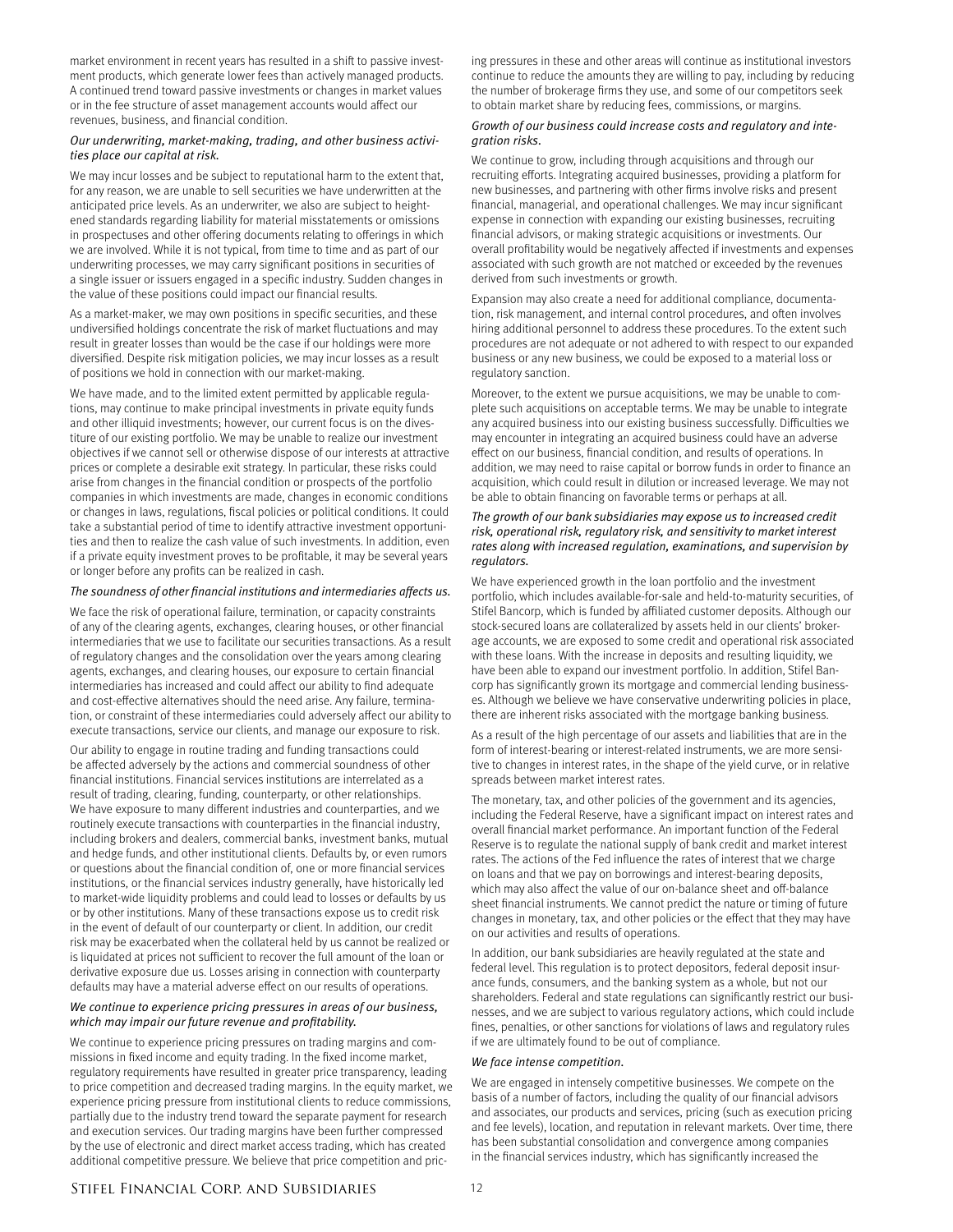capital base and geographic reach of our competitors. See the section titled "Competition" of Item 1 of this Form 10-K for additional information about our competitors.

We compete directly with national full-service broker-dealers, investment banking firms, and commercial banks, and to a lesser extent, with discount brokers and dealers and investment advisers. In addition, we face competition from more recent entrants into the market and increased use of alternative sales channels by other firms. We also compete indirectly for investment assets with insurance companies, real estate firms, and hedge funds, among others. This competition could cause our business to suffer.

To remain competitive, our future success also depends, in part, on our ability to develop and enhance our products and services. The inability to develop new products and services, or enhance existing offerings, could have a material adverse effect on our profitability. In addition, we may incur substantial expenditures to keep pace with the constant changes and enhancements being made in technology.

#### We are exposed to operational risk.

Our diverse operations expose us to risk of loss resulting from inadequate or failed internal processes, people, and systems external events, including technological or connectivity failures either at the exchanges in which we do business or between our data centers, operations processing sites, or our branches. Our businesses depend on our ability to process and monitor, on a daily basis, a large number of complex transactions across numerous and diverse markets. The inability of our systems to accommodate an increasing volume of transactions could also constrain our ability to expand our businesses. Our financial, accounting, data processing, or other operating systems and facilities may fail to operate properly or become disabled as a result of events that are wholly or partially beyond our control, adversely affecting our ability to process these transactions or provide these services. Operational risk exists in every activity, function, or unit of our business, and can take the form of internal or external fraud, employment and hiring practices, an error in meeting a professional obligation, or failure to meet corporate fiduciary standards. Operational risk also exists in the event of business disruption, system failures, or failed transaction processing. Third parties with which we do business could also be a source of operational risk, including with respect to breakdowns or failures of the systems or misconduct by the employees of such parties. In addition, as we change processes or introduce new products and services, we may not fully appreciate or identify new operational risks that may arise from such changes. Increasing use of automated technology has the potential to amplify risks from manual or system processing errors, including outsourced operations.

Our business contingency plan in place is intended to ensure we have the ability to recover our critical business functions and supporting assets, including staff and technology, in the event of a business interruption. Despite the diligence we have applied to the development and testing of our plans, due to unforeseen factors, our ability to conduct business may, in any case, be adversely affected by a disruption involving physical site access, catastrophic events, including weather-related events, events involving electrical, environmental, or communications malfunctions, as well as events impacting services provided by others that we rely upon which could impact our associates or third parties with whom we conduct business.

See Item 7A, "Quantitative and Qualitative Disclosures About Market Risk," in this Form 10-K for additional information regarding our exposure to and approaches to managing operational risk.

#### A continued interruption to our telecommunications or data processing systems, or the failure to effectively update the technology we utilize, could be materially adverse to our business.

Our businesses rely extensively on data processing and communications systems. In addition to better serving clients, the effective use of technology increases efficiency and enables us to reduce costs. Adapting or developing our technology systems to meet new regulatory requirements, client needs, and competitive demands is critical for our business. Introduction of new technology presents challenges on a regular basis. There are significant technical and financial costs and risks in the development of new or enhanced applications, including the risk that we might be unable to effectively use new technologies or adapt our applications to emerging industry standards.

Our continued success depends, in part, upon our ability to: (i) successfully maintain and upgrade the capability of our technology systems on a regular basis; (ii) maintain the quality of the information contained in our data processing and communications systems; (iii) address the needs of our clients by using technology to provide products and services that satisfy their demands; and (iv) retain skilled information technology associates. Failure of our technology systems, which could result from events beyond our control, including a systems malfunction or cyber attack, or an inability to effectively upgrade those systems or implement new technology-driven products or services, could result in financial losses, liability to clients, violations of applicable privacy and other applicable laws, and regulatory sanctions. See Item 7, "Management's Discussion and Analysis of Financial Condition and Results of Operations – Risk Management" in this Form 10-K for additional information regarding our exposure to and approaches for managing operational risks.

#### Any cyber attack or other security breach of our technology systems, or those of our clients or other third-party vendors we rely on, could subject us to significant liability and harm our reputation.

Our operations rely heavily on the secure processing, storage, and transmission of sensitive and confidential financial, personal, and other information in our computer systems and networks. There have been several highly publicized cases involving financial services companies reporting the unauthorized disclosure of client or other confidential information in recent years, as well as cyber attacks involving the theft, dissemination, and destruction of corporate information or other assets, in some cases as a result of failure to follow procedures by employees or contractors or as a result of actions by third parties. Like other financial services firms, we experience malicious cyber activity directed at our computer systems, software, networks, and its users on a daily basis. This malicious activity includes attempts at unauthorized access, implantation of computer viruses or malware, and denial-ofservice attacks. We also experience large volumes of phishing and other forms of social engineering attempted for the purpose of perpetrating fraud against our company, our associates, our advisors, or our clients. We seek to continuously monitor for and nimbly react to any and all such activity, and we develop our systems to protect our technology infrastructure and data from misuse, misappropriation, or corruption.

Cyber attacks can originate from a variety of sources, including third parties affiliated with foreign governments, organized crime, or terrorist organizations. Third parties may also attempt to place individuals within our company or induce associates, clients, or other users of our systems to disclose sensitive information or provide access to our data, and these types of risks may be difficult to detect or prevent. Although cybersecurity incidents among financial services firms are on the rise, we have not experienced any material losses relating to cyber attacks or other information security breaches. However, the techniques used in these attacks are increasingly sophisticated, change frequently and are often not recognized until launched. Although we seek to maintain a robust suite of authentication and layered information security controls, including our cyber threat analytics, data encryption and tokenization technologies, anti-malware defenses and vulnerability management program, any one or combination of these controls could fail to detect, mitigate or remediate these risks in a timely manner. Despite our implementation of protective measures and endeavoring to modify them as circumstances warrant, our computer systems, software and networks may be vulnerable to human error, natural disasters, power loss, spam attacks, unauthorized access, distributed denial of service attacks, computer viruses and other malicious code, and other events that could result in significant liability and damage to our reputation, and have an ongoing impact on the security and stability of our operations.

We also rely on numerous third party service providers to conduct other aspects of our business operations, and we face similar risks relating to them. While we regularly conduct security assessments on these third party vendors, we cannot be certain that their information security protocols are sufficient to withstand a cyber attack or other security breach. In addition, in order to access our products and services, our customers may use computers and other devices that are beyond our security control systems.

Notwithstanding the precautions we take, if a cyber attack or other information security breach were to occur, this could jeopardize the information we confidentially maintain, or otherwise cause interruptions in our operations or those of our clients and counterparties, exposing us to liability. As attempted attacks continue to evolve in scope and sophistication, we may be required to expend substantial additional resources to modify or enhance our protective measures, to investigate and remediate vulnerabilities or other exposures or to communicate about cyber attacks to our customers. Though we have insurance against some cyber risks and attacks, we may be subject to litigation and financial losses that exceed our policy limits or are not covered under any of our current insurance policies. A technological breakdown could also interfere with our ability to comply with financial reporting and other regulatory requirements, exposing us to potential disciplinary action by regulators. Additionally, the SEC issued guidance in February 2018 stating that, as a public company, we are expected to have controls and procedures that relate to cybersecurity disclosure, and are required to disclose informa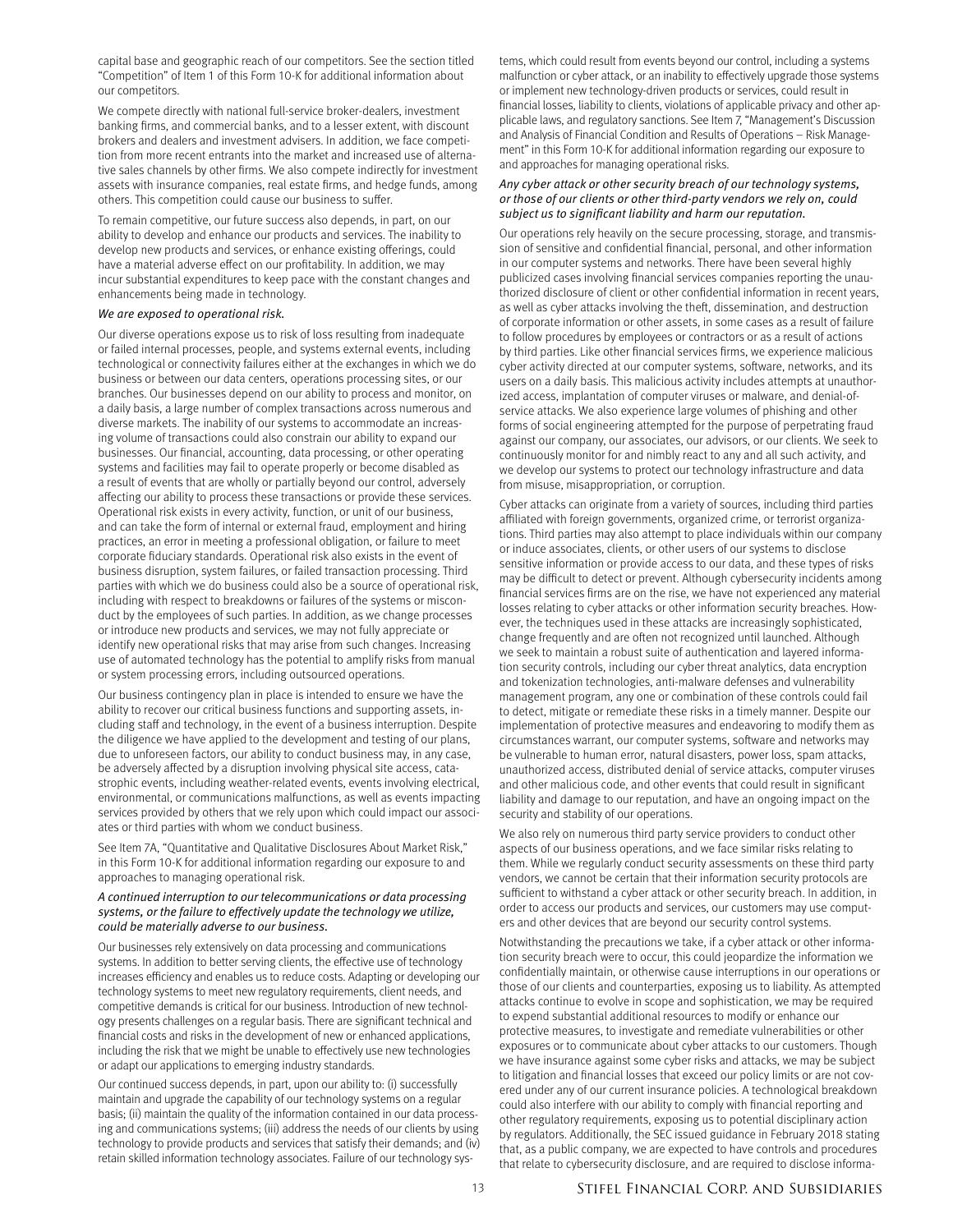tion relating to certain cyber attacks or other information security breaches in disclosures required to be made under the federal securities laws. Further, successful cyber attacks at other large financial institutions or other market participants, whether or not we are affected, could lead to a general loss of customer confidence in financial institutions that could negatively affect us, including harming the market perception of the effectiveness of our security measures or the financial system in general, which could result in reduced use of our financial products and services.

Further, in light of the high volume of transactions we process, the large number of our clients, partners and counterparties, and the increasing sophistication of malicious actors, a cyber attack could occur and persist for an extended period of time without detection. We expect that any investigation of a cyber attack would take substantial amounts of time, and that there may be extensive delays before we obtain full and reliable information. During such time we would not necessarily know the extent of the harm or how best to remediate it, and certain errors or actions could be repeated or compounded before they are discovered and remediated, all of which would further increase the costs and consequences of such an attack.

We may also be subject to liability under various data protection laws. In providing services to clients, we manage, utilize, and store sensitive or confidential client or associate data, including personal data. As a result, we are subject to numerous laws and regulations designed to protect this information, such as U.S. federal, state, and international laws governing the protection of personally identifiable information. These laws and regulations are increasing in complexity and number. If any person, including any of our associates, negligently disregards or intentionally breaches our established controls with respect to client or associate data, or otherwise mismanages or misappropriates such data, we could be subject to significant monetary damages, regulatory enforcement actions, fines, and/or criminal prosecution. In addition, unauthorized disclosure of sensitive or confidential client or associate data, whether through system failure, associate negligence, fraud, or misappropriation, could damage our reputation and cause us to lose clients and related revenue. Potential liability in the event of a security breach of client data could be significant. Depending on the circumstances giving rise to the breach, this liability may not be subject to a contractual limit or an exclusion of consequential or indirect damages.

See Item 7A, "Quantitative and Qualitative Disclosures About Market Risk," in this Form 10-K for additional information regarding our exposure to and approaches to managing these types of operational risk.

### We are exposed to risks of legal proceedings, which may result in significant losses to us that we cannot recover. Claimants in these proceedings may be customers, associates, or regulatory agencies, among others, seeking damages for mistakes, errors, negligence, or acts of fraud by our associates.

Many aspects of our business involve substantial risk of liability, arising in the normal course of business. Participants in the financial services industry face an increasing amount of litigation and arbitration proceedings. Dissatisfied clients regularly make claims against broker-dealers and their employees for, among others, negligence, fraud, unauthorized trading, suitability, churning, failure to supervise, breach of fiduciary duty, employee errors, intentional misconduct, unauthorized transactions by financial advisors or traders, improper recruiting activity, and failures in the processing of securities transactions. The risks associated with potential litigation often may be difficult to assess or quantify, and the existence and magnitude of potential claims often remain unknown for substantial periods of time.

These types of claims expose us to the risk of significant loss. Acts of fraud are difficult to detect and deter, and while we believe our supervisory procedures are reasonably designed to detect and prevent violations of applicable laws, rules, and regulations, we cannot assure investors that our risk management procedures and controls will prevent losses from fraudulent activity. In our role as underwriter and selling agent, we may be liable if there are material misstatements or omissions of material information in prospectuses and other communications regarding underwritten offerings of securities. At any point in time, the aggregate amount of existing claims against us could be material. While we do not expect the outcome of any existing claims against us to have a material adverse impact on our business, financial condition, or results of operations, we cannot assure you that these types of proceedings will not materially and adversely affect our company. We do not carry insurance that would cover payments regarding these liabilities, except for insurance against certain fraudulent acts of our associates. In addition, our bylaws provide for the indemnification of our officers, directors, and associates to the maximum extent permitted under Delaware law. In the future, we may be the subject of indemnification assertions under these documents by our officers, directors, or associates who have or may become defendants

in litigation. These claims for indemnification may subject us to substantial risks of potential liability.

In challenging market conditions, the volume of claims and amount of damages sought in litigation and regulatory proceedings against financial institutions has historically increased. Litigation risks include potential liability under securities laws or other laws for alleged materially false or misleading statements made in connection with securities offerings and other transactions, issues related to the suitability of our investment advice based on our clients' investment objectives (including auction rate securities), the inability to sell or redeem securities in a timely manner during adverse market conditions, contractual issues, employment claims, and potential liability for other advice we provide to participants in strategic transactions. Substantial legal liability could have a material adverse financial impact or cause us significant reputational harm, which, in turn, could seriously harm our business and future business prospects.

In addition to the foregoing financial costs and risks associated with potential liability, the costs of defending individual litigation and claims continue to increase over time. The amount of outside attorneys' fees incurred in connection with the defense of litigation and claims could be substantial and might materially and adversely affect our results of operations.

See Item 3, "Legal Proceedings," in this Form 10-K for a discussion of our legal matters and Item 7A, "Quantitative and Qualitative Disclosures About Market Risk," in this Form 10-K for a discussion regarding our approach to managing legal risk.

## The preparation of the consolidated financial statements requires the use of estimates that may vary from actual results, and new accounting standards could adversely affect future reported results.

The preparation of the consolidated financial statements in conformity with U.S. generally accepted accounting principles requires management to make estimates and assumptions that affect the reported amounts of assets and liabilities, disclosure of contingent assets and liabilities at the date of the consolidated financial statements, and the reported amounts of revenues and expenses during the reporting period. Such estimates and assumptions may require management to make difficult, and subjective, judgments. One of our most critical estimates is Stifel Bancorp's allowance for loan losses. At any given point in time, conditions in real estate and credit markets may increase the complexity and uncertainty involved in estimating the losses inherent in Stifel Bancorp's loan portfolio. If management's underlying assumptions and judgments prove to be inaccurate, the allowance for loan losses could be insufficient to cover actual losses. Our financial condition, including our liquidity and capital, and results of operations could be materially and adversely impacted.

Our financial instruments, including certain trading assets and liabilities, available-for-sale securities, investments, and certain loans, among other items, require management to make a determination of their fair value in order to prepare our consolidated financial statements. Where quoted market prices are not available, we may make fair value determinations based on internally developed models or other means, which ultimately rely to some degree on our subjective judgment. Some of these instruments and other assets and liabilities may have no directly observable inputs, making their valuation particularly subjective, and consequently, based on estimation and judgment. In addition, sudden illiquidity in markets or declines in prices of certain securities may make it more difficult to value certain items, which may lead to the possibility that such valuations will be subject to further change or adjustment, as well as declines in our earnings in subsequent periods.

Our accounting policies and methods are fundamental to how we record and report our financial condition and results of operations. The Financial Accounting Standards Board (the "FASB") and the SEC have at times revised the financial accounting and reporting standards that govern the preparation of our financial statements. In addition, accounting standard setters and those who interpret the accounting standards may change or even reverse their previous interpretations or positions on how these standards should be applied. These changes can be hard to predict and can materially impact how we record and report our financial condition and results of operations. In some cases, we could be required to apply a new or revised standard retroactively, resulting in our restating prior period financial statements.

The FASB has issued several new accounting standards in recent years, including on the topics of credit losses and leases, and the federal banking regulators have released implementation guidance and proposed implementation rules for some of these new standards. In particular, the new credit losses standard will replace multiple existing impairment models, including the replacement of the "incurred loss" model for loans with an "expected

## Stifel Financial Corp. and Subsidiaries 14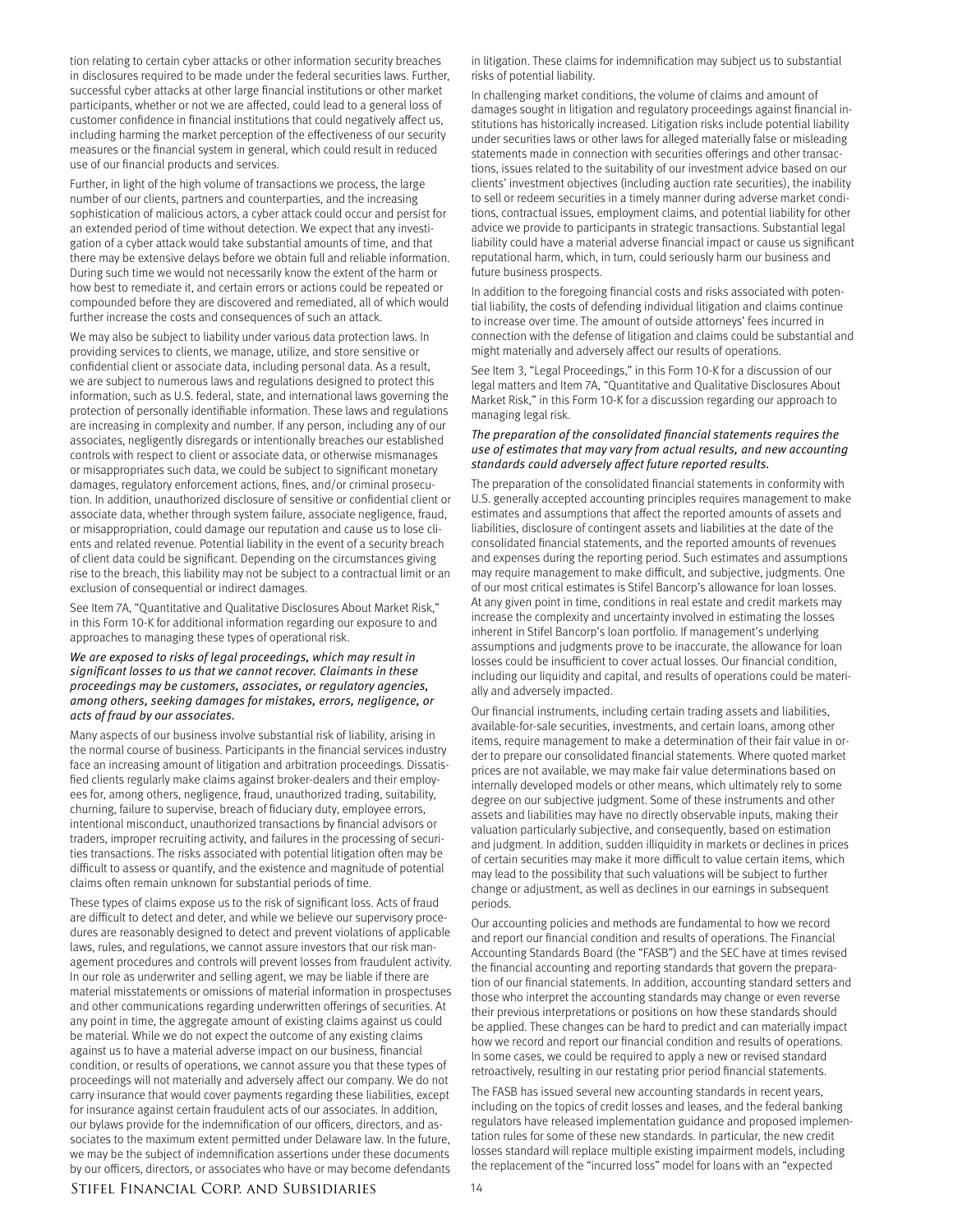loss" model. The adoption of the new credit losses standard will not have a material impact on our consolidated financial statements. We are evaluating the potential impact that the proposed regulatory implementation rules will have on our regulatory capital.

For a further discussion of some of our significant accounting estimates, policies, and standards, see Item 7, "Management's Discussion and Analysis of Financial Condition and Results of Operations – Critical Accounting Estimates" and Note 2 of the Notes to Consolidated Financial Statements in this Form 10-K.

#### Our risk management and conflict of interest policies and procedures may leave us exposed to unidentified or unanticipated risk.

We seek to manage, monitor, and control our market, credit, operational, liquidity, and legal and regulatory compliance risk, through operational and compliance reporting systems, internal controls, management review processes, and other mechanisms; however, there can be no assurance that our procedures will be effective. While we use limits and other risk mitigation techniques, those techniques and the judgments that accompany their application cannot always anticipate unforeseen economic and financial outcomes or the specifics and timing of such outcomes. Our risk management methods may not predict future risk exposures effectively. In addition, some of our risk management methods are based on an evaluation of information regarding markets, clients and other matters that are based on assumptions that may no longer be accurate or may have limited predictive value. A failure to manage our growth adequately, including growth in the products or services we offer, or to manage our risk effectively, could materially and adversely affect our business and financial condition.

Financial services firms are subject to numerous actual or perceived conflicts of interest, which are routinely examined by U.S. federal and state regulators and SROs such as FINRA. Our risk management processes include addressing potential conflicts of interest that arise in our business. Management of potential conflicts of interest has become increasingly complex as we expand our business activities. A perceived or actual failure to address conflicts of interest adequately could affect our reputation, the willingness of clients to transact business with us or give rise to litigation or regulatory actions. Therefore, there can be no assurance that conflicts of interest will not arise in the future that could cause result in material harm to our business and financial condition.

For more information on how we monitor and manage market and certain other risks, see Item 7A, "Quantitative and Qualitative Disclosures About Market Risk," in this Form 10-K.

#### We are exposed to risks from international markets.

We do business in other parts of the world and, as a result, are exposed to risks, including market, litigation, and regulatory compliance risks. Our businesses and revenues derived from non-U.S. operations are subject to risk of loss from currency fluctuations, social or political instability, less established regulatory regimes, changes in governmental or central bank policies, downgrades in the credit ratings of sovereign countries, expropriation, nationalization, confiscation of assets, and unfavorable legislative, economic, and political developments. Action or inaction in any of these operations, including failure to follow proper practices with respect to regulatory compliance and/or corporate governance, could harm our operations and our reputation. We also invest or trade in the securities of corporations located in non-U.S. jurisdictions. Revenues from trading non-U.S. securities also may be subject to negative fluctuations as a result of the previously mentioned factors.

#### Associate misconduct, which is difficult to detect and deter, could harm us by impairing our ability to attract and retain clients and subject us to significant legal liability and reputational harm.

There is a risk that our associates could engage in misconduct that adversely affects our business. For example, our banking business often requires that we deal with confidential matters of great significance to our clients. Our associates interact with clients, customers, and counterparties on an ongoing basis. All associates are expected to exhibit the behaviors and ethics that are reflected in our framework of principles, policies, and technology to protect both our own information as well as that of our clients. It is not possible to deter or prevent every instance of associate misconduct, and the precautions we take to prevent and detect this activity will likely not be effective in all cases. If our associates improperly use or disclose confidential information provided by our clients, we could be subject to future regulatory sanctions and suffer serious harm to our reputation, financial position, current client relationships, and ability to attract future clients. We are also subject to a number of obligations and standards arising from our asset management business and our authority over our assets under management. In addition, our financial advisors may

act in a fiduciary capacity, providing financial planning, investment advice, and discretionary asset management. The violation of these obligations and standards by any of our associates would adversely affect our clients and us. It is not always possible to deter associate misconduct, and the precautions we take to detect and prevent this activity may not be effective. If our associates engage in misconduct, our business would be adversely affected.

### A significant decline in our domestic client cash balances could negatively impact our net revenues and/or our ability to fund Stifel Bancorp's growth.

We rely heavily on bank deposits as a low-cost source of funding for Stifel Bancorp to extend loans to clients and purchase investment securities. Our bank deposits are primarily driven by our multi-bank sweep program in which clients' cash deposits in their brokerage accounts are swept into FDIC-insured interest-bearing accounts at our bank subsidiaries and various third-party banks. A significant reduction in our domestic clients' cash balances, a change in the allocation of that cash between our bank subsidiaries and third-party banks, or a transfer of cash away from our company, could significantly impact our ability to continue growing interest-earning assets and/or require us to use higher-cost deposit sources to grow interest-earning assets.

#### The expected phaseout of LIBOR could negatively impact our net interest income and require significant operational work.

The FCA, which regulates the London Interbank Offered Rate ("LIBOR"), has announced that it will not compel panel banks to contribute to LIBOR after 2021. It is likely that banks will not continue to provide submissions for the calculation of LIBOR after 2021 and possibly prior to then. It is expected that a transition away from the widespread use of LIBOR to alternative rates will occur over the course of the next few years. Although the full impact of transition remains unclear, this change may have an adverse impact on the value of, return on, and trading markets for a broad array of financial products, including any LIBOR-based securities, loans, and derivatives that are included in our financial assets and liabilities. If LIBOR is discontinued after 2021, as expected, there will be uncertainty or differences in the calculation of the applicable interest rate or payment amount depending on the terms of the governing instruments. There will be significant work required to transition to using the new benchmark rates and implement necessary changes to our systems, processes, and models. This may impact our existing transaction data, products, systems, operations, and valuation processes. The calculation of interest rates under the replacement benchmarks could also impact our net interest income and account and service fees. In addition, LIBOR may perform differently during the phase-out period than in the past, which could result in lower interest payments and a reduction in the value of certain assets. We are assessing the impact of the transition; however, we cannot reasonably estimate the impact of the transition at this time.

#### RISKS RELATED TO OUR REGULATORY ENVIRONMENT

#### Financial services firms are highly regulated, and the increased regulatory scrutiny over the last several years may increase the risk of financial liability and reputational harm resulting from adverse regulatory actions.

Over the last several years, financial services firms have been operating in an evolving regulatory environment. The industry has experienced an extended period of significant change in laws and regulations governing the financial services industry, as well as increased scrutiny from various regulators, including the SEC, the Fed, the OCC, and the CFPB, in addition to stock exchanges, FINRA, and state attorneys general. For example, the Dodd-Frank Act resulted in sweeping changes to the regulatory regime, including a significant increase in the supervision and regulation of the financial services industry. Penalties and fines imposed by regulatory authorities have increased substantially in recent years. We may be adversely affected by changes in the interpretation or enforcement of existing laws, rules, and regulations.

Existing and new laws and regulations could affect our revenue, limit our ability to pursue business opportunities, impact the value of our assets, require us to alter at least some of our business practices, impose additional compliance costs, and otherwise adversely affect our businesses.

There is also increased regulatory scrutiny (and related compliance costs) as we continue to grow and surpass certain consolidated asset thresholds established under the Dodd-Frank Act, which have the effect of imposing enhanced standards and requirements on larger institutions. These include, but are not limited to, our bank subsidiaries' oversight by the CFPB. Any action taken by the CFPB could result in requirements to alter or cease offering affected products and services, make such products and services less attractive, impose additional compliance measures, or result in fines, penalties, or required remediation.

We are also required to comply with the Volcker Rule's provisions. Although we have not historically engaged in significant levels of proprietary trading, due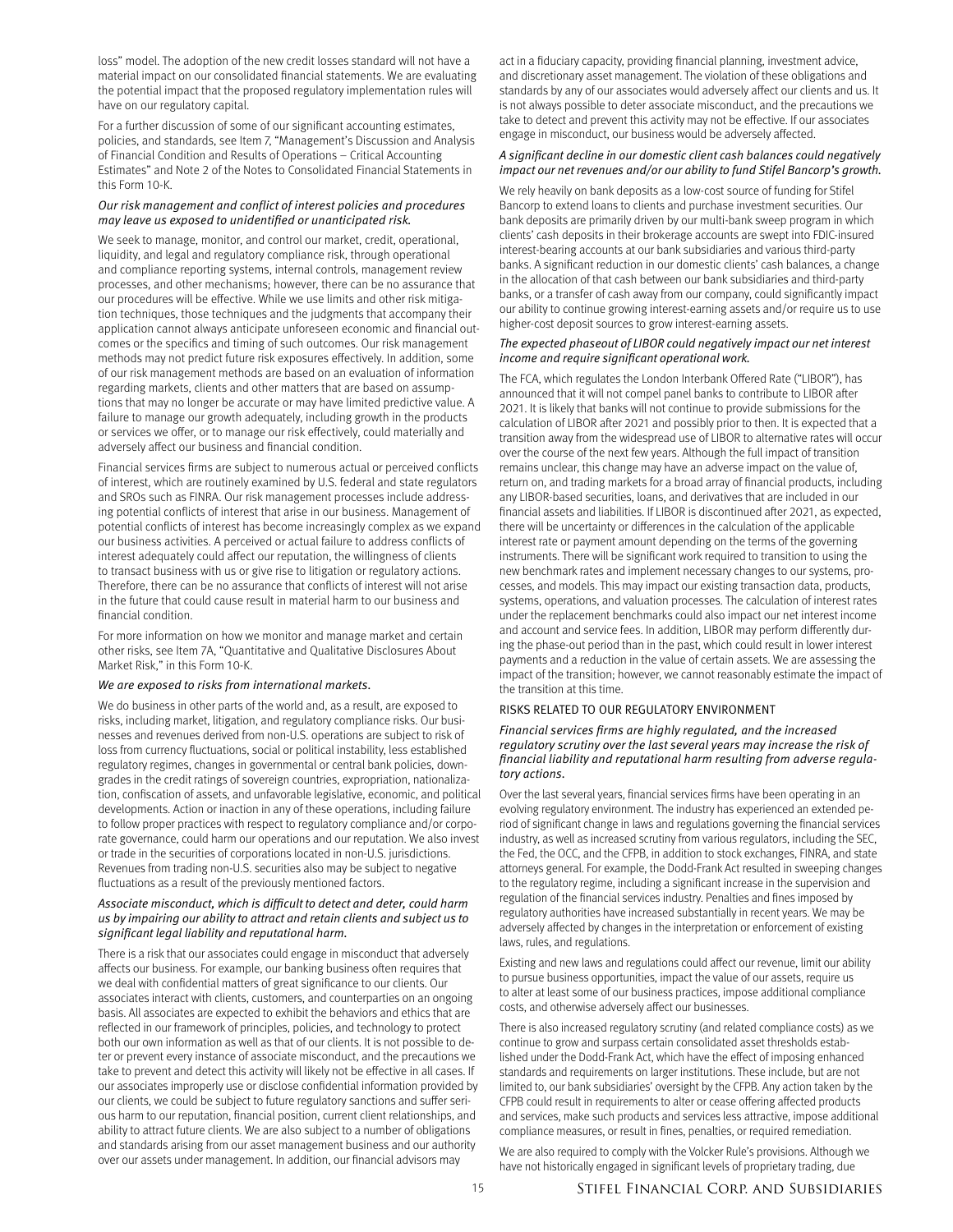to our underwriting and market-making activities and our investments in covered funds, we have experienced and expect to continue to experience increased operational and compliance costs and changes to our private equity investments. Any changes to regulations or changes to the supervisory approach may also result in increased compliance costs to the extent we are required to modify our existing compliance policies, procedures and practices.

Broker-dealers and investment advisers are subject to regulations covering all aspects of the securities business, including, but not limited to: sales and trading methods; trade practices among broker-dealers; use and safekeeping of clients' funds and securities; capital structure of securities firms; anti-money laundering efforts; recordkeeping; and the conduct of directors, officers and employees. Any violation of these laws or regulations could subject us to the following events, any of which could have a material adverse effect on our business, financial condition and prospects: civil and criminal liability; sanctions, which could include the revocation of our subsidiaries' registrations as investment advisers or broker-dealers; the revocation of the licenses of our financial advisors; censures; fines; or a temporary suspension or permanent bar from conducting business.

Regulatory actions brought against us may result in judgments, settlements, fines, penalties, or other results, any of which could have a material adverse effect on our business, financial condition, or results of operations. There is no assurance that regulators will be satisfied with the policies and procedures implemented by our company and its subsidiaries. In addition, from time to time, the Company and its affiliates may become subject to additional findings with respect to supervisory, compliance, or other regulatory deficiencies, which could subject us to additional liability, including penalties, and restrictions on our business activities. Among other things, these restrictions could limit our ability to make investments, complete acquisitions, expand into new business lines, pay dividends, and/or engage in share repurchases. See Item 1, "Regulation," of this report for additional information regarding our regulatory environment and Item 7, "Management's Discussion and Analysis of Financial Condition and Results of Operations – Risk Management," in this report regarding our approaches to managing regulatory risk.

## The Basel III regulatory capital standards impose additional capital and other requirements on us that could decrease our profitability.

The Fed, the OCC, and the FDIC have implemented the global regulatory capital reforms of Basel III and certain changes required by the Dodd-Frank Act. The U.S. Basel III Rules increase the quantity and quality of regulatory capital, establish a capital conservation buffer, and make selected changes to the calculation of risk-weighted assets. We became subject to the requirements under the final U.S. Basel III Rules as of January 1, 2015, subject to a phase-in period for several of its provisions, including the new minimum capital ratio requirements, the capital conservation buffer, and the regulatory capital adjustments and deductions. The increased capital requirements stipulated under the U.S. Basel III Rules could restrict our ability to grow during favorable market conditions or require us to raise additional capital. As a result, our business, results of operations, financial condition, and prospects could be adversely affected.

## Failure to comply with regulatory capital requirements primarily applicable to our company, our bank subsidiaries, or our broker-dealer subsidiaries would significantly harm our business.

Our company and it bank subsidiaries are subject to various regulatory and capital requirements administered by various federal regulators in the U.S. and, accordingly, must meet specific capital guidelines that involve quantitative measures of our company's and our bank subsidiaries' assets, liabilities, and certain off-balance sheet items as calculated under regulatory guidelines. The capital amounts and classifications for both our company and its bank subsidiaries are also subject to qualitative judgments by U.S. federal regulators based on components of our capital, risk weightings of assets, off-balance sheet transactions, and other factors. Quantitative measures established by regulation to ensure capital adequacy require our company and its bank subsidiaries to maintain minimum amounts and ratios of Common Equity Tier 1, Tier 1, and Total capital to risk-weighted assets, Tier 1 capital to average assets, and capital conservation buffers (as defined in the regulations). Failure to meet minimum capital requirements can trigger certain mandatory (and potentially additional discretionary) actions by regulators that, if undertaken, could harm either our company or our bank subsidiaries' operations and financial condition.

We are subject to the SEC's uniform net capital rule (Rule 15c3-1) and FINRA's net capital rule, which may limit our ability to make withdrawals of capital from our broker-dealer subsidiaries. The uniform net capital rule sets the minimum level of net capital that a broker-dealer must maintain and also

requires that a portion of its assets be relatively liquid. FINRA may prohibit a member firm from expanding its business or paying cash dividends if resulting net capital falls below certain thresholds. In addition, our Canada-based broker-dealer subsidiary is subject to similar limitations under applicable regulation in that jurisdiction by IIROC. Regulatory capital requirements applicable to some of our significant subsidiaries may impede access to funds our company needs to make payments on any such obligations.

See Note 19 of the Notes to Consolidated Financial Statements of this Form 10-K for further information on regulations and capital requirements.

## Changes in requirements relating to the standard of conduct for brokerdealers applicable under federal and state law may adversely affect our businesses.

In June 2019, the SEC adopted a package of rulemakings and interpretations related to the provision of advice by broker-dealers and investment advisers, including Regulation Best Interest. Among other things, Regulation Best Interest requires a broker-dealer to act in the best interest of a retail customer when making a recommendation to that customer of any securities transaction or investment strategy involving securities. The regulation will impose heightened standards on broker-dealers, and we anticipate incurring additional costs in order to review and modify our policies and procedures, as well as associated supervisory and compliance controls.

In addition to the SEC, various states have proposed, or are considering adopting, laws and regulations seeking to impose new standards of conduct on broker-dealers that, as written, differ from the SEC's new regulations and may lead to additional implementation costs if adopted.

Implementation of the new SEC regulations, as well as any new state rules that are adopted addressing similar matters, may negatively impact our results, including the impact of increased costs related to compliance, legal, operations, and information technology.

### Numerous regulatory changes and enhanced regulatory and enforcement activity relating to the asset management business may increase our compliance and legal costs and otherwise adversely affect our business.

Investment management businesses have been affected by a number of highly publicized regulatory matters, which have resulted in increased scrutiny within the industry and new rules and regulations for mutual funds, investment advisers, and broker-dealers. As broker-dealers review and potentially make changes to the availability of mutual funds and mutual fund share classes available on their distribution platforms, such changes could affect our profitability.

Asset management businesses have experienced a number of highly publicized regulatory inquiries, which have resulted in increased scrutiny within the industry and new rules and regulations for mutual funds, investment advisers, and broker-dealers. As some of our wholly owned subsidiaries are registered as investment advisers with the SEC, increased regulatory scrutiny and rulemaking initiatives may result in additional operational and compliance costs or the assessment of significant fines or penalties against our asset management business, and may otherwise limit our ability to engage in certain activities. It is not possible to determine the extent of the impact of any new laws, regulations or initiatives that have been or may be proposed, or whether any of the proposals will become law. Conformance with any new laws or regulations could make compliance more difficult and expensive and affect the manner in which we conduct business, including our product and service offerings.

In addition, U.S. and foreign governments have taken regulatory actions impacting the investment management industry, and may continue to do so, including expanding current (or enacting new) standards, requirements, and rules that may be applicable to us and our subsidiaries. For example, several states and municipalities in the U.S. have adopted "pay-to-play" rules, which could limit our ability to charge advisory fees. Such "pay-to-play" rules could affect the profitability of that portion of our business.

The use of "soft dollars," where a portion of commissions paid to brokerdealers in connection with the execution of trades also pays for research and other services provided to advisors, is periodically reexamined, and may be limited or modified in the future. The research relied on in our investment management activities in the investment decision-making process is typically generated internally by our investment analysts or external research, including external research paid for with soft dollars. This external research is generally used for information gathering or verification purposes and includes broker-provided research as well as third-party provided databases and research services. If the use of soft dollars is limited, we may have to bear some of these additional costs.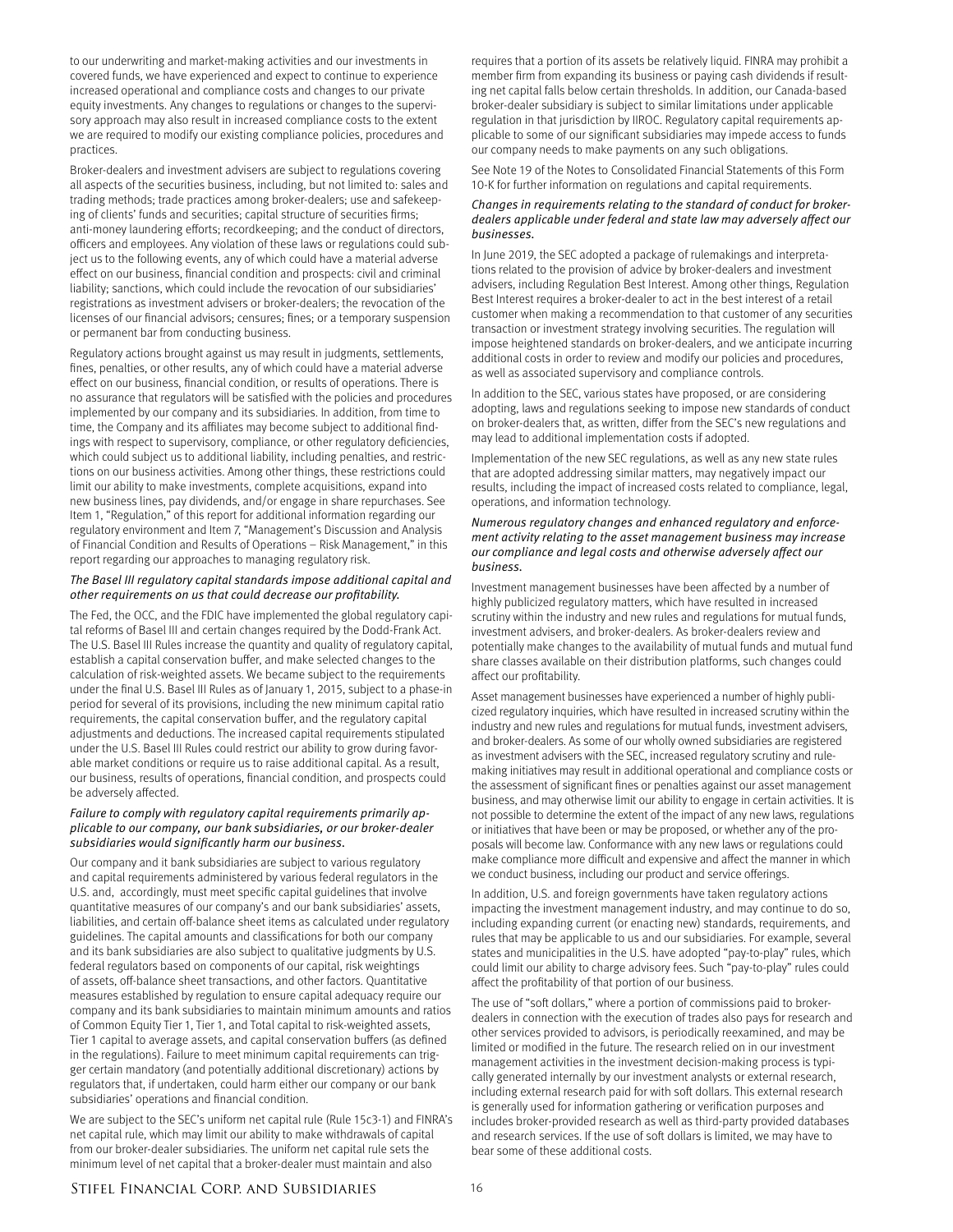New regulations regarding the management of hedge funds and the use of certain investment products, including additional recordkeeping and disclosure requirements, may impact our asset management business and result in increased costs

## As a financial holding company, our company's liquidity depends on payments from its subsidiaries, which may be subject to regulatory restrictions.

We are a financial holding company and therefore depend on dividends, distributions, and other payments from our subsidiaries in order to meet our obligations, including debt service obligations. Our subsidiaries are subject to laws and regulations that restrict dividend payments or authorize regulatory bodies to prevent or reduce the flow of funds from those subsidiaries to our company. Our broker-dealers and bank subsidiaries are limited in their ability to lend or transact with affiliates and are subject to minimum regulatory capital and other requirements, as well as limitations on their ability to use funds deposited with them in brokerage or bank accounts to fund their businesses. These requirements may hinder our company's ability to access funds from its subsidiaries. We may also become subject to a prohibition or limitations on our ability to pay dividends or repurchase our common stock. The federal banking regulators, including the OCC, the Federal Reserve, and the FDIC, as well as the SEC (through FINRA) have the authority and under certain circumstances, the obligation, to limit or prohibit dividend payments and stock repurchases by the banking organizations they supervise, including our company and its bank subsidiaries. See Item 7 "Management's Discussion and Analysis of Financial Condition and Results of Operations – Liquidity and Capital Resources" of this report for additional information on liquidity and how we manage our liquidity risk.

## RISKS RELATED TO OUR COMMON STOCK

#### The market price of our common stock may continue to be volatile.

The market price of our common stock has been, and is likely to continue to be, volatile and subject to fluctuations. Stocks of financial institutions have, from time to time, experienced significant downward pressure in connection with economic conditions or events and may again experience such pressures in the future. Changes in the stock market generally or as it concerns our industry, as well as geopolitical, economic, and business factors unrelated to us, may also affect our stock price. Significant declines in the market price of our common stock or failure of the market price to increase could harm our ability to recruit and retain key associates, including those who have joined us from companies we have acquired, reduce our access to debt or equity capital, and otherwise harm our business or financial condition. In addition, we may not be able to use our common stock effectively as consideration in connection with future acquisitions.

#### Our current shareholders may experience dilution in their holdings if we issue additional shares of common stock as a result of future offerings or acquisitions where we use our common stock.

As part of our business strategy, we may seek opportunities for growth through strategic acquisitions in which we may consider issuing equity securities as part of the consideration. Additionally, we may obtain additional capital through the public sale of debt or equity securities. If we sell equity securities, the value of our common stock could experience dilution. Furthermore, these securities could have rights, preferences, and privileges more favorable than those of the common stock. Moreover, if we issue additional shares of common stock in connection with equity compensation, future acquisitions, or as a result of financing, an investor's ownership interest in our company will be diluted.

The issuance of any additional shares of common stock or securities convertible into or exchangeable for common stock or that represent the right to receive common stock, or the exercise of such securities, could be substantially dilutive to holders of our common stock. Holders of our shares of common stock have no preemptive rights that entitle holders to purchase their pro rata share of any offering of shares of any class or series, and therefore, such sales or offerings could result in increased dilution to our shareholders. The market price of our common stock could decline as a result of sales or issuance of shares of our common stock or securities convertible into or exchangeable for common stock.

#### Provisions in our certificate of incorporation and bylaws and of Delaware law may prevent or delay an acquisition of our company, which could decrease the market value of our common stock.

Our articles of incorporation and bylaws and Delaware law contain provisions that are intended to deter abusive takeover tactics by making them unacceptably expensive to prospective acquirers and to encourage prospective acquirers to negotiate with our board of directors rather than to attempt a hostile takeover. Delaware law also imposes some restrictions on mergers and other business combinations between us and any holder of 15% or more of our outstanding common stock. We believe these provisions protect our shareholders from coercive or otherwise unfair takeover tactics by requiring potential acquirers to negotiate with our board of directors and by providing our board of directors with more time to assess any acquisition proposal. These provisions are not intended to make our company immune from takeovers. However, these provisions apply even if the offer may be considered beneficial by some shareholders and could delay or prevent an acquisition that our board of directors determines is not in the best interests of our company and our shareholders.

## ITEM 1B. UNRESOLVED STAFF COMMENTS

#### None.

#### **ITEM 2. PROPERTIES**

The following table sets forth the location, approximate square footage, and use of each of the principal properties used by our company during the year ended December 31, 2019. We own our executive offices in St. Louis, Missouri. We lease or sublease a majority of these properties under operating leases. Such leases expire at various times through 2030.

| Location                  | Approximate Square Footage | Use                                                                                                                                           |
|---------------------------|----------------------------|-----------------------------------------------------------------------------------------------------------------------------------------------|
| St. Louis, Missouri       | 434,000                    | Headquarters and administrative offices of Stifel, Global Wealth Management<br>operations (including CSA), and Institutional Group operations |
| New York, New York        | 355,500                    | Global Wealth Management and Institutional Group operations                                                                                   |
| Baltimore, Maryland       | 97.500                     | Institutional Group operations and administrative offices                                                                                     |
| San Francisco, California | 88,500                     | Global Wealth Management and Institutional Group operations                                                                                   |
| Chicago, Illinois         | 62,500                     | Global Wealth Management and Institutional Group operations                                                                                   |
| Birmingham, Alabama       | 62,500                     | Global Wealth Management and Institutional Group operations                                                                                   |
| Florham Park, New Jersey  | 49,000                     | Global Wealth Management and Institutional Group operations                                                                                   |

We also maintain operations in 446 leased offices in various locations throughout the United States and in certain foreign countries, primarily for our broker-dealer business. We lease 382 private client offices. In addition, Stifel Bancorp leases one location for its administrative offices and operations. Our Institutional Group segment leases 64 offices in the United States and certain foreign locations. We believe that, at the present time, the space available to us in the facilities under our current leases and co-location arrangements are suitable and adequate to meet our needs and that such facilities have sufficient productive capacity and are appropriately utilized.

Leases for the branch offices of our independent contractor firms are the responsibility of the respective independent financial advisors.

See Note 20 of the Notes to Consolidated Financial Statements for further information regarding our lease obligations.

## **ITEM 3. LEGAL PROCEEDINGS**

Our company and its subsidiaries are named in and subject to various proceedings and claims arising primarily from our securities business activities, including lawsuits, arbitration claims, class actions, and regulatory matters. Some of these claims seek substantial compensatory, punitive, or indeterminate damages. Our company and its subsidiaries are also involved in other reviews, investigations, and proceedings by governmental and selfregulatory organizations regarding our business, which may result in adverse judgments, settlements, fines, penalties, injunctions, and other relief. We are contesting allegations in these claims, and we believe that there are meritorious defenses in each of these lawsuits, arbitrations, and regulatory investigations. In view of the number and diversity of claims against our company, the number of jurisdictions in which litigation is pending, and the inherent difficulty of predicting the outcome of litigation and other claims,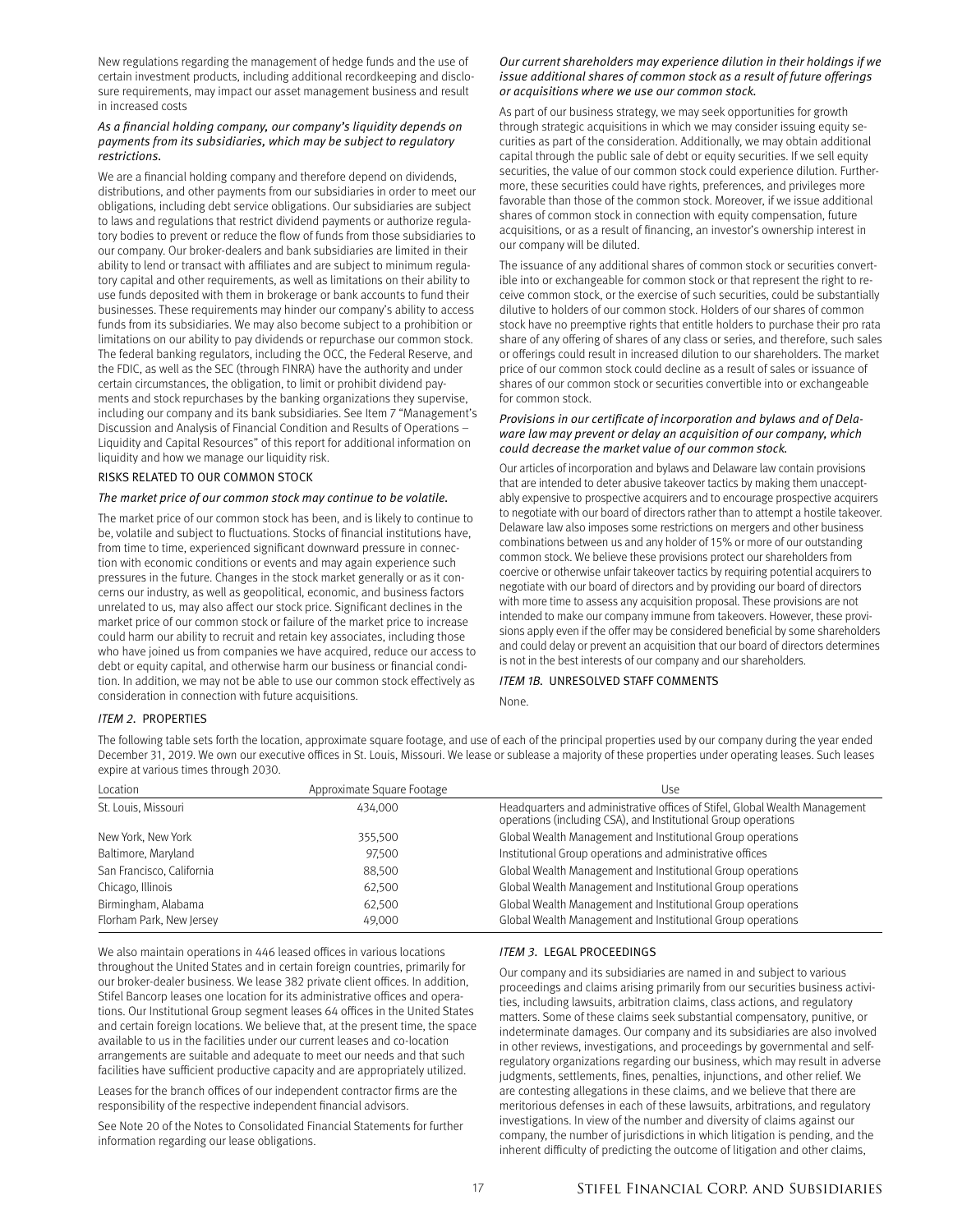we cannot state with certainty what the eventual outcome of pending litigation or other claims will be.

We have established reserves for potential losses that are probable and reasonably estimable that may result from pending and potential legal actions, investigations, and regulatory proceedings. In many cases, however, it is inherently difficult to determine whether any loss is probable or reasonably possible or to estimate the amount or range of any potential loss, particularly where proceedings may be in relatively early stages or where plaintiffs are seeking substantial or indeterminate damages. Matters frequently need to be more developed before a loss or range of loss can reasonably be estimated.

In our opinion, based on currently available information, review with outside legal counsel, and consideration of amounts provided for in our consolidated financial statements with respect to these matters, the ultimate resolution

of these matters will not have a material adverse impact on our financial position and results of operations. However, resolution of one or more of these matters may have a material effect on the results of operations in any future period, depending upon the ultimate resolution of those matters and depending upon the level of income for such period. For matters where a reserve has not been established and for which we believe a loss is reasonably possible, as well as for matters where a reserve has been recorded but for which an exposure to loss in excess of the amount accrued is reasonably possible, based on currently available information, we believe that such losses will not have a material effect on our consolidated financial statements.

### ITEM 4. MINE SAFTEY DISCLOSURES

Not applicable.

# **PART II**

## ITEM 5. MARKET FOR REGISTRANT'S COMMON EQUITY, RELATED STOCKHOLDER MATTERS, AND ISSUER PURCHASES OF EQUITY SECURITIES

## Market Information

Our common stock is traded on the New York Stock Exchange and Chicago Stock Exchange under the symbol "SF." The closing sale price of our common stock as reported on the New York Stock Exchange on February 14, 2020, was \$67.38. As of that date, our common stock was held by approximately 35,000 shareholders. The following table sets forth for the periods indicated the high and low trades for our common stock:

|                |         | 2019    |         | 2018    |
|----------------|---------|---------|---------|---------|
|                | High    | Low     | High    | Low     |
| First Quarter  | \$57.03 | \$39.80 | \$68.76 | \$56.36 |
| Second Quarter | 59.93   | 52.90   | 61.93   | 52.21   |
| Third Quarter  | 61.94   | 50.75   | 57.14   | 51.01   |
| Fourth Quarter | 63.52   | 49.63   | 53.23   | 38.39   |

Cash dividends per share of common stock paid during the year are reflected below. The dividends were declared during the quarter of payment.

|                | Fiscal Year 2019 | Fiscal Year 2018 |  |  |
|----------------|------------------|------------------|--|--|
| First Quarter  | \$0.15           | \$0.12           |  |  |
| Second Quarter | 0.15             | 0.12             |  |  |
| Third Quarter  | 0.15             | 0.12             |  |  |
| Fourth Quarter | 0.15             | 0.12             |  |  |

The payment of dividends on our common stock is subject to several factors, including operating results, financial requirements of our company, and the availability of funds from our subsidiaries. See Note 19 of the Notes to Consolidated Financial Statements for more information on the capital restrictions placed on our broker-dealer subsidiaries and bank subsidiaries.

#### Securities Authorized for Issuance Under Equity Compensation Plans

Information about securities authorized for issuance under our equity compensation plans is contained in Item 12, "Security Ownership of Certain Beneficial Owners and Management and Related Stockholder Matters."

#### Issuer Purchases of Equity Securities

There were no unregistered sales of equity securities during the quarter ended December 31, 2019. The following table sets forth information with respect to purchases made by or on behalf of Stifel Financial Corp. or any "affiliated purchaser" (as defined in Rule 10b-18(a)(3) under the Securities Exchange Act of 1934, as amended), of our common stock during the quarter ended December 31, 2019.

|                     | Total Number of<br>Shares Purchased | Average Price Paid<br>Per Share | Total Number of<br><b>Shares</b><br>Purchased as<br>Part of Publically<br><b>Announced Plans</b> | Maximum Number<br>of Shares That May<br>Yet be Purchased<br>Under the Plan<br>or Program |
|---------------------|-------------------------------------|---------------------------------|--------------------------------------------------------------------------------------------------|------------------------------------------------------------------------------------------|
| October 1-31, 2019  | 505,257                             | 53.14                           | 505,257                                                                                          | 5,248,314                                                                                |
| November 1-30, 2019 | 140.987                             | 57.77                           | 140.987                                                                                          | 5,107,327                                                                                |
| December 1-31, 2019 |                                     |                                 |                                                                                                  | 5,107,327                                                                                |
|                     | 646.244                             | 54.15                           | 646.244                                                                                          |                                                                                          |

We have an ongoing authorization from the Board of Directors to repurchase our common stock in the open market or in negotiated transactions. At December 31, 2019, the maximum number of shares that may yet be purchased under this plan was 5.1 million.

In January 2020, the Board of Directors approved the increase of an additional 4.9 million shares, bringing the authorized share repurchase amount to 10.0 million shares.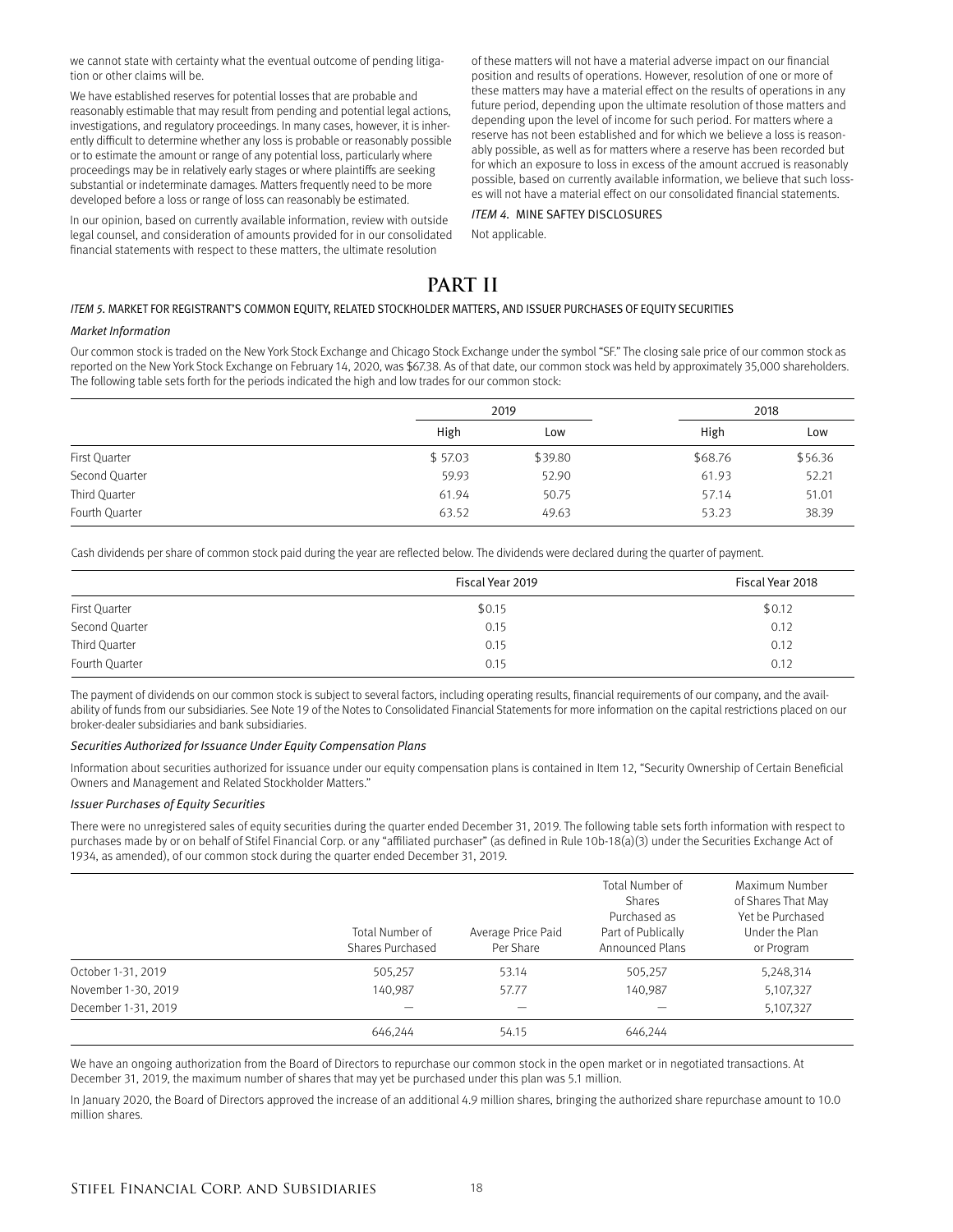### Stock Performance Graph

#### Five-Year Shareholder Return Comparison

The graph below compares the cumulative stockholder return on our common stock with the cumulative total return of a Peer Group Index, the Standard & Poor's 500 Index ("S&P 500"), and the NYSE ARCA Securities Broker-Dealer Index for the five-year period ended December 31, 2019. The NYSE ARCA Securities Broker-Dealer Index consists of twelve firms in the brokerage sector. The Broker-Dealer Index includes our company. The stock price information shown on the graph below is not necessarily indicative of future price performance.

The material in this report is not deemed "filed" with the SEC and is not to be incorporated by reference into any filing under the Securities Act of 1933 or the Securities Exchange Act of 1934, whether made before or after the date hereof and irrespective of any general incorporation language in any such filings.

The following table and graph assume that \$100.00 was invested on December 31, 2014, in our common stock, the Peer Group Index, the S&P 500 Index, and the NYSE ARCA Securities Broker-Dealer Index, with reinvestment of dividends.

|                                          | 2015  | 2016 | 2017  | 2018 | 2019  |
|------------------------------------------|-------|------|-------|------|-------|
| Stifel Financial Corp.                   | \$ 83 | \$98 | \$117 | \$82 | \$122 |
| Peer Group                               | 88    | 112  | 126   | 88   | 114   |
| S&P 500 Index                            | 96    | 111  | 144   | 129  | 157   |
| NYSE ARCA Securities Broker-Dealer Index | 101   | 113  | 38    | 132  | 174   |



The Peer Group Index consists of the following companies that serve the same markets as us and which compete with us in one or more markets:

Stifel Financial Corp.<br>
Oppenheimer Holdings, Inc.<br>
Goldman Sachs Group, Inc. Oppenheimer Holdings, Inc.<br>JMP Group, Inc. Piper Sandler Companies

Morgan Stanley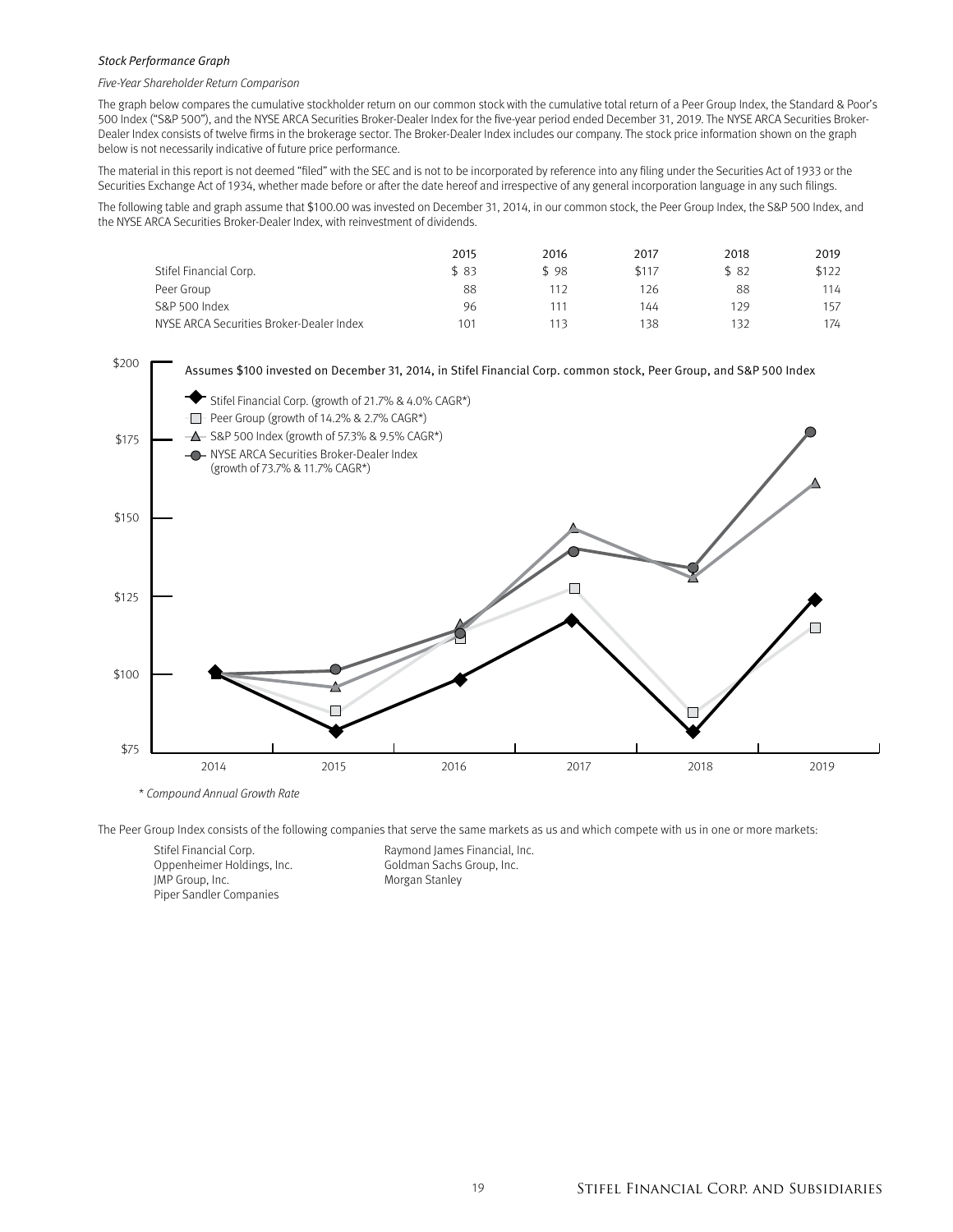## ITEM 6. SELECTED FINANCIAL DATA

The following selected consolidated financial data (presented in thousands, except per share amounts) is derived from our consolidated financial statements. This data should be read in conjunction with the consolidated financial statements and notes thereto and with Item 7, "Management's Discussion and Analysis of Financial Condition and Results of Operations."

|                                                                                           | Year Ended December 31, |                    |    |                    |    |                    |    |                          |    |                    |
|-------------------------------------------------------------------------------------------|-------------------------|--------------------|----|--------------------|----|--------------------|----|--------------------------|----|--------------------|
|                                                                                           |                         | 2019               |    | 2018               |    | 2017               |    | 2016                     |    | 2015               |
| Revenues:                                                                                 |                         |                    |    |                    |    |                    |    |                          |    |                    |
| Commissions                                                                               | \$                      | 667,494            | \$ | 657,732            | \$ | 678.904            | \$ | 729,989                  | \$ | 749,536            |
| Principal transactions                                                                    |                         | 404,751<br>817,421 |    | 351,378<br>707.670 |    | 396,826<br>726.763 |    | 475,428<br>513,034       |    | 389,319<br>503,052 |
| Investment banking<br>Asset management and service fees                                   |                         | 848,035            |    | 806,175            |    | 702,064            |    | 582,789                  |    | 493,761            |
| Interest                                                                                  |                         | 724,882            |    | 646,449            |    | 454,381            |    | 294,332                  |    | 179,101            |
| Other income                                                                              |                         | 52,378             |    | 25,553             |    | 37,524             |    | 46,798                   |    | 62,224             |
| Total revenues                                                                            |                         | 3,514,961          |    | 3,194,957          |    | 2,996,462          |    | 2,642,370                |    | 2,376,993          |
| Interest expense                                                                          |                         | 177,931            |    | 170,076            |    | 70,030             |    | 66,874                   |    | 45,399             |
| Net revenues                                                                              |                         | 3,337,030          |    | 3,024,881          |    | 2,926,432          |    | 2,575,496                |    | 2,331,594          |
| Non-interest expenses:                                                                    |                         |                    |    |                    |    |                    |    |                          |    |                    |
| Compensation and benefits                                                                 |                         | 1,978,116          |    | 1,770,762          |    | 1,958,929          |    | 1,726,016                |    | 1,568,862          |
| Occupancy and equipment rental                                                            |                         | 242,893            |    | 222,384            |    | 222,708            |    | 231.324                  |    | 207,465            |
| Communications and office supplies                                                        |                         | 147,428            |    | 140,254            |    | 133,493            |    | 139,644                  |    | 130,678            |
| Commissions and floor brokerage<br>Other operating expenses                               |                         | 44,011<br>325,444  |    | 41,967<br>315,152  |    | 44,132<br>297,634  |    | 44,315<br>291,615        |    | 42,518<br>240,504  |
|                                                                                           |                         | 2,737,892          |    |                    |    | 2,656,896          |    |                          |    | 2,190,027          |
| Total non-interest expenses                                                               |                         |                    |    | 2,490,519          |    |                    |    | 2,432,914                |    |                    |
| Income from continuing operations before income tax expense<br>Provision for income taxes |                         | 599,138<br>149,152 |    | 534,362<br>140,394 |    | 269,536<br>86,665  |    | 142,582<br>61,062        |    | 141,567<br>49,231  |
| Net Income                                                                                |                         | 449,986            |    | 393,968            |    | 182,871            |    | 81,520                   |    | 92,336             |
| Net income applicable to non-controlling interests                                        |                         | 1,590              |    |                    |    |                    |    |                          |    |                    |
|                                                                                           |                         |                    |    |                    |    |                    |    |                          |    |                    |
| Net income applicable to Stifel Financial Corp.                                           |                         | 448,396            |    | 393,968            |    | 182,871            |    | 81,520                   |    | 92,336             |
| Preferred dividends                                                                       |                         | 17,319             |    | 9,375              |    | 9,375              |    | 3,906                    |    |                    |
| Net Income available to common shareholders                                               | \$                      | 431,077            | \$ | 384,593            | \$ | 173,496            | \$ | 77,614                   | \$ | 92,336             |
| Earnings per common share:                                                                |                         |                    |    |                    |    |                    |    |                          |    |                    |
| <b>Basic</b>                                                                              | \$                      | 5.99               | \$ | 5.36               | \$ | 2.53               | \$ | 1.16                     | \$ | 1.35               |
| Diluted                                                                                   |                         | 5.49               |    | 4.73               |    | 2.14               |    | 1.00                     |    | 1.18               |
| Cash dividends declared per common share                                                  | \$                      | 0.60               | \$ | 0.48               | \$ | 0.20               | \$ | $\overline{\phantom{0}}$ | \$ |                    |
| Weighted-average number of common shares outstanding:                                     |                         |                    |    |                    |    |                    |    |                          |    |                    |
| <b>Basic</b>                                                                              |                         | 71,998             |    | 71,786             |    | 68,562             |    | 66,871                   |    | 68,543             |
| Diluted                                                                                   |                         | 78,585             |    | 81,321             |    | 81,035             |    | 77,563                   |    | 78,554             |
| <b>Financial Condition</b>                                                                |                         |                    |    |                    |    |                    |    |                          |    |                    |
| Total assets                                                                              |                         | \$24,610,225       |    | \$24,519,598       |    | \$21,383,953       |    | \$19,129,356             |    | \$13,326,051       |
| Long-term obligations <sup>(1)</sup>                                                      |                         | \$1,085,000        |    | \$1,085,000        |    | \$1,092,500        | \$ | 867,500                  | \$ | 832,500            |
| Total Stifel Financial Corp. shareholders' equity                                         | \$                      | 3,614,791          | \$ | 3,167,593          | \$ | 2,861,576          |    | \$2,738,408              |    | 2,492,416          |
| Book value per common share <sup>(2)</sup>                                                | \$                      | 48.37              | \$ | 42.62              | \$ | 38.26              | \$ | 38.84                    | \$ | 37.19              |

 $<sup>(t)</sup>$  Includes senior notes excluding debt issuance costs (presented net on the consolidated statements of financial condition) and debentures to</sup> Stifel Financial Capital Trusts.

(2) Excludes preferred stock and non-controlling interests.

The following items should be considered when comparing the data from year to year: 1) the acquisitions of Sterne and Barclays during 2015; 2) the acquisitions of Eaton Partners and ISM and the expensing of stock awards issued as retention as part of the Barclays acquisition during 2016; 3) the acquisition of City Securities; the actions taken by the Company in response to the Tax Cuts and Jobs Act ("Tax Legislation") to maximize tax savings; merger-related charges; litigation-related expenses associated with previously disclosed legal matters; the revaluation of the Company's deferred tax assets as a result of the enacted Tax Legislation; and the favorable impact of the adoption of new accounting guidance associated with stock-based compensation during 2017; 4) the acquisitions of Ziegler and BBI during 2018; and 5) the acquisitions of First Empire, Mooreland, B&F, GKB, MainFirst, and GMP Capital during 2019. See Item 7, "Management's Discussion and Analysis of Financial Condition and Results of Operations," made part hereof, for a discussion of these items and other items that may affect the comparability of data from year to year.

## ITEM 7. MANAGEMENT'S DISCUSSION AND ANALYSIS OF FINANCIAL CONDITION AND RESULTS OF OPERATIONS

The following discussion of the financial condition and results of operations of our company should be read in conjunction with the Consolidated Financial Statements and Notes thereto included in this Annual Report on Form 10-K for the year ended December 31, 2019.

Unless otherwise indicated, the terms "we," "us," "our," or "our company" in this report refer to Stifel Financial Corp. and its wholly owned subsidiaries.

#### Executive Summary

We operate as a financial services and bank holding company. We have built a diversified business serving private clients, institutional investors, and investment banking clients located across the country. Our principal activities are: (i) private client services, including securities transaction and financial planning services; (ii) institutional equity and fixed income sales, trading, and research, and municipal finance; (iii) investment banking services, including mergers and acquisitions, public offerings, and private placements; and (iv) retail and commercial banking, including personal and commercial lending programs.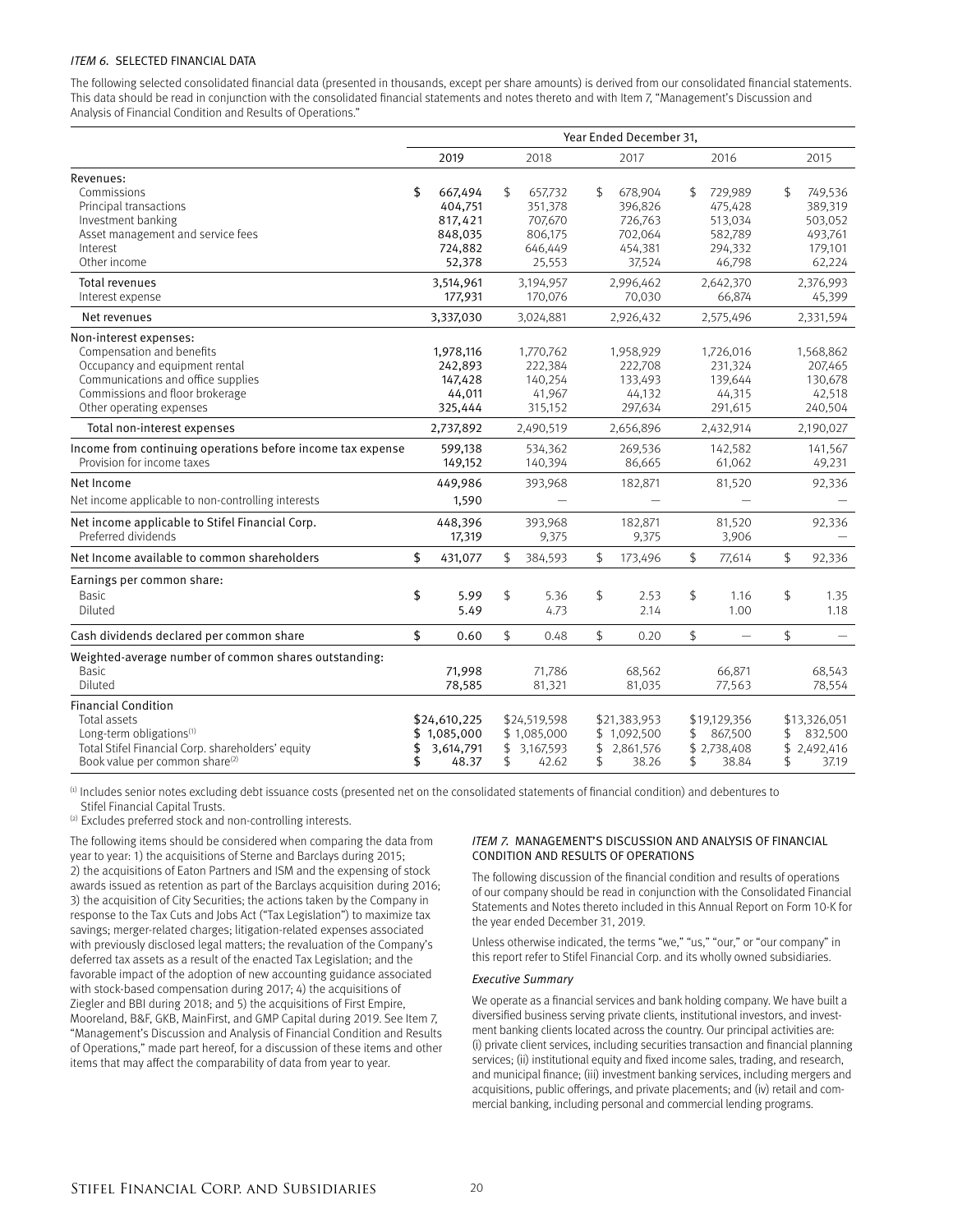Our core philosophy is based upon a tradition of trust, understanding, and studied advice. We attract and retain experienced professionals by fostering a culture of entrepreneurial, long-term thinking. We provide our private, institutional, and corporate clients quality, personalized service, with the theory that if we place clients' needs first, both our clients and our company will prosper. Our unwavering client and associate focus have earned us a reputation as one of the nation's leading wealth management and investment banking firms. We have grown our business both organically and through opportunistic acquisitions.

We plan to maintain our focus on revenue growth with a continued appreciation for the development of quality client relationships. Within our private client business, our efforts will be focused on recruiting experienced financial advisors with established client relationships. Within our capital markets business, our focus continues to be on providing quality client management and product diversification. In executing our growth strategy, we will continue to seek out opportunities that allow us to take advantage of the consolidation among middle-market firms, whereby allowing us to increase market share in our private client and institutional group businesses.

Stifel Financial Corp., through its wholly owned subsidiaries, is principally engaged in retail brokerage; securities trading; investment banking; investment advisory; retail, consumer, and commercial banking; and related financial services. Our major geographic area of concentration is throughout the United States, with a growing presence in the United Kingdom and Europe. Our principal customers are individual investors, corporations, municipalities, and institutions.

Our ability to attract and retain highly skilled and productive associates is critical to the success of our business. Accordingly, compensation and benefits comprise the largest component of our expenses, and our performance is dependent upon our ability to attract, develop, and retain highly skilled associates who are motivated and committed to providing the highest quality of service and guidance to our clients.

On January 2, 2019, the Company completed the acquisition of First Empire Holding Corp. and its subsidiaries ("First Empire"), including First Empire Securities, Inc., an institutional broker-dealer specializing in the fixed income markets.

On February 28, 2019, the Company completed an underwritten registered public offering of \$150 million 6.25% Non-Cumulative Perpetual Preferred Stock, Series B ("Series B Preferred"). In March 2019, we completed a public offering of an additional \$10.0 million of Series B Preferred, pursuant to the over-allotment option.

On July 1, 2019, the Company completed the acquisition of Mooreland Partners, an independent M&A and private capital advisory firm serving the global technology industry. The acquisition was funded with cash from operations.

On September 3, 2019, the Company completed the acquisition of B&F Capital Markets, Inc. ("B&F"), a privately held firm focused on providing regional and community banks throughout the United States with interest rate derivative programs through a combination of experienced professionals and proprietary software.

On September 27, 2019, the Company completed the acquisition of certain assets of George K. Baum & Company ("GKB"), a privately held investment banking firm focused on public finance and taxable fixed income sales and trading.

On November 1, 2019, the Company completed the acquisition of MainFirst, an independent European capital markets firm, specializing in equity brokerage and research, equity capital markets, and asset management. MainFirst operates out of offices in Frankfurt, London, Milan, Munich, New York, Paris, and Zurich.

On December 6, 2019, the Company completed the acquisition of substantially all of the capital markets business of GMP Capital Inc. ("GMP"), an independent investment banking franchise based in Canada that offers investment banking services, including equity capital-raising, mergers and acquisitions, institutional sales and trading, and research services to corporate clients and institutional investors.

On December 9, 2019, the Company announced that it reached an agreement to sell Ziegler Capital Management, LLC, a wholly owned asset management subsidiary. The sale is expected to be completed in the first quarter of 2020.

#### Results for the Year Ended December 31, 2019

For the year ended December 31, 2019, net revenues increased 10.3% to a record \$3.3 billion compared to \$3.0 billion during the comparable period in 2018. This represents our 24th consecutive year of record net revenues. Net income available to common shareholders for the year ended December 31, 2019, increased 12.1% to \$431.1 million, or \$5.49 per diluted common share, compared to \$384.6 million, or \$4.73 per diluted common share, in 2018. For the year ended December 31, 2019, our Global Wealth Management segment posted record net revenues and pre-tax income.

Our revenue growth for the year ended December 31, 2019, was primarily attributable to an increase in investment banking revenues; higher net interest income as a result of an increase in interest-earning assets at Stifel Bancorp; an increase in brokerage revenues; and the growth in asset management and service fees as a result of increased assets under management.

### External Factors Impacting Our Business

Performance in the financial services industry in which we operate is highly correlated to the overall strength of economic conditions and financial market activity. Overall market conditions are a product of many factors, which are beyond our control and mostly unpredictable. These factors may affect the financial decisions made by investors, including their level of participation in the financial markets. In turn, these decisions may affect our business results. With respect to financial market activity, our profitability is sensitive to a variety of factors, including the demand for investment banking services as reflected by the number and size of equity and debt financings and merger and acquisition transactions, the volatility of the equity and fixed income markets, the level and shape of various yield curves, the volume and value of trading in securities, and the value of our customers' assets under management. The municipal underwriting market is challenging as state and local governments reduce their debt levels. Investors are showing a lack of demand for longer-dated municipals and are reluctant to take on credit or liquidity risks.

Our overall financial results continue to be highly and directly correlated to the direction and activity levels of the United States equity and fixed income markets. At December 31, 2019, the key indicators of the markets' performance, the NASDAQ, the S&P 500, and Dow Jones Industrial Average closed 35.2%, 28.9%, and 22.3% higher than their December 31, 2018, closing prices, respectively.

As a participant in the financial services industry, we are subject to complicated and extensive regulation of our business. The recent economic and political environment has led to legislative and regulatory initiatives, both enacted and proposed, that could substantially intensify the regulation of the financial services industry and may significantly impact us.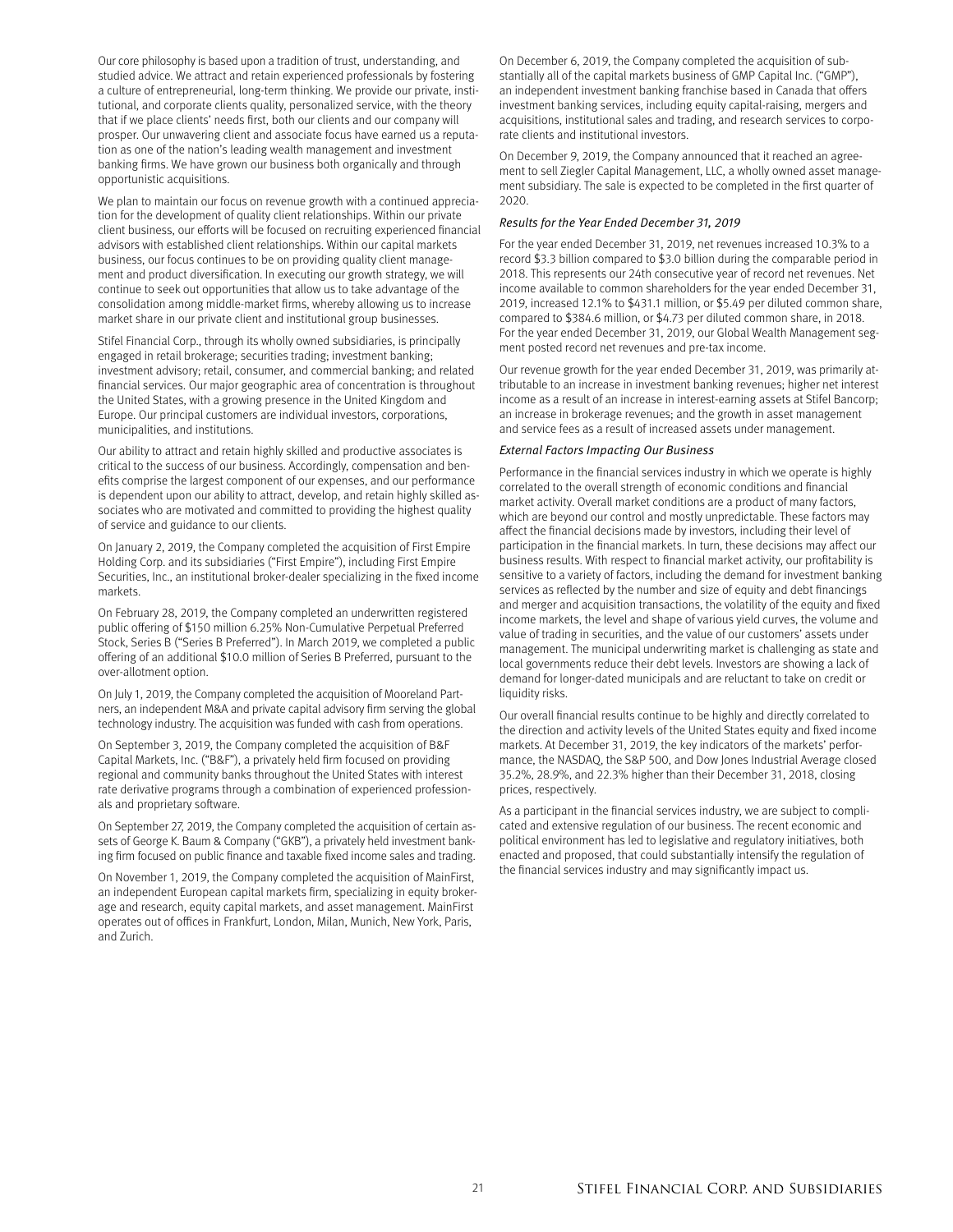## RESULTS OF OPERATIONS

The following table presents consolidated financial information for the periods indicated (in thousands, except percentages):

|                                               |                   | For the Year Ended December 31, |                  | Percentage<br>Change |                     | As a Percentage of<br>Net Revenues for the<br>Year Ended December 31, |             |            |  |
|-----------------------------------------------|-------------------|---------------------------------|------------------|----------------------|---------------------|-----------------------------------------------------------------------|-------------|------------|--|
|                                               | 2019              | 2018                            | 2017             | 2019<br>VS.<br>2018  | 2018<br>VS.<br>2017 | 2019                                                                  | 2018        | 2017       |  |
| Revenues:                                     |                   |                                 |                  |                      |                     |                                                                       |             |            |  |
| Commissions                                   | \$667,494         | 657,732<br>\$                   | \$678,904        | 1.5%                 | $(3.1)\%$           | 20.0%                                                                 | 21.7%       | 23.2%      |  |
| Principal transactions                        | 404,751           | 351,378                         | 396,826          | 15.2                 | (11.5)              | 12.1                                                                  | 11.6        | 13.6       |  |
| Investment banking                            | 817,421           | 707,670                         | 726,763          | 15.5                 | (2.6)               | 24.5                                                                  | 23.4        | 24.8       |  |
| Asset management and service fees             | 848,035           | 806.175                         | 702,064          | 5.2                  | 14.8                | 25.4                                                                  | 26.7        | 24.0       |  |
| Interest                                      | 724,882           | 646,449                         | 454,381          | 12.1                 | 42.3                | 21.7                                                                  | 21.4        | 15.5       |  |
| Other income                                  | 52,378            | 25,553                          | 37,524           | 105.0                | (31.9)              | 1.6                                                                   | 0.8         | 1.3        |  |
| Total revenues                                | 3,514,961         | 3,194,957                       | 2,996,462        | 10.0                 | 6.6                 | 105.3                                                                 | 105.6       | 102.4      |  |
| Interest expense                              | 177,931           | 170,076                         | 70,030           | 4.6                  | 142.9               | 5.3                                                                   | 5.6         | 2.4        |  |
| Net revenues                                  | 3,337,030         | 3,024,881                       | 2,926,432        | 10.3                 | 3.4                 | 100.0                                                                 | 100.0       | 100.0      |  |
| Non-interest expenses:                        |                   |                                 |                  |                      |                     |                                                                       |             |            |  |
| Compensation and benefits                     | 1,978,116         | 1,770,762                       | 1,958,929        | 11.7                 | (9.6)               | 59.3                                                                  | 58.5        | 66.9       |  |
| Occupancy and equipment rental                | 242,893           | 222,384                         | 222,708          | 9.2                  | (0.1)               | 7.3                                                                   | 7.4         | 7.6        |  |
| Communication and office supplies             | 147,428           | 140,254                         | 133,493          | 5.1                  | 5.1                 | 4.4                                                                   | 4.6         | 4.6        |  |
| Commissions and floor brokerage               | 44,011            | 41,967                          | 44,132           | 4.9                  | (4.9)               | 1.3                                                                   | 1.4         | 1.5        |  |
| Other operating expenses                      | 325,444           | 315,152                         | 297,634          | 3.3                  | 5.9                 | 9.7                                                                   | 10.4        | 10.2       |  |
| Total non-interest expenses                   | 2,737,892         | 2,490,519                       | 2,656,896        | 9.9                  | (6.3)               | 82.0                                                                  | 82.3        | 90.8       |  |
| Income before income taxes                    | 599,138           | 534,362                         | 269,536          | 12.1                 | 98.3                | 18.0                                                                  | 17.7        | 9.2        |  |
| Provision for income taxes                    | 149,152           | 140,394                         | 86,665           | 6.2                  | 62.0                | 4.5                                                                   | 4.7         | 3.0        |  |
| Net Income<br>Net income applicable to        | 449,986           | 393,968                         | 182,871          | 14.2                 | 115.4               | 13.5                                                                  | 13.0        | 6.2        |  |
| non-controlling interests                     | 1,590             |                                 |                  | n/m                  |                     | 0.1                                                                   |             |            |  |
| Net income applicable to                      |                   |                                 |                  |                      |                     |                                                                       |             |            |  |
| Stifel Financial Corp.<br>Preferred dividends | 448,396<br>17,319 | 393,968<br>9,375                | 182,871<br>9,375 | 13.8<br>84.7         | 115.4               | 13.4<br>0.5                                                           | 13.0<br>0.3 | 6.2<br>0.3 |  |
| Net Income available to                       |                   |                                 |                  |                      |                     |                                                                       |             |            |  |
| common shareholders                           | \$431,077         | \$ 384,593                      | \$173,496        | 12.1%                | 121.7%              | 12.9%                                                                 | 12.7%       | 5.9%       |  |

## NET REVENUES

The following table presents consolidated net revenues for the periods indicated (in thousands, except percentages):

|                                   | For the Year Ended December 31, | Percentage Change |               |       |           |
|-----------------------------------|---------------------------------|-------------------|---------------|-------|-----------|
|                                   |                                 |                   |               | 2019  | 2018      |
|                                   |                                 |                   |               | VS.   | VS.       |
|                                   | 2019                            | 2018              | 2017          | 2018  | 2017      |
| Revenues:                         |                                 |                   |               |       |           |
| Commissions                       | \$<br>667.494                   | \$.<br>657.732    | \$<br>678,904 | 1.5%  | $(3.1)\%$ |
| Principal transactions            | 404,751                         | 351,378           | 396,826       | 15.2  | (11.5)    |
| Brokerage revenues                | 1,072,245                       | 1,009,110         | 1,075,730     | 6.3   | (6.2)     |
| Advisory fees:                    | 447,979                         | 371,482           | 360,616       | 20.6  | 3.0       |
| Capital raising                   | 369,442                         | 336,188           | 366,147       | 9.9   | (8.2)     |
| Investment banking                | 817,421                         | 707,670           | 726,763       | 15.5  | (2.6)     |
| Asset management and service fees | 848,035                         | 806,175           | 702,064       | 5.2   | 14.8      |
| Net interest                      | 546,951                         | 476,373           | 384,351       | 14.8  | 23.9      |
| Other income                      | 52,378                          | 25,553            | 37,524        | 105.0 | (31.9)    |
| Total net revenues                | \$3,337,030                     | \$3,024,881       | \$2,926,432   | 10.3% | 3.4%      |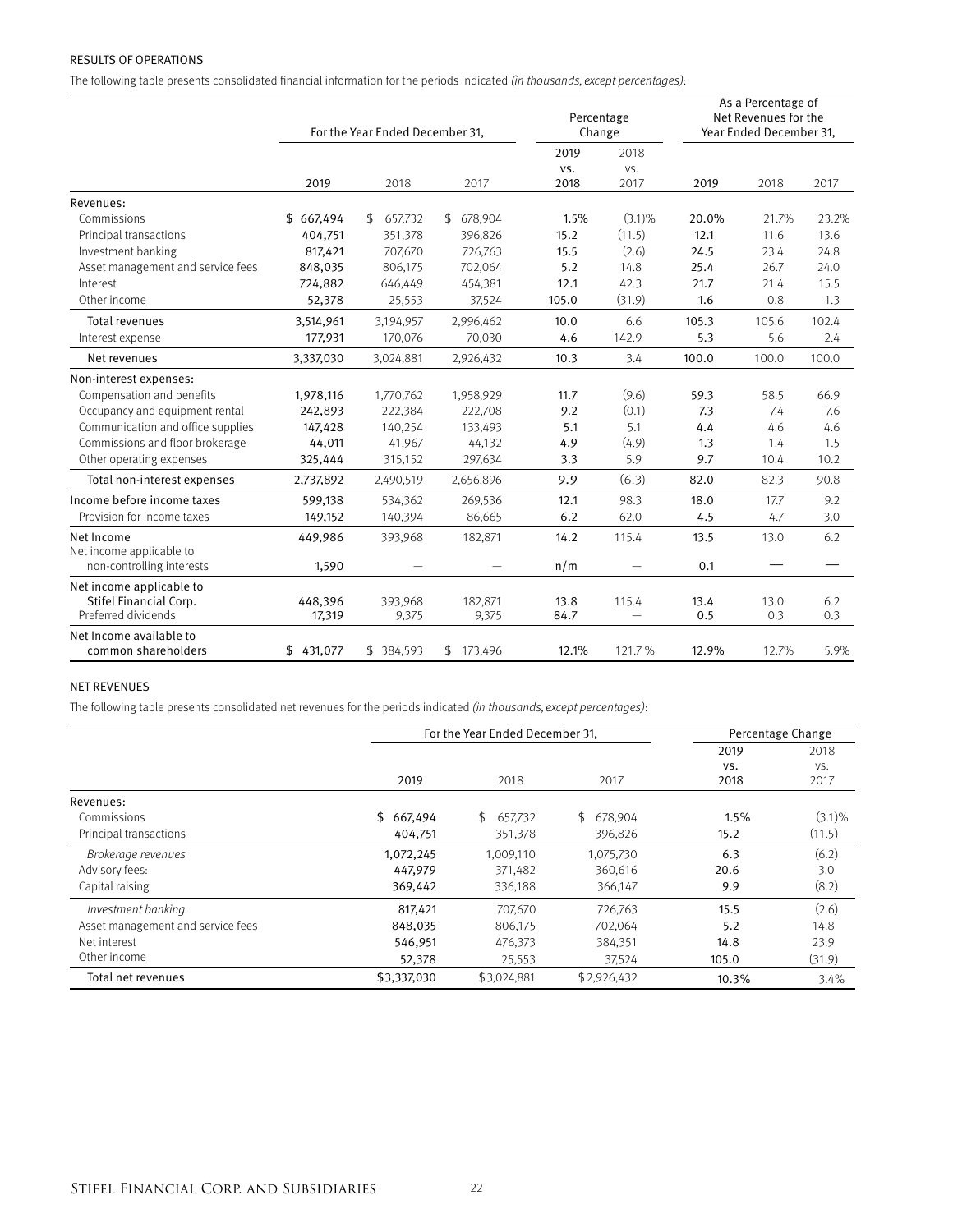#### Year Ended December 31, 2019, Compared With Year Ended December 31, 2018

For the year ended December 31, 2019, net revenues increased 10.3% to a record \$3.3 billion from \$3.0 billion in 2018. This represents our 24th consecutive year of record net revenues. The increase is primarily attributable to an increase in investment banking revenues, higher net interest income as a result of an increase in interest-earning assets at Stifel Bancorp, an increase in brokerage revenues, and the growth in asset management and service fees as a result of increased assets under management.

Commissions – Commission revenues are primarily generated from agency transactions in OTC and listed equity securities, insurance products, and options. In addition, commission revenues also include distribution fees for promoting and distributing mutual funds.

For the year ended December 31, 2019, commission revenues increased 1.5% to \$667.5 million from \$657.7 million in 2018. The increase is primarily attributable to an increase in trading volumes.

**Principal transactions** – Principal transaction revenues are gains and losses on secondary trading, principally fixed income brokerage revenues.

For the year ended December 31, 2019, principal transactions revenues increased 15.2% to \$404.8 million from \$351.4 million in 2018. The increase is primarily attributable to higher institutional fixed income brokerage revenues, as well as the contribution from the First Empire acquisition that closed during the first quarter of 2019.

Investment banking – Investment banking revenues include: (i) capitalraising revenues representing fees earned from the underwriting of debt and equity securities and (ii) advisory fees related to corporate debt and equity offerings, municipal debt offerings, merger and acquisitions, private placements, and other investment banking advisory fees.

For the year ended December 31, 2019, investment banking revenues increased 15.5%, to \$817.4 million from \$707.7 million in 2018. The increase is primarily attributable to the growth of advisory fee revenue and fixed income capital-raising revenues, partially offset by lower equity capital-raising revenues.

Advisory fees increased 20.6% to \$448.0 million for the year ended December 31, 2019, from \$371.5 million in 2018. The increase is primarily attributable to an increase in the number of completed advisory transactions during 2019, including growth in our fund placement business.

Capital-raising revenues increased 9.9% to \$369.4 million for the year ended December 31, 2019, from \$336.2 million in 2018. For the year ended December 31, 2019, fixed income capital-raising revenues increased 30.5% to \$143.2 million from \$109.7 million in 2018. For the year ended December 31, 2019, equity capital-raising revenues decreased 0.1% to \$226.2 million from \$226.5 million in 2018.

Asset management and service fees - Asset management and service fees include fees for asset-based financial services provided to individuals and institutional clients. Investment advisory fees are charged based on the value of assets in fee-based accounts. Asset management and service fees are affected by changes in the balances of client assets due to market fluctuations and levels of net new client assets.

For the year ended December 31, 2019, asset management and service fee revenues increased 5.2% to a record \$848.0 million from \$806.2 million in 2018. The increase is primarily a result of an increase in the number and value of fee-based accounts, an increase in fees earned on client cash balances, and an increase of interest rates on fees earned on client cash. See "Asset management and service fees" in the Global Wealth Management segment discussion for information on the changes in asset management and service fees revenues.

Other income - For the year ended December 31, 2019, other income increased 105.0% to \$52.4 million from \$25.6 million during 2018. The increase is primarily attributable to an increase in loan origination fees and a decline in investment losses from 2018.

#### Year Ended December 31, 2018, Compared With Year Ended December 31, 2017

For the year ended December 31, 2018, net revenues increased 3.4% to \$3.0 billion from \$2.9 billion in 2017. The primary factors impacting the growth in revenues were increases in our fee-based accounts and the continued growth of our balance sheet that contributed to higher net interest income. The growth in our revenue was negatively impacted by the challenging environment for our brokerage business.

Commissions – For the year ended December 31, 2018, commission revenues decreased 3.1% to \$657.7 million from \$678.9 million in 2017. The decrease is primarily attributable to a decrease in trading volumes.

Principal transactions – For the year ended December 31, 2018, principal transactions revenues decreased 11.5% to \$351.4 million from \$396.8 million in 2017. The decrease is primarily attributable to lower institutional fixed income brokerage revenues, as the industry continues to face systemic issues, including the impact of passive investing and the increase in electronic trading.

Investment banking – For the year ended December 31, 2018, investment banking revenues decreased 2.6%, to \$707.7 million from \$726.8 million in 2017. The decrease is primarily attributable to a decrease in fixed income capital-raising revenues, partially offset by an increase in equity capital raising revenues and advisory fees. Investment banking revenues were positively impacted by the adoption of the new revenue recognition standard in 2018 that requires gross presentation of certain costs that were previously offset against investment banking revenues.

Advisory fees increased 3.0% to \$371.5 million for the year ended December 31, 2018, from \$360.6 million in 2017. The increase is primarily attributable to an increase in the number of completed advisory transactions during 2018, including growth in our fund placement business.

Capital-raising revenues decreased 8.2% to \$336.2 million for the year ended December 31, 2018, from \$366.1 million in 2017. For the year ended December 31, 2018, equity capital-raising revenues increased 11.4% to \$226.5 million from \$203.4 million in 2017. For the year ended December 31, 2018, fixed income capital-raising revenues decreased 32.6% to \$109.7 million from \$162.7 million in 2017.

Asset management and service fees - For the year ended December 31, 2018, asset management and service fee revenues increased 14.8% to \$806.2 million from \$702.1 million in 2017. The increase is primarily a result of an increase in the number and value of fee-based accounts, an increase in fees earned on client cash balances, and an increase of interest rates on fees earned on client cash. See "Asset management and service fees" in the Global Wealth Management segment discussion for information on the changes in asset management and service fees revenues.

Other income - For the year ended December 31, 2018, other income decreased 31.9% to \$25.6 million from \$37.5 million in 2017. The decrease is primarily attributable to smaller investment losses during 2018.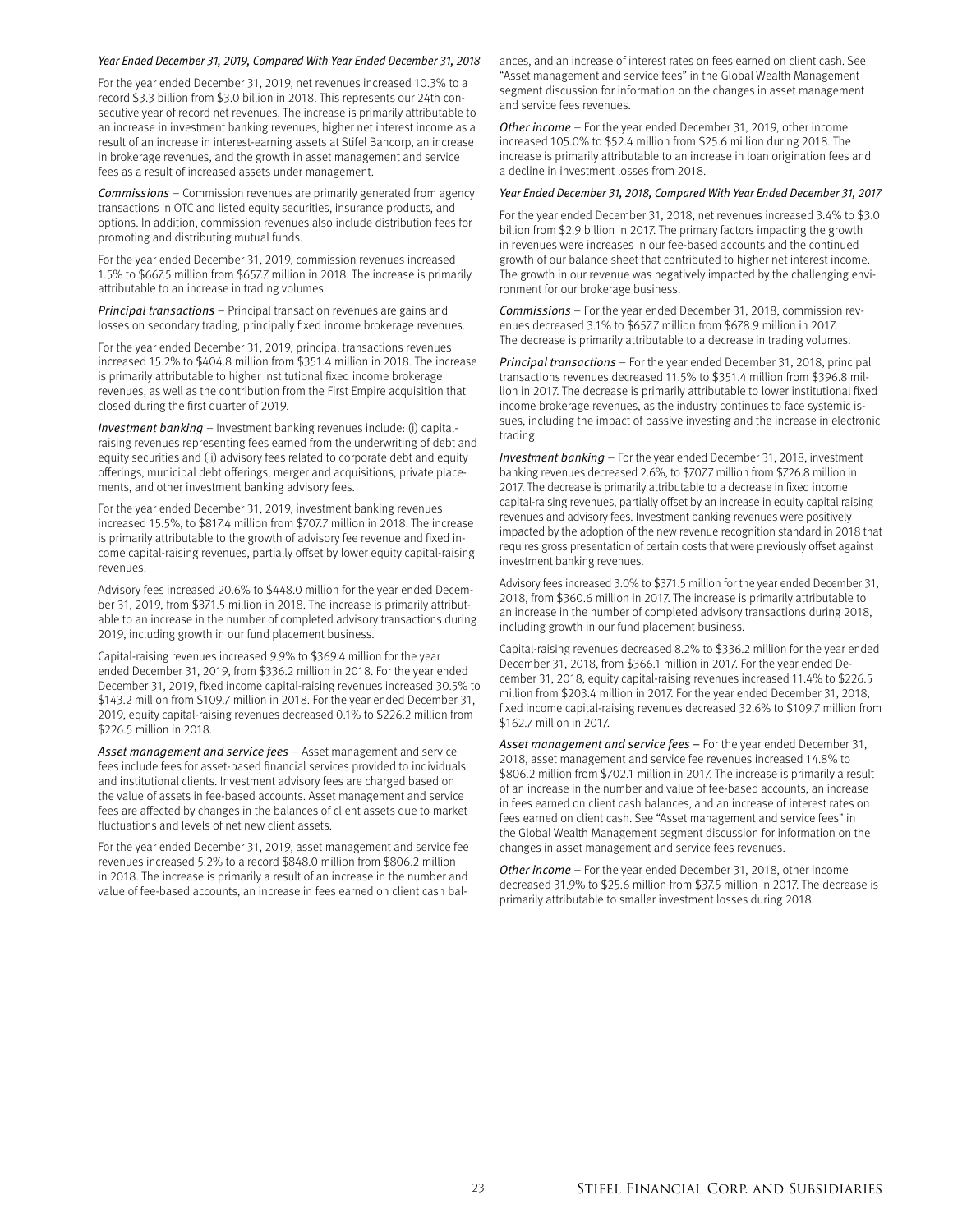### NET INTEREST INCOME

The following tables present average balance data and operating interest revenue and expense data, as well as related interest yields for the periods indicated (in thousands, except rates):

|                                                                             |                           |                                |                             |                    | For the Year Ended             |                             |                           |                                |                             |
|-----------------------------------------------------------------------------|---------------------------|--------------------------------|-----------------------------|--------------------|--------------------------------|-----------------------------|---------------------------|--------------------------------|-----------------------------|
|                                                                             |                           | December 31, 2019              |                             |                    | December 31, 2018              |                             |                           | December 31, 2017              |                             |
|                                                                             | Average<br><b>Balance</b> | Interest<br>Income/<br>Expense | Average<br>Interest<br>Rate | Average<br>Balance | Interest<br>Income/<br>Expense | Average<br>Interest<br>Rate | Average<br>Balance        | Interest<br>Income/<br>Expense | Average<br>Interest<br>Rate |
| Interest-earning assets:<br>Interest-bearing cash and<br>federal funds sold | 960.450 \$<br>\$          | 21,465                         | 2.23%                       | \$<br>466.451      | 10.140<br>$\mathcal{S}$        | 2.17%                       | \$<br>678.286             | \$<br>7,351                    | 1.08%                       |
| Financial instruments owned                                                 | 1,207,452                 | 23,528                         | 1.95                        | 1,204,946          | 21,407                         | 1.78                        | 1,060,272                 | 17.563                         | 1.66                        |
| Margin balances                                                             | 1,287,498                 | 52,008                         | 4.04                        | 1,289,167          | 49,515                         | 3.84                        | 1,251,324                 | 37.218                         | 2.97                        |
| Investment portfolio                                                        | 6,690,488                 | 231,021                        | 3.45                        | 7,744,490          | 252,200                        | 3.26                        | 6,778,105                 | 187,731                        | 2.77                        |
| Loans                                                                       | 9,312,199                 | 379,848                        | 4.08                        | 7,912,740          | 300,541                        | 3.80                        | 6,512,795                 | 206,084                        | 3.16                        |
| Other interest-bearing assets                                               | 722,246                   | 17,012                         | 2.36                        | 773,783            | 12,646                         | 1.63                        | 681,578                   | (1, 566)                       | (0.23)                      |
| Total interest-earning<br>assets/interest income                            | \$20,180,333              | \$724,882                      | 3.59%                       | \$19,391,577       | \$646,449                      | 3.33%                       | \$16,962,360              | \$454.381                      | 2.68%                       |
| Interest-bearing liabilities:                                               |                           |                                |                             |                    |                                |                             |                           |                                |                             |
| Short-term borrowings                                                       | 37,626 \$<br>\$           | 1,032                          | 2.74%                       | 88,961<br>\$       | 2,322<br>\$                    | 2.61%                       | $\mathfrak{F}$<br>135,120 | $\mathfrak{F}$<br>2,407        | 1.78%                       |
| Stock loan                                                                  | 488,989                   | 6,269                          | 1.28                        | 436,606            | 8.191                          | 1.88                        | 314,720                   | 3,367                          | 1.07                        |
| Senior notes                                                                | 1,016,443                 | 44,507                         | 4.38                        | 1,015,973          | 44,610                         | 4.39                        | 850,759                   | 35,338                         | 4.15                        |
| <b>Stifel Capital Trusts</b>                                                | 60,000                    | 2,571                          | 4.29                        | 66,226             | 2,645                          | 3.99                        | 67,500                    | 2,040                          | 3.02                        |
| Deposits                                                                    | 14,901,655                | 95,813                         | 0.64                        | 13,806,965         | 82,256                         | 0.60                        | 12,112,694                | 12,661                         | 0.10                        |
| FHI <sub>B</sub>                                                            | 448,333                   | 7,872                          | 1.76                        | 942,492            | 15,173                         | 1.61                        | 774,564                   | 8,305                          | 1.07                        |
| Other interest-bearing liabilities                                          | 1,106,301                 | 19,867                         | 1.80                        | 1,014,766          | 14,879                         | 1.47                        | 1,009,998                 | 5,912                          | 0.59                        |
| Total interest-bearing<br>liabilities/interest expense                      | \$18,059,347              | \$177,931                      | 0.99%                       | \$17,371,989       | \$170,076                      | 0.98%                       | \$15,265,355              | \$70,030                       | 0.46%                       |
| Net interest income/margin                                                  |                           | \$546,951                      | 2.71%                       |                    | \$476,373                      | 2.46%                       |                           | \$384,351                      | 2.27 %                      |

\*See Distribution of Assets, Liabilities, and Shareholders' Equity; Interest Rates and Interest Rate Differential table included in "Results of Operations – Global Wealth Management" for additional information on Stifel Bancorp's average balances and interest income and expense.

## Year Ended December 31, 2019, Compared With Year Ended December 31, 2018

Net interest income - Net interest income is the difference between interest earned on interest-earning assets and interest paid on funding sources. Net interest income is affected by changes in the volume and mix of these assets and liabilities, as well as by fluctuations in interest rates and portfolio management strategies. For the year ended December 31, 2019, net interest income increased 14.8% to a record \$547.0 million from \$476.4 million in 2018.

For the year ended December 31, 2019, interest revenue increased 12.1% to \$724.9 million from \$646.4 million in 2018, principally as a result of a \$66.4 million increase in interest revenue generated from the growth in interestearning assets of Stifel Bancorp and higher margin interest income. The average interest-earning assets of Stifel Bancorp increased to \$16.5 billion during the year ended December 31, 2019, compared to \$15.8 billion during 2018 at average interest rates of 3.78% and 3.52%, respectively.

For the year ended December 31, 2019, interest expense increased 4.6% to \$177.9 million from \$170.1 million in 2018. The increase is primarily attributable to an increase in interest-bearing liabilities (deposits) at Stifel Bancorp, partially offset by a decrease in FHLB advances.

### Year Ended December 31, 2018, Compared With Year Ended December 31, 2017

Net interest income – For the year ended December 31, 2018, net interest income increased 23.9% to \$476.4 million from \$384.4 million in 2017.

For the year ended December 31, 2018, interest revenue increased 42.3% to \$646.4 million from \$454.4 million in 2017, principally as a result of a \$160.0 million increase in interest revenue generated from the growth in interestearning assets of Stifel Bancorp and higher margin interest income. The average interest-earning assets of Stifel Bancorp increased to \$15.8 billion during the year ended December 31, 2018, compared to \$13.6 billion in 2017 at average interest rates of 3.52% and 2.93%, respectively.

For the year ended December 31, 2018, interest expense increased 142.9% to \$170.1 million from \$70.0 million in 2017. The increase is primarily attributable to an increase in interest-bearing liabilities at Stifel Bancorp (deposits and FHLB advances) and the issuance of 5.20% senior notes in October 2017.

#### NON-INTEREST EXPENSES

The following table presents consolidated non-interest expenses for the periods indicated (in thousands, except percentages):

|                                    | For the Year Ended December 31, |             |             | Percentage<br>Change |                     |
|------------------------------------|---------------------------------|-------------|-------------|----------------------|---------------------|
|                                    | 2019                            | 2018        | 2017        | 2019<br>VS.<br>2018  | 2018<br>VS.<br>2017 |
| Non-interest expenses:             |                                 |             |             |                      |                     |
| Compensation and benefits          | \$1,978,116                     | \$1,770,762 | \$1,958,929 | 11.7%                | $(9.6)\%$           |
| Occupancy and equipment rental     | 242,893                         | 222,384     | 222,708     | 9.2                  | (0.1)               |
| Communications and office supplies | 147,428                         | 140,254     | 133,493     | 5.1                  | 5.1                 |
| Commissions and floor brokerage    | 44.011                          | 41.967      | 44,132      | 4.9                  | (4.9)               |
| Other operating expenses           | 325.444                         | 315,152     | 297.634     | 3.3                  | 5.9                 |
| Total non-interest expenses        | \$2,737,892                     | \$2.490.519 | \$2,656,896 | 9.9%                 | (6.3)%              |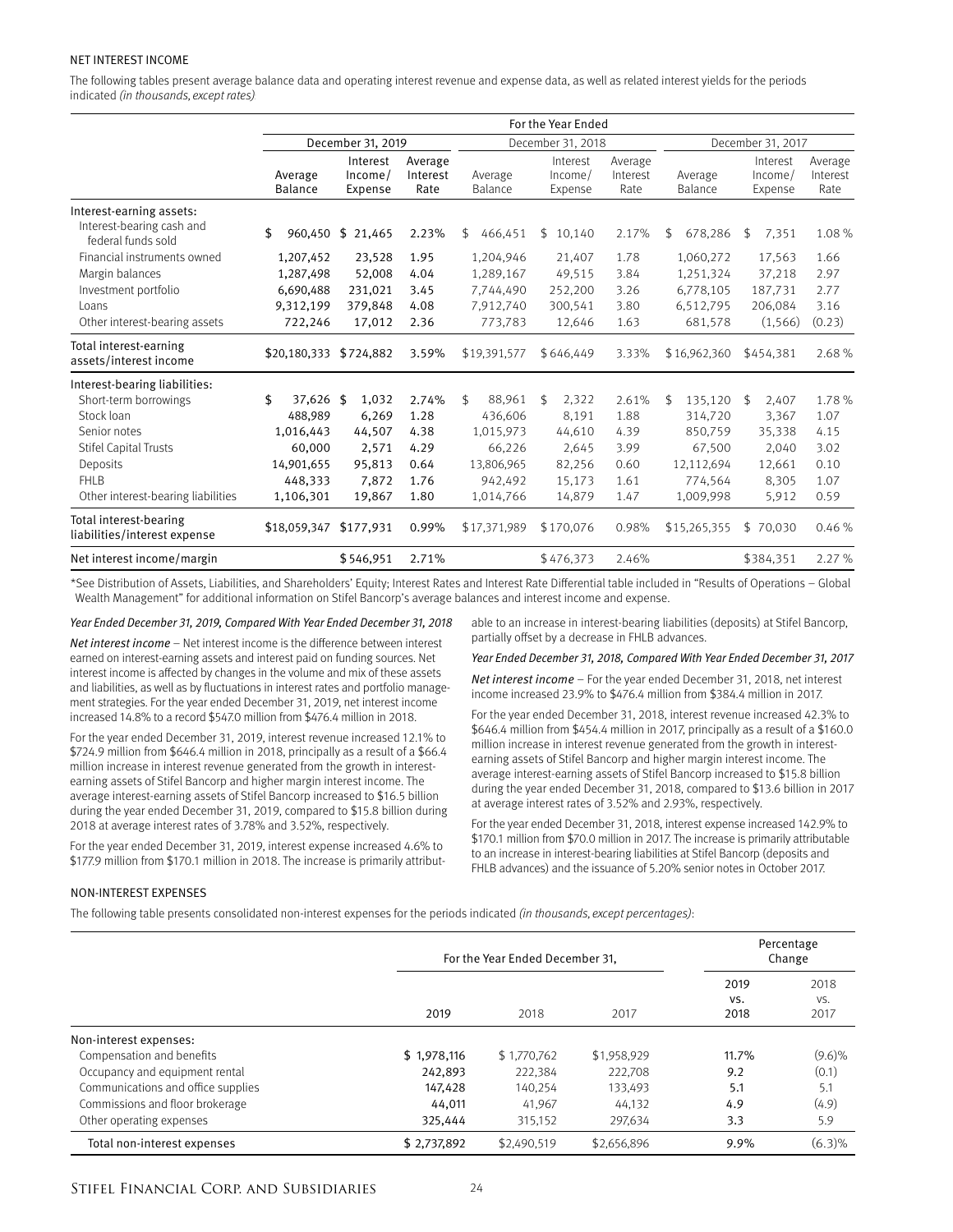#### Year Ended December 31, 2019, Compared With Year Ended December 31, 2018

Except as noted in the following discussion of variances, the underlying reasons for the increase in non-interest expenses can be attributed principally to our continued expansion, both organically and through our acquisitions, and increased administrative overhead to support the growth in our segments.

Compensation and benefits – Compensation and benefits expenses, which are the largest component of our expenses, include salaries, bonuses, transition pay, benefits, amortization of stock-based compensation, employment taxes, and other associate-related costs. A significant portion of compensation expense is comprised of production-based variable compensation, including discretionary bonuses, which fluctuates in proportion to the level of business activity, increasing with higher revenues and operating profits. Other compensation costs, including base salaries, stock-based compensation amortization, and benefits, are more fixed in nature.

For the year ended December 31, 2019, compensation and benefits expense increased 11.7% to \$2.0 billion from \$1.8 billion in 2018. Compensation and benefits expense as a percentage of net revenues was 59.3% for the year ended December 31, 2019, compared to 58.5% for the year ended December 31, 2018. The increase is primarily attributable to higher compensation costs associated with the current year acquisitions.

Occupancy and equipment rental – For the year ended December 31, 2019, occupancy and equipment rental expense increased 9.2% to \$242.9 million from \$222.4 million in 2018. The increase is primarily attributable to an increase in depreciation expense as a result of the expansion of our aircraft engine leasing business, an increase in data processing costs associated with the growth of our business, and higher rent expense as a result of an increase in locations.

Communications and office supplies – Communications expense includes costs for telecommunication and data transmission, primarily for obtaining third-party market data information. For the year ended December 31, 2019, communications and office supplies expense increased 5.1% to \$147.4 million from \$140.3 million in 2018. The increase is primarily attributable to higher communication and quote equipment expenses associated with the continued growth of our business.

Commissions and floor brokerage – For the year ended December 31, 2019, commissions and floor brokerage expense increased 4.9% to \$44.0 million from \$42.0 million in 2018. The increase is primarily attributable to an increase in institutional fixed income brokerage trading volumes.

Other operating expenses - Other operating expenses primarily include license and registration fees, litigation-related expenses, which consist of amounts we reserve and/or payout for legal and regulatory matters, travel and entertainment, promotional, investment banking deal costs, and professional service expenses.

For the year ended December 31, 2019, other operating expenses increased 3.3% to \$325.4 million from \$315.2 million in 2018. The increase is primarily attributable to higher investment banking deal costs, travel costs, litigation expense, dues and assessments, and subscription costs, partially offset by a decrease in the provision for loan losses.

Provision for income taxes - For the year ended December 31, 2019, our provision for income taxes was \$149.2 million, representing an effective tax rate of 25.0%, compared to \$140.4 million in 2018, representing an effective tax rate of 26.3%.

#### Year Ended December 31, 2018, Compared With Year Ended December 31, 2017

Except as noted in the following discussion of variances, the underlying reasons for the increase in non-interest expenses can be attributed principally to our continued expansion, both organically and through our acquisitions, and increased administrative overhead to support the growth in our segments.

Compensation and benefits – For the year ended December 31, 2018, compensation and benefits expense decreased 9.6% to \$1.8 billion from \$2.0 billion in 2017. The decrease is primarily attributable to growth of our higher margin businesses and a decrease in deferred compensation expense from prior year. In the fourth quarter of 2017, in response to US Tax Reform, we accelerated the vesting of certain outstanding debenture awards and modified certain outstanding restricted stock units.

Compensation and benefits expense as a percentage of net revenues was 58.5% for the year ended December 31, 2018, compared to 66.9% for the year ended December 31, 2017.

Occupancy and equipment rental – For the year ended December 31, 2018, occupancy and equipment rental expense decreased 0.1% to \$222.4 million from \$222.7 million in 2017.

Communications and office supplies – For the year ended December 31, 2018, communications and office supplies expense increased 5.1% to \$140.3 million from \$133.5 million in 2017. The increase is primarily attributable to an increase in communication and quote and office supplies.

Commissions and floor brokerage – For the year ended December 31, 2018, commissions and floor brokerage expense decreased 4.9% to \$42.0 million from \$44.1 million in 2017. The decrease is primarily attributable to a decrease in trading volumes.

Other operating expenses – For the year ended December 31, 2018, other operating expenses increased 5.9% to \$315.2 million from \$297.6 million in 2017. The increase is primarily attributable to the adoption of the new revenue recognition standard that requires gross presentation of certain costs that were previously offset against revenue that added \$33.8 million to other operating expenses; and an increase in professional fees, travel costs, subscriptions, and advertising expense, partially offset by a decrease in legal expense, FDIC insurance, and provision for loan losses.

Provision for income taxes – For the year ended December 31, 2018, our provision for income taxes was \$140.4 million, representing an effective tax rate of 26.3%, compared to \$86.7 million in 2017, representing an effective tax rate of 32.2%.

The provision for income taxes for the year ended December 31, 2018, was primarily impacted by the tax reform enacted in the fourth quarter of 2017 that, among other things, lowered the federal corporate income tax rate from 35% to 21%.

#### SEGMENT PERFORMANCE FROM CONTINUING OPERATIONS

Our reportable segments include Global Wealth Management, Institutional Group, and Other.

Our Global Wealth Management segment consists of two businesses, the Private Client Group and Stifel Bancorp. The Private Client Group includes branch offices and independent contractor offices of our broker-dealer subsidiaries located throughout the United States. These branches provide securities brokerage services, including the sale of equities, mutual funds, fixed income products, and insurance, as well as offering banking products to their private clients through our bank subsidiaries, which provide residential, consumer, and commercial lending, as well as FDIC-insured deposit accounts to customers of our broker-dealer subsidiaries and to the general public.

The success of our Global Wealth Management segment is dependent upon the quality of our products, services, financial advisors, and support personnel, including our ability to attract, retain, and motivate a sufficient number of these associates. We face competition for qualified associates from major financial services companies, including other brokerage firms, insurance companies, banking institutions, and discount brokerage firms. Segment revenue growth, operating income, and segment pre-tax operating margin are used to evaluate and measure segment performance by our management team in deciding how to allocate resources and in assessing performance.

The Institutional Group segment includes institutional sales and trading. It provides securities brokerage, trading, and research services to institutions with an emphasis on the sale of equity and fixed income products. This segment also includes the management of and participation in underwritings for both corporate and public finance (exclusive of sales credits generated through the Private Client Group, which are included in the Global Wealth Management segment), merger and acquisition, and financial advisory services.

The success of our Institutional Group segment is dependent upon the quality of our personnel, the quality and selection of our investment products and services, pricing (such as execution pricing and fee levels), and reputation. Segment operating income and segment pre-tax operating margin are used to evaluate and measure segment performance by our management team in deciding how to allocate resources and in assessing performance.

The Other segment includes interest income from stock borrow activities, unallocated interest expense, interest income and gains and losses from investments held, amortization of stock-based awards, compensation expense associated with the expensing of restricted stock awards with no continuing service requirements in conjunction with recent acquisitions and the actions taken by the Company in response to the Tax Regulation enacted in the fourth quarter of 2017, and all unallocated overhead cost associated with the execution of orders; processing of securities transactions; custody of client securities; receipt, identification, and delivery of funds and securities; compliance with regulatory and legal requirements; internal financial accounting and controls; and general administration and acquisition charges.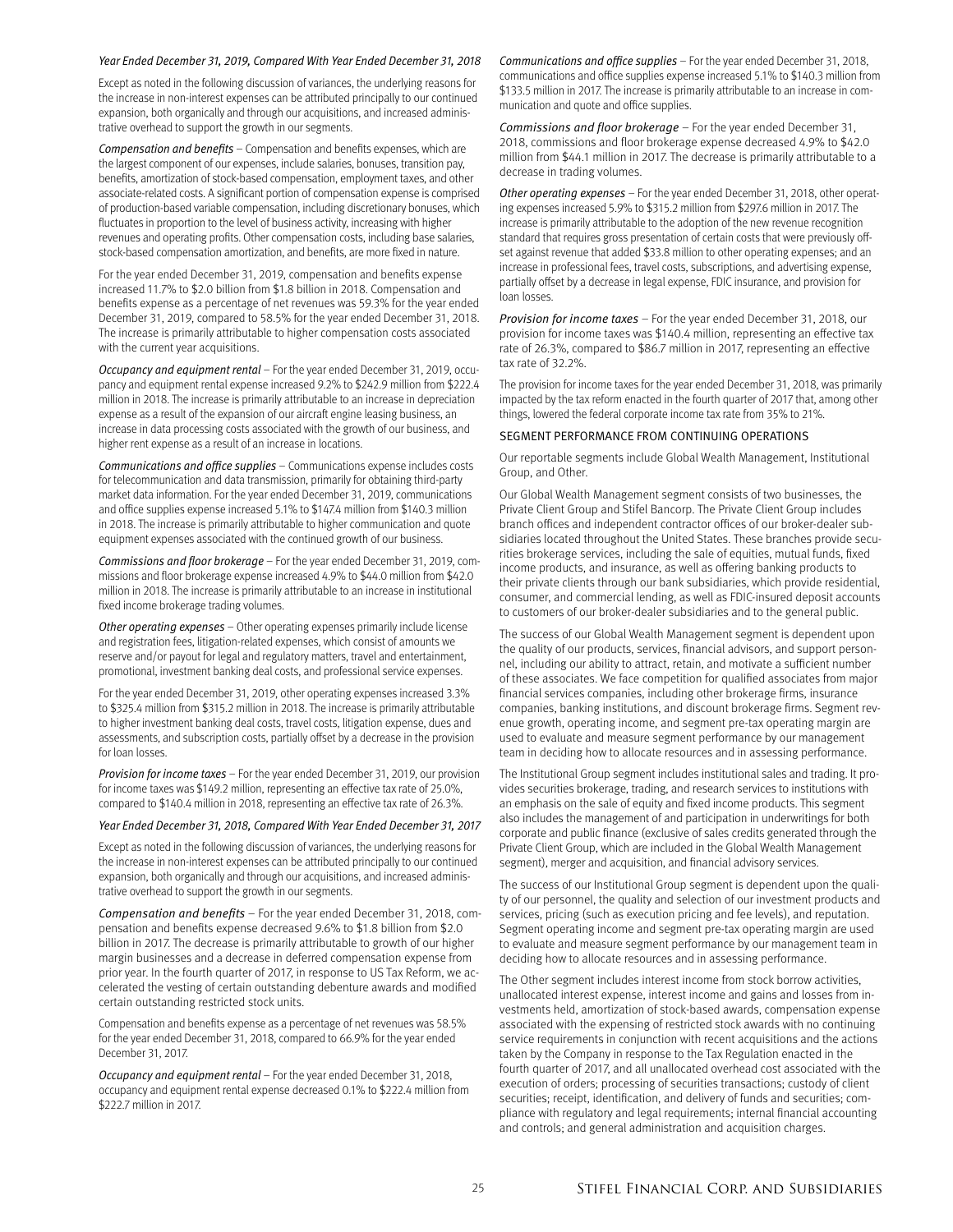#### Results of Operations – Global Wealth Management

The following table presents consolidated financial information for the Global Wealth Management segment for the periods indicated (in thousands, except percentages):

|                                   |               | For the Year Ended December 31. |                           | Percentage<br>Change |                     | As a Percentage of<br>Net Revenues for the<br>Year Ended December 31, |       |       |
|-----------------------------------|---------------|---------------------------------|---------------------------|----------------------|---------------------|-----------------------------------------------------------------------|-------|-------|
|                                   | 2019          | 2018                            | 2017                      | 2019<br>VS.<br>2018  | 2018<br>VS.<br>2017 | 2019                                                                  | 2018  | 2017  |
| Revenues:                         |               |                                 |                           |                      |                     |                                                                       |       |       |
| Commissions                       | \$<br>477,401 | \$<br>472,135                   | 474,623<br>$\mathfrak{F}$ | 1.1%                 | $(0.5)\%$           | 22.4%                                                                 | 23.7% | 26.0% |
| Principal transactions            | 172,298       | 166,038                         | 186,711                   | 3.8                  | (11.1)              | 8.1                                                                   | 8.3   | 10.2  |
| Brokerage revenues                | 649.699       | 638.173                         | 661,334                   | 1.8                  | (3.5)               | 30.5                                                                  | 32.0  | 36.2  |
| Asset management and service fees | 847,977       | 806,132                         | 701,756                   | 5.2                  | 14.9                | 39.8                                                                  | 40.5  | 38.5  |
| Interest                          | 682,696       | 614,731                         | 444,507                   | 11.1                 | 38.3                | 32.0                                                                  | 30.9  | 24.4  |
| Investment banking                | 37,915        | 31,374                          | 40,466                    | 20.8                 | (22.5)              | 1.8                                                                   | 1.6   | 2.2   |
| Other income                      | 36,077        | 11,455                          | 18,248                    | 214.9                | (37.2)              | 1.7                                                                   | 0.6   | 1.1   |
| Total revenues                    | 2,254,364     | 2,101,865                       | 1,866,311                 | 7.3                  | 12.6                | 105.8                                                                 | 105.6 | 102.4 |
| Interest expense                  | 123,805       | 111,546                         | 44.093                    | 11.0                 | 153.0               | 5.8                                                                   | 5.6   | 2.4   |
| Net revenues                      | 2,130,559     | 1,990,319                       | 1,822,218                 | 7.0                  | 9.2                 | 100.0                                                                 | 100.0 | 100.0 |
| Non-interest expenses:            |               |                                 |                           |                      |                     |                                                                       |       |       |
| Compensation and benefits         | 1,046,429     | 968,102                         | 911.986                   | 8.1                  | 6.2                 | 49.1                                                                  | 48.6  | 50.0  |
| Occupancy and equipment rental    | 119,916       | 105,197                         | 101,889                   | 14.0                 | 3.2                 | 5.6                                                                   | 5.3   | 5.6   |
| Communication and office supplies | 57,249        | 62,249                          | 58,650                    | (8.0)                | 6.1                 | 2.7                                                                   | 3.1   | 3.2   |
| Commissions and floor brokerage   | 19,931        | 18,734                          | 20,153                    | 6.4                  | (7.0)               | 0.9                                                                   | 0.9   | 1.1   |
| Other operating expenses          | 101,074       | 99,034                          | 102,634                   | 2.1                  | (3.5)               | 4.8                                                                   | 5.1   | 5.7   |
| Total non-interest expenses       | 1,344,599     | 1,253,316                       | 1,195,312                 | 7.3                  | 4.9                 | 63.1                                                                  | 63.0  | 65.6  |
| Income before income taxes        | \$785,960     | 737,003                         | \$626,906                 | 6.6%                 | 17.6 %              | 36.9%                                                                 | 37.0% | 34.4% |

|                                   |       | December 31. |       |  |  |
|-----------------------------------|-------|--------------|-------|--|--|
|                                   | 2019  | 2018         | 2017  |  |  |
| Branch offices                    | 382   | 369          | 355   |  |  |
| Financial advisors <sup>(1)</sup> | 2,127 | 2,051        | 1,993 |  |  |
| Independent contractors           | 95    | 101          | 112   |  |  |
| Total financial advisors          | 2,222 | 2,152        | 2,105 |  |  |

 $^{(1)}$ Reflects change in the definition of producing brokers as of January 1, 2019. Prior period amounts have been restated to conform with the current period presentation.

## Year Ended December 31, 2019, Compared With Year Ended December 31, 2018 NET REVENUES

For the year ended December 31, 2019, Global Wealth Management net revenues increased 7.0% to a record \$2.1 billion from \$2.0 billion in 2018. The increase in net revenues for the year ended December 31, 2019, over 2018, is primarily attributable to an increase in net interest income, as a result of the growth of interest-earning assets at Stifel Bancorp; the growth in asset management and service fees; and an increase in other income, brokerage revenues, and investment banking revenues.

Commissions – For the year ended December 31, 2019, commission revenues increased 1.1% to \$477.4 million from \$472.1 million in 2018.

Principal transactions – For the year ended December 31, 2019, principal transactions revenues increased 3.8% to \$172.3 million from \$166.0 million in 2018.

Brokerage revenues – For the year ended December 31, 2019, brokerage revenues increased 1.8% to \$649.7 million from \$638.2 million in the comparable period in 2018.

Asset management and service fees - For the year ended December 31, 2019, asset management and service fees increased 5.2% to \$848.0 million from \$806.1 million in 2018. The increase is primarily a result of continued migration to fee-based accounts and our continued expansion in the asset management business. Fee-based account revenues are primarily billed based on values as of the prior quarter end.

Client asset metrics as of the periods indicated (in thousands):

|                                     |               | December 31.  |               |             | Percentage Change |
|-------------------------------------|---------------|---------------|---------------|-------------|-------------------|
|                                     |               |               |               | 2019        | 2018              |
|                                     | 2019          | 2018          | 2017          | VS.<br>2018 | VS.<br>2017       |
| Client assets                       | \$329,495,000 | \$269,862,000 | \$272,591,000 | 22.1%       | $(1.0)\%$         |
| Fee-based client assets             | 117,189,000   | 90.174.000    | 87,560,000    | 30.0        | 3.0               |
| Number of client accounts           | 1,020,000     | 983,000       | 920,000       | 3.8         | 6.8               |
| Number of fee-based client accounts | 229,000       | 208,000       | 180,000       | 10.1        | 15.6              |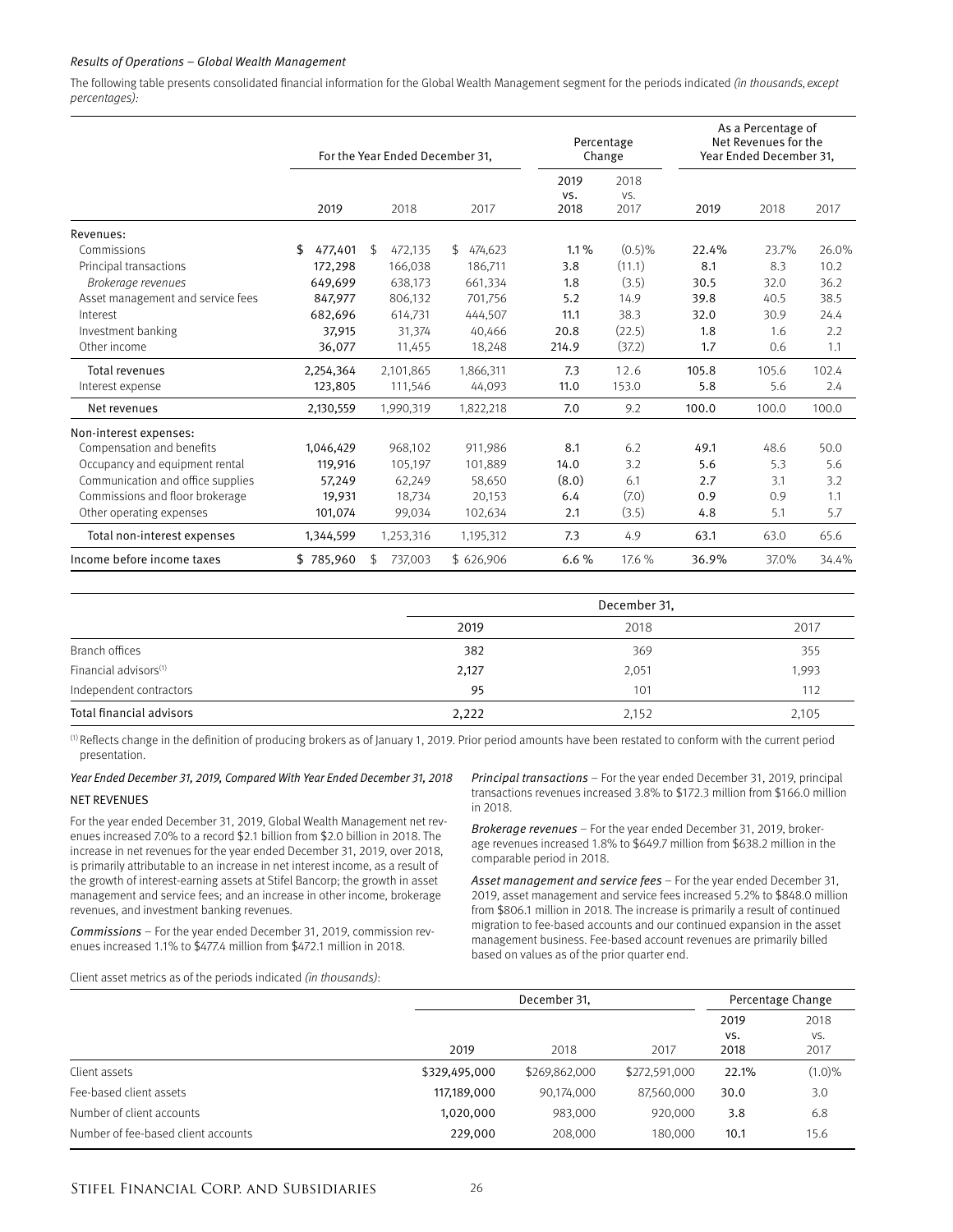The increase in the value of our client assets and fee-based assets was primarily attributable to the rise in the markets, as well as asset growth resulting from strong recruiting efforts. The growth of our client assets was impacted by an increase in cash outflows due to tax season.

Interest revenue – For the year ended December 31, 2019, interest revenue increased 11.1% to \$682.7 million from \$614.7 million in 2018. The increase is primarily due to the growth of the interest-earning assets of Stifel Bancorp and an increase in the weighted-average yield. See "Net Interest Income – Stifel Bancorp" below for a further discussion of the changes in net interest income.

Investment banking – Investment banking, which represents sales credits for investment banking underwritings, increased 20.8% to \$37.9 million for the year ended December 31, 2019, from \$31.4 million in 2018. See "Investment banking" in the Institutional Group segment discussion for information on the changes in net revenues.

Other income – For the year ended December 31, 2019, other income increased 214.9% to \$36.1 million from \$11.5 million in 2018. The increase is primarily attributable to an increase in loan origination fees and the rental income generated from our aircraft engine leasing business.

Interest expense – For the year ended December 31, 2019, interest expense increased 11.0% to \$123.8 million from \$111.5 million in 2018. The increase is primarily attributable to an increase in interest-earning liabilities at Stifel Bancorp. See "Net Interest Income – Stifel Bancorp" below for a further discussion of the changes in net interest income.

#### NON-INTEREST EXPENSES

For the year ended December 31, 2019, Global Wealth Management noninterest expenses increased 7.3% to \$1.34 billion from \$1.25 billion in 2018.

Compensation and benefits – For the year ended December 31, 2019, compensation and benefits expense increased 8.1% to \$1.0 billion from \$968.1 million in 2018. The increase is principally due to increased variable compensation as a result of increased production. Compensation and benefits expense as a percentage of net revenues was 49.1% for the year ended December 31, 2019, compared to 48.6% in 2018.

Occupancy and equipment rental – For the year ended December 31, 2019, occupancy and equipment rental expense increased 14.0% to \$119.9 million from \$105.2 million in 2018. The increase is primarily attributable to an increase in locations in 2019.

Communications and office supplies – For the year ended December 31, 2019, communications and office supplies expense decreased 8.0% to \$57.2 million from \$62.2 million in 2018. The decrease is primarily attributable to lower postage and shipping costs, and telecommunication costs.

Commissions and floor brokerage – For the year ended December 31, 2019, commissions and floor brokerage expense increased 6.4% to \$19.9 million from \$18.7 million in 2018. The increase is primarily attributable to higher trading and clearing expenses.

Other operating expenses - For the year ended December 31, 2019, other operating expenses increased 2.1% to \$101.1 million from \$99.0 million in 2018. The increase in other operating expenses is primarily attributable to increases in professional fees, dues and assessments, and litigation expenses, partially offset by decreases in the provision for loan losses, travel costs, and insurance expense.

#### INCOME BEFORE INCOME TAXES

For the year ended December 31, 2019, income before income taxes increased 6.6% to \$786.0 million from \$737.0 million in 2018. Profit margins (income before income taxes as a percent of net revenues) have decreased to 36.9% for the year ended December 31, 2019, from 37.0% in 2018.

## Year Ended December 31, 2018, Compared With Year Ended December 31, 2017

#### NET REVENUES

For the year ended December 31, 2018, Global Wealth Management net revenues increased 9.2% to \$2.0 billion from \$1.8 billion in 2017. The increase in net revenues for the year ended December 31, 2018, over 2017, is primarily attributable to the growth in asset management and service fees; an increase in net interest income, as a result of the growth of interest-earning assets at Stifel Bancorp; partially offset by a decrease in brokerage revenues and investment banking.

Commissions – For the year ended December 31, 2018, commission revenues decreased 0.5% to \$472.1 million from \$474.6 million in 2017.

Principal transactions - For the year ended December 31, 2018, principal transactions revenues decreased 11.1% to \$166.0 million from \$186.7 million in 2017.

Brokerage revenues – For the year ended December 31, 2018, brokerage revenues decreased 3.5% to \$638.2 million from \$661.3 million in the comparable period in 2017. Brokerage revenues were impacted by the continued migration of client activity from brokerage to asset management activities.

Asset management and service fees - For the year ended December 31, 2018, asset management and service fees increased 14.9% to \$806.1 million from \$701.8 million in 2017. The increase is primarily a result of continued migration to fee-based accounts and our continued expansion in the asset management business. Fee-based account revenues are primarily billed based on values as of the prior period end.

The value of assets in fee-based accounts at December 31, 2018, increased 3.0% to \$90.2 billion from \$87.6 billion at December 31, 2017.

Interest revenue – For the year ended December 31, 2018, interest revenue increased 38.3% to \$614.7 million from \$444.5 million in 2017. The increase is primarily due to the growth of the interest-earning assets of Stifel Bancorp and an increase in the weighted-average yield. See "Net Interest Income – Stifel Bancorp" below for a further discussion of the changes in net interest income.

Investment banking – Investment banking decreased 22.5% to \$31.4 million for the year ended December 31, 2018, from \$40.5 million in 2017. The decrease is primarily attributable to a decrease in corporate debt and equity sales credits as compared to 2017.

Other income – For the year ended December 31, 2018, other income decreased 37.2% to \$11.5 million from \$18.2 million in 2017. The decrease is primarily attributable to an increase in investment losses compared to 2017.

Interest expense – For the year ended December 31, 2018, interest expense increased 153.0% to \$111.5 million from \$44.1 million in 2017. The increase is primarily attributable to higher interest expense on the interest-bearing liabilities of Stifel Bancorp. See "Net Interest Income – Stifel Bancorp" below for a further discussion of the changes in net interest income.

#### NON-INTEREST EXPENSES

For the year ended December 31, 2018, Global Wealth Management noninterest expenses increased 4.9% to \$1.3 billion from \$1.2 billion in 2017.

Compensation and benefits – For the year ended December 31, 2018, compensation and benefits expense increased 6.2% to \$968.1 million from \$912.0 million in 2017. The increase is principally due to increased variable compensation as a result of increased production. Compensation and benefits expense as a percentage of net revenues was 48.6% for the year ended December 31, 2018, compared to 50.0% in 2017.

Occupancy and equipment rental – For the year ended December 31, 2018, occupancy and equipment rental expense increased 3.2% to \$105.2 million from \$101.9 million in 2017. The increase is primarily attributable to an increase in locations in 2018.

Communications and office supplies – For the year ended December 31, 2018, communications and office supplies expense increased 6.1% to \$62.2 million from \$58.7 million in 2017. The increase is primarily attributable to higher communication expenses associated with the growth of the business.

Commissions and floor brokerage – For the year ended December 31, 2018, commissions and floor brokerage expense decreased 7.0% to \$18.7 million from \$20.2 million in 2017. The decrease is primarily attributable to lower clearing expenses.

Other operating expenses – For the year ended December 31, 2018, other operating expenses decreased 3.5% to \$99.0 million from \$102.6 million in 2017. The decrease in other operating expenses is primarily attributable to a decrease in the provision for loan losses and insurance expense, partially offset by higher advertising costs, travel expenses, and professional fees.

#### INCOME BEFORE INCOME TAXES

For the year ended December 31, 2018, income before income taxes increased 17.6% to \$737.0 million from \$626.9 million in 2017. Profit margins (income before income taxes as a percent of net revenues) have increased to 37.0% for the year ended December 31, 2018, from 34.4% in 2017. The improvement in profit margin from 2017 is a result of an increase in revenues, as well as our focus on expense management.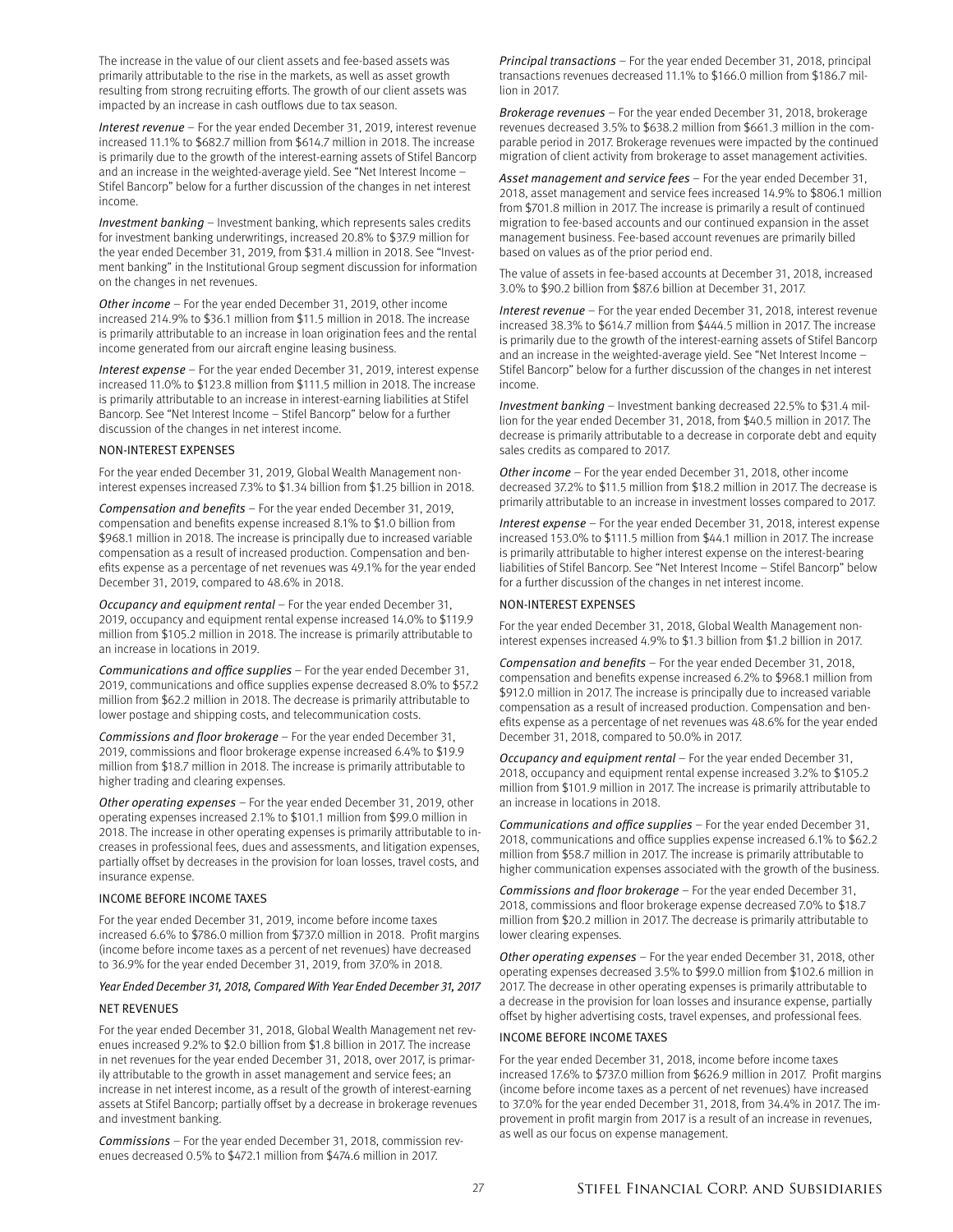## I. Distribution of Assets, Liabilities, and Shareholders' Equity; Interest Rates and Interest Rate Differential

The following tables present average balance data and operating interest revenue and expense data for Stifel Bancorp, as well as related interest yields for the periods indicated (in thousands, except rates):

|                                                            |                |                   | For the Year Ended       |               |                   |          |
|------------------------------------------------------------|----------------|-------------------|--------------------------|---------------|-------------------|----------|
|                                                            |                | December 31, 2019 |                          |               | December 31, 2018 |          |
|                                                            |                | Interest          | Average                  |               | Interest          | Average  |
|                                                            | Average        | Income/           | Interest                 | Average       | Income/           | Interest |
|                                                            | <b>Balance</b> | Expense           | Rate                     | Balance       | Expense           | Rate     |
| Assets:                                                    |                |                   |                          |               |                   |          |
| Interest-bearing cash and federal funds sold               | \$<br>462,400  | \$10,693          | 2.31%                    | \$<br>101,843 | \$<br>2.223       | 2.18%    |
| U.S. government agencies                                   | 3,466          | 91                | 2.63                     | 1,695         | 25                | 1.47     |
| U.S. Treasuries                                            |                |                   | $\overline{\phantom{0}}$ | 478           | 7                 | 1.46     |
| State and municipal securities (tax-exempt) <sup>(1)</sup> | 39,976         | 870               | 2.18                     | 73,437        | 1,349             | 1.84     |
| Mortgage-backed securities                                 | 1,308,128      | 29,248            | 2.24                     | 1,674,239     | 36,702            | 2.19     |
| Corporate fixed income securities                          | 818,135        | 24,565            | 3.00                     | 1,242,644     | 34,429            | 2.77     |
| Asset-backed securities                                    | 4,520,783      | 176,247           | 3.90                     | 4,751,997     | 179,688           | 3.78     |
| Federal Home Loan Bank ("FHLB") and other capital stock    | 53,609         | 2,626             | 4.90                     | 69,828        | 2,800             | 4.01     |
| L <sub>0</sub> ans <sup>(2)</sup>                          |                |                   |                          |               |                   |          |
| Securities-based loans                                     | 1,935,722      | 77,669            | 4.01                     | 1,831,443     | 69.960            | 3.82     |
| Commercial and industrial                                  | 3,365,939      | 158,771           | 4.72                     | 2,818,008     | 128,421           | 4.56     |
| Residential real estate                                    | 3,006,243      | 92,204            | 3.07                     | 2,727,987     | 77,917            | 2.86     |
| Commercial real estate                                     | 363,737        | 20,726            | 5.70                     | 181,317       | 9,031             | 4.98     |
| Home equity lines of credit                                | 47,818         | 2,270             | 4.75                     | 22,366        | 1,060             | 4.74     |
| Construction and land                                      | 234,778        | 12,236            | 5.21                     | 55,206        | 2,946             | 5.34     |
| Other                                                      | 128,697        | 2,945             | 2.29                     | 55,979        | 2,706             | 4.83     |
| Loans held for sale                                        | 229,265        | 13,027            | 5.68                     | 220,434       | 8,500             | 3.86     |
| Total interest-earning assets $(3)$                        | \$16,518,696   | \$624,188         | 3.78%                    | \$15,828,901  | \$557,764         | 3.52%    |
| Cash and due from banks                                    | 46,356         |                   |                          | 19,163        |                   |          |
| Other non-interest-earning assets                          | 381,824        |                   |                          | 236,906       |                   |          |
| Total assets                                               | \$16,946,876   |                   |                          | \$16,084,970  |                   |          |
| Liabilities and stockholders' equity:                      |                |                   |                          |               |                   |          |
| Deposits:                                                  |                |                   |                          |               |                   |          |
| Money market                                               | \$12,830,875   | \$ 51,172         | 0.40%                    | \$12,357,434  | \$54,715          | 0.44%    |
| Time deposits                                              | 1,154,180      | 28,010            | 2.43                     | 1,021,220     | 21,930            | 2.15     |
| Demand deposits                                            | 645,814        | 10,171            | 1.57                     | 402,662       | 5,064             | 1.26     |
| Savings                                                    | 270,786        | 6,460             | 2.39                     | 25,649        | 547               | 2.13     |
| FHLB advances                                              | 448,333        | 7,872             | 1.76                     | 942,492       | 15,173            | 1.61     |
| Other borrowings                                           | 1,663          | 126               | 7.58                     | 17,767        | 786               | 4.42     |
| Total interest-bearing liabilities <sup>(3)</sup>          | \$15,351,651   | \$103,811         | 0.68%                    | \$14,767,224  | \$98,215          | 0.67%    |
| Non-interest-bearing deposits                              | 138,001        |                   |                          | 73,677        |                   |          |
| Other non-interest-bearing liabilities                     | 144,013        |                   |                          | 110,789       |                   |          |
|                                                            |                |                   |                          |               |                   |          |
| <b>Total liabilities</b>                                   | \$15,633,665   |                   |                          | \$14,951,690  |                   |          |
| Stockholders' equity                                       | 1,313,211      |                   |                          | 1,133,280     |                   |          |
| Total liabilities and stockholders' equity                 | \$16,946,876   |                   |                          | \$16,084,970  |                   |          |
| Net interest income/spread                                 |                | \$520,377         | 3.10%                    |               | \$459,549         | 2.85%    |
| Net interest margin                                        |                |                   | 3.15%                    |               |                   | 2.90%    |

<sup>(1)</sup> Due to the immaterial amount of income recognized on tax-exempt securities, yields were not calculated on a tax-equivalent basis.

 $(2)$  Loans on non-accrual status are included in average balances.

(3)See Net Interest Income table included in "Results of Operations" for additional information on our company's average balances and operating interest and expenses.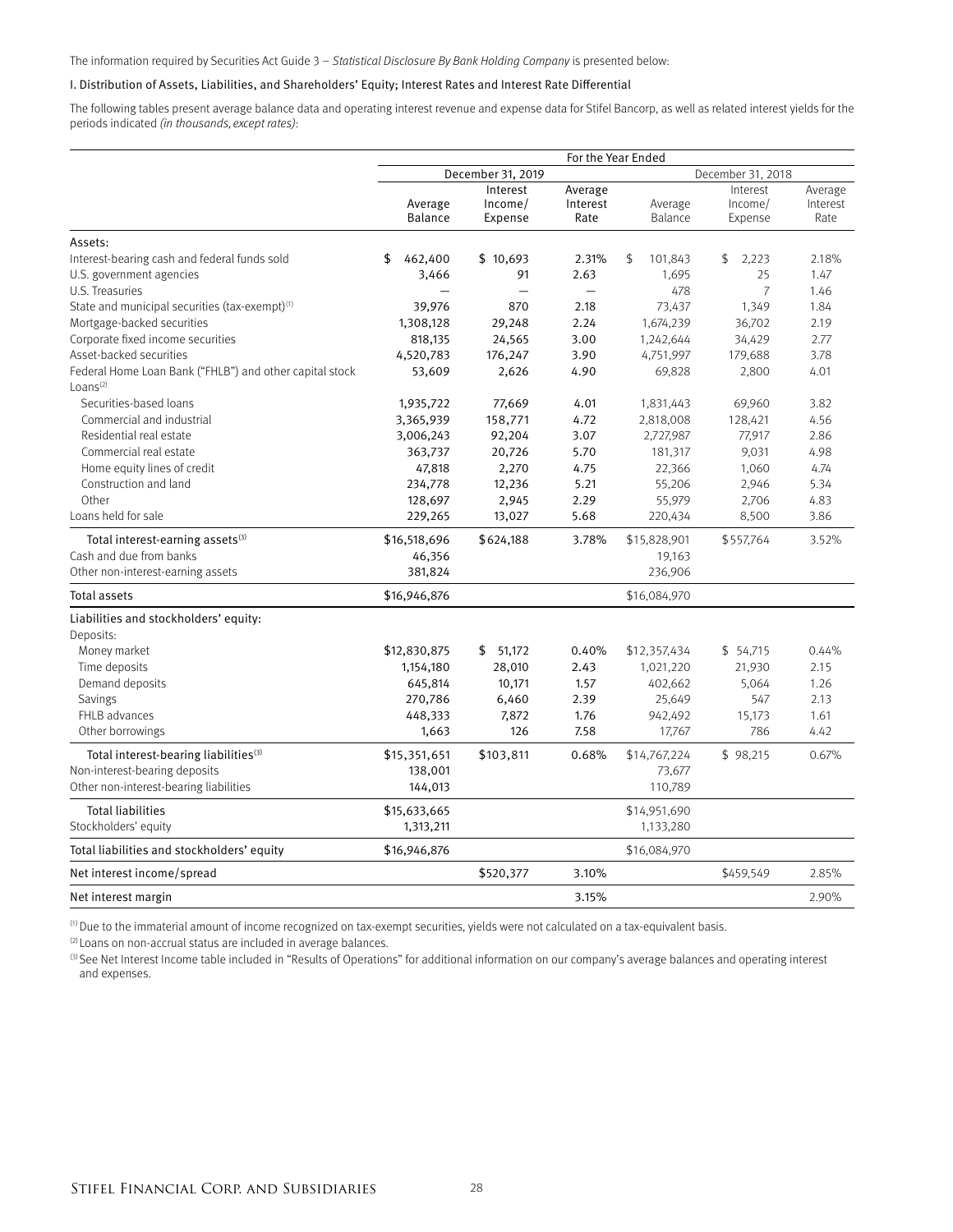|                                                                                 | For the Year Ended December 31, 2017 |                    |                                 |  |
|---------------------------------------------------------------------------------|--------------------------------------|--------------------|---------------------------------|--|
|                                                                                 |                                      | Interest           |                                 |  |
|                                                                                 | Average<br><b>Balance</b>            | Income/<br>Expense | Average<br><b>Interest Rate</b> |  |
| Assets:                                                                         |                                      |                    |                                 |  |
| Interest-bearing cash and federal funds sold                                    | \$<br>217,329                        | \$<br>2,228        | 1.03%                           |  |
| State and municipal securities (tax-exempt) <sup>(1)</sup>                      | 75,022                               | 2,212              | 2.95                            |  |
| Mortgage-backed securities                                                      | 1,914,896                            | 41,657             | 2.18                            |  |
| Corporate fixed income securities                                               | 1,001,723                            | 23,141             | 2.31                            |  |
| Asset-backed securities                                                         | 3,786,464                            | 120,721            | 3.19                            |  |
| Federal Home Loan Bank ("FHLB") and other capital stock<br>Loans <sup>(2)</sup> | 60,663                               | 1,741              | 2.87                            |  |
| Securities-based loans                                                          | 1,747,544                            | 51,316             | 2.94                            |  |
| Commercial and industrial                                                       | 2,106,480                            | 81,361             | 3.86                            |  |
| Residential real estate                                                         | 2,348,137                            | 62,492             | 2.66                            |  |
| Commercial real estate                                                          | 80,393                               | 3,036              | 3.78                            |  |
| Home equity lines of credit                                                     | 14,873                               | 566                | 3.81                            |  |
| Construction and land                                                           | 15,366                               | 619                | 4.03                            |  |
| Other                                                                           | 39,062                               | 1,667              | 4.27                            |  |
| Loans held for sale                                                             | 160,940                              | 5,027              | 3.12                            |  |
| Total interest-earning assets <sup>(3)</sup>                                    | \$13,568,892                         | \$397,784          | 2.93%                           |  |
| Cash and due from banks                                                         | 12,217                               |                    |                                 |  |
| Other non-interest-earning assets                                               | 324,199                              |                    |                                 |  |
| Total assets                                                                    | \$13,905,308                         |                    |                                 |  |
| Liabilities and stockholders' equity:                                           |                                      |                    |                                 |  |
| Deposits:                                                                       |                                      |                    |                                 |  |
| Money market                                                                    | \$11,904,772                         | \$12,409           | 0.10%                           |  |
| Time deposits                                                                   | 2,678                                | 59                 | 2.20                            |  |
| Demand deposits                                                                 | 205,240                              | 193                | 0.09                            |  |
| Savings                                                                         | 4                                    |                    |                                 |  |
| FHLB advances                                                                   | 774,564                              | 8,305              | 1.07                            |  |
| Other borrowings                                                                | 16,229                               | 719                | 4.43                            |  |
| Total interest-bearing liabilities <sup>(3)</sup>                               | \$12,903,487                         | \$21,685           | 0.17%                           |  |
| Non-interest-bearing deposits                                                   | 15,463                               |                    |                                 |  |
| Other non-interest-bearing liabilities                                          | 5,149                                |                    |                                 |  |
| <b>Total liabilities</b>                                                        | \$12,924,099                         |                    |                                 |  |
| Stockholders' equity                                                            | 981,209                              |                    |                                 |  |
| Total liabilities and stockholders' equity                                      | \$13,905,308                         |                    |                                 |  |
| Net interest income/spread                                                      |                                      | \$376,099          | 2.76%                           |  |
| Net interest margin                                                             |                                      |                    | 2.77%                           |  |

(1)Due to the immaterial amount of income recognized on tax-exempt securities, yields were not calculated on a tax-equivalent basis.

(2)Loans on non-accrual status are included in average balances.

(3)See Net Interest Income table included in "Results of Operations" for additional information on our company's average balances and operating interest and expenses.

Net interest income - Net interest income is the difference between interest earned on interest-earning assets and interest paid on funding sources. Net interest income is affected by changes in the volume and mix of these assets and liabilities, as well as by fluctuations in interest rates and portfolio management strategies.

For the year ended December 31, 2019, interest revenue for Stifel Bancorp of \$624.2 million was generated from weighted-average interest-earning assets of \$16.5 billion at a weighted-average interest rate of 3.78%. For the year ended December 31, 2018, interest revenue for Stifel Bancorp of \$557.8 million was generated from weighted-average interest-earning assets of \$15.8 billion at a weighted-average interest rate of 3.52%. For the year ended December 31, 2017, interest revenue for Stifel Bancorp of \$397.8 million was generated from weighted-average interest-earning assets of \$13.6

billion at a weighted-average interest rate of 2.93%. Interest-earning assets principally consist of residential, consumer, and commercial loans, securities, and federal funds sold.

For the year ended December 31, 2019, interest expense for Stifel Bancorp of \$103.8 million was incurred from weighted-average interest-bearing liabilities of \$15.4 billion at a weighted-average interest rate of 0.68%. For the year ended December 31, 2018, interest expense for Stifel Bancorp of \$98.2 million was incurred from weighted-average interest-bearing liabilities of \$14.8 billion at a weighted-average interest rate of 0.67%. For the year ended December 31, 2017, interest expense for Stifel Bancorp of \$21.7 million was incurred from weighted-average interest-bearing liabilities of \$12.9 billion at a weighted-average interest rate of 0.17%. Interest expense represents interest on customer money market accounts, time deposits, FHLB advances, and other borrowings.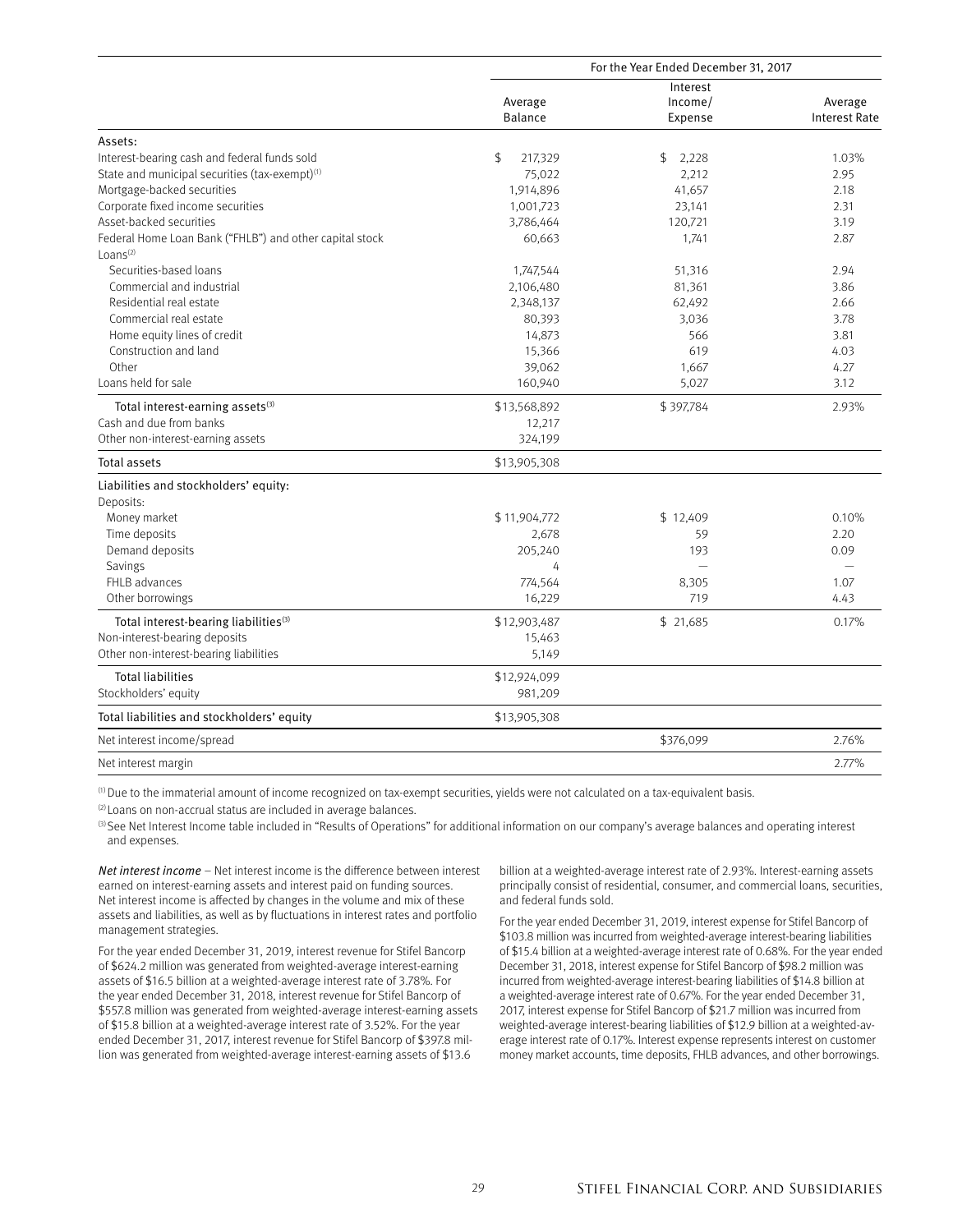The following table sets forth an analysis of the effect on net interest income of volume and rate changes for the periods indicated (in thousands):

|                                                            | Year Ended December 31, 2019<br><b>Compared to Year Ended</b><br>December 31, 2018 |                            |            | Year Ended December 31, 2018<br><b>Compared to Year Ended</b><br>December 31, 2017 |          |                |  |
|------------------------------------------------------------|------------------------------------------------------------------------------------|----------------------------|------------|------------------------------------------------------------------------------------|----------|----------------|--|
|                                                            |                                                                                    | Increase (decrease) due to |            | Increase (decrease) due to                                                         |          |                |  |
|                                                            | Volume                                                                             | Rate                       | Total      | Volume                                                                             | Rate     | Total          |  |
| Interest income:                                           |                                                                                    |                            |            |                                                                                    |          |                |  |
| Federal funds sold                                         | \$<br>8,346                                                                        | \$<br>124                  | \$8,470    | \$(1,611)                                                                          | \$1,606  | \$<br>(5)      |  |
| U.S. government agencies                                   | 38                                                                                 | 28                         | 66         | 13                                                                                 | 12       | 25             |  |
| U.S. Treasuries                                            | (4)                                                                                | (3)                        | (7)        | 4                                                                                  | 3        | $\overline{7}$ |  |
| State and municipal securities (tax-exempt) <sup>(1)</sup> | (696)                                                                              | 217                        | (479)      | (45)                                                                               | (818)    | (863)          |  |
| Mortgage-backed securities                                 | (8,202)                                                                            | 748                        | (7,454)    | (5,279)                                                                            | 324      | (4,955)        |  |
| Corporate fixed income securities                          | (13,066)                                                                           | 3,202                      | (9,864)    | 6,172                                                                              | 5,116    | 11,288         |  |
| Asset-backed securities                                    | (9,491)                                                                            | 6,050                      | (3,441)    | 34,095                                                                             | 24,872   | 58,967         |  |
| FHLB and other capital stock                               | (3,772)                                                                            | 3,598                      | (174)      | 291                                                                                | 768      | 1,059          |  |
| Loans                                                      |                                                                                    |                            |            |                                                                                    |          |                |  |
| Securities-based loans                                     | 4,090                                                                              | 3,619                      | 7,709      | 2,565                                                                              | 16,079   | 18,644         |  |
| Commercial and industrial                                  | 25,712                                                                             | 4,638                      | 30,350     | 30,708                                                                             | 16,352   | 47,060         |  |
| Residential real estate                                    | 8,288                                                                              | 5,999                      | 14,287     | 10,618                                                                             | 4,807    | 15,425         |  |
| Commercial real estate                                     | 10,231                                                                             | 1,464                      | 11,695     | 4,780                                                                              | 1,215    | 5,995          |  |
| Home equity lines of credit                                | 1,208                                                                              | 2                          | 1,210      | 332                                                                                | 162      | 494            |  |
| Construction and land                                      | 9,357                                                                              | (67)                       | 9,290      | 2,068                                                                              | 259      | 2,327          |  |
| Other                                                      | 402                                                                                | (163)                      | 239        | 796                                                                                | 243      | 1,039          |  |
| Loans held for sale                                        | 326                                                                                | 4,201                      | 4,527      | 2,125                                                                              | 1,348    | 3,473          |  |
|                                                            | \$32,767                                                                           | \$33,657                   | \$66,424   | \$87,632                                                                           | \$72,348 | \$159,980      |  |
| Interest expense:                                          |                                                                                    |                            |            |                                                                                    |          |                |  |
| Deposits:                                                  |                                                                                    |                            |            |                                                                                    |          |                |  |
| Money market                                               | 2,227<br>\$                                                                        | \$ (5,770)                 | \$ (3,543) | \$<br>490                                                                          | \$41,816 | \$42,306       |  |
| Time deposits                                              | 3,041                                                                              | 3,039                      | 6,080      | 21,872                                                                             | (1)      | 21,871         |  |
| Demand deposits                                            | 3,601                                                                              | 1,506                      | 5,107      | 353                                                                                | 4,518    | 4,871          |  |
| Savings                                                    | 5,841                                                                              | 72                         | 5,913      | 543                                                                                | 4        | 547            |  |
| FHLB advances                                              | (8,827)                                                                            | 1,526                      | (7,301)    | 2,073                                                                              | 4,795    | 6,868          |  |
| Other borrowings                                           | (997)                                                                              | 337                        | (660)      | 68                                                                                 | (1)      | 67             |  |
|                                                            | \$4,886                                                                            | \$<br>710                  | \$5,596    | \$25,399                                                                           | \$51,131 | \$76,530       |  |

Increases and decreases in interest revenue and interest expense result from changes in average balances (volume) of interest-earning bank assets and liabilities, as well as changes in average interest rates. The effect of changes in volume is determined by multiplying the change in volume by the previous year's average yield/cost. Similarly, the effect of rate changes is calculated by multiplying the change in average yield/cost by the previous year's volume. Changes applicable to both volume and rate have been allocated proportionately.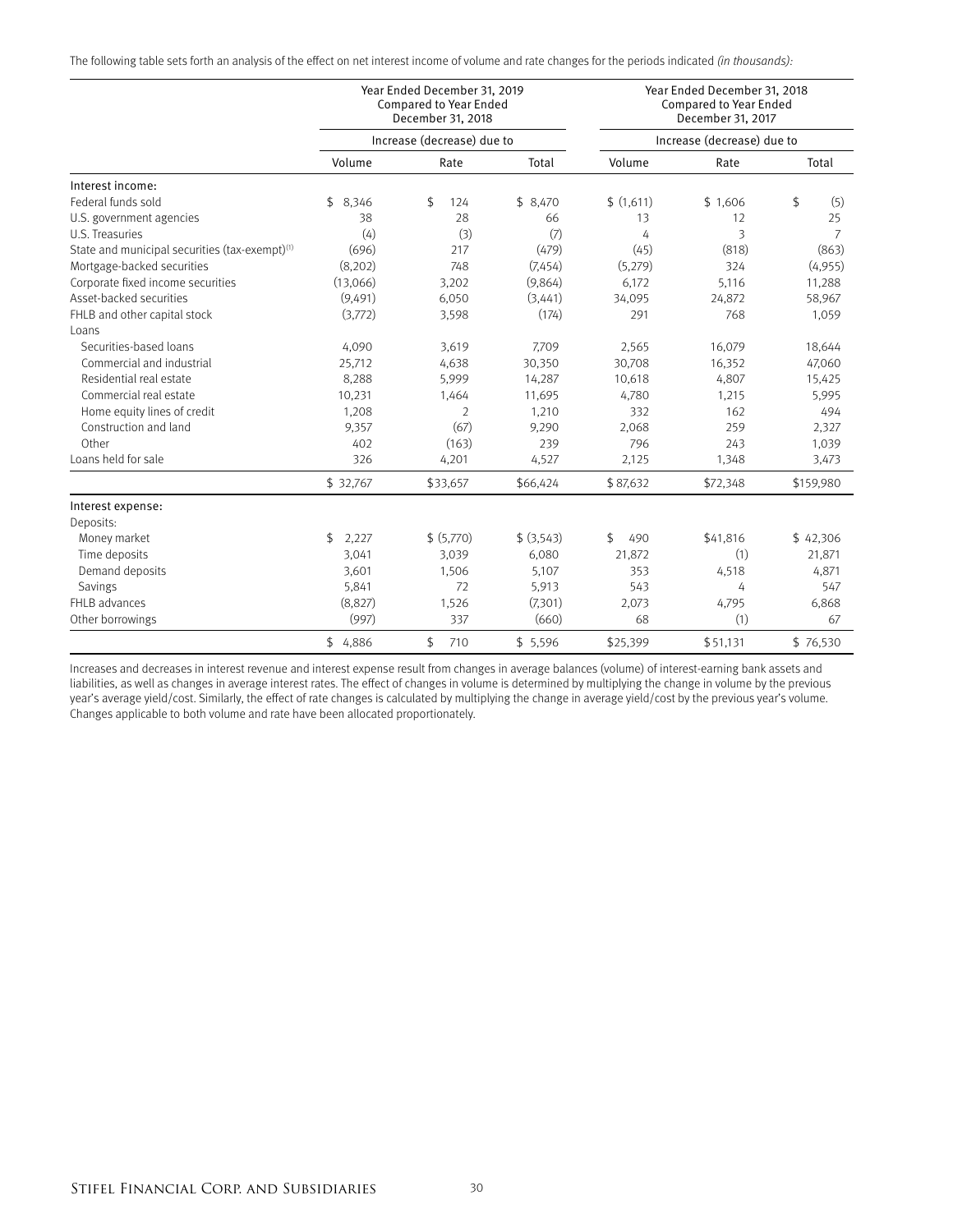## II. Investment Portfolio

The following tables provide a summary of the amortized cost and fair values of the available-for-sale and held-to-maturity securities for the periods indicated (in thousands):

|                                            | December 31, 2019 |                                      |                                       |                         |  |
|--------------------------------------------|-------------------|--------------------------------------|---------------------------------------|-------------------------|--|
|                                            | Amortized<br>Cost | Gross<br>Unrealized<br>$GainS^{(1)}$ | Gross<br>Unrealized<br>$Losses^{(1)}$ | Estimated<br>Fair Value |  |
| Available-for-sale securities              |                   |                                      |                                       |                         |  |
| U.S. government agency securities          | \$<br>5,028       | \$<br>39                             | \$                                    | \$<br>5,067             |  |
| State and municipal securities             | 24,198            | 99                                   |                                       | 24,297                  |  |
| Mortgage-backed securities:                |                   |                                      |                                       |                         |  |
| Agency                                     | 840,659           | 3,070                                | (5,851)                               | 837,878                 |  |
| Commercial                                 | 109,982           | 269                                  | (714)                                 | 109,537                 |  |
| Non-agency                                 | 9,731             | 50                                   | (23)                                  | 9,758                   |  |
| Corporate fixed income securities          | 664,028           | 11,283                               |                                       | 675,311                 |  |
| Asset-backed securities                    | 1,600,415         | 679                                  | (8,205)                               | 1,592,889               |  |
|                                            | \$3,254,041       | \$15,489                             | \$(14,793)                            | \$3,254,737             |  |
| Held-to-maturity securities <sup>(2)</sup> |                   |                                      |                                       |                         |  |
| Asset-backed securities                    | \$2,856,219       | \$5,960                              | \$(34,296)                            | \$2,827,883             |  |

|                                            |                   |                                      | December 31, 2018                     |                         |
|--------------------------------------------|-------------------|--------------------------------------|---------------------------------------|-------------------------|
|                                            | Amortized<br>Cost | Gross<br>Unrealized<br>$GainS^{(1)}$ | Gross<br>Unrealized<br>$Losses^{(1)}$ | Estimated<br>Fair Value |
| Available-for-sale securities              |                   |                                      |                                       |                         |
| U.S. government agency securities          | \$<br>5,237       | \$<br>13                             | \$<br>(35)                            | \$<br>5,215             |
| State and municipal securities             | 72,487            |                                      | (4,261)                               | 68,226                  |
| Mortgage-backed securities:                |                   |                                      |                                       |                         |
| Agency                                     | 234,292           | 88                                   | (3,972)                               | 230,408                 |
| Commercial                                 | 74,411            | 4                                    | (4,700)                               | 69,715                  |
| Non-agency                                 | 1,245             |                                      | (26)                                  | 1,219                   |
| Corporate fixed income securities          | 958,406           |                                      | (26, 802)                             | 931,604                 |
| Asset-backed securities                    | 1,779,496         | 672                                  | (16, 108)                             | 1,764,060               |
|                                            | \$3,125,574       | \$<br>777                            | \$ (55,904)                           | \$3,070,447             |
| Held-to-maturity securities <sup>(2)</sup> |                   |                                      |                                       |                         |
| Mortgage-backed securities:                |                   |                                      |                                       |                         |
| Agency                                     | \$1,198,442       | \$1,307                              | \$ (31,689)                           | \$1,168,060             |
| Commercial                                 | 51,524            | 185                                  |                                       | 51,709                  |
| Asset-backed securities                    | 2,968,888         | 4,585                                | (70, 335)                             | 2,903,138               |
|                                            | \$4,218,854       | \$6,077                              | \$(102,024)                           | \$4,122,907             |

(1)Unrealized gains/(losses) related to available-for-sale securities are reported in other comprehensive loss.

 $^{(2)}$ Held-to-maturity securities are carried on the consolidated statements of financial condition at amortized cost, and the changes in the value of these securities, other than impairment charges, are not reported on the consolidated financial statements.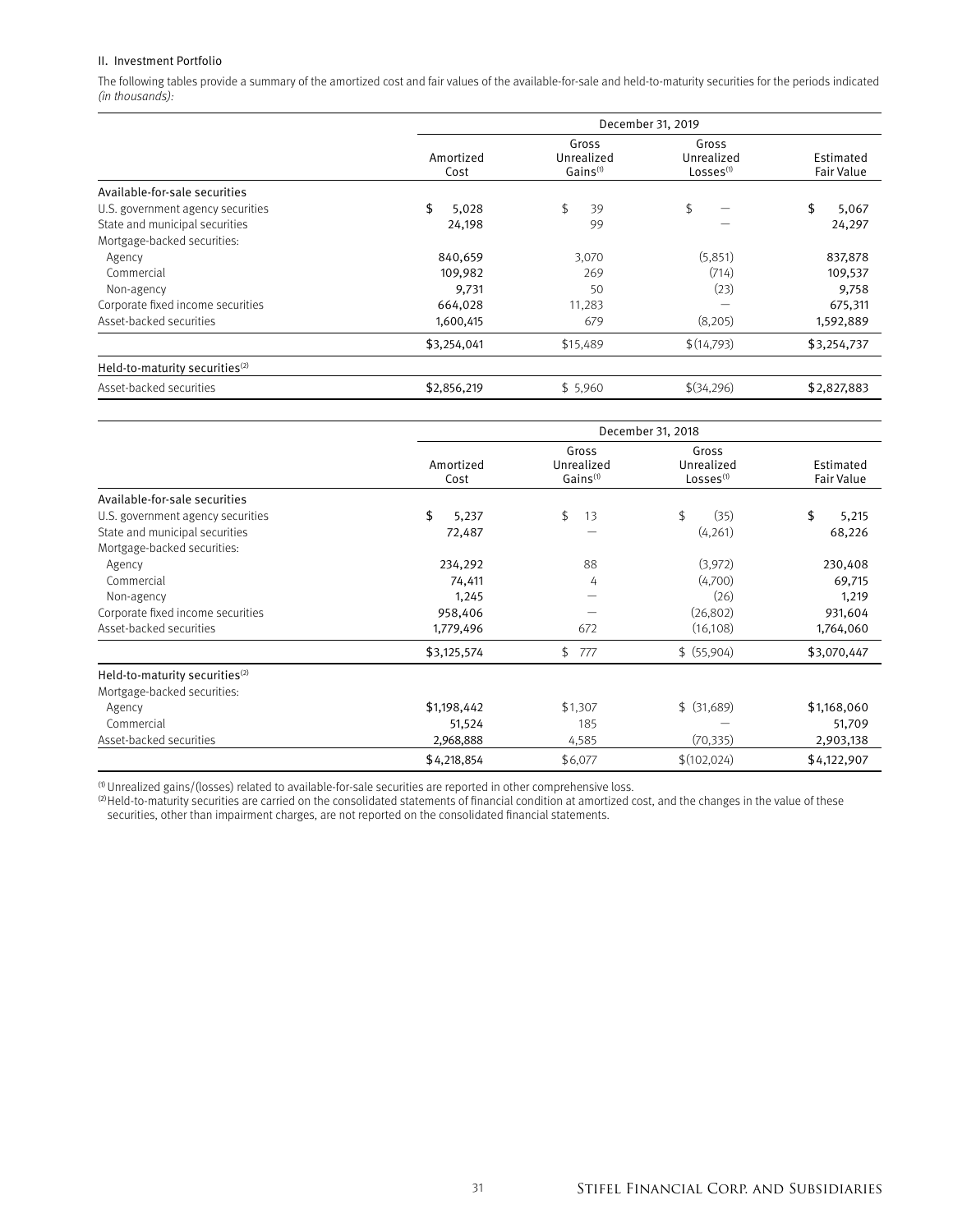|                                      |             |                                      | December 31, 2017                            |                         |
|--------------------------------------|-------------|--------------------------------------|----------------------------------------------|-------------------------|
| Amortized<br>Cost                    |             | Gross<br>Unrealized<br>$GainS^{(1)}$ | Gross<br>Unrealized<br>Losses <sup>(1)</sup> | Estimated<br>Fair Value |
| Available-for-sale securities        |             |                                      |                                              |                         |
| U.S. government agency securities    | \$<br>5,022 | \$                                   | (39)<br>\$                                   | \$<br>4,983             |
| State and municipal securities       | 74,691      |                                      | (4, 132)                                     | 70,559                  |
| Mortgage-backed securities:          |             |                                      |                                              |                         |
| Agency                               | 308,409     | 102                                  | (2,981)                                      | 305,530                 |
| Commercial                           | 75,548      | 28                                   | (3,088)                                      | 72,488                  |
| Non-agency                           | 1,568       |                                      |                                              | 1,568                   |
| Corporate fixed income securities    | 1,213,262   | 3,832                                | (5,652)                                      | 1,211,442               |
| Asset-backed securities              | 2,098,958   | 12,877                               | (4,897)                                      | 2,106,938               |
|                                      | \$3,777,458 | \$16,839                             | \$(20,789)                                   | \$3,773,508             |
| Held-to-maturity securities $^{(2)}$ |             |                                      |                                              |                         |
| Mortgage-backed securities:          |             |                                      |                                              |                         |
| Agency                               | \$1,334,833 | \$13,621                             | \$(16,208)                                   | \$1,332,246             |
| Commercial                           | 58,971      | 1,313                                |                                              | 60,284                  |
| Asset-backed securities              | 2,264,283   | 15,526                               | (1,862)                                      | 2,277,947               |
| Corporate fixed income securities    | 40,011      | 27                                   | (37)                                         | 40,001                  |
|                                      | \$3,698,098 | \$30,487                             | \$(18,107)                                   | \$3,710,478             |

 $(10)$  Unrealized gains/(losses) related to available-for-sale securities are reported in other comprehensive loss.

 $^{(2)}$ Held-to-maturity securities are carried on the consolidated statements of financial condition at amortized cost, and the changes in the value of these securities, other than impairment charges, are not reported on the consolidated financial statements.

## Other-Than-Temporary Impairment

We evaluate all securities in an unrealized loss position quarterly to assess whether the impairment is other-than-temporary. Our other-than-temporary impairment ("OTTI") assessment is a subjective process requiring the use of judgments and assumptions. Accordingly, we consider a number of qualitative and quantitative criteria in our assessment, including the extent and duration of the impairment; recent events specific to the issuer and/or industry to which the issuer belongs; the payment structure of the security; external credit ratings and the failure of the issuer to make scheduled interest or principal payments; the value of underlying collateral; current market conditions; and our company's ability and intent to hold the investment until its value recovers or the securities mature.

If we determine that impairment on our debt securities is other-thantemporary and we have made the decision to sell the security or it is more likely than not that we will be required to sell the security prior to recovery of its amortized cost basis, we recognize the entire portion of the impairment in earnings. If we have not made a decision to sell the security and we do not expect that we will be required to sell the security prior to recovery of the amortized cost basis, we recognize only the credit component of OTTI in earnings. The remaining unrealized loss due to factors other than credit, or the non-credit component, is recorded in accumulated other comprehensive

loss. We determine the credit component based on the difference between the security's amortized cost basis and the present value of its expected future cash flows, discounted based on the purchase yield. The non-credit component represents the difference between the security's fair value and the present value of expected future cash flows. Based on the evaluation, we did not recognize any credit-related OTTI during the years ended December 31, 2019, 2018, and 2017, respectively.

We estimate the portion of loss attributable to credit using a discounted cash flow model. Key assumptions used in estimating the expected cash flows include default rates, loss severity, and prepayment rates. Assumptions used can vary widely based on the collateral underlying the securities and are influenced by factors such as collateral type, loan interest rate, geographical location of the borrower, and borrower characteristics.

We believe the gross unrealized losses of \$49.1 million related to our investment portfolio, as of December 31, 2019, are attributable to changes in market interest rates. We, therefore, do not expect to incur any credit losses related to these securities. In addition, we have no intent to sell these securities with unrealized losses, and it is not more likely than not that we will be required to sell these securities prior to recovery of the amortized cost. Accordingly, we have concluded that the impairment on these securities is not other-than-temporary.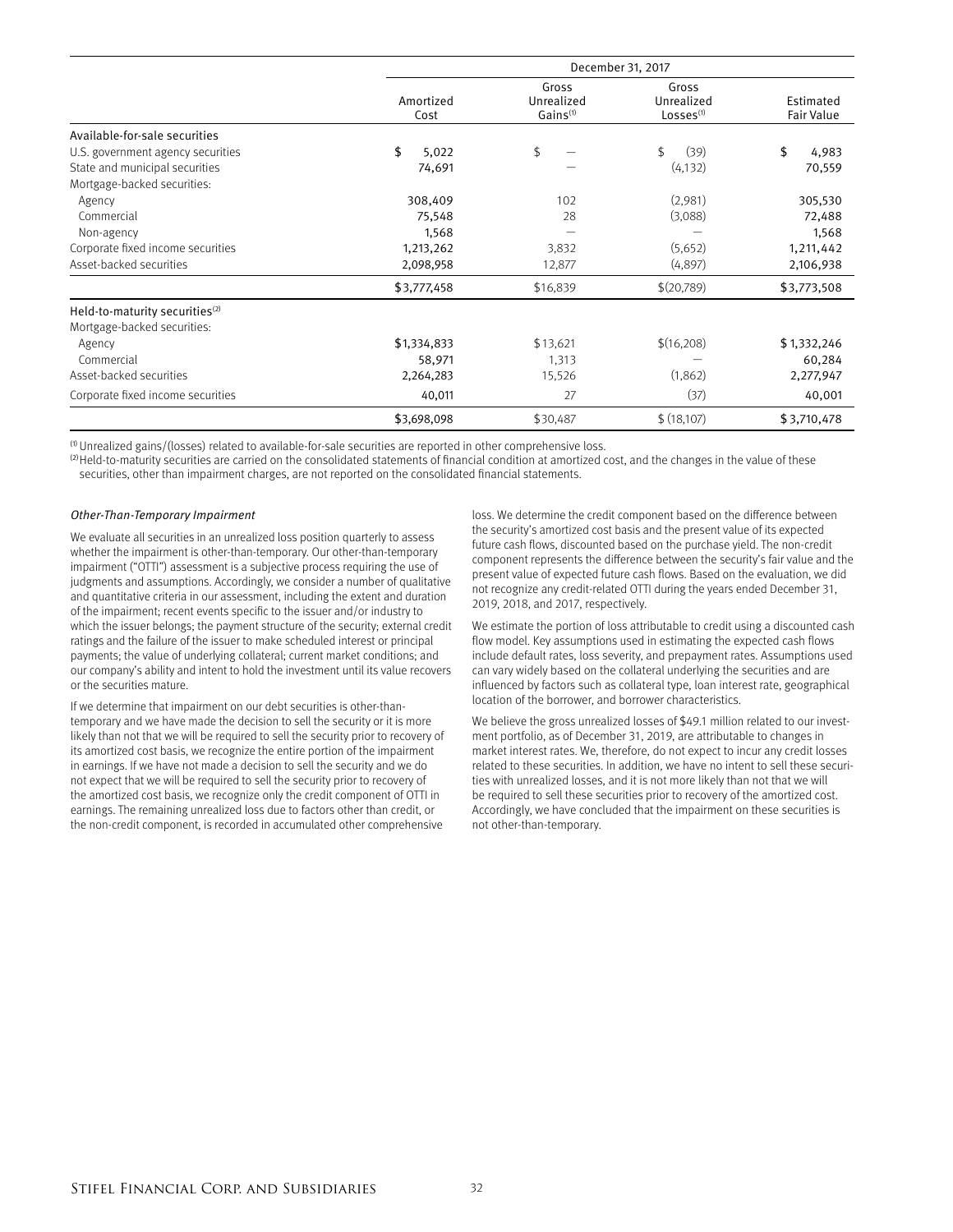The maturities and related weighted-average yields of available-for-sale and held-to-maturity securities at December 31, 2019, are as follows (in thousands, except rates):

|                                              | Within  | $1 - 5$     | $5-10$    | After 10    |             |
|----------------------------------------------|---------|-------------|-----------|-------------|-------------|
|                                              | 1 Year  | Years       | Years     | Years       | Total       |
| Available-for-sale securities <sup>(1)</sup> |         |             |           |             |             |
| U.S. government agency securities            | \$1,749 | \$<br>3,318 | \$        | \$          | \$<br>5,067 |
| State and municipal securities               |         |             | 5,875     | 18,422      | 24,297      |
| Mortgage-backed securities:                  |         |             |           |             |             |
| Agency                                       |         | 819         | 24,359    | 812,700     | 837,878     |
| Commercial                                   |         | 32,457      |           | 77,080      | 109,537     |
| Non-agency                                   |         | 8,792       |           | 966         | 9,758       |
| Corporate fixed income securities            | 5,122   | 614,283     | 55,906    |             | 675,311     |
| Asset-backed securities                      |         |             | 325,540   | 1,267,349   | 1,592,889   |
|                                              | \$6,871 | \$659,669   | \$411,680 | \$2,176,517 | \$3,254,737 |
| Held-to-maturitysecurities                   |         |             |           |             |             |
| Asset-backed securities                      | \$      | \$          | \$598,250 | \$2,257,969 | \$2,856,219 |
| Weighted-average yield $^{(2)}$              | 2.11%   | 2.73%       | 3.67%     | 3.13%       | 3.17%       |

1Due to the immaterial amount of income recognized on tax-exempt securities, yields were not calculated on a tax-equivalent basis.

<sup>2</sup>The weighted-average yield is computed using the expected maturity of each security weighted based on the amortized cost of each security.

We did not hold securities from any single issuer that exceeded ten percent of our shareholders' equity at December 31, 2019.

## III. Loan Portfolio

The following table presents the balance and associated percentage of each major loan category in Stifel Bancorp's loan portfolio held for investment for the periods indicated (in thousands):

|                                          |             |             | As of December 31, |             |             |
|------------------------------------------|-------------|-------------|--------------------|-------------|-------------|
|                                          | 2019        | 2018        | 2017               | 2016        | 2015        |
| Commercial and industrial                | \$3,438,953 | \$3,304,234 | \$2,437,938        | \$1,710,399 | \$1,216,656 |
| Residential real estate                  | 3,309,548   | 2,875,014   | 2,593,576          | 2,161,400   | 429,132     |
| Securities-based loans                   | 2,098,211   | 1,786,966   | 1,819,206          | 1,614,033   | 1,388,953   |
| Commercial real estate                   | 428,549     | 318,961     | 116,258            | 78.711      | 92,623      |
| Consruction and land                     | 398,839     | 138,245     | 7,896              | 12,623      | 3,899       |
| Home equity lines of credit              | 51,205      | 38.098      | 15,039             | 15,008      | 12,475      |
| Other                                    | 27,311      | 120,129     | 24,508             | 45,391      | 36,846      |
| Total gross loans                        | 9,752,616   | 8,581,647   | 7,014,421          | 5,637,565   | 3,180,584   |
| Unamortized loan premium/(discount), net | (6, 588)    | (12, 155)   | 788                | 858         | (5,296)     |
| Loans in process                         | (27,717)    | 27,984      | (856)              | (49)        | (419)       |
| Unamortized loan origination costs, net  | 1,310       | 5,972       | 872                | (2,021)     | (1, 567)    |
| Allowance for loan losses                | (95, 579)   | (85, 833)   | (67, 466)          | (45, 163)   | (29,787)    |
|                                          | \$9,624,042 | \$8,517,615 | \$6,947,759        | \$5,591,190 | \$3.143.515 |

The maturities of the loan portfolio at December 31, 2019, are as follows (in thousands):

| Within 1 Year      | 5 Years   | Over 5 Years        | Total       |
|--------------------|-----------|---------------------|-------------|
| .438,015<br>−، ← ب | 456,687,، | 3,857,91<br>' Y I L | \$9,752,616 |

The sensitivity of loans with maturities in excess of one year at December 31, 2019, is as follows (in thousands):

|                                   | 1-5 Years   | Over 5 Years | Total       |
|-----------------------------------|-------------|--------------|-------------|
| Variable or adjustable rate loans | \$3,150,155 | \$3,538,746  | \$6,688,901 |
| Fixed rate loans                  | 306.532     | 319,168      | 625,700     |
|                                   | \$3,456,687 | \$3,857,914  | \$7,314,601 |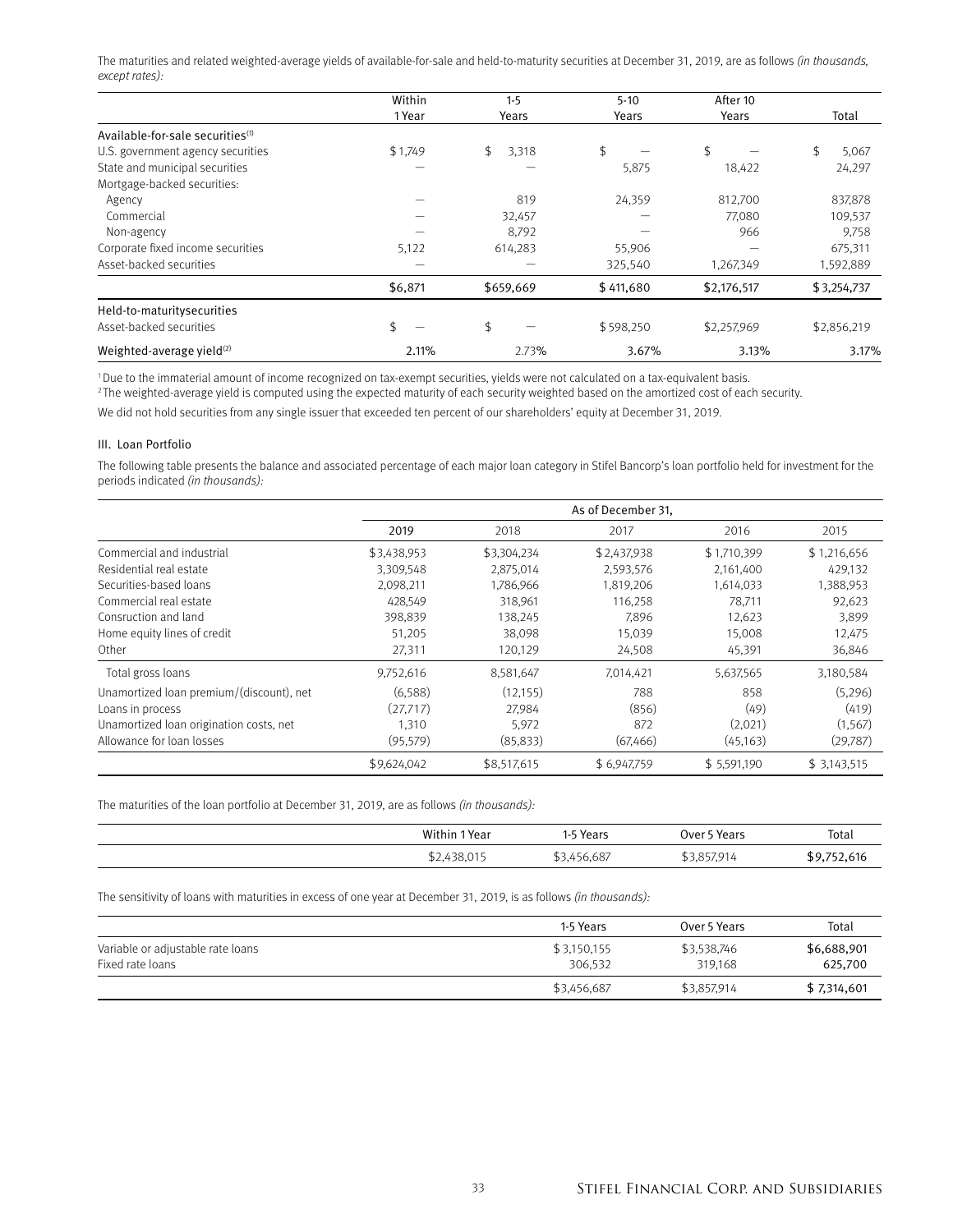Changes in the allowance for loan losses at Stifel Bancorp were as follows (in thousands):

|                                                        | Year Ended December 31. |          |          |          |          |  |  |
|--------------------------------------------------------|-------------------------|----------|----------|----------|----------|--|--|
|                                                        | 2019                    | 2018     | 2017     | 2016     | 2015     |  |  |
| Allowance for loan losses, beginning of period         | \$85,833                | \$67,466 | \$45,163 | \$29,787 | \$20,731 |  |  |
| Provision for loan losses                              | 9,977                   | 18,366   | 25,320   | 15,659   | 9,069    |  |  |
| Charge-offs:                                           |                         |          |          |          |          |  |  |
| Commercial and industrial                              | (239)                   | (12)     | (355)    | (267)    |          |  |  |
| Residential real estate                                | (41)                    |          |          | (13)     | (144)    |  |  |
| Commercial real estate                                 |                         |          | (2,703)  |          |          |  |  |
| Other                                                  | (106)                   | (2)      |          | (16)     |          |  |  |
| Total charge-offs                                      | (386)                   | (14)     | (3,058)  | (296)    | (144)    |  |  |
| Recoveries                                             | 155                     | 15       | 41       | 13       | 131      |  |  |
| Allowance for loan losses, end of period               | \$95,579                | \$85,833 | \$67,466 | \$45,163 | \$29,787 |  |  |
| Net charge-offs to average bank loans outstanding, net | $0.00\%$                | $0.00\%$ | $0.00\%$ | 0.01%    | 0.05%    |  |  |

The following is a breakdown of the allowance for loan losses by type for the periods indicated (in thousands, except rates):

|                             | December 31, 2019 |               |          | December 31, 2018      |
|-----------------------------|-------------------|---------------|----------|------------------------|
|                             | Balance           | Percent $(1)$ | Balance  | Percent <sup>(1)</sup> |
| Commercial and industrial   | \$69,949          | 35.3%         | \$68,367 | 38.5%                  |
| Residential real estate     | 14,253            | 33.9          | 11,228   | 33.5                   |
| Construction and land       | 4,613             | 4.1           | 1.241    | 1.6                    |
| Commerical real estate      | 3,564             | 4.4           | 1,778    | 3.7                    |
| Securities-based loans      | 2,361             | 21.5          | 1,978    | 20.8                   |
| Home equity lines of credit | 442               | 0.5           | 310      | 0.4                    |
| Other                       | 194               | 0.3           | 88       | 1.5                    |
| Qualitative                 | 203               |               | 843      |                        |
|                             | \$95,579          | 100.0%        | \$85,833 | 100.0%                 |

|                             |          | December 31, 2017      |          | December 31, 2016 |
|-----------------------------|----------|------------------------|----------|-------------------|
|                             | Balance  | Percent <sup>(1)</sup> | Balance  | Percent $(1)$     |
| Commercial and industrial   | \$54,474 | 34.8%                  | \$35,127 | 30.3%             |
| Residential real estate     | 8,430    | 37.0                   | 2.660    | 38.4              |
| Securities-based loans      | 2,088    | 25.9                   | 3,094    | 28.6              |
| Commerical real estate      | 1,520    | 1.7                    | 1,363    | 1.4               |
| Home equity lines of credit | 162      | 0.2                    | 371      | 0.3               |
| Construction and land       | 100      | 0.1                    | 232      | 0.2               |
| Other                       | 16       | 0.3                    | 129      | 0.8               |
| Qualitative                 | 676      |                        | 2,187    |                   |
|                             | \$67,466 | 100.0%                 | \$45,163 | 100.0%            |

|                             | December 31, 2015 |                        |
|-----------------------------|-------------------|------------------------|
|                             | Balance           | Percent <sup>(1)</sup> |
| Commercial and industrial   | \$24,748          | 38.2%                  |
| Securities-based loans      | 1,607             | 43.7                   |
| Residential real estate     | 1,241             | 13.5                   |
| Home equity lines of credit | 290               | 0.4                    |
| Commercial real estate      | 264               | 2.9                    |
| Construction and land       | 78                | 0.1                    |
| Other                       | 105               | 1.2                    |
| Qualitative                 | 1,454             | –                      |
|                             | \$29,787          | 100.0%                 |

 $(1)$  Loan category as a percentage of total loan portfolio.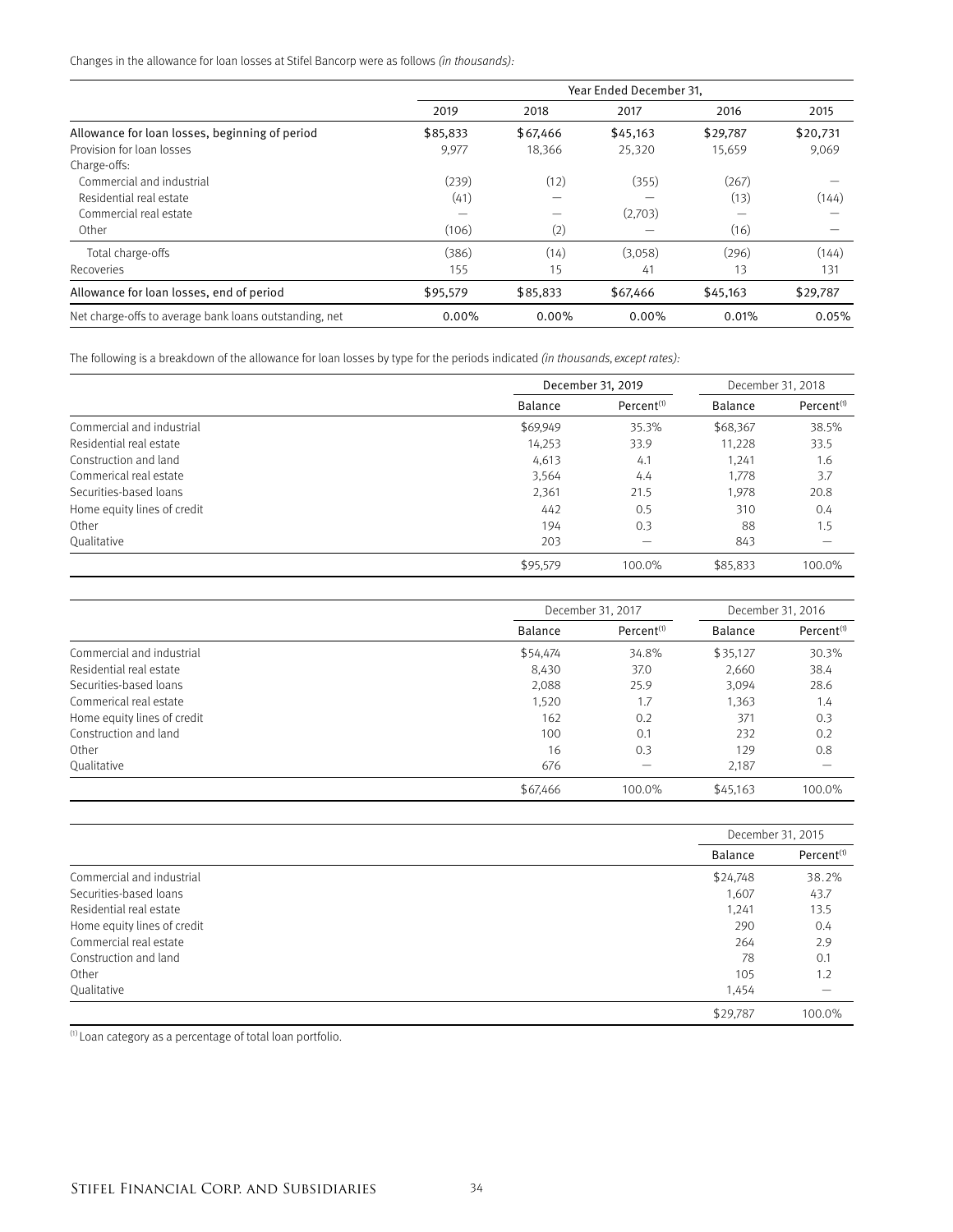A loan is determined to be impaired usually when principal or interest becomes 90 days past due or when collection becomes uncertain. At the time a loan is determined to be impaired, the accrual of interest and amortization of deferred loan origination fees is discontinued ("non-accrual status") and any accrued and unpaid interest income is reversed. At December 31, 2019, we had \$14.6 million of impaired loans, net of discounts, which included \$0.2 million in troubled debt restructurings. At December 31, 2018, 2017, 2016, and 2015, we had \$24.4 million, \$29.2 million, \$26.9 million, and \$0.9 million of impaired loans, respectively, which included \$9.1 million, \$9.1 million, \$9.7 million, and \$0.2 million of trouble debt restructurings, respectively. The specific allowance

on impaired loans at December 31, 2019, 2018, 2017, 2016, and 2015 was \$8.2 million, \$8.7 million, \$9.1 million, \$3.4 million, and \$0.2 million, respectively.

The gross interest income related to impaired loans, which would have been recorded had these loans been current in accordance with their original terms, and the interest income recognized on these loans during the years ended December 31, 2019, 2018, 2017, 2016, and 2015, were insignificant to the consolidated financial statements.

See the section entitled "Critical Accounting Policies and Estimates" herein regarding our policies for establishing loan loss reserves, including placing loans on non-accrual status.

## IV. Deposits

Deposits consist of money market and savings accounts, certificates of deposit, and demand deposits. The average balances of deposits and the associated weighted-average interest rates for the periods indicated are as follows (in thousands, except percentages):

|                                         | Year Ended December 31. |                          |                    |                          |                    |                          |  |  |
|-----------------------------------------|-------------------------|--------------------------|--------------------|--------------------------|--------------------|--------------------------|--|--|
|                                         |                         | 2019                     |                    | 2018                     | 2017               |                          |  |  |
|                                         | Average<br>Balance      | Average<br>Interest Rate | Average<br>Balance | Average<br>Interest Rate | Average<br>Balance | Average<br>Interest Rate |  |  |
| Demand deposits (interest-bearing)      | \$13,476,689            | 0.46%                    | \$12,760,096       | 0.47%                    | \$12,110,012       | 0.10%                    |  |  |
| Certificates of deposit (time deposits) | 1,154,180               | 2.43                     | 1.021.220          | 2.15                     | 2,678              | 2.20                     |  |  |
| Demand deposits (non-interest-bearing)  | 138,001                 | $\star$                  | 73,677             | $\star$                  | 15,463             | $\star$                  |  |  |
| Savings accounts                        | 270,786                 | 2.39                     | 25.649             | 2.13                     |                    |                          |  |  |

\* Not applicable

Scheduled maturities of certificates of deposit greater than \$100,000 at December 31, 2019, were as follows (in thousands):

| $\ddot{\phantom{1}}$<br>U-3<br>Months | ס-ר<br>Months       | $6 - 12$<br>Months | Over <sub>12</sub><br>Months | Total    |
|---------------------------------------|---------------------|--------------------|------------------------------|----------|
| $+ - - -$<br>7212,/Z1                 | \$69,760<br>$- - -$ | \$57,854           | \$75,939                     | 5517,280 |

## V. Return on Equity and Assets

|                                                                                                                                          | Year Ended December 31, |       |          |
|------------------------------------------------------------------------------------------------------------------------------------------|-------------------------|-------|----------|
|                                                                                                                                          | 2019                    | 2018  | 2017     |
| Return on assets (net income available to common shareholders<br>as a percentage of average total assets)                                | 1.85%                   | 1.76% | $0.93\%$ |
| Return on equity (net income available to common shareholders<br>as a percentage of average Stifel Financial Corp. shareholders' equity) | 14.00                   | 13.94 | 6.70     |
| Dividend payout ratio                                                                                                                    | 10.93                   | 10.15 | 9.35     |
| Equity to assets ratio (average Stifel Financial Corp.<br>shareholders' equity as a percentage of average total assets)                  | 13.24                   | 12.59 | 13.83    |

#### VI. Short-Term Borrowings

The following is a summary of our short-term borrowings for the periods indicated (in thousands, except rates):

|                                             | Short-Term<br><b>Borrowings</b> | <b>FHLB</b><br>Advances | Stock Loan |
|---------------------------------------------|---------------------------------|-------------------------|------------|
| Year Ended December 31, 2019:               |                                 |                         |            |
| Amount outstanding at December 31, 2019     | \$                              | \$<br>250,000           | \$608,333  |
| Weighted-average interest rate thereon      | 2.42%                           | 1.90%                   | 1.53%      |
| Maximum amount outstanding at any month-end | \$276,000                       | \$1,317,000             | \$608,333  |
| Average amount outstanding during the year  | \$37,626                        | \$448,333               | \$488,989  |
| Weighted-average interest rate thereon      | 2.74%                           | 1.76%                   | 1.28%      |
| Year Ended December 31, 2018:               |                                 |                         |            |
| Amount outstanding at December 31, 2018     | \$56,000                        | 540,000<br>\$.          | \$392.163  |
| Weighted-average interest rate thereon      | 3.11%                           | 2.64%                   | 2.62%      |
| Maximum amount outstanding at any month-end | \$361,000                       | \$1,360,000             | \$691,150  |
| Average amount outstanding during the year  | \$ 88,961                       | \$942.492               | \$436,606  |
| Weighted-average interest rate thereon      | 2.61%                           | 1.61%                   | 1.88%      |
| Year Ended December 31, 2017:               |                                 |                         |            |
| Amount outstanding at December 31, 2017     | \$256,000                       | \$.<br>745.000          | \$219,782  |
| Weighted-average interest rate thereon      | 2.26%                           | 1.51%                   | 1.36%      |
| Maximum amount outstanding at any month-end | \$444,400                       | \$1,175,000             | \$397,527  |
| Average amount outstanding during the year  | \$135,120                       | 774,564<br>S.           | \$314,720  |
| Weighted-average interest rate thereon      | 1.78%                           | 1.07%                   | 1.07%      |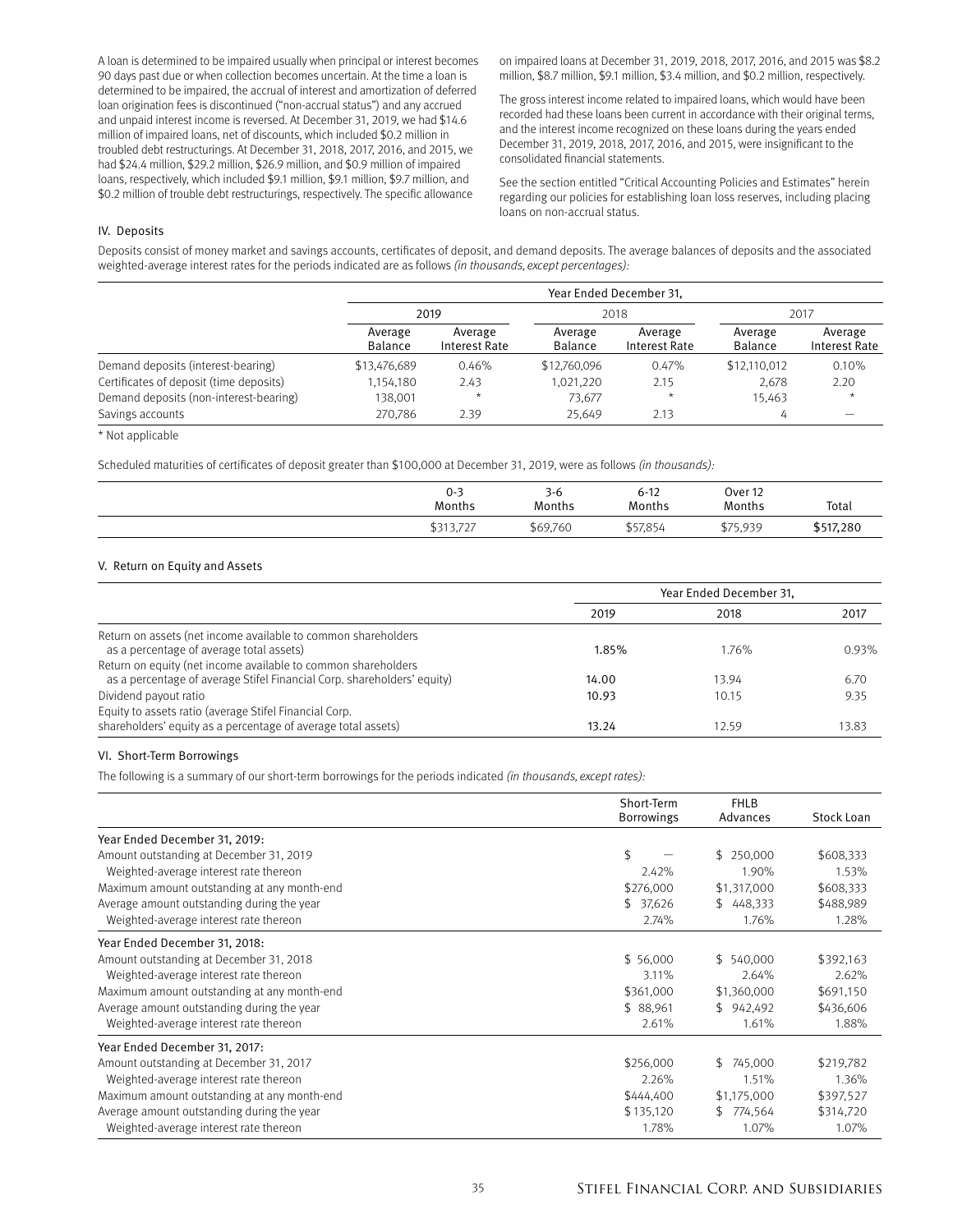The following table presents consolidated financial information for the Institutional Group segment for the periods indicated (in thousands, except percentages):

|                                   |               | For the Year Ended December 31. |               | Percentage<br>Change |             | As a Percentage of<br>Net Revenues for the<br>Year Ended December 31, |       |       |
|-----------------------------------|---------------|---------------------------------|---------------|----------------------|-------------|-----------------------------------------------------------------------|-------|-------|
|                                   |               |                                 |               | 2019<br>VS.          | 2018<br>VS. |                                                                       |       |       |
|                                   | 2019          | 2018                            | 2017          | 2018                 | 2017        | 2019                                                                  | 2018  | 2017  |
| Revenues:                         |               |                                 |               |                      |             |                                                                       |       |       |
| Commissions                       | \$<br>190,093 | \$185,597                       | \$204,281     | 2.4%                 | $(9.1)\%$   | 15.7%                                                                 | 17.6% | 18.4% |
| Principal transactions            | 232,453       | 185,340                         | 210,115       | 25.4                 | (11.8)      | 19.1                                                                  | 17.5  | 18.9  |
| Brokerage revenues                | 422,546       | 370,937                         | 414,396       | 13.9                 | (10.5)      | 34.8                                                                  | 35.1  | 37.3  |
| Advisory fees                     | 447,979       | 371,401                         | 360,606       | 20.6                 | 3.0         | 36.9                                                                  | 35.2  | 32.5  |
| Capital raising                   | 331,527       | 304,895                         | 325,691       | 8.7                  | (6.4)       | 27.3                                                                  | 28.9  | 29.3  |
| Investment banking                | 779,506       | 676,296                         | 686,297       | 15.3                 | (1.5)       | 64.2                                                                  | 64.1  | 61.8  |
| Interest                          | 24,139        | 19,237                          | 15,208        | 25.5                 | 26.5        | 2.0                                                                   | 1.8   | 1.4   |
| Other income $(1)$                | 12,101        | 8,533                           | 10,408        | 41.8                 | (18.0)      | 1.0                                                                   | 0.8   | 0.9   |
| Total revenues                    | 1,238,292     | 1,075,003                       | 1,126,309     | 15.2                 | (4.6)       | 102.0                                                                 | 101.8 | 101.4 |
| Interest expense                  | 24,275        | 19,508                          | 15,541        | 24.4                 | 25.5        | 2.0                                                                   | 1.8   | 1.4   |
| Net revenues                      | 1,214,017     | 1,055,495                       | 1,110,768     | 15.0                 | (5.0)       | 100.0                                                                 | 100.0 | 100.0 |
| Non-interest expenses:            |               |                                 |               |                      |             |                                                                       |       |       |
| Compensation and benefits         | 736,298       | 633,297                         | 665,514       | 16.3                 | (4.8)       | 60.6                                                                  | 60.0  | 59.9  |
| Occupancy and equipment rental    | 53,533        | 47.746                          | 48,197        | 12.1                 | (0.9)       | 4.4                                                                   | 4.5   | 4.3   |
| Communication and office supplies | 74,149        | 67,631                          | 60,549        | 9.6                  | 11.7        | 6.1                                                                   | 6.4   | 5.5   |
| Commissions and floor brokerage   | 24,078        | 23,232                          | 23,974        | 3.6                  | (3.1)       | 2.0                                                                   | 2.2   | 2.2   |
| Other operating expenses          | 150,289       | 126,538                         | 94,553        | 18.8                 | 33.8        | 12.4                                                                  | 12.0  | 8.5   |
| Total non-interest expenses       | 1,038,347     | 898,444                         | 892,787       | 15.6                 | 0.6         | 85.5                                                                  | 85.1  | 80.4  |
| Income before income taxes        | \$<br>175,670 | \$<br>157,051                   | \$<br>217,981 | 11.9%                | $(28.0)\%$  | 14.5%                                                                 | 14.9% | 19.6% |

\* Includes asset management and service fees.

## Year Ended December 31, 2019, Compared With Year Ended December 31, 2018

## NET REVENUES

For the year ended December 31, 2019, Institutional Group net revenues increased 15.0% to \$1.2 billion from \$1.1 billion in 2018. The increase in net revenues for the year ended December 31, 2019, was primarily attributable to an increase in advisory fees, fixed income institutional brokerage revenues, and fixed income capital-raising revenues, partially offset by a decrease in equity brokerage and equity capital-raising revenues.

Commissions – For the year ended December 31, 2019, commission revenues increased 2.4% to \$190.1 million from \$185.6 million in 2018.

Principal transactions – For the year ended December 31, 2019, principal transactions revenues increased 25.4% to \$232.5 million from \$185.3 million in 2018.

Brokerage revenues – For the year ended December 31, 2019, institutional brokerage revenues increased 13.9% to \$422.5 million from \$370.9 million in 2018. Brokerage revenues were favorably impacted by higher market volatility and trading volumes and negatively impacted by the continued migration from active to passive management strategies.

For the year ended December 31, 2019, fixed income brokerage revenues increased 38.4% to \$256.0 million from \$185.0 million in 2018. The increase is primarily attributable to higher fixed income trading volumes and, to a lesser extent, from the contribution of our acquisition of First Empire, which closed during the first quarter of 2019.

For the year ended December 31, 2019, equity brokerage revenues decreased 10.4% to \$166.6 million from \$186.0 million in 2018. The decrease is primarily attributable to the continued migration from active to passive management strategies.

Investment banking – For the year ended December 31, 2019, investment banking revenues increased 15.3% to \$779.5 million from \$676.3 million in 2018. The increase is primarily attributable to an increase in advisory fees and fixed income capital-raising revenues, partially offset by a decrease in equity capital-raising revenues. Investment banking revenues benefited from the contribution of our acquisition of Mooreland, which closed in the third quarter of 2019.

For the year ended December 31, 2019, advisory fees increased 20.6% to \$448.0 million from \$371.4 million in 2018. The increase is primarily attributable to an

increase in the number of advisory transactions over 2018, including growth in our fund placement business.

For the year ended December 31, 2019, capital-raising revenues increased 8.7% to \$331.5 million from \$304.9 million in 2018.

For the year ended December 31, 2019, fixed income capital markets capital-raising revenues increased 39.3% to \$127.1 million from \$91.3 million in 2018. The increase is primarily attributable to an increase in the municipal bond origination business.

For the year ended December 31, 2019, equity capital markets capital-raising revenues decreased 4.3% to \$204.4 million from \$213.6 million in 2018.

Interest income – For the year ended December 31, 2019, interest income increased 25.5% to \$24.1 million from \$19.2 million in 2018. The increase is primarily attributable to an increase in inventory levels.

Other income - For the year ended December 31, 2019, other income increased 41.8% to \$12.1 million from \$8.5 million in 2018.

Interest expense – For the year ended December 31, 2019, interest expense increased 24.4% to \$24.3 million from \$19.5 million in 2018. The increase is primarily attributable to an increase in inventory levels.

#### NON-INTEREST EXPENSES

For the year ended December 31, 2019, Institutional Group non-interest expenses increased 15.6% to \$1.0 billion from \$898.4 million in 2018.

Compensation and benefits – For the year ended December 31, 2019, compensation and benefits expense increased 16.3% to \$736.3 million from \$633.3 million in 2018. Compensation and benefits expense as a percentage of net revenues was 60.6% for the year ended December 31, 2019, compared to 60.0% in 2018.

Occupancy and equipment rental – For the year ended December 31, 2019, occupancy and equipment rental expense increased 12.1% to \$53.5 million from \$47.7 million in 2018. The increase is primarily attributable to higher rent expense.

Communications and office supplies – For the year ended December 31, 2019, communications and office supplies expense increased 9.6% to \$74.1 million from \$67.6 million in 2018. The increase is primarily attributable to an increase in communication and quote equipment expenses associated with the continued growth of our business.

Stifel Financial Corp. and Subsidiaries 36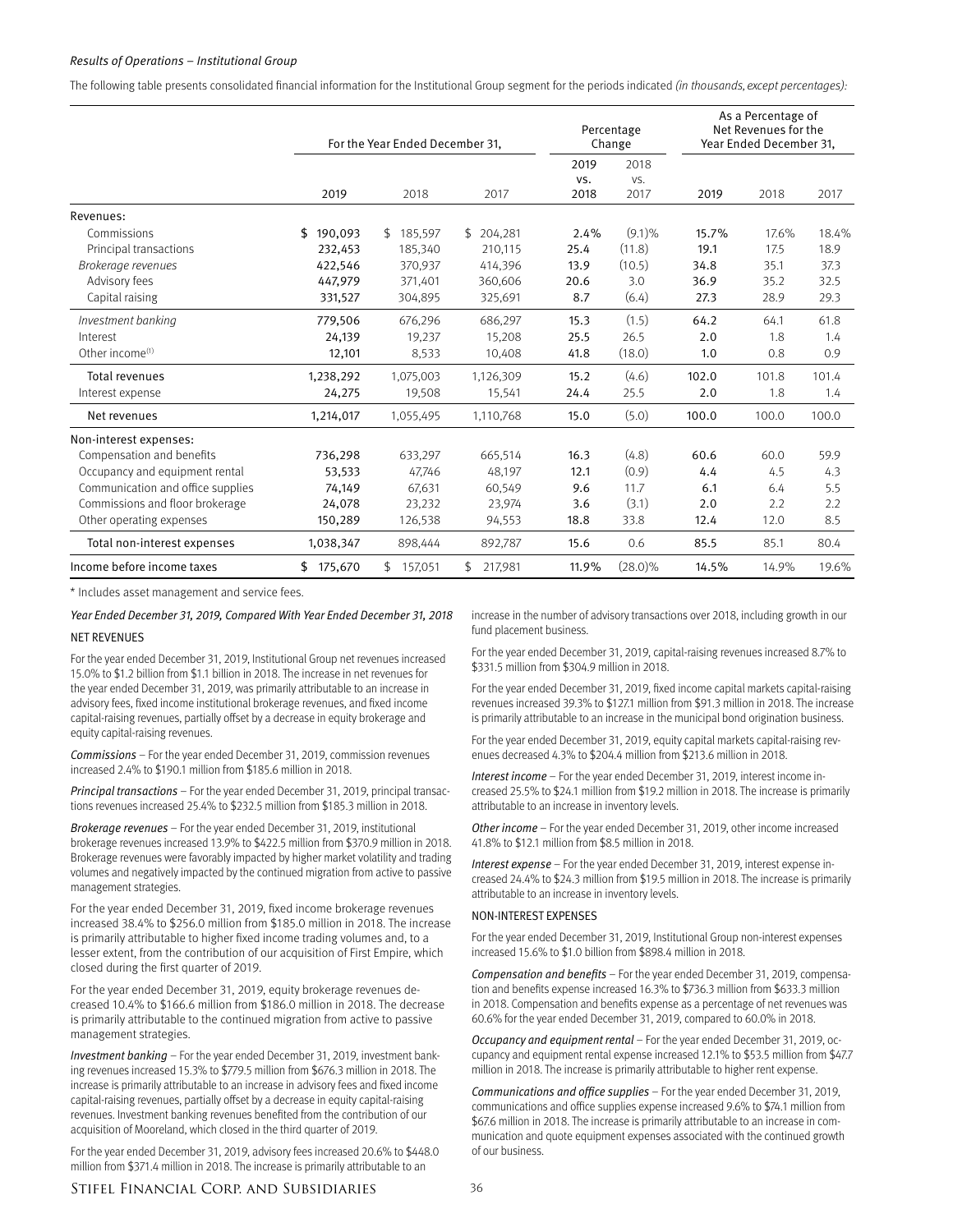Commissions and floor brokerage – For the year ended December 31, 2019, commissions and floor brokerage expense increased 3.6% to \$24.1 million from \$23.2 million in 2018. The increase is primarily attributable to increased fixed income brokerage volumes.

Other operating expenses - For the year ended December 31, 2019, other operating expenses increased 18.8% to \$150.3 million from \$126.5 million in 2018. The increase is primarily attributable to an increase in investment banking deal costs, dues and assessments, and conference and travel costs.

### INCOME BEFORE INCOME TAXES

For the year ended December 31, 2019, income before income taxes for the Institutional Group segment increased 11.9% to \$175.7 million from \$157.1 million in 2018. Profit margins (income before income taxes as a percentage of net revenues) have decreased to 14.5% for the year ended December 31, 2019, from 14.9% in 2018 as a result of an increase in expenses, partially offset by higher revenues.

#### Year Ended December 31, 2018, Compared With Year Ended December 31, 2017

## NET REVENUES

For the year ended December 31, 2018, Institutional Group net revenues decreased 5.0% to \$1.06 billion from \$1.11 billion in 2017. The decrease in net revenues for the year ended December 31, 2018, was primarily attributable to a decrease in fixed income capital-raising revenues and fixed income and equity brokerage revenues, partially offset by an increase in equity capitalraising revenues and advisory fee revenues.

Commissions – For the year ended December 31, 2018, commission revenues decreased 9.1% to \$185.6 million from \$204.3 million in 2017.

Principal transactions - For the year ended December 31, 2018, principal transactions revenues decreased 11.8% to \$185.3 million from \$210.1 million in 2017.

Brokerage revenues - For the year ended December 31, 2018, institutional brokerage revenues decreased 10.5% to \$370.9 million from \$414.4 million in 2017. Brokerage revenues were impacted by lower market volatility and continued migration from active to passive management strategies.

For the year ended December 31, 2018, fixed income brokerage revenues decreased 13.9% to \$185.0 million from \$214.9 million in 2017. The decrease is primarily attributable to lower fixed income trading volumes.

For the year ended December 31, 2018, equity brokerage revenues decreased 6.8% to \$186.0 million from \$199.5 million in 2017. The decrease is primarily attributable to the continued migration from active to passive management strategies.

Investment banking – For the year ended December 31, 2018, investment banking revenues decreased 1.5% to \$676.3 million from \$686.3 million in 2017. The decrease is primarily attributable to a decrease in fixed income capital-raising revenues, partially offset by an increase in equity capital-raising revenues and advisory fees. Investment banking revenues were positively impacted by the adoption of the new revenue recognition standard in 2018 that requires gross presentation of certain costs that were previously offset against investment banking revenues.

For the year ended December 31, 2018, advisory fees increased 3.0% to \$371.4 million from \$360.6 million in 2017. The increase is primarily attributable to an increase in the number of advisory transactions over 2017, including growth in our fund placement business.

For the year ended December 31, 2018, capital-raising revenues decreased 6.4% to \$304.9 million from \$325.7 million in 2017.

## Results of Operations – Other Segment

For the year ended December 31, 2018, equity capital markets capital-raising revenues increased 16.9% to \$213.6 million from \$182.7 million in 2017. The increase was primarily attributable to the adoption of the new revenue recognition standard in 2018 and an increase in the average fees per deal over 2017.

For the year ended December 31, 2018, fixed income capital markets capitalraising revenues decreased 36.2% to \$91.3 million from \$143.0 million in 2017. The decrease is primarily attributable to a decrease in the municipal bond origination business.

Interest income – For the year ended December 31, 2018, interest income increased 26.5% to \$19.2 million from \$15.2 million in 2017.

Other income – For the year ended December 31, 2018, other income decreased 18.0% to \$8.5 million from \$10.4 million in 2017. The decrease is primarily attributable to a decrease in investment gains from 2017.

Interest expense – For the year ended December 31, 2018, interest expense increased 25.5% to \$19.5 million from \$15.5 million in 2017. The increase is primarily attributable to an increase in inventory interest expense from 2017.

# NON-INTEREST EXPENSES

For the year ended December 31, 2018, Institutional Group non-interest expenses increased 0.6% to \$898.4 million from \$892.8 million in 2017.

Compensation and benefits – For the year ended December 31, 2018, compensation and benefits expense decreased 4.8% to \$633.3 million from \$665.5 million in 2017. Compensation and benefits expense as a percentage of net revenues was 60.0% for the year ended December 31, 2018, compared to 59.9% in 2017.

Occupancy and equipment rental – For the year ended December 31, 2018, occupancy and equipment rental expense decreased 0.9% to \$47.7 million from \$48.2 million in 2017. The decrease is primarily attributable to equipment costs and rent expense.

Communications and office supplies – For the year ended December 31, 2018, communications and office supplies expense increased 11.7% to \$67.6 million from \$60.5 million in 2017. The increase is primarily attributable to an increase in communication and quote equipment expense.

Commissions and floor brokerage – For the year ended December 31, 2018, commissions and floor brokerage expense decreased 3.1% to \$23.2 million from \$24.0 million in 2017. The decrease is primarily attributable to lower electronic execution pricing.

Other operating expenses – For the year ended December 31, 2018, other operating expenses increased 33.8% to \$126.5 million from \$94.6 million in 2017. The increase is primarily due to the previously disclosed adoption of the new revenue recognition standard that added approximately \$33.8 million to other operating expenses and an increase in travel costs and professional fees.

# INCOME BEFORE INCOME TAXES

For the year ended December 31, 2018, income before income taxes for the Institutional Group segment decreased 28.0% to \$157.1 million from \$218.0 million in 2017. Profit margins (income before income taxes as a percentage of net revenues) have decreased to 14.9% for the year ended December 31, 2017, from 19.6% in 2017 as a result of lower revenues.

The following table presents consolidated financial information for the Other segment for the periods presented (in thousands, except percentages):

|                             | For the Year Ended December 31, |                |              | Percentage Change   |                     |
|-----------------------------|---------------------------------|----------------|--------------|---------------------|---------------------|
|                             | 2019                            | 2018           | 2017         | 2019<br>VS.<br>2018 | 2018<br>VS.<br>2017 |
| Net revenues                | (7, 546)<br>\$                  | $$^{(20,933)}$ | \$ (6,554)   | 64.0%               | $(219.4)\%$         |
| Non-interest expenses:      |                                 |                |              |                     |                     |
| Compensation and benefits   | 195.389                         | 169.364        | 381.429      | 15.4                | (55.6)              |
| Other operating expenses    | 159,557                         | 169,395        | 187,368      | (5.8)               | (9.6)               |
| Total non-interest expenses | 354.946                         | 338,759        | 568,797      | 4.8                 | (40.4)              |
| Loss before income taxes    | \$ (362, 492)                   | $$$ (359,692)  | \$(575, 351) | 0.8%                | $(37.5)\%$          |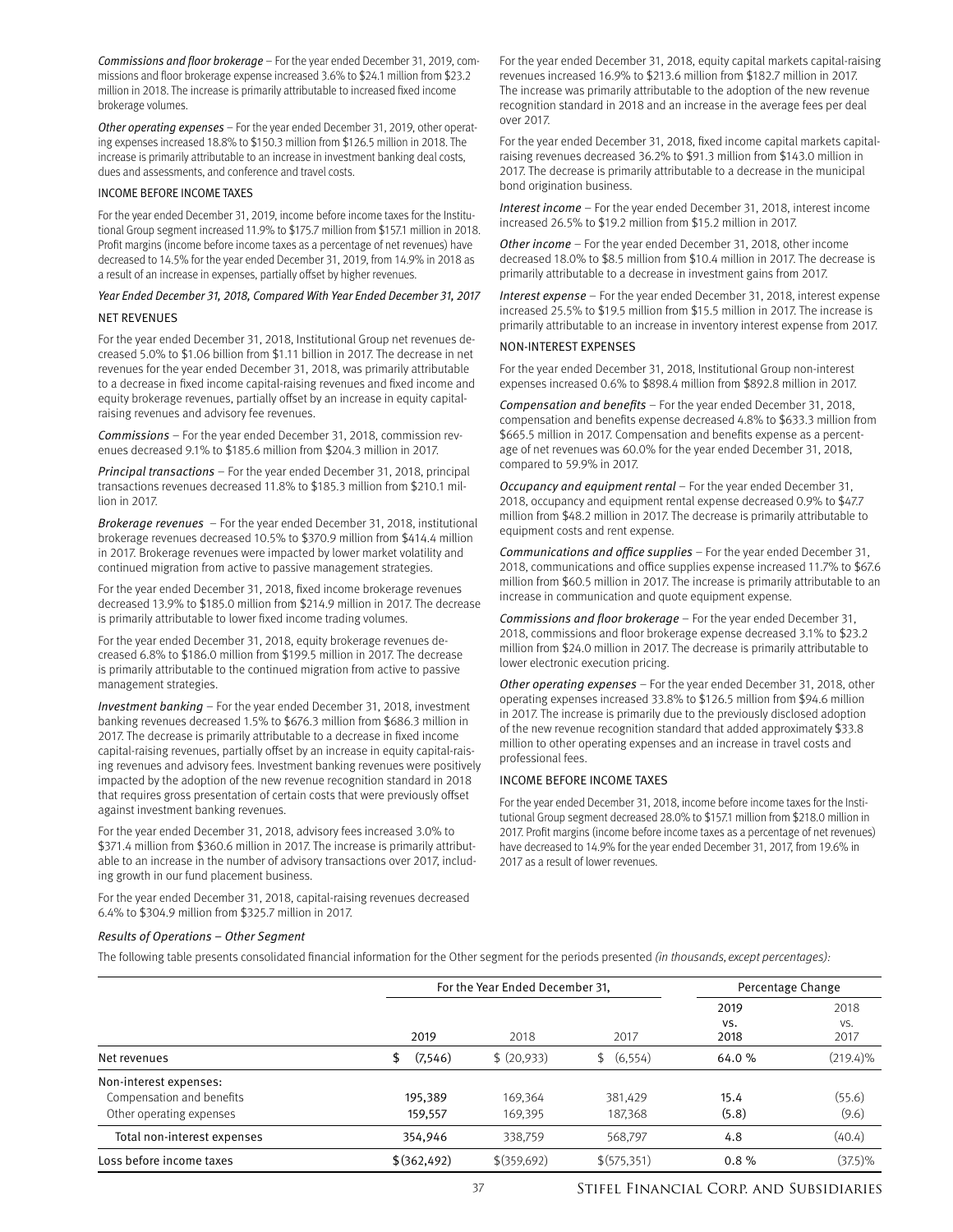The other segment includes expenses related to the Company's acquisition strategy, the investments made in the Company's infrastructure and control environment, and actions taken by the Company in response to the Tax Cuts and Jobs Act ("Tax Legislation") that was enacted in the fourth quarter of 2017 to maximize tax savings. The expenses relating to the Company's acquisition strategy, which are included in the other segment, consists of stock-based compensation and costs directly related to acquisitions and dispositions of certain businesses that are not representative of the costs of running our company's ongoing business.

The following table shows the expenses that are part of the other segment related to 1) the actions taken by the Company in response to the Tax Legislation that was enacted in the fourth quarter of 2017; and 2) anticipated merger-related charges.

|                             | For the Year Ended December 31, |          |           | Percentage Change   |                     |
|-----------------------------|---------------------------------|----------|-----------|---------------------|---------------------|
|                             | 2019                            | 2018     | 2017      | 2019<br>VS.<br>2018 | 2018<br>VS.<br>2017 |
| Non-interest expenses:      |                                 |          |           |                     |                     |
| Compensation and benefits   | \$32,367                        | \$17,333 | \$167,848 | 86.7%               | $(89.7)\%$          |
| Other operating expenses    | 32,171                          | 40.654   | 61,785    | (20.9)              | (34.2)              |
| Total non-interest expenses | \$64,538                        | \$57,987 | \$229,633 | 11.3%               | $(74.7)\%$          |

For the year ended December 31, 2019, compensation and benefits expense increased 86.7% to \$32.4 million from \$17.3 million in 2018.

For the year ended December 31, 2019, other operating expenses decreased 20.9% to \$32.2 million from \$40.7 million in 2018.

The expenses not associated with the activities described above in the other segment are as follows:

|                             | For the Year Ended December 31, |           |           | Percentage Change |            |
|-----------------------------|---------------------------------|-----------|-----------|-------------------|------------|
|                             |                                 |           |           | 2019              | 2018       |
|                             |                                 |           |           | VS.               | VS.        |
|                             | 2019                            | 2018      | 2017      | 2018              | 2017       |
| Non-interest expenses:      |                                 |           |           |                   |            |
| Compensation and benefits   | \$163,022                       | \$152,031 | \$213,581 | 7.2%              | $(28.8)\%$ |
| Other operating expenses    | 127,386                         | 128.741   | 125.583   | (1.1)             | 2.5        |
| Total non-interest expenses | \$290,408                       | \$280,772 | \$339,164 | 3.4%              | $(17.2)\%$ |

For the year ended December 31, 2019, compensation and benefits expense increased 7.2% to \$163.0 million from \$152.0 million in 2018.

For the year ended December 31, 2019, other operating expenses decreased 1.1% to \$127.4 million from \$128.7 million in 2018.

## Analysis of Financial Condition

Our company's consolidated statements of financial condition consist primarily of cash and cash equivalents, receivables, trading inventory, bank loans, investments, goodwill, loans and advances to financial advisors, bank deposits, and payables. Total assets of \$24.6 billion at December 31, 2019, were up 0.4% over December 31, 2018. The increase is primarily attributable to increases in bank loans as a result of our continued focus to grow the balance sheet at Stifel Bancorp. Our broker-dealer subsidiary's gross assets and liabilities, including trading inventory, stock loan/borrow, receivables and payables from/to brokers, dealers, and clearing organizations and clients, fluctuate with our business levels and overall market conditions.

As of December 31, 2019, our liabilities were comprised primarily of deposits of \$15.3 billion at Stifel Bancorp, senior notes, net of debt issuance costs, of \$1.0 billion, payables to customers of \$740.4 million at our broker-dealer subsidiaries, Federal Home Loan Bank advances of \$250.0 million, accrued employee compensation of \$507.0 million, accounts payable and accrued expenses of \$1.1 billion, and trust preferred securities of \$60.0 million. To meet our obligations to clients and operating needs, we had \$1.1 billion in cash and cash equivalents at December 31, 2019. We also had highly liquid assets consisting of held-to-maturity securities of \$2.9 billion, available-forsale securities of \$3.3 billion, client brokerage receivables of \$1.4 billion, and financial instruments of \$972.9 million.

# Cash Flow

Cash and cash equivalents decreased \$794.0 million to \$1.1 billion at December 31, 2019, from \$1.9 billion at December 31, 2018. Operating activities provided cash of \$626.9 million primarily due to net income recognized in 2019 adjusted for non-cash activities. Investing activities used cash of \$350.3 million due to the growth of the loan portfolio, investment portfolio purchases, business acquisitions, and fixed asset purchases, partially offset by proceeds from the sale and maturity of securities in our investment portfolio and the sale of investments. Financing activities used cash of \$1.1 billion primarily due to a decrease in bank deposits, repayments of FHLB advances,

share repurchases, repayments of short-term borrowings, and dividends paid on our common and preferred stock, partially offset by proceeds received from the issuance of preferred stock and an increase in securities loaned. In addition, new accounting guidance associated with stock-based compensation requires cash payments to taxing authorities when withholding shares from an associate's award for tax-withholding purposes to be classified as a financing activity on the consolidated statement of cash flows.

## Liquidity and Capital Resources

The Company's senior management establishes the liquidity and capital policies of our company. The Company's senior management reviews business performance relative to these policies, monitors the availability of alternative sources of financing, and oversees the liquidity and interest rate sensitivity of our company's asset and liability position.

Our assets, consisting mainly of cash or assets readily convertible into cash, are our principal source of liquidity. The liquid nature of these assets provides for flexibility in managing and financing the projected operating needs of the business. These assets are financed primarily by our equity capital, corporate debt, debentures to trusts, client credit balances, short-term bank loans, proceeds from securities lending, repurchase agreements, and other payables. We currently finance our client accounts and firm trading positions through ordinary course borrowings at floating interest rates from various banks on a demand basis, securities lending, and repurchase agreements, with company-owned and client securities pledged as collateral. Changes in securities market volumes, related client borrowing demands, underwriting activity, and levels of securities inventory affect the amount of our financing requirements.

Our bank assets consist principally of available-for-sale and held-to-maturity securities, retained loans, and cash and cash equivalents. Stifel Bancorp's current liquidity needs are generally met through deposits from brokerage clients and equity capital. We monitor the liquidity of our bank subsidiaries daily to ensure their ability to meet customer deposit withdrawals, maintain reserve requirements, and support asset growth.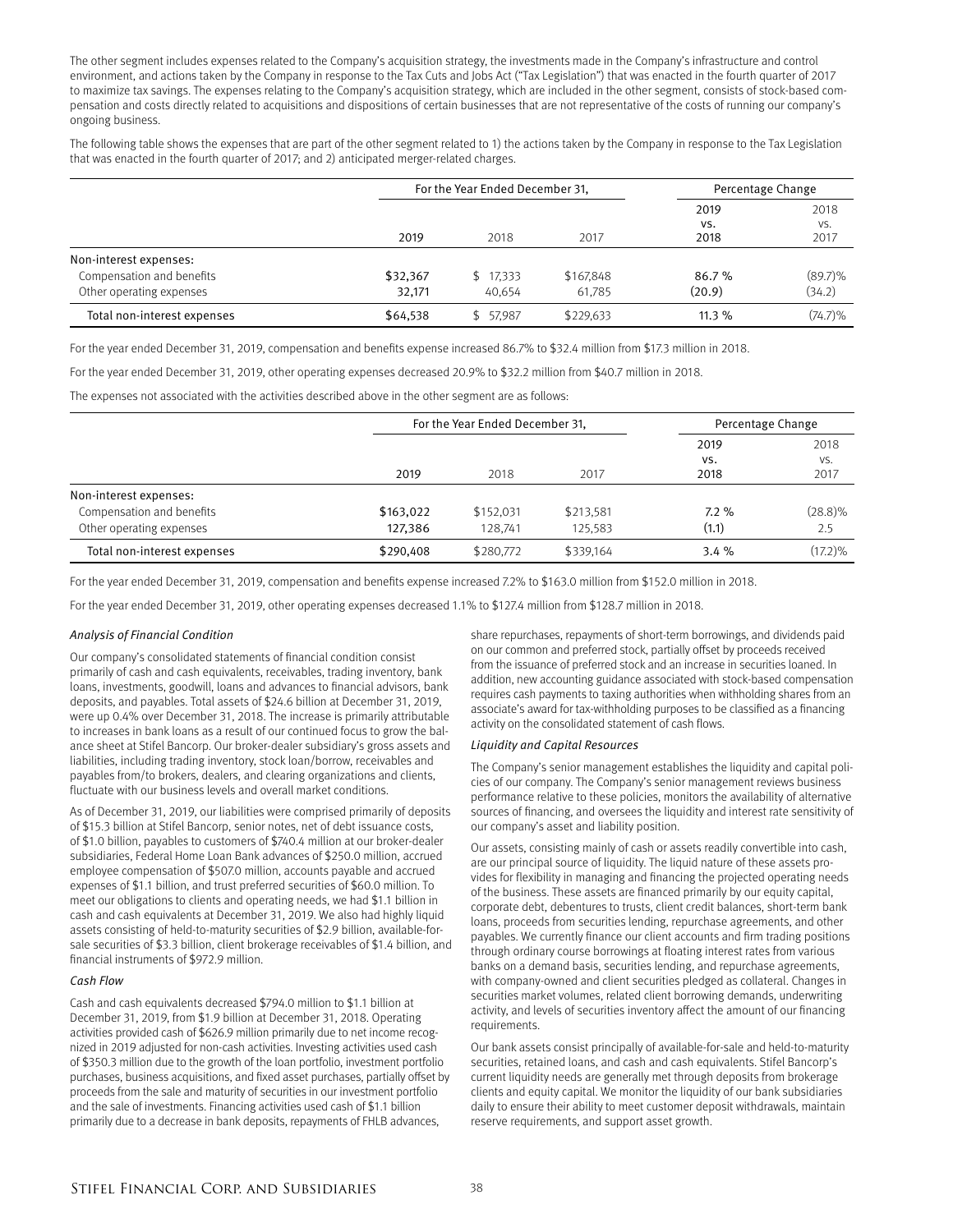As of December 31, 2019, we had \$24.6 billion in assets, \$9.3 billion of which consisted of cash or assets readily convertible into cash as follows (in thousands, except average days to conversion):

|                                                               | December 31, |              |                       |  |
|---------------------------------------------------------------|--------------|--------------|-----------------------|--|
|                                                               | 2019         | 2018         | Average<br>Conversion |  |
| Cash and cash equivalents                                     | \$1,142,596  | \$1,936,560  |                       |  |
| Receivables from brokers, dealers, and clearing organizations | 627,790      | 515,574      | 5 days                |  |
| Securities purchased under agreements to resell               | 385,008      | 699.900      | 1 day                 |  |
| Financial instruments owned at fair value                     | 963,606      | 1,267,273    | 3 days                |  |
| Available-for-sale securities at fair value                   | 3,254,737    | 3.070.447    | 4 days                |  |
| Held-to-maturity securities at amortized cost                 | 2,856,219    | 4,218,854    | 3 days                |  |
| Investments                                                   | 49.980       | 50,382       | 10 days               |  |
| Total cash and assets readily convertible to cash             | \$9,279,936  | \$11,758,990 |                       |  |

As of December 31, 2019 and 2018, the amount of collateral by asset class is as follows (in thousands):

|                                           |             | December 31, 2019 |                          | December 31, 2018 |
|-------------------------------------------|-------------|-------------------|--------------------------|-------------------|
|                                           | Contractual | Contingent        | Contractual              | Contingent        |
| Cash and cash equivalents                 | \$98,250    |                   | \$71.784                 |                   |
| Financial instruments owned at fair value | 391,634     | 391,634           | 535,394                  | 600,636           |
| Investment portfolio (AFS & HTM)          |             | 1,617,688         | $\overline{\phantom{0}}$ | 3,536,719         |
|                                           | \$489.884   | \$2,009,322       | \$607,178                | \$4,137,355       |

# Liquidity Available From Subsidiaries

Liquidity is principally available to our company from Stifel and Stifel Bancorp.

Stifel is required to maintain net capital equal to the greater of \$1 million or two percent of aggregate debit items arising from client transactions. Covenants in the Company's committed financing facilities require the excess net capital of Stifel, our principal broker-dealer subsidiary, to be above a defined amount. At December 31, 2019, Stifel's excess net capital exceeded the minimum requirement, as defined. There are also limitations on the amount of dividends that may be declared by a broker-dealer without FINRA approval. See Note 19 of the Notes to Consolidated Financial Statements for more information on the capital restrictions placed on our broker-dealer subsidiaries.

Stifel Bancorp may pay dividends to the parent company without prior approval by its regulator as long as the dividend does not exceed the sum of Stifel Bancorp's current calendar year and the previous two calendar years' retained net income and Stifel Bancorp maintains its targeted capital to riskweighted assets ratios.

Although we have liquidity available to us from our other subsidiaries, the available amounts are not as significant as the amounts described above and, in certain instances, may be subject to regulatory requirements.

## Capital Management

We have an ongoing authorization from the Board of Directors to repurchase our common stock in the open market or in negotiated transactions. At December 31, 2019, the maximum number of shares that may yet be purchased under this plan was 5.1 million. In January 2020, the Board of Directors approved the increase of an additional 4.9 million shares, bringing the authorized share repurchase amount to 10.0 million shares. We utilize the share repurchase program to manage our equity capital relative to the growth of our business and help to meet obligations under our employee benefit plans.

### Liquidity Risk Management

Our businesses are diverse, and our liquidity needs are determined by many factors, including market movements, collateral requirements, and client commitments, all of which can change dramatically in a difficult funding environment. During a liquidity crisis, credit-sensitive funding, including unsecured debt and some types of secured financing agreements, may be unavailable, and the terms (e.g., interest rates, collateral provisions, and tenor) or availability of other types of secured financing may change. We manage liquidity risk by diversifying our funding sources across products and among individual counterparties within those products.

As a holding company, whereby all of our operations are conducted through our subsidiaries, our cash flow and our ability to service our debt, including the notes, depend upon the earnings of our subsidiaries. Our subsidiaries are separate and distinct legal entities. Our subsidiaries have no obligation to pay any amounts due on the notes or to provide us with funds to pay our obligations, whether by dividends, distributions, loans, or other payments.

Our liquidity requirements may change in the event we need to raise more funds than anticipated to increase inventory positions, support more rapid expansion, develop new or enhanced services and products, acquire technologies, or respond to other unanticipated liquidity requirements. We primarily rely on financing activities and distributions from our subsidiaries for funds to implement our business and growth strategies and repurchase our shares. Net capital rules, restrictions under our borrowing arrangements of our subsidiaries, as well as the earnings, financial condition, and cash requirements of our subsidiaries, may each limit distributions to us from our subsidiaries.

The availability of outside financing, including access to the capital markets and bank lending, depends on a variety of factors, such as market conditions, the general availability of credit, the volume of trading activities, the overall availability of credit to the financial services sector, and our credit rating. Our cost and availability of funding may be adversely affected by illiquid credit markets and wider credit spreads. As a result of any future concerns about the stability of the markets generally and the strength of counterparties specifically, lenders may from time to time curtail, or even cease to provide, funding to borrowers.

Our liquidity management policies are designed to mitigate the potential risk that we may be unable to access adequate financing to service our financial obligations without material business impact. The principal elements of our liquidity management framework are: (a) daily monitoring of our liquidity needs at the holding company and significant subsidiary level, (b) stress testing the liquidity positions of Stifel and our bank subsidiaries, and (c) diversification of our funding sources.

Monitoring of liquidity – Senior management establishes our liquidity and capital policies. These policies include senior management's review of shortand long-term cash flow forecasts, review of monthly capital expenditures, the monitoring of the availability of alternative sources of financing, and the daily monitoring of liquidity in our significant subsidiaries. Our decisions on the allocation of capital to our business units consider, among other factors, projected profitability and cash flow, risk, and impact on future liquidity needs. Our treasury department assists in evaluating, monitoring, and controlling the impact that our business activities have on our financial condition, liquidity, and capital structure, as well as maintains our relationships with various lenders. The objectives of these policies are to support the successful execution of our business strategies while ensuring ongoing and sufficient liquidity.

Liquidity stress testing (Firmwide) – A liquidity stress test model is maintained by the Company that measures liquidity outflows across multiple scenarios at the major operating subsidiaries and details the corresponding impact to our holding company and the overall consolidated firm. Liquidity stress tests are utilized to ensure that current exposures are consistent with the Company's established liquidity risk tolerance and, more specifically, to identify and quantify sources of potential liquidity strain. Further, the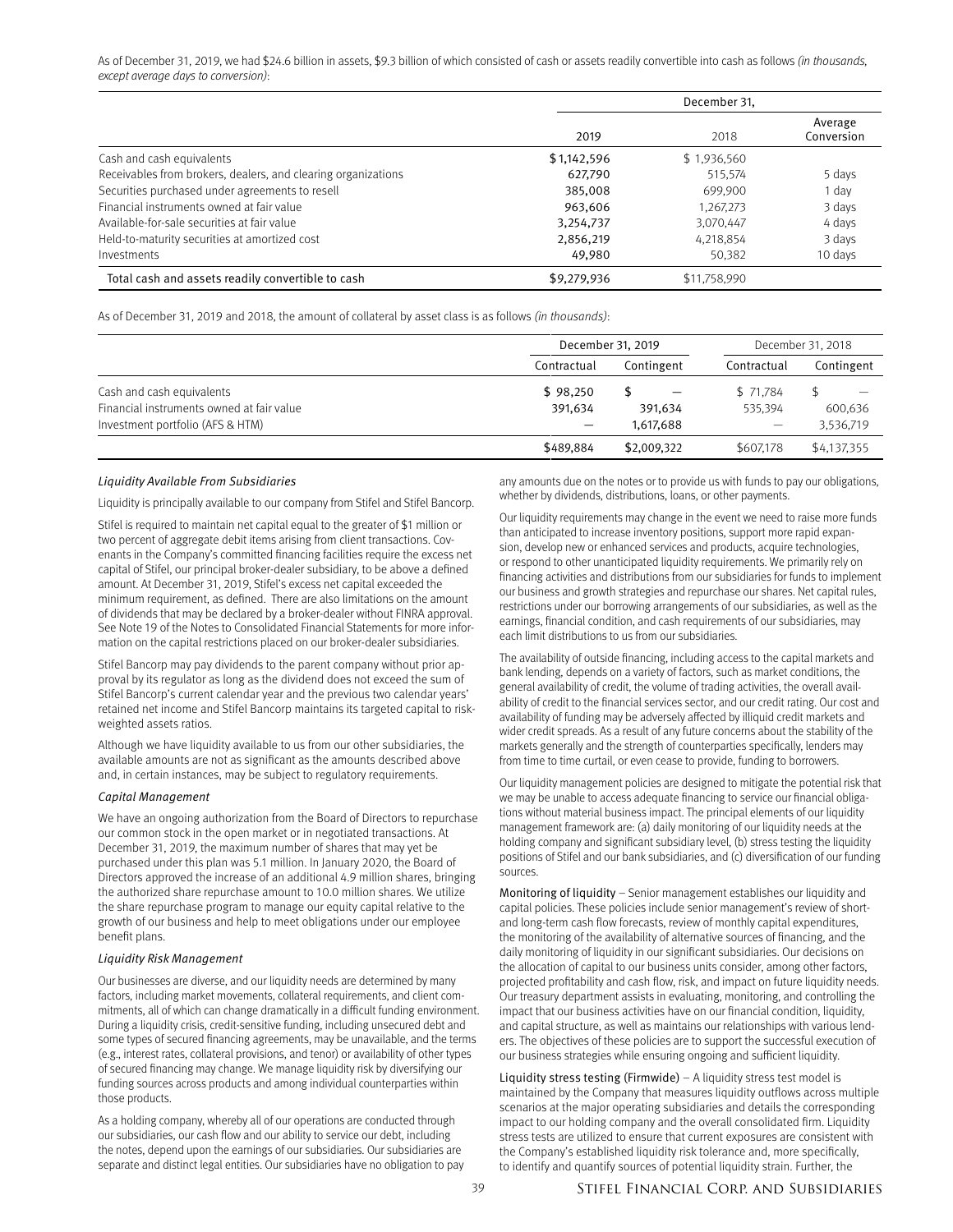stress tests are utilized to analyze possible impacts on the Company's cash flows and liquidity position. The outflows are modeled over a 30-day liquidity stress timeframe and include the impact of idiosyncratic and macroeconomic stress events.

The assumptions utilized in the Company's liquidity stress tests include, but are not limited to, the following:

- No government support
- No access to equity and unsecured debt markets within the stress horizon
- Higher haircuts and significantly lower availability of secured funding
- Additional collateral that would be required by trading counter-parties, certain exchanges, and clearing organizations related to credit rating downgrades
- Client cash withdrawals and inability to accept new deposits
- Increased demand from customers on the funding of loans and lines of credit

At December 31, 2019, the Company maintained sufficient liquidity to meet current and contingent funding obligations as modeled in its liquidity stress test model.

Liquidity stress testing (Stifel Bancorp) – Our bank subsidiaries perform three primary stress tests on their liquidity position. These stress tests are based on the following company-specific stresses: (1) the amount of deposit run-off that they could withstand over a one-month period of time based on their on-balance sheet liquidity and available credit, (2) the ability to fund operations if all available credit were to be drawn immediately, with no additional available credit, and (3) the ability to fund operations under a regulatory prompt corrective action. The goal of these stress tests is to determine their ability to fund continuing operations under significant pressures on both assets and liabilities.

Under all stress tests, our bank subsidiaries consider cash and highly liquid investments as available to meet liquidity needs. In their analysis, our bank subsidiaries consider agency mortgage-backed securities, corporate bonds, and commercial mortgage-backed securities as highly liquid. In addition to being able to be readily financed at modest haircut levels, our bank subsidiaries estimate that each of the individual securities within each of the asset classes described above could be sold into the market and converted into cash within three business days under normal market conditions, assuming that the entire portfolio of a given asset class was not simultaneously liquidated. At December 31, 2019, available cash and highly liquid investments comprised approximately 15% of Stifel Bancorp's assets, which was well in excess of its internal target.

In addition to these stress tests, management performs a daily liquidity review. The daily analysis provides management with all major fluctuations in liquidity. The analysis also tracks the proportion of deposits that Stifel Bancorp is sweeping from its affiliated broker-dealer, Stifel. On a monthly basis, liquidity key performance indicators and compliance with liquidity policy limits are reported to the Board of Directors. Our banking subsidiaries have not violated any internal liquidity policy limits.

## Funding Sources

The Company pursues a strategy of diversification of secured and unsecured funding sources (by product and by investor) and attempts to ensure that the tenor of the Company's liabilities equals or exceeds the expected holding period of the assets being financed. The Company funds its balance sheet through diverse sources. These sources may include the Company's equity capital, long-term debt, repurchase agreements, securities lending, deposits, committed and uncommitted credit facilities, FHLB advances, and federal funds agreements.

Cash and Cash Equivalents – We held \$1.1 billion of cash and cash equivalents at December 31, 2019, compared to \$1.9 billion at December 31, 2018. Cash and cash equivalents provide immediate sources of funds to meet our liquidity needs.

Securities Available-for-Sale – We held \$3.3 billion in available-for-sale investment securities at December 31, 2019, compared to \$3.1 billion at December 31, 2018. As of December 31, 2019, the weighted-average life of the investment securities portfolio was approximately 1.0 years. These investment securities provide increased liquidity and flexibility to support our company's funding requirements.

We monitor our investment portfolio for other-than-temporary impairment based on a number of criteria, including the size of the unrealized loss position, the duration for which the security has been in a loss position, credit rating, the nature of the investments, and current market conditions. For debt

securities, we also consider any intent to sell the security and the likelihood we will be required to sell the security before its anticipated recovery. We continually monitor the ratings of our security holdings and conduct regular reviews of our credit-sensitive assets.

Deposits – Deposits have become our largest funding source. Deposits provide a stable, low-cost source of funds that we utilize to fund asset growth and to diversify funding sources. We have continued to expand our deposit-gathering efforts through our existing private client network and through expansion. These channels offer a broad set of deposit products that include demand deposits, money market deposits, and certificates of deposit ("CDs").

As of December 31, 2019, we had \$15.3 billion in deposits compared to \$15.9 billion at December 31, 2018. Our core deposits are comprised of noninterest-bearing deposits, money market deposit accounts, savings accounts, and CDs.

Short-term borrowings – Our short-term financing is generally obtained through short-term bank line financing on an uncommitted, secured basis, securities lending arrangements, and repurchase agreements. We borrow from various banks on a demand basis with company-owned and customer securities pledged as collateral. The value of customer-owned securities used as collateral is not reflected in the consolidated statements of financial condition. We also have an unsecured, committed bank line available.

Our uncommitted secured lines of credit at December 31, 2019, totaled \$835.0 million with four banks and are dependent on having appropriate collateral, as determined by the bank agreements, to secure an advance under the line. The availability of our uncommitted lines is subject to approval by the individual banks each time an advance is requested and may be denied. Our peak daily borrowing on our uncommitted secured lines was \$276.0 million during the year ended December 31, 2019. There are no compensating balance requirements under these arrangements. Any borrowings on secured lines of credit are day-to-day and are generally utilized to finance certain fixed income securities. At December 31, 2019, we had no outstanding balances on our uncommitted secured lines of credit.

The Federal Home Loan advances of \$250.0 million as of December 31, 2019, are floating-rate advances. The weighted-average interest rates during the year ended December 31, 2019, on these advances is 1.76%. The advances are secured by Stifel Bancorp's residential mortgage loan portfolio and investment portfolio. The interest rates reset on a daily basis. Stifel Bancorp has the option to prepay these advances without penalty on the interest reset date.

Unsecured short-term borrowings – On March 5, 2019, we amended our existing Credit Agreement, which now expires in March 2024. The applicable interest rate under the revolving credit facility is calculated as a per annum rate equal to LIBOR plus 1.75%, as defined.

We can draw upon this line as long as certain restrictive covenants are maintained. Under our amended and restatement Credit Agreement, we are required to maintain compliance with a minimum consolidated tangible net worth covenant, as defined, and a maximum consolidated total capitalization ratio covenant, as defined. In addition, Stifel, our broker-dealer subsidiary, is required to maintain compliance with a minimum regulatory excess net capital covenant, as defined, and our bank subsidiaries are required to maintain its status as well-capitalized, as defined.

Our revolving credit facility contains customary events of default, including, without limitation, payment defaults, breaches of representations and warranties, covenant defaults, cross-defaults to similar obligations, certain events of bankruptcy and insolvency, and judgment defaults. At December 31, 2019, we had no advances on the \$200.0 million revolving credit facility and were in compliance with all covenants.

Stifel, our broker-dealer subsidiary, has a 364-day Credit Agreement ("Stifel Credit Facility") with a maturity date of June 2020 in which the lenders are a number of financial institutions. This committed unsecured borrowing facility provides for maximum borrowings of up to \$250.0 million at variable rates of interest.

Under the Stifel Credit Facility, Stifel is required to maintain compliance with a minimum consolidated tangible net worth covenant, as defined, and to maintain compliance with a minimum regulatory excess net capital covenant, as defined.

The Stifel Credit Facility contains customary events of default, including, without limitation, payment defaults, breaches of representations and warranties, covenant defaults, cross-defaults to similar obligations, certain events of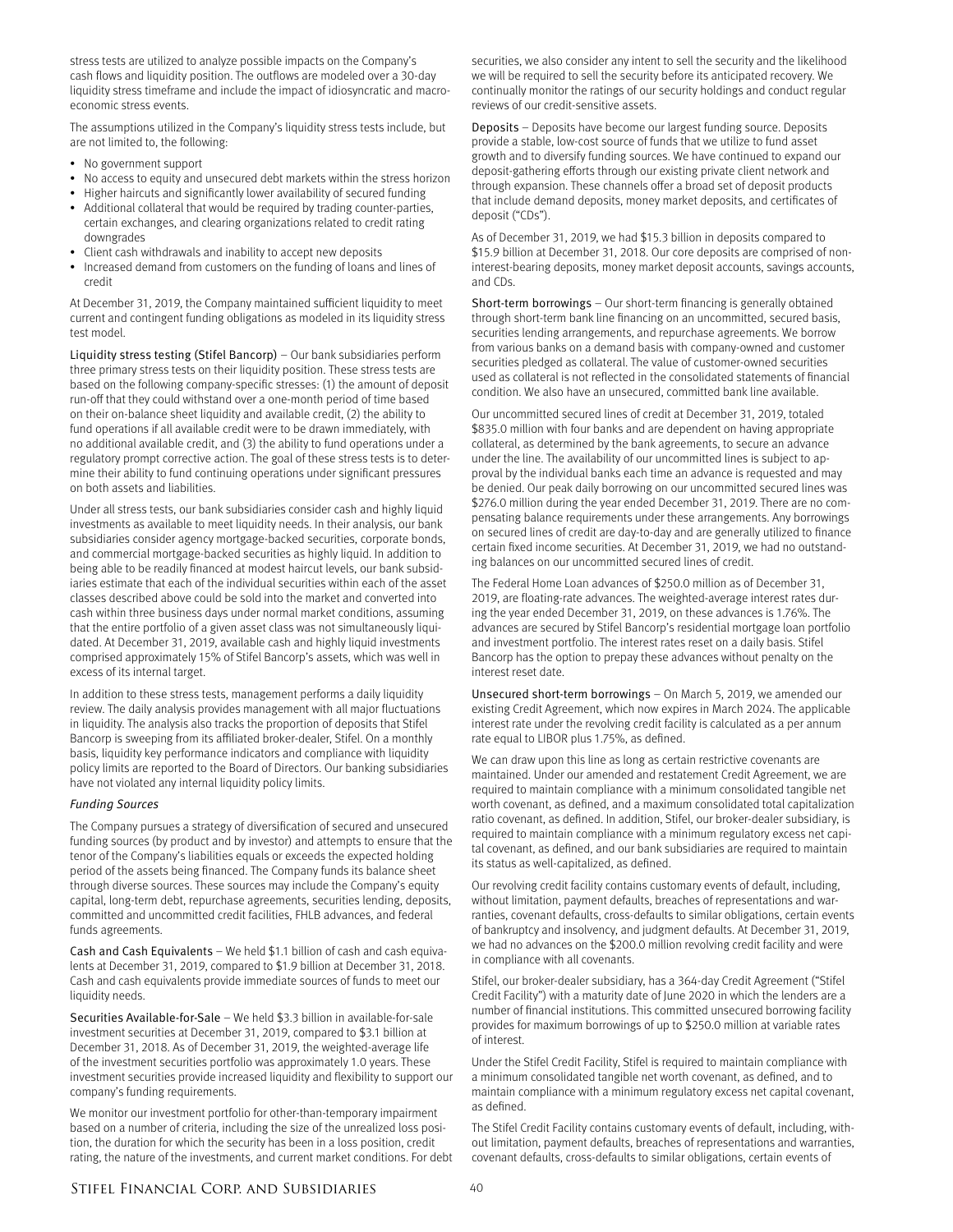bankruptcy and insolvency, and judgment defaults. At December 31, 2019, there were no advances on the Stifel Credit Facility and we were in compliance with all covenants.

Federal Home Loan Bank Advances and other secured financing –

Stifel Bancorp has borrowing capacity with the Federal Home Loan Bank of \$3.1 billion at December 31, 2019 and \$59.5 million in federal funds agreements for the purpose of purchasing short-term funds should additional liquidity be needed. At December 31, 2019, outstanding FHLB advances were \$250.0 million. Stifel Bancorp is eligible to participate in the Federal Reserve's discount window program; however, Stifel Bancorp does not view borrowings from the Federal Reserve as a primary means of funding. The credit available in this program is subject to periodic review, may be terminated or reduced at the discretion of the Federal Reserve, and is secured by securities. Stifel Bancorp has borrowing capacity of \$816.1 million with the Federal Reserve's discount window at December 31, 2019. Stifel Bancorp receives overnight funds from excess cash held in Stifel brokerage accounts, which are deposited into a money market account. These balances totaled \$13.9 billion at December 31, 2019. At December 31, 2019, there was \$14.8 billion in client money market and FDIC-insured product balances.

Public Offering of Senior Notes - On July 15, 2014, we sold in a registered underwritten public offering, \$300.0 million in aggregate principal amount of 4.250% senior notes due July 2024 (the "2014 Notes"). Interest on the 2014 Notes is payable semi-annually in arrears. We may redeem the 2014 Notes in whole or in part, at our option, at a redemption price equal to 100% of their principal amount, plus a "make-whole" premium and accrued and unpaid interest, if any, to the date of redemption. In July 2016, we issued an additional \$200.0 million in aggregate principal amount of 4.25% senior notes due 2024. In July 2014, we received a BBB- rating on the 2014 Notes.

On December 1, 2015, we sold in a registered underwritten public offering, \$300.0 million in aggregate principal amount of 3.50% senior notes due December 2020 (the "2015 Notes"). Interest on the 2015 Notes is payable semiannually in arrears. We may redeem the 2015 Notes in whole or in part, at our option, at a redemption price equal to 100% of their principal amount, plus a "make-whole" premium and accrued and unpaid interest, if any, to the date of redemption. In December 2015, we received a BBB- rating on the 2015 Notes.

On October 4, 2017, we completed the pricing of a registered underwritten public offering of \$200.0 million in aggregate principal amount of 5.20% senior notes due October 2047. Interest on the senior notes is payable quarterly in arrears on January 15, April 15, July 15, and October 15. On or after October 15, 2022, we may redeem some or all of the senior notes at any time at a redemption price equal to 100% of the principal amount of the notes being redeemed plus accrued interest thereon to the redemption date. On October 27, 2017, we completed the sale of an additional \$25.0 million aggregate principal amount of Notes pursuant to the over-allotment option. In October 2017, we received a BBB- rating on the 2017 Notes.

Public Offering of Preferred Stock - On July 11, 2016, we completed an underwritten registered public offering of \$150 million perpetual 6.25% Non-Cumulative Perpetual Preferred Stock, Series A. Proceeds from the issuance were used for general corporate purposes.

In February 2019, the Company completed an underwritten registered public offering of \$150 million 6.25% Non-Cumulative Perpetual Preferred Stock, Series B ("Series B Preferred"). In March 2019, we completed a public offering of an additional \$10.0 million of Series B Preferred, pursuant to the over-allotment option. The net proceeds from the Series B Preferred offering of \$155.0 million was used for general corporate purposes.

# Credit Rating

We believe our current rating depends upon a number of factors, including industry dynamics, operating and economic environment, operating results, operating margins, earnings trends and volatility, balance sheet composition, liquidity and liquidity management, our capital structure, our overall risk management, business diversification, and our market share and competitive position in the markets in which we operate. Deteriorations in any of these factors could impact our credit rating. A reduction in our credit rating could adversely affect our liquidity and competitive position, increase our incremental borrowing costs, limit our access to the capital markets, or trigger our obligations under certain financial agreements. As such, we may not be able to successfully obtain additional outside financing to fund our operations on favorable terms, or at all.

We believe our existing assets, a significant portion of which are liquid in nature, together with the funds from operations, available informal short-term credit arrangements, and our ability to raise additional capital will provide sufficient resources to meet our present and anticipated financing needs.

Use of Capital Resources – On January 2, 2019, the Company completed the acquisition of First Empire, including First Empire Securities, Inc., an institutional broker-dealer specializing in the fixed income markets. The acquisition was funded with cash from operations.

On February 28, 2019, the Company completed an underwritten registered public offering of \$150 million 6.25% Non-Cumulative Perpetual Preferred Stock, Series B ("Series B Preferred"). In March 2019, we completed a public offering of an additional \$10.0 million of Series B Preferred, pursuant to the over-allotment option.

On July 1, 2019, the Company completed the acquisition of Mooreland Partners, an independent M&A and private capital advisory firm serving the global technology industry. The acquisition was funded with cash from operations.

On September 3, 2019, the Company completed the acquisition of B&F, a privately held firm focused on providing regional and community banks throughout the United States with the interest rate derivative programs through a combination of experienced professionals and proprietary software. The acquisition was funded with cash from operations.

On September 27, 2019, the Company completed the acquisition of certain assets of GKB, a privately held investment banking firm focused on public finance and taxable fixed income sales and trading. The acquisition was funded with cash from operations.

On November 1, 2019, the Company completed the acquisition of MainFirst, an independent European capital markets firm, specializing in equity brokerage and research, equity capital markets, and asset management. MainFirst operates out of offices in Frankfurt, London, Milan, Munich, New York, Paris, and Zurich. The acquisition was funded with cash from operations.

On December 6, 2019, the Company completed the acquisition of substantially all of the capital markets business of GMP, an independent investment banking franchise based in Canada that offers investment banking services, including equity capital-raising, mergers and acquisitions, institutional sales and trading, and research services to corporate clients and institutional investors. The acquisition was funded with cash from operations.

During the year ended December 31, 2019, we repurchased \$215.4 million, or 3.9 million shares, at an average price of \$54.94 per share.

The following table summarizes the activity related to our company's notes receivable from January 1, 2018 to December 31, 2019 (in thousands):

|                                              | 2019      | 2018      |
|----------------------------------------------|-----------|-----------|
| Beginning balance - January 1                | \$408,436 | \$378,124 |
| Notes issued - organic growth                | 209,178   | 111,324   |
| Notes issued $-$ acquisitions <sup>(1)</sup> | 4.065     | 9,000     |
| Amortization                                 | (95,053)  | (85, 374) |
| Other                                        | (1.294)   | (4,638)   |
| Ending balance - December 31                 | \$525,332 | \$408,436 |

(1) Notes issued in conjunction with the acquisitions of Ziegler Wealth Management in 2018 and First Empire in 2019.

We have paid \$213.2 million in the form of upfront notes to financial advisors for transition pay during the year ended December 31, 2019. As we continue to take advantage of the opportunities created by market displacement and as competition for skilled professionals in the industry increases, we may decide to devote more significant resources to attracting and retaining qualified personnel.

We utilize transition pay, principally in the form of upfront demand notes, to aid financial advisors, who have elected to join our firm, to supplement their lost compensation while transitioning their customers' accounts to the Stifel platform. The initial value of the notes is determined primarily by the financial advisors' trailing production and assets under management. These notes are generally forgiven over a five- to ten-year period based on production. The future estimated amortization expense of the upfront notes, assuming currentyear production levels and static growth for the years ended December 31, 2020, 2021, 2022, 2023, 2024, and thereafter, is \$112.9 million, \$84.1 million, \$74.9 million, \$65.9 million, \$54.3 million, and \$133.2 million, respectively. These estimates could change if we continue to grow our business through expansion or experience increased production levels.

We maintain an incentive stock plan and a wealth accumulation plan that provides for the granting of stock options, stock appreciation rights, restricted stock, performance awards, stock units, and debentures (collectively, "deferred awards") to our associates. Historically, we have granted stock units to our as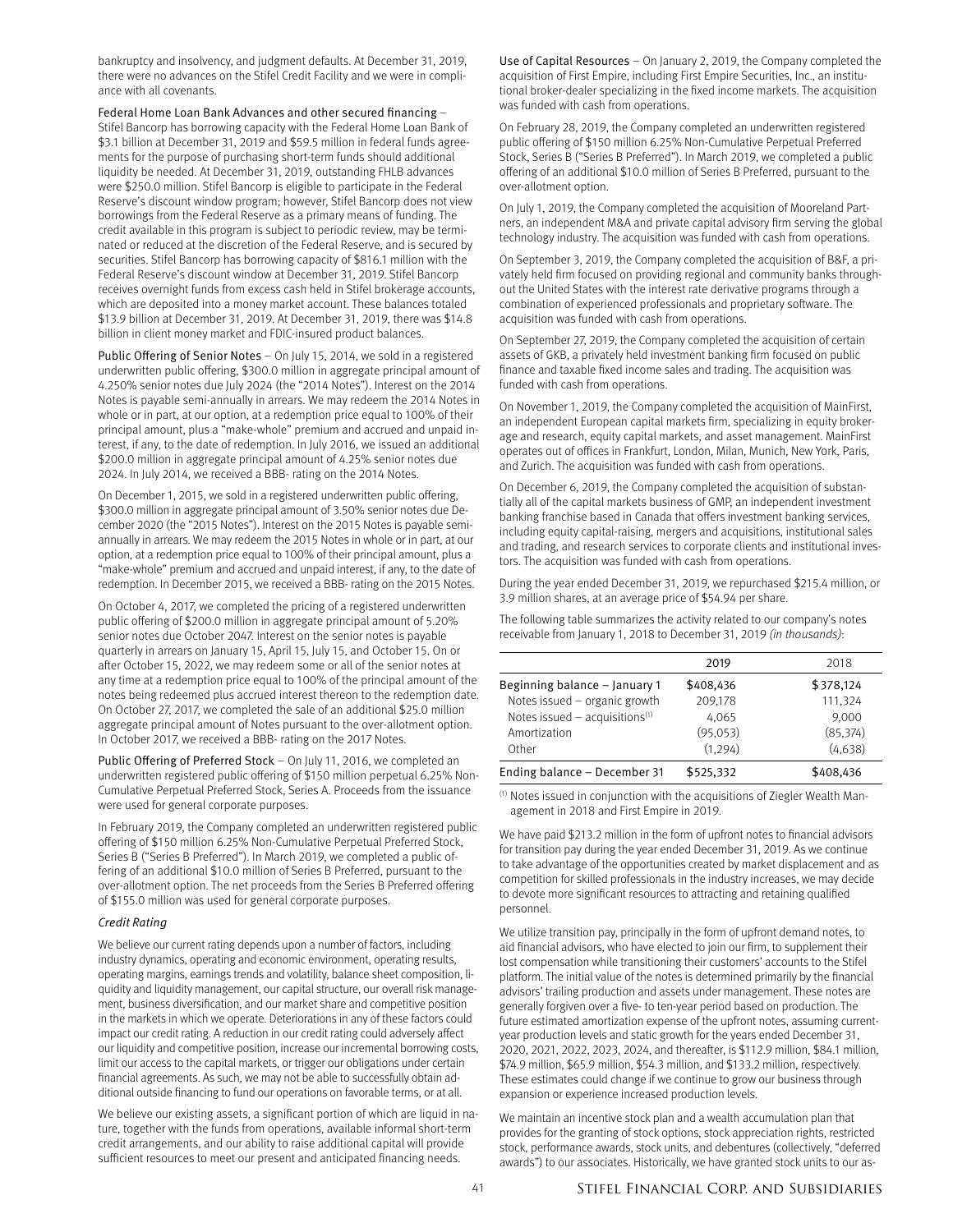sociates as part of our retention program. A restricted stock unit represents the right to receive a share of the Company's common stock at a designated time in the future without cash payment by the associate and is issued in lieu of cash incentive, principally for deferred compensation and employee retention plans. The restricted stock units vest on an annual basis over the next one to ten years and are distributable, if vested, at future specified dates. Restricted stock awards are restricted as to sale or disposition. These restrictions lapse over the next one to five years.

At December 31, 2019, the total number of restricted stock units, Performancebased Restricted Stock Units ("PRSUs"), and restricted stock awards outstanding was 15.6 million, of which 13.5 million were unvested. At December 31, 2019, there was approximately \$448.4 million of unrecognized compensation cost for deferred awards, which is expected to be recognized over a weightedaverage period of 2.8 years.

The future estimated compensation expense of the deferred awards, assuming current year forfeiture levels and static growth for the years ended December 31, 2020, 2021, 2022, 2023, 2024, and thereafter, is \$124.2 million, \$107.5 million, \$92.5 million, \$62.5 million, \$34.3 million, and \$27.4 million, respectively. These estimates could change if our forfeitures change from historical levels.

Net Capital Requirements - We operate in a highly regulated environment and are subject to capital requirements, which may limit distributions to our company from our subsidiaries. Distributions from our broker-dealer subsidiaries are subject to net capital rules. These subsidiaries have historically operated in excess of minimum net capital requirements. However, if distributions were to be limited in the future due to the failure of our subsidiaries to comply with the net capital rules or a change in the net capital rules, it could have a material and adverse effect to our company by limiting our operations that require intensive use of capital, such as underwriting or trading activities, or limit our ability to implement our business and growth strategies, pay interest on and repay the principal of our debt, and/or repurchase our common stock. Our non-broker-dealer subsidiaries, Stifel Bank & Trust, Stifel Bank, Stifel Trust Company, N.A., and Stifel Trust Company Delaware, N.A., are also subject to various regulatory capital requirements administered by the federal banking agencies. Our broker-dealer subsidiaries, our bank subsidiaries, and Stifel Trust have consistently operated in excess of their capital adequacy requirements. Our Canadian subsidiary, SNC, is subject to the regulatory supervision and requirements of IIROC.

At December 31, 2019, Stifel had net capital of \$369.6 million, which was 21.2% of aggregate debit items and \$334.7 million in excess of its minimum required net capital. At December 31, 2019, all of our broker-dealer subsidiaries' net capital exceeded the minimum net capital required under the SEC rule. At December 31, 2019, SNEL's capital and reserves were in excess of the financial resources requirement under the rules of the FCA. At December 31, 2019, our bank subsidiaries and Stifel Trust were considered well capitalized under the regulatory framework for prompt corrective action. At December 31, 2019, SNC's net capital and reserves were in excess of the financial resources requirement under the rules of the IIROC. See Note 19 of the Notes to Consolidated Financial Statements for details of our regulatory capital requirements.

# Critical Accounting Policies and Estimates

In preparing our consolidated financial statements in accordance with U.S. generally accepted accounting principles and pursuant to the rules and regulations of the SEC, we make assumptions, judgments, and estimates that affect the reported amounts of assets, liabilities, revenues, and expenses, and related disclosures of contingent assets and liabilities. We base our assumptions, judgments, and estimates on historical experience and various other factors that we believe to be reasonable under the circumstances. Actual results could differ materially from these estimates under different assumptions or conditions. On a regular basis, we evaluate our assumptions, judgments, and estimates. We also discuss our critical accounting policies and estimates with the Audit Committee of the Board of Directors.

We believe that the assumptions, judgments, and estimates involved in the accounting policies described below have the greatest potential impact on our consolidated financial statements. These areas are key components of our results of operations and are based on complex rules that require us to make assumptions, judgments, and estimates, so we consider these to be our critical accounting policies. Historically, our assumptions, judgments, and estimates relative to our critical accounting policies and estimates have not differed materially from actual results.

For a full description of these and other accounting policies, see Note 2 of the Notes to Consolidated Financial Statements.

# Valuation of Financial Instruments

We measure certain financial assets and liabilities at fair value on a recurring basis, including trading securities owned, available-for-sale securities, investments, trading securities sold, but not yet purchased, and derivatives.

Trading securities owned and pledged and trading securities sold, but not yet purchased, are carried at fair value on the consolidated statements of financial condition, with unrealized gains and losses reflected on the consolidated statements of operations.

The fair value of a financial instrument is defined as the price that would be received to sell an asset or paid to transfer a liability in an orderly transaction between market participants at the measurement date, or an exit price. The degree of judgment used in measuring the fair value of financial instruments generally correlates to the level of pricing observability. Financial instruments with readily available active quoted prices or for which fair value can be measured from actively quoted prices in active markets generally have more pricing observability and less judgment used in measuring fair value. Conversely, financial instruments rarely traded or not quoted have less pricing observability and are measured at fair value using valuation models that require more judgment. Pricing observability is impacted by a number of factors, including the type of financial instrument, whether the financial instrument is new to the market and not yet established, the characteristics specific to the transaction, and overall market conditions generally.

When available, we use observable market prices, observable market parameters, or broker or dealer quotes (bid and ask prices) to derive the fair value of financial instruments. In the case of financial instruments transacted on recognized exchanges, the observable market prices represent quotations for completed transactions from the exchange on which the financial instrument is principally traded.

A substantial percentage of the fair value of our trading securities and other investments owned, trading securities pledged as collateral, and trading securities sold, but not yet purchased, are based on observable market prices, observable market parameters, or derived from broker or dealer prices. The availability of observable market prices and pricing parameters can vary from product to product. Where available, observable market prices and pricing or market parameters in a product may be used to derive a price without requiring significant judgment. In certain markets, observable market prices or market parameters are not available for all products, and fair value is determined using techniques appropriate for each particular product. These techniques involve some degree of judgment.

For investments in illiquid or privately held securities that do not have readily determinable fair values, the determination of fair value requires us to estimate the value of the securities using the best information available. Among the factors we consider in determining the fair value of investments are the cost of the investment, terms and liquidity, developments since the acquisition of the investment, the sales price of recently issued securities, the financial condition and operating results of the issuer, earnings trends and consistency of operating cash flows, the long-term business potential of the issuer, the quoted market price of securities with similar quality and yield that are publicly traded, and other factors generally pertinent to the valuation of investments. In instances where a security is subject to transfer restrictions, the value of the security is based primarily on the quoted price of a similar security without restriction but may be reduced by an amount estimated to reflect such restrictions. The fair value of these investments is subject to a high degree of volatility and may be susceptible to significant fluctuation in the near term, and the differences could be material.

We have categorized our financial instruments measured at fair value into a three-level classification in accordance with Topic 820, "Fair Value Measurement and Disclosures." Fair value measurements of financial instruments that use quoted prices in active markets for identical assets or liabilities are generally categorized as Level 1, and fair value measurements of financial instruments that have no direct observable levels are generally categorized as Level 3. All other fair value measurements of financial instruments that do not fall within the Level 1 or Level 3 classification are considered Level 2. The lowest level input that is significant to the fair value measurement of a financial instrument is used to categorize the instrument and reflects the judgment of management.

Level 3 financial instruments have little to no pricing observability as of the report date. These financial instruments do not have active two-way markets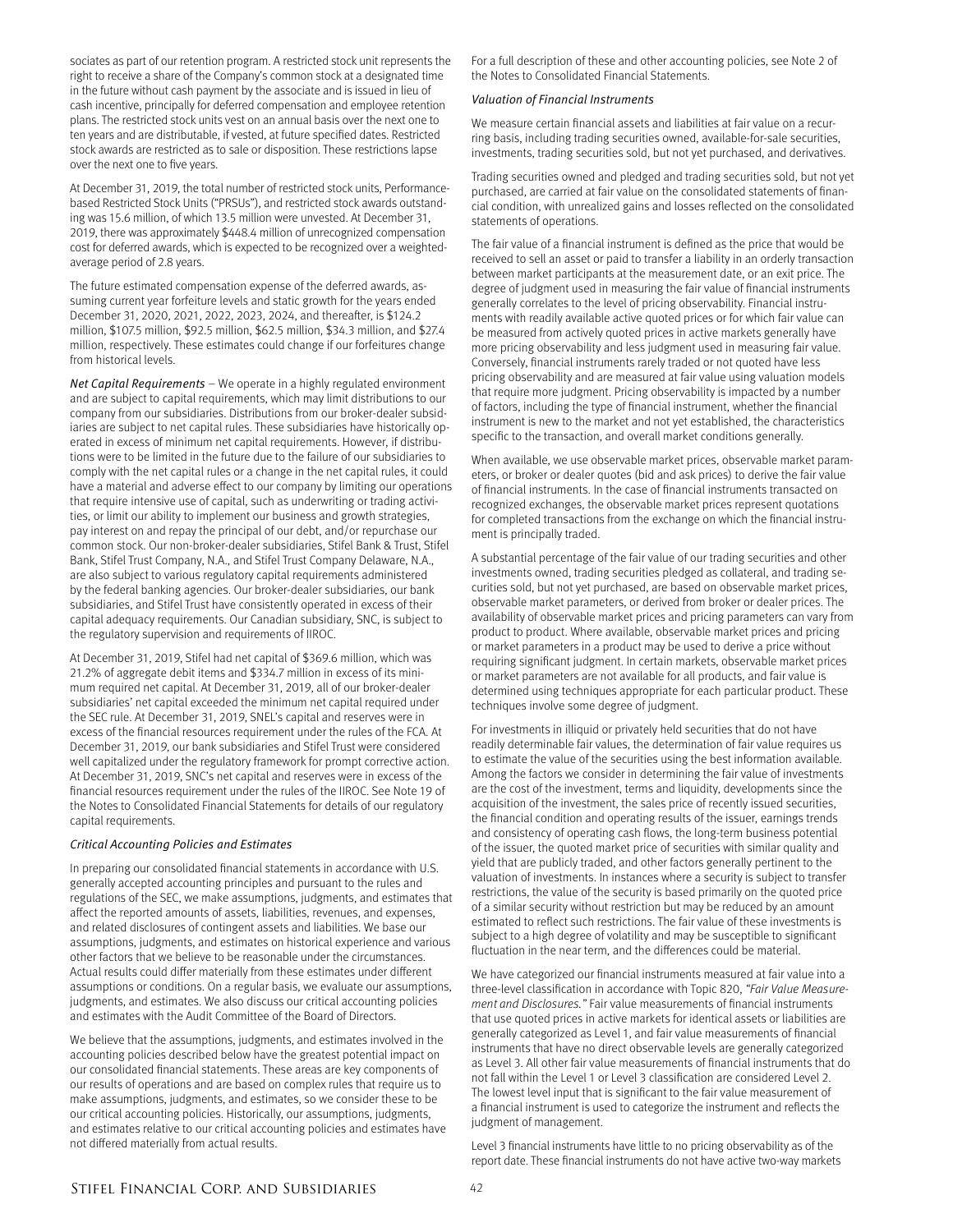and are measured using management's best estimate of fair value, where the inputs into the determination of fair value require significant management judgment or estimation. We have identified Level 3 financial instruments to include certain asset-backed securities, consisting of collateral loan obligation securities, that have experienced low volumes of executed transactions, certain corporate bonds and equity securities where there was less frequent or nominal market activity, investments in private equity funds, and auction rate securities for which the market has been dislocated and largely ceased to function. Our Level 3 asset-backed securities are valued using cash flow models that utilize unobservable inputs. Level 3 corporate bonds are valued using prices from comparable securities. Equity securities with unobservable inputs are valued using management's best estimate of fair value, where the inputs require significant management judgment. Auction rate securities are valued based upon our expectations of issuer redemptions and using internal models.

## **Contingencies**

We are involved in various pending and potential legal proceedings related to our business, including litigation, arbitration, and regulatory proceedings. Some of these matters involve claims for substantial amounts, including claims for punitive damages. We have, after consultation with outside legal counsel and consideration of facts currently known by management, recorded estimated losses in accordance with Topic 450 ("Topic 450"), "Contingencies," to the extent that claims are probable of loss and the amount of the loss can be reasonably estimated. The determination of these reserve amounts requires us to use significant judgment, and our final liabilities may ultimately be materially different. This determination is inherently subjective, as it requires estimates that are subject to potentially significant revision as more information becomes available and due to subsequent events. In making these determinations, we consider many factors, including, but not limited to, the loss and damages sought by the plaintiff or claimant, the basis and validity of the claim, the likelihood of a successful defense against the claim, and the potential for, and magnitude of, damages or settlements from such pending and potential litigation and arbitration proceedings, and fines and penalties or orders from regulatory agencies. See Item 3, "Legal Proceedings," in Part I of this report for information on our legal, regulatory, and arbitration proceedings.

# Allowance for Loan Losses

We regularly review the loan portfolio and have established an allowance for loan losses for inherent losses estimated to have occurred in the loan portfolio through a provision for loan losses charged to income. In providing for the allowance for loan losses, we consider historical loss experience, the nature and volume of the loan portfolio, adverse situations that may affect the borrower's ability to repay, estimated value of any underlying collateral, the selection of proxy data used in developing loss rates, and prevailing economic and business conditions. This evaluation is inherently subjective, as it requires estimates that are susceptible to significant revision as more information becomes available.

A loan is considered impaired when, based on current information and events, it is probable that the scheduled payments of principal or interest when due, according to the contractual terms of the loan agreement, will not be collectible. Factors considered in determining impairment include payment status, collateral value, and the probability of collecting scheduled principal and interest payments when due. Loans that experience insignificant payment delays and payment shortfalls generally are not classified as impaired. We determine the significance of payment delays and payment shortfalls on a case-by-case basis, taking into consideration all of the circumstances surrounding the loan and the borrower, including the length of the delay, the reasons for the delay, the borrower's prior payment record, and the amount of the shortfall in relation to the principal and interest owed.

Once a loan is determined to be impaired, when principal or interest becomes 90 days past due or when collection becomes uncertain, the accrual of interest and amortization of deferred loan origination fees is discontinued ("non-accrual status"), and any accrued and unpaid interest income is reversed. Loans placed on non-accrual status are returned to accrual status when all delinquent principal and interest payments are collected and the collectability of future principal and interest payments is reasonably assured. Loan losses are charged against the allowance when we believe the uncollectability of a loan balance is certain. Subsequent recoveries, if any, are credited to the allowance for loan loss.

Large groups of smaller balance homogenous loans are collectively evaluated for impairment. Accordingly, we do not separately identify individual consumer and residential loans for impairment measurements. Impairment is measured on a loan-by-loan basis for non-homogeneous loans, and a specific allowance is established for individual loans determined to be impaired. Impairment is measured by comparing the carrying value of the impaired loan to the present value of its expected cash flow discounted at the loan's effective interest rate, the loan's observable market price, or the fair value of the collateral if the loan is collateral dependent.

# Income Taxes

On December 22, 2017, Tax Legislation was signed into law, making significant changes to the Internal Revenue Code. Changes include, but are not limited to, a corporate tax rate decrease from 35% to 21% effective for tax years beginning after December 31, 2017, the transition of U.S international taxation from a worldwide tax system to a territorial system, and a one-time transition tax on the mandatory deemed repatriation of cumulative foreign earnings as of December 31, 2017.

The provision for income taxes and related tax reserves is based on our consideration of known liabilities and tax contingencies for multiple taxing authorities. Known liabilities are amounts that will appear on current tax returns, amounts that have been agreed to in revenue agent revisions as the result of examinations by the taxing authorities, and amounts that will follow from such examinations but affect years other than those being examined. Tax contingencies are liabilities that might arise from a successful challenge by the taxing authorities taking a contrary position or interpretation regarding the application of tax law to our tax return filings. Factors considered in estimating our liability are results of tax audits, historical experience, and consultation with tax attorneys and other experts.

Accounting Standards Codification ("ASC") Topic 740 ("Topic 740"), "Income Taxes," clarifies the accounting for uncertainty in income taxes recognized in an entity's financial statements and prescribed recognition threshold and measurement attributes for financial statement disclosure of tax positions taken or expected to be taken on a tax return. The impact of an uncertain income tax position on the income tax return must be recognized at the largest amount that is more likely than not to be sustained upon audit by the relevant taxing authority. An uncertain income tax position will not be recognized if it has less than a 50% likelihood of being sustained. Additionally, Topic 740 provides guidance on derecognition, classification, interest and penalties, accounting in interim periods, disclosure, and transition.

# Goodwill and Intangible Assets

Under the provisions of ASC Topic 805, "Business Combinations," we record all assets and liabilities acquired in purchase acquisitions, including goodwill and other intangible assets, at fair value. Determining the fair value of assets and liabilities requires certain estimates.

Goodwill for certain acquisitions is deductible for tax purposes. The amortization of goodwill for tax purposes creates a cash tax savings due to a reduction in the current taxes payable. We have recorded cash tax savings for the year ending December 31, 2019, of \$6.9 million and anticipate cumulative future cash savings of \$63.5 million as of result of the tax amortization of goodwill.

In accordance with ASC Topic 350, "Intangibles – Goodwill and Other," indefinite-life intangible assets and goodwill are not amortized. Rather, they are subject to impairment testing on an annual basis, or more often if events or circumstances indicate there may be impairment. This test involves assigning tangible assets and liabilities as well as identified intangible assets and goodwill to reporting units and comparing the fair value of each reporting unit to its carrying amount. If the fair value is less than the carrying amount, a further test is required to measure the amount of the impairment.

We test goodwill for impairment on an annual basis and on an interim basis when certain events or circumstances exist. We test for impairment at the reporting unit level, which is generally at the level of or one level below our company's business segments. For both the annual and interim tests, we have the option to first assess qualitative factors to determine whether the existence of events or circumstances leads to a determination that it is more likely than not that the fair value of a reporting unit is less than its carrying amount. If, after assessing the totality of events or circumstances, we determine it is more likely than not that the fair value of a reporting unit is greater than its carrying amount, then performing the two-step impairment test is not required. However, if we conclude otherwise, we are then required to perform the first step of the two-step impairment test. Goodwill impairment is determined by comparing the estimated fair value of a reporting unit with its respective carrying value. If the estimated fair value exceeds the carrying value, goodwill at the reporting unit level is not deemed to be impaired. If the estimated fair value is below carrying value, however, further analysis is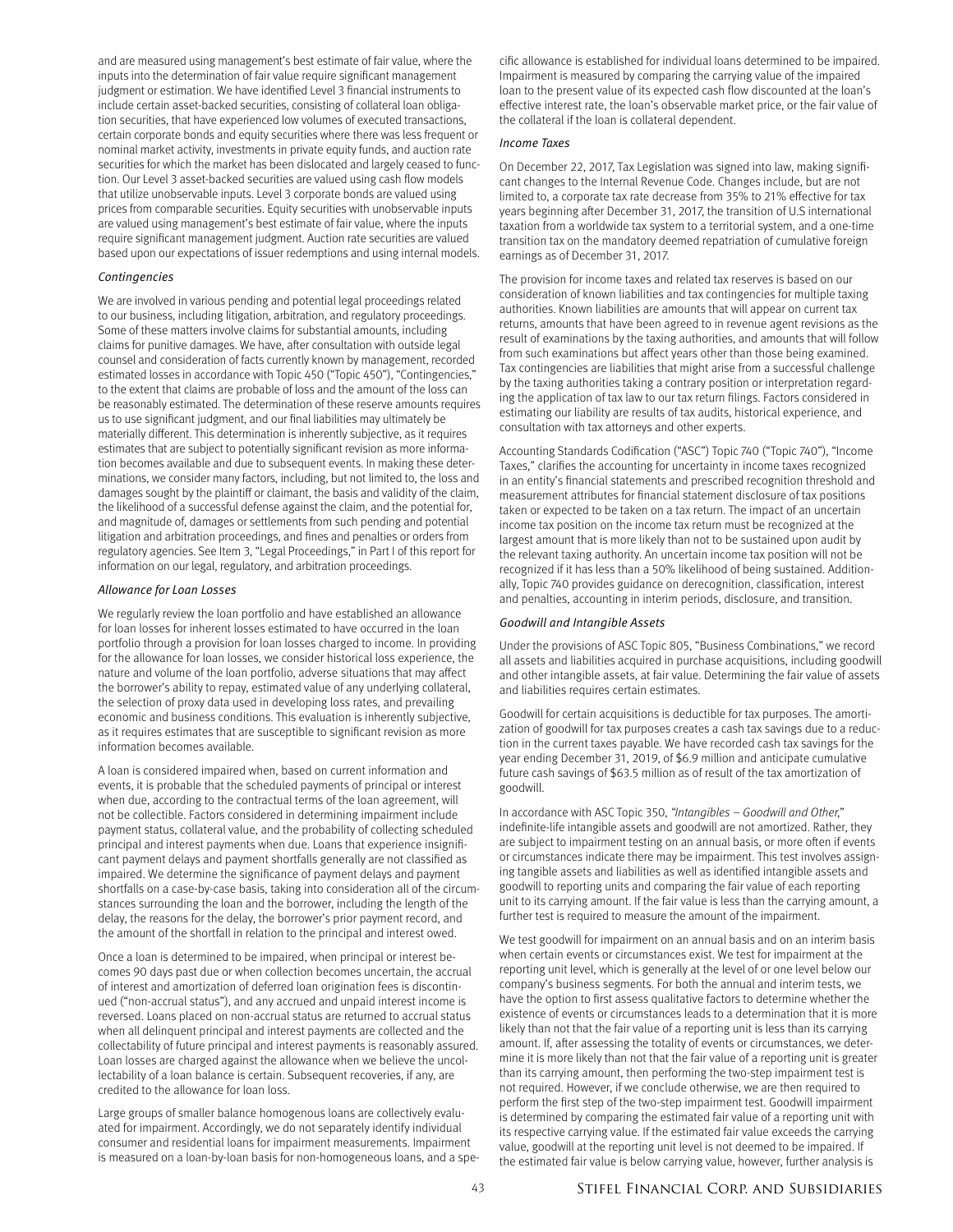required to determine the amount of the impairment. Additionally, if the carrying value of a reporting unit is zero or a negative value and it is determined that it is more likely than not the goodwill is impaired, further analysis is required. The estimated fair values of the reporting units are derived based on valuation techniques we believe market participants would use for each of the reporting units. Our annual goodwill impairment testing was completed as of October 1, 2019, with no impairment charges resulting from the annual impairment tests.

The goodwill impairment test requires us to make judgments in determining what assumptions to use in the calculation. Assumptions, judgments, and estimates about future cash flows and discount rates are complex and often subjective. They can be affected by a variety of factors, including, among others, economic trends and market conditions, changes in revenue growth trends or business strategies, unanticipated competition, discount rates, technology, or government regulations. In assessing the fair value of our reporting units, the volatile nature of the securities markets and industry requires us to consider the business and market cycle and assess the stage of the cycle in estimating the timing and extent of future cash flows. In addition to discounted cash flows, we consider other information, such as public market comparables and multiples of recent mergers and acquisitions of similar businesses. Although we believe the assumptions, judgments, and estimates we have made in the past have been reasonable and appropriate, different assumptions, judgments, and estimates could materially affect our reported financial results.

Identifiable intangible assets, which are amortized over their estimated useful lives, are tested for potential impairment whenever events or changes in circumstances suggest that the carrying value of an asset or asset group may not be fully recoverable.

## Recent Accounting Pronouncements

See Note 2 of the Notes to Consolidated Financial Statements for information regarding the effect of new accounting pronouncements on our consolidated financial statements.

### Off-Balance Sheet Arrangements

Information concerning our off-balance sheet arrangements is included in Note 24 of the Notes to Consolidated Financial Statements. Such information is hereby incorporated by reference.

## Dilution

As of December 31, 2019, there were 15,560,747 outstanding restricted stock units, PRSUs, and restricted stock awards. A restricted stock unit represents the right to receive a share of the Company's common stock at a designated time in the future without cash payment by the associate and is issued in lieu of cash incentive, principally for deferred compensation and employee retention plans. The restricted stock units vest on an annual basis over the next one to ten years and are distributable, if vested, at future specified dates. Restricted stock awards are restricted as to sale or disposition. These restrictions lapse over the next one to five years. Of the outstanding restricted stock units, PRSUs, and restricted stock awards, 2,092,334 shares are currently vested and 13,468,413 are unvested. Assuming vesting requirements are met, the Company anticipates that 2,497,589 shares under these awards will be distributed in 2020, 2,798,928 will vest in 2021, 2,077,409 will vest in 2022, and the balance of 6,094,487 will be distributed thereafter.

An associate will realize income as a result of an award of stock units at the time shares are distributed in an amount equal to the fair market value of the shares at that time, and we are entitled to a corresponding tax deduction in the year of vesting in some instances, or delivery in other instances. Unless an associate elects to satisfy the withholding in another manner, either by paying the amount in cash or by delivering shares of Stifel Financial Corp. common stock already owned by the individual for at least six months, we may satisfy tax withholding obligations on income associated with the grants by reducing the number of shares otherwise deliverable in connection with the awards. The reduction will be calculated based on a current market price of our common stock. Based on current tax law, we anticipate that the shares issued when the awards are paid to the associates will be reduced by approximately 35% to satisfy the maximum withholding obligations, so that approximately 65% of the total restricted stock units that are distributable in any particular year will be converted into issued and outstanding shares.

It has been our practice historically to satisfy almost all tax withholding obligations on income associated with the grants by reducing the number of shares otherwise deliverable in connection with the awards. We anticipate that practice will continue, as recently our Compensation Committee made a determination to satisfy tax withholding obligations through the cancellation of shares subject to an award. In addition, the plan pursuant to which we issue restricted stock units and restricted stock awards permits us to elect to settle certain awards entirely in cash, and we may elect to do so as those awards vest and become deliverable.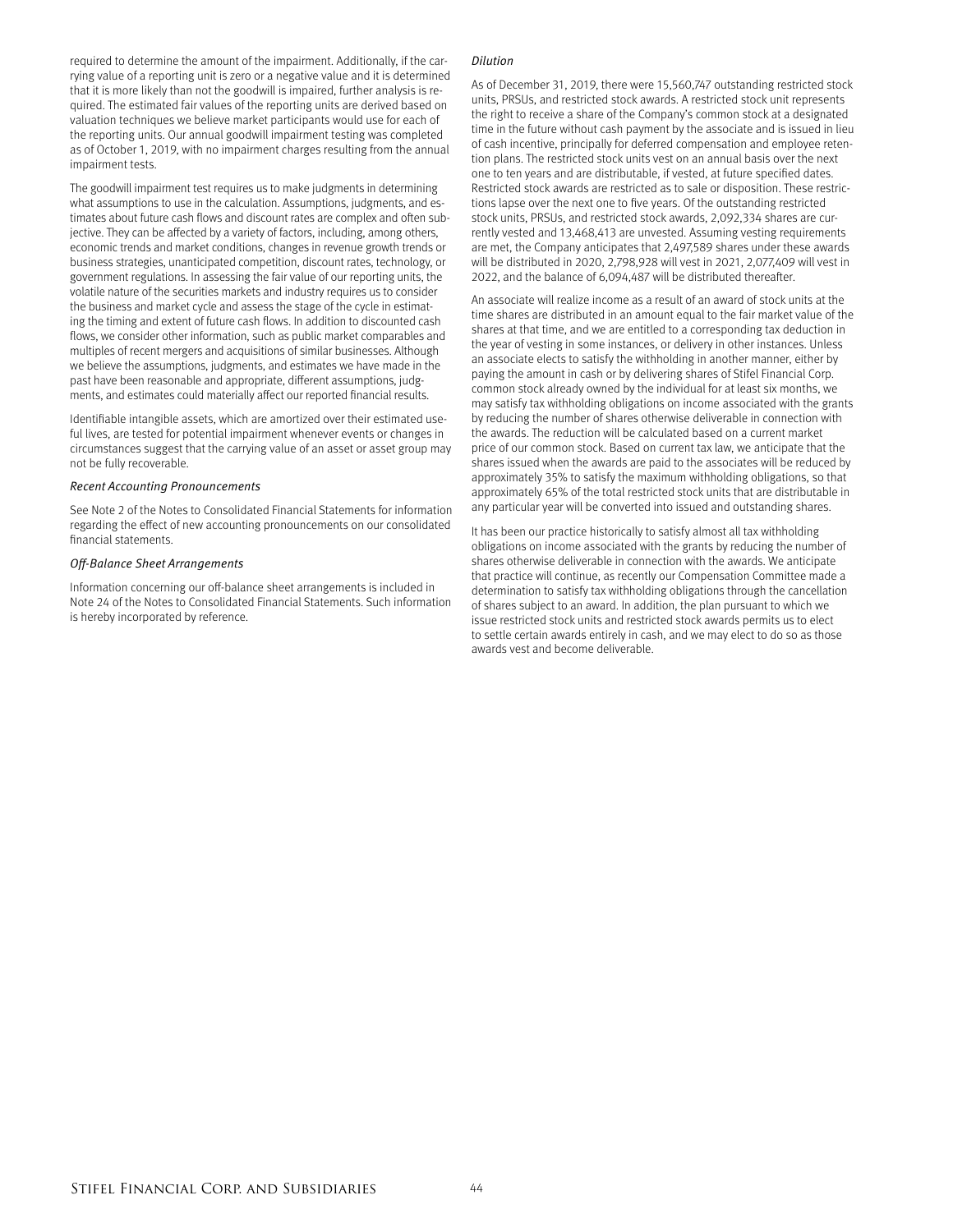# Contractual Obligations

The following table sets forth our contractual obligations to make future payments as of December 31, 2019 (in thousands):

|                                                              | Total       | 2020        | 2021      | 2022      | 2023                     | 2024      | Thereafter  |
|--------------------------------------------------------------|-------------|-------------|-----------|-----------|--------------------------|-----------|-------------|
| Senior notes <sup>(1)</sup>                                  | \$1,025,000 | \$300,000   | \$<br>-   | -         | $\overline{\phantom{0}}$ | \$500,000 | \$225,000   |
| Interest on senior notes                                     | 443,171     | 43,450      | 42,575    | 32,950    | 32,950                   | 24,096    | 267,150     |
| Debenture to Stifel Financial Capital Trusts <sup>(2)</sup>  | 60,000      |             |           |           |                          |           | 60,000      |
| Interest on debenture                                        | 25,442      | 1.500       | 1.500     | 1,500     | 1.500                    | 1.500     | 17,942      |
| Operating leases                                             | 918,117     | 94,093      | 88,436    | 86,594    | 85,491                   | 83,517    | 479,986     |
| Commitments to extend credit – Stifel Bancorp <sup>(3)</sup> | 1,972,418   | 877,405     | 171,303   | 231,331   | 275,163                  | 331,712   | 85,504      |
| Earn-out payments <sup>(4)</sup>                             | 89,479      | 26,540      | 41,156    | 16,453    | 4,251                    | 1,079     |             |
| Commitments to fund partnership interests                    | 2,156       | 2,156       |           |           |                          |           |             |
| Certificates of deposit                                      | 522,958     | 446,647     | 46,393    | 22,821    | 6,897                    | 200       |             |
|                                                              | \$5,058,741 | \$1,791,791 | \$391,363 | \$391,649 | \$406.252                | \$942,104 | \$1,135,582 |

(1) See Note 12 of the Notes to the Consolidated Financial Statements for further discussion of our Senior Notes.

 $(2)$  See Note 15 of the Notes to the Consolidated Financial Statements for further discussion of our Capital Trusts.

(3) Commitments to extend credit include commitments to originate loans, outstanding standby letters of credit, and lines of credit which may expire without being funded and, as such, do not represent estimates of future cash flow.

(4) Information concerning our acquisitions is included in Note 3 of the Notes to the Consolidated Financial Statements. Such information is hereby incorporated by reference.

The amounts presented in the table above may not necessarily reflect our actual future cash funding requirements, because the actual timing of the future payments made may vary from the stated contractual obligation. In addition, due to the uncertainty with respect to the timing of future cash flows associated with our unrecognized tax benefits as of December 31, 2019, we are unable to make reasonably reliable estimates of the period of cash settlement with the respective taxing authority. Therefore, \$3.2 million of unrecognized tax benefits have been excluded from the contractual obligation table above. See Note 25 to the consolidated financial statements for a discussion of income taxes.

## ITEM 7A. QUANTITATIVE AND QUALITATIVE DISCLOSURES ABOUT MARKET RISK

### Risk Management

Risks are an inherent part of our business and activities. Management of these risks is critical to our soundness and profitability. Risk management at our company is a multi-faceted process that requires communication, judgment, and knowledge of financial products and markets. Our senior management group takes an active role in the risk management process and requires specific administrative and business functions to assist in the identification, assessment, monitoring, and control of various risks. The principal risks involved in our business activities are: market (interest rates and equity prices), credit, capital and liquidity, operational, and regulatory and legal.

We have adopted policies and procedures concerning Enterprise Risk Management. The Risk Management/Corporate Governance Committee of the Board of Directors, in exercising its oversight of management's activities, conducts periodic reviews and discussions with management regarding the guidelines and policies governing the processes by which risk assessment and risk management are handled.

# Market Risk

The potential for changes in the value of financial instruments owned by our company resulting from changes in interest rates and equity prices is referred to as "market risk." Market risk is inherent to financial instruments, and accordingly, the scope of our market risk management procedures includes all market risk-sensitive financial instruments.

We trade tax-exempt and taxable debt obligations, including U.S. treasury bills, notes, and bonds; U.S. government agency and municipal notes and bonds; bank certificates of deposit; mortgage-backed securities; and corporate obligations. We are also an active market-maker in over-the-counter equity securities. In connection with these activities, we may maintain inventories in order to ensure availability and to facilitate customer transactions.

Changes in value of our financial instruments may result from fluctuations in interest rates, credit ratings, equity prices, and the correlation among these factors, along with the level of volatility.

We manage our trading businesses by product and have established trading departments that have responsibility for each product. The trading inventories are managed with a view toward facilitating client transactions, considering the risk and profitability of each inventory position. Position limits in trading inventory accounts are established by our Enterprise Risk Management department and monitored on a daily basis within the business units. We monitor inventory levels and results of the trading departments, as well as inventory aging, pricing, concentration, securities ratings, and risk sensitivities.

We are also exposed to market risk based on our other investing activities. These investments consist of investments in private equity partnerships, startup companies, venture capital investments, and zero coupon U.S. government securities and are included under the caption "Investments" on the consolidated statements of financial condition.

# Interest Rate Risk

We are exposed to interest rate risk as a result of maintaining inventories of interest rate-sensitive financial instruments and from changes in the interest rates on our interest-earning assets (including client loans, stock borrow activities, investments, inventories, and resale agreements) and our funding sources (including client cash balances, stock lending activities, bank borrowings, and repurchase agreements), which finance these assets. The collateral underlying financial instruments at the broker-dealer is repriced daily, thus requiring collateral to be delivered as necessary. Interest rates on client balances and stock borrow and lending produce a positive spread to our company, with the rates generally fluctuating in parallel.

We manage our inventory exposure to interest rate risk by setting and monitoring limits and, where feasible, hedging with offsetting positions in securities with similar interest rate risk characteristics. While a significant portion of our securities inventories have contractual maturities in excess of five years, these inventories, on average, turn over several times per year.

Additionally, we monitor, on a daily basis, the Value-at-Risk ("VaR") in our trading portfolios using a ten-day horizon and report VaR at a 99% confidence level. VaR is a statistical technique used to estimate the probability of portfolio losses based on the statistical analysis of historical price trends and volatility. This model assumes that historical changes in market conditions are representative of future changes, and trading losses on any given day could exceed the reported VaR by significant amounts in unusually volatile markets. Further, the model involves a number of assumptions and inputs. While we believe that the assumptions and inputs we use in our risk model are reasonable, different assumptions and inputs could produce materially different VaR estimates.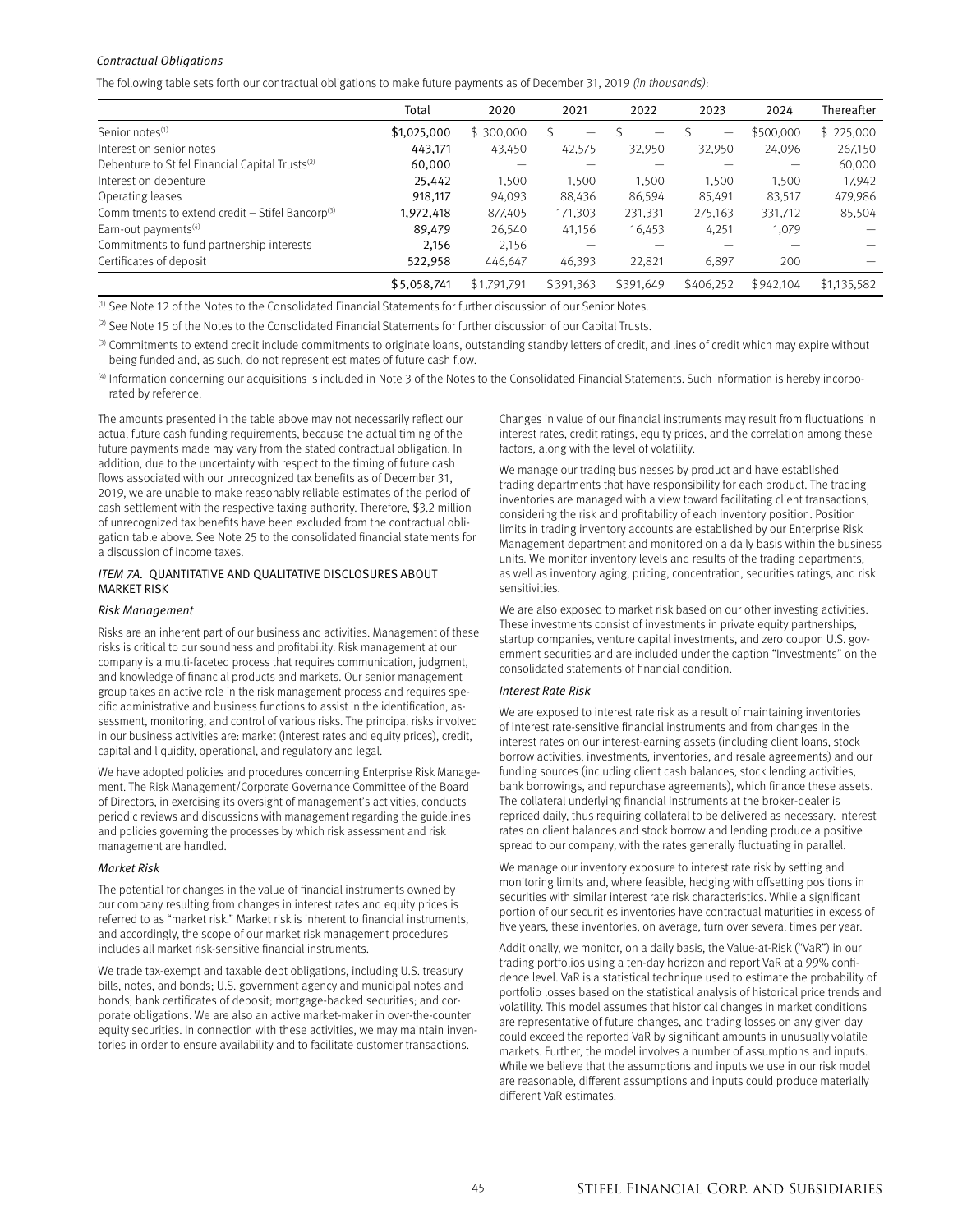The following table sets forth the high, low, and daily average VaR for our trading portfolios during the year ended December 31, 2019, and the daily VaR at December 31, 2019 and 2018 (in thousands):

|           | Year Ended December 31, 2019 |         |               |         | VaR Calculation at December 31, |
|-----------|------------------------------|---------|---------------|---------|---------------------------------|
|           | High                         | Low     | Daily Average | 2019    | 2018                            |
| Daily VaR | \$8,889                      | \$2.145 | \$5,090       | \$2,162 | \$6,473                         |

Stifel Bancorp's interest rate risk is principally associated with changes in market interest rates related to residential, consumer, and commercial lending activities, as well as FDIC-insured deposit accounts to customers of our broker-dealer subsidiaries and to the general public.

Our primary emphasis in interest rate risk management for Stifel Bancorp is the matching of assets and liabilities of similar cash flow and repricing time frames. This matching of assets and liabilities reduces exposure to interest rate movements and aids in stabilizing positive interest spreads. Stifel Bancorp has established limits for acceptable interest rate risk and acceptable portfolio value risk. To ensure that Stifel Bancorp is within the limits established for net interest margin, an analysis of net interest margin based on various shifts in interest rates is prepared each quarter and presented to Stifel Bancorp's Board of Directors. Stifel Bancorp utilizes a third-party model to analyze the available data.

The following table illustrates the estimated change in net interest margin at December 31, 2019, based on shifts in interest rates of up to positive 200 basis points and negative 200 basis points:

| <b>Hypothetical Change</b><br>in Interest Rates | Projected Change in<br>Net Interest Margin |
|-------------------------------------------------|--------------------------------------------|
| $+200$                                          | 11.8%                                      |
| $+100$                                          | 5.9%                                       |
| Ω                                               | $-$ %                                      |
| $-100$                                          | $(17.3)\%$                                 |
| $-200$                                          | $(34.2)\%$                                 |

The following GAP Analysis table indicates Stifel Bancorp's interest rate sensitivity position at December 31, 2019 (in thousands):

|                                  | <b>Repricing Opportunities</b> |               |               |             |  |  |
|----------------------------------|--------------------------------|---------------|---------------|-------------|--|--|
|                                  | 0-6 Months                     | 7-12 Months   | 1-5 Years     | 5+ Years    |  |  |
| Interest-earning assets:         |                                |               |               |             |  |  |
| Loans                            | \$6,670,572                    | \$<br>326,894 | \$2,098,539   | \$1,075,790 |  |  |
| Securities                       | 4,721,020                      | 123,605       | 797,243       | 511,447     |  |  |
| Interest-bearing cash            | 299,863                        |               |               |             |  |  |
|                                  | \$11,691,455                   | \$<br>450,499 | \$2,895,782   | \$1,587,237 |  |  |
| Interest-bearing liabilities:    |                                |               |               |             |  |  |
| Transaction accounts and savings | \$14,657,767                   | \$            | \$            | \$          |  |  |
| Certificates of deposit          | 386,758                        | 60,309        | 76,312        |             |  |  |
| <b>Borrowings</b>                |                                |               | 250,000       |             |  |  |
|                                  | \$15,044,525                   | \$<br>60,309  | \$326,312     | \$          |  |  |
| GAP                              | (3,353,070)                    | 390,190       | 2,569,470     | 1,587,237   |  |  |
| Cumulative GAP                   | $$$ (3,353,070)                | \$(2,962,880) | $$$ (393,410) | \$1,193,827 |  |  |

We maintain a risk management strategy that incorporates the use of derivative instruments to minimize significant unplanned fluctuations in earnings caused by interest rate volatility. Our goal is to manage sensitivity to changes in rates by hedging the maturity characteristics of Fed funds-based affiliated deposits, thereby limiting the impact on earnings. By using derivative instruments, we are exposed to credit and market risk on those derivative positions. We manage the market risk associated with interest rate contracts by establishing and monitoring limits as to the types and degree of risk that may be undertaken. Our interest rate hedging strategies may not work in all market environments and, as a result, may not be effective in mitigating interest rate risk.

# Equity Price Risk

We are exposed to equity price risk as a consequence of making markets in equity securities. We attempt to reduce the risk of loss inherent in our inventory of equity securities by monitoring those security positions constantly throughout each day.

Our equity securities inventories are repriced on a regular basis, and there are no unrecorded gains or losses. Our activities as a dealer are client-driven, with the objective of meeting clients' needs while earning a positive spread.

## Credit Risk

We are engaged in various trading and brokerage activities, with the counterparties primarily being broker-dealers. In the event counterparties do not fulfill their obligations, we may be exposed to risk. The risk of default depends on the creditworthiness of the counterparty or issuer of the instrument. We manage this risk by imposing and monitoring position limits for each counterparty, monitoring trading counterparties, conducting regular credit reviews of financial counterparties, reviewing security concentrations, holding and marking to market collateral on certain transactions, and conducting business through clearing organizations, which guarantee performance.

Our client activities involve the execution, settlement, and financing of various transactions on behalf of our clients. Client activities are transacted on either a cash or margin basis. Credit exposure associated with our private client business consists primarily of customer margin accounts, which are monitored daily and are collateralized. We monitor exposure to industry sectors and individual securities and perform analyses on a regular basis in connection with our margin lending activities. We adjust our margin requirements if we believe our risk exposure is not appropriate based on market conditions.

We have accepted collateral in connection with resale agreements, securities borrowed transactions, and customer margin loans. Under many agreements, we are permitted to sell or repledge these securities held as collateral and use these securities to enter into securities lending arrangements or to deliver to counterparties to cover short positions. At December 31, 2019, the fair value of securities accepted as collateral where we are permitted to sell or repledge the securities was \$2.3 billion and the fair value of the collateral that had been sold or repledged was \$391.6 million.

By using derivative instruments, we are exposed to credit and market risk on those derivative positions. Credit risk is equal to the fair value gain in a derivative, if the counterparty fails to perform. When the fair value of a derivative contract is positive, this generally indicates that the counterparty owes our company and, therefore, creates a repayment risk for our company. When the fair value of a derivative contract is negative, we owe the counterparty and, therefore, have no repayment risk. We minimize the credit (or repayment) risk in derivative instruments by entering into transactions with high-quality counterparties that are reviewed periodically by senior management.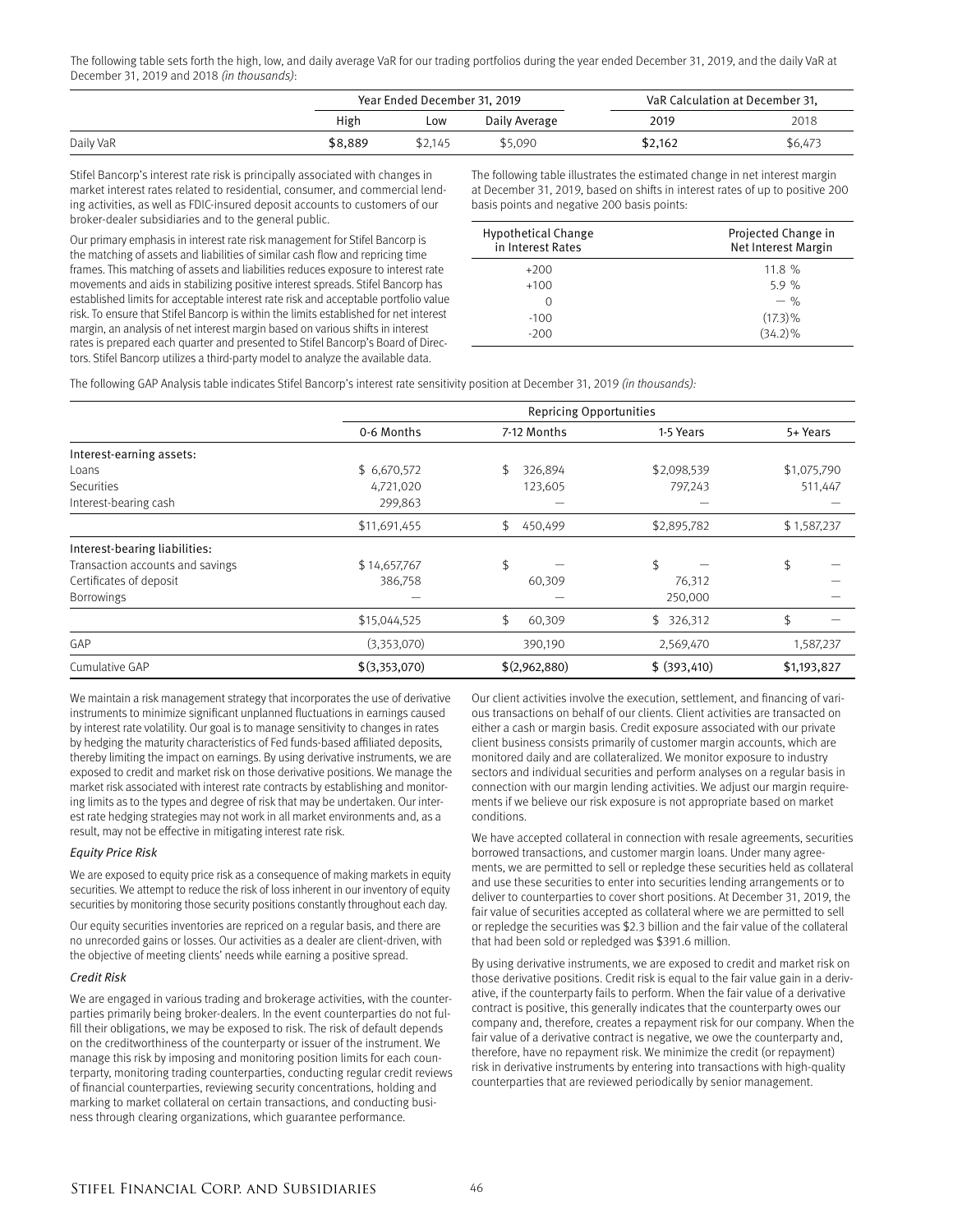Stifel Bancorp extends credit to individual and commercial borrowers through a variety of loan products, including residential and commercial mortgage loans, home equity loans, construction loans, and non-real-estate commercial and consumer loans. Bank loans are generally collateralized by real estate, real property, or other assets of the borrower. Stifel Bancorp's loan policy includes criteria to adequately underwrite, document, monitor, and manage credit risk. Underwriting requires reviewing and documenting the fundamental characteristics of credit, including character, capacity to service the debt, capital, conditions, and collateral. Benchmark capital and coverage ratios are utilized, which include liquidity, debt service coverage, credit, working capital, and capital to asset ratios. Lending limits are established to include individual, collective, committee, and board authority. Monitoring credit risk is accomplished through defined loan review procedures, including frequency and scope.

We are subject to concentration risk if we hold large positions, extend large loans to, or have large commitments with a single counterparty, borrower, or group of similar counterparties or borrowers (i.e., in the same industry). Securities purchased under agreements to resell consist of securities issued by the U.S. government or its agencies. Receivables from and payables to clients and stock borrow and lending activities, both with a large number of clients and counterparties, and any potential concentration are carefully monitored. Stock borrow and lending activities are executed under master netting agreements, which gives our company right of offset in the event of counterparty default. Inventory and investment positions taken and commitments made, including underwritings, may involve exposure to individual issuers and businesses. We seek to limit this risk through careful review of counterparties and borrowers and the use of limits established by our senior management group, taking into consideration factors including the financial strength of the counterparty, the size of the position or commitment, the expected duration of the position or commitment, and other positions or commitments outstanding.

#### Operational Risk

Operational risk generally refers to the risk of loss resulting from our operations, including, but not limited to, business disruptions, improper or unauthorized execution and processing of transactions, deficiencies in our technology or financial operating systems, and inadequacies or breaches in our control processes, including cyber security incidents (see Item 1A, Risk Factors in this report for a discussion of certain cyber security risks).

We operate different businesses in diverse markets and are reliant on the ability of our associates and systems to process a large number of transactions. These risks are less direct than credit and market risk, but managing them is critical, particularly in a rapidly changing environment with increasing transaction volumes. In the event of a breakdown or improper operation of systems or improper action by associates, we could suffer financial loss, regulatory sanctions, and damage to our reputation. In order to mitigate

and control operational risk, we have developed and continue to enhance specific policies and procedures that are designed to identify and manage operational risk at appropriate levels throughout the organization and within such departments as Accounting, Operations, Information Technology, Legal, Compliance, and Internal Audit. These control mechanisms attempt to ensure that operational policies and procedures are being followed and that our various businesses are operating within established corporate policies and limits. Business continuity plans exist for critical systems, and redundancies are built into the systems as deemed appropriate.

#### Regulatory and Legal Risk

Legal risk includes the risk of large numbers of private client group customer claims for sales practice violations. While these claims may not be the result of any wrongdoing, we do, at a minimum, incur costs associated with investigating and defending against such claims. See further discussion on our legal reserves policy under "Critical Accounting Policies and Estimates" in Item 7, Part II and "Legal Proceedings" in Item 3, Part I of this report. In addition, we are subject to potentially sizable adverse legal judgments or arbitration awards, and fines, penalties, and other sanctions for non-compliance with applicable legal and regulatory requirements. We are generally subject to extensive regulation by the SEC, FINRA, and state securities regulators in the different jurisdictions in which we conduct business. As a bank holding company, we are subject to regulation by the Federal Reserve. Our bank subsidiaries are subject to regulation by the FDIC. As a result, we are subject to a risk of loss resulting from failure to comply with banking laws. We have comprehensive procedures addressing issues such as regulatory capital requirements, sales and trading practices, use of and safekeeping of customer funds, the extension of credit, including margin loans, collection activities, money laundering, and record keeping. We act as an underwriter or selling group member in both equity and fixed income product offerings. When acting as lead or co-lead manager, we have potential legal exposure to claims relating to these securities offerings. To manage this exposure, a committee of senior executives review proposed underwriting commitments to assess the quality of the offering and the adequacy of due diligence investigation.

### Effects of Inflation

Our assets are primarily monetary, consisting of cash, securities inventory, and receivables from customers and brokers and dealers. These monetary assets are generally liquid and turn over rapidly and, consequently, are not significantly affected by inflation. However, the rate of inflation affects various expenses of our company, such as employee compensation and benefits, communications and office supplies, and occupancy and equipment rental, which may not be readily recoverable in the price of services we offer to our clients. Further, to the extent inflation results in rising interest rates and has other adverse effects upon the securities markets, it may adversely affect our financial position and results of operations.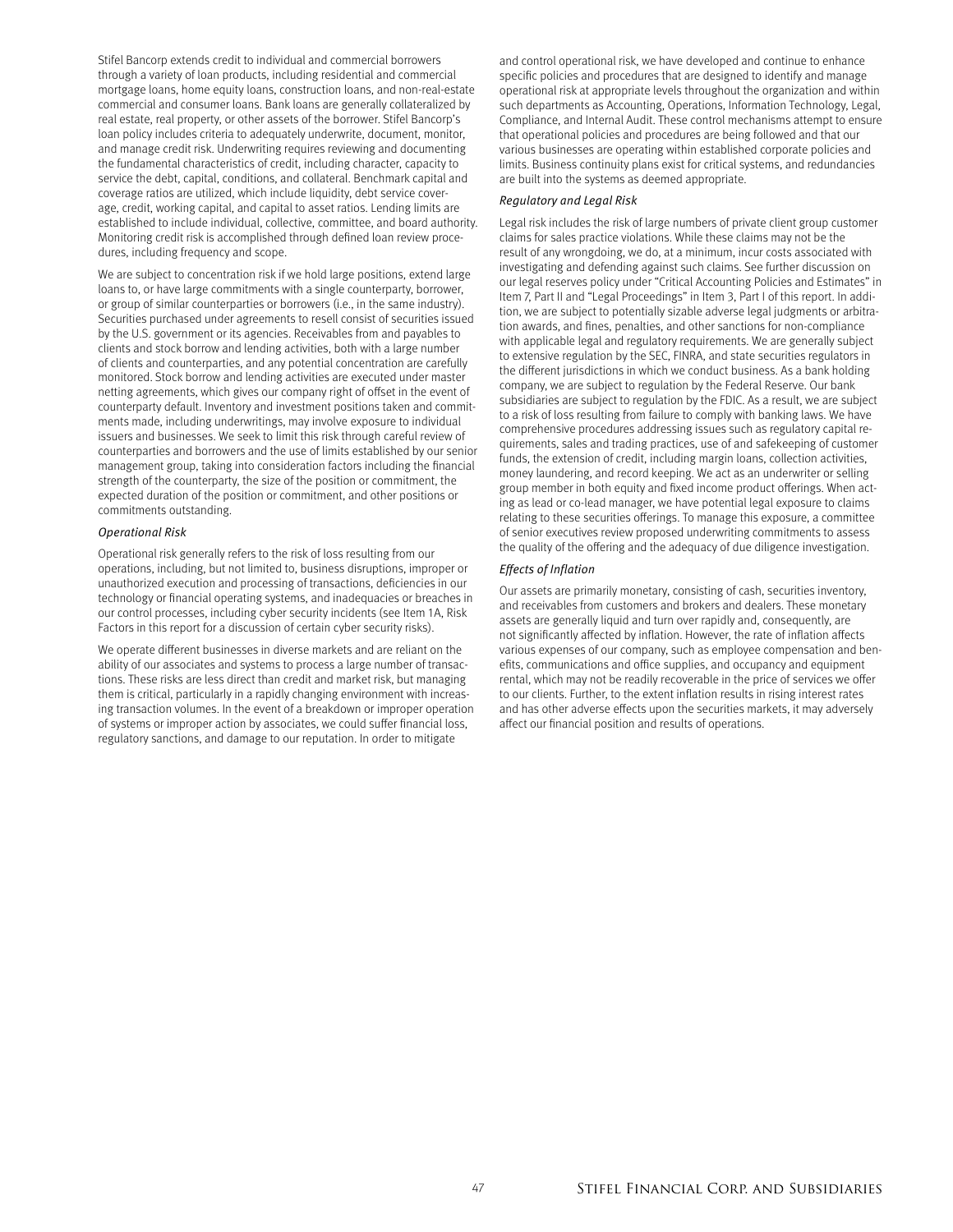# INDEX TO AUDITED CONSOLIDATED FINANCIAL STATEMENTS

|        |                                                                                      | Page |
|--------|--------------------------------------------------------------------------------------|------|
|        | Report of Independent Registered Public Accounting Firm                              | 49   |
|        | Consolidated Statements of Financial Condition                                       | 50   |
|        | Consolidated Statements of Operations                                                | 52   |
|        | Consolidated Statements of Comprehensive Income                                      | 52   |
|        | Consolidated Statements of Changes in Shareholders' Equity                           | 53   |
|        | <b>Consolidated Statements of Cash Flows</b>                                         | 54   |
|        | Notes to Consolidated Financial Statements                                           | 56   |
|        | Note 1 Nature of Operations and Basis of Presentation                                | 56   |
|        | Note 2 Summary of Significant Accounting Policies                                    | 56   |
|        | Note 3 Acquisitions                                                                  | 62   |
|        | Note 4 Receivables From and Payables to Brokers, Dealers, and Clearing Organizations | 64   |
|        | Note 5 Fair Value Measurements                                                       | 64   |
| Note 6 | Financial Instruments Owned and Financial Instruments Sold, But Not Yet Purchased    | 71   |
|        | Note 7 Available-for-Sale and Held-to-Maturity Securities                            | 72   |
|        | Note 8 Bank Loans                                                                    | 74   |
|        | Note 9 Fixed Assets                                                                  | 79   |
|        | Note 10 Goodwill and Intangible Assets                                               | 79   |
|        | Note 11 Borrowings and Federal Home Loan Bank Advances                               | 80   |
|        | Note 12 Senior Notes                                                                 | 81   |
|        | Note 13 Bank Deposits                                                                | 81   |
|        | Note 14 Derivative Instruments and Hedging Activities                                | 82   |
|        | Note 15 Debentures to Stifel Financial Capital Trusts                                | 83   |
|        | Note 16 Disclosures About Offsetting Assets and Liabilities                          | 83   |
|        | Note 17 Commitments, Guarantees, and Contingencies                                   | 84   |
|        | Note 18 Legal Proceedings                                                            | 84   |
|        | Note 19 Regulatory Capital Requirements                                              | 85   |
|        | Note 20 Operating Leases                                                             | 86   |
|        | Note 21 Revenues From Contracts With Customers                                       | 86   |
|        | Note 22 Interest Income and Interest Expense                                         | 88   |
|        | Note 23 Employee Incentive, Deferred Compensation, and Retirement Plans              | 88   |
|        | Note 24 Off-Balance Sheet Credit Risk                                                | 89   |
|        | Note 25 Income Taxes                                                                 | 90   |
|        | Note 26 Segment Reporting                                                            | 92   |
|        | Note 27 Earnings Per Share ("EPS")                                                   | 93   |
|        | Note 28 Shareholders' Equity                                                         | 93   |
|        | Note 29 Variable Interest Entities                                                   | 93   |
|        | Note 30 Subsequent Events                                                            | 94   |
|        | Note 31 Quarterly Financial Information (Unaudited)                                  | 95   |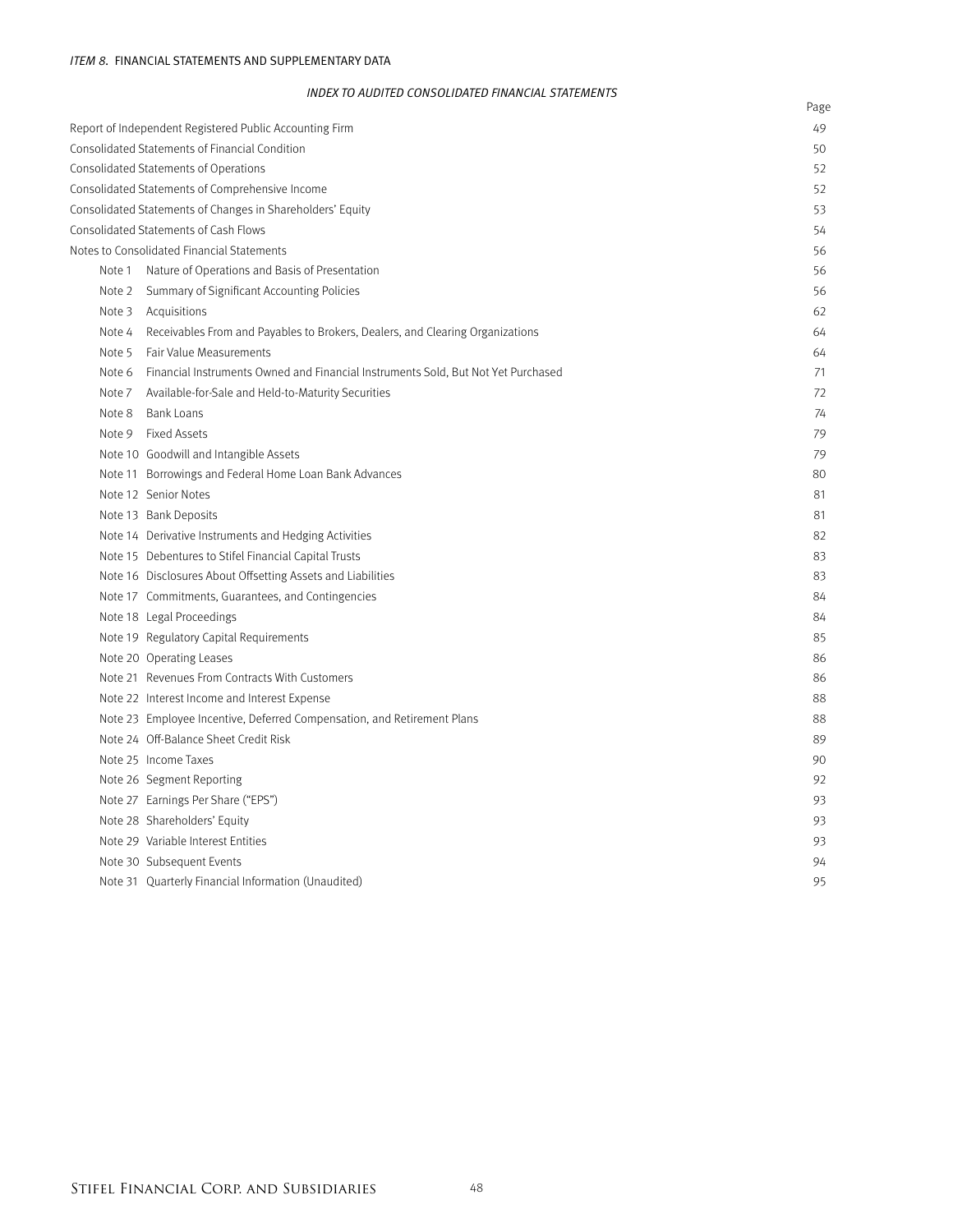# Report of Independent Registered Public Accounting Firm

The Board of Directors and Shareholders of Stifel Financial Corp.

### Opinion on the Financial Statements

We have audited the accompanying consolidated statements of financial condition of Stifel Financial Corp. (the Company) as of December 31, 2019 and 2018, the related consolidated statements of operations, comprehensive income, changes in shareholders' equity and cash flows for each of the three years in the period ended December 31, 2019, and the related notes (collectively referred to as the "consolidated financial statements"). In our opinion, the consolidated financial statements present fairly, in all material respects, the financial position of the Company at December 31, 2019 and 2018, and the results of its operations and its cash flows for each of the three years in the period ended December 31, 2019, in conformity with U.S. generally accepted accounting principles.

We also have audited, in accordance with the standards of the Public Company Accounting Oversight Board (United States) (PCAOB), the Company's internal control over financial reporting as of December 31, 2019, based on criteria established in Internal Control-Integrated Framework issued by the Committee of Sponsoring Organizations of the Treadway Commission (2013 framework) and our report dated February 19, 2020 expressed an unqualified opinion thereon.

## Basis for Opinion

These financial statements are the responsibility of the Company's management. Our responsibility is to express an opinion on the Company's financial statements based on our audits. We are a public accounting firm registered with the PCAOB and are required to be independent with respect to the Company in accordance with the U.S. federal securities laws and the applicable rules and regulations of the Securities and Exchange Commission and the PCAOB.

We conducted our audits in accordance with the standards of the PCAOB. Those standards require that we plan and perform the audit to obtain reasonable assurance about whether the financial statements are free of material misstatement, whether due to error or fraud. Our audits included performing procedures to assess the risks of material misstatement of the financial statements, whether due to error or fraud, and performing procedures that respond to those risks. Such procedures included examining, on a test basis, evidence regarding the amounts and disclosures in the financial statements. Our audits also included evaluating the accounting principles used and significant estimates made by management, as well as evaluating the overall presentation of the financial statements. We believe that our audits provide a reasonable basis for our opinion.

#### Critical Audit Matter

The critical audit matter communicated below is a matter arising from the current period audit of the financial statements that was communicated or required to be communicated to the audit committee and that: (1) relates to accounts or disclosures that are material to the financial statements and (2) involved our especially challenging, subjective or complex judgments. The communication of the critical audit matter does not alter in any way our opinion on the consolidated financial statements, taken as a whole, and we are not, by communicating the critical audit matter below, providing a separate opinion on the critical audit matter or on the accounts or disclosures to which it relates.

#### Allowance for Loan Losses

The Company's bank loan portfolio totaled \$9.7 billion as of December 31, 2019 and the associated allowance for loan losses (ALL) was \$95.6 million. Of that amount, the allowance for commercial and industrial (C&I) loans was \$69.9 million. As discussed in Notes 2 and 8 to the consolidated financial statements, the ALL is established for probable and estimable losses incurred in the Company's loan portfolio and is inclusive of two components; the inherent allowance component and the specific allowance component. The inherent allowance component is used to estimate the probable losses inherent in the loan portfolio and includes non-homogenous loans that have not been identified as impaired and portfolios of smaller homogenous loans. In providing the inherent allowance of the C&I loan portfolio the Company selects proxy data used in developing loss rates, additionally the Company considers quantitative and qualitative risk factors including historical loss experience, the nature and volume of the C&I loan portfolio and prevailing economic and business conditions.

Auditing management's estimate of the inherent allowance component within the C&I loan portfolio involves a high degree of subjectivity due to the use of qualitative risk factors and the selection of proxy data in developing loss rates. Management's identification and measurement of the qualitative risk factors is highly judgmental and could have a significant effect on the allowance for loan losses.

We obtained an understanding of the Company's process for establishing the allowance for loan losses, including the inherent allowance component. We evaluated the design and tested the operating effectiveness of controls and governance over the appropriateness of the inherent allowance component of the ALL, including controls over the review of the ALL methodology, the review over the identification and measurement of qualitative risk factors and proxy data used in measuring loss rates and management's review of the overall adequacy of the allowance for losses.

To test the reasonableness of the qualitative risk factors used in the measurement of the inherent allowance, we evaluated 1.) the potential impact of imprecision in the application of identified qualitative risk factors; 2.) the changes and adjustments to qualitative risk factors; 3.) the sufficiency, availability and relevance of company specific and industry historical loss data used in developing loss rates and 4.) the completeness of qualitative risk factors identified. Our procedures included, among others, evaluating the reasonableness and accuracy of management's inputs used in the application of qualitative risk factors by comparing those inputs to third party macroeconomic data, third party historical loss data and peer bank data. In addition, we evaluated the overall reasonableness of the ALL by comparing the total ALL, inclusive of the qualitative risk factors included in the inherent allowance component, to similar banking institutions with similar loan portfolios. We also reviewed subsequent events and transactions and considered whether they corroborate or contradict the Company's conclusion.

Ernet + Young LLP

We have served as the Company's auditor since 2008. Stamford, Connecticut February 19, 2020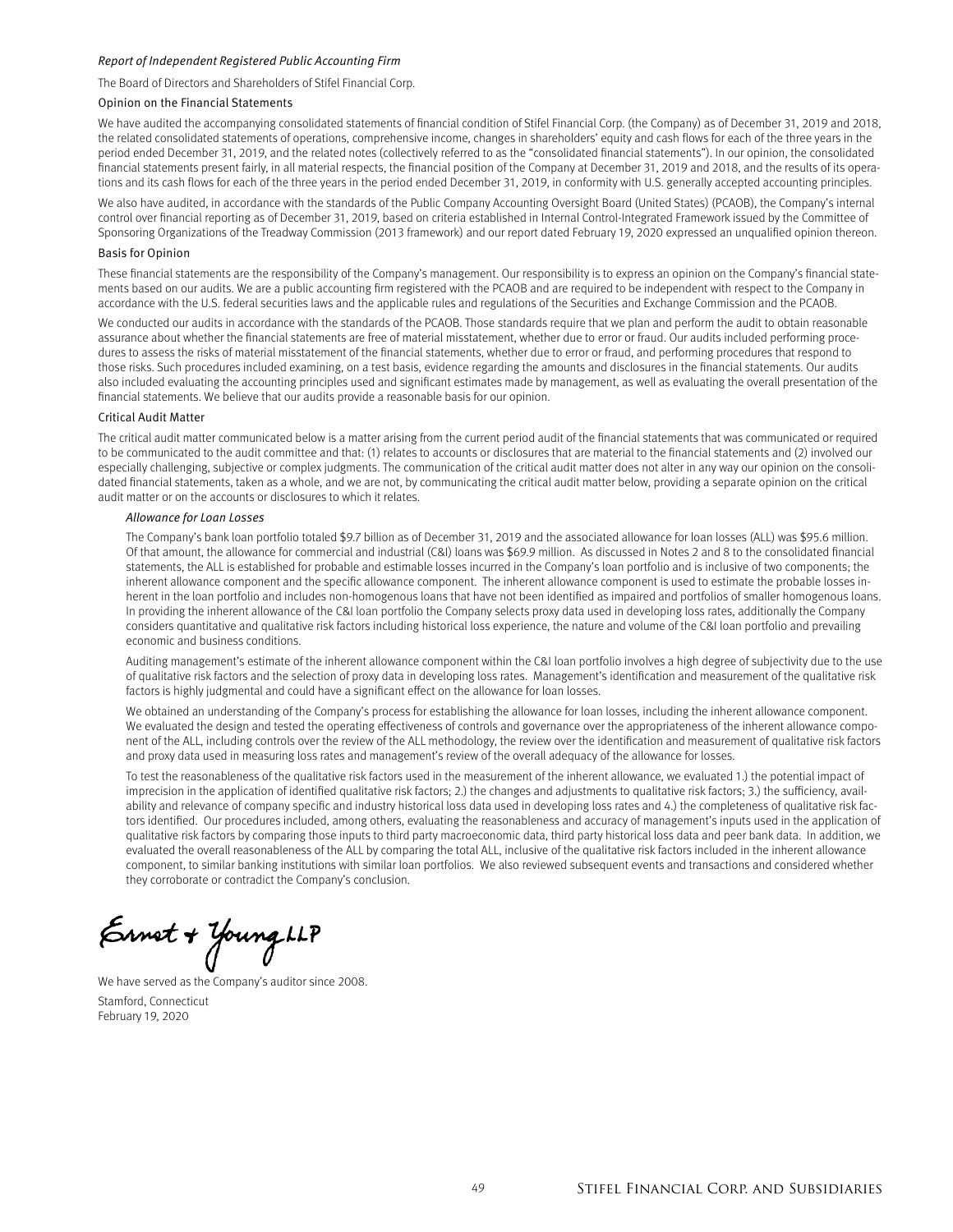# **STIFEL FINANCIAL CORP. Consolidated Statements of Financial Condition**

|                                                                   |                 | December 31, |
|-------------------------------------------------------------------|-----------------|--------------|
| (\$ in thousands)                                                 | 2019            | 2018         |
| Assets                                                            |                 |              |
| Cash and cash equivalents                                         | \$<br>1,142,596 | \$1,936,560  |
| Cash segregated for regulatory purposes                           | 131,374         | 132,814      |
| Receivables:                                                      |                 |              |
| Brokerage clients, net                                            | 1,351,786       | 1,201,477    |
| Broker, dealers, and clearing organizations                       | 627,790         | 515,574      |
| Securities purchased under agreements to resell                   | 385,008         | 699,900      |
| Financial instruments owned, at fair value                        | 972,932         | 1,267,449    |
| Available-for-sale securities, at fair value                      | 3,254,737       | 3,070,447    |
| Held-to-maturity securities, at amortized cost                    | 2,856,219       | 4,218,854    |
| Loans:                                                            |                 |              |
| Held for investment, net                                          | 9,624,042       | 8,517,615    |
| Held for sale, at lower cost or market                            | 389,693         | 205,557      |
| Investments, at fair value                                        | 79,972          | 67,982       |
| Fixed assets, net                                                 | 1,107,928       | 372,939      |
| Goodwill                                                          | 1,194,074       | 1,034,679    |
| Intangible assets, net                                            | 161,773         | 119,655      |
| Loans and advances to financial advisors and other employees, net | 525,332         | 408,436      |
| Deferred tax assets, net                                          | 104,380         | 112,008      |
| Other assets                                                      | 700,589         | 637,652      |
| Total assets                                                      | \$24,610,225    | \$24,519,598 |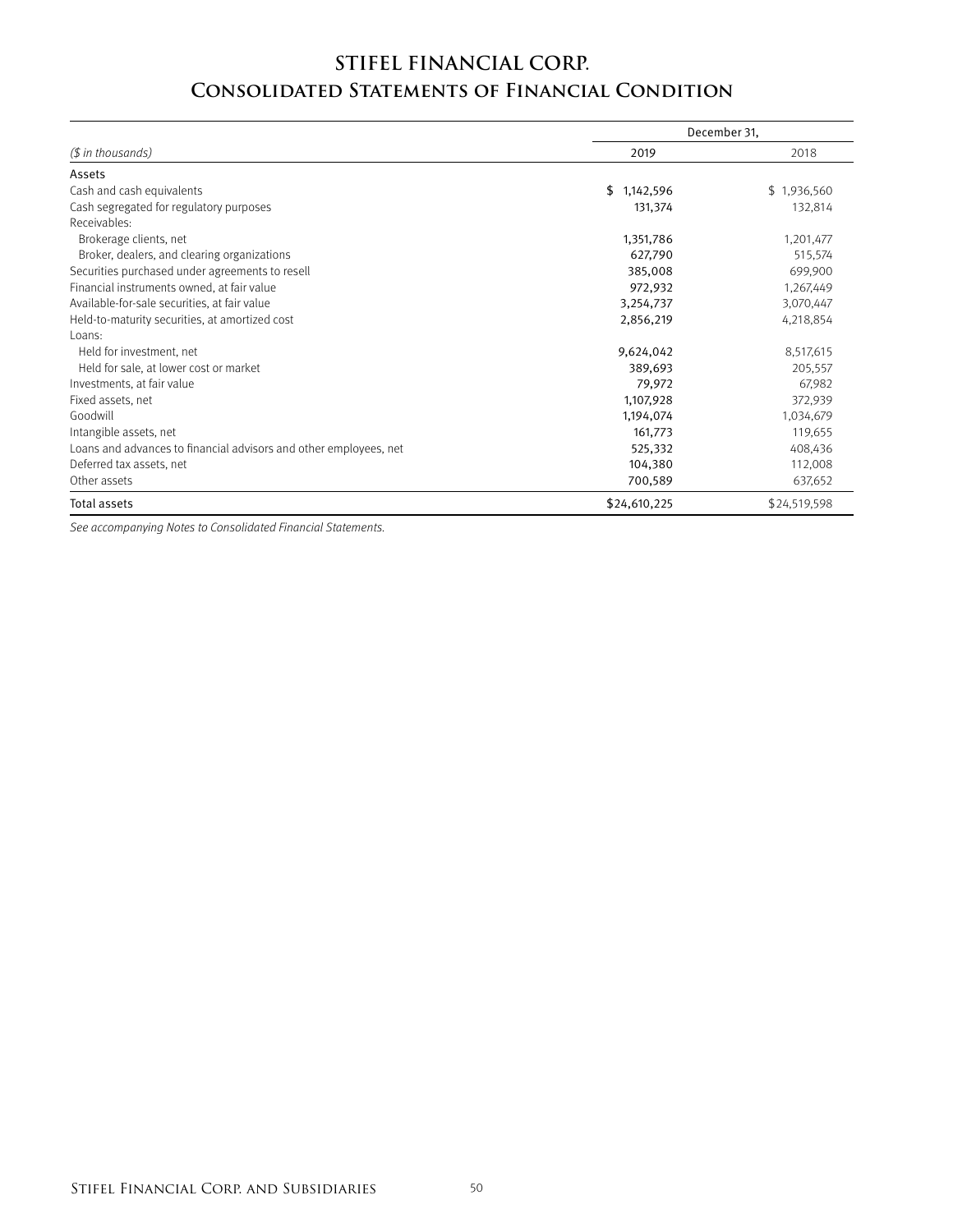# **STIFEL FINANCIAL CORP. Consolidated Statements of Financial Condition** (continued)

|                                                                       | December 31,  |               |  |
|-----------------------------------------------------------------------|---------------|---------------|--|
| (\$ in thousands, except share and per share amounts)                 | 2019          | 2018          |  |
| Liabilities                                                           |               |               |  |
| Payables:                                                             |               |               |  |
| Brokerage clients                                                     | \$<br>740,444 | \$<br>837,379 |  |
| Brokers, dealers, and clearing organizations                          | 712,291       | 432,299       |  |
| Drafts                                                                | 119,758       | 104,887       |  |
| Securities sold under agreements to repurchase                        | 391,634       | 535,394       |  |
| Bank deposits                                                         | 15,332,581    | 15,863,613    |  |
| Financial instruments sold, but not yet purchased, at fair value      | 662,852       | 947,306       |  |
| Accrued compensation                                                  | 507,009       | 460.347       |  |
| Accounts payable and accrued expenses                                 | 1,146,706     | 344,152       |  |
| Federal Home Loan Bank advances                                       | 250,000       | 540,000       |  |
| <b>Borrowings</b>                                                     | 150           | 180,655       |  |
| Senior notes, net                                                     | 1,017,010     | 1,015,973     |  |
| Debenture to Stifel Financial Capital Trusts                          | 60,000        | 60,000        |  |
| <b>Total liabilities</b>                                              | 20,940,435    | 21,322,005    |  |
| Equity:                                                               |               |               |  |
| Preferred stock - \$1 par value; authorized 3,000,000 shares;         |               |               |  |
| issued 12,400 and 6,000 shares, respectively                          | 310,000       | 150,000       |  |
| Common stock - \$0.15 par value; authorized 194,000,000 shares;       |               |               |  |
| issued 74,441,113 and 74,441,017 shares, respectively                 | 11,166        | 11,166        |  |
| Additional paid-in capital                                            | 1,909,286     | 1,893,304     |  |
| Retained earnings                                                     | 1,715,704     | 1,366,503     |  |
| Accumulated other comprehensive loss                                  | (11,705)      | (72, 523)     |  |
| Treasury stock, at cost, 6,113,084 and 3,639,399 shares, respectively | (319,660)     | (180, 857)    |  |
| Total Stifel Financial Corp. shareholders' equity                     | 3,614,791     | 3,167,593     |  |
| Non-controlling interests                                             | 54,999        | 30,000        |  |
| Total equity                                                          | \$3,669,790   | \$3,197,593   |  |
| Total liabilities and equity                                          | \$24,610,225  | \$24,519,598  |  |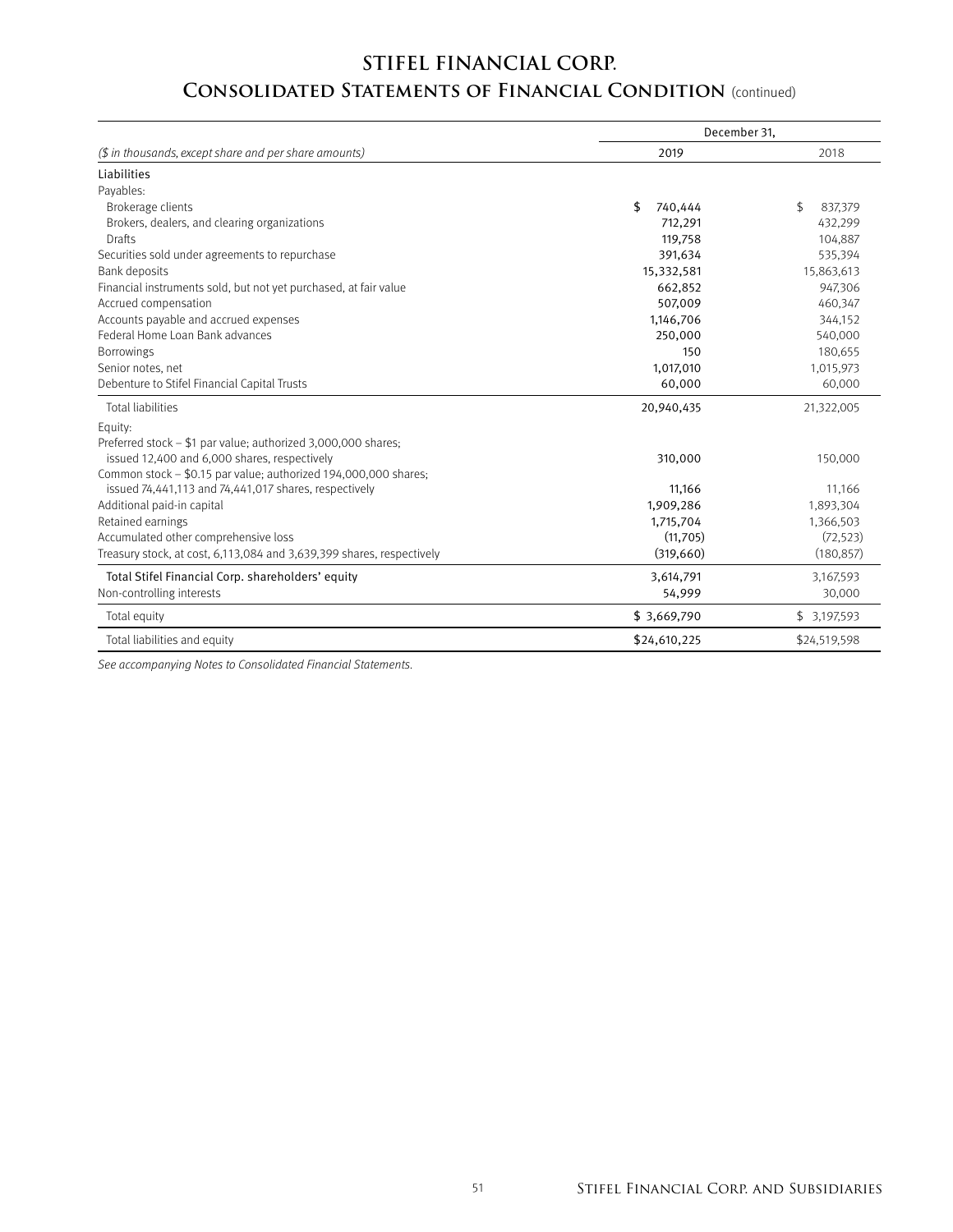# **STIFEL FINANCIAL CORP. Consolidated Statements of Operations**

|                                                       | Years Ended December 31, |               |            |  |
|-------------------------------------------------------|--------------------------|---------------|------------|--|
| (\$ in thousands, except per share amounts)           | 2019                     | 2018          | 2017       |  |
| Revenues:                                             |                          |               |            |  |
| Commissions                                           | \$667,494                | 657,732<br>\$ | \$ 678,904 |  |
| Principal transactions                                | 404,751                  | 351,378       | 396,826    |  |
| Investment banking                                    | 817,421                  | 707,670       | 726,763    |  |
| Asset management and service fees                     | 848,035                  | 806,175       | 702,064    |  |
| Interest                                              | 724,882                  | 646,449       | 454,381    |  |
| Other income                                          | 52,378                   | 25,553        | 37,524     |  |
| Total revenues                                        | 3,514,961                | 3,194,957     | 2,996,462  |  |
| Interest expense                                      | 177,931                  | 170,076       | 70,030     |  |
| Net revenues                                          | 3,337,030                | 3,024,881     | 2,926,432  |  |
| Non-interest expenses:                                |                          |               |            |  |
| Compensation and benefits                             | 1,978,116                | 1,770,762     | 1,958,929  |  |
| Occupancy and equipment rental                        | 242,893                  | 222,384       | 222,708    |  |
| Communications and office supplies                    | 147,428                  | 140,254       | 133,493    |  |
| Commissions and floor brokerage                       | 44,011                   | 41,967        | 44,132     |  |
| Other operating expenses                              | 325,444                  | 315,152       | 297,634    |  |
| Total non-interest expenses                           | 2,737,892                | 2,490,519     | 2,656,896  |  |
| Income before income tax expense                      | 599,138                  | 534,362       | 269,536    |  |
| Provision for income taxes                            | 149,152                  | 140,394       | 86,665     |  |
| Net income                                            | 449,986                  | 393,968       | 182,871    |  |
| Net income applicable to non-controlling interests    | 1,590                    |               |            |  |
| Net income applicable to Stifel Financial Corp.       | 448,396                  | 393,968       | 182,871    |  |
| Preferred dividends                                   | 17,319                   | 9,375         | 9,375      |  |
| Net Income available to common shareholders           | \$ 431,077               | \$ 384,593    | \$173,496  |  |
| Earnings per common share:                            |                          |               |            |  |
| <b>Basic</b>                                          | \$<br>5.99               | \$<br>5.36    | \$<br>2.53 |  |
| Diluted                                               | 5.49                     | 4.73          | 2.14       |  |
| Cash dividends declared per common share              | 0.60                     | 0.48          | 0.20       |  |
| Weighted-average number of common shares outstanding: |                          |               |            |  |
| <b>Basic</b>                                          | 71,998                   | 71,786        | 68,562     |  |
| Diluted                                               | 78,585                   | 81,321        | 81,035     |  |

# **STIFEL FINANCIAL CORP.**

# **Consolidated Statements of Comprehensive Income**

| (\$ in thousands)                                                                                   | Year Ended December 31, |           |           |
|-----------------------------------------------------------------------------------------------------|-------------------------|-----------|-----------|
|                                                                                                     | 2019                    | 2018      | 2017      |
| Net income                                                                                          | \$449,986               | \$393.968 | \$182,871 |
| Other comprehensive income/(loss), net of tax:(1)(5)                                                |                         |           |           |
| Changes in unrealized gains/(losses) on available-for-sale securities, net of tax <sup>(2)(3)</sup> | 60.288                  | (36, 254) | 4.730     |
| Changes in unrealized losses on cash flow hedging instruments, net of tax <sup>(4)</sup>            | (4, 402)                | (792)     | (320)     |
| Foreign currency translation adjustment, net of tax                                                 | 4,932                   | (5,691)   | 7,896     |
| Total other comprehensive income/(loss), net of tax                                                 | 60,818                  | (42, 737) | 12,306    |
| Comprehensive income                                                                                | 510,804                 | 351.231   | 195.177   |
| Net income applicable to non-controlling interest                                                   | 1,590                   |           |           |
| Comprehensive income applicable to Stifel Financial Corp.                                           | \$509,214               | \$351.231 | \$195,177 |

 $(1)$  Net of a tax expense of \$20.2 million, tax benefit of \$11.2 million, and tax expense of \$3.3 million for the years ended December 31, 2019, 2018, and 2017, respectively.

 $^{(2)}$  Amounts are net of reclassifications to earnings of realized losses of \$0.2 million and \$2.9 million and realized gains of \$0.2 million for the years ended December 31, 2019, 2018, and 2017, respectively.

 $(3)$  As part of the adoption of ASU 2019-04, in the third quarter of 2019, the Company made a one-time election to transfer a portion of its held-tomaturity securities to available-for-sale. The transfer resulted in a net of tax increase to accumulated other comprehensive income of \$17.9 million. See Notes 2 and 7 for additional information on the transfer.

 $^{(4)}$  Amounts are net of reclassifications to earnings of gains of \$3.3 million and \$4.9 million and losses of \$0.6 million for the years ended December 31, 2019, 2018, and 2017, respectively.

(5) The adoption of ASU 2018-02 on January 1, 2018, resulted in a reclassification of \$3.1 million to retained earnings related to cash flow hedges and investment portfolio risk. The reclassification is reflected in the activity for the year ended December 31, 2018. See Note 2 for further details.

See accompanying Notes to Consolidated Financial Statements.

# STIFEL FINANCIAL CORP. AND SUBSIDIARIES 52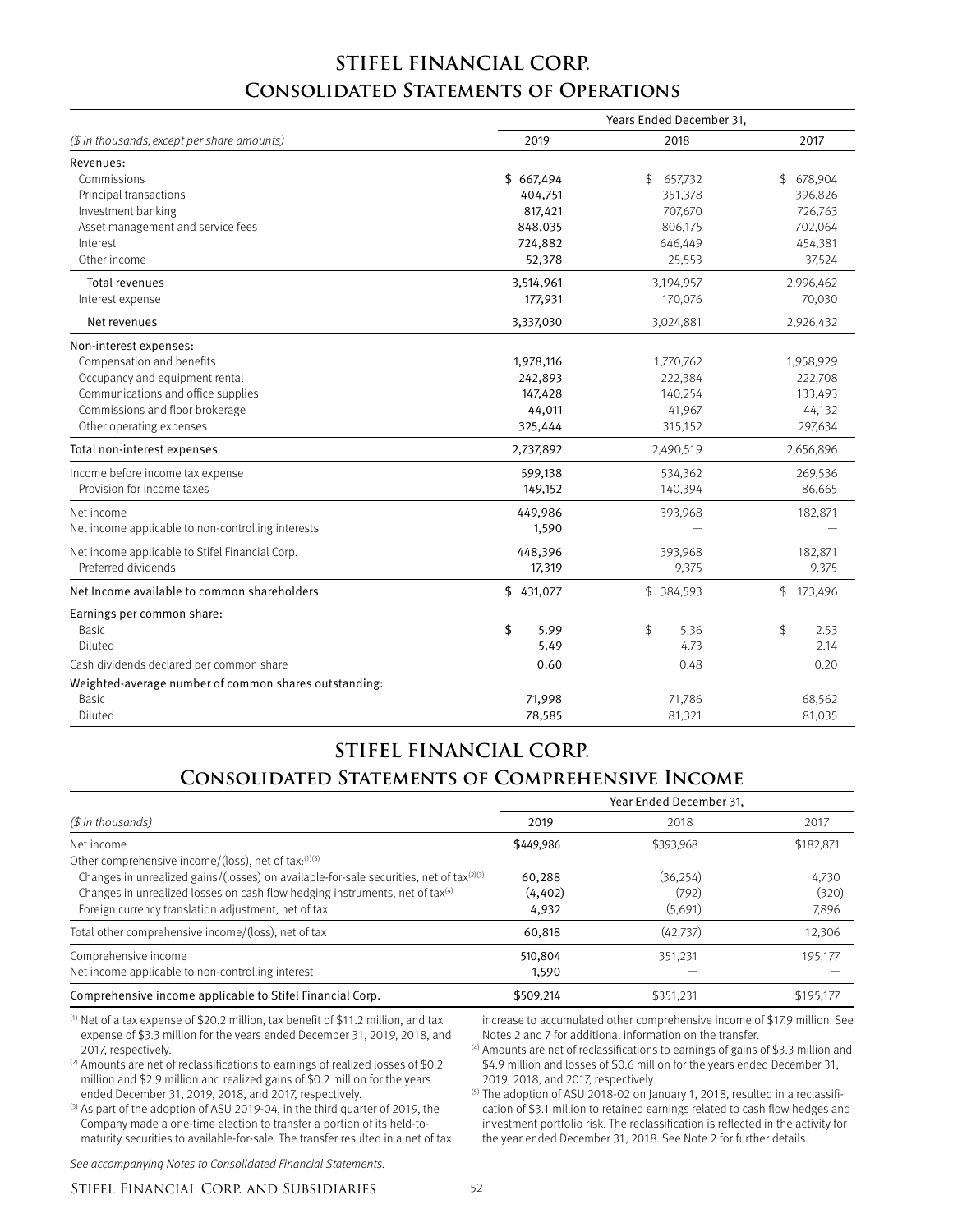# **STIFEL FINANCIAL CORP.**

# **Consolidated Statements of Changes in Shareholders' Equity**

|                                                                                 |                          | Year Ended December 31, |                    |
|---------------------------------------------------------------------------------|--------------------------|-------------------------|--------------------|
| (\$ in thousands, except share and per share amounts)                           | 2019                     | 2018                    | 2017               |
| Preferred stock, par value \$1.00 per share:                                    |                          |                         |                    |
| Balance, beginning of year                                                      | \$150,000                | \$150,000               | \$150,000          |
| Issuance of preferred stock                                                     | 160,000                  |                         |                    |
| Balance, end of year                                                            | 310,000                  | 150,000                 | 150,000            |
| Common stock, par value \$0.15 per share:                                       |                          |                         |                    |
| Balance, beginning of year                                                      | 11,166                   | 10,746                  | 10,426             |
| Common stock issued under employee plans                                        |                          | 123                     | 292                |
| Common stock issued for acquisitions                                            |                          | 297                     | 28                 |
| Balance, end of year                                                            | 11,166                   | 11,166                  | 10,746             |
| Additional paid-in-capital:                                                     |                          |                         |                    |
| Balance, beginning of year                                                      | 1,893,304                | 1,733,348               | 1,840,551          |
| Unit amortization, net of forfeitures                                           | 112,864                  | 102,971                 | 167,908            |
| Common stock issued under employee plans                                        | (91,898)                 | (60, 256)               | (288, 152)         |
| Issuance of preferred stock                                                     | (5,012)                  |                         |                    |
| Issuance of common stock for acquisitions                                       |                          | 110,374                 | 9,324              |
| Dividends declared to equity-award holders                                      |                          | 6,812                   | 3,758              |
| Other                                                                           | 28                       | 55                      | (41)               |
| Balance, end of year                                                            | 1,909,286                | 1,893,304               | 1,733,348          |
| Retained earnings:                                                              | 1,366,503                | 1,033,526               |                    |
| Balance, beginning of year<br>Net income                                        | 449,986                  | 393,968                 | 876,958<br>182,871 |
| Dividends declared:                                                             |                          |                         |                    |
| Common                                                                          | (50,743)                 | (41, 450)               | (17, 446)          |
| Preferred                                                                       | (17, 319)                | (9, 375)                | (9,375)            |
| Common stock issued under employee plans                                        | (19, 819)                | (10, 985)               |                    |
| Cumulative adjustments for accounting changes <sup>(1)</sup>                    | (11, 117)                | (1, 124)                |                    |
| Other                                                                           | (1,787)                  | 1,943                   | 518                |
| Balance, end of year                                                            | 1,715,704                | 1,366,503               | 1,033,526          |
| Accumulated other comprehensive loss:                                           |                          |                         |                    |
| Balance, beginning of year                                                      | (72, 523)                | (26, 736)               | (39,042)           |
| Unrealized gains/(losses) on securities, net of tax                             | 60,288                   | (36, 254)               | 4,730              |
| Unrealized losses on cash flow hedging activities, net of tax                   | (4,402)                  | (792)                   | (320)              |
| Foreign currency translation adjustment, net of tax                             | 4,932                    | (5,691)                 | 7,896              |
| Adjustments for accounting changes <sup>(1)</sup>                               | $\overline{\phantom{0}}$ | (3,050)                 |                    |
| Balance, end of year                                                            | (11,705)                 | (72, 523)               | (26, 736)          |
| Treasury stock, at cost:                                                        |                          |                         |                    |
| Balance, beginning of year                                                      | (180, 857)               | (39,308)                | (100, 485)         |
| Common stock issued under employee plans<br>Common stock repurchased            | 76,627<br>(215, 430)     | 28,655<br>(170, 204)    | 74,175<br>(12,998) |
|                                                                                 |                          |                         |                    |
| Balance, end of year                                                            | (319,660)                | (180, 857)              | (39, 308)          |
| Total Stifel Financial Corp. Shareholders' Equity<br>Non-controlling interests: | 3,614,791                | 3,167,593               | 2,861,576          |
| Balance, beginning of year                                                      | 30,000                   |                         |                    |
| Net income applicable to non-controlling interests                              | 1,590                    |                         |                    |
| Capital contributions from non-controlling interest holders                     | 26,800                   | 30,000                  |                    |
| Distributions to non-controlling interest holders                               | (3,391)                  |                         |                    |
| Balance, end of year                                                            | 54,999                   | 30,000                  |                    |
| <b>Total Shareholders' Equity</b>                                               | \$3,669,790              | \$3,197,593             | \$2,861,576        |
|                                                                                 |                          |                         |                    |

 $^{(1)}$  Cumulative adjustments for accounting changes relate to the adoption of certain accounting updates. See Note 2 of the Notes to Consolidated Financial Statements for additional information.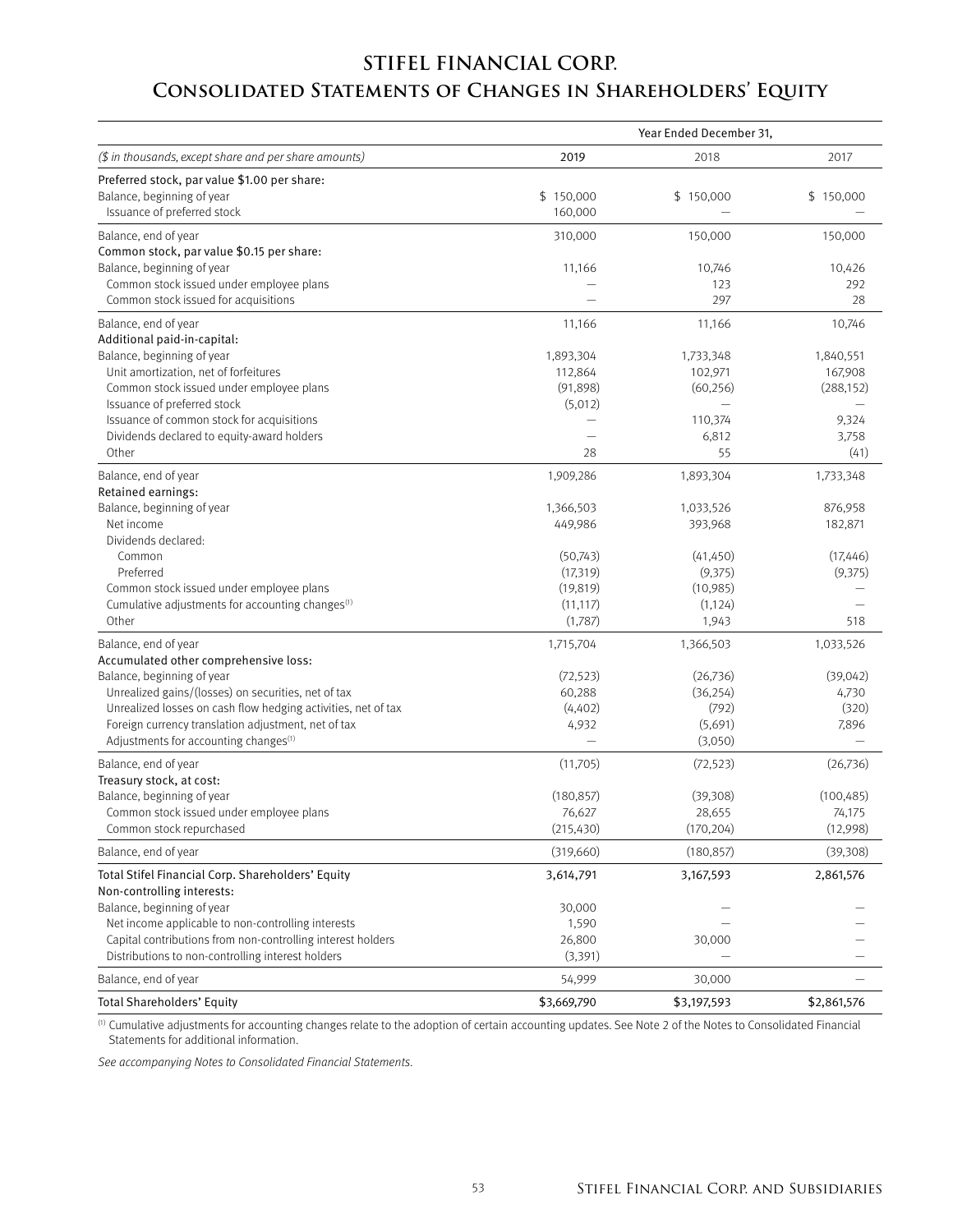# **STIFEL FINANCIAL CORP. Consolidated Statements of Cash Flows**

|                                                                           | Year Ended December 31, |             |               |  |
|---------------------------------------------------------------------------|-------------------------|-------------|---------------|--|
| (\$ in thousands)                                                         | 2019                    | 2018        | 2017          |  |
| Cash Flows From Operating Activities:                                     |                         |             |               |  |
| Net income                                                                | \$<br>449,986           | \$ 393,968  | \$<br>182,871 |  |
| Adjustments to reconcile net income to net cash provided                  |                         |             |               |  |
| by operating activities:                                                  |                         |             |               |  |
| Depreciation and amortization                                             | 38,369                  | 27,896      | 32,495        |  |
| Amortization of loans and advances to financial advisors and              |                         |             |               |  |
| other employees                                                           | 95,053                  | 85,374      | 91,594        |  |
| Amortization of premium on investment portfolio                           | 34,229                  | 25,307      | 15,837        |  |
| Provision for loan losses and allowance for loans and                     |                         |             |               |  |
| advances to financial advisors and other employees                        | 11,007                  | 19,601      | 25,985        |  |
| Amortization of intangible assets                                         | 16,015                  | 12,557      | 12,135        |  |
| Deferred income taxes                                                     | (6, 863)                | 14,254      | 118,129       |  |
| Stock-based compensation                                                  | 102,190                 | 100,789     | 140,461       |  |
| (Gain)/losses on sale of investments                                      | (7, 922)                | 22,780      | (2, 359)      |  |
| Other, net                                                                | (38, 554)               | (10, 723)   | 3,037         |  |
| Decrease/(increase) in operating assets, net of assets acquired:          |                         |             |               |  |
| Receivables:                                                              |                         |             |               |  |
| Brokerage clients, net                                                    | (17, 487)               | 182,619     | 31,840        |  |
| Brokers, dealers, and clearing organizations                              | (8,655)                 | (56, 467)   | 566,454       |  |
| Securities purchased under agreements to resell                           | 314,892                 | (187,680)   | (263, 632)    |  |
| Financial instruments owned, including those pledged                      | 335,548                 | (123,765)   | (217, 386)    |  |
| Loans originated as held for sale                                         | (1,848,568)             | (1,341,108) | (1, 564, 386) |  |
| Proceeds from mortgages held for sale                                     | 1,782,455               | 1,345,109   | 1,558,327     |  |
| Loans and advances to financial advisors and other employees              | (210, 646)              | (116,921)   | (72, 215)     |  |
| Other assets                                                              | (36, 290)               | (1, 562)    | (113, 875)    |  |
| Increase/(decrease) in operating liabilities, net of liabilities assumed: |                         |             |               |  |
| Payables:                                                                 |                         |             |               |  |
| Brokerage clients                                                         | (210, 712)              | 9.173       | (13,808)      |  |
| Brokers, dealers, and clearing organizations                              | 63,822                  | (16, 383)   | (79,905)      |  |
| Drafts                                                                    | 14,871                  | (2,156)     | 12,592        |  |
| Financial instruments sold, but not yet purchased                         | (284, 510)              | 168,443     | 79,831        |  |
| Other liabilities and accrued expenses                                    | 38,631                  | (21, 579)   | 135,894       |  |
| Net cash provided by operating activities                                 | \$<br>626,861           | \$529,526   | \$<br>679,916 |  |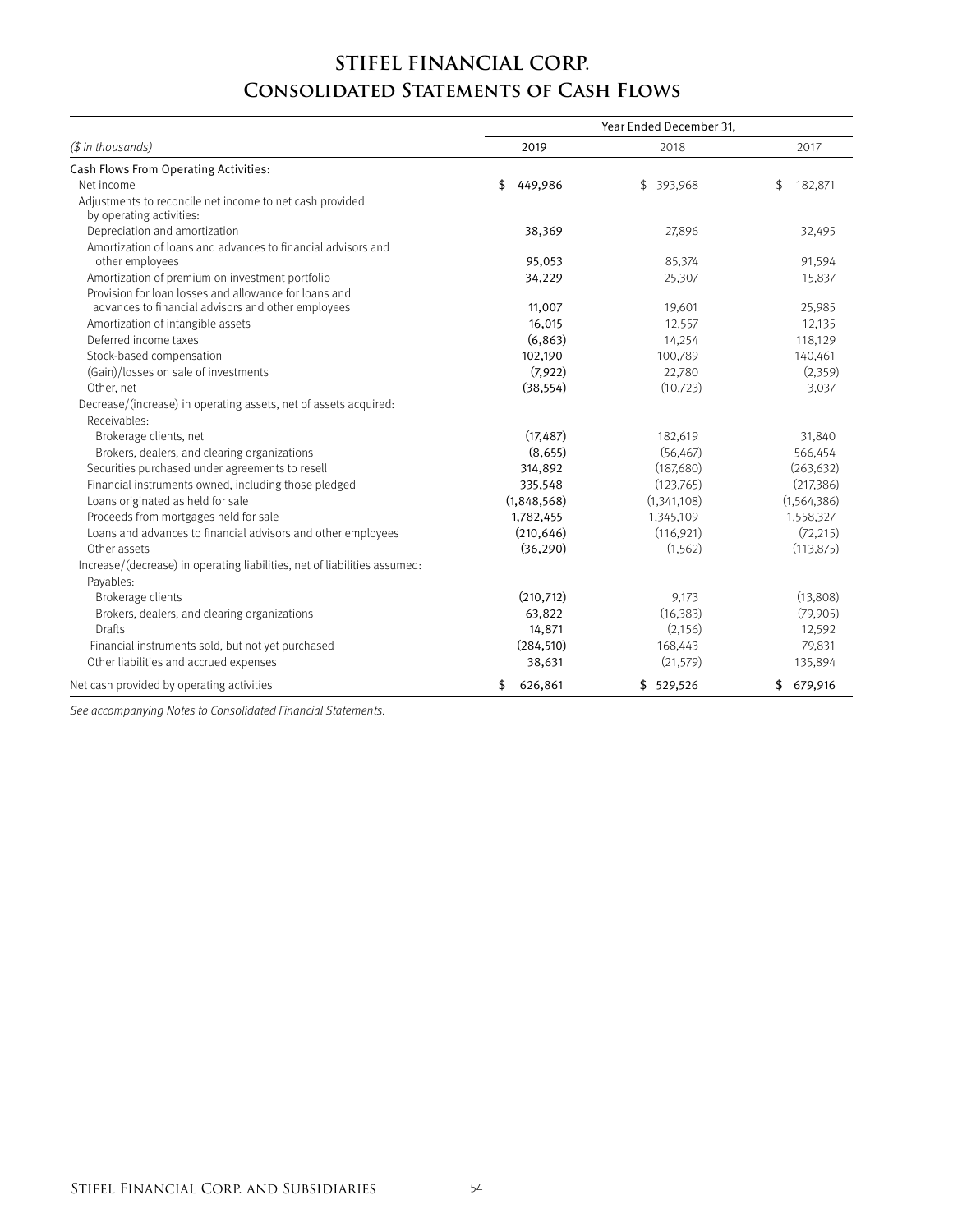# **STIFEL FINANCIAL CORP. Consolidated Statements of Cash Flows** (continued)

| (\$ in thousands)<br>2019<br>2018<br>2017<br>Cash Flows From Investing Activities:<br>Proceeds from:<br>\$1,224,619<br>\$<br>985.520<br>Maturities, calls, sales, and principal paydowns of available-for-sale securities<br>\$1,244,434<br>Calls and principal paydowns of held-to-maturity securities<br>482,079<br>827,905<br>370,019<br>Sale of equipment<br>21,699<br>Sale or maturity of investments<br>14,699<br>24,445<br>28,839<br>Sale of other real estate owned<br>8,950<br>Increase in loans held for investment, net<br>(1, 208, 817)<br>(1,079,546)<br>(1, 374, 959)<br>Payments for:<br>Purchase of available-for-sale securities<br>(239, 965)<br>(1,583,369)<br>(550, 162)<br>Purchase of held-to-maturity securities<br>(243, 335)<br>(1,352,587)<br>(1,033,700)<br>Purchase of investments<br>(37, 563)<br>(8,828)<br>(4, 296)<br>Purchase of fixed assets<br>(157, 897)<br>(108, 207)<br>(28, 217)<br>(193, 097)<br>(7,220)<br>Acquisitions, net of cash acquired<br>(8,394)<br>(2,647,383)<br>Net cash used in investing activities<br>(350, 327)<br>(989, 241)<br>Cash Flows From Financing Activities:<br>Repayments of borrowings, net<br>(62, 810)<br>(216, 572)<br>(121,000)<br>Proceeds from issuance of senior notes, net<br>217,913<br>(Repayments of)/proceeds from advances from the FHLB, net<br>(290,000)<br>(214,950)<br>245,000<br>Proceeds from non-controlling interests<br>26,800<br>30,000<br>Proceeds from preferred stock issuance, net<br>154,988<br>(Decrease)/increase in securities sold under agreements to repurchase<br>(168, 069)<br>301,690<br>(34, 842)<br>(Decrease)/increase in bank deposits, net<br>(531, 032)<br>1,950,661<br>1,884,452<br>Increase/(decrease) in securities loaned<br>172,380<br>(166,900)<br>114,135<br>Tax payments related to shares withheld for stock-based compensation plans<br>(33, 268)<br>(43, 229)<br>(214,744)<br>Proceeds from stock option exercises<br>2,278<br>Repurchase of common stock<br>(215, 430)<br>(170, 204)<br>(12,998)<br>Cash dividends on preferred stock<br>(17, 319)<br>(9, 375)<br>(9, 375)<br>Cash dividends paid to common stock and equity-award holders<br>(41, 948)<br>(34, 638)<br>(13,688)<br>Extinguishment of Stifel Financial Capital Trust<br>(7,500)<br>Payment of contingent consideration<br>(9, 526)<br>(12, 846)<br>(13, 328)<br>(3, 391)<br>Other<br>(1,076,870)<br>Net cash (used in)/provided by financing activities<br>1,747,695<br>1,760,490<br>Effect of exchange rate changes on cash<br>4,932<br>(5,691)<br>7,895<br>(Decrease)/increase in cash, cash equivalents, and cash segregated for regulatory purposes<br>(795, 404)<br>(199, 082)<br>1,282,289<br>Cash, cash equivalents, and cash segregated for regulatory purposes at beginning of year<br>2,069,374<br>787,085<br>986,167<br>Cash, cash equivalents, and cash segregated for regulatory purposes at end of year<br>\$<br>\$1,273,970<br>\$2,069,374<br>787,085 | Year Ended December 31, |  |  |  |
|-----------------------------------------------------------------------------------------------------------------------------------------------------------------------------------------------------------------------------------------------------------------------------------------------------------------------------------------------------------------------------------------------------------------------------------------------------------------------------------------------------------------------------------------------------------------------------------------------------------------------------------------------------------------------------------------------------------------------------------------------------------------------------------------------------------------------------------------------------------------------------------------------------------------------------------------------------------------------------------------------------------------------------------------------------------------------------------------------------------------------------------------------------------------------------------------------------------------------------------------------------------------------------------------------------------------------------------------------------------------------------------------------------------------------------------------------------------------------------------------------------------------------------------------------------------------------------------------------------------------------------------------------------------------------------------------------------------------------------------------------------------------------------------------------------------------------------------------------------------------------------------------------------------------------------------------------------------------------------------------------------------------------------------------------------------------------------------------------------------------------------------------------------------------------------------------------------------------------------------------------------------------------------------------------------------------------------------------------------------------------------------------------------------------------------------------------------------------------------------------------------------------------------------------------------------------------------------------------------------------------------------------------------------------------------------------------------------------------------------------------------------------------------------------------------------------------------------------------------------------------------------------------------------------------------------------------------------------|-------------------------|--|--|--|
|                                                                                                                                                                                                                                                                                                                                                                                                                                                                                                                                                                                                                                                                                                                                                                                                                                                                                                                                                                                                                                                                                                                                                                                                                                                                                                                                                                                                                                                                                                                                                                                                                                                                                                                                                                                                                                                                                                                                                                                                                                                                                                                                                                                                                                                                                                                                                                                                                                                                                                                                                                                                                                                                                                                                                                                                                                                                                                                                                                 |                         |  |  |  |
|                                                                                                                                                                                                                                                                                                                                                                                                                                                                                                                                                                                                                                                                                                                                                                                                                                                                                                                                                                                                                                                                                                                                                                                                                                                                                                                                                                                                                                                                                                                                                                                                                                                                                                                                                                                                                                                                                                                                                                                                                                                                                                                                                                                                                                                                                                                                                                                                                                                                                                                                                                                                                                                                                                                                                                                                                                                                                                                                                                 |                         |  |  |  |
|                                                                                                                                                                                                                                                                                                                                                                                                                                                                                                                                                                                                                                                                                                                                                                                                                                                                                                                                                                                                                                                                                                                                                                                                                                                                                                                                                                                                                                                                                                                                                                                                                                                                                                                                                                                                                                                                                                                                                                                                                                                                                                                                                                                                                                                                                                                                                                                                                                                                                                                                                                                                                                                                                                                                                                                                                                                                                                                                                                 |                         |  |  |  |
|                                                                                                                                                                                                                                                                                                                                                                                                                                                                                                                                                                                                                                                                                                                                                                                                                                                                                                                                                                                                                                                                                                                                                                                                                                                                                                                                                                                                                                                                                                                                                                                                                                                                                                                                                                                                                                                                                                                                                                                                                                                                                                                                                                                                                                                                                                                                                                                                                                                                                                                                                                                                                                                                                                                                                                                                                                                                                                                                                                 |                         |  |  |  |
|                                                                                                                                                                                                                                                                                                                                                                                                                                                                                                                                                                                                                                                                                                                                                                                                                                                                                                                                                                                                                                                                                                                                                                                                                                                                                                                                                                                                                                                                                                                                                                                                                                                                                                                                                                                                                                                                                                                                                                                                                                                                                                                                                                                                                                                                                                                                                                                                                                                                                                                                                                                                                                                                                                                                                                                                                                                                                                                                                                 |                         |  |  |  |
|                                                                                                                                                                                                                                                                                                                                                                                                                                                                                                                                                                                                                                                                                                                                                                                                                                                                                                                                                                                                                                                                                                                                                                                                                                                                                                                                                                                                                                                                                                                                                                                                                                                                                                                                                                                                                                                                                                                                                                                                                                                                                                                                                                                                                                                                                                                                                                                                                                                                                                                                                                                                                                                                                                                                                                                                                                                                                                                                                                 |                         |  |  |  |
|                                                                                                                                                                                                                                                                                                                                                                                                                                                                                                                                                                                                                                                                                                                                                                                                                                                                                                                                                                                                                                                                                                                                                                                                                                                                                                                                                                                                                                                                                                                                                                                                                                                                                                                                                                                                                                                                                                                                                                                                                                                                                                                                                                                                                                                                                                                                                                                                                                                                                                                                                                                                                                                                                                                                                                                                                                                                                                                                                                 |                         |  |  |  |
|                                                                                                                                                                                                                                                                                                                                                                                                                                                                                                                                                                                                                                                                                                                                                                                                                                                                                                                                                                                                                                                                                                                                                                                                                                                                                                                                                                                                                                                                                                                                                                                                                                                                                                                                                                                                                                                                                                                                                                                                                                                                                                                                                                                                                                                                                                                                                                                                                                                                                                                                                                                                                                                                                                                                                                                                                                                                                                                                                                 |                         |  |  |  |
|                                                                                                                                                                                                                                                                                                                                                                                                                                                                                                                                                                                                                                                                                                                                                                                                                                                                                                                                                                                                                                                                                                                                                                                                                                                                                                                                                                                                                                                                                                                                                                                                                                                                                                                                                                                                                                                                                                                                                                                                                                                                                                                                                                                                                                                                                                                                                                                                                                                                                                                                                                                                                                                                                                                                                                                                                                                                                                                                                                 |                         |  |  |  |
|                                                                                                                                                                                                                                                                                                                                                                                                                                                                                                                                                                                                                                                                                                                                                                                                                                                                                                                                                                                                                                                                                                                                                                                                                                                                                                                                                                                                                                                                                                                                                                                                                                                                                                                                                                                                                                                                                                                                                                                                                                                                                                                                                                                                                                                                                                                                                                                                                                                                                                                                                                                                                                                                                                                                                                                                                                                                                                                                                                 |                         |  |  |  |
|                                                                                                                                                                                                                                                                                                                                                                                                                                                                                                                                                                                                                                                                                                                                                                                                                                                                                                                                                                                                                                                                                                                                                                                                                                                                                                                                                                                                                                                                                                                                                                                                                                                                                                                                                                                                                                                                                                                                                                                                                                                                                                                                                                                                                                                                                                                                                                                                                                                                                                                                                                                                                                                                                                                                                                                                                                                                                                                                                                 |                         |  |  |  |
|                                                                                                                                                                                                                                                                                                                                                                                                                                                                                                                                                                                                                                                                                                                                                                                                                                                                                                                                                                                                                                                                                                                                                                                                                                                                                                                                                                                                                                                                                                                                                                                                                                                                                                                                                                                                                                                                                                                                                                                                                                                                                                                                                                                                                                                                                                                                                                                                                                                                                                                                                                                                                                                                                                                                                                                                                                                                                                                                                                 |                         |  |  |  |
|                                                                                                                                                                                                                                                                                                                                                                                                                                                                                                                                                                                                                                                                                                                                                                                                                                                                                                                                                                                                                                                                                                                                                                                                                                                                                                                                                                                                                                                                                                                                                                                                                                                                                                                                                                                                                                                                                                                                                                                                                                                                                                                                                                                                                                                                                                                                                                                                                                                                                                                                                                                                                                                                                                                                                                                                                                                                                                                                                                 |                         |  |  |  |
|                                                                                                                                                                                                                                                                                                                                                                                                                                                                                                                                                                                                                                                                                                                                                                                                                                                                                                                                                                                                                                                                                                                                                                                                                                                                                                                                                                                                                                                                                                                                                                                                                                                                                                                                                                                                                                                                                                                                                                                                                                                                                                                                                                                                                                                                                                                                                                                                                                                                                                                                                                                                                                                                                                                                                                                                                                                                                                                                                                 |                         |  |  |  |
|                                                                                                                                                                                                                                                                                                                                                                                                                                                                                                                                                                                                                                                                                                                                                                                                                                                                                                                                                                                                                                                                                                                                                                                                                                                                                                                                                                                                                                                                                                                                                                                                                                                                                                                                                                                                                                                                                                                                                                                                                                                                                                                                                                                                                                                                                                                                                                                                                                                                                                                                                                                                                                                                                                                                                                                                                                                                                                                                                                 |                         |  |  |  |
|                                                                                                                                                                                                                                                                                                                                                                                                                                                                                                                                                                                                                                                                                                                                                                                                                                                                                                                                                                                                                                                                                                                                                                                                                                                                                                                                                                                                                                                                                                                                                                                                                                                                                                                                                                                                                                                                                                                                                                                                                                                                                                                                                                                                                                                                                                                                                                                                                                                                                                                                                                                                                                                                                                                                                                                                                                                                                                                                                                 |                         |  |  |  |
|                                                                                                                                                                                                                                                                                                                                                                                                                                                                                                                                                                                                                                                                                                                                                                                                                                                                                                                                                                                                                                                                                                                                                                                                                                                                                                                                                                                                                                                                                                                                                                                                                                                                                                                                                                                                                                                                                                                                                                                                                                                                                                                                                                                                                                                                                                                                                                                                                                                                                                                                                                                                                                                                                                                                                                                                                                                                                                                                                                 |                         |  |  |  |
|                                                                                                                                                                                                                                                                                                                                                                                                                                                                                                                                                                                                                                                                                                                                                                                                                                                                                                                                                                                                                                                                                                                                                                                                                                                                                                                                                                                                                                                                                                                                                                                                                                                                                                                                                                                                                                                                                                                                                                                                                                                                                                                                                                                                                                                                                                                                                                                                                                                                                                                                                                                                                                                                                                                                                                                                                                                                                                                                                                 |                         |  |  |  |
|                                                                                                                                                                                                                                                                                                                                                                                                                                                                                                                                                                                                                                                                                                                                                                                                                                                                                                                                                                                                                                                                                                                                                                                                                                                                                                                                                                                                                                                                                                                                                                                                                                                                                                                                                                                                                                                                                                                                                                                                                                                                                                                                                                                                                                                                                                                                                                                                                                                                                                                                                                                                                                                                                                                                                                                                                                                                                                                                                                 |                         |  |  |  |
|                                                                                                                                                                                                                                                                                                                                                                                                                                                                                                                                                                                                                                                                                                                                                                                                                                                                                                                                                                                                                                                                                                                                                                                                                                                                                                                                                                                                                                                                                                                                                                                                                                                                                                                                                                                                                                                                                                                                                                                                                                                                                                                                                                                                                                                                                                                                                                                                                                                                                                                                                                                                                                                                                                                                                                                                                                                                                                                                                                 |                         |  |  |  |
|                                                                                                                                                                                                                                                                                                                                                                                                                                                                                                                                                                                                                                                                                                                                                                                                                                                                                                                                                                                                                                                                                                                                                                                                                                                                                                                                                                                                                                                                                                                                                                                                                                                                                                                                                                                                                                                                                                                                                                                                                                                                                                                                                                                                                                                                                                                                                                                                                                                                                                                                                                                                                                                                                                                                                                                                                                                                                                                                                                 |                         |  |  |  |
|                                                                                                                                                                                                                                                                                                                                                                                                                                                                                                                                                                                                                                                                                                                                                                                                                                                                                                                                                                                                                                                                                                                                                                                                                                                                                                                                                                                                                                                                                                                                                                                                                                                                                                                                                                                                                                                                                                                                                                                                                                                                                                                                                                                                                                                                                                                                                                                                                                                                                                                                                                                                                                                                                                                                                                                                                                                                                                                                                                 |                         |  |  |  |
|                                                                                                                                                                                                                                                                                                                                                                                                                                                                                                                                                                                                                                                                                                                                                                                                                                                                                                                                                                                                                                                                                                                                                                                                                                                                                                                                                                                                                                                                                                                                                                                                                                                                                                                                                                                                                                                                                                                                                                                                                                                                                                                                                                                                                                                                                                                                                                                                                                                                                                                                                                                                                                                                                                                                                                                                                                                                                                                                                                 |                         |  |  |  |
|                                                                                                                                                                                                                                                                                                                                                                                                                                                                                                                                                                                                                                                                                                                                                                                                                                                                                                                                                                                                                                                                                                                                                                                                                                                                                                                                                                                                                                                                                                                                                                                                                                                                                                                                                                                                                                                                                                                                                                                                                                                                                                                                                                                                                                                                                                                                                                                                                                                                                                                                                                                                                                                                                                                                                                                                                                                                                                                                                                 |                         |  |  |  |
|                                                                                                                                                                                                                                                                                                                                                                                                                                                                                                                                                                                                                                                                                                                                                                                                                                                                                                                                                                                                                                                                                                                                                                                                                                                                                                                                                                                                                                                                                                                                                                                                                                                                                                                                                                                                                                                                                                                                                                                                                                                                                                                                                                                                                                                                                                                                                                                                                                                                                                                                                                                                                                                                                                                                                                                                                                                                                                                                                                 |                         |  |  |  |
|                                                                                                                                                                                                                                                                                                                                                                                                                                                                                                                                                                                                                                                                                                                                                                                                                                                                                                                                                                                                                                                                                                                                                                                                                                                                                                                                                                                                                                                                                                                                                                                                                                                                                                                                                                                                                                                                                                                                                                                                                                                                                                                                                                                                                                                                                                                                                                                                                                                                                                                                                                                                                                                                                                                                                                                                                                                                                                                                                                 |                         |  |  |  |
|                                                                                                                                                                                                                                                                                                                                                                                                                                                                                                                                                                                                                                                                                                                                                                                                                                                                                                                                                                                                                                                                                                                                                                                                                                                                                                                                                                                                                                                                                                                                                                                                                                                                                                                                                                                                                                                                                                                                                                                                                                                                                                                                                                                                                                                                                                                                                                                                                                                                                                                                                                                                                                                                                                                                                                                                                                                                                                                                                                 |                         |  |  |  |
|                                                                                                                                                                                                                                                                                                                                                                                                                                                                                                                                                                                                                                                                                                                                                                                                                                                                                                                                                                                                                                                                                                                                                                                                                                                                                                                                                                                                                                                                                                                                                                                                                                                                                                                                                                                                                                                                                                                                                                                                                                                                                                                                                                                                                                                                                                                                                                                                                                                                                                                                                                                                                                                                                                                                                                                                                                                                                                                                                                 |                         |  |  |  |
|                                                                                                                                                                                                                                                                                                                                                                                                                                                                                                                                                                                                                                                                                                                                                                                                                                                                                                                                                                                                                                                                                                                                                                                                                                                                                                                                                                                                                                                                                                                                                                                                                                                                                                                                                                                                                                                                                                                                                                                                                                                                                                                                                                                                                                                                                                                                                                                                                                                                                                                                                                                                                                                                                                                                                                                                                                                                                                                                                                 |                         |  |  |  |
|                                                                                                                                                                                                                                                                                                                                                                                                                                                                                                                                                                                                                                                                                                                                                                                                                                                                                                                                                                                                                                                                                                                                                                                                                                                                                                                                                                                                                                                                                                                                                                                                                                                                                                                                                                                                                                                                                                                                                                                                                                                                                                                                                                                                                                                                                                                                                                                                                                                                                                                                                                                                                                                                                                                                                                                                                                                                                                                                                                 |                         |  |  |  |
|                                                                                                                                                                                                                                                                                                                                                                                                                                                                                                                                                                                                                                                                                                                                                                                                                                                                                                                                                                                                                                                                                                                                                                                                                                                                                                                                                                                                                                                                                                                                                                                                                                                                                                                                                                                                                                                                                                                                                                                                                                                                                                                                                                                                                                                                                                                                                                                                                                                                                                                                                                                                                                                                                                                                                                                                                                                                                                                                                                 |                         |  |  |  |
|                                                                                                                                                                                                                                                                                                                                                                                                                                                                                                                                                                                                                                                                                                                                                                                                                                                                                                                                                                                                                                                                                                                                                                                                                                                                                                                                                                                                                                                                                                                                                                                                                                                                                                                                                                                                                                                                                                                                                                                                                                                                                                                                                                                                                                                                                                                                                                                                                                                                                                                                                                                                                                                                                                                                                                                                                                                                                                                                                                 |                         |  |  |  |
|                                                                                                                                                                                                                                                                                                                                                                                                                                                                                                                                                                                                                                                                                                                                                                                                                                                                                                                                                                                                                                                                                                                                                                                                                                                                                                                                                                                                                                                                                                                                                                                                                                                                                                                                                                                                                                                                                                                                                                                                                                                                                                                                                                                                                                                                                                                                                                                                                                                                                                                                                                                                                                                                                                                                                                                                                                                                                                                                                                 |                         |  |  |  |
|                                                                                                                                                                                                                                                                                                                                                                                                                                                                                                                                                                                                                                                                                                                                                                                                                                                                                                                                                                                                                                                                                                                                                                                                                                                                                                                                                                                                                                                                                                                                                                                                                                                                                                                                                                                                                                                                                                                                                                                                                                                                                                                                                                                                                                                                                                                                                                                                                                                                                                                                                                                                                                                                                                                                                                                                                                                                                                                                                                 |                         |  |  |  |
|                                                                                                                                                                                                                                                                                                                                                                                                                                                                                                                                                                                                                                                                                                                                                                                                                                                                                                                                                                                                                                                                                                                                                                                                                                                                                                                                                                                                                                                                                                                                                                                                                                                                                                                                                                                                                                                                                                                                                                                                                                                                                                                                                                                                                                                                                                                                                                                                                                                                                                                                                                                                                                                                                                                                                                                                                                                                                                                                                                 |                         |  |  |  |
|                                                                                                                                                                                                                                                                                                                                                                                                                                                                                                                                                                                                                                                                                                                                                                                                                                                                                                                                                                                                                                                                                                                                                                                                                                                                                                                                                                                                                                                                                                                                                                                                                                                                                                                                                                                                                                                                                                                                                                                                                                                                                                                                                                                                                                                                                                                                                                                                                                                                                                                                                                                                                                                                                                                                                                                                                                                                                                                                                                 |                         |  |  |  |
|                                                                                                                                                                                                                                                                                                                                                                                                                                                                                                                                                                                                                                                                                                                                                                                                                                                                                                                                                                                                                                                                                                                                                                                                                                                                                                                                                                                                                                                                                                                                                                                                                                                                                                                                                                                                                                                                                                                                                                                                                                                                                                                                                                                                                                                                                                                                                                                                                                                                                                                                                                                                                                                                                                                                                                                                                                                                                                                                                                 |                         |  |  |  |
|                                                                                                                                                                                                                                                                                                                                                                                                                                                                                                                                                                                                                                                                                                                                                                                                                                                                                                                                                                                                                                                                                                                                                                                                                                                                                                                                                                                                                                                                                                                                                                                                                                                                                                                                                                                                                                                                                                                                                                                                                                                                                                                                                                                                                                                                                                                                                                                                                                                                                                                                                                                                                                                                                                                                                                                                                                                                                                                                                                 |                         |  |  |  |

The following presents cash, cash equivalents, and cash restricted for regulatory purposes for the periods presented (in thousands):

| (\$ in thousands)                                                         |             | Year Ended December 31, |           |  |
|---------------------------------------------------------------------------|-------------|-------------------------|-----------|--|
|                                                                           | 2019        | 2018                    | 2017      |  |
| Cash and cash equivalents                                                 | \$1,142,596 | \$1,936,560             | \$696,283 |  |
| Cash segregated for regulatory purposes                                   | 131,374     | 132.814                 | 90,802    |  |
| Total cash, cash equivalents, and cash segregated for regulatory purposes | \$1,273,970 | \$2,069,374             | \$787,085 |  |

| (\$ in thousands)                                 |           | Year Ended December 31, |          |  |
|---------------------------------------------------|-----------|-------------------------|----------|--|
|                                                   | 2019      | 2018                    | 2017     |  |
| Supplemental disclosure of cash flow information: |           |                         |          |  |
| Cash paid for interest                            | \$183,012 | \$169.724               | \$69,781 |  |
| Cash paid for income taxes, net of refunds        | 161.926   | 67.379                  | 21.516   |  |
| Noncash investing and financing activities:       |           |                         |          |  |
| Unit grants, net of forfeitures                   | \$139,408 | \$136.529               | \$71,300 |  |
| Issuance of common stock for acquisitions         |           | 110.671                 | 9,352    |  |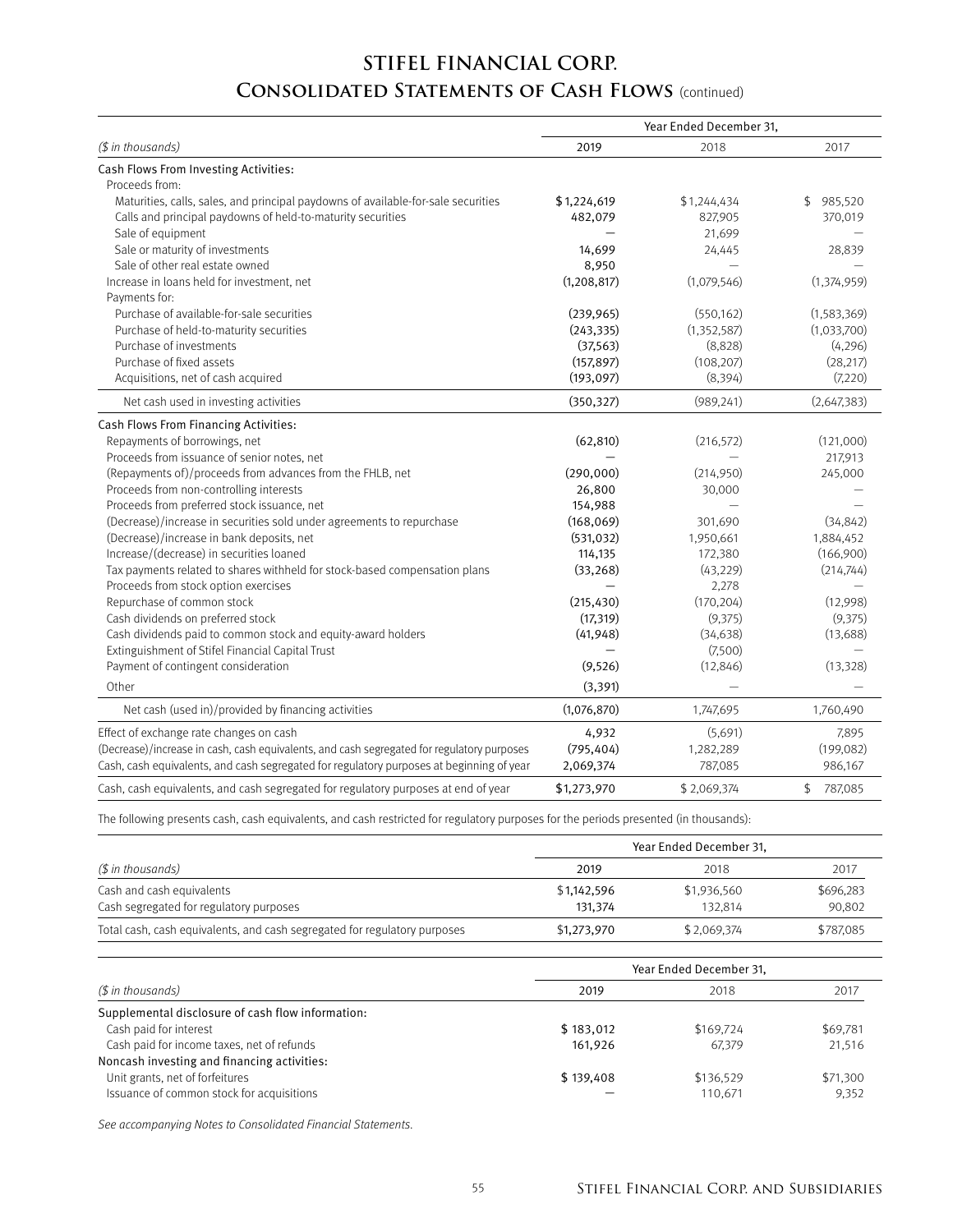# **STIFEL FINANCIAL CORP. Notes to Consolidated Financial Statements**

# NOTE 1 – Nature of Operations and Basis of Presentation

# Nature of Operations

Stifel Financial Corp. (the "Company"), through its wholly owned subsidiaries, is principally engaged in retail brokerage; securities trading; investment banking; investment advisory; retail, consumer, and commercial banking; and related financial services. Our major geographic area of concentration is throughout the United States, with a growing presence in the United Kingdom, Europe, and Canada. Our company's principal customers are individual investors, corporations, municipalities, and institutions.

# Basis of Presentation

The consolidated financial statements include Stifel Financial Corp. and its wholly owned subsidiaries, principally Stifel, Nicolaus & Company, Incorporated ("Stifel"), Keefe Bruyette & Woods ("KBW"), Stifel Bancorp, Inc. ("Stifel Bancorp"), and Stifel Nicolaus Europe Limited ("SNEL"). Unless otherwise indicated, the terms "we," "us," "our," or "our company" in this report refer to Stifel Financial Corp. and its wholly owned subsidiaries.

The accompanying consolidated financial statements have been prepared in conformity with U.S. generally accepted accounting principles, which require management to make certain estimates and assumptions that affect the reported amounts. We consider significant estimates, which are most susceptible to change and impacted significantly by judgments, assumptions, and estimates, to be: valuation of financial instruments and investments in partnerships, accrual for contingencies, allowance for loan losses, derivative instruments and hedging activities, fair value of goodwill and intangible assets, provision for income taxes and related tax reserves, and forfeitures associated with stockbased compensation. Actual results could differ from those estimates.

On December 9, 2019, the Company announced that it reached an agreement to sell Ziegler Capital Management, LLC ("ZCM"), a wholly owned asset management subsidiary. The assets and liabilities of ZCM have been classified as held for sale and are included in other assets and accounts payable and accrued expenses, respectively, at December 31, 2019.

Certain amounts from prior periods have been reclassified to conform to the current period's presentation. The effect of these reclassifications on our company's previously reported consolidated financial statements was not material.

## Consolidation Policies

The consolidated financial statements include the accounts of Stifel Financial Corp. and its subsidiaries. All material intercompany balances and transactions have been eliminated in consolidation. For consolidated subsidiaries that are less than wholly owned, the third-party holdings of equity interests are referred to as non-controlling interests. The portion of shareholders' equity that is attributable to non-controlling interests for such subsidiaries is presented as non-controlling interests, a component of total equity, in the consolidated statements of financial condition.

Our non-controlling interest represents a 27.5% third-party ownership of North Shore Aviation Holdings LLC ("North Shore"), a consolidated subsidiary of the Company that, through its subsidiary, owns airplane engines. See Note 20 for additional information on operating leases.

We also have investments or interests in other entities for which we must evaluate whether to consolidate by determining whether we have a controlling financial interest or are considered to be the primary beneficiary. In determining whether to consolidate these entities, we evaluate whether the entity is a voting interest entity or a variable interest entity ("VIE"). When we do not have a controlling interest in an entity, but we exert significant influence over the entity, we apply the equity method of accounting.

Voting Interest Entity – Voting interest entities are entities that have (i) total equity investment at risk sufficient to fund expected future operations independently, and (ii) equity holders who have the obligation to absorb losses or receive residual returns and the right to make decisions about the entity's activities. We consolidate voting interest entities when we determine that there is a controlling financial interest, usually ownership of all, or a majority of, the voting interest.

Variable Interest Entity – VIEs are entities that lack one or more of the characteristics of a voting interest entity. We are required to consolidate certain VIEs in which we have the power to direct the activities of the entity and the obligation to absorb significant losses or receive significant benefits. In other cases, we consolidate VIEs when we are deemed to be the primary

beneficiary. The primary beneficiary is defined as the entity that has a variable interest, or a combination of variable interests, that maintains control and receives benefits or will absorb losses that are not pro rata with its ownership interests.

The determination as to whether an entity is a VIE is based on the structure and nature of the entity. We also consider other characteristics, such as the ability to influence the decision-making relative to the entity's activities and how the entity is financed. With the exception of entities eligible for the deferral codified in Financial Accounting Standards Board ("FASB") Accounting Standards Update ("ASU") 2010-10, "Consolidation: Amendments for Certain Investment Funds" ("ASU 2010-10") (generally asset managers and investment companies), ASC 810 states that a controlling financial interest in an entity is present when an enterprise has a variable interest, or combination of variable interests, that have both the power to direct the activities of the entity that most significantly impact the entity's economic performance and the obligation to absorb losses of the entity or the rights to receive benefits from the entity that could potentially be significant to the entity.

Entities meeting the deferral provision defined by ASU 2010-10 are evaluated under the historical VIE guidance. Under the historical guidance, a controlling financial interest in an entity is present when an enterprise has a variable interest, or combination of variable interests, that will absorb a majority of the entity's expected losses, receive a majority of the entity's expected residual returns, or both. The enterprise with a controlling financial interest, known as the primary beneficiary, consolidates the VIE.

We determine whether we are the primary beneficiary of a VIE by first performing a qualitative analysis of the VIE's control structure, expected benefits and losses, and expected residual returns. This analysis includes a review of, among other factors, the VIE's capital structure, contractual terms, which interests create or absorb benefits or losses, variability, related party relationships, and the design of the VIE. Where a qualitative analysis is not conclusive, we perform a quantitative analysis. We reassess our initial evaluation of an entity as a VIE and our initial determination of whether we are the primary beneficiary of a VIE upon the occurrence of certain reconsideration events. See Note 29 for additional information on VIEs.

## NOTE 2 – Summary of Significant Accounting Policies

## Cash and Cash Equivalents

We consider money market mutual funds and highly liquid investments with original maturities of three months or less that are not restricted or segregated to be cash equivalents. Cash and cash equivalents include deposits with banks, federal funds sold, money market mutual funds, and certificates of deposit. Cash and cash equivalents also include balances that our bank subsidiaries maintain at the Federal Reserve Bank.

## Cash Segregated for Regulatory Purposes

Our broker-dealer subsidiaries are subject to Rule 15c3-3 under the Securities Exchange Act of 1934, which requires our company to maintain cash or qualified securities in a segregated reserve account for the exclusive benefit of its clients. In accordance with Rule 15c3-3, our company has portions of its cash segregated for the exclusive benefit of clients at December 31, 2019.

## Brokerage Client Receivables, Net

Brokerage client receivables include receivables of our company's brokerdealer subsidiaries, which represent amounts due on cash and margin transactions and are generally collateralized by securities owned by clients. Brokerage client receivables, primarily consisting of floating-rate loans collateralized by customer-owned securities, are charged interest at rates similar to other such loans made throughout the industry. The receivables are reported at their outstanding principal balance net of allowance for doubtful accounts. When a brokerage client receivable is considered to be impaired, the amount of the impairment is generally measured based on the fair value of the securities acting as collateral, which is measured based on current prices from independent sources, such as listed market prices or broker-dealer price quotations. Securities owned by customers, including those that collateralize margin or other similar transactions, are not reflected in the consolidated statements of financial condition.

# Securities Borrowed and Securities Loaned

Securities borrowed require our company to deliver cash to the lender in exchange for securities and are included in receivables from brokers, dealers,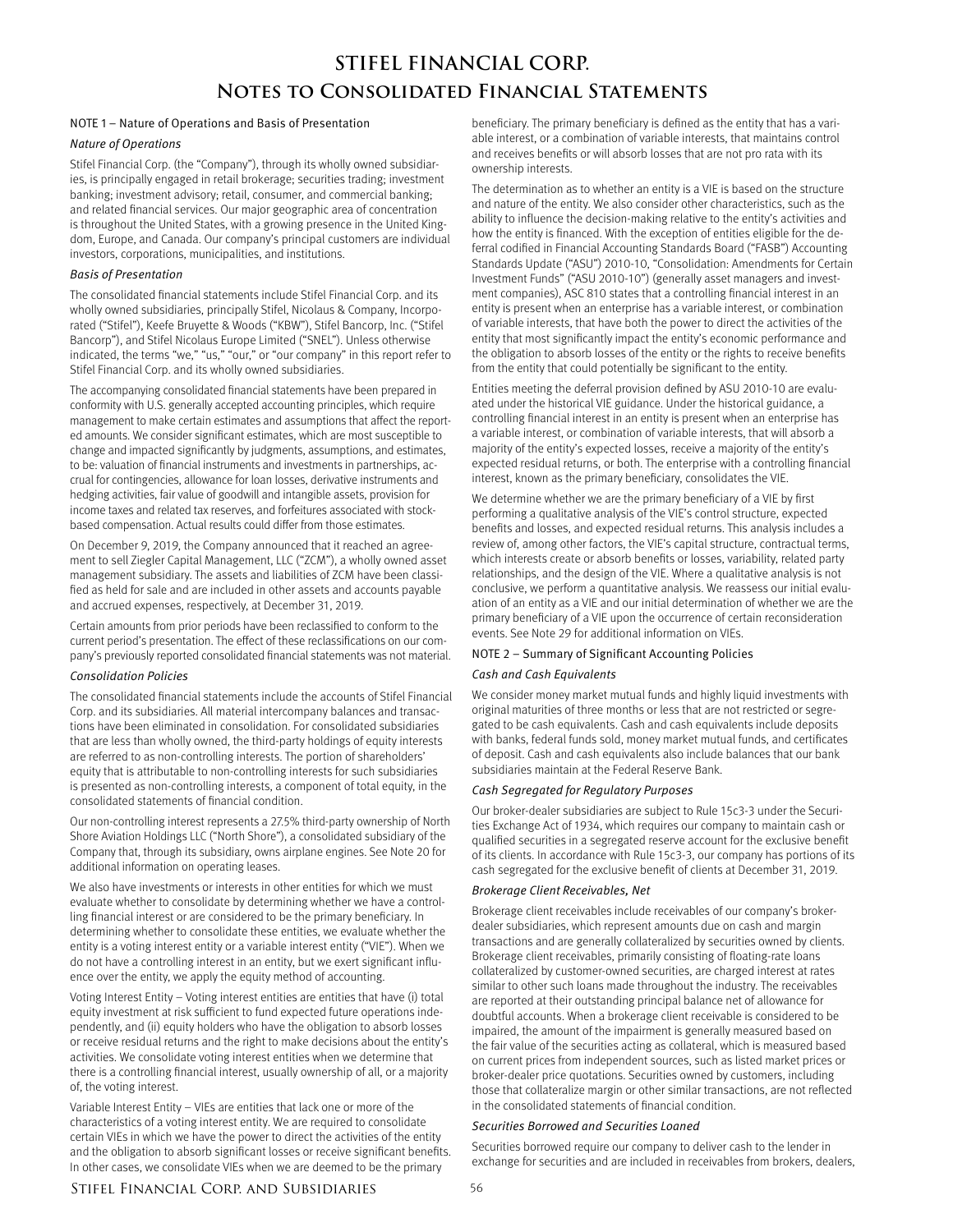and clearing organizations in the consolidated statements of financial condition. For securities loaned, we generally receive collateral in the form of cash in an amount in excess of the market value of securities loaned. Securities loaned are included in payables to brokers, dealers, and clearing organizations in the consolidated statements of financial condition. We monitor the market value of securities borrowed and loaned on a daily basis, with additional collateral obtained or refunded as necessary. Fees received or paid are recorded in interest revenue or interest expense in the consolidated statements of operations.

Substantially all of these transactions are executed under master netting agreements, which gives us right of offset in the event of counterparty default; however, such receivables and payables with the same counterparty are not set off in the consolidated statements of financial condition.

# Securities Purchased Under Agreements to Resell and Repurchase Agreements

Securities purchased under agreements to resell ("resale agreements") are collateralized financing transactions that are recorded at their contractual amounts plus accrued interest. We obtain control of collateral with a market value equal to or in excess of the principal amount loaned and accrued interest under resale agreements. These agreements are short-term in nature and are generally collateralized by U.S. government securities, U.S. government agency securities, and corporate bonds. We value collateral on a daily basis, with additional collateral obtained when necessary to minimize the risk associated with this activity.

Securities sold under agreements to repurchase ("repurchase agreements") are collateralized financing transactions that are recorded at their contractual amounts plus accrued interest. We make delivery of securities sold under agreements to repurchase and monitor the value of collateral on a daily basis. When necessary, we will deliver additional collateral.

# Financial Instruments

We measure certain financial assets and liabilities at fair value on a recurring basis, including cash equivalents, financial instruments owned, available-forsale securities, investments, financial instruments sold, but not yet purchased, and derivatives. Other than those separately discussed in the notes to the consolidated financial statements, the remaining financial instruments are generally short-term in nature, and their carrying values approximate fair value.

The fair value of a financial instrument is defined as the price that would be received to sell an asset or paid to transfer a liability (i.e., "the exit price") in an orderly transaction between market participants at the measurement date. We have categorized our financial instruments measured at fair value into a three-level classification in accordance with Topic 820, "Fair Value Measurement," which established a hierarchy for inputs used in measuring fair value that maximizes the use of observable inputs and minimizes the use of unobservable inputs by requiring that the most observable inputs be used when available. Observable inputs are inputs that market participants would use in pricing the asset or liability developed based on market data obtained from independent sources. Unobservable inputs reflect our assumptions that market participants would use in pricing the asset or liability developed based on the best information available in the circumstances. The hierarchy is broken down into three levels based on the transparency of inputs as follows:

Level 1 – Quoted prices (unadjusted) are available in active markets for identical assets or liabilities as of the measurement date. A quoted price for an identical asset or liability in an active market provides the most reliable fair value measurement, because it is directly observable to the market.

Level 2 – Pricing inputs are other than quoted prices in active markets, which are either directly or indirectly observable as of the measurement date. The nature of these financial instruments includes instruments for which quoted prices are available but traded less frequently, derivative instruments whose fair value have been derived using a model where inputs to the model are directly observable in the market, or can be derived principally from or corroborated by observable market data, and instruments that are fair valued using other financial instruments, the parameters of which can be directly observed.

Level 3 – Instruments that have little to no pricing observability as of the measurement date. These financial instruments do not have two-way markets and are measured using management's best estimate of fair value, where the inputs into the determination of fair value require significant management judgment or estimation.

## Valuation of Financial Instruments

When available, we use observable market prices, observable market parameters, or broker or dealer prices (bid and ask prices) to derive the fair value

of financial instruments. In the case of financial instruments transacted on recognized exchanges, the observable market prices represent quotations for completed transactions from the exchange on which the financial instrument is principally traded.

A substantial percentage of the fair value of our financial instruments owned, available-for-sale securities, investments, and financial instruments sold, but not yet purchased, are based on observable market prices, observable market parameters, or derived from broker or dealer prices. The availability of observable market prices and pricing parameters can vary from product to product. Where available, observable market prices and pricing or market parameters in a product may be used to derive a price without requiring significant judgment. In certain markets, observable market prices or market parameters are not available for all products, and fair value is determined using techniques appropriate for each particular product. These techniques involve some degree of judgment.

For investments in illiquid or privately held securities that do not have readily determinable fair values, the determination of fair value requires us to estimate the value of the securities using the best information available. Among the factors we consider in determining the fair value of investments are the cost of the investment, terms and liquidity, developments since the acquisition of the investment, the sales price of recently issued securities, the financial condition and operating results of the issuer, earnings trends and consistency of operating cash flows, the long-term business potential of the issuer, the quoted market price of securities with similar quality and yield that are publicly traded, and other factors generally pertinent to the valuation of investments. In instances where a security is subject to transfer restrictions, the value of the security is based primarily on the quoted price of a similar security without restriction but may be reduced by an amount estimated to reflect such restrictions. The fair value of these investments is subject to a high degree of volatility and may be susceptible to significant fluctuation in the near term, and the differences could be material.

The degree of judgment used in measuring the fair value of financial instruments generally correlates to the level of pricing observability. Pricing observability is impacted by a number of factors, including the type of financial instrument, whether the financial instrument is new to the market and not yet established, and the characteristics specific to the transaction. Financial instruments with readily available active quoted prices for which fair value can be measured from actively quoted prices generally will have a higher degree of pricing observability and a lesser degree of judgment used in measuring fair value. Conversely, financial instruments rarely traded or not quoted will generally have less, or no, pricing observability and a higher degree of judgment used in measuring fair value. See Note 5 for additional information on how we value our financial instruments.

## Available-for-Sale and Held-to-Maturity Securities

Securities available for sale, which are carried at fair value, include U.S. government agency securities; state and municipal securities; agency, nonagency, and commercial mortgage-backed securities; corporate fixed income securities; and asset-backed securities, which primarily includes collateralized loan obligations.

Securities held to maturity are recorded at amortized cost based on our company's positive intent and ability to hold these securities to maturity. Securities held to maturity include agency and commercial mortgage-backed securities, and asset-backed securities, consisting of collateralized loan obligation securities and student loan ARS.

We evaluate all securities in an unrealized loss position quarterly to assess whether the impairment is other-than-temporary. Our other-than-temporary impairment ("OTTI") assessment is a subjective process requiring the use of judgments and assumptions. Accordingly, we consider a number of qualitative and quantitative criteria in our assessment, including the extent and duration of the impairment, recent events specific to the issuer and/or industry to which the issuer belongs, the payment structure of the security, external credit ratings and the failure of the issuer to make scheduled interest or principal payments, the value of underlying collateral, current market conditions, and our company's ability and intent to hold the investment until its value recovers or the securities mature. We may determine that the decline in fair value of an investment is other-than-temporary if our analysis of these factors indicates that we will not recover our investment in the securities.

If we determine that impairment on our debt securities is other-than-temporary and we have made the decision to sell the security or it is more likely than not that we will be required to sell the security prior to recovery of its amortized cost basis, we recognize the entire portion of the impairment in earnings. If we have not made a decision to sell the security and we do not expect that we will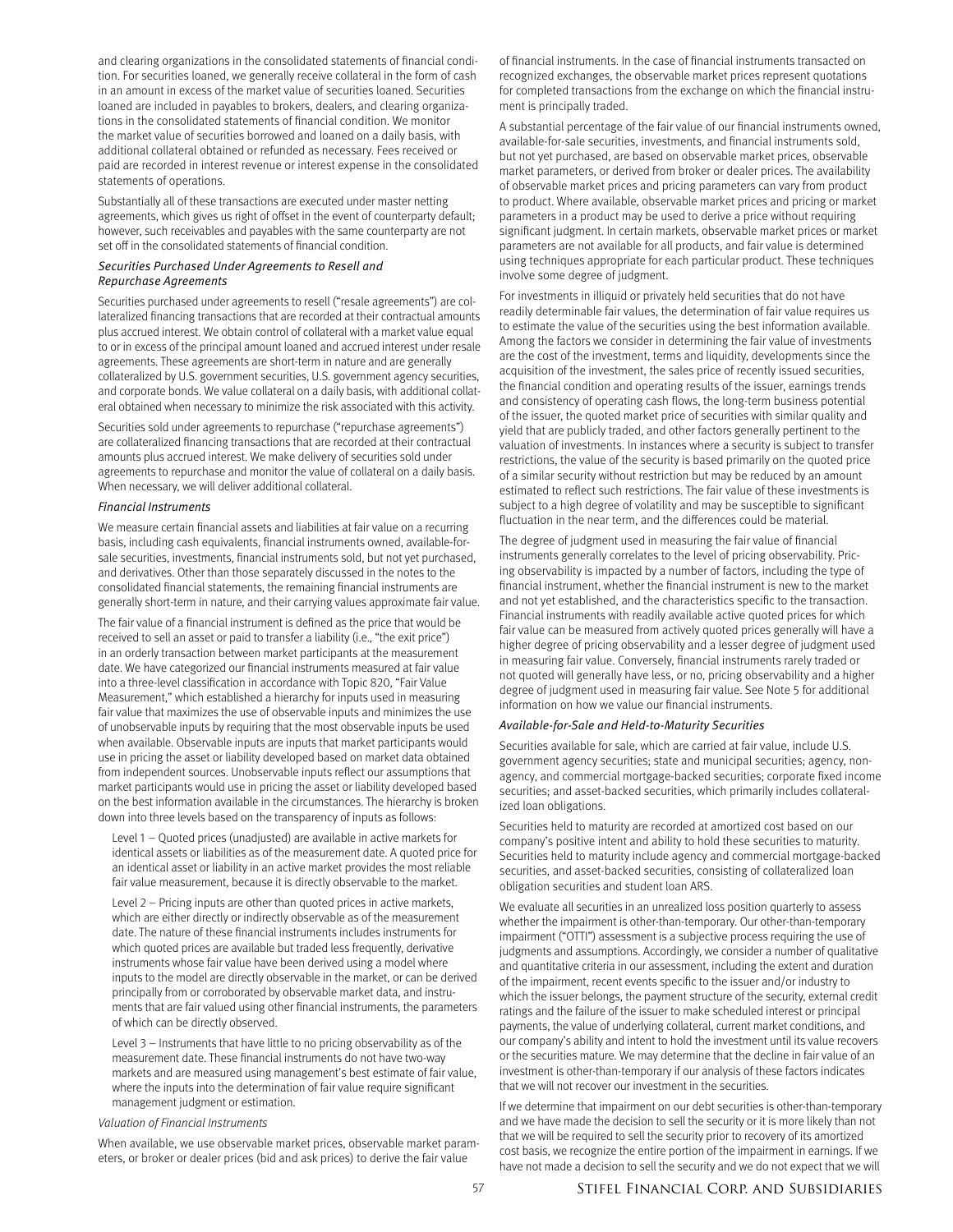be required to sell the security prior to recovery of the amortized cost basis, we recognize only the credit component of OTTI in other operating expenses in the consolidated statements of operations. The remaining unrealized loss due to factors other than credit, or the non-credit component, is recorded in accumulated other comprehensive loss. We determine the credit component based on the difference between the security's amortized cost basis and the present value of its expected future cash flows, discounted based on the purchase yield. The non-credit component represents the difference between the security's fair value and the present value of expected future cash flows.

We estimate the portion of loss attributable to credit using a discounted cash flow model. Key assumptions used in estimating the expected cash flows include default rates, loss severity, and prepayment rates. Assumptions used can vary widely based on the collateral underlying the securities and are influenced by factors such as collateral type, loan interest rate, geographical location of the borrower, and borrower characteristics.

Unrealized gains and losses on our available-for-sale securities are reported, net of taxes, in accumulated other comprehensive loss included in shareholders' equity. Amortization of premiums and accretion of discounts are recorded as interest income in the consolidated statements of operations using the interest method. Realized gains and losses from sales of securities available for sale are determined on a specific identification basis and are included in other income in the consolidated statements of operations in the period they are sold. For securities transferred from available-for-sale to held-to-maturity, carrying value also includes unrealized gains and losses recognized in accumulated other comprehensive loss at the date of transfer. Such unrealized gains or losses are accreted over the remaining life of the security with no impact on future net income.

# Loan Classification

We classify loans based on our investment strategy and management's assessment of our intent and ability to hold loans for the foreseeable future or until maturity. Management's intent and ability with respect to certain loans may change from time to time depending on a number of factors, including economic, liquidity, and capital conditions. The accounting and measurement framework for loans differs depending on the loan classification. The classification criteria and accounting and measurement framework for bank loans and loans held for sale are described below.

#### Bank Loans and Allowance for Loan Losses

Bank loans consist of commercial and residential mortgage loans, commercial and industrial loans, stock-secured loans, home equity loans, construction loans, and consumer loans originated or acquired by Stifel Bancorp. Bank loans include those loans that management has the intent and ability to hold and are recorded at outstanding principal adjusted for any charge-offs, allowance for loan losses, deferred origination fees and costs, and purchased discounts. Loan origination costs, net of fees, and premiums and discounts on purchased loans are deferred and recognized over the contractual life of the loan as an adjustment of yield using the interest method. Bank loans are generally collateralized by real estate, real property, marketable securities, or other assets of the borrower. Interest income is recognized using the effective interest rate method, which is based upon the respective interest rates and the average daily asset balance. Discount accretion/premium amortization is recognized using the effective interest rate method, which is based upon the respective interest rate and expected lives of loans.

We regularly review the loan portfolio and have established an allowance for loan losses for inherent losses estimated to have occurred in the loan portfolio through a provision for loan losses charged to other operating expenses in the consolidated statements of operations. In providing for the allowance for loan losses, we consider historical loss experience, the nature and volume of the loan portfolio, adverse situations that may affect the borrower's ability to repay, estimated value of any underlying collateral, the selection of proxy data used in developing loss rates, and prevailing economic and business conditions. This evaluation is inherently subjective, as it requires estimates that are susceptible to significant revision as more information becomes available.

### Loans Held for Sale

Loans that we intend to sell or for which we do not have the ability and intent to hold for the foreseeable future are classified as held for sale. Loans held for sale consist of fixed-rate and adjustable-rate residential and multi-family real estate mortgage loans intended for sale. Loans held for sale are stated at lower of cost or market value on an individual loan basis. Declines in market value below cost and any gains or losses on the sale of these assets are recognized in other income in the consolidated statements of operations. Market value is determined based on prevailing market prices for loans

with similar characteristics or on sale contract prices. Deferred fees and costs related to these loans are not amortized but are recognized as part of the cost basis of the loan at the time it is sold. Because loans held for sale are reported at lower of cost or market value, an allowance for loan losses is not established for loans held for sale.

## Impaired Loans

A loan is considered impaired when, based on current information and events, it is probable that the scheduled payments of principal or interest when due according to the contractual terms of the loan agreement will not be collectible. Factors considered in determining impairment include payment status, collateral value, and the probability of collecting scheduled principal and interest payments when due. Loans that experience insignificant payment delays and payment shortfalls generally are not classified as impaired. We determine the significance of payment delays and payment shortfalls on a case-by-case basis, taking into consideration all of the circumstances surrounding the loan and the borrower, including the length of the delay, the reasons for the delay, the borrower's prior payment record, and the amount of the shortfall in relation to the principal and interest owed.

We consider a loan a trouble debt restructuring when an existing borrower is granted concessionary rates or terms, which would not otherwise be offered. The concessions granted do not reflect current market conditions for a new loan of similar risk to another borrower in similar financial circumstances.

Once a loan is determined to be impaired, when principal or interest becomes 90 days past due or when collection becomes uncertain, the accrual of interest and amortization of deferred loan origination fees is discontinued ("non-accrual status") and any accrued and unpaid interest income is reversed. Loans placed on non-accrual status are returned to accrual status when all delinquent principal and interest payments are collected and the collectibility of future principal and interest payments is reasonably assured. Loan losses are charged against the allowance for loan losses when we believe the uncollectibility of a loan balance is certain. Subsequent recoveries, if any, are credited to the allowance for loan losses.

Large groups of smaller balance homogenous loans are collectively evaluated for impairment. Accordingly, we do not separately identify individual consumer and residential loans for impairment measurements. Impairment is measured on a loan-by-loan basis for non-homogeneous loans, and a specific allowance is established for individual loans determined to be impaired. Impairment is measured by comparing the carrying value of the impaired loan to the present value of its expected cash flow discounted at the loan's effective interest rate, the loan's observable market price, or the fair value of the collateral if the loan is collateral dependent.

### Investments

Our broker-dealer subsidiaries report changes in fair value of marketable and non-marketable securities in other income in the consolidated statements of operations. The fair value of marketable investments is generally based on either quoted market or dealer prices. The fair value of non-marketable securities is based on management's estimate using the best information available, which generally consists of quoted market prices for similar securities and internally developed discounted cash flow models.

Investments in the consolidated statements of financial condition contain investments in securities that are marketable and securities that are not readily marketable. These investments are not included in our broker-dealer trading inventory or available-for-sale or held-to-maturity portfolios and represent the acquiring and disposing of debt or equity instruments for our benefit.

### Fixed Assets, Net

Office equipment is depreciated on a straight-line basis over the estimated useful life of the asset of two to seven years. Leasehold improvements are amortized on a straight-line basis over the lesser of the estimated useful life of the asset or the term of the lease. Buildings and building improvements are amortized on a straight-line basis over the estimated useful life of the asset of three to thirty-nine years. Depreciation expense is recorded in occupancy and equipment rental in the consolidated statements of operations. Office equipment and leasehold improvements are stated at cost net of accumulated depreciation and amortization in the consolidated statements of financial condition. Fixed assets are reviewed for impairment whenever events or changes in circumstances indicate that the carrying amount of such assets may not be recoverable.

#### Aircraft Engines Held for Operating Lease

Aircraft engines held for operating lease are stated at cost, less accumulated depreciation and are included in fixed assets, net in the consolidated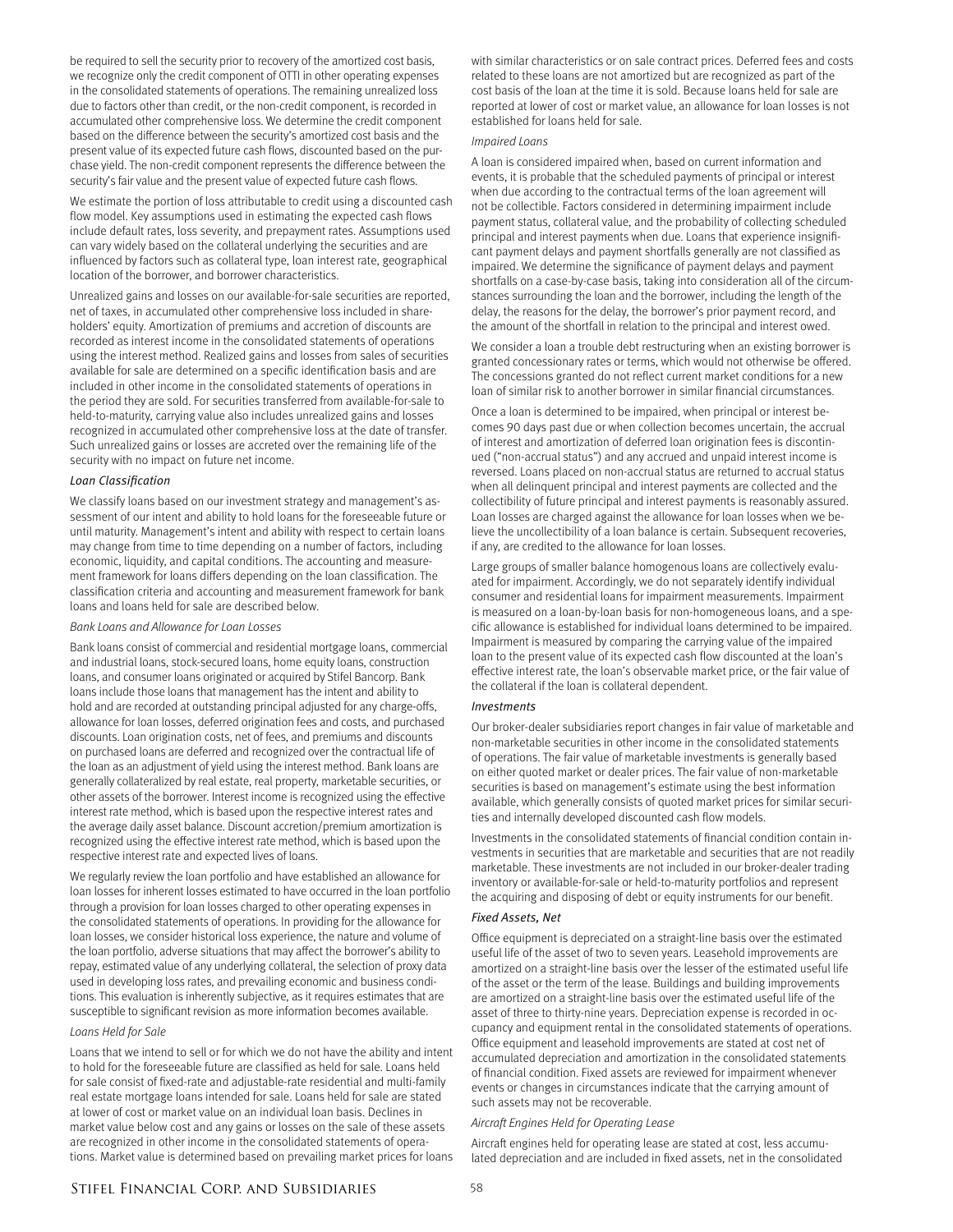statements of financial condition. Certain costs incurred in connection with the acquisition of aircraft engines are capitalized as part of the cost of such assets. Major overhauls paid for by our company, which improve functionality or extend the original useful life, are capitalized and depreciated over the shorter of the estimated period to the next overhaul ("deferral method") or the remaining useful life of the equipment. We do not accrue for planned major maintenance. The cost of overhauls of aircraft engines under long-term leases, for which the lessee is responsible for maintenance during the period of the lease, are paid for by the lessee or from reimbursable maintenance reserves paid to our company in accordance with the lease, and are not capitalized.

We depreciate aircraft engines on a straight-line basis over a 30-year period from the acquisition date to a 15% residual value. We review the useful life and residual values of all engines periodically as demand changes to accurately depreciate the cost of equipment over the useful life of the engines.

## Goodwill and Intangible Assets

Goodwill represents the cost of acquired businesses in excess of the fair value of the related net assets acquired. We test goodwill for impairment on an annual basis and on an interim basis when certain events or circumstances exist. We test for impairment at the reporting unit level, which is generally at the level of or one level below our company's business segments. For both the annual and interim tests, we have the option to first assess qualitative factors to determine whether the existence of events or circumstances leads to a determination that it is more likely than not that the fair value of a reporting unit is less than its carrying amount. If, after assessing the totality of events or circumstances, we determine it is more likely than not that the fair value of a reporting unit is greater than its carrying amount, then performing the two-step impairment test is not required. However, if we conclude otherwise, we are then required to perform the first step of the two-step impairment test. Goodwill impairment is determined by comparing the estimated fair value of a reporting unit with its respective carrying value. If the estimated fair value exceeds the carrying value, goodwill at the reporting unit level is not deemed to be impaired. If the estimated fair value is below carrying value, however, further analysis is required to determine the amount of the impairment. Additionally, if the carrying value of a reporting unit is zero or a negative value and it is determined that it is more likely than not the goodwill is impaired, further analysis is required. The estimated fair values of the reporting units are derived based on valuation techniques we believe market participants would use for each of the reporting units. The Company performed impairment testing on October 1, 2019, with no impairment charges resulting from the annual impairment tests.

Identifiable intangible assets, which are amortized over their estimated useful lives, are tested for potential impairment whenever events or changes in circumstances suggest that the carrying value of an asset or asset group may not be fully recoverable.

## Loans and Advances to Financial Advisors and Other Employees, Net

We offer transition pay, principally in the form of upfront loans, to financial advisors and certain key revenue producers as part of our company's overall growth strategy. These loans are generally forgiven by a charge to compensation and benefits over a five- to ten-year period if the individual satisfies certain conditions, usually based on continued employment and certain performance standards. We monitor and compare individual financial advisor production to each loan issued to ensure future recoverability. If the individual leaves before the term of the loan expires or fails to meet certain performance standards, the individual is required to repay the balance. In determining the allowance for doubtful receivables from former associates, management considers the facts and circumstances surrounding each receivable, including the amount of the unforgiven balance, the reasons for the terminated employment relationship, and the former associates' overall financial situation.

#### Derivative Instruments and Hedging Activities

We recognize all of our derivative instruments at fair value as either assets or liabilities in the consolidated statements of financial condition. These instruments are recorded in other assets or accounts payable and accrued expenses in the consolidated statements of financial condition and in the operating section of the consolidated statements of cash flows as increases or decreases of other assets and accounts payable and accrued expenses. Our company's policy is not to offset fair value amounts recognized for derivative instruments and fair value amounts recognized for the right to reclaim cash collateral or the obligation to return cash collateral arising from derivative instruments recognized at fair value executed with the same counterparty under master netting arrangements. The accounting for changes in

the fair value (i.e., gains and losses) of a derivative instrument depends on whether it has been designated and qualifies as part of a hedging relationship and, further, on the type of hedging relationship. For those derivative instruments that are designated and qualify as hedging instruments, we must also designate the hedging instrument or transaction, based upon the exposure being hedged.

For derivative instruments that are designated and qualify as cash flow hedges (i.e., hedging the exposure to variability in expected future cash flows that is attributable to a particular risk), the effective portion of the gain or loss on the derivative instrument is reported as a component of accumulated other comprehensive loss, net of tax, and reclassified into earnings in the same period or periods during which the hedged transaction affects earnings. The remaining gain or loss on the derivative instrument in excess of the cumulative change in the present value of future cash flows of the hedged item, if any, is recognized in current earnings during the period of change. We do not use derivatives for trading or speculative purposes and, at December 31, 2019, all of our derivatives are designated as cash flow hedges. See Note 14 for additional details.

### Revenue Recognition

Customer securities transactions are recorded on a settlement date basis, with related commission revenues and expenses recorded on a trade date basis. Commission revenues are recorded as the amount charged to the customer, which, in certain cases, may include varying discounts. Principal securities transactions are recorded on a trade date basis. We typically distribute our proprietary equity research products to our client base of institutional investors at no charge. These proprietary equity research products are accounted for as a cost of doing business.

Advisory fees from mergers and acquisitions engagements are recognized at a point in time when the related transaction is completed, as the performance obligation is to successfully broker a specific transaction.

Advisory expenses had historically been deferred until reimbursed by the client, the related fee revenue was recognized, or the engagement was otherwise concluded. Expenses are deferred only to the extent they are explicitly reimbursable by the client and the related revenue has been recognized. All other investment banking advisory-related expenses, including expenses incurred related to restructuring assignments, are expensed as incurred.

Underwriting expenses had historically been recorded net of client reimbursements and/or netted against revenues. All investment banking expenses are recognized as non-interest expense in other operating expenses in the consolidated statements of operations, and any expense reimbursements are recognized as investment banking revenues (i.e., expenses are no longer recorded net of client reimbursements and are not netted against revenues).

Asset management and service fees. We earn management and performance fees in connection with investment advisory services provided to institutional and individual clients. Investment advisory fees are charged based on the value of assets in fee-based accounts and are affected by changes in the balances of client assets due to market fluctuations and levels of net new client assets. Fees are charged either in advance based on fixed rates applied to the value of the customers' account at the beginning of the period or periodically based on contracted rates and account performance. Contracts can be terminated at any time with no incremental payments due to our company upon termination. If the contract is terminated by the customer, fees are prorated for the period and fees charged for the post termination period are refundable to the customer.

We earn fees from the investment partnerships that we manage or of which we are a general partner. Such management fees are generally based on the net assets or committed capital of the underlying partnerships. We have agreed, in certain cases, to waive management fees, in lieu of making a cash contribution, in satisfaction of our general partner investment commitments to the investment partnerships. In these cases, we generally recognize our management fee revenues at the time when we are allocated a special profit interest in realized gains from these partnerships.

Lease revenue – Revenue from leasing of aircraft engines is recognized as operating lease revenue on a straight-line basis over the terms of the applicable lease agreements. Under the terms of some of our company's leases, the lessees pay use fees (also known as maintenance reserves) to our company based on usage of the leased asset, which are designed to cover expected future maintenance costs. Some of these amounts are reimbursable to the lessee if they make specifically defined maintenance expenditures. Use fees received are recognized in revenue as maintenance reserve revenue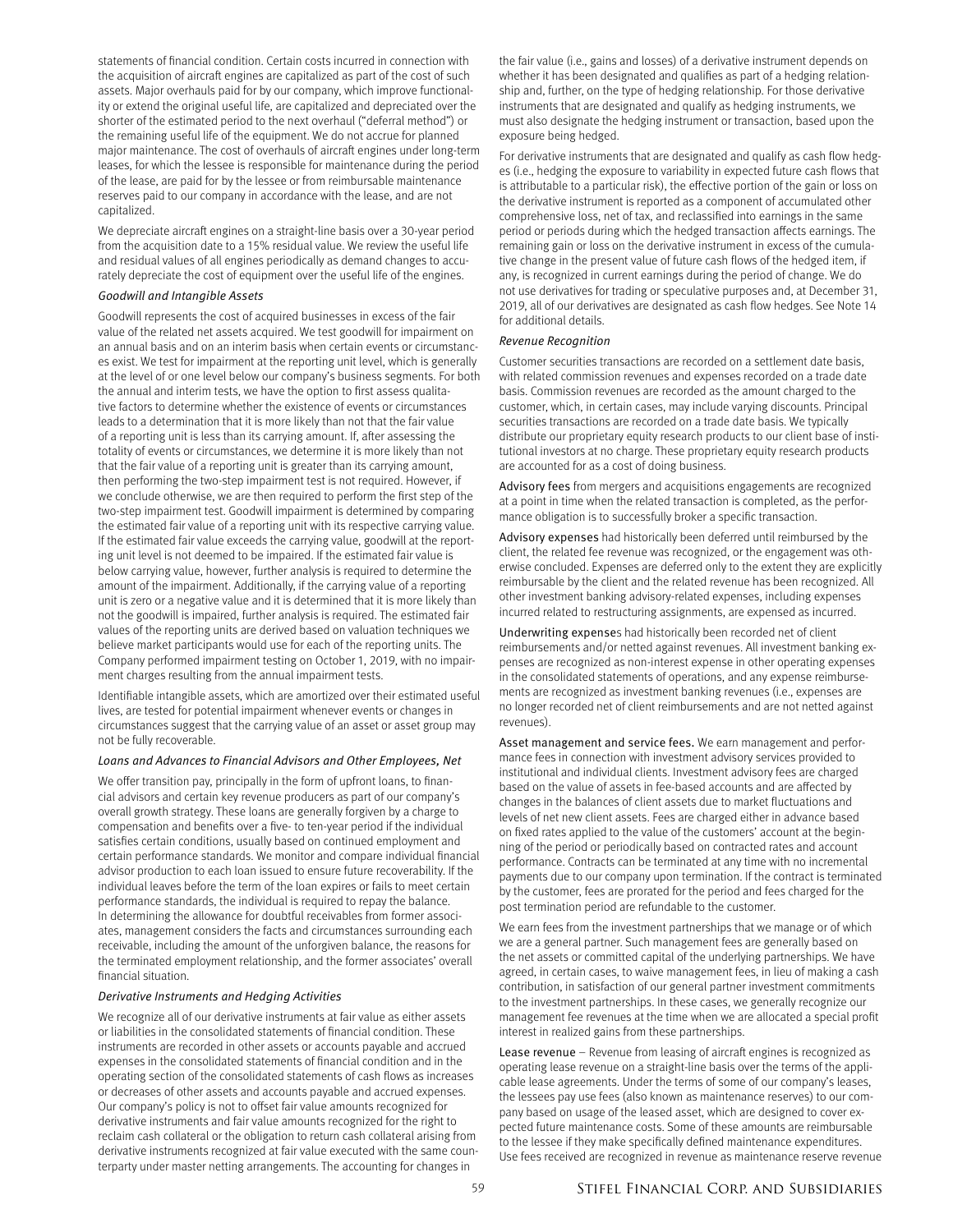if they are not reimbursable to the lessee. Use fees that are reimbursable are recorded as a maintenance reserve liability until they are reimbursed to the lessee, the lease terminates, or the obligation to reimburse the lessee for such reserves ceases to exist, at which time they are recognized in revenue as maintenance reserve revenue.

# Operating Leases

Our company enters into operating leases for real estate, office equipment, and other assets, substantially all of which are used in connection with its operations. We adopted ASU 2016-02 on January 1, 2019, which required our company to recognize, for leases longer than one year, a right-of-use asset representing the right to use the underlying asset for the lease term, and a lease liability representing the liability to make payments. The lease term is generally determined based on the contractual maturity of the lease. For leases where our company has the option to terminate or extend the lease, an assessment of the likelihood of exercising the option is incorporated into the determination of the lease term. Such assessment is initially performed at the inception of the lease and is updated if events occur that impact the original assessment.

An operating lease right-of-use asset is initially determined based on the operating lease liability, adjusted for initial direct costs, lease incentives, and amounts paid at or prior to lease commencement. This amount is then amortized over the lease term. At December 31, 2019, the right-of-use assets are included in fixed assets, net with the corresponding lease liabilities included in accounts payable and accrued expenses in the consolidated statements of financial condition. See Note 20 for information about operating leases.

For leases where our company ceased using the space and management has concluded that it will not derive any future economic benefits, we record an impairment of right-of-use assets.

# Income Taxes

We compute income taxes using the asset and liability method, under which deferred income taxes are provided for the temporary differences between the financial statement carrying amounts and the tax basis of our company's assets and liabilities. We establish a valuation allowance for deferred tax assets if it is more likely than not that these items will either expire before we are able to realize their benefits, or that future deductibility is uncertain.

We recognize the tax benefit from an uncertain tax position only if it is more likely than not that the tax position will be sustained on examination by the taxing authorities, based on the technical merits of the position. The tax benefits recognized in the consolidated financial statements from such a position are measured based on the largest benefit that has a greater than 50% likelihood of being realized upon ultimate settlement. We recognize interest and penalties related to uncertain tax positions in provision for income taxes in the consolidated statements of operations. See Note 25 for further information regarding income taxes.

# Foreign Currency Translation

We consolidate our foreign subsidiaries, which have designated their local currency as their functional currency. Assets and liabilities of these foreign subsidiaries are translated at year-end rates of exchange. Revenues and expenses are translated at an average rate for the period. Gains or losses resulting from translating foreign currency financial statements are reflected in accumulated other comprehensive loss, a separate component of Stifel Financial Corp.'s shareholders' equity. Gains or losses resulting from foreign currency transactions are included in other income in the consolidated statements of operations.

## Recently Issued Accounting Guidance

# Goodwill Impairment Testing

In January 2017, the FASB issued ASU 2017-04, "Intangibles - Goodwill and Other (Topic 350): Simplifying the Test for Goodwill Impairment," which simplifies the subsequent measurement of goodwill and eliminates Step 2 from the goodwill impairment test. Under the accounting update, the annual, or interim, goodwill impairment test is performed by comparing the fair value of a reporting unit with its carrying amount, and an impairment charge should be recognized for the amount by which the carrying amount exceeds the reporting unit's fair value; however, the loss recognized should not exceed the total amount of goodwill allocated to that reporting unit. The accounting update is effective for annual or any interim impairment tests in fiscal years beginning after December 15, 2019 (January 1, 2020, for our company) and early adoption is permitted. The adoption of the accounting update is not expected to have a material impact on our consolidated financial statements.

# Financial Instruments – Credit Losses

In June 2016, the FASB issued ASU 2016-13, "Financial Instruments − Credit Losses (Topic 326): Measurement of Credit Losses on Financial Instruments (ASU 2016-13)." This accounting update impacts the impairment model for certain financial assets measured at amortized cost by requiring a current expected credit loss ("CECL") methodology to estimate expected credit losses over the entire life of the financial asset, recorded at inception or purchase. CECL will replace the loss model currently applicable to bank loans, held-tomaturity securities, and other receivables carried at amortized cost.

The accounting update also eliminates the concept of other-than-temporary impairment for available-for-sale securities. Impairments on available-forsale securities will be required to be recognized in earnings through an allowance, when the fair value is less than amortized cost and a credit loss exists or the securities are expected to be sold before recovery of amortized cost. Under the accounting update, there may be an ability to determine there are no expected credit losses in certain circumstances, e.g., based on collateral arrangements for lending and financing transactions or based on the credit quality of the borrower or issuer.

Expected credit losses, including losses on off-balance sheet exposures, such as lending commitments, will be measured based on historical experience, current conditions, and forecasts that affect the collectability of the reported amount. Overall, the amendments in this accounting update are expected to accelerate the recognition of credit losses for portfolios where CECL models will be applied.

In April 2019, the FASB issued ASU No. 2019-04, "Codification Improvements to Topic 326, Financial Instruments – Credit Losses, Topic 815, Derivatives and Hedging, and Topic 825, Financial Instruments," which clarifies and improves areas of guidance related to the recently issued standards on credit losses, hedging, recognition, and measurement.

The accounting update provides guidance on how companies will estimate expected credit losses by incorporating (1) expected recoveries of financial assets, including recoveries of amounts expected to be written off and those previously written off, and (2) clarifying that contractual extensions or renewal options that are not unconditionally cancellable by the lender are considered when determining the contractual term over which expected credit losses are measured.

In May 2019, the FASB issued ASU No. 2019-05, "Financial Instruments – Credit Losses (Topic 326): Targeted Transition Relief," which allows entities to irrevocably elect, upon adoption of ASU 2016-13, the fair value option on financial instruments that (1) were previously recorded at amortized cost and (2) are within the scope of ASC 326-20 if the instruments are eligible for the fair value option under ASC 825-10. The fair value option election does not apply to held-to-maturity debt securities. Entities are required to make this election on an instrument-by-instrument basis.

In November 2019, the FASB issued ASU No. 2019-11, "Codification Improvements to Topic 326, Financial Instruments – Credit Losses," which clarifies the treatment of expected recoveries for amounts previously written off on purchased receivables, provides transition relief for troubled debt restructurings, and allows for certain disclosure simplifications of accrued interest.

We will adopt the ASUs using a modified retrospective approach on January 1, 2020. The adoption of the accounting update is not expected to have a material impact on our consolidated financial statements. Upon adoption of ASU 2016-13, the Company expects the reserve for credit losses to be in the range of \$107.5 million to \$120.5 million. This range incorporates the reserve for credit losses for all material funded and unfunded financial assets and other receivables. This balance is impacted by the economic environment, the size and type of loan portfolios held by our company on the date of adoption, and other management judgments that impact the quantitative and qualitative assumptions that estimate the expected credit losses of financial assets. Income Taxes

In December 2019, the FASB issued ASU 2019-12, "Income Taxes (Topic 740): Simplifying the Accounting for Income Taxes," which is intended to simplify various aspects related to accounting for income taxes. This accounting update removes certain exceptions to the general principles in Topic 740 and also clarifies and amends existing guidance to improve consistent application. The accounting update is effective for interim and annual periods beginning after December 15, 2020 (January 1, 2021, for our company), and early adoption is permitted. We are currently evaluating the impact that the accounting update will have on our consolidated financial statements.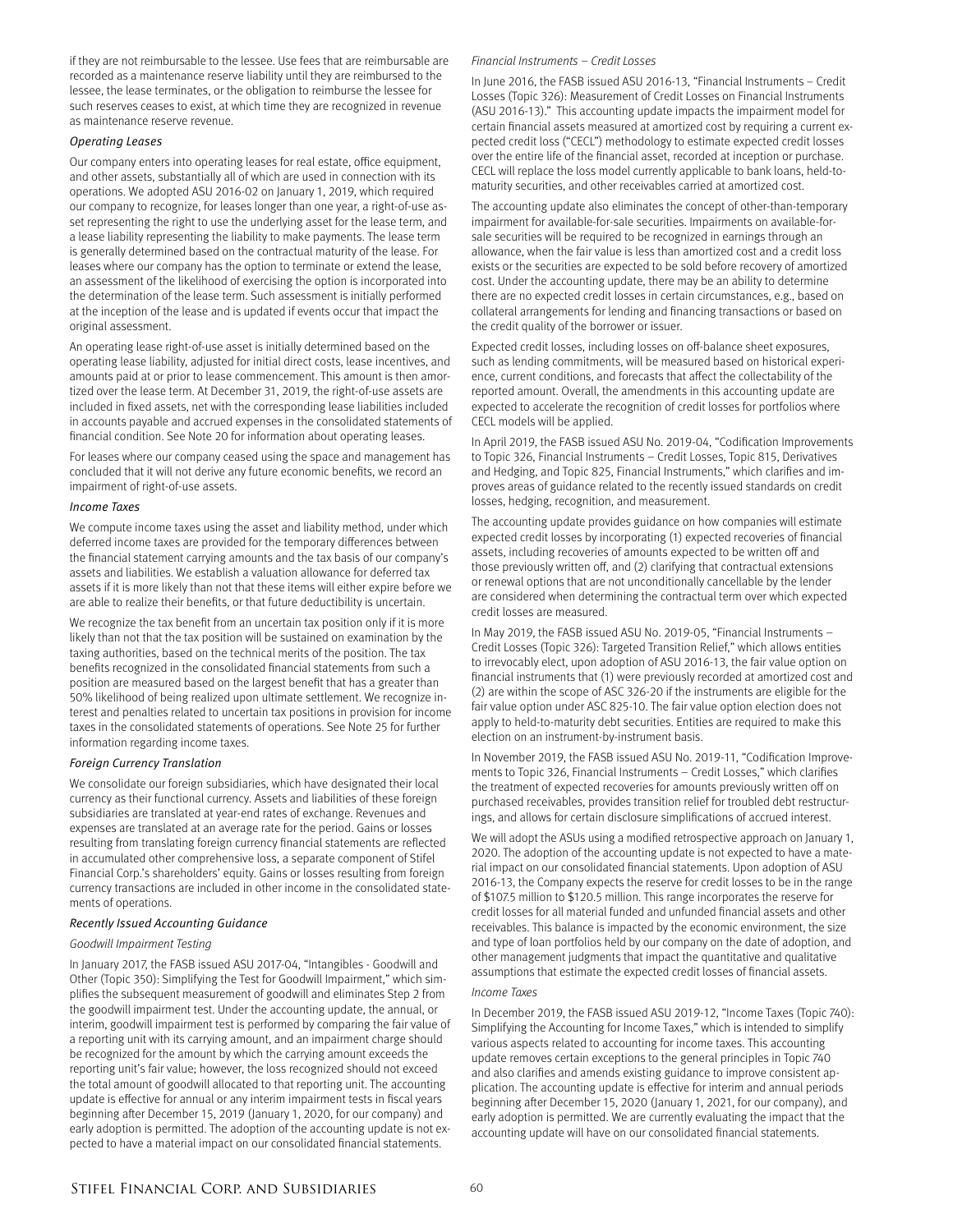## Recently Adopted Accounting Guidance

#### Fair Value Measurement

In August 2018, the FASB issued ASU No. 2018-13, Disclosure Framework – Changes to the Disclosure Requirements for Fair Value Measurement. The objective of this guidance is to improve the effectiveness of disclosure requirements on fair value measurement by eliminating certain disclosure requirements for fair value measurements for all entities, requiring public entities to disclose certain new information and modifying some disclosure requirements. The accounting update is effective for the fiscal year beginning after December 15, 2019 (January 1, 2020, for our company), and early adoption is permitted. We early adopted the guidance in the update on January 1, 2019. The adoption of the accounting update did not have a material impact on our consolidated financial statements.

## Derivatives and Hedging

In August 2017, the FASB issued ASU 2017-12, "Targeted Improvements to Accounting for Hedging Activities" ("ASU 2017-12"), which amends the hedge accounting recognition and presentation requirements. The accounting update improves the transparency and understandability of information conveyed to financial statement users by better aligning companies' hedging relationship to their existing risk management strategies, simplifies the application of hedge accounting, and increases transparency regarding the scope and results of hedging programs. The accounting update is effective for the fiscal year beginning after December 15, 2018 (January 1, 2019, for our company), and early adoption is permitted. The adoption of the accounting update did not have a material impact on our consolidated financial statements.

In April 2019, the FASB issued ASU No. 2019-04, "Codification Improvements to Topic 326, Financial Instruments – Credit Losses, Topic 815, Derivatives and Hedging, and Topic 825, Financial Instruments," which clarifies and improves areas of guidance related to the recently issued standards on credit losses, hedging, recognition, and measurement.

The accounting update clarifies that the reclassification of a debt security from held-to-maturity to available-for-sale under the transition guidance in ASU 2017-12 would not (1) call into question the classification of other heldto-maturity securities, (2) be required to actually designate any reclassified security in a last-of-layer hedge, or (3) be restricted from selling any reclassified security. The accounting update is effective for fiscal years beginning after December 15, 2019 (January 1, 2020, for our company), and early adoption is permitted. We early adopted the provisions of the accounting update related to Topic 815 on August 1, 2019. As a result of the adoption of the accounting update, we made a one-time decision to transfer a portion of our held-to-maturity securities to available-for-sale. The adoption of the accounting guidance had no other impact on our consolidated financial statements. See Note 7 for further information.

#### Callable debt securities

In March 2017, the FASB issued ASU 2017-08, "Receivables – Nonrefundable Fees and Other Costs (Subtopic 310-20): Premium Amortization on Purchased Callable Debt Securities," which shortens the amortization period for the premium on certain callable debt securities to the earliest call date. The amendments are applicable to any purchased individual debt security with an explicit and non-contingent call feature that is callable at a fixed price on a preset date. The accounting update is effective for fiscal years beginning after December 15, 2018 (January 1, 2019, for our company) under a modified retrospective approach. The change was applied prospectively from January 1, 2019, and there is no impact to our previously presented results. The adoption of the accounting update resulted in a reduction of beginning retained earnings of \$4.4 million after-tax as a cumulative effect of adoption of an accounting change.

#### Leases

In February 2016, the FASB issued ASU 2016-02 that requires for leases longer than one year, a lessee recognize in the statements of financial condition a right-of-use asset, representing the right to use the underlying asset for the lease term, and a lease liability, representing the liability to make lease payments. The accounting update also requires that for finance leases, a lessee recognize interest expense on the lease liability, separately from the amortization of the right-of-use asset in the statements of earnings, while for operating leases, such amounts should be recognized as a combined expense. In addition, this accounting update requires expanded disclosures about the nature and terms of lease agreements.

This change was applied prospectively from January 1, 2019, and there is no impact on our previously presented results. Upon adoption, in accordance

with the new lease standard, we elected to not reassess the lease classification or initial direct costs of existing leases, and to not reassess whether existing contracts contain a lease. In addition, we have elected to account for each contract's lease and non-lease components as a single lease component. The adoption of the new lease standard resulted in a reduction of beginning retained earnings of \$6.7 million after-tax as a cumulative effect of adoption of an accounting change. Upon adoption, the company recorded a gross up of approximately \$670 million on its consolidated statements of financial condition to recognize the right-of-use assets, included in fixed assets, net and lease liabilities, included in accounts payable and accrued expenses. See Note 9 for further information.

#### Comprehensive Income

In February 2018, the FASB issued ASU 2018-02, "Income Statement – Reporting Comprehensive Income (Topic 220): Reclassification of Certain Tax Effects from Accumulated Other Comprehensive Income" that provides for the reclassification from accumulated other comprehensive income to retained earnings for stranded effects resulting from the Tax Cuts and Jobs Act of 2017. The accounting update is effective for the fiscal year beginning after December 15, 2018 (January 1, 2019 for our company) and early adoption is permitted. We early adopted the guidance in the update on January 1, 2018. The adoption of the accounting update resulted in a reclassification adjustment of \$3.1 million related to cash flow hedges and investment portfolio credit risk in our consolidated financial statements.

#### Statement of Cash Flow

In November 2016, the FASB issued ASU 2016-18, "Statement of Cash Flow – Restricted Cash," which adds or clarifies guidance on the classification and presentation of restricted cash in the statement of cash flows. The accounting update is effective for the fiscal year beginning after December 15, 2017. We adopted the guidance in the update on January 1, 2018. The adoption of the accounting update did not have a material impact on our consolidated statement of cash flows. Upon adoption of the accounting update, we recorded an increase of \$17.6 million in net cash provided by operating activities for the year ended December 31, 2017, related to reclassifying the changes in our cash segregated for regulatory purposes and restricted cash balance from operating activities to the cash and cash equivalent balances within the consolidated statements of cash flows.

In August 2016, the FASB issued ASU 2016-15, "Classification of Certain Cash Receipts and Cash Payments," which amends and clarifies the current guidance to reduce diversity in practice of the classification of certain cash receipts and payments in the consolidated statements of cash flows. The accounting update is effective for the fiscal year beginning after December 31, 2017. We adopted the guidance in the update on January 1, 2018. The adoption of the accounting update did not have a material impact on our consolidated statements of cash flows.

#### Financial Assets and Financial Liabilities

In January 2016, the FASB issued ASU 2016-01, "Recognition and Measurement of Financial Assets and Financial Liabilities," that changes the income statement impact of equity investments held by an entity, and the recognition of changes in fair value of financial liabilities when the fair value option is elected. The accounting update also amends certain disclosure requirements associated with the fair value of financial instruments. The accounting update is effective for fiscal years beginning after December 15, 2017. We adopted the guidance in the update on January 1, 2018. The adoption of the accounting update did not have a material impact on our consolidated financial statements.

#### Revenue Recognition

In May 2014, the FASB issued ASU 2014-09, "Revenue From Contracts With Customers (Topic 606)" ("ASU 2014-09") that supersedes current revenue recognition guidance, including most industry-specific guidance. ASU 2014- 09, as amended, requires a company to recognize revenue when it transfers promised goods or services to customers in an amount that reflects the consideration to which the company expects to be entitled in exchange for those goods and services. The guidance also requires additional disclosures regarding the nature, amount, timing, and uncertainty of revenue that is recognized.

Effective January 1, 2018, the Company adopted ASU 2014-09, which provides accounting guidance on the recognition of revenues from contracts and requires gross presentation of certain costs that were previously offset against revenue. This change was applied prospectively from January 1, 2018, and there is no impact on our previously presented results. The adoption of the new revenue standard resulted in a reduction of beginning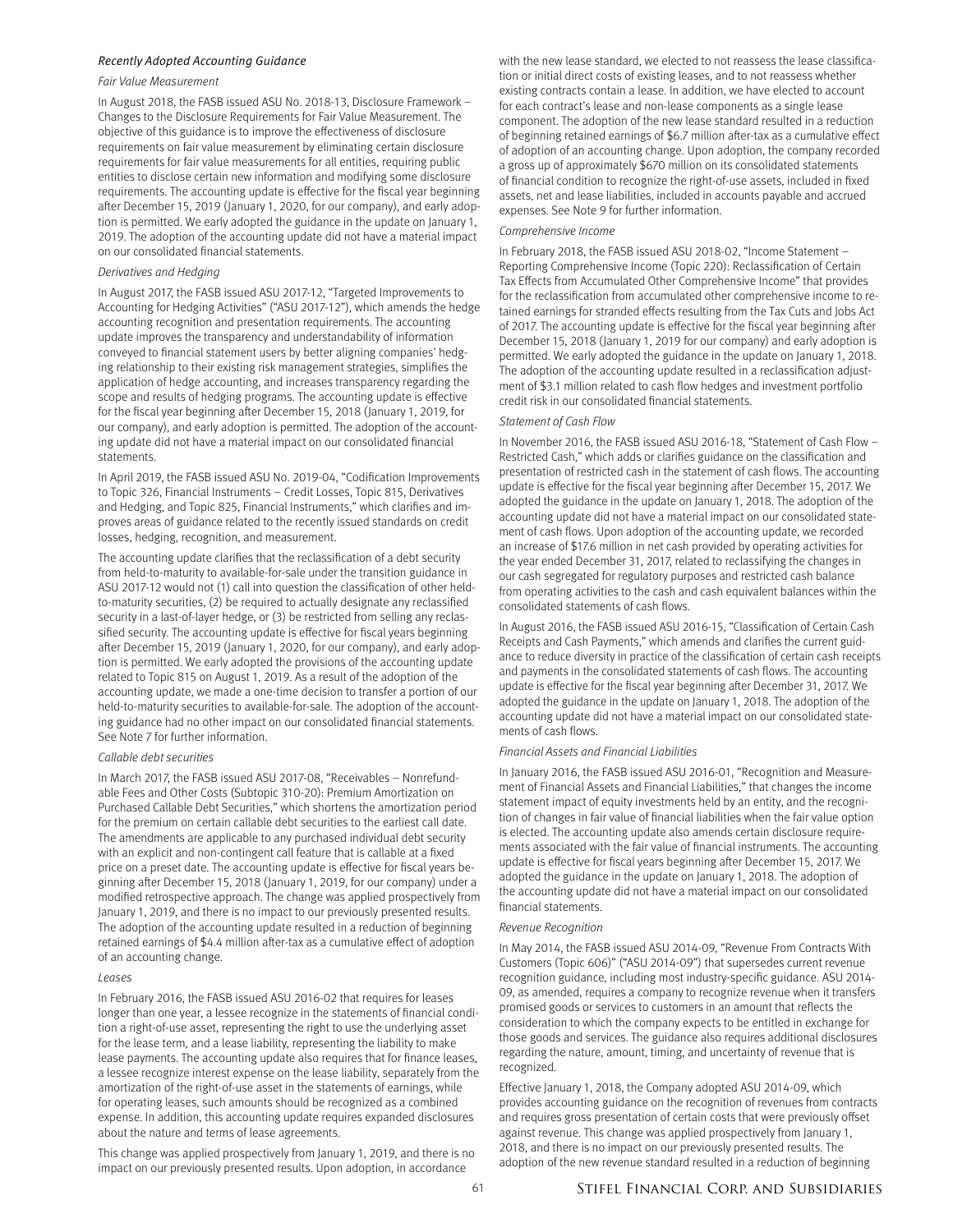retained earnings of \$4.2 million after-tax as a cumulative effect of adoption of an accounting change.

The impact of adoption is primarily related to investment banking revenues that were previously recognized in prior periods, which are now being deferred under the new revenue standard.

With the adoption of the revenue recognition standard on January 1, 2018, capital-raising and advisory fee revenues are no longer presented net of the related reimbursable deal expenses. As a result, capital-raising and advisory fee revenues and other operating expenses are higher in 2018 by an identical \$33.8 million, with no impact to net income.

The scope of the accounting update does not apply to revenue associated with financial instruments and, as a result, does not have an impact on the elements of our consolidated statements of operations most closely associated with financial instruments, including principal transaction revenues, interest income, and interest expense.

# NOTE 3 – Acquisitions

# GMP Capital Inc.

On December 6, 2019, the Company completed the acquisition of substantially all of the capital markets business of GMP Capital Inc. ("GMP"), an independent investment banking franchise based in Canada that offers investment banking services, including equity capital-raising, mergers and acquisitions, institutional sales and trading, and research services to corporate clients and institutional investors. The acquisition was funded with cash from operations.

The acquisition was accounted for under the acquisition method of accounting in accordance with ASC 805 ("ASC Topic 805"), "Business Combinations." Accordingly, goodwill was measured as the excess of the acquisition-date fair value of the consideration transferred over the amount of acquisition-date identifiable assets acquired net of assumed liabilities. We recorded \$30.5 million of goodwill and intangible assets in the consolidated statement of financial condition, which has been allocated to our company's Institutional Group segment.

The goodwill represents the value expected from the synergies created through the operational enhancement benefits that will result from the integration of the GMP business and its expertise in the investment banking business. Goodwill is expected to be deductible for federal income tax purposes.

Pro forma information is not presented because the acquisition is not considered to be material, as defined by the SEC. The results of operations of GMP have been included in our results prospectively from the date of acquisition.

# MainFirst

On November 1, 2019, the Company completed the acquisition of MainFirst Bank AG ("MainFirst"), an investment bank that offers equity brokerage and equity capital markets services to institutions and corporations in key European markets. The acquisition was funded with cash from operations.

The acquisition was accounted for under the acquisition method of accounting in accordance with ASC 805 ("ASC Topic 805"), "Business Combinations." Accordingly, goodwill was measured as the excess of the acquisition-date fair value of the consideration transferred over the amount of acquisition-date identifiable assets acquired net of assumed liabilities. We recorded \$14.6 million of goodwill in the consolidated statement of financial condition, which has been allocated to our company's Institutional Group segment. Identifiable intangible assets purchased by our company consisted of tradename, non-compete agreements, and customer relationships with an acquisition-date fair value of \$0.8 million.

The goodwill represents the value expected from the synergies created through the operational enhancement benefits that will result from the integration of the MainFirst business. Goodwill will not be deductible for federal income tax purposes.

Pro forma information is not presented because the acquisition is not considered to be material, as defined by the SEC. The results of operations of MainFirst have been included in our results prospectively from the date of acquisition.

# George K. Baum & Company

On September 27, 2019, the Company completed the acquisition of certain assets of George K. Baum & Company ("GKB"), a privately held investment banking firm focused on public finance and taxable fixed income sales and trading. The acquisition was funded with cash from operations.

The acquisition was accounted for under the acquisition method of accounting in accordance with ASC 805 ("ASC Topic 805"), "Business Combinations." Accordingly, goodwill was measured as the excess of the acquisition-date fair value of the consideration transferred over the amount of acquisition-date identifiable assets acquired net of assumed liabilities. We recorded \$33.3 million of goodwill in the consolidated statement of financial condition, which has been allocated to our company's Institutional Group segment. Identifiable intangible assets purchased by our company consisted of noncompete agreements and customer relationships with an acquisition-date fair value of \$15.2 million.

The goodwill represents the value expected from the synergies created through the operational enhancement benefits that will result from the integration of the GKB business and its expertise in the investment banking business. Goodwill is expected to be deductible for federal income tax purposes.

Pro forma information is not presented because the acquisition is not considered to be material, as defined by the SEC. The results of operations of GKB have been included in our results prospectively from the date of acquisition.

# B&F Capital Markets, Inc.

On September 3, 2019, the Company completed the acquisition of B&F Capital Markets, Inc. ("B&F"), a privately held firm focused on providing regional and community banks throughout the United States with interest rate derivative programs through a combination of experienced professionals and proprietary software. The acquisition was funded with cash from operations.

The acquisition was accounted for under the acquisition method of accounting in accordance with ASC 805 ("ASC Topic 805"), "Business Combinations." Accordingly, goodwill was measured as the excess of the acquisition-date fair value of the consideration transferred over the amount of acquisition-date identifiable assets acquired net of assumed liabilities. We recorded \$21.2 million of goodwill in the consolidated statement of financial condition, which has been allocated to our company's Institutional Group segment. Identifiable intangible assets purchased by our company consisted of tradename, non-compete agreements, and customer relationships with an acquisition-date fair value of \$18.6 million.

The goodwill represents the value expected from the synergies created through the operational enhancement benefits that will result from the integration of the B&F business and its expertise in the interest rate derivate business. Goodwill is expected to be deductible for federal income tax purposes.

We recognized a liability for estimated earn-out payments. These payments will be based on the performance of B&F over a five-year period. The liability for earn-out payments was \$20.1 million at December 31, 2019. The contingent consideration accrual is included in accounts payable and accrued expenses in the consolidated statements of financial condition.

Pro forma information is not presented because the acquisition is not considered to be material, as defined by the SEC. The results of operations of B&F have been included in our results prospectively from the date of acquisition.

# Mooreland Partners

On July 1, 2019, the Company completed the acquisition of Mooreland Partners ("Mooreland"), an independent M&A and private capital advisory firm serving the global technology industry. The acquisition was funded with cash from operations.

The acquisition was accounted for under the acquisition method of accounting in accordance with ASC 805 ("ASC Topic 805"), "Business Combinations." Accordingly, goodwill was measured as the excess of the acquisition-date fair value of the consideration transferred over the amount of acquisition-date identifiable assets acquired net of assumed liabilities. We recorded \$51.0 million of goodwill in the consolidated statement of financial condition, which has been allocated to our company's Institutional Group segment. Identifiable intangible assets purchased by our company consisted of noncompete agreements and backlog with an acquisition-date fair value of \$5.0 million.

The goodwill represents the value expected from the synergies created through the operational enhancement benefits that will result from the integration of the Mooreland business and its expertise in the investment banking business. Goodwill is expected to be deductible for federal income tax purposes.

We recognized a liability for estimated earn-out payments. These payments will be based on the performance of Mooreland over a three-year period.

# Stifel Financial Corp. and Subsidiaries 62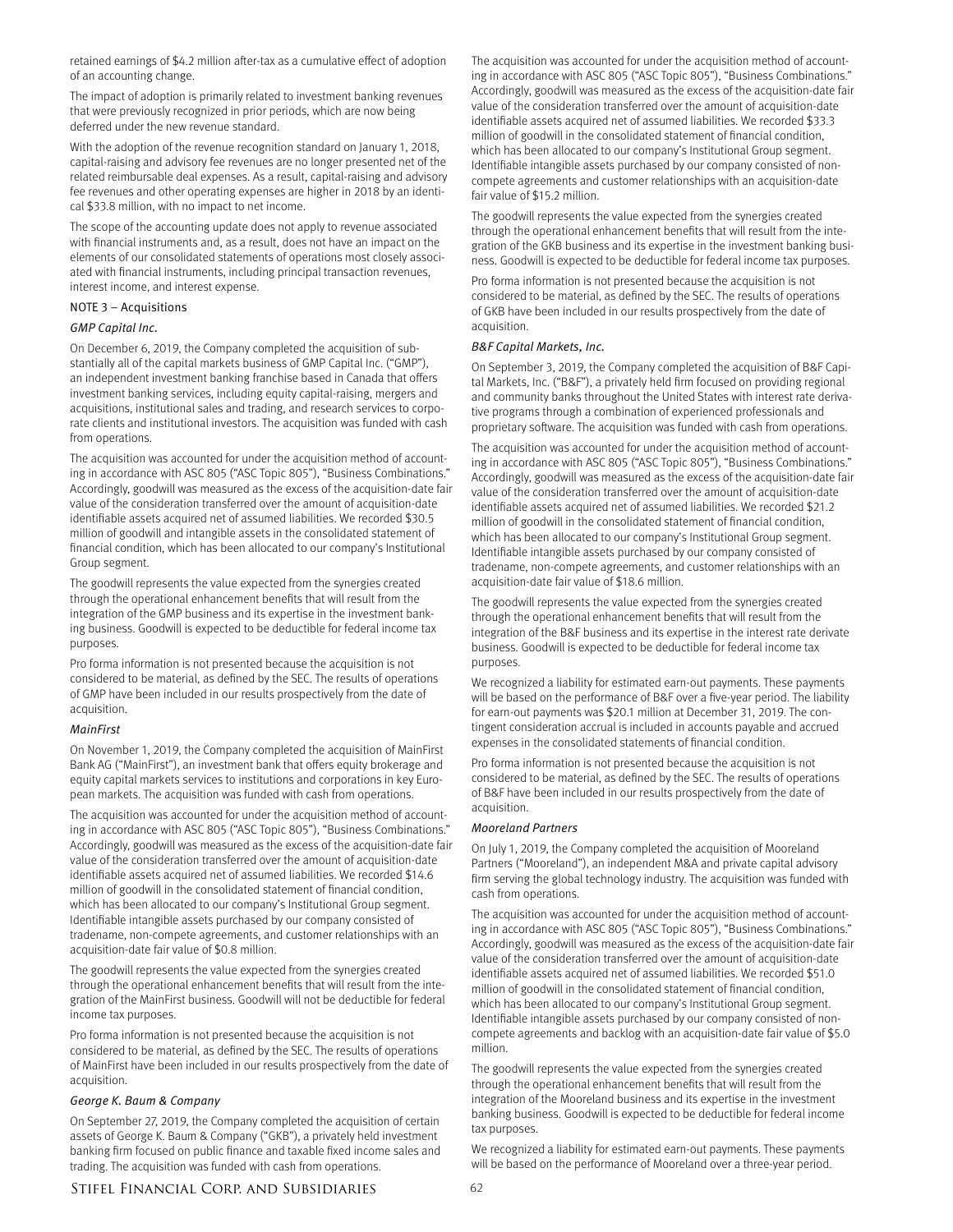The liability for earn-out payments was \$18.4 million at December 31, 2019. The contingent consideration accrual is included in accounts payable and accrued expenses in the consolidated statements of financial condition.

Pro forma information is not presented because the acquisition is not considered to be material, as defined by the SEC. The results of operations of Mooreland have been included in our results prospectively from the date of acquisition.

# First Empire

On January 2, 2019, the Company completed the acquisition of First Empire Holding Corp. ("First Empire") and its subsidiaries, including First Empire Securities, Inc., an institutional broker-dealer specializing in the fixed income markets. The acquisition was funded with cash from operations.

The acquisition was accounted for under the acquisition method of accounting in accordance with ASC 805 ("ASC Topic 805"), "Business Combinations." Accordingly, goodwill was measured as the excess of the acquisition-date fair value of the consideration transferred over the amount of acquisition-date identifiable assets acquired net of assumed liabilities. We recorded \$14.9 million of goodwill in the consolidated statement of financial condition, which has been allocated to our company's Institutional Group segment. Identifiable intangible assets purchased by our company consisted of tradename and customer relationships with an acquisition-date fair value of \$7.8 million.

The goodwill represents the value expected from the synergies created through the operational enhancement benefits that will result from the integration of the First Empire business and its expertise in the investment banking business. Goodwill is expected to be deductible for federal income tax purposes.

Pro forma information is not presented because the acquisition is not considered to be material, as defined by the SEC. The results of operations of First Empire have been included in our results prospectively from the date of acquisition.

# Rand & Associates

On October 1, 2018, the Company completed the acquisition of Rand & Associates ("Rand"), an independent investment adviser that provides comprehensive wealth management and investment counsel services to individuals, families, and institutions. The acquisition was funded with cash from operations.

The acquisition was accounted for under the acquisition method of accounting in accordance with ASC 805 ("ASC Topic 805"), "Business Combinations." Accordingly, goodwill was measured as the excess of the acquisition-date fair value of the consideration transferred over the amount of acquisition-date identifiable assets acquired net of assumed liabilities. We recorded \$9.3 million of goodwill in the consolidated statement of financial condition, which has been allocated to our company's Global Wealth Management segment. Identifiable intangible assets purchased by our company consisted of customer relationships with an acquisition-date fair value of \$4.7 million.

The goodwill represents the value expected from the synergies created through the operational enhancement benefits that will result from the integration of the Rand business and of the hired financial advisors and the conversion of the customer accounts to our platform. Goodwill is expected to be deductible for federal income tax purposes.

We recognized a liability for estimated earn-out payments. These payments will be based on the performance of Rand over a five-year period. The liability for earn-out payments was \$4.4 million and \$4.1 million at December 31, 2019 and 2018, respectively. The contingent consideration accrual is included in accounts payable and accrued expenses in the consolidated statements of financial condition.

Pro forma information is not presented, because the acquisition is not considered to be material, as defined by the SEC. The results of operations of Rand have been included in our results prospectively from the date of acquisition.

# Business Bancshares, Inc.

On August 31, 2018, the Company completed the acquisition of Business Bancshares, Inc. ("BBI") and its wholly owned subsidiary, The Business Bank of St. Louis, a full-service banking facility that operates from a single location. Upon the closing of the transaction, the Business Bank of St. Louis was renamed "Stifel Bank" and Business Bancshares, Inc. was renamed "Stifel Bancorp, Inc." Stifel Bancorp, Inc. ("Stifel Bancorp") is the holding company for Stifel Bank & Trust, and its wholly owned subsidiaries, and Stifel Bank. Under the terms of the merger agreement, each outstanding share of BBI common stock (except for shares of BBI common stock held by BBI as treasury stock) were converted into the right to receive 0.705 shares of our company's common stock, with fractional shares settled with cash. We issued approximately 2.0 million shares for acquisition of BBI.

We acquired approximately \$507.8 million of loans and \$85.7 million of other assets (primarily cash and due from banks and investment securities). In addition, we assumed approximately \$501.1 million of deposits and \$21.9 million of other liabilities. Assets acquired and liabilities assumed were recorded at fair value. The fair values for loans were estimated using discounted cash flow analyses using interest rates currently being offered for loans with similar terms. This value was reduced by an estimate of probable losses and the credit risk associated with the loans. The fair values of deposits were estimated by discounting cash flows using interest rates currently being offered on deposits with similar maturities.

The acquisition was accounted for under the acquisition method of accounting in accordance with ASC 805, "Business Combinations." Accordingly, goodwill was measured as the excess of the acquisition-date fair value of the consideration transferred over the amount of acquisition-date identifiable assets acquired net of assumed liabilities. We recorded \$41.6 million of goodwill in the consolidated statement of financial condition, which has been allocated to our company's Global Wealth Management segment. Identifiable intangible assets purchased by our company consisted of core deposits with an acquisition date fair value of \$8.6 million.

The goodwill represents the value expected from the synergies created through the operational enhancement benefits that will result from the integration of the BBI business and its customer base.

Pro forma information is not presented, because the acquisition is not considered to be material, as defined by the SEC. The results of operations of BBI have been included in our results prospectively from the date of acquisition.

## Ziegler Wealth Management

On March 19, 2018, the Company completed the acquisition of Ziegler Wealth Management ("Ziegler"), a privately held investment bank, capital markets, and proprietary investments firm that had 55 private client advisors in five states that managed approximately \$5 billion in client assets. Ziegler provided its clients with capital raising, strategic advisory services, equity and fixed income sales and trading, and research. The acquisition was funded with cash from operations.

The acquisition was accounted for under the acquisition method of accounting in accordance with ASC 805 ("ASC Topic 805"), "Business Combinations." Accordingly, goodwill was measured as the excess of the acquisition-date fair value of the consideration transferred over the amount of acquisition-date identifiable assets acquired net of assumed liabilities. We recorded \$19.0 million of goodwill in the consolidated statement of financial condition, which has been allocated to our company's Global Wealth Management and Institutional Group segments. Identifiable intangible assets purchased by our company consisted of customer relationships and non-compete agreements with an acquisition-date fair value of \$9.5 million.

The goodwill represents the value expected from the synergies created through the operational enhancement benefits that will result from the integration of the Ziegler business and of the hired financial advisors and the conversion of the customer accounts to our platform. Goodwill is expected to be deductible for federal income tax purposes.

Pro forma information is not presented because the acquisition is not considered to be material, as defined by the SEC. The results of operations of Ziegler have been included in our results prospectively from the date of acquisition.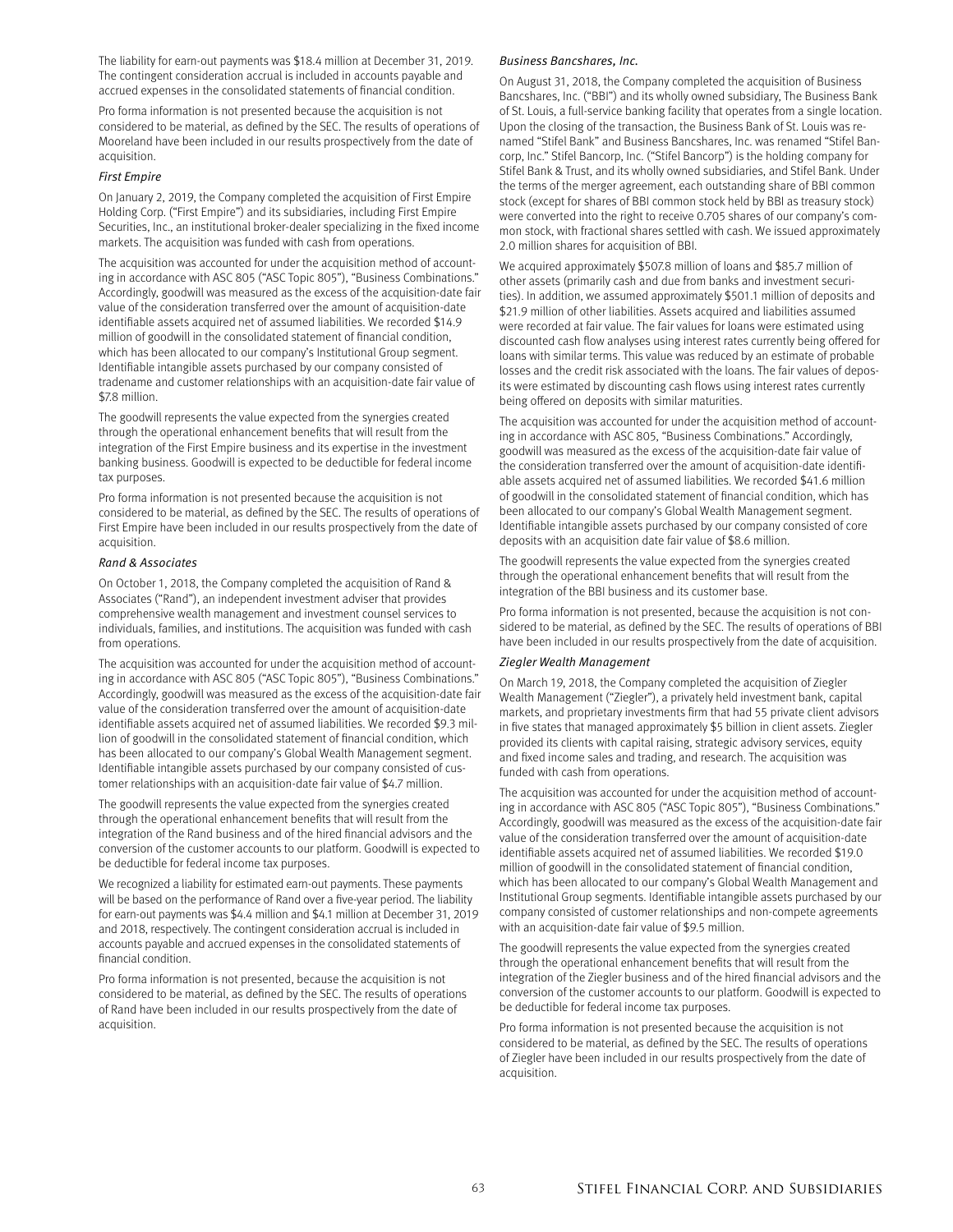# NOTE 4 – Receivables From and Payables to Brokers, Dealers, and Clearing Organizations

Amounts receivable from brokers, dealers, and clearing organizations at December 31, 2019 and 2018, included (in thousands):

|                                         |           | December 31, |
|-----------------------------------------|-----------|--------------|
|                                         | 2019      | 2018         |
| Receivables from clearing organizations | \$471,122 | \$320,277    |
| Deposits paid for securities borrowed   | 135,373   | 109,795      |
| Securities failed to deliver            | 21,295    | 85,502       |
|                                         | \$627,790 | \$515,574    |

Amounts payable to brokers, dealers, and clearing organizations at December 31, 2019 and 2018, included (in thousands):

|                                          |           | December 31, |
|------------------------------------------|-----------|--------------|
|                                          | 2019      | 2018         |
| Deposits received from securities loaned | \$608,333 | \$392,163    |
| Payable to clearing organizations        | 78,702    | 12,161       |
| Securities failed to receive             | 25.256    | 27,975       |
|                                          | \$712,291 | \$432,299    |

Deposits paid for securities borrowed approximate the market value of the securities. Securities failed to deliver and receive represent the contract value of securities that have not been delivered or received on settlement date.

### NOTE 5 – Fair Value Measurements

We measure certain financial assets and liabilities at fair value on a recurring basis, including financial instruments owned, available-for-sale securities, investments, financial instruments sold, but not yet purchased, and derivatives.

We generally utilize third-party pricing services to value Level 1 and Level 2 available-for-sale investment securities, as well as certain derivatives designated as cash flow hedges. We review the methodologies and assumptions used by the third-party pricing services and evaluate the values provided, principally by comparison with other available market quotes for similar instruments and/ or analysis based on internal models using available third-party market data. We may occasionally adjust certain values provided by the third-party pricing service when we believe, as the result of our review, that the adjusted price most appropriately reflects the fair value of the particular security.

Following are descriptions of the valuation methodologies and key inputs used to measure financial assets and liabilities recorded at fair value. The descriptions include an indication of the level of the fair value hierarchy in which the assets or liabilities are classified.

#### Financial Instruments Owned and Available-For-Sale Securities

When available, the fair value of financial instruments is based on quoted prices in active markets and reported in Level 1. Level 1 financial instruments include highly liquid instruments with quoted prices, such as equity securities listed in active markets, corporate fixed income securities, and U.S. government securities.

If quoted prices are not available for identical instruments, fair values are obtained from pricing services, broker quotes, or other model-based valuation techniques with observable inputs, such as the present value of estimated cash flows, and reported as Level 2. The nature of these financial instruments include instruments for which quoted prices are available but traded less frequently, instruments whose fair value has been derived using a model where inputs to the model are directly observable in the market, or can be derived principally from or corroborated by observable market data, and instruments that are fair valued using other financial instruments, the parameters of which can be directly observed. Level 2 financial instruments include U.S. government agency securities, mortgage-backed securities, corporate fixed income and equity securities infrequently traded, state and municipal securities, sovereign debt, and asset-backed securities, which primarily includes collateralized loan obligations.

We have identified Level 3 financial instruments to include certain assetbacked and loans with unobservable pricing inputs. Level 3 financial instruments have little to no pricing observability as of the report date. These financial instruments do not have active two-way markets and are measured using management's best estimate of fair value, where the inputs into the determination of fair value require significant management judgment or estimation.

#### Investments

Investments carried at fair value primarily include corporate equity securities, auction-rate securities ("ARS"), and private company investments.

Corporate equity securities that are valued based on quoted prices in active markets are primarily reported in Level 1.

ARS are valued based upon our expectations of issuer redemptions and using internal discounted cash flow models that utilize unobservable inputs. ARS are reported as Level 3 assets.

Direct investments in private companies may be valued using the market approach and were valued based on an assessment of each underlying investment, incorporating evaluation of additional significant third-party financing, changes in valuations of comparable peer companies, the business environment of the companies, market indices, assumptions relating to appropriate risk adjustments for nonperformance, and legal restrictions on disposition, among other factors. The fair value derived from the methods used are evaluated and weighted, as appropriate, considering the reasonableness of the range of values indicated. Under the market approach, fair value may be determined by reference to multiples of market-comparable companies or transactions, including earnings before interest, taxes, depreciation, and amortization ("EBITDA") multiples. For securities utilizing the market comparable companies valuation technique, a significant increase (decrease) in the EBITDA multiple in isolation could result in a significantly higher (lower) fair value measurement.

Investments at fair value include investments in funds, including certain money market funds that are measured at net asset value ("NAV"). The Company uses NAV to measure the fair value of its fund investments when (i) the fund investment does not have a readily determinable fair value and (ii) the NAV of the investment fund is calculated in a manner consistent with the measurement principles of investment company accounting, including measurement of the underlying investments at fair value.

The Company's investments in funds measured at NAV include partnership interests, mutual funds, private equity funds, and money market funds. Private equity funds primarily invest in a broad range of industries worldwide in a variety of situations, including leveraged buyouts, recapitalizations, growth investments, and distressed investments. The private equity funds are primarily closed-end funds in which the Company's investments are generally not eligible for redemption. Distributions will be received from these funds as the underlying assets are liquidated or distributed.

The general and limited partnership interests in investment partnerships were primarily valued based upon NAVs received from third-party fund managers. The various partnerships are investment companies, which record their underlying investments at fair value based on fair value policies established by management of the underlying fund. Fair value policies at the underlying fund generally require the funds to utilize pricing/valuation information, including independent appraisals, from third-party sources.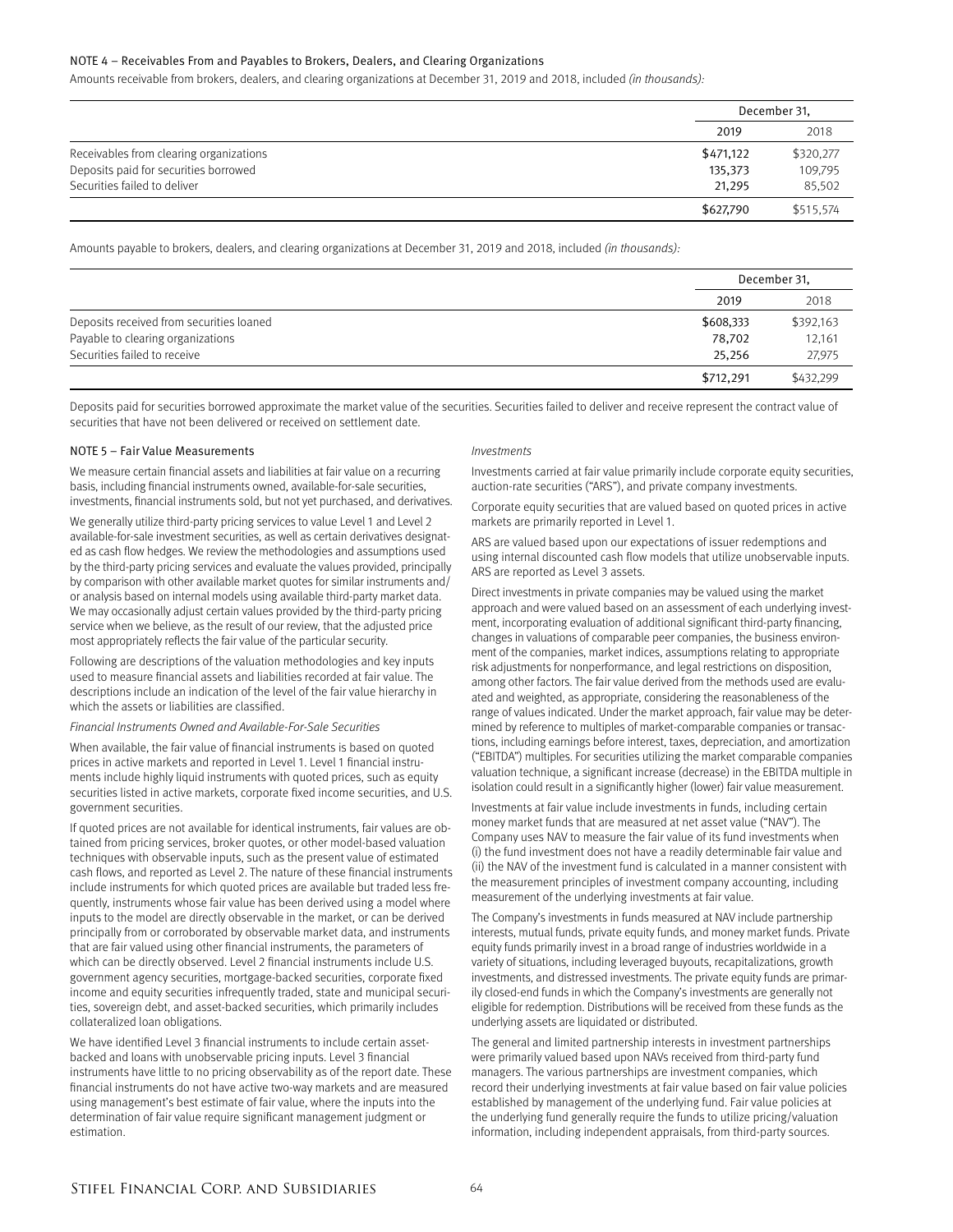However, in some instances, current valuation information for illiquid securities or securities in markets that are not active may not be available from any third-party source or fund management may conclude that the valuations

that are available from third-party sources are not reliable. In these instances, fund management may perform model-based analytical valuations that may be used as an input to value these investments.

The tables below present the fair value of our investments in, and unfunded commitments to, funds that are measured at NAV (in thousands):

|                       |                              | December 31, 2019       |                              | December 31, 2018       |  |
|-----------------------|------------------------------|-------------------------|------------------------------|-------------------------|--|
|                       | Fair value of<br>investments | Unfunded<br>commitments | Fair value of<br>investments | Unfunded<br>commitments |  |
| Money market funds    | \$25,734                     |                         | \$19,719                     |                         |  |
| Mutual funds          | 7,875                        |                         | 9,122                        |                         |  |
| Private equity funds  | 2,288                        | ,203                    | 3,461                        | 1,480                   |  |
| Partnership interests | 3,058                        | 953                     | 3.976                        | 1,024                   |  |
| Total                 | \$38,955                     | \$2,156                 | \$36,278                     | \$2,504                 |  |

#### Financial Instruments Sold, But Not Yet Purchased

Financial instruments sold, but not purchased, recorded at fair value based on quoted prices in active markets and other observable market data include highly liquid instruments with quoted prices, such as U.S. government securities, equity securities, and fixed income securities listed in active markets, which are reported as Level 1.

If quoted prices are not available, fair values are obtained from pricing services, broker quotes, or other model-based valuation techniques with observable inputs, such as the present value of estimated cash flows, and reported as Level 2. The nature of these financial instruments include instruments for which quoted prices are available but traded less frequently, instruments whose fair value has been derived using a model where inputs to the model are directly observable in the market, or can be derived principally from or corroborated by observable market data, and instruments that are fair valued using other financial instruments, the parameters of which can be directly observed. Level 2 financial instruments include U.S. government agency securities, agency mortgage-backed securities not actively traded, corporate fixed income, and sovereign debt securities.

#### Derivatives

Derivatives are valued using quoted market prices for identical instruments when available or pricing models based on the net present value of estimated future cash flows. The valuation models used require market observable inputs, including contractual terms, market prices, yield curves, credit curves, and measures of volatility. We manage credit risk for our derivative positions on a counterparty-by-counterparty basis and calculate credit valuation adjustments, included in the fair value of these instruments, on the basis of our relationships at the counterparty portfolio/master netting agreement level. These credit valuation adjustments are determined by applying a credit spread for the counterparty to the total expected exposure of the derivative after considering collateral and other master netting arrangements. We have classified our interest rate swaps as Level 2.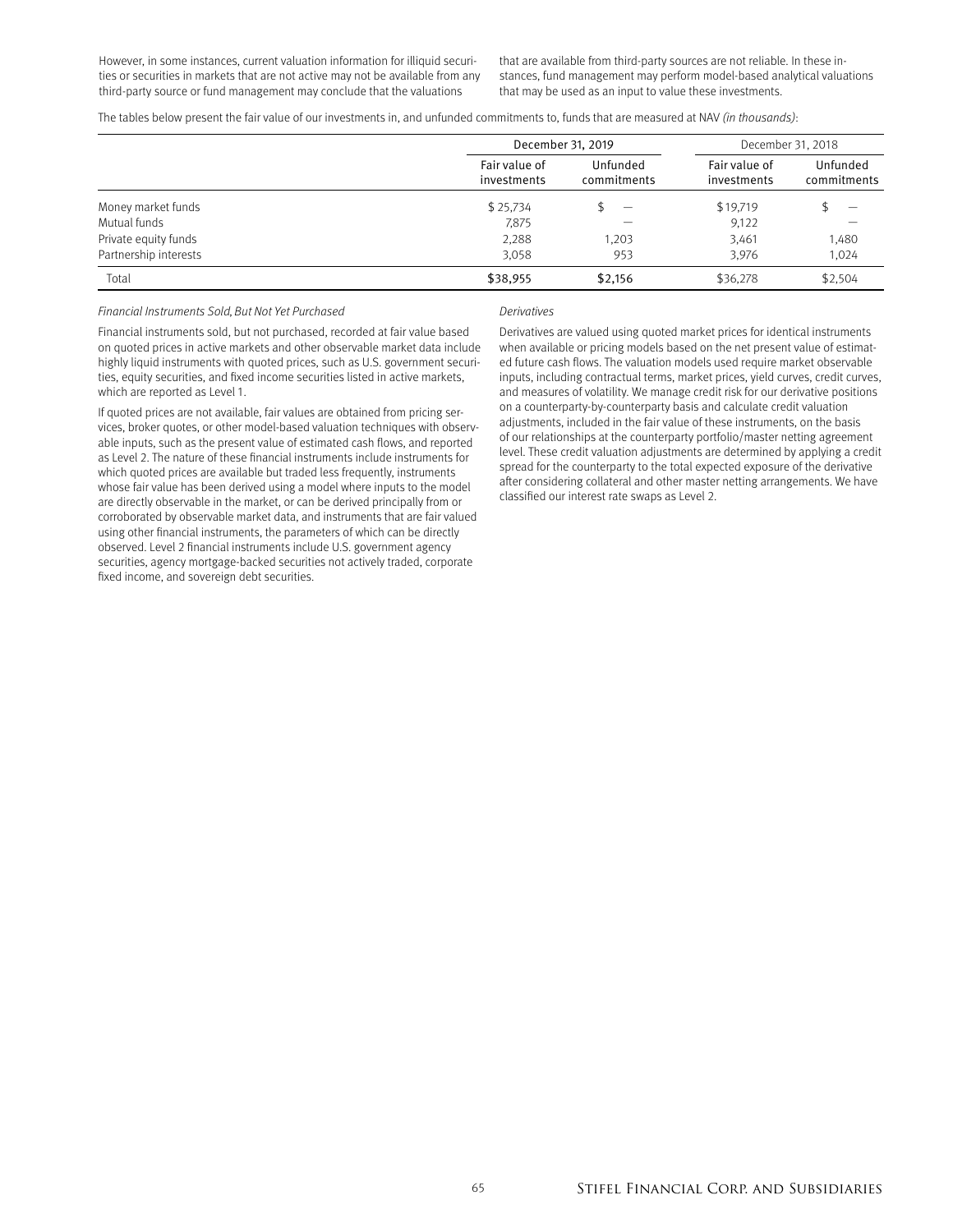| Assets and liabilities measured at fair value on a recurring basis as of December 31, 2019, are presented below <i>(in thousands)</i> : |  |  |  |
|-----------------------------------------------------------------------------------------------------------------------------------------|--|--|--|
|-----------------------------------------------------------------------------------------------------------------------------------------|--|--|--|

|                                                       | December 31, 2019 |             |             |          |
|-------------------------------------------------------|-------------------|-------------|-------------|----------|
|                                                       | Total             | Level 1     | Level 2     | Level 3  |
| Financial Instruments owned:                          |                   |             |             |          |
| U.S. government securities                            | \$<br>9,266       | \$<br>9,266 | \$          | \$       |
| U.S. government agency securities                     | 66,881            |             | 66,881      |          |
| Mortgage-backed securities:                           |                   |             |             |          |
| Agency                                                | 388,856           |             | 388,856     |          |
| Non-agency                                            | 5,155             |             | 5,155       |          |
| Asset-backed securities                               | 28,385            |             | 28,210      | 175      |
| Corporate securities:                                 |                   |             |             |          |
| Fixed income securities                               | 250,783           | 872         | 249,911     |          |
| Equity securities                                     | 64,009            | 61,579      | 2,430       |          |
| Sovereign debt                                        | 12,403            |             | 12,403      |          |
| State and municipal securities                        | 137,211           |             | 137,211     |          |
| Loans                                                 | 9,983             |             | 832         | 9,151    |
| Total financial instruments owned                     | 972,932           | 71,717      | 891,889     | 9,326    |
| Available-for-sale securities:                        |                   |             |             |          |
| U.S. government agency securities                     | 5,067             |             | 5,067       |          |
| State and municipal securities                        | 24,297            |             | 24,297      |          |
| Mortgage-backed securities:                           |                   |             |             |          |
| Agency                                                | 837,878           |             | 837,878     |          |
| Commercial                                            | 109,537           |             | 109,537     |          |
| Non-agency                                            | 9,758             |             | 9,758       |          |
| Corporate fixed income securities                     | 675,311           |             | 675,311     |          |
| Asset-backed securities                               | 1,592,889         |             | 1,592,889   |          |
| Total available-for-sale securities                   | 3,254,737         |             | 3,254,737   |          |
| Investments:                                          |                   |             |             |          |
| Corporate equity securities                           | 35,083            | 34,023      |             | 1,060    |
| Auction rate securities:                              |                   |             |             |          |
| Equity securities                                     | 14,243            |             |             | 14,243   |
| Municipal securities                                  | 654               |             | 470         | 184      |
| Other                                                 | 16,771            | 9,905       | 6,013       | 853      |
| Investments in funds and partnerships measured at NAV | 13,221            |             |             |          |
| Total investments                                     | 79,972            | 43,928      | 6,483       | 16,340   |
| Cash equivalents measured at NAV                      | 25,734            |             |             |          |
| Derivative contracts <sup>(1)</sup>                   | 1,086             |             | 1,086       |          |
|                                                       | \$4,334,461       | \$115,645   | \$4,154,195 | \$25,666 |

 $\overline{^{(1)}}$  Included in other assets in the consolidated statements of financial condition.

|                                                         | December 31, 2019 |           |           |                          |  |
|---------------------------------------------------------|-------------------|-----------|-----------|--------------------------|--|
|                                                         | Total             | Level 1   | Level 2   | Level 3                  |  |
| Liabilities:                                            |                   |           |           |                          |  |
| Financial instruments sold, but not yet purchased:      |                   |           |           |                          |  |
| U.S. government securities                              | \$243,570         | \$243,570 | \$        | $\overline{\phantom{0}}$ |  |
| U.S. government agency securities                       | 1,000             |           | 1,000     |                          |  |
| Agency mortgage-backed securities                       | 231,909           |           | 231,909   |                          |  |
| Corporate securities:                                   |                   |           |           |                          |  |
| Fixed income securities                                 | 140,100           | 633       | 139,467   |                          |  |
| Equity securities                                       | 32,047            | 32,047    |           |                          |  |
| Sovereign debt                                          | 13,271            |           | 13,271    |                          |  |
| Loans                                                   | 955               |           |           | 955                      |  |
| Total financial instruments sold, but not yet purchased | \$662,852         | \$276.250 | \$385,647 | \$955                    |  |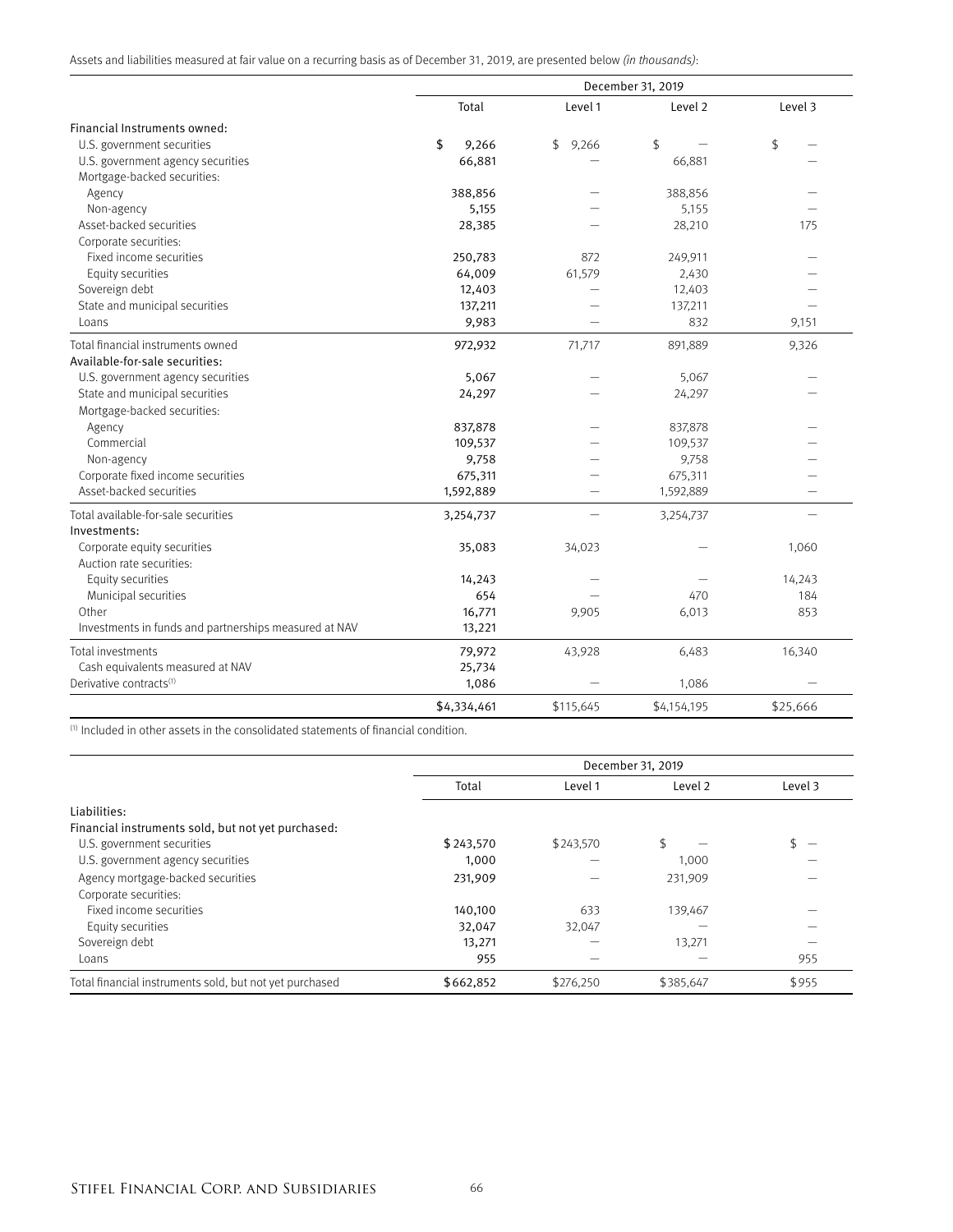| Assets and liabilities measured at fair value on a recurring basis as of December 31, 2018, are presented below <i>(in thousands)</i> : |  |  |  |
|-----------------------------------------------------------------------------------------------------------------------------------------|--|--|--|
|-----------------------------------------------------------------------------------------------------------------------------------------|--|--|--|

|                                                       | December 31, 2018 |           |             |          |
|-------------------------------------------------------|-------------------|-----------|-------------|----------|
|                                                       | Total             | Level 1   | Level 2     | Level 3  |
| Financial Instruments owned:                          |                   |           |             |          |
| U.S. government securities                            | \$<br>42,121      | \$42,121  | \$          | \$       |
| U.S. government agency securities                     | 72,532            |           | 72,532      |          |
| Mortgage-backed securities:                           |                   |           |             |          |
| Agency                                                | 564,111           |           | 564,111     |          |
| Non-agency                                            | 25,727            |           | 25,726      |          |
| Asset-backed securities                               | 25,905            |           | 25,730      | 175      |
| Corporate securities:                                 |                   |           |             |          |
| Fixed income securities                               | 310,457           | 1.100     | 309,357     |          |
| Equity securities                                     | 57,911            | 57,125    | 786         |          |
| Sovereign debt                                        | 14,063            |           | 14,063      |          |
| State and municipal securities                        | 154,622           |           | 154,622     |          |
| Total financial instruments owned                     | 1,267,449         | 100,346   | 1,166,927   | 176      |
| Available-for-sale securities:                        |                   |           |             |          |
| U.S. government agency securities                     | 5,215             | 417       | 4,798       |          |
| State and municipal securities                        | 68,226            |           | 68,226      |          |
| Mortgage-backed securities:                           |                   |           |             |          |
| Agency                                                | 230,408           |           | 230,408     |          |
| Commercial                                            | 69,715            |           | 69,715      |          |
| Non-agency                                            | 1,219             |           | 1,219       |          |
| Corporate fixed income securities                     | 931,604           |           | 931,604     |          |
| Asset-backed securities                               | 1,764,060         |           | 1,764,060   |          |
| Total available-for-sale securities                   | 3,070,447         | 417       | 3,070,030   |          |
| Investments:                                          |                   |           |             |          |
| Corporate equity securities                           | 33,046            | 31,670    | 1,376       |          |
| Auction rate securities:                              |                   |           |             |          |
| Equity securities                                     | 16,632            |           |             | 16,632   |
| Municipal securities                                  | 704               |           |             | 704      |
| Other                                                 | 1,041             |           | 184         | 857      |
| Investments in funds and partnerships measured at NAV | 16,559            |           |             |          |
| Total investments                                     | 67,982            | 31,670    | 1,560       | 18,193   |
| Cash equivalents measured at NAV                      | 19,719            |           |             |          |
| Derivative contracts <sup>(1)</sup>                   | 7,683             |           | 7,683       |          |
|                                                       | \$4,433,280       | \$132.433 | \$4,246,200 | \$18,369 |

 $\overline{^{(1)}}$  Included in other assets in the consolidated statements of financial condition.

|                                                         | December 31, 2018 |           |           |  |         |  |
|---------------------------------------------------------|-------------------|-----------|-----------|--|---------|--|
|                                                         | Total             | Level 1   | Level 2   |  | Level 3 |  |
| Liabilities:                                            |                   |           |           |  |         |  |
| Financial instruments sold, but not yet purchased:      |                   |           |           |  |         |  |
| U.S. government securities                              | \$534,817         | \$534,817 |           |  |         |  |
| U.S. government agency securities                       | 32,755            |           | 32,755    |  |         |  |
| Agency mortgage-backed securities                       | 123,456           |           | 123,456   |  |         |  |
| Corporate securities:                                   |                   |           |           |  |         |  |
| Fixed income securities                                 | 208,725           | 1.289     | 207,436   |  |         |  |
| Equity securities                                       | 36,117            | 35,398    | 719       |  |         |  |
| Sovereign debt                                          | 11,429            |           | 11,429    |  |         |  |
| State and municipal securities                          |                   |           |           |  |         |  |
| Total financial instruments sold, but not yet purchased | \$947,306         | \$571.504 | \$375,802 |  |         |  |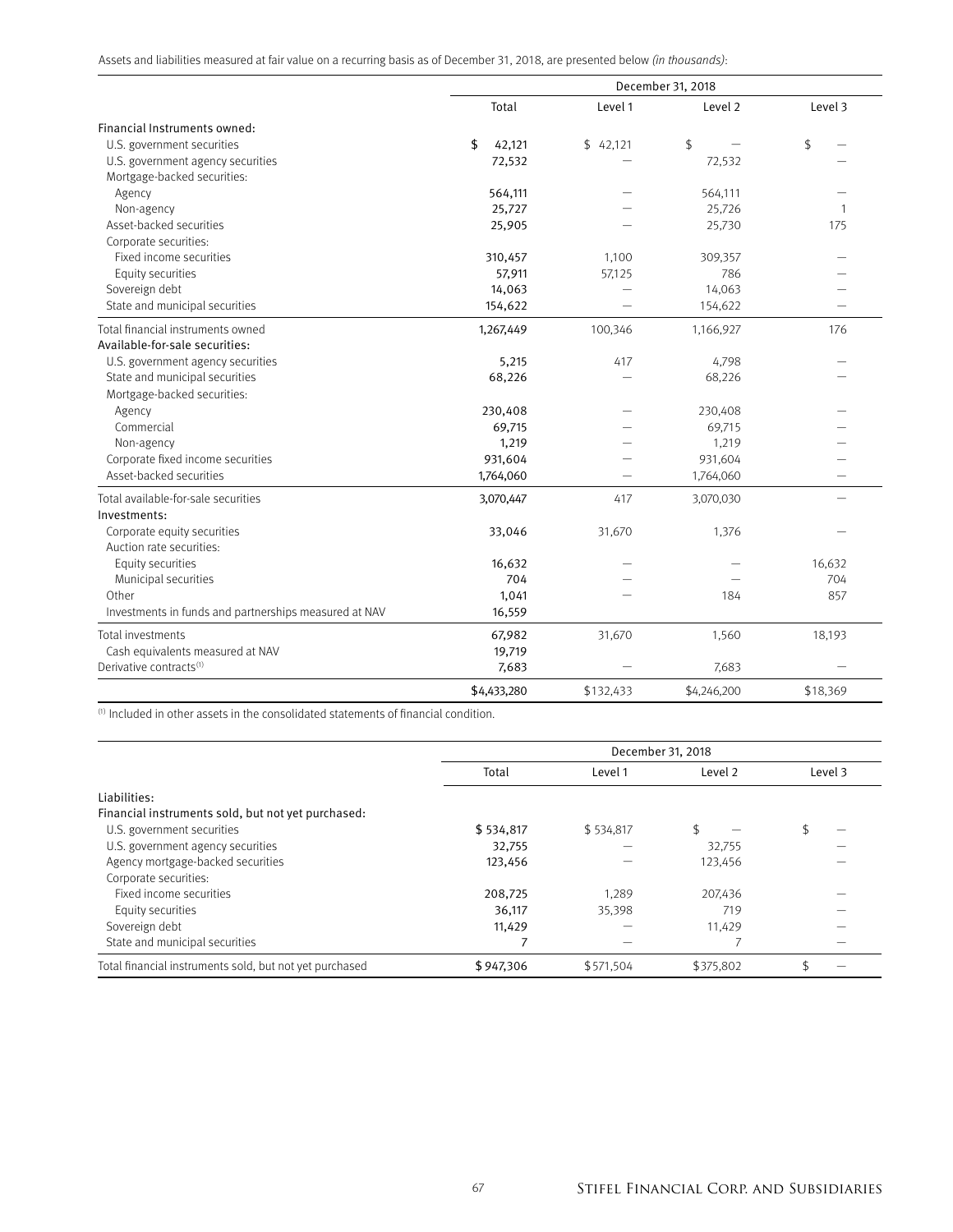The following tables summarize the changes in fair value associated with Level 3 financial instruments during the year ended December 31, 2019 (in thousands):

|                                                                                | Year Ended December 31, 2019                               |                                       |             |                                   |                                             |                                                |       |
|--------------------------------------------------------------------------------|------------------------------------------------------------|---------------------------------------|-------------|-----------------------------------|---------------------------------------------|------------------------------------------------|-------|
|                                                                                |                                                            | Financial instruments owned           |             | Investments                       |                                             |                                                |       |
|                                                                                | Mortgage-<br><b>Backed</b><br>Securities $-$<br>Non-Agency | Asset-<br><b>Backed</b><br>Securities | Loans       | Corporate<br>Equity<br>Securities | Auction<br>Rate<br>Securities $-$<br>Equity | Auction<br>Rate<br>Securities $-$<br>Municipal | Other |
| Balance at December 31, 2018                                                   | \$<br>$\mathbf{1}$                                         | \$175                                 | \$          | \$                                | \$16,632                                    | \$704                                          | \$857 |
| Unrealized gains/(losses):<br>Included in changes in net assets <sup>(1)</sup> |                                                            | $\overline{2}$                        |             |                                   | 261                                         |                                                |       |
| Realized gains/(losses) <sup>(1)</sup>                                         | (1)                                                        | -                                     | 452         |                                   |                                             |                                                |       |
| Purchases                                                                      |                                                            |                                       | 24,316      |                                   |                                             |                                                |       |
| <b>Sales</b>                                                                   |                                                            | -                                     | (16,081)    |                                   |                                             |                                                |       |
| Redemptions                                                                    |                                                            | (2)                                   | (1)         |                                   | (2,650)                                     | (50)                                           | (4)   |
| Transfers:                                                                     |                                                            |                                       |             |                                   |                                             |                                                |       |
| Into Level 3                                                                   |                                                            |                                       | 465         | 1,060                             |                                             |                                                |       |
| Out of Level 3                                                                 |                                                            |                                       |             |                                   |                                             | (470)                                          |       |
| Net change                                                                     | (1)                                                        |                                       | 9,151       | 1,060                             | (2,389)                                     | (520)                                          | (4)   |
| Balance at December 31, 2019                                                   | $$ -$                                                      | \$175                                 | \$<br>9,151 | \$1,060                           | \$14,243                                    | \$184                                          | \$853 |

(1) Realized and unrealized gains/(losses) related to financial instruments owned and investments are reported in other income in the consolidated statements of operations.

The change in fair value associated with Level 3 financial instruments sold, but not yet purchased during the year ended December 31, 2019, is attributable to sales during 2019.

The following tables summarize the changes in fair value associated with Level 3 financial instruments during the year ended December 31, 2018 (in thousands):

|                                                  | Year Ended December 31, 2018                               |                                       |                               |                             |                                             |                                             |       |
|--------------------------------------------------|------------------------------------------------------------|---------------------------------------|-------------------------------|-----------------------------|---------------------------------------------|---------------------------------------------|-------|
|                                                  |                                                            | Financial instruments owned           |                               |                             |                                             |                                             |       |
|                                                  | Mortgage-<br><b>Backed</b><br>Securities $-$<br>Non-Agency | Asset-<br><b>Backed</b><br>Securities | Fixed<br>Income<br>Securities | Equity<br><b>Securities</b> | Auction<br>Rate<br>Securities $-$<br>Equity | Auction<br>Rate<br>Securities-<br>Municipal | Other |
| Balance at December 31, 2017                     | \$<br>-1                                                   | \$357                                 | \$242                         | \$<br>253                   | \$34,789                                    | \$846                                       | \$857 |
| Unrealized gains/(losses):                       |                                                            |                                       |                               |                             |                                             |                                             |       |
| Included in changes in net assets <sup>(1)</sup> |                                                            | (164)                                 |                               | (130)                       | 1,193                                       | 8                                           |       |
| Realized gains <sup>(1)</sup>                    |                                                            |                                       |                               | 21                          |                                             |                                             |       |
| Purchases                                        |                                                            |                                       |                               |                             |                                             |                                             |       |
| Sales                                            |                                                            |                                       |                               | (144)                       |                                             |                                             |       |
| Redemptions                                      |                                                            | (18)                                  | (242)                         |                             | (19,350)                                    | (150)                                       |       |
| Transfers:                                       |                                                            |                                       |                               |                             |                                             |                                             |       |
| Into Level 3                                     |                                                            |                                       |                               |                             |                                             |                                             |       |
| Out of Level 3                                   |                                                            |                                       |                               |                             |                                             |                                             |       |
| Net change                                       |                                                            | (182)                                 | (242)                         | (253)                       | (18, 157)                                   | (142)                                       |       |
| Balance at December 31, 2018                     | \$<br>1                                                    | \$175                                 | \$                            | ፍ                           | \$16,632                                    | \$704                                       | \$857 |

(1) Realized and unrealized gains/(losses) related to financial instruments owned and investments are reported in other income in the consolidated statements of operations.

The results included in the tables above are only a component of the overall investment strategies of our company. The tables above do not present Level 1 or Level 2 valued assets or liabilities. The changes in unrealized gains/(losses) recorded in earnings for the years ended December 31, 2019 and 2018, relating to Level 3 assets still held at December 31, 2019, were immaterial.

The fair value of certain Level 3 assets was determined using various methodologies, as appropriate, including third-party pricing vendors and broker quotes. These inputs are evaluated for reasonableness through various procedures, including due diligence reviews of third-party pricing vendors, variance analyses, consideration of current market environment, and other analytical procedures.

The fair value for our auction rate securities was determined using an income approach based on an internally developed discounted cash flow model. The discounted cash flow model utilizes two significant unobservable inputs: discount rate and workout period. Significant increases in any of these inputs in isolation would result in a significantly lower fair value. On an ongoing basis, management verifies the fair value by reviewing the appropriateness of the discounted cash flow model and its significant inputs.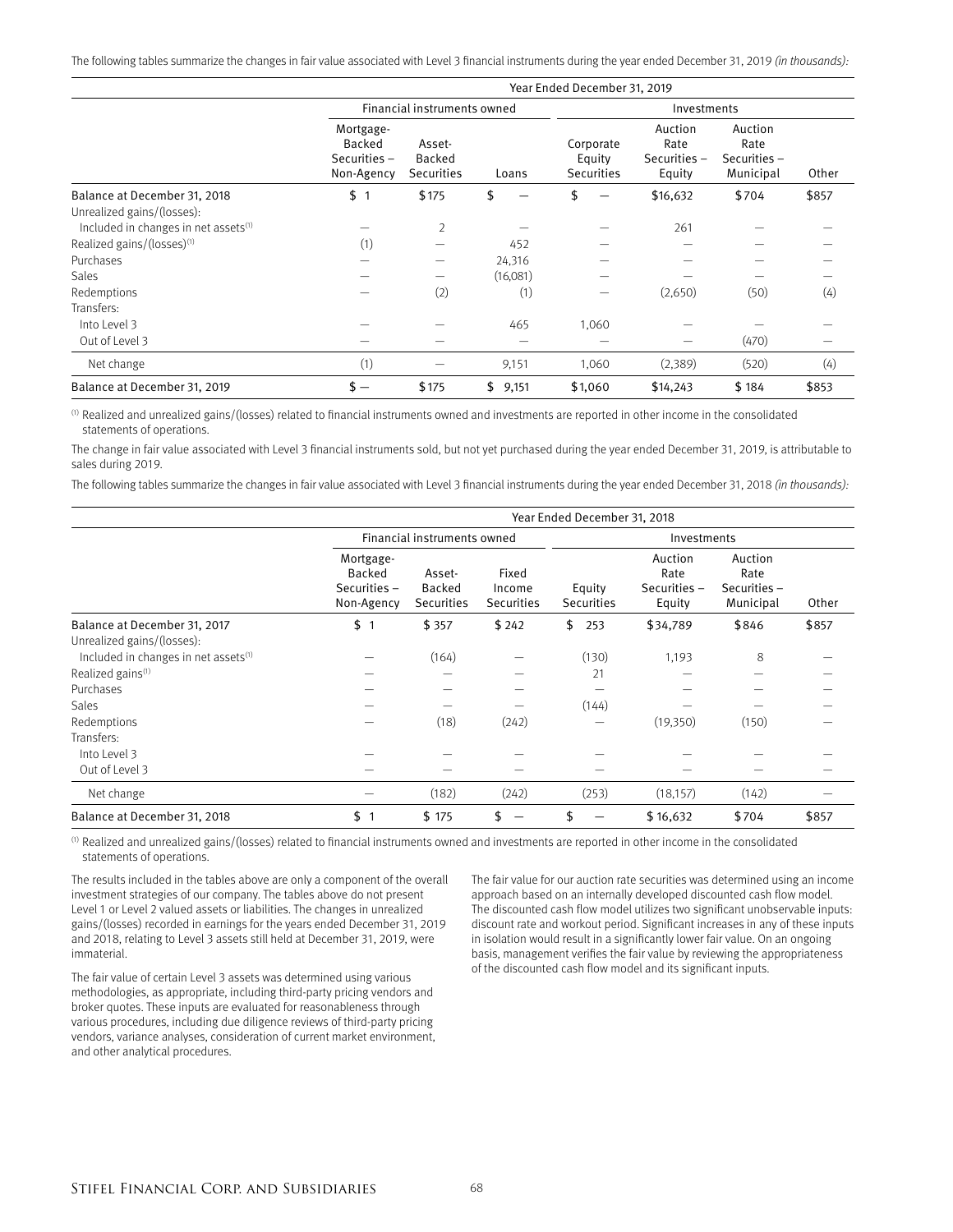# Fair Value of Financial Instruments

The following reflects the fair value of financial instruments, as of December 31, 2019 and 2018, whether or not recognized in the consolidated statements of financial condition at fair value (in thousands):

|                                                   | December 31, 2019 |                         |                   | December 31, 2018       |
|---------------------------------------------------|-------------------|-------------------------|-------------------|-------------------------|
|                                                   | Carrying<br>Value | Estimated<br>Fair Value | Carrying<br>Value | Estimated<br>Fair Value |
| Financial assets:                                 |                   |                         |                   |                         |
| Cash and cash equivalents                         | \$1,142,596       | 1,142,596<br>\$         | \$1,936,560       | \$1,936,560             |
| Cash segregated for regulatory purposes           | 131,374           | 131,374                 | 132,814           | 132,814                 |
| Securities purchased under agreements to resell   | 385,008           | 385,008                 | 699,900           | 699,900                 |
| Financial instruments owned                       | 972,932           | 972,932                 | 1,267,449         | 1,267,449               |
| Available-for-sale securities                     | 3,254,737         | 3,254,737               | 3,070,447         | 3,070,447               |
| Held-to-maturity securities                       | 2,856,219         | 2,827,883               | 4,218,854         | 4,122,907               |
| Bank loans                                        | 9,624,042         | 9,801,986               | 8,517,615         | 8,565,347               |
| Loans held for sale                               | 389,693           | 389,693                 | 205,557           | 205,557                 |
| Investments                                       | 79,972            | 79,972                  | 67,982            | 67,982                  |
| Derivative contracts <sup>(1)</sup>               | 1,086             | 1,086                   | 7,683             | 7,683                   |
| Financial liabilities:                            |                   |                         |                   |                         |
| Securities sold under agreements to repurchase    | \$.<br>391,634    | \$.<br>391,634          | \$<br>535,394     | 535,394<br>\$           |
| Bank deposits                                     | 15,332,581        | 14,467,894              | 15,863,613        | 14,661,996              |
| Financial instruments sold, but not yet purchased | 662,852           | 662,852                 | 947,306           | 947,306                 |
| Federal Home Loan Bank advances                   | 250,000           | 250,000                 | 540,000           | 540,000                 |
| <b>Borrowings</b>                                 | 150               | 150                     | 180,655           | 180,655                 |
| Senior notes                                      | 1,017,010         | 1,069,425               | 1,015,973         | 989,790                 |
| Debentures to Stifel Financial Capital Trusts     | 60,000            | 45,847                  | 67,500            | 49,747                  |

 $(1)$  Included in other assets in the consolidated statements of financial condition.

The following table presents the estimated fair values of financial instruments not measured at fair value on a recurring basis for the periods indicated (in thousands):

|                                                 | December 31, 2019 |              |                |         |
|-------------------------------------------------|-------------------|--------------|----------------|---------|
|                                                 | Total             | Level 1      | Level 2        | Level 3 |
| Financial assets:                               |                   |              |                |         |
| Cash                                            | \$<br>1,116,862   | \$1,116,862  | \$             | \$      |
| Cash segregated for regulatory purposes         | 131,374           | 131,374      |                |         |
| Securities purchased under agreements to resell | 385,008           | 342,132      | 42,876         |         |
| Held-to-maturity securities                     | 2,827,883         |              | 2,666,773      | 161,110 |
| Bank loans                                      | 9,801,986         |              | 9,801,986      |         |
| Loans held for sale                             | 389,693           |              | 389,693        |         |
| Financial liabilities:                          |                   |              |                |         |
| Securities sold under agreements to repurchase  | \$<br>391,634     | 22,205<br>\$ | 369,429<br>\$. | \$      |
| Bank deposits                                   | 14,467,894        |              | 14,467,894     |         |
| Federal Home Loan Bank advances                 | 250,000           | 250,000      |                |         |
| <b>Borrowings</b>                               | 150               | 150          |                |         |
| Senior notes                                    | 1,069,425         | 1,069,425    |                |         |
| Debentures to Stifel Financial Capital Trusts   | 45,847            |              |                | 45,847  |

|                                                 |             | December 31, 2018 |               |         |  |
|-------------------------------------------------|-------------|-------------------|---------------|---------|--|
|                                                 | Total       | Level 1           | Level 2       | Level 3 |  |
| Financial assets:                               |             |                   |               |         |  |
| Cash                                            | \$1,916,841 | \$1,916,841       | \$            |         |  |
| Cash segregated for regulatory purposes         | 132,814     | 132,814           |               |         |  |
| Securities purchased under agreements to resell | 699,900     | 645,632           | 54,268        |         |  |
| Held-to-maturity securities                     | 4,122,907   |                   | 3,960,099     | 162,808 |  |
| Bank loans                                      | 8,565,347   |                   | 8,565,347     |         |  |
| Loans held for sale                             | 205,557     |                   | 205,557       |         |  |
| Financial liabilities:                          |             |                   |               |         |  |
| Securities sold under agreements to repurchase  | 535,394     | 87,273            | \$<br>448.121 |         |  |
| Bank deposits                                   | 14,661,996  |                   | 14,661,996    |         |  |
| Federal Home Loan Bank advances                 | 540,000     | 540,000           |               |         |  |
| <b>Borrowings</b>                               | 180,655     | 180,655           |               |         |  |
| Senior notes                                    | 989,790     | 989,790           |               |         |  |
| Debentures to Stifel Financial Capital Trusts   | 49,747      |                   |               | 49,747  |  |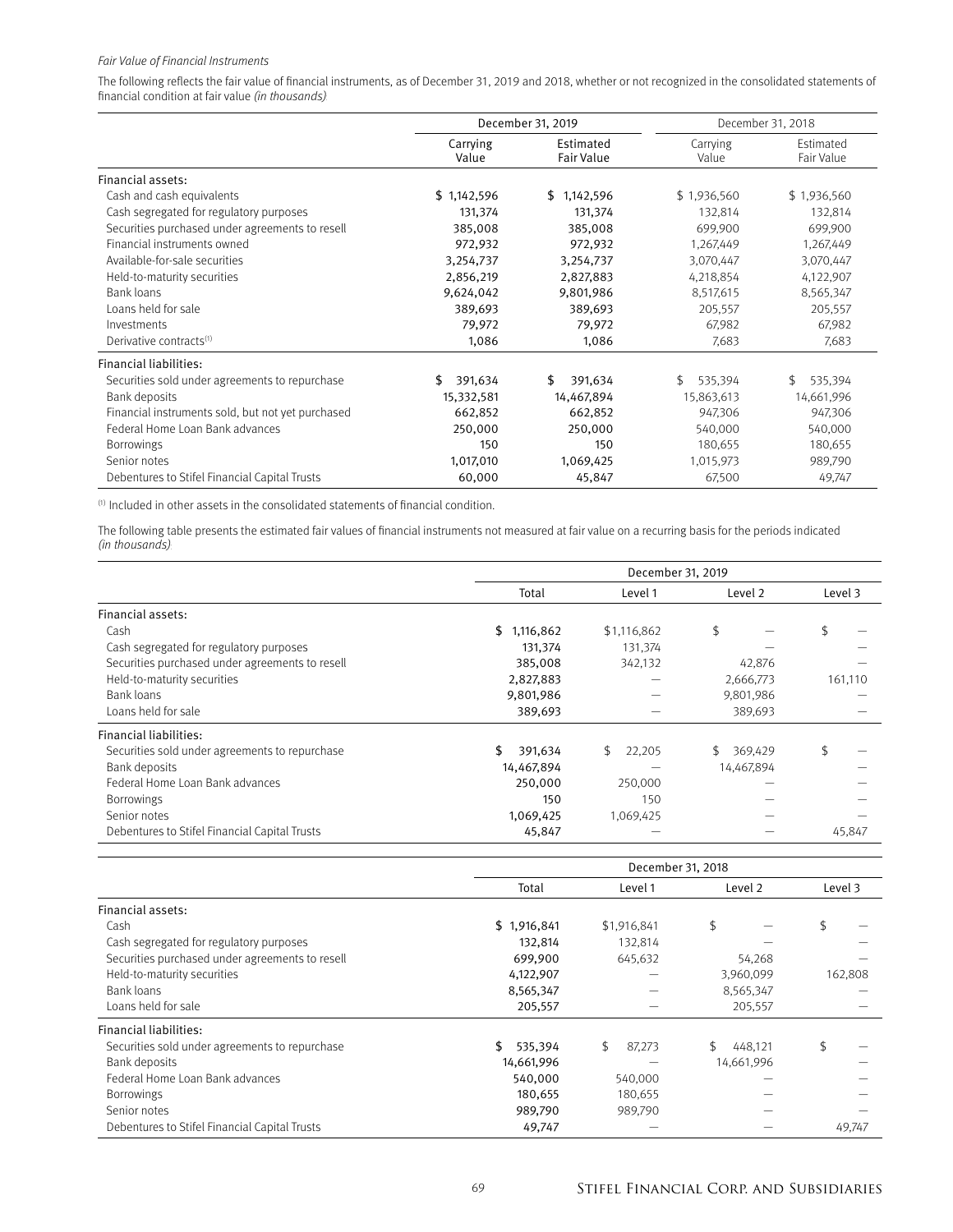The following, as supplemented by the discussion above, describes the valuation techniques used in estimating the fair value of our financial instruments as of December 31, 2019 and 2018.

# Financial Assets

# Securities Purchased Under Agreements to Resell

Securities purchased under agreements to resell are collateralized financing transactions that are recorded at their contractual amounts plus accrued interest. The carrying values at December 31, 2019 and 2018 approximate fair value due to their short-term nature.

# Held-to-Maturity Securities

Securities held to maturity are recorded at amortized cost based on our company's positive intent and ability to hold these securities to maturity. Securities held to maturity include agency and commercial mortgage-backed securities, and asset-backed securities, consisting of collateralized loan obligation securities and student loan ARS. The estimated fair value, included in the above table, is determined using several factors; however, primary weight is given to discounted cash flow modeling techniques that incorporated an estimated discount rate based upon recent observable debt security issuances with similar characteristics.

# Loans Held for Sale

Loans held for sale consist of fixed-rate and adjustable-rate residential real estate loans intended for sale. Loans held for sale are stated at lower of cost or fair value. Fair value is determined based on prevailing market prices for loans with similar characteristics or on sale contract prices.

# Bank Loans

The fair values of mortgage loans and commercial loans were estimated using a discounted cash flow method, a form of the income approach. Discount rates were determined considering rates at which similar portfolios of loans would be made under current conditions and considering liquidity spreads applicable to each loan portfolio based on the secondary market.

# Financial Liabilities

# Securities Sold Under Agreements to Repurchase

Securities sold under agreements to repurchase are collateralized financing transactions that are recorded at their contractual amounts plus accrued interest. The carrying values at December 31, 2019 and 2018 approximate fair value due to the short-term nature.

# Bank Deposits

The fair value for demand deposits is equal to the amount payable on demand at the reporting date (that is, their carrying amounts). The carrying amounts of variable-rate money-market and savings accounts approximate their fair values at the reporting date as these are short-term in nature. The fair value of other interest-bearing deposits, including certificates of deposit, was calculated by discounting the future cash flows using discount rates based on the expected current market rates for similar products with similar remaining terms.

# Borrowings

The carrying amount of borrowings approximates fair value due to the relative short-term nature of such borrowings. In addition, Stifel Bancorp's Federal Home Loan Bank advances reflect terms that approximate current market rates for similar borrowings.

# Senior Notes

The fair value of our senior notes is estimated based upon quoted market prices.

# Debentures to Stifel Financial Capital Trusts

The fair value of our trust preferred securities is based on the discounted value of contractual cash flows. We have assumed a discount rate based on similar type debt instruments.

These fair value disclosures represent our best estimates based on relevant market information and information about the financial instruments. Fair value estimates are based on judgments regarding future expected losses, current economic conditions, risk characteristics of the various instruments, and other factors. These estimates are subjective in nature and involve uncertainties and matters of significant judgment and, therefore, cannot be determined with precision. Changes in the above methodologies and assumptions could significantly affect the estimates.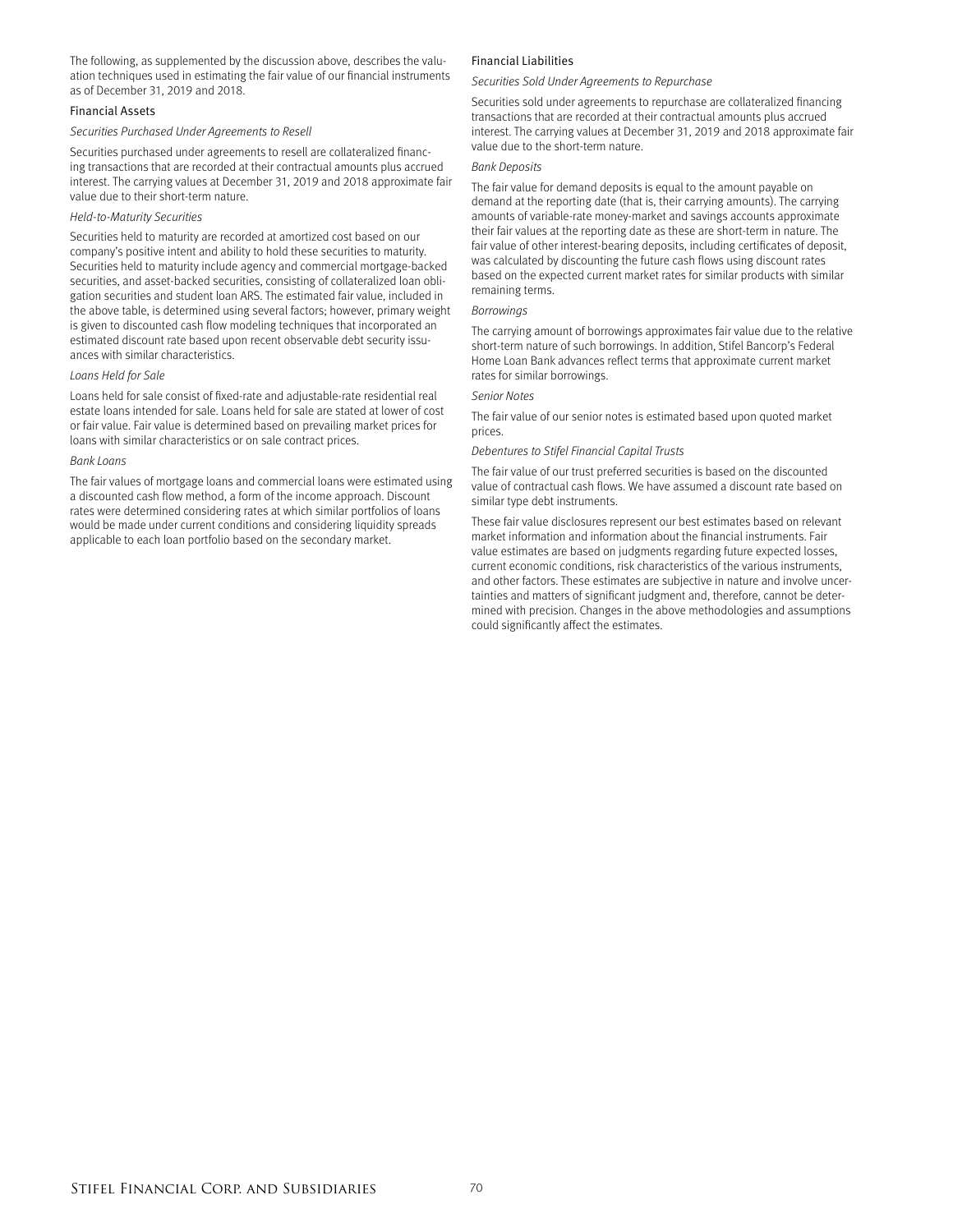# NOTE 6 – Financial Instruments Owned and Financial Instruments Sold, But Not Yet Purchased

The components of financial instruments owned and trading securities sold, but not yet purchased, at December 31, 2019 and 2018, are as follows (in thousands):

|                                                    |             | December 31, |
|----------------------------------------------------|-------------|--------------|
|                                                    | 2019        | 2018         |
| Financial instruments owned:                       |             |              |
| U.S. government securities                         | \$<br>9,266 | \$<br>42,121 |
| U.S. government agency securities                  | 66,881      | 72,532       |
| Mortgage-backed securities:                        |             |              |
| Agency                                             | 388,856     | 564,111      |
| Non-agency                                         | 5,155       | 25,727       |
| Asset-backed securities                            | 28,385      | 25,905       |
| Corporate securities:                              |             |              |
| Fixed income securities                            | 250,783     | 310,457      |
| Equity securities                                  | 64,009      | 57,911       |
| Sovereign debt                                     | 12,403      | 14,063       |
| State and municipal securities                     | 137,211     | 154,622      |
| Loans                                              | 9,983       |              |
|                                                    | \$972,932   | \$1,267,449  |
| Financial instruments sold, but not yet purchased: |             |              |
| U.S. government securities                         | \$243,570   | \$534,817    |
| U.S. government agency securities                  | 1,000       | 32,755       |
| Agency mortgage-backed securities                  | 231,909     | 123,456      |
| Corporate securities:                              |             |              |
| Fixed income securities                            | 140,100     | 208,725      |
| Equity securities                                  | 32,047      | 36,117       |
| Sovereign debt                                     | 13,271      | 11,429       |
| State and municipal securities                     |             | 7            |
| Loans                                              | 955         |              |
|                                                    | \$662,852   | \$947,306    |

At December 31, 2019 and 2018, financial instruments owned in the amount of \$511.2 million and \$669.0 million, respectively, were pledged as collateral (on a settlement-date basis) for our repurchase agreements and short-term borrowings. Our financial instruments owned are presented on a trade-date basis in the consolidated statements of financial condition.

Financial instruments sold, but not yet purchased, represent obligations of our company to deliver the specified security at the contracted price, thereby creating a liability to purchase the security in the market at prevailing prices in future periods. We are obligated to acquire the securities sold short at prevailing market prices in future periods, which may exceed the amount reflected in the consolidated statements of financial condition.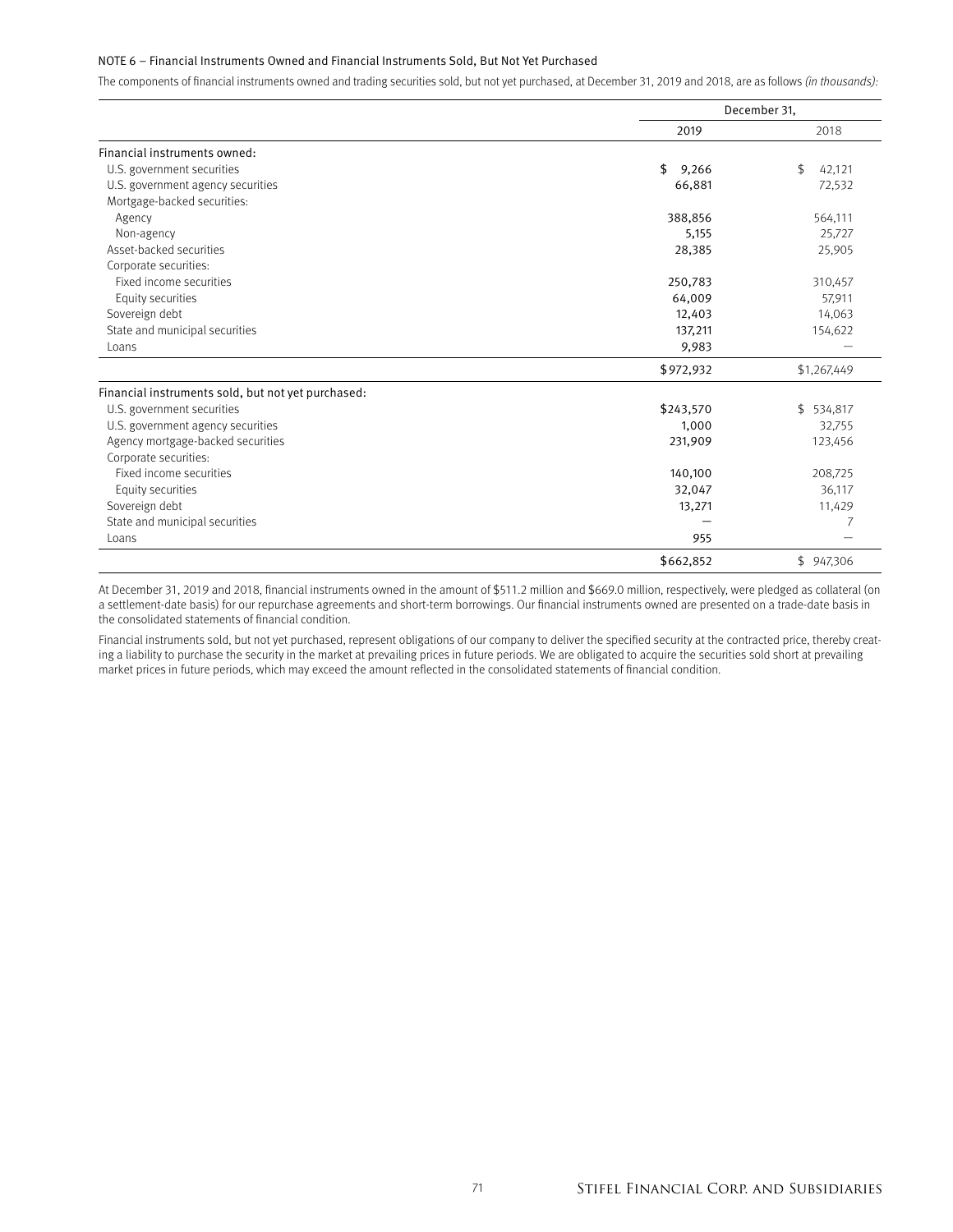# NOTE 7 – Available-for-Sale and Held-to-Maturity Securities

The following tables provide a summary of the amortized cost and fair values of the available-for-sale securities and held-to-maturity securities at December 31, 2019 and 2018 (in thousands):

|                                            | December 31, 2019 |                                      |                                              |                         |  |
|--------------------------------------------|-------------------|--------------------------------------|----------------------------------------------|-------------------------|--|
|                                            | Amortized<br>Cost | Gross<br>Unrealized<br>$GainS^{(1)}$ | Gross<br>Unrealized<br>Losses <sup>(1)</sup> | Estimated<br>Fair Value |  |
| Available-for-sale securities              |                   |                                      |                                              |                         |  |
| U.S. government agency securities          | \$<br>5,028       | \$<br>39                             | \$                                           | \$<br>5,067             |  |
| State and municipal securities             | 24,198            | 99                                   |                                              | 24,297                  |  |
| Mortgage-backed securities:                |                   |                                      |                                              |                         |  |
| Agency                                     | 840,659           | 3,070                                | (5,851)                                      | 837,878                 |  |
| Commercial                                 | 109,982           | 269                                  | (714)                                        | 109,537                 |  |
| Non-agency                                 | 9,731             | 50                                   | (23)                                         | 9,758                   |  |
| Corporate fixed income securities          | 664,028           | 11,283                               | --                                           | 675,311                 |  |
| Asset-backed securities                    | 1,600,415         | 679                                  | (8,205)                                      | 1,592,889               |  |
|                                            | \$3,254,041       | \$15,489                             | \$(14,793)                                   | \$3,254,737             |  |
| Held-to-maturity securities <sup>(2)</sup> |                   |                                      |                                              |                         |  |
| Asset-backed securities                    | \$2,856,219       | \$5,960                              | $$$ (34,296)                                 | \$2,827,883             |  |

|                                                                                                    | December 31, 2018     |                                             |                                              |                         |
|----------------------------------------------------------------------------------------------------|-----------------------|---------------------------------------------|----------------------------------------------|-------------------------|
|                                                                                                    | Amortized<br>Cost     | Gross<br>Unrealized<br>Gains <sup>(1)</sup> | Gross<br>Unrealized<br>Losses <sup>(1)</sup> | Estimated<br>Fair Value |
| Available-for-sale securities                                                                      |                       |                                             |                                              |                         |
| U.S. government agency securities<br>State and municipal securities<br>Mortgage-backed securities: | \$<br>5,237<br>72,487 | \$<br>13                                    | \$<br>(35)<br>(4,261)                        | \$<br>5,215<br>68,226   |
| Agency                                                                                             | 234,292               | 88                                          | (3,972)                                      | 230,408                 |
| Commercial                                                                                         | 74,411                | 4                                           | (4,700)                                      | 69,715                  |
| Non-agency                                                                                         | 1,245                 |                                             | (26)                                         | 1,219                   |
| Corporate fixed income securities                                                                  | 958,406               |                                             | (26, 802)                                    | 931,604                 |
| Asset-backed securities                                                                            | 1,779,496             | 672                                         | (16, 108)                                    | 1,764,060               |
|                                                                                                    | \$3,125,574           | \$<br>777                                   | \$ (55,904)                                  | \$3,070,447             |
| Held-to-maturity securities <sup>(2)</sup>                                                         |                       |                                             |                                              |                         |
| Mortgage-backed securities:                                                                        |                       |                                             |                                              |                         |
| Agency                                                                                             | \$1,198,442           | \$1,307                                     | \$ (31,689)                                  | \$1,168,060             |
| Commercial                                                                                         | 51,524                | 185                                         |                                              | 51,709                  |
| Asset-backed securities                                                                            | 2,968,888             | 4,585                                       | (70, 335)                                    | 2,903,138               |
|                                                                                                    | \$4,218,854           | \$6,077                                     | \$(102,024)                                  | \$4,122,907             |

 $<sup>(1)</sup>$  Unrealized gains/(losses) related to available-for-sale securities are reported in accumulated other comprehensive loss.</sup>

(2) Held-to-maturity securities are carried in the consolidated statements of financial condition at amortized cost, and the changes in the value of these securities, other than impairment charges, are not reported on the consolidated financial statements.

For the year ended December 31, 2019, we received proceeds of \$641.8 million from the sale of available-for-sale securities, which resulted in a realized loss of \$0.3 million. For the year ended December 31, 2018, we received proceeds of \$372.4 million from the sale of available-for-sale securities, which resulted in a realized loss of \$3.9 million. For the year ended December 31, 2017, we received proceeds of \$87.3 million from the sale of available-forsale securities, which resulted in realized gains of \$0.4 million.

During the third quarter of 2019, the Company transferred certain mortgagebacked securities from the held-to-maturity category to available-for-sale. As of August 1, 2019, the securities reclassified had a fair value of \$1.1 billion

and resulted in a net of tax increase to other comprehensive income of \$17.9 million for the year ended December 31, 2019.

During the year ended December 31, 2019, unrealized gains, net of deferred taxes, of \$42.4 million were recorded in accumulated other comprehensive loss in the consolidated statements of financial condition. During the years ended December 31, 2018 and 2017, unrealized losses, net of deferred taxes, of \$36.3 million and unrealized gains, net of deferred taxes, of \$4.7 million, respectively, were recorded in accumulated other comprehensive loss in the consolidated statements of financial condition.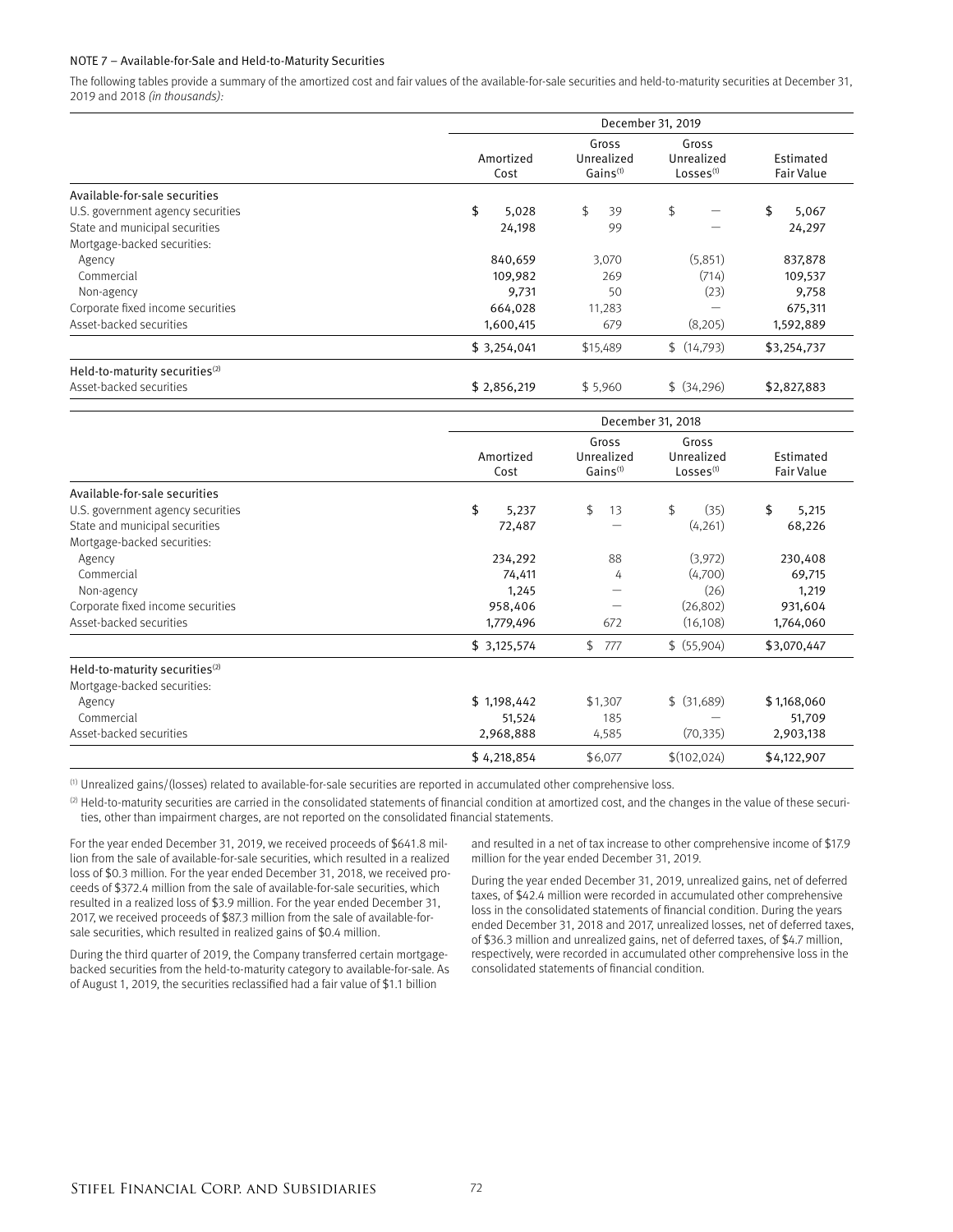The table below summarizes the amortized cost and fair values of debt securities by contractual maturity (in thousands). Expected maturities may differ significantly from contractual maturities, as issuers may have the right to call or prepay obligations with or without call or prepayment penalties.

|                                      |                   | December 31, 2019              |                   | December 31, 2018       |
|--------------------------------------|-------------------|--------------------------------|-------------------|-------------------------|
|                                      | Amortized<br>Cost | Estimated<br><b>Fair Value</b> | Amortized<br>Cost | Estimated<br>Fair Value |
| Available-for-sale securities        |                   |                                |                   |                         |
| Within one year                      | 6.861             | \$<br>6.871                    | \$<br>5,872       | \$<br>5,855             |
| After one year through three years   | 229.184           | 229,760                        | 234,101           | 227,951                 |
| After three years through five years | 422,236           | 429,909                        | 407,507           | 397,372                 |
| After five years through ten years   | 409,664           | 411,680                        | 469,566           | 458,442                 |
| After ten years                      | 2.186.096         | 2,176,517                      | 2,008,528         | 1,980,827               |
|                                      | 3,254,041         | 3,254,737                      | 3,125,574         | 3,070,447               |
| Held-to-maturity securities          |                   |                                |                   |                         |
| After one year through three years   |                   |                                | 51,524            | 51,709                  |
| After five years through ten years   | 598,250           | 597,166                        | 536,717           | 530,616                 |
| After ten years                      | 2,257,969         | 2,230,717                      | 3,630,613         | 3,540,582               |
|                                      | \$2,856,219       | \$2,827,883                    | \$4,218,854       | \$4,122,907             |

The maturities of our available-for-sale (fair value) and held-to-maturity (amortized cost) securities at December 31, 2019, are as follows (in thousands):

|                                              | Within  |             |            | After       |             |
|----------------------------------------------|---------|-------------|------------|-------------|-------------|
|                                              | 1 Year  | 1-5 Years   | 5-10 Years | 10 Years    | Total       |
| Available-for-sale securities <sup>(1)</sup> |         |             |            |             |             |
| U.S. government agency securities            | \$1,749 | \$<br>3,318 | \$         | \$          | \$<br>5,067 |
| State and municipal securities               |         |             | 5.875      | 18.422      | 24,297      |
| Mortgage-backed securities:                  |         |             |            |             |             |
| Agency                                       |         | 819         | 24,359     | 812,700     | 837,878     |
| Commercial                                   |         | 32,457      |            | 77,080      | 109,537     |
| Non-agency                                   |         | 8,792       |            | 966         | 9,758       |
| Corporate fixed income securities            | 5,122   | 614,283     | 55,906     |             | 675,311     |
| Asset-backed securities                      |         |             | 325,540    | 1,267,349   | 1,592,889   |
|                                              | \$6,871 | \$659,669   | \$411,680  | \$2,176,517 | \$3,254,737 |
| Held-to-maturity securities                  |         |             |            |             |             |
| Asset-backed securities                      |         | Ъ.          | \$598,250  | \$2,257,969 | \$2,856,219 |

 $(1)$  Due to the immaterial amount of income recognized on tax-exempt securities, yields were not calculated on a tax-equivalent basis.

At December 31, 2019 and 2018, securities of \$801.5 million and \$1.9 billion, respectively, were pledged at the Federal Home Loan Bank as collateral for borrowings and letters of credit obtained to secure public deposits. At December 31, 2019 and 2018, securities of \$816.1 million and \$1.6 billion, respectively, were pledged with the Federal Reserve discount window.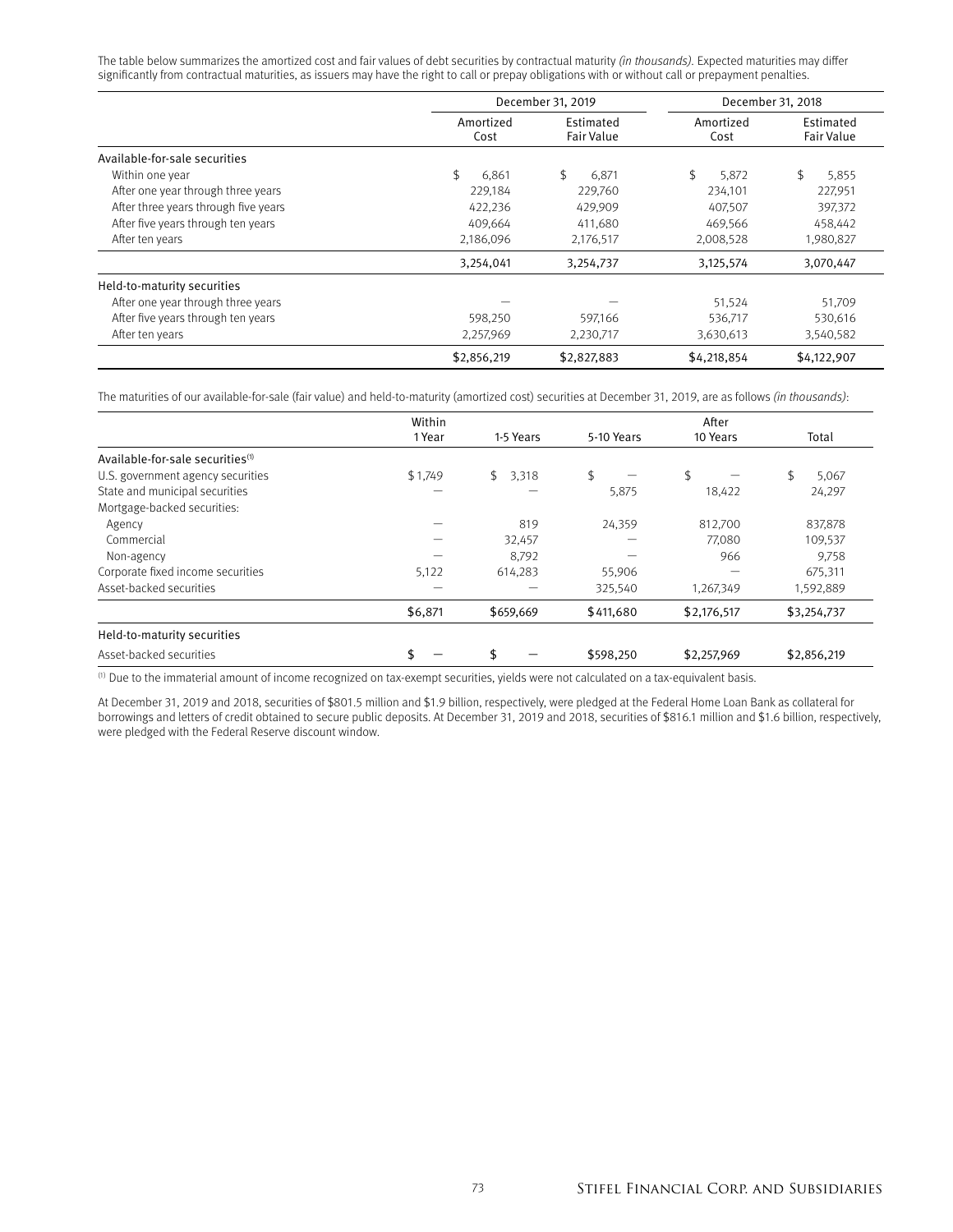The following table shows the gross unrealized losses and fair value of the Company's investment securities with unrealized losses, aggregated by investment category and length of time the individual investment securities have been in continuous unrealized loss positions, at December 31, 2019 (in thousands):

|                               |                                      | Less Than 12 Months     |                                      | 12 Months or More         |                               | Total                   |  |
|-------------------------------|--------------------------------------|-------------------------|--------------------------------------|---------------------------|-------------------------------|-------------------------|--|
|                               | Gross<br><b>Unrealized</b><br>Losses | Estimated<br>Fair Value | Gross<br><b>Unrealized</b><br>Losses | Estimated<br>Fair Value   | Gross<br>Unrealized<br>Losses | Estimated<br>Fair Value |  |
| Available-for-sale securities |                                      |                         |                                      |                           |                               |                         |  |
| Mortgage-backed securities:   |                                      |                         |                                      |                           |                               |                         |  |
| Agency                        | \$(4.571)                            | \$458,861               | \$(1,280)                            | $\mathfrak{L}$<br>112.001 | \$ (5.851)                    | \$570,862               |  |
| Commercial                    | (694)                                | 105.084                 | (20)                                 | 2.001                     | (714)                         | 107.085                 |  |
| Non-agency                    |                                      |                         | (23)                                 | 966                       | (23)                          | 966                     |  |
| Asset-backed securities       | (3,056)                              | 349,095                 | (5, 149)                             | 596,161                   | (8,205)                       | 945,256                 |  |
|                               | \$ (8,321)                           | \$913,040               | \$ (6, 472)                          | $\mathfrak{L}$<br>711.129 | \$(14,793)                    | \$1,624,169             |  |
| Held-to-maturity securities   |                                      |                         |                                      |                           |                               |                         |  |
| Asset-backed securities       | \$(2,915)                            | \$346.069               | \$(31,381)                           | \$1,980,673               | $$$ (34,296)                  | \$2,326,742             |  |

At December 31, 2019, the amortized cost of 125 securities classified as available for sale exceeded their fair value by \$14.8 million, of which \$6.5 million related to investment securities that had been in a loss position for 12 months or longer. The total fair value of these investments at December 31, 2019, was \$1.6 billion, which was 49.9% of our available-for-sale portfolio.

At December 31, 2019, the carrying value of 125 securities held to maturity exceeded their fair value by \$34.3 million, of which \$31.4 million related to securities held to maturity that have been in a loss position for 12 months or longer. As discussed in more detail below, we conduct periodic reviews of all securities with unrealized losses to assess whether the impairment is other-than-temporary.

#### Other-Than-Temporary Impairment

We evaluate all securities in an unrealized loss position quarterly to assess whether the impairment is other-than-temporary. Our OTTI assessment is a subjective process requiring the use of judgments and assumptions. There was no credit-related OTTI recognized during the years ended December 31, 2019, 2018, and 2017.

We believe the gross unrealized losses of \$49.1 million related to our investment portfolio, as of December 31, 2019, are attributable to changes in market interest rates. We, therefore, do not expect to incur any credit losses related to these securities. In addition, we have no intent to sell these securities with unrealized losses, and it is not more likely than not that we will be required to sell these securities prior to recovery of the amortized cost. Accordingly, we have concluded that the impairment on these securities is not other-than-temporary.

# NOTE 8 – Bank Loans

The following table presents the balance and associated percentage of each major loan category in our loan portfolio at December 31, 2019 and 2018 (in thousands, except percentages):

|                                |                | December 31, 2019 |                | December 31, 2018 |
|--------------------------------|----------------|-------------------|----------------|-------------------|
|                                | <b>Balance</b> | Percent           | <b>Balance</b> | Percent           |
| Commercial and industrial      | \$3,438,953    | 35.3%             | \$3,304,234    | 38.5%             |
| Residential real estate        | 3,309,548      | 33.9              | 2,875,014      | 33.5              |
| Securities-based loans         | 2,098,211      | 21.5              | 1,786,966      | 20.8              |
| Commercial real estate         | 428,549        | 4.4               | 318,961        | 3.7               |
| Construction and land          | 398,839        | 4.1               | 138.245        | 1.6               |
| Home equity lines of credit    | 51,205         | 0.5               | 38,098         | 0.4               |
| Other                          | 27,311         | 0.3               | 120,129        | 1.5               |
| Gross bank loans               | 9,752,616      | 100.0%            | 8,581,647      | 100.0%            |
| Unamortized loan discount, net | (6, 588)       |                   | (12, 155)      |                   |
| Loans in process               | (27,717)       |                   | 27.984         |                   |
| Unamortized loan fees, net     | 1,310          |                   | 5,972          |                   |
| Allowance for loan losses      | (95, 579)      |                   | (85, 833)      |                   |
| Loans held for investment, net | \$9,624,042    |                   | \$8,517,615    |                   |

At December 31, 2019 and 2018, Stifel Bancorp had loans outstanding to its executive officers and directors and executive officers and directors of certain affiliated entities in the amount of \$24.5 million and \$28.8 million, respectively.

2018, and 2017, we recognized gains, included in other income in the consolidated statements of operations, of \$13.1 million, \$8.2 million, and \$12.3 million, respectively, from the sale of originated loans, net of fees and costs.

At December 31, 2019 and 2018, we had loans held for sale of \$389.7 million and \$205.6 million, respectively. For the years ended December 31, 2019,

At December 31, 2019 and 2018, loans, primarily consisting of residential and commercial real estate loans of \$3.1 billion and \$2.7 billion, respectively, were pledged at the Federal Home Loan Bank as collateral for borrowings.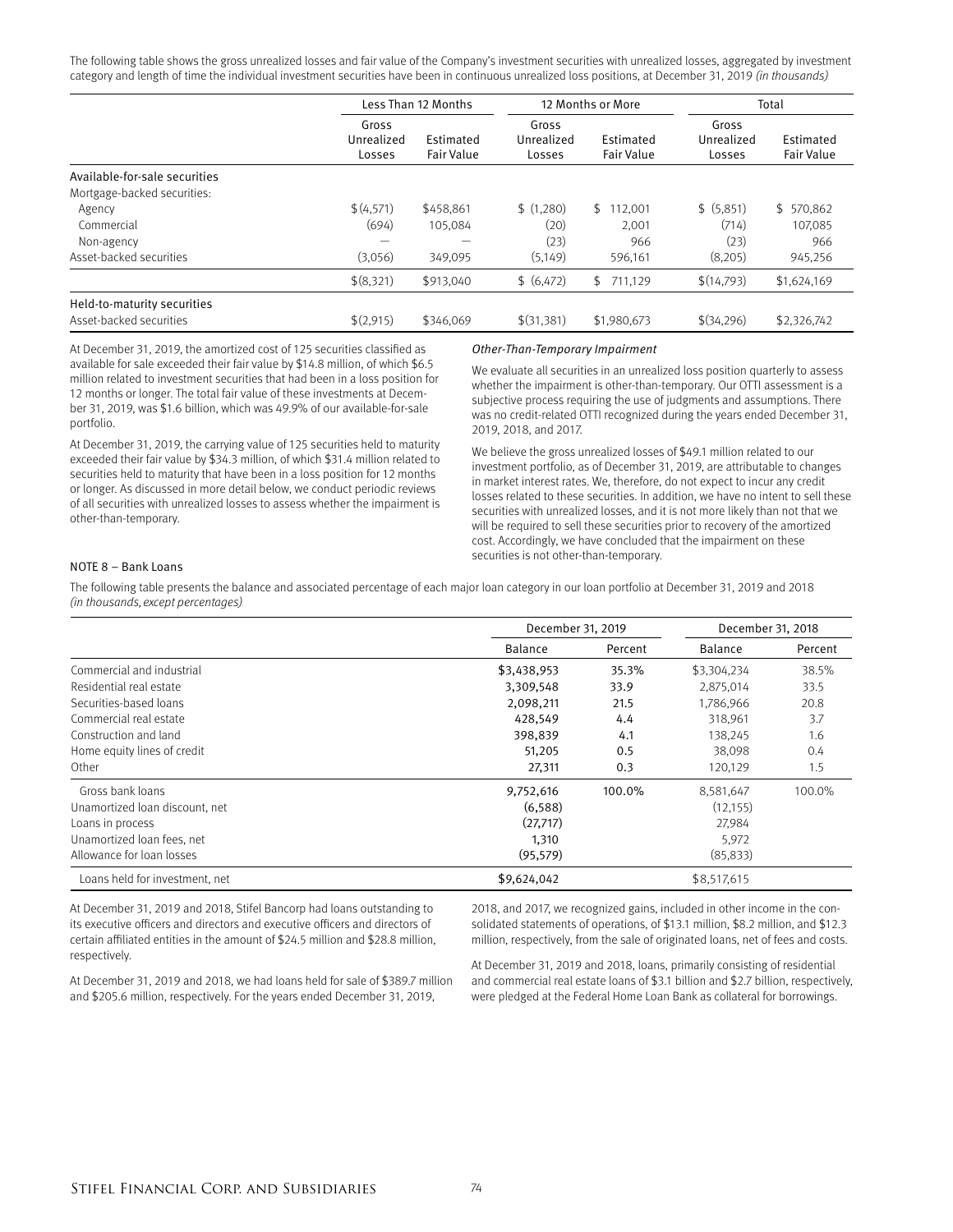The following table details activity in the allowance for loan losses by portfolio segment for the years ended December 31, 2019 and 2018 (in thousands):

|                             | Year Ended December 31, 2019 |           |             |            |                       |  |  |  |
|-----------------------------|------------------------------|-----------|-------------|------------|-----------------------|--|--|--|
|                             | <b>Beginning Balance</b>     | Provision | Charge-Offs | Recoveries | <b>Ending Balance</b> |  |  |  |
| Commercial and industrial   | \$68,367                     | \$1,821   | \$(239)     | $$ -$      | \$69,949              |  |  |  |
| Residential real estate     | 11,228                       | 2,974     | (41)        | 92         | 14,253                |  |  |  |
| Construction and land       | 1,241                        | 3,372     |             |            | 4,613                 |  |  |  |
| Commercial real estate      | 1,778                        | 1,786     |             |            | 3,564                 |  |  |  |
| Securities-based loans      | 1,978                        | 383       |             |            | 2,361                 |  |  |  |
| Home equity lines of credit | 310                          | 129       |             | Р          | 442                   |  |  |  |
| Other                       | 88                           | 152       | (106)       | 60         | 194                   |  |  |  |
| Qualitative                 | 843                          | (640)     |             |            | 203                   |  |  |  |
|                             | \$85,833                     | \$9,977   | $$^{(386)}$ | \$155      | \$95,579              |  |  |  |

|                             | Year Ended December 31, 2018 |           |             |            |                       |  |  |  |
|-----------------------------|------------------------------|-----------|-------------|------------|-----------------------|--|--|--|
|                             | Beginning Balance            | Provision | Charge-Offs | Recoveries | <b>Ending Balance</b> |  |  |  |
| Commercial and industrial   | \$54,474                     | \$13,896  | \$(12)      | \$9        | \$68,367              |  |  |  |
| Residential real estate     | 8,430                        | 2,798     |             |            | 11,228                |  |  |  |
| Securities-based loans      | 2.088                        | (110)     |             |            | 1,978                 |  |  |  |
| Commercial real estate      | 1,520                        | 258       |             |            | 1,778                 |  |  |  |
| Construction and land       | 100                          | 1,141     |             |            | 1,241                 |  |  |  |
| Home equity lines of credit | 162                          | 145       |             |            | 310                   |  |  |  |
| Other                       | 16                           | 71        | (2)         |            | 88                    |  |  |  |
| Qualitative                 | 676                          | 167       |             |            | 843                   |  |  |  |
|                             | \$67,466                     | \$18,366  | \$(14)      | \$15       | \$85,833              |  |  |  |

The following table presents the unpaid principal balances of loans and amount of allowance allocated based upon impairment method by portfolio segment at December 31, 2019 (in thousands):

|                             |                                             | Allowance for Loan Losses                   |          |                                             | Recorded Investment in Loans                |             |
|-----------------------------|---------------------------------------------|---------------------------------------------|----------|---------------------------------------------|---------------------------------------------|-------------|
|                             | Individually<br>Evaluated for<br>Impairment | Collectively<br>Evaluated for<br>Impairment | Total    | Individually<br>Evaluated for<br>Impairment | Collectively<br>Evaluated for<br>Impairment | Total       |
| Commercial and industrial   | \$8,158                                     | \$61,791                                    | \$69,949 | \$12,991                                    | \$3,425,962                                 | \$3,438,953 |
| Residential real estate     | 24                                          | 14,229                                      | 14,253   | 1,412                                       | 3,308,136                                   | 3,309,548   |
| Securities-based loans      |                                             | 2,361                                       | 2,361    |                                             | 2,098,211                                   | 2,098,211   |
| Commercial real estate      |                                             | 3.564                                       | 3.564    |                                             | 428.549                                     | 428,549     |
| Constuction and land        |                                             | 4,613                                       | 4,613    |                                             | 398,839                                     | 398,839     |
| Home equity lines of credit |                                             | 442                                         | 442      | 184                                         | 51.021                                      | 51,205      |
| Other                       |                                             | 194                                         | 194      |                                             | 27,311                                      | 27,311      |
| Qualitative                 |                                             | 203                                         | 203      |                                             |                                             |             |
|                             | \$8.182                                     | \$87,397                                    | \$95,579 | \$14,587                                    | \$9,738,029                                 | \$9,752,616 |

The following table presents the unpaid principal balances of loans and amount of allowance allocated based upon impairment method by portfolio segment at December 31, 2018 (in thousands):

|                             |                                             | Allowance for Loan Losses                   |          |                                             | Recorded Investment in Loans                |             |
|-----------------------------|---------------------------------------------|---------------------------------------------|----------|---------------------------------------------|---------------------------------------------|-------------|
|                             | Individually<br>Evaluated for<br>Impairment | Collectively<br>Evaluated for<br>Impairment | Total    | Individually<br>Evaluated for<br>Impairment | Collectively<br>Evaluated for<br>Impairment | Total       |
| Commercial and industrial   | \$8,678                                     | \$59,689                                    | \$68,367 | \$23,677                                    | \$3,280,557                                 | \$3,304,234 |
| Residential real estate     | 24                                          | 11.204                                      | 11,228   | 519                                         | 2,874,495                                   | 2,875,014   |
| Securities-based loans      |                                             | 1.978                                       | 1,978    |                                             | 1,786,966                                   | 1,786,966   |
| Commercial real estate      |                                             | 1,778                                       | 1,778    |                                             | 318,961                                     | 318,961     |
| Constuction and land        |                                             | 1.241                                       | 1.241    |                                             | 138.245                                     | 138.245     |
| Home equity lines of credit |                                             | 310                                         | 310      | 184                                         | 37.914                                      | 38,098      |
| Other                       |                                             | 87                                          | 88       | 21                                          | 120.108                                     | 120.129     |
| Qualitative                 |                                             | 843                                         | 843      |                                             |                                             |             |
|                             | \$8,703                                     | \$77,130                                    | \$85,833 | \$24,401                                    | \$8,557,246                                 | \$8,581,647 |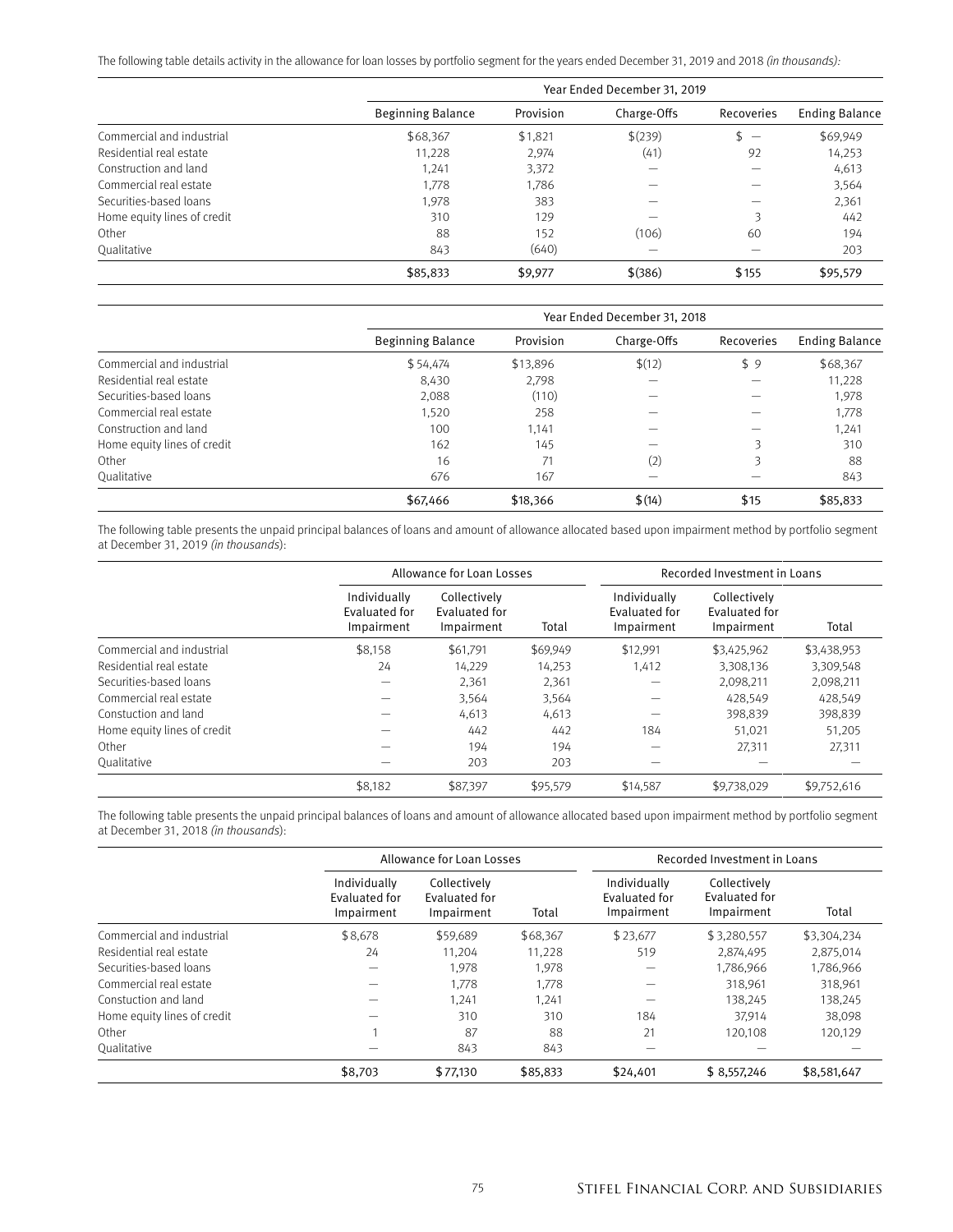In determining the amount of our allowance, we rely on an analysis of our loan portfolio, our experience, and our evaluation of general economic conditions. If our assumptions prove to be incorrect, our current allowance may not be sufficient to cover future loan losses and we may experience significant increases to our provision.

There are two components of the allowance for loan losses: the inherent allowance component and the specific allowance component. The inherent allowance component of the allowance for loan losses is used to estimate the probable losses inherent in the loan portfolio and includes non-homogeneous loans that have not been identified as impaired and portfolios of smaller balance homogeneous loans. Our company maintains methodologies by loan product for calculating an allowance for loan losses that estimates the inherent losses in the loan portfolio. Qualitative and environmental factors, such as economic and business conditions, nature and volume of the portfolio and lending terms, and volume and severity of past due loans may also be considered in the calculations. The allowance for loan losses is

maintained at a level reasonable to ensure that it can adequately absorb the estimated probable losses inherent in the portfolio.

The specific allowance component of the allowance for loan losses is used to estimate probable losses for non-homogeneous exposures, including loans modified in a Troubled Debt Restructuring (TDR), which have been specifically identified for impairment analysis by our company and determined to be impaired. At December 31, 2019, we had \$14.6 million of impaired loans, net of discounts, which included \$0.2 million in troubled debt restructurings. The specific allowance on impaired loans at December 31, 2019, was \$8.2 million. At December 31, 2018, we had \$24.4 million of impaired loans, net of discounts, which included \$9.1 million in troubled debt restructurings. The specific allowance on impaired loans at December 31, 2018, was \$8.7 million. The gross interest income related to impaired loans, which would have been recorded had these loans been current in accordance with their original terms, and the interest income recognized on these loans during the year ended December 31, 2019 and 2018, were insignificant to the consolidated financial statements.

The tables below present loans that were individually evaluated for impairment by portfolio segment at December 31, 2019 and 2018, including the average recorded investment balance (in thousands):

|                             |                                               | December 31, 2019                           |                                          |                              |                      |                                   |  |  |  |
|-----------------------------|-----------------------------------------------|---------------------------------------------|------------------------------------------|------------------------------|----------------------|-----------------------------------|--|--|--|
|                             | Unpaid<br>Contractual<br>Principal<br>Balance | Recorded<br>Investment With<br>No Allowance | Recorded<br>Investment With<br>Allowance | Total Recorded<br>Investment | Related<br>Allowance | Average<br>Recorded<br>Investment |  |  |  |
| Commercial and industrial   | \$12,991                                      | 51                                          | \$12,940                                 | \$12.991                     | \$8,158              | \$14,172                          |  |  |  |
| Residential real estate     | 1.412                                         | 1.412                                       |                                          | 1,412                        | 24                   | 1,231                             |  |  |  |
| Home equity lines of credit | 184                                           | 184                                         |                                          | 184                          |                      | 184                               |  |  |  |
| Other                       | 150                                           |                                             |                                          |                              |                      |                                   |  |  |  |
| Total                       | \$14,737                                      | \$1,647                                     | \$12,940                                 | \$14,587                     | \$8,182              | \$15,587                          |  |  |  |

|                             | December 31, 2018                             |                                             |                                          |                                     |                      |                                   |  |  |
|-----------------------------|-----------------------------------------------|---------------------------------------------|------------------------------------------|-------------------------------------|----------------------|-----------------------------------|--|--|
|                             | Unpaid<br>Contractual<br>Principal<br>Balance | Recorded<br>Investment With<br>No Allowance | Recorded<br>Investment With<br>Allowance | <b>Total Recorded</b><br>Investment | Related<br>Allowance | Average<br>Recorded<br>Investment |  |  |
| Commercial and industrial   | \$23,677                                      | \$242                                       | \$23,435                                 | \$23.677                            | \$8,678              | \$23,807                          |  |  |
| Residential real estate     | 544                                           | 352                                         | 167                                      | 519                                 | 24                   | 275                               |  |  |
| Home equity lines of credit | 184                                           | 184                                         | _                                        | 184                                 |                      | 184                               |  |  |
| Other                       | 694                                           |                                             | 10                                       | 21                                  |                      | 70                                |  |  |
| Total                       | \$25,099                                      | \$789                                       | \$23,612                                 | \$24,401                            | \$8,703              | \$24,336                          |  |  |

The following table presents the aging of the recorded investment in past due loans at December 31, 2019 and 2018, by portfolio segment (in thousands):

|                             | December 31, 2019      |                             |                       |                        |             |  |  |  |
|-----------------------------|------------------------|-----------------------------|-----------------------|------------------------|-------------|--|--|--|
|                             | 30-89 Days<br>Past Due | 90 or More<br>Days Past Due | <b>Total Past Due</b> | <b>Current Balance</b> | Total       |  |  |  |
| Commercial and industrial   |                        | \$12,940                    | \$12,940              | \$3,426,013            | \$3,438,953 |  |  |  |
| Residential real estate     | 10.476                 | .249                        | 11,725                | 3,297,823              | 3,309,548   |  |  |  |
| Securities-based loans      |                        |                             |                       | 2,098,211              | 2,098,211   |  |  |  |
| Commercial real estate      |                        |                             |                       | 428.549                | 428,549     |  |  |  |
| Construction and land       |                        |                             |                       | 398,839                | 398,839     |  |  |  |
| Home equity lines of credit | 83                     | 184                         | 267                   | 50.938                 | 51,205      |  |  |  |
| Other                       |                        |                             |                       | 27.306                 | 27,311      |  |  |  |
| Total                       | \$10,564               | \$14,373                    | \$24,937              | \$9,727,679            | \$9,752,616 |  |  |  |

|                             |             | December 31, 2019*             |          |  |  |
|-----------------------------|-------------|--------------------------------|----------|--|--|
|                             | Non-Accrual | Restructured                   | Total    |  |  |
| Commercial and industrial   | \$12,940    | P.<br>$\overline{\phantom{a}}$ | \$12,940 |  |  |
| Residential real estate     | 1,249       | 163                            | 1,412    |  |  |
| Home equity lines of credit | 184         | $\overline{\phantom{a}}$       | 184      |  |  |
| Total                       | \$14,373    | \$163                          | \$14,536 |  |  |

\* There were no loans past due 90 days and still accruing interest at December 31, 2019.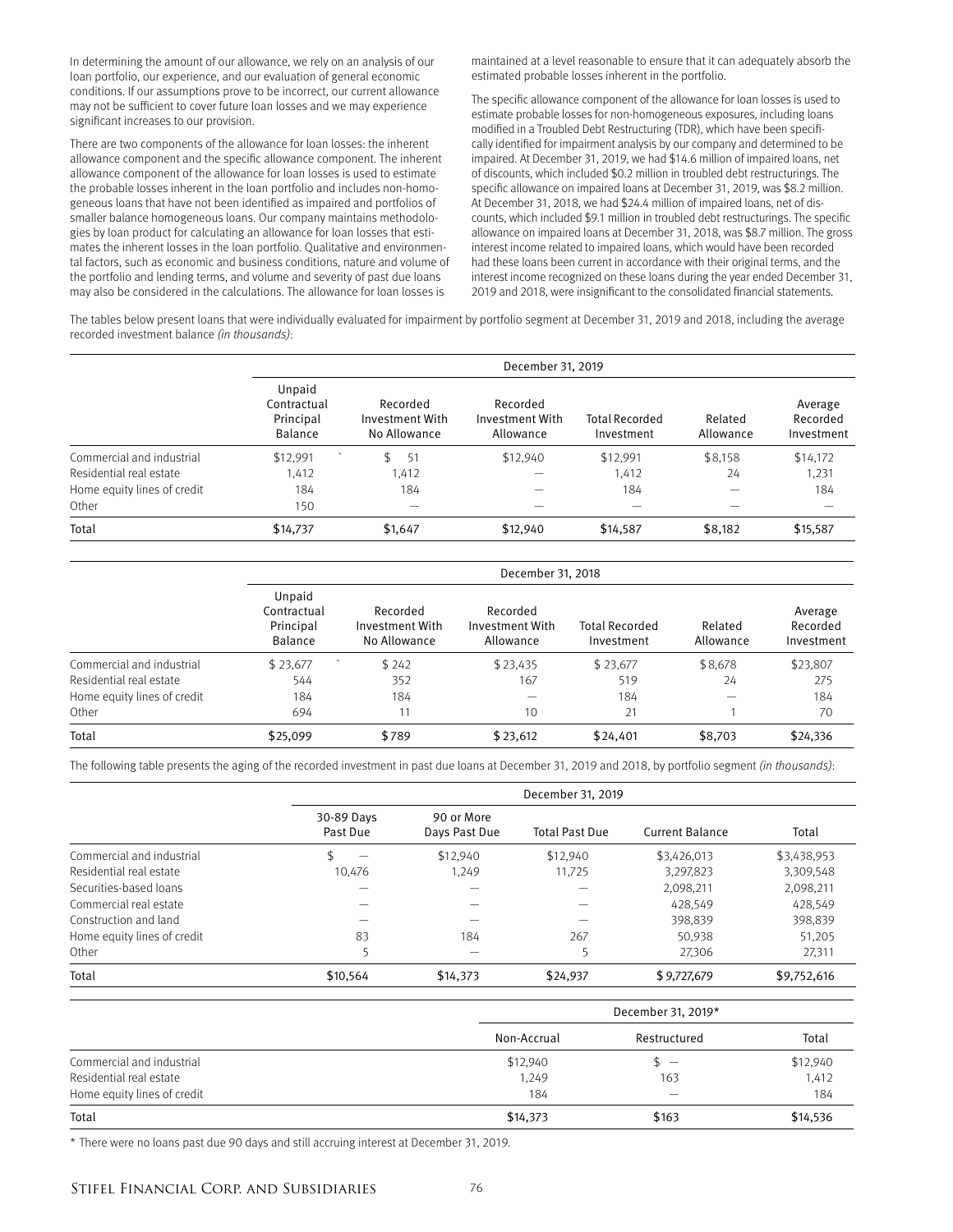|                             | December 31, 2018      |                             |                       |                        |             |
|-----------------------------|------------------------|-----------------------------|-----------------------|------------------------|-------------|
|                             | 30-89 Days<br>Past Due | 90 or More<br>Days Past Due | <b>Total Past Due</b> | <b>Current Balance</b> | Total       |
| Commercial and industrial   |                        | \$14,656                    | \$14,656              | \$3,289,578            | \$3,304,234 |
| Residential real estate     | 6,970                  | 377                         | 7.347                 | 2,867,667              | 2,875,014   |
| Securities-based loans      |                        |                             |                       | 1,786,966              | 1,786,966   |
| Commercial real estate      |                        |                             |                       | 318,961                | 318,961     |
| Construction and land       |                        |                             |                       | 138.245                | 138,245     |
| Home equity lines of credit | 33                     |                             | 33                    | 38,065                 | 38,098      |
| Other                       |                        | 134                         | 134                   | 119,995                | 120,129     |
| Total                       | \$7,003                | \$15,167                    | \$22,170              | \$8,559,477            | \$8,581,647 |

|                             | December 31, 2018* |                          |          |  |
|-----------------------------|--------------------|--------------------------|----------|--|
|                             | Non-Accrual        | Restructured             | Total    |  |
| Commercial and industrial   | \$14,741           | \$8,936                  | \$23,677 |  |
| Residential real estate     | 352                | 167                      | 519      |  |
| Home equity lines of credit | 184                | $\overline{\phantom{a}}$ | 184      |  |
| Other                       | 21                 | $\overline{\phantom{a}}$ | 21       |  |
| Total                       | \$15,298           | \$9,103                  | \$24,401 |  |

\* There were no loans past due 90 days and still accruing interest at December 31, 2018.

#### Credit quality indicators

As of December 31, 2019, bank loans were primarily extended to non-investment-grade borrowers. Substantially all of these loans align with the U.S. federal bank regulatory agencies' definition of Pass. Loans meet the definition of Pass when they are performing and/or do not demonstrate adverse characteristics that are likely to result in a credit loss. A loan is determined to be impaired when principal or interest becomes 90 days past due or when collection becomes uncertain. At the time a loan is determined to be impaired, the accrual of interest and amortization of deferred loan origination fees is discontinued (non-accrual status), and any accrued and unpaid interest income is reversed.

We closely monitor economic conditions and loan performance trends to manage and evaluate our exposure to credit risk. Trends in delinquency ratios are an indicator, among other considerations, of credit risk within our loan portfolios. The level of nonperforming assets represents another indicator of the potential for future credit losses. Accordingly, key metrics we track and use in evaluating the credit quality of our loan portfolio include delinquency and nonperforming asset rates, as well as charge-off rates and our internal risk ratings of the loan portfolio. In general, we are a secured lender. At December 31, 2019 and 2018, 98.3% and 98.4% of our loan portfolio was collateralized, respectively. Collateral is required in accordance with the normal credit evaluation process based upon the creditworthiness of the customer and the credit risk associated with the particular transaction. Our company uses the following definitions for risk ratings:

Pass. A credit exposure rated pass has a continued expectation of timely repayment, all obligations of the borrower are current, and the obligor complies with material terms and conditions of the lending agreement.

Special Mention. Extensions of credit that have potential weakness that deserve management's close attention and, if left uncorrected, may, at some future date, result in the deterioration of the repayment prospects or collateral position.

Substandard. Obligor has a well-defined weakness that jeopardizes the repayment of the debt and has a high probability of payment default with the distinct possibility that we will sustain some loss if noted deficiencies are not corrected.

Doubtful. Inherent weakness in the exposure makes the collection or repayment in full, based on existing facts, conditions, and circumstances, highly improbable, and the amount of loss is uncertain.

Doubtful loans are considered impaired. Substandard loans are regularly reviewed for impairment. When a loan is impaired, the impairment is measured based on the present value of expected future cash flows discounted at the loan's effective interest rate, or as a practical expedient, the observable market price of the loan or the fair value of the collateral if the loan is collateral dependent.

#### Portfolio segments:

Commercial and industrial ("C&I"). C&I loans primarily include commercial and industrial lending used for general corporate purposes, working capital and liquidity, and "event-driven." "Event-driven" loans support client merger, acquisition or recapitalization activities. C&I lending is structured as revolving lines of credit, letter of credit facilities, term loans and bridge loans. Risk factors considered in determining the allowance for corporate loans include the borrower's financial strength, seniority of the loan, collateral type, leverage, volatility of collateral value, debt cushion, and covenants.

Real Estate. Real estate loans include residential real estate non-conforming loans, residential real estate conforming loans, commercial real estate, and home equity lines of credit. The allowance methodology related to real estate loans considers several factors, including, but not limited to, loan-to-value ratio, FICO score, home price index, delinquency status, credit limits, and utilization rates.

Securities-based loans. Securities-based loans allow clients to borrow money against the value of qualifying securities for any suitable purpose other than purchasing, trading, or carrying securities or refinancing margin debt. The majority of consumer loans are structured as revolving lines of credit and letter of credit facilities and are primarily offered through Stifel's Pledged Asset ("SPA") program. The allowance methodology for securitiesbased lending considers the collateral type underlying the loan, including the liquidity and trading volume of the collateral, position concentration, and other borrower-specific factors, such as personal guarantees.

Construction and land. Short-term loans used to finance the development of a real estate project.

Other. Other loans includes consumer, credit card, and indirect lending.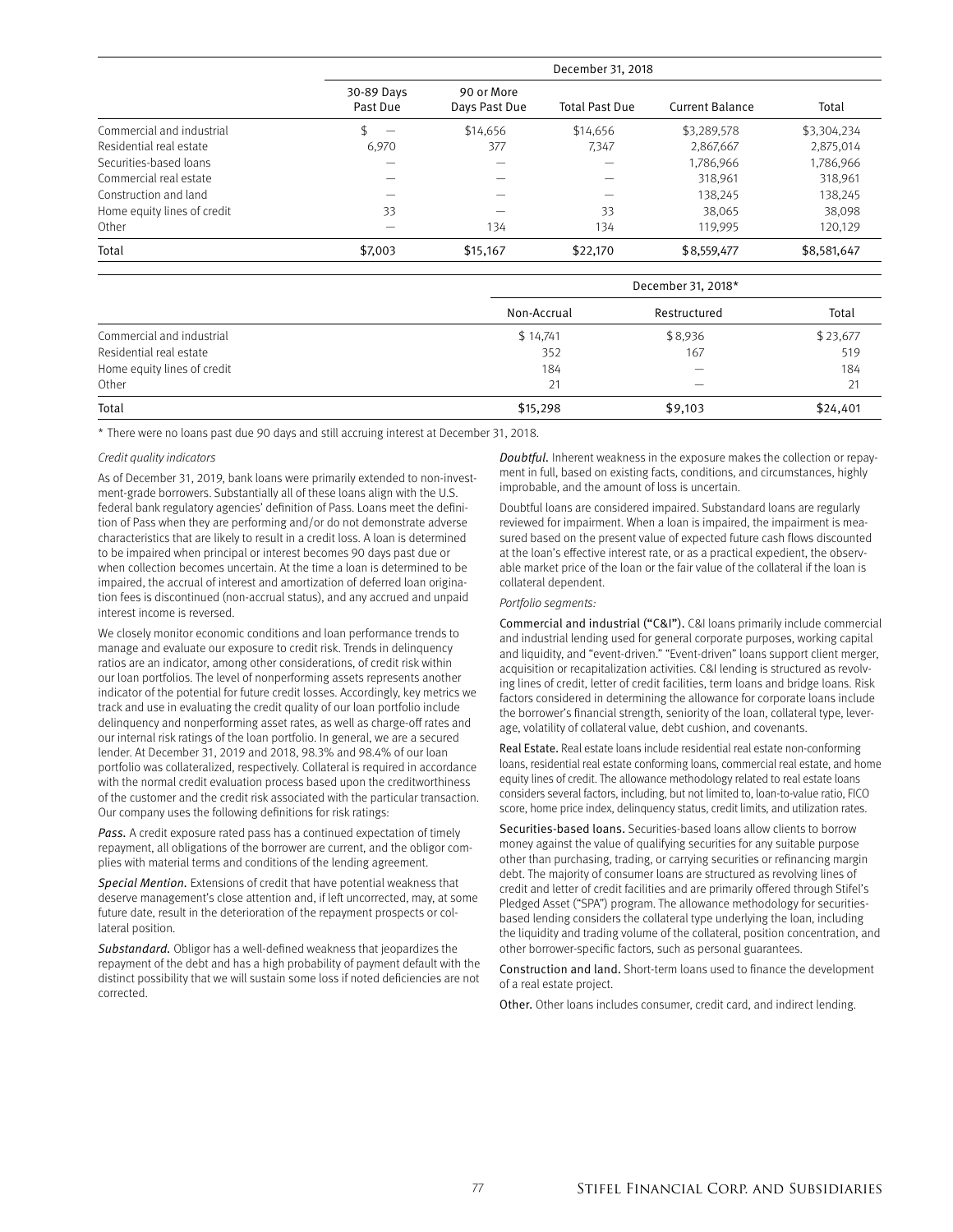Based on the most recent analysis performed, the risk category of our loan portfolio was as follows (in thousands):

|                             | December 31, 2019 |                    |             |          |             |
|-----------------------------|-------------------|--------------------|-------------|----------|-------------|
|                             | Pass              | Special<br>Mention | Substandard | Doubtful | Total       |
| Commercial and industrial   | \$3,365,800       | \$48,241           | \$11,972    | \$12,940 | \$3,438,953 |
| Residential real estate     | 3,307,719         | 417                | 1,412       |          | 3,309,548   |
| Securities-based loans      | 2,098,211         |                    |             |          | 2,098,211   |
| Commercial real estate      | 427,963           | 586                |             |          | 428,549     |
| Construction and land       | 398,839           |                    |             |          | 398,839     |
| Home equity lines of credit | 51,021            |                    | 184         |          | 51,205      |
| Other                       | 27.311            |                    |             |          | 27,311      |
| Total                       | \$9,676,864       | \$49,244           | \$13,568    | \$12,940 | \$9,752,616 |

|                             | December 31, 2018 |                    |             |          |             |
|-----------------------------|-------------------|--------------------|-------------|----------|-------------|
|                             | Pass              | Special<br>Mention | Substandard | Doubtful | Total       |
| Commercial and industrial   | \$3,254,698       | \$34,795           | \$14,741    | $$-$     | \$3,304,234 |
| Residential real estate     | 2,874,495         |                    | 519         |          | 2,875,014   |
| Securities-based loans      | 1,786,966         |                    |             |          | 1,786,966   |
| Commercial real estate      | 318,961           |                    |             |          | 318,961     |
| Construction and land       | 138,245           |                    |             |          | 138,245     |
| Home equity lines of credit | 37.914            |                    | 184         |          | 38,098      |
| Other                       | 119.912           | 196                | -           | 21       | 120,129     |
| Total                       | \$8,531,191       | \$34,991           | \$15,444    | \$21     | \$8,581,647 |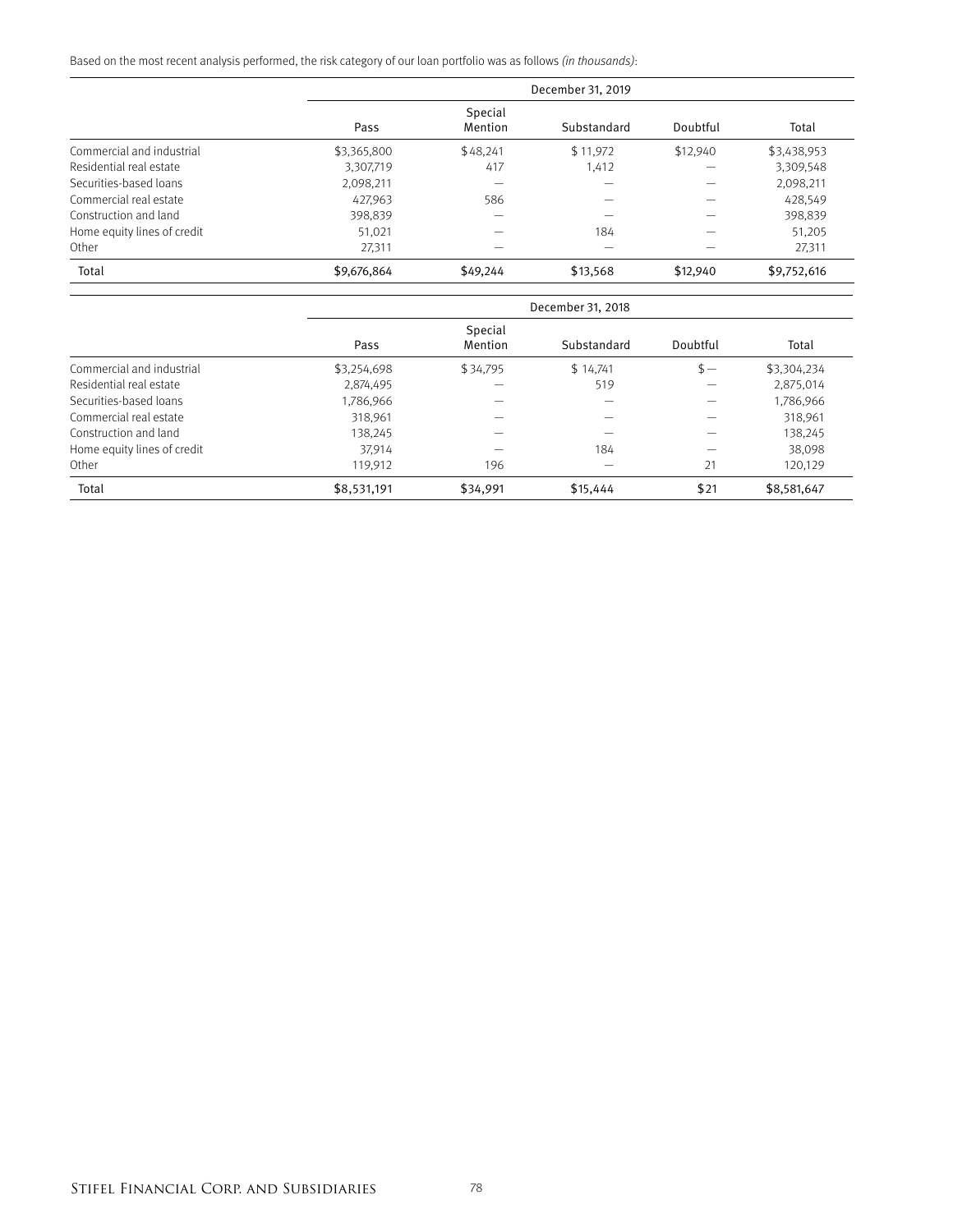# NOTE 9 – Fixed Assets

The following is a summary of fixed assets as of December 31, 2019 and 2018 (in thousands):

|                                           | December 31, 2019 | December 31, 2018 |
|-------------------------------------------|-------------------|-------------------|
| Office equipment                          | \$288,975         | \$251,542         |
| Aircraft engine operating leases          | 206,315           | 214,065           |
| Leasehold improvements                    | 171,103           | 154,550           |
| <b>Building</b>                           | 58,804            | 55,342            |
|                                           | 725,197           | 675,499           |
| Accumulated depreciation and amortization | (343,032)         | (302,560)         |
|                                           | \$382,165         | \$372,939         |

For the years ended December 31, 2019, 2018, and 2017, depreciation and amortization totaled \$38.4 million, \$27.9 million, and \$32.5 million, respectively.

As of December 31, 2019, the Company had a total lease portfolio of 14 aircraft engines with a net book value of \$200.4 million. Lease income, included in other income in the consolidated statements of operations, was \$20.9 million for year ended December 31, 2019.

As of December 31, 2019, minimum future payments under non-cancelable leases were (in thousands):

| 2020       | \$14,880 |
|------------|----------|
| 2021       | 12,240   |
| 2022       | 8,834    |
| 2023       | 6,517    |
| 2024       | 5,449    |
| Thereafter | 6,288    |
|            | \$54,208 |

#### NOTE 10 – Goodwill and Intangible Assets

The carrying amount of goodwill and intangible assets attributable to each of our reporting segments is presented in the following table (in thousands):

|                          | December 31, 2018 | <b>Net Additions</b>    | Write Off    | December 31, 2019 |
|--------------------------|-------------------|-------------------------|--------------|-------------------|
| Goodwill                 |                   |                         |              |                   |
| Global Wealth Management | \$ 340,395        | $\mathbb{S}^-$<br>4,586 | -            | \$ 344,981        |
| Institutional Group      | 694.284           | 154,809                 |              | 849,093           |
|                          | \$1,034,679       | \$159,395               | .D           | \$1,194,074       |
|                          | December 31, 2018 | Net Additions           | Amortization | December 31, 2019 |
| Intangible Assets        |                   |                         |              |                   |
| Global Wealth Management | \$60,532          | \$                      | \$(7,253)    | \$53,279          |
| Institutional Group      | 59,123            | 58,133                  | (8,762)      | 108,494           |
|                          | \$119,655         | \$58,133                | \$(16,015)   | \$161,773         |

The adjustments to goodwill included in our Institutional Group segment during the year ended December 31, 2019, are primarily attributable to the acquisitions of First Empire on January 2, 2019, Mooreland on July 1, 2019, B&F on September 3, 2019, GKB on September 27, 2019, MainFirst on November 1, 2019, and GMP Capital on December 6, 2019.

The allocation of the purchase price of these acquisitions are preliminary and will be finalized upon completion of the analysis of the fair values of the net assets as of the respective acquisition dates and the identified intangible assets. The final goodwill recorded on the consolidated statement of financial condition may differ from that reflected herein as a result of future

measurement period adjustments and the recording of identified intangible assets. See Note 3 in the notes to our consolidated financial statements for additional information regarding our acquisitions.

The goodwill represents the value expected from the synergies created through the operational enhancement benefits that will result from the integration of each respective business, its employees, and customer base.

The adjustments to goodwill included in our Global Wealth Management segment during the year ended December 31, 2019, are primarily attributable to the Business Bank acquisition, which closed on August 31, 2018.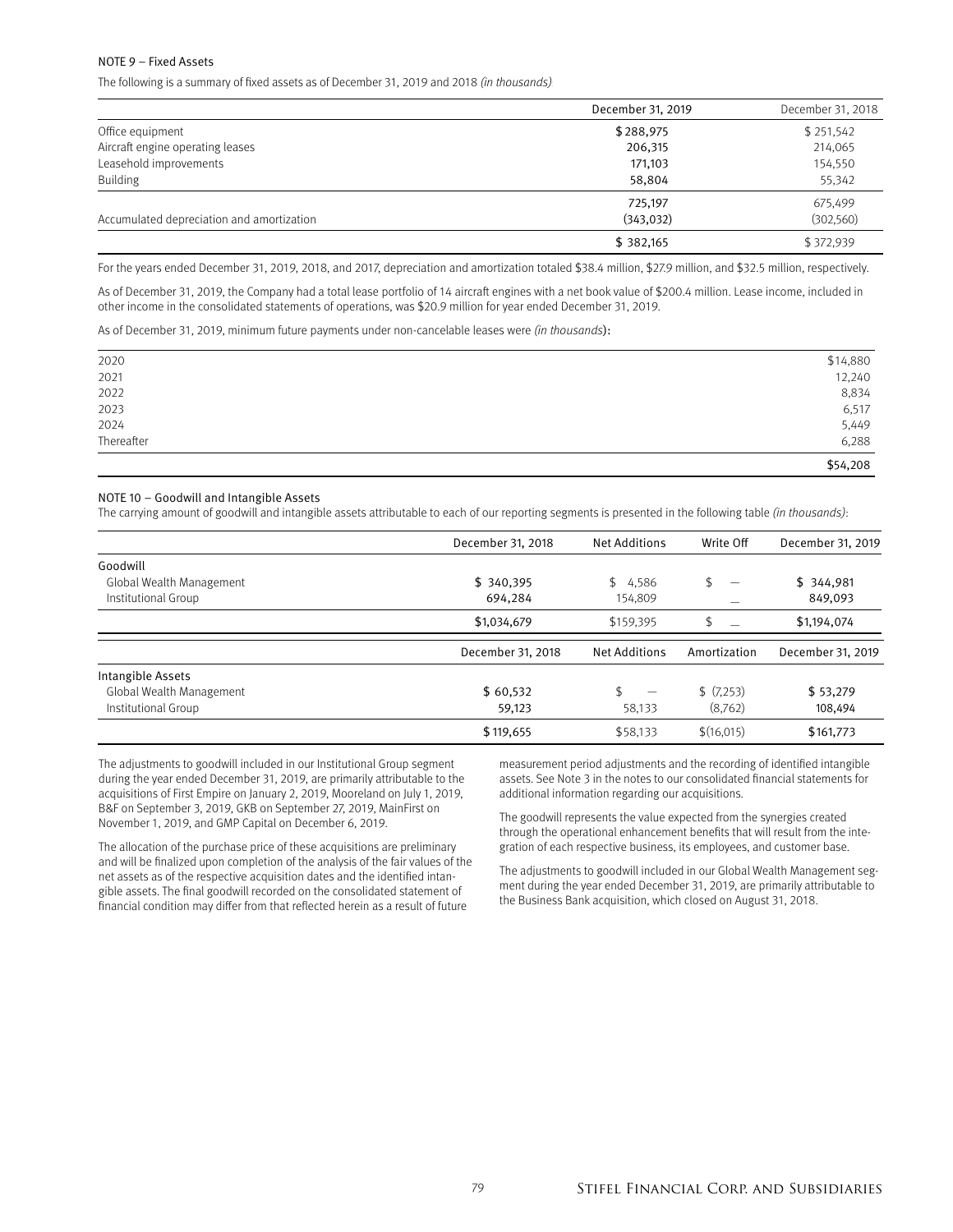Amortizable intangible assets consist of acquired customer relationships, trade name, core deposits, investment banking backlog, and non-compete agreements that are amortized over their contractual or determined useful lives. Intangible assets as of December 31, 2019 and 2018, were as follows (in thousands):

|                                                  | December 31, 2019          |                             | December 31, 2018          |                             |
|--------------------------------------------------|----------------------------|-----------------------------|----------------------------|-----------------------------|
|                                                  | Gross<br>Carrying<br>Value | Accumulated<br>Amortization | Gross<br>Carrying<br>Value | Accumulated<br>Amortization |
| Customer relationships                           | \$198,248                  | \$75,987                    | \$160,745                  | \$65,254                    |
| Trade name                                       | 28,123                     | 13,649                      | 26,831                     | 11,755                      |
| Core deposits                                    | 8,615                      | 2,985                       | 8,615                      | 816                         |
| Non-compete agreements                           | 8,319                      | 2,828                       | 2,603                      | 1,452                       |
| Investment banking backlog                       | 4,245                      | 1,787                       | 1,431                      | 1,293                       |
| Acquired technology                              | 840                        | 93                          |                            |                             |
| Estimated GMP Capital intangibles <sup>(1)</sup> | 10.712                     |                             |                            |                             |
|                                                  | \$259,102                  | \$97,329                    | \$200,225                  | \$80,570                    |

(1) See discussion regarding the allocation of the estimated goodwill and intangibles recorded for the GMP Capital acquisition.

Amortization expense related to intangible assets was \$16.0 million, \$12.6 million, and \$12.1 million for the years ended December 31, 2019, 2018, and 2017, respectively, and is included in other operating expenses in the consolidated statements of operations.

The weighted-average remaining lives of the following intangible assets at December 31, 2019, are: customer relationships, 10.8 years; trade name, 10.0 years; core deposits, 4.2 years; non-compete agreements, 7.0 years; investment banking backlog, 8.8 years; and acquired technology, 2.7 years. We have an intangible asset that is not subject to amortization and is, therefore, not included in the table below. As of December 31, 2019, we expect amortization expense in future periods to be as follows (in thousands):

| Fiscal year |           |
|-------------|-----------|
| 2020        | \$18,796  |
| 2021        | 17,686    |
| 2022        | 16,310    |
| 2023        | 15,021    |
| 2024        | 14,034    |
| Thereafter  | 77,808    |
|             | \$159,655 |

# NOTE 11 – Borrowings and Federal Home Loan Bank Advances

Our short-term financing is generally obtained through short-term bank line financing on an uncommitted, secured basis, advances from the Federal Home Loan Bank, repurchase agreements, and securities lending arrangements. We borrow from various banks on a demand basis with companyowned and customer securities pledged as collateral. The value of customerowned securities used as collateral is not reflected in the consolidated statements of financial condition. We also have an unsecured, committed bank line available.

Our uncommitted secured lines of credit at December 31, 2019, totaled \$835.0 million with four banks and are dependent on having appropriate

collateral, as determined by the bank agreements, to secure an advance under the line. The availability of our uncommitted lines is subject to approval by the individual banks each time an advance is requested and may be denied. Our peak daily borrowing on our uncommitted secured lines was \$276.0 million during the year ended December 31, 2019. There are no compensating balance requirements under these arrangements. Any borrowings on secured lines of credit are generally utilized to finance certain fixed income securities. At December 31, 2019, we had no outstanding balances on our uncommitted secured lines of credit.

The Federal Home Loan advances of \$250.0 million as of December 31, 2019, are floating-rate advances. The weighted-average interest rates on these advances during the year ended December 31, 2019, was 1.76%. The advances are secured by Stifel Bancorp's residential mortgage loan portfolio and investment portfolio. The interest rates reset on a daily basis. Stifel Bancorp has the option to prepay these advances without penalty on the interest reset date.

Our committed bank line financing at December 31, 2019, consisted of a \$200.0 million revolving credit facility. The credit facility expires in March 2024. The applicable interest rate under the revolving credit facility is calculated as a per annum rate equal to the London Interbank Offered Rate ("LIBOR") plus 1.75%, as defined in the revolving credit facility. At December 31, 2019, we had no advances on our revolving credit facility and were in compliance with all covenants.

Stifel, our broker-dealer subsidiary, has a 364-day Credit Agreement ("Stifel Credit Facility") with a maturity date of June 2020 in which the lenders are a number of financial institutions. This committed unsecured borrowing facility provides for maximum borrowings of up to \$250.0 million at variable rates of interest. At December 31, 2019, we had no advances on the Stifel Credit Facility and were in compliance with all covenants.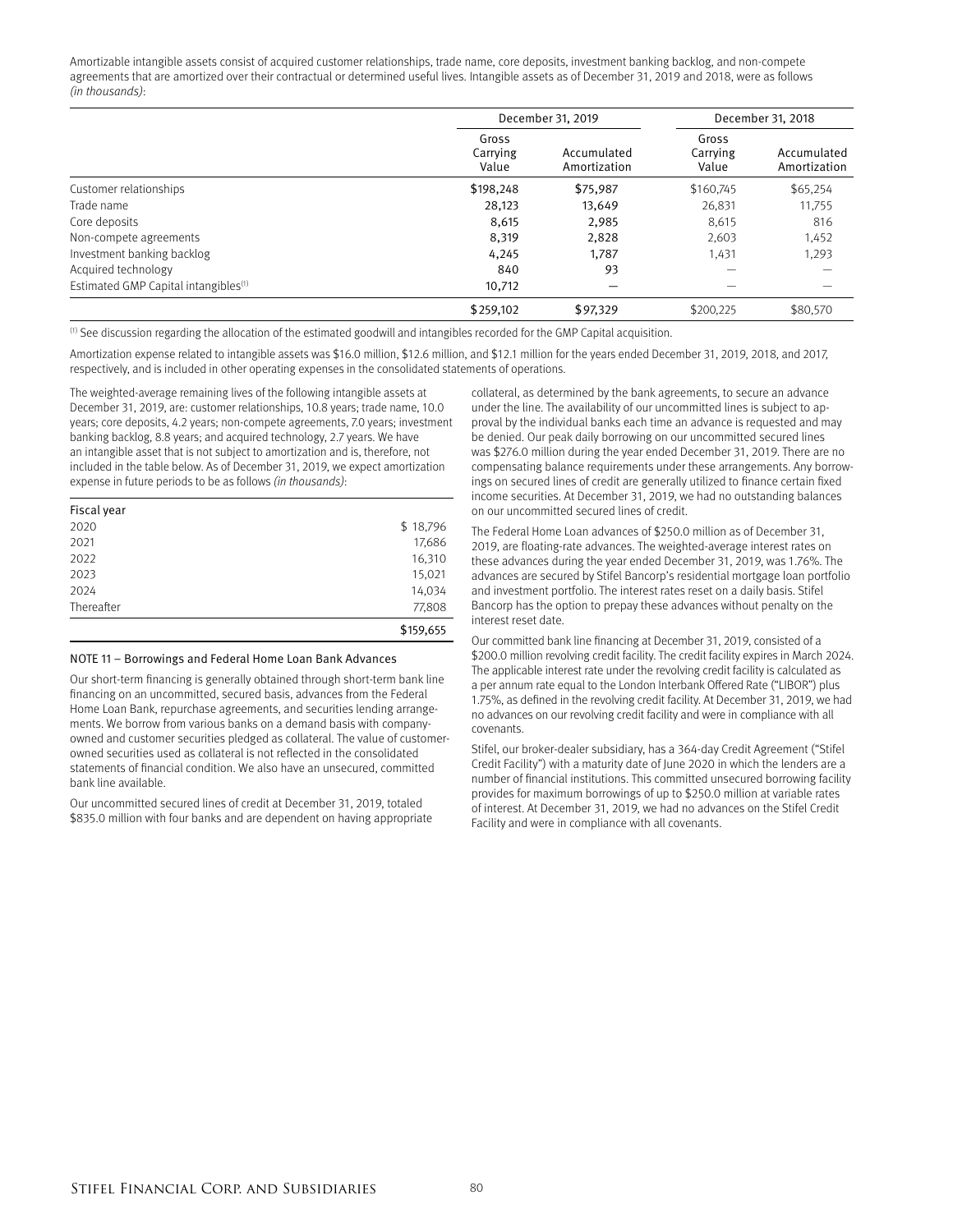### NOTE 12 – Senior Notes

The following table summarizes our senior notes as of December 31, 2019 and 2018 (in thousands):

|                                             | December 31, 2019 | December 31, 2018 |
|---------------------------------------------|-------------------|-------------------|
| 4.250% senior notes, due $2024^{(1)}$       | \$500,000         | \$500,000         |
| 3.50% senior notes, due $2020^{(2)}$        | 300,000           | 300,000           |
| 5.20% senior notes, due 2047 <sup>(3)</sup> | 225,000           | 225,000           |
|                                             | 1,025,000         | 1,025,000         |
| Debt issuance costs, net                    | (7,990)           | (9,027)           |
| Senior notes, net                           | \$1,017,010       | \$1,015,973       |

 $^{(1)}$  In July 2014, we sold in a registered underwritten public offering, \$300.0 million in aggregate principal amount of 4.250% senior notes due July 2024. Interest on these senior notes is payable semi-annually in arrears. We may redeem the notes in whole or in part, at our option, at a redemption price equal to 100% of their principal amount, plus a "make-whole" premium and accrued and unpaid interest, if any, to the date of redemption. In July 2016, we issued an additional \$200.0 million in aggregate principal amount of 4.25% senior notes due 2024.

 $^{(2)}$  In December 2015, we sold in a registered underwritten public offering, \$300.0 million in aggregate principal amount of 3.50% senior notes due December 2020. Interest on these senior notes is payable semi-annually in arrears. We may redeem the notes in whole or in part, at our option, at a redemption price equal to 100% of their principal amount, plus a "make-whole" premium and accrued and unpaid interest, if any, to the date of redemption.

(3) In October 2017, we completed the pricing of a registered underwritten public offering of \$200.0 million in aggregate principal amount of 5.20% senior notes due October 2047. Interest on the senior notes is payable quarterly in arrears on January 15, April 15, July 15, and October 15. On or after October 15, 2022, we may redeem some or all of the senior notes at any time at a redemption price equal to 100% of the principal amount of the notes being redeemed plus accrued interest thereon to the redemption date. On October 27, 2017, we completed the sale of an additional \$25.0 million aggregate principal amount of Notes pursuant to the over-allotment option.

Our senior notes mature as follows, based upon contractual terms (in thousands):

|                    | \$1,025,000        |
|--------------------|--------------------|
|                    |                    |
| 2024<br>Thereafter | 500,000<br>225,000 |
| 2023               |                    |
| 2022               | $\sim$             |
| 2021               | 300,000            |
| 2020               |                    |

# NOTE 13 – Bank Deposits

Deposits consist of money market and savings accounts, certificates of deposit, and demand deposits. Deposits at December 31, 2019 and 2018, were as follows (in thousands):

|                                        | December 31  |              |
|----------------------------------------|--------------|--------------|
|                                        | 2019         | 2018         |
| Money market and savings accounts      | \$13,530,670 | \$13,609,612 |
| Demand deposits (interest-bearing)     | 1,113,296    | 392,765      |
| Certificates of deposit                | 522,958      | 1,763,336    |
| Demand deposits (non-interest-bearing) | 165.657      | 97.900       |
|                                        | \$15,332,581 | \$15,863,613 |

The weighted-average interest rate on deposits was 0.64% and 0.60% at December 31, 2019 and 2018, respectively.

Scheduled maturities of certificates of deposit at December 31, 2019 and 2018 were as follows (in thousands):

|                                                 | December 31 |             |
|-------------------------------------------------|-------------|-------------|
|                                                 | 2019        | 2018        |
| Certificates of deposit, less than \$100,000:   |             |             |
| Within one year                                 | \$5,305     | \$<br>4,858 |
| One to three years                              | 360         | 623         |
| Three to five years                             | 13          | 140         |
|                                                 | \$5,678     | 5,621<br>\$ |
| Certificates of deposit, \$100,000 and greater: |             |             |
| Within one year                                 | \$441,341   | \$1,535,784 |
| One to three years                              | 68,855      | 195,159     |
| Three to five years                             | 7,084       | 26,772      |
|                                                 | 517,280     | 1,757,715   |
|                                                 | \$522,958   | \$1,763,336 |

At December 31, 2019 and 2018, the amount of deposits includes related party deposits, primarily interest-bearing and time deposits of \$6.7 million and \$6.5 million, respectively. Brokerage customers' deposits were \$13.9 billion and \$15.2 billion, respectively.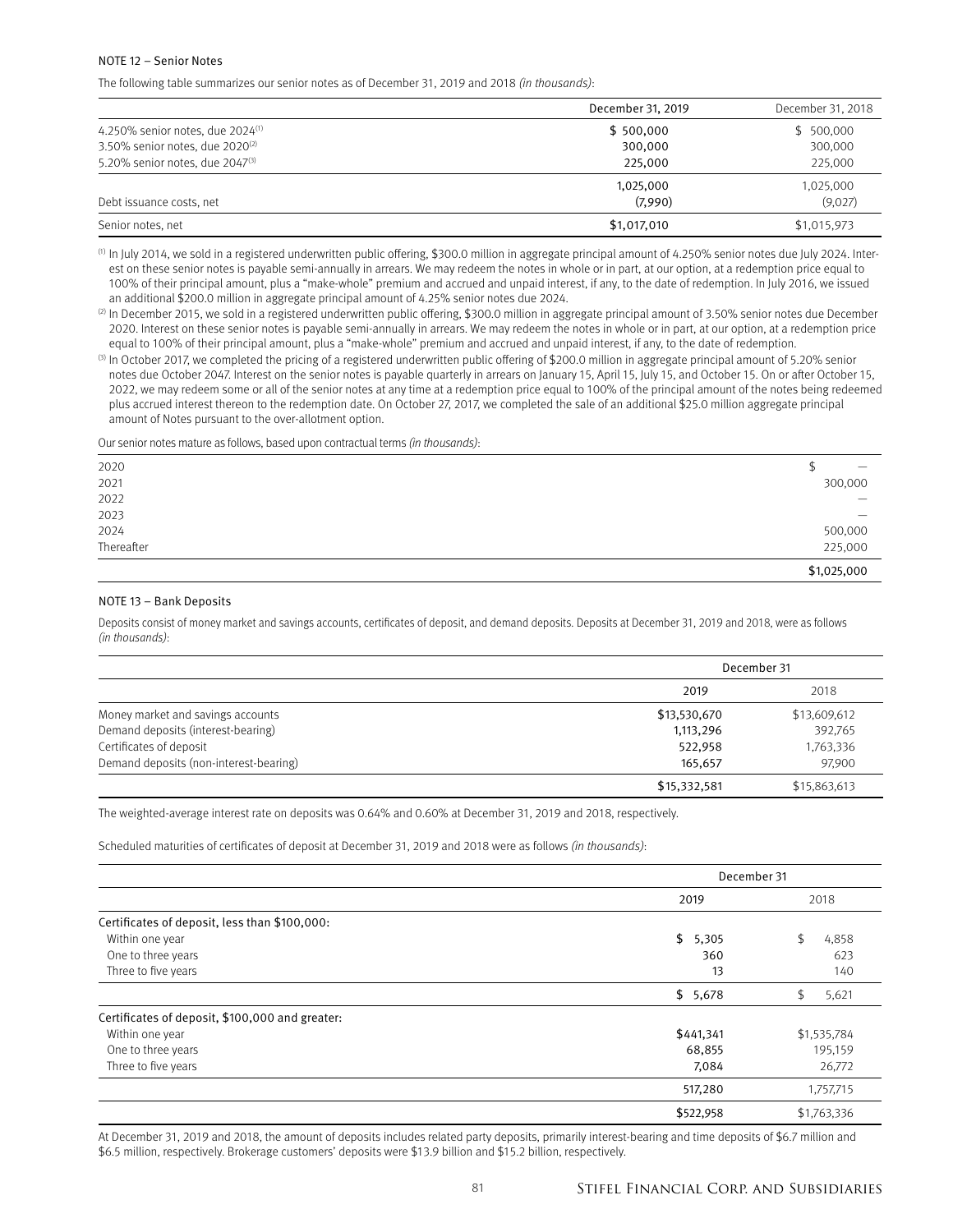#### NOTE 14 – Derivative Instruments and Hedging Activities

We use interest rate swaps as part of our interest rate risk management strategy. Interest rate swaps generally involve the exchange of fixed and variable rate interest payments between two parties, based on a common notional principal amount and maturity date with no exchange of underlying principal amounts. Interest rate swaps designated as cash flow hedges involve the

receipt of variable amounts from a counterparty in exchange for our company making fixed payments. Our policy is not to offset fair value amounts recognized for derivative instruments and fair value amounts recognized for the right to reclaim cash collateral or the obligation to return cash collateral arising from derivative instruments recognized at fair value executed with the same counterparty under master netting arrangements.

The following table provides the notional values and fair values of our derivative instruments as of December 31, 2019 and 2018 (in thousands).

|                                   | December 31, 2019     |                                  |                   |
|-----------------------------------|-----------------------|----------------------------------|-------------------|
|                                   | <b>Notional Value</b> | <b>Balance Sheet</b><br>Location | <b>Fair Value</b> |
| <b>Derivative Assets</b>          |                       |                                  |                   |
| Cash flow interest rate contracts | \$250,000             | Other assets                     | \$1,086           |
|                                   |                       |                                  |                   |
|                                   |                       | December 31, 2018                |                   |
|                                   | <b>Notional Value</b> | <b>Balance Sheet</b><br>Location | <b>Fair Value</b> |
| Derivative Assets                 |                       |                                  |                   |
| Cash flow interest rate contracts | \$540,000             | Other assets                     | \$7,683           |

#### Cash Flow Hedges

We have entered into interest rate swap agreements that effectively modify our exposure to interest rate risk by converting floating rate debt to a fixed rate debt. The swaps have an average remaining life of 1.1 years.

Any unrealized gains or losses related to cash flow hedging instruments are reclassified from accumulated other comprehensive loss into earnings in the same period the hedged forecasted transaction affects earnings and are

recorded in interest expense in the consolidated statements of operations. The ineffective portion of the cash flow hedging instruments is recorded in other income or other operating expense in the consolidated statements of operations.

Amounts reported in accumulated other comprehensive loss related to derivatives will be reclassified to interest expense as interest payments are made on our variable rate deposits. During the next twelve months, we estimate that \$0.8 million will be reclassified as an increase to interest expense.

The following table shows the effect of our company's derivative instruments in the consolidated statements of operations for the years ended December 31, 2019, 2018, and 2017 (in thousands):

|                                   |         | Gain/(Loss) Recognized in OCI |         | Gain/(loss) Reclassified From OCI Into Income |         |         |  |
|-----------------------------------|---------|-------------------------------|---------|-----------------------------------------------|---------|---------|--|
|                                   |         | Year Ended December 31,       |         | Year Ended December 31,                       |         |         |  |
|                                   | 2019    | 2018                          | 2017    | 2019                                          | 2018    | 2017    |  |
| Cash flow interest rate contracts | \$2.641 | $$$ (3,876)                   | \$1,085 | \$3,307                                       | \$4.947 | \$(635) |  |

We maintain a risk management strategy that incorporates the use of derivative instruments to minimize significant unplanned fluctuations in earnings caused by interest rate volatility. Our goal is to manage sensitivity to changes in rates by hedging the maturity characteristics of variable rate affiliated deposits, thereby limiting the impact on earnings. By using derivative instruments, we are exposed to credit and market risk on those derivative positions. We manage the market risk associated with interest rate contracts by establishing and monitoring limits as to the types and degree of risk that may be undertaken. Credit risk is equal to the extent of the fair value gain in a derivative if the counterparty fails to perform. When the fair value of a derivative contract is positive, this generally indicates that the counterparty owes our company and, therefore, creates a repayment risk for our company. When the fair value of a derivative contract is negative, we owe the counterparty and, therefore, have no repayment risk. See Note 5 in the notes to our consolidated financial statements for further discussion on how we determine the fair value of our financial instruments. We minimize the credit (or repayment) risk in derivative instruments by entering into transactions with high-quality counterparties that are reviewed periodically by senior management.

#### Credit Risk-Related Contingency Features

We have agreements with our derivative counterparties containing provisions where if we default on any of our indebtedness, including default where repayment of the indebtedness has not been accelerated by the lender, then we could also be declared in default on our derivative obligations.

We have agreements with certain of our derivative counterparties that contain provisions where if our shareholders' equity declines below a specified

threshold or if we fail to maintain a specified minimum shareholders' equity, then we could be declared in default on our derivative obligations.

Certain of our agreements with our derivative counterparties contain provisions where if a specified event or condition occurs that materially changes our creditworthiness in an adverse manner, we may be required to fully collateralize our obligations under the derivative instrument.

#### Regulatory Capital-Related Contingency Features

Certain of our derivative instruments contain provisions that require us to maintain our capital adequacy requirements. If we were to lose our status as "adequately capitalized," we would be in violation of those provisions, and the counterparties of the derivative instruments could request immediate payment or demand immediate and ongoing full overnight collateralization on derivative instruments in net liability positions.

#### Counterparty Risk

In the event of counterparty default, our economic loss may be higher than the uncollateralized exposure of our derivatives if we were not able to replace the defaulted derivatives in a timely fashion. We monitor the risk that our uncollateralized exposure to each of our counterparties for interest rate swaps will increase under certain adverse market conditions by performing periodic market stress tests. These tests evaluate the potential additional uncollateralized exposure we would have to each of these derivative counterparties assuming changes in the level of market rates over a brief time period.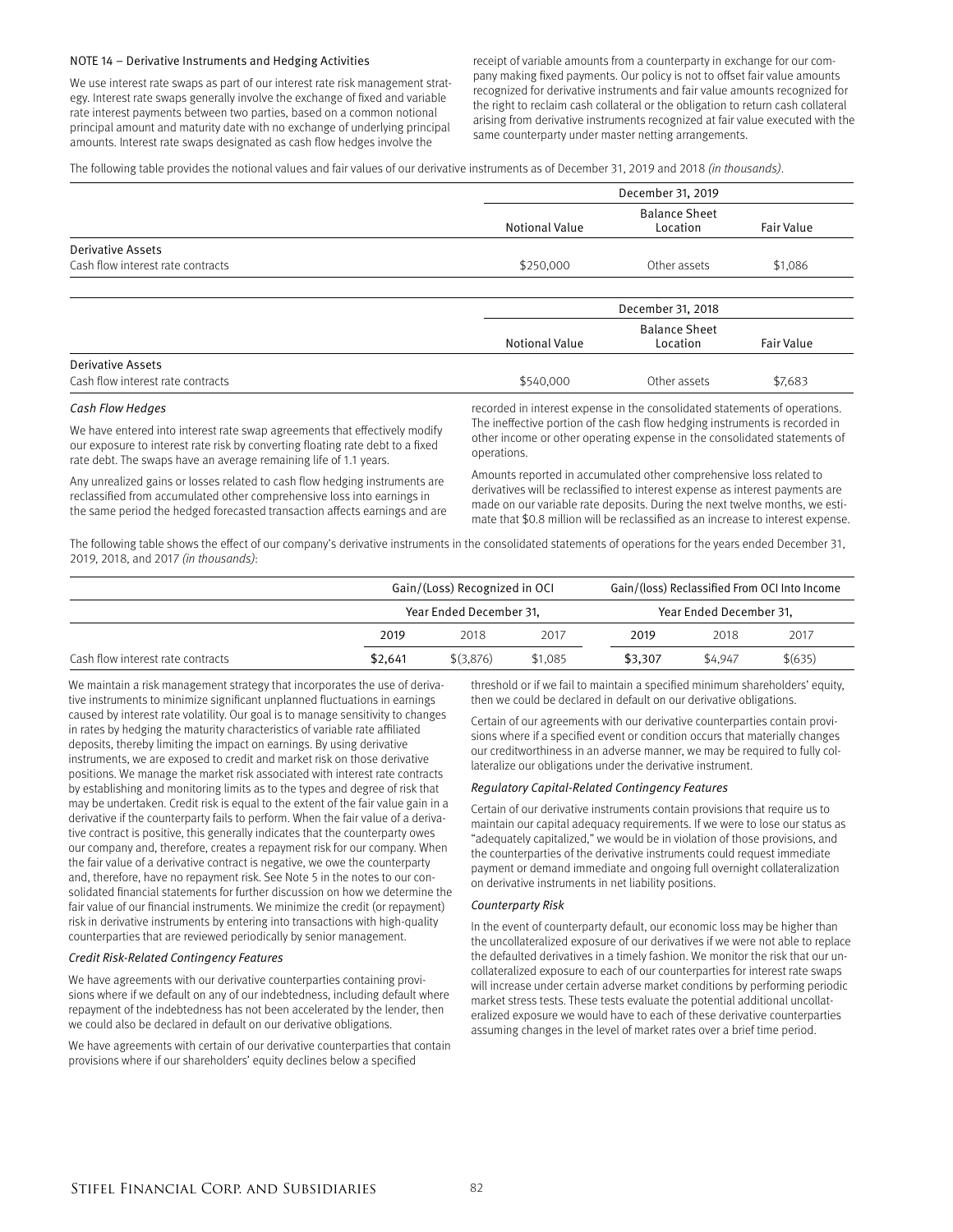# NOTE 15 – Debentures to Stifel Financial Capital Trusts

The following table summarizes our debentures to Stifel Financial Capital Trusts as of December 31, 2019 and 2018 (in thousands):

|                                                                | December 31, 2019 | December 31, 2018 |
|----------------------------------------------------------------|-------------------|-------------------|
| Debenture to Stifel Financial Capital Trust II <sup>(1)</sup>  | \$20,000          | \$20,000          |
| Debenture to Stifel Financial Capital Trust III <sup>(2)</sup> | 35,000            | 35,000            |
| Debenture to Stifel Financial Capital Trust IV(3)              | 5.000             | 5.000             |
|                                                                | \$60,000          | \$60,000          |

<sup>(1)</sup> On August 12, 2005, we completed a private placement of \$35.0 million of 6.38% Cumulative Trust Preferred Securities. The trust preferred securities were offered by Stifel Financial Capital Trust II (the "Trust II"), a non-consolidated wholly owned subsidiary of our company. The trust preferred securities mature on September 30, 2035, but may be redeemed by our company, and in turn, the Trust II would call the debenture beginning September 30, 2010. The Trust II requires quarterly distributions of interest to the holders of the trust preferred securities. Distributions are payable at a floating interest rate equal to three-month LIBOR plus 1.70% per annum. During 2016, we extinguished \$15.0 million of the Trust II debentures.

 $^{(2)}$  On March 30, 2007, we completed a private placement of \$35.0 million of 6.79% Cumulative Trust Preferred Securities. The trust preferred securities were offered by Stifel Financial Capital Trust III (the "Trust III"), a non-consolidated wholly owned subsidiary of our company. The trust preferred securities mature on June 6, 2037, but may be redeemed by our company, and in turn, Trust III would call the debenture beginning June 6, 2012. Trust III requires quarterly distributions of interest to the holders of the trust preferred securities. Distributions are payable at a floating interest rate equal to three-month LIBOR plus 1.85% per annum.

(3) On June 28, 2007, we completed a private placement of \$35.0 million of 6.78% Cumulative Trust Preferred Securities. The trust preferred securities were offered by Stifel Financial Capital Trust IV (the "Trust IV"), a non-consolidated wholly owned subsidiary of our company. The trust preferred securities mature on September 6, 2037, but may be redeemed by our company, and in turn, Trust IV would call the debenture beginning September 6, 2012. Trust IV requires quarterly distributions of interest to the holders of the trust preferred securities. Distributions are payable at a floating interest rate equal to three-month LIBOR plus 1.85% per annum.

# NOTE 16 – Disclosures About Offsetting Assets and Liabilities

The following table provides information about financial assets and derivative assets that are subject to offset as of December 31, 2019 and 2018 (in thousands):

|                                              | Gross<br>Amounts        | <b>Gross Amounts</b><br>Offset in the      | Net Amounts<br>Presented in the            | <b>Gross Amounts Not</b><br>Offset in the Statement of<br><b>Financial Condition</b> |                         |               |
|----------------------------------------------|-------------------------|--------------------------------------------|--------------------------------------------|--------------------------------------------------------------------------------------|-------------------------|---------------|
|                                              | of Recognized<br>Assets | Statement of<br><b>Financial Condition</b> | Statement of<br><b>Financial Condition</b> | Amounts<br>Available for Offset                                                      | Available<br>Collateral | Net<br>Amount |
| As of December 31, 2019:                     |                         |                                            |                                            |                                                                                      |                         |               |
| Securities borrowing <sup>(1)</sup>          | \$135,373               | $s -$                                      | \$135,373                                  | \$ (52,319)                                                                          | \$(74,760)              | \$8,294       |
| Reverse repurchase agreements <sup>(2)</sup> | 385,008                 |                                            | 385,008                                    | (59, 892)                                                                            | (325,096)               | 20            |
| Cash flow interest rate contracts            | 1,086                   |                                            | 1,086                                      |                                                                                      |                         | 1,086         |
|                                              | \$521,467               | $s -$                                      | \$521,467                                  | \$(112,211)                                                                          | $$$ (399,856)           | \$9,400       |
| As of December 31, 2018:                     |                         |                                            |                                            |                                                                                      |                         |               |
| Securities borrowing <sup>(1)</sup>          | \$109,795               | $\frac{1}{2}$                              | \$109,795                                  | \$ (57,328)                                                                          | \$(45,005)              | \$.<br>7,462  |
| Reverse repurchase agreements <sup>(2)</sup> | 699.900                 |                                            | 699.900                                    | (365, 822)                                                                           | (329.740)               | 4,338         |
| Cash flow interest rate contracts            | 7,683                   |                                            | 7,683                                      |                                                                                      |                         | 7,683         |
|                                              | \$817,378               | $s -$                                      | \$817,378                                  | \$(423,150)                                                                          | \$ (374,745)            | \$19,483      |

 $<sup>(1)</sup>$  Securities borrowing transactions are included in receivables from brokers, dealers, and clearing organizations on the consolidated statements of financial</sup> condition. See Note 4 in the notes to consolidated financial statements for additional information on receivables from brokers, dealers, and clearing organizations.

 $\alpha$  Collateral received includes securities received by our company from the counterparty. These securities are not included on the consolidated statements of financial condition unless there is an event of default. The fair value of securities pledged as collateral was \$385.3 million and \$695.6 million at December 31, 2019 and 2018, respectively.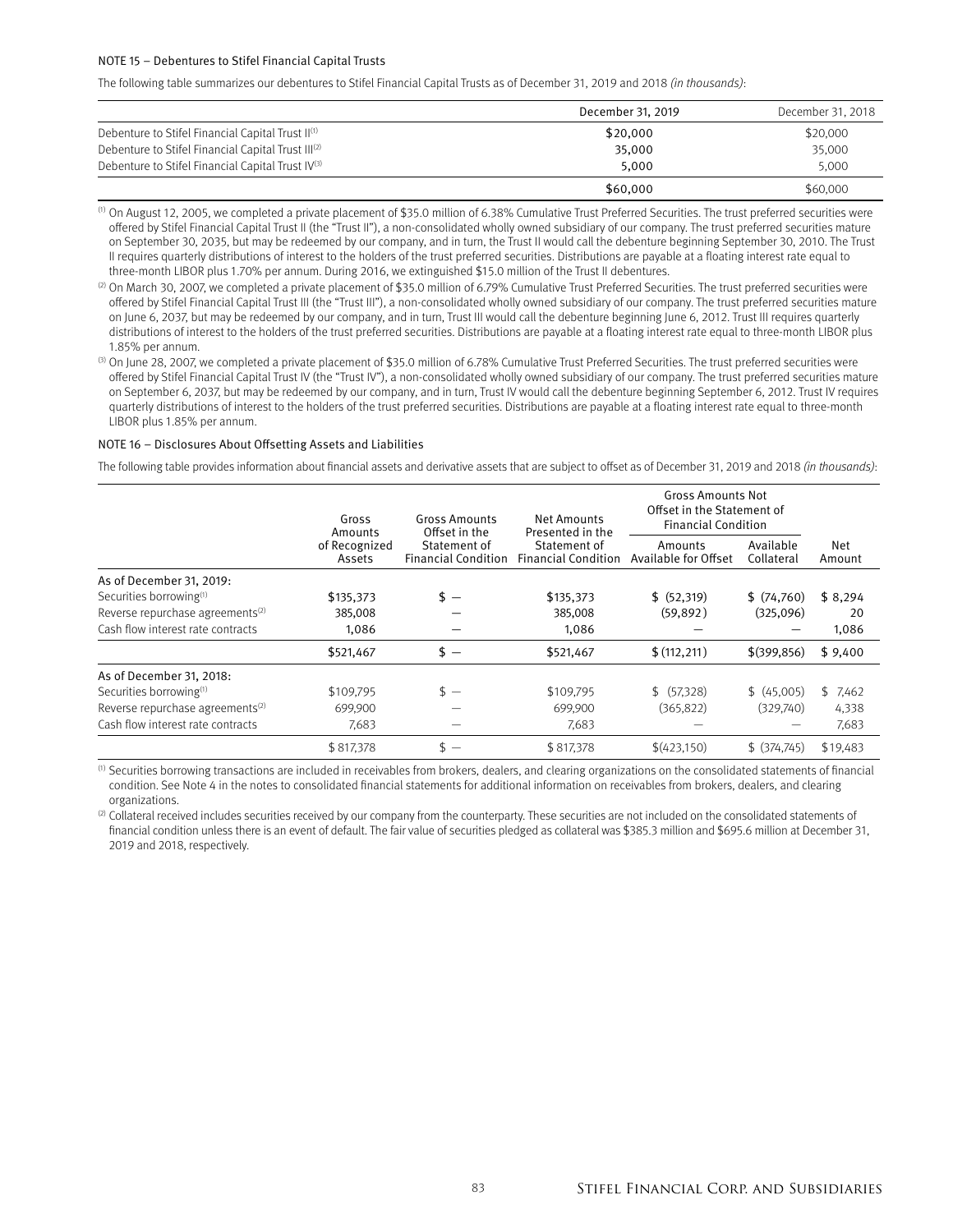The following table provides information about financial liabilities and derivative liabilities that are subject to offset as of December 31, 2019 and 2018 (in thousands):

|                                      | <b>Gross Amounts</b>         | <b>Gross Amounts</b><br>Offset in the      | Net Amounts<br>Presented in the            | <b>Gross Amounts Not</b><br>Offset in the Statement of<br><b>Financial Condition</b> |                       |               |
|--------------------------------------|------------------------------|--------------------------------------------|--------------------------------------------|--------------------------------------------------------------------------------------|-----------------------|---------------|
|                                      | of Recognized<br>Liabilities | Statement of<br><b>Financial Condition</b> | Statement of<br><b>Financial Condition</b> | Amounts<br>Available for Offset                                                      | Collateral<br>Pledged | Net<br>Amount |
| As of December 31, 2019:             |                              |                                            |                                            |                                                                                      |                       |               |
| Securities lending <sup>(3)</sup>    | \$ (608,333)                 | $s -$                                      | \$(608, 333)                               | \$52,319                                                                             | \$555,782             | \$ (232)      |
| Repurchase agreements <sup>(4)</sup> | (391, 634)                   |                                            | (391, 634)                                 | 59,892                                                                               | 331,742               |               |
|                                      | \$ (999, 967)                | $$ -$                                      | \$(999, 967)                               | \$112.211                                                                            | \$887,524             | \$ (232)      |
| As of December 31, 2018:             |                              |                                            |                                            |                                                                                      |                       |               |
| Securities lending $(3)$             | $$$ (392,163)                | $$ -$                                      | \$ (392,163)                               | \$57.328                                                                             | \$325,110             | \$(9,725)     |
| Repurchase agreements <sup>(4)</sup> | (535, 394)                   |                                            | (535, 394)                                 | 365,822                                                                              | 169,572               |               |
|                                      | \$ (927,557)                 | $s -$                                      | \$ (927,557)                               | \$423,150                                                                            | \$494.682             | \$(9,725)     |

(3) Securities lending transactions are included in payables to brokers, dealers, and clearing organizations on the consolidated statements of financial condition. See Note 4 in the notes to consolidated financial statements for additional information on payables to brokers, dealers, and clearing organizations.

<sup>(4)</sup> Collateral pledged includes the fair value of securities pledged by our company to the counter party. These securities are included on the consolidated statements of financial condition unless we default. Collateral pledged by our company to the counter party includes U.S. government agency securities, U.S. government securities, and corporate fixed income securities with market values of \$407.3 million and \$558.6 million at December 31, 2019 and 2018, respectively.

#### NOTE 17 – Commitments, Guarantees, and Contingencies

Broker-Dealer Commitments and Guarantees

In the normal course of business, we enter into underwriting commitments. Settlement of transactions relating to such underwriting commitments, which were open at December 31, 2019, had no material effect on the consolidated financial statements.

As a part of our fixed income public finance operations, we enter into forward commitments to purchase agency mortgage-backed securities. In order to hedge the market interest rate risk to which we would otherwise be exposed between the date of the commitment and date of sale of the mortgage-backed securities, we enter into to be announced ("TBA") security contracts with investors for generic mortgage-backed security at specific rates and prices to be delivered on settlement dates in the future. We may be subject to loss if the timing of, or the actual amount of, the mortgage-backed security differs significantly from the term and notional amount of the TBA security contract to which we entered. These TBA securities and related purchase commitment are accounted for at fair value. As of December 31, 2019, the fair value of the TBA securities and the estimated fair value of the purchase commitments was \$231.9 million.

We also provide guarantees to securities clearinghouses and exchanges under their standard membership agreement, which requires members to guarantee the performance of other members. Under the agreement, if another member becomes unable to satisfy its obligations to the clearinghouse, other members would be required to meet shortfalls. Our liability under these agreements is not quantifiable and may exceed the cash and securities we have posted as collateral. However, the potential requirement for us to make payments under these arrangements is considered remote. Accordingly, no liability has been recognized for these arrangements.

#### Other Commitments

In the ordinary course of business, Stifel Bancorp has commitments to extend credit in the form of commitments to originate loans, standby letters of credit, and lines of credit. See Note 24 in the notes to consolidated financial statements for further details.

We have committed capital to certain entities, and these commitments generally have no specified call dates. We had \$2.2 million of commitments outstanding at December 31, 2019.

#### Concentration of Credit Risk

We provide investment, capital-raising, and related services to a diverse group of domestic customers, including governments, corporations, and institutional and individual investors. Our exposure to credit risk associated with the non-performance of customers in fulfilling their contractual obligations pursuant to securities transactions can be directly impacted by volatile securities markets, credit markets, and regulatory changes. This exposure is measured on an individual customer basis and on a group basis for custom-

ers that share similar attributes. To reduce the potential for risk concentrations, counterparty credit limits have been implemented for certain products and are continually monitored in light of changing customer and market conditions. As of December 31, 2019 and 2018, we did not have significant concentrations of credit risk with any one customer or counterparty, or any group of customers or counterparties.

#### NOTE 18 – Legal Proceedings

Our company and its subsidiaries are named in and subject to various proceedings and claims arising primarily from our securities business activities, including lawsuits, arbitration claims, class actions, and regulatory matters. Some of these claims seek substantial compensatory, punitive, or indeterminate damages. Our company and its subsidiaries are also involved in other reviews, investigations, and proceedings by governmental and selfregulatory organizations regarding our business, which may result in adverse judgments, settlements, fines, penalties, injunctions, and other relief. We are contesting allegations in these claims, and we believe that there are meritorious defenses in each of these lawsuits, arbitrations, and regulatory investigations. In view of the number and diversity of claims against our company, the number of jurisdictions in which litigation is pending, and the inherent difficulty of predicting the outcome of litigation and other claims, we cannot state with certainty what the eventual outcome of pending litigation or other claims will be.

We have established reserves for potential losses that are probable and reasonably estimable that may result from pending and potential legal actions, investigations, and regulatory proceedings. In many cases, however, it is inherently difficult to determine whether any loss is probable or reasonably possible or to estimate the amount or range of any potential loss, particularly where proceedings may be in relatively early stages or where plaintiffs are seeking substantial or indeterminate damages. Matters frequently need to be more developed before a loss or range of loss can reasonably be estimated.

In our opinion, based on currently available information, review with outside legal counsel, and consideration of amounts provided for in our consolidated financial statements with respect to these matters, the ultimate resolution of these matters will not have a material adverse impact on our financial position and results of operations. However, resolution of one or more of these matters may have a material effect on the results of operations in any future period, depending upon the ultimate resolution of those matters and depending upon the level of income for such period. For matters where a reserve has not been established and for which we believe a loss is reasonably possible, as well as for matters where a reserve has been recorded but for which an exposure to loss in excess of the amount accrued is reasonably possible, based on currently available information, we believe that such losses will not have a material effect on our consolidated financial statements.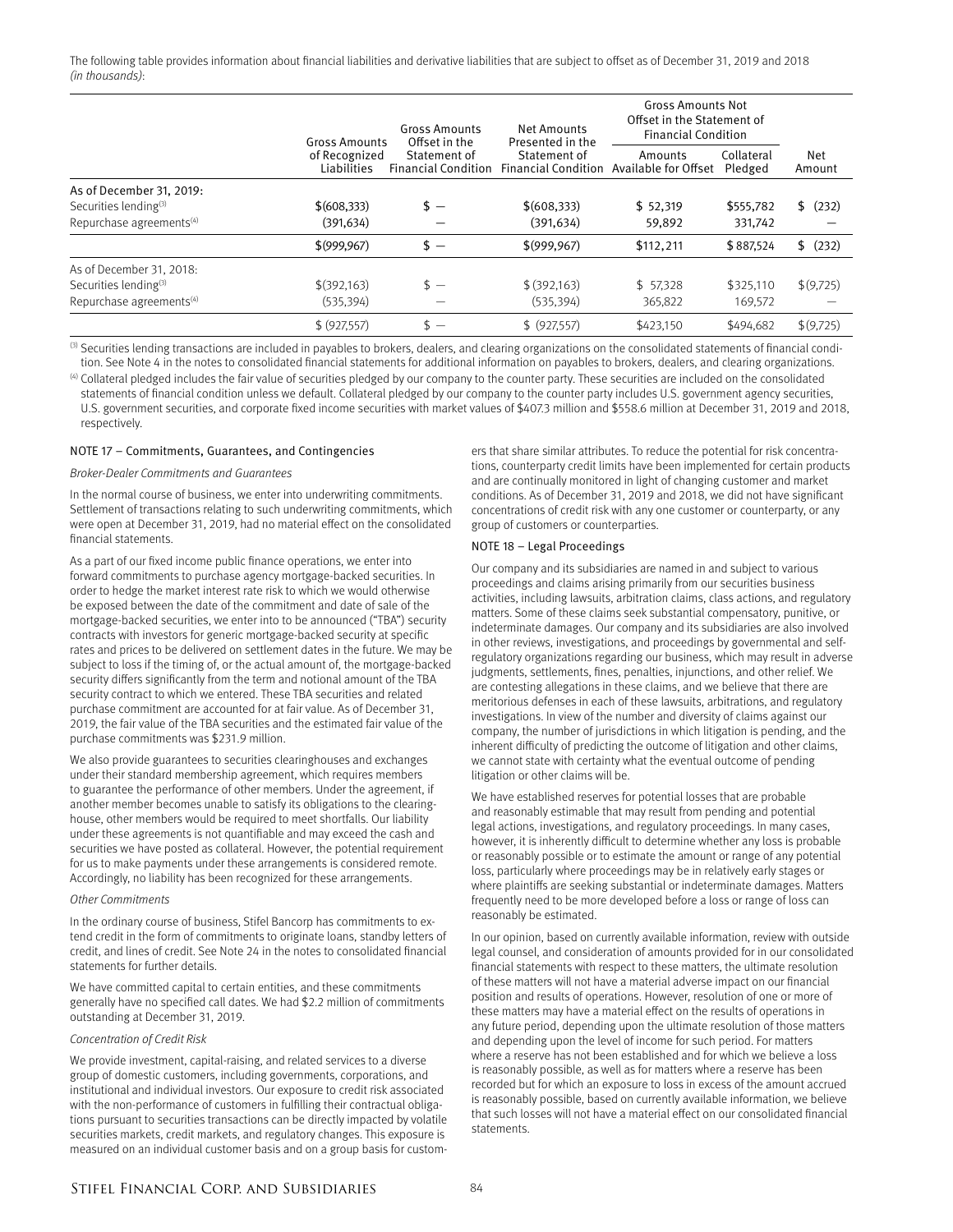#### NOTE 19 – Regulatory Capital Requirements

We operate in a highly regulated environment and are subject to capital requirements, which may limit distributions to our company from its subsidiaries. Distributions from our broker-dealer subsidiaries are subject to net capital rules. A broker-dealer that fails to comply with the SEC's Uniform Net Capital Rule (Rule 15c3-1) may be subject to disciplinary actions by the SEC and self-regulatory organizations, such as FINRA, including censures, fines, suspension, or expulsion. Stifel has chosen to calculate its net capital under the alternative method, which prescribes that their net capital shall not be less than the greater of \$1.0 million or two percent of aggregate debit balances (primarily receivables from customers) computed in accordance with the SEC's Customer Protection Rule (Rule 15c3-3). Our other broker-dealer subsidiaries calculate their net capital under the aggregate indebtedness method, whereby their aggregate indebtedness may not be greater than fifteen times their net capital (as defined).

At December 31, 2019, Stifel had net capital of \$369.6 million, which was 21.2% of aggregate debit items and \$334.7 million in excess of its minimum required net capital. At December 31, 2019, all of our other broker-dealer subsidiaries' net capital exceeded the minimum net capital required under the SEC rule.

Our international subsidiary, SNEL, is subject to the regulatory supervision and requirements of the Financial Conduct Authority ("FCA") in the United Kingdom. At December 31, 2019, our international subsidiary's capital and reserves were in excess of the financial resources requirement under the rules of the FCA.

Our Canadian subsidiary, Stifel Nicolaus Canada Inc. ("SNC"), is subject to the regulatory supervision and requirements of the Investment Industry Regulatory Organization of Canada ("IIROC"). At December 31, 2019, SNC's net capital and reserves were in excess of the financial resources requirement under the rules of the IIROC.

Our company, as a bank holding company, Stifel Bank & Trust, Stifel Bank, Stifel Trust Company, N.A., and Stifel Trust Company, Delaware, N.A., (collectively, "banking subsidiaries"), are subject to various regulatory capital requirements administered by the Federal and state banking agencies. Failure to meet minimum capital requirements can initiate certain mandatory and possibly additional discretionary actions by regulators that, if undertaken, could have a direct material effect on our company's and its banking subsidiaries' financial results. Under capital adequacy guidelines and the regulatory framework for prompt corrective action, our company and its banking subsidiaries must meet specific capital guidelines that involve quantitative measures of our assets, liabilities, and certain off-balance sheet items as calculated under regulatory accounting practices. Our company's and its banking subsidiaries' capital amounts and classification are also subject to qualitative judgments by the regulators about components, risk weightings, and other factors.

Under the Basel III rules, the quantity and quality of regulatory capital increases, a capital conservation buffer was established, selected changes were made to the calculation of risk-weighted assets, and a new ratio, common equity Tier 1, was introduced, all of which are applicable to both our company and its banking subsidiaries.

Our company and its banking subsidiaries are required to maintain minimum amounts and ratios of Total and Tier 1 capital (as defined) to risk-weighted assets (as defined), Tier 1 capital to average assets (as defined), and under rules defined in Basel III, Common equity Tier 1 capital to risk-weighted assets. Our company and its banking subsidiaries each calculate these ratios in order to assess compliance with both regulatory requirements and their internal capital policies. At current capital levels, our company and its banking subsidiaries are each categorized as "well capitalized" under the regulatory framework for prompt corrective action. To be categorized as "well capitalized," our company and its banking subsidiaries must maintain total risk-based, Tier 1 risk-based, and Tier 1 leverage ratios.

The amounts and ratios for Stifel Financial Corp., Stifel Bank & Trust, and Stifel Bank as of December 31, 2019, are represented in the tables below (in thousands, except ratios).

|                              | Actual      |          | For Capital Adequacy Purposes |       | To Be Well Capitalized Under Prompt<br><b>Corrective Action Provision</b> |       |
|------------------------------|-------------|----------|-------------------------------|-------|---------------------------------------------------------------------------|-------|
| Stifel Financial Corp.       | Amount      | Ratio    | Amount                        | Ratio | Amount                                                                    | Ratio |
| Common equity Tier 1 capital | \$1,972,832 | 15.2%    | 584.162                       | 4.5%  | \$ 843,790                                                                | 6.5%  |
| Tier 1 capital               | 2.287.085   | 17.6%    | 778.883                       | 6.0%  | 1,038,510                                                                 | 8.0%  |
| Total capital                | 2,441,808   | 18.8%    | 1.038.510                     | 8.0%  | 1.298.138                                                                 | 10.0% |
| Tier 1 leverage              | 2.287.085   | $10.0\%$ | 917.167                       | 4.0%  | 1.146.459                                                                 | 5.0%  |

|                              | Actual    |       | For Capital Adequacy Purposes |       | To Be Well Capitalized Under Prompt<br><b>Corrective Action Provision</b> |       |
|------------------------------|-----------|-------|-------------------------------|-------|---------------------------------------------------------------------------|-------|
| Stifel Bank & Trust          | Amount    | Ratio | Amount                        | Ratio | Amount                                                                    | Ratio |
| Common equity Tier 1 capital | \$991.238 | 12.1% | \$370,127                     | 4.5%  | \$534,628                                                                 | 6.5%  |
| Tier 1 capital               | 995.491   | 12.1% | 493.503                       | 6.0%  | 658.004                                                                   | 8.0%  |
| Total capital                | 1.090.271 | 13.3% | 658.004                       | 8.0%  | 822.505                                                                   | 10.0% |
| Tier 1 leverage              | 995.491   | 7.1%  | 559.104                       | 4.0%  | 698.880                                                                   | 5.0%  |

|                              | Actual    |       | For Capital Adequacy Purposes |         | To Be Well Capitalized Under Prompt<br><b>Corrective Action Provision</b> |       |
|------------------------------|-----------|-------|-------------------------------|---------|---------------------------------------------------------------------------|-------|
| <b>Stifel Bank</b>           | Amount    | Ratio | Amount                        | Ratio   | Amount                                                                    | Ratio |
| Common equity Tier 1 capital | \$154,299 | 16.9% | \$40,966                      | 4.5%    | \$59,173                                                                  | 6.5%  |
| Tier 1 capital               | 154,299   | 16.9% | 54,622                        | 6.0%    | 72,829                                                                    | 8.0%  |
| Total capital                | 164.020   | 18.0% | 72.829                        | $8.0\%$ | 91.036                                                                    | 10.0% |
| Tier 1 leverage              | 154.299   | 7.1%  | 86.876                        | 4.0%    | 108.595                                                                   | 5.0%  |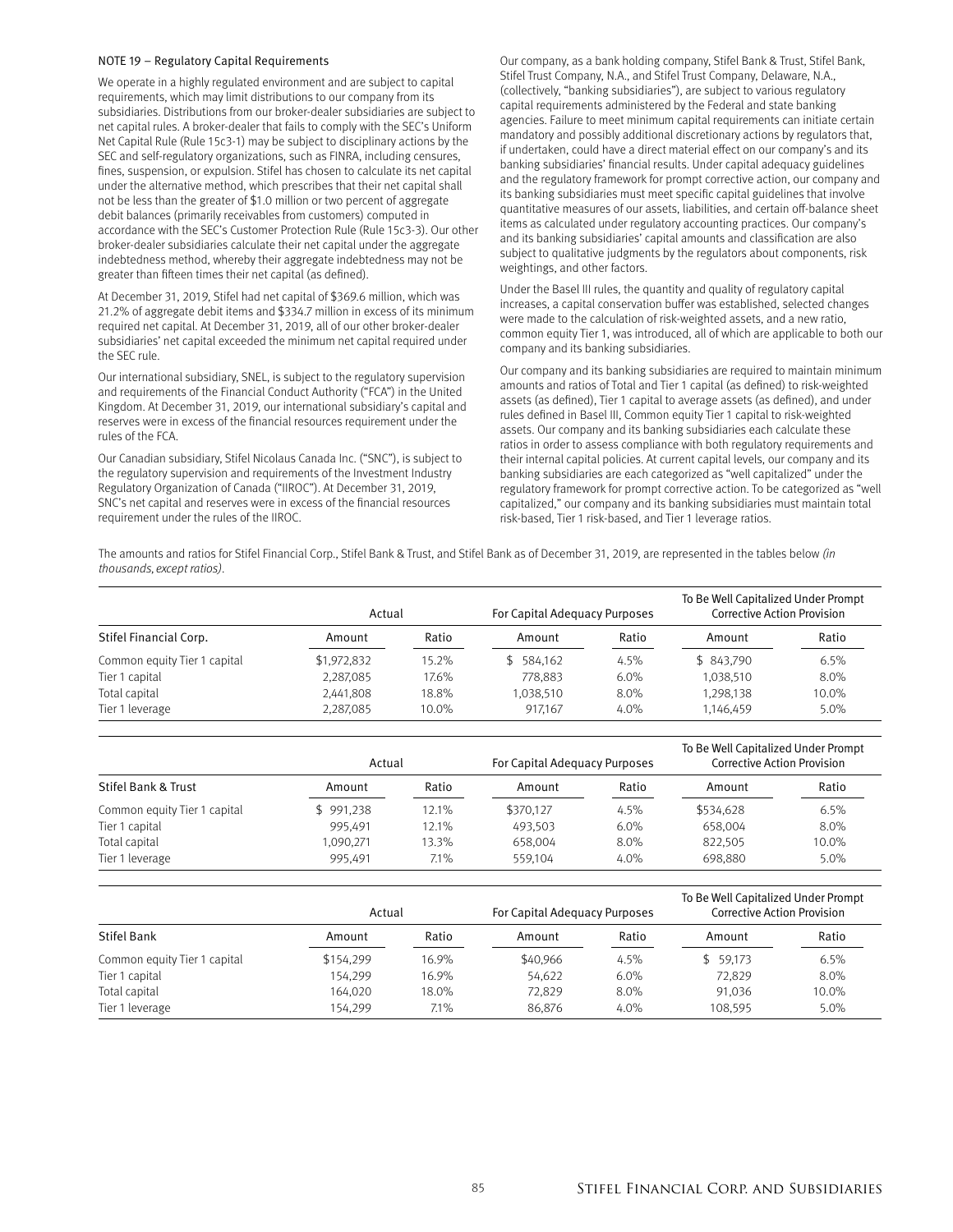# NOTE 20 – Operating Leases

Our operating leases primarily relate to office space and office equipment with remaining lease terms of 1 to 11 years. At December 31, 2019, operating lease right-of-use assets were \$725.8 million and included in fixed assets, net in the consolidated statements of financial condition, and lease liabilities were \$707.0 million and included in accounts payable and accrued expenses in the consolidated statements of financial condition.

The table below summarizes our net lease cost for the year ended December 31, 2019 (in thousands):

| Operating lease cost  | \$90,354 |
|-----------------------|----------|
| Short-term lease cost | 1.479    |
| Variable lease cost   | 79       |
| Sublease income       | (4.761)  |
| Net lease cost        | \$87,151 |

Operating lease costs, included in occupancy and equipment rental in the consolidated statements of operations, were \$87.2 million for the year ended December 31, 2019.

The table below summarizes other information related to our operating leases as of and for the year ended December 31, 2019 (in thousands):

| Operating lease cash flows            | \$89.976   |
|---------------------------------------|------------|
| Weighted-average remaining lease term | 11.4 years |
| Weighted-average discount rate        | 4.58%      |

# NOTE 21 – Revenues From Contracts With Customers

In the table above, the weighted-average discount rate represents our company's incremental borrowing rate as of January 2019 for leases existing on the date of adoption of the new lease standard and at the lease inception date for leases entered into subsequent to the adoption of ASU 2016-02.

The table below presents information about operating lease liabilities as of December 31, 2019, (in thousands, except percentages):

| \$707,039             |
|-----------------------|
| 918,117<br>(211, 078) |
| 479,986               |
| 83,517                |
| 85,491                |
| 86,594                |
| 88,436                |
| 94,093                |
|                       |

The following table presents the Company's total revenues separated between revenues from contracts with customers and other sources of revenues for the years ended December 31, 2019 and 2018 (in thousands):

|                                             |             | Year Ended December 31, |
|---------------------------------------------|-------------|-------------------------|
|                                             | 2019        | 2018                    |
| Revenues from contracts with customers:     |             |                         |
| Commissions                                 | \$667,494   | 657,732<br>S.           |
| Investment banking                          | 817,421     | 707,670                 |
| Asset management and service fees           | 848,035     | 806,175                 |
| Other                                       | 19,287      | 15,568                  |
| Total revenue from contracts with customers | 2,352,237   | 2,187,145               |
| Other sources of revenue:                   |             |                         |
| Interest                                    | 724,882     | 646,449                 |
| Principal transactions                      | 404,751     | 351,378                 |
| Other                                       | 33,091      | 9,985                   |
| Total revenues                              | \$3,514,961 | \$3,194,957             |

Revenue from contracts with customers is recognized when, or as, we satisfy our performance obligations by transferring the promised services to the customers. A service is transferred to a customer when, or as, the customer obtains control of that service. A performance obligation may be satisfied over time or at a point in time. Revenue from a performance obligation satisfied over time is recognized by measuring our progress in satisfying the performance obligation in a manner that depicts the transfer of the services to the customer. Revenue from a performance obligation satisfied at a point in time is recognized at the point in time that we determine the customer obtains control over the promised service. The amount of revenue recognized reflects the consideration we expect to be entitled to in exchange for those promised services (i.e., the "transaction price"). In determining the transaction price, we consider multiple factors, including the effects of variable consideration. Variable consideration is included in the transaction price only to the extent it is probable that a significant reversal in the amount of cumulative revenue recognized will not occur when the uncertainties with respect to the amount are resolved. In determining when to include variable consideration in the transaction price, we consider the range of possible outcomes, the predictive value of our past experiences, the time period of when uncertainties expect to be resolved, and the amount of consideration that is susceptible to factors outside of our influence, such as market volatility or the judgment and actions of third parties.

The following provides detailed information on the recognition of our revenues from contracts with customers:

Commissions. We earn commission revenue by executing, settling, and clearing transactions for clients primarily in OTC and listed equity securities, insurance products, and options. Trade execution and clearing and custody services, when provided together, represent a single performance obligation, as the services are not separately identifiable in the context of the contract. Commission revenues associated with combined trade execution and clearing and custody services, as well as trade execution services on a standalone basis, are recognized at a point in time on trade date. Commission revenues are generally paid on settlement date, and we record a receivable between trade date and payment on settlement date.

Investment Banking. We provide our clients with a full range of capital markets and financial advisory services. Capital markets services include underwriting and placement agent services in both the equity and debt capital markets, including private equity placements, initial public offerings, follow-on offerings, underwriting, and distributing public and private debt.

Capital-raising revenues are recognized at a point in time on trade date, as the client obtains the control and benefit of the capital markets offering at that point. Costs associated with capital-raising transactions are deferred until the related revenue is recognized or the engagement is otherwise concluded, and are recorded on a gross basis within other operating expenses in the consolidated statements of operations, as we are acting as a principal in the arrangement. Any expenses reimbursed by our clients are recognized as investment banking revenues.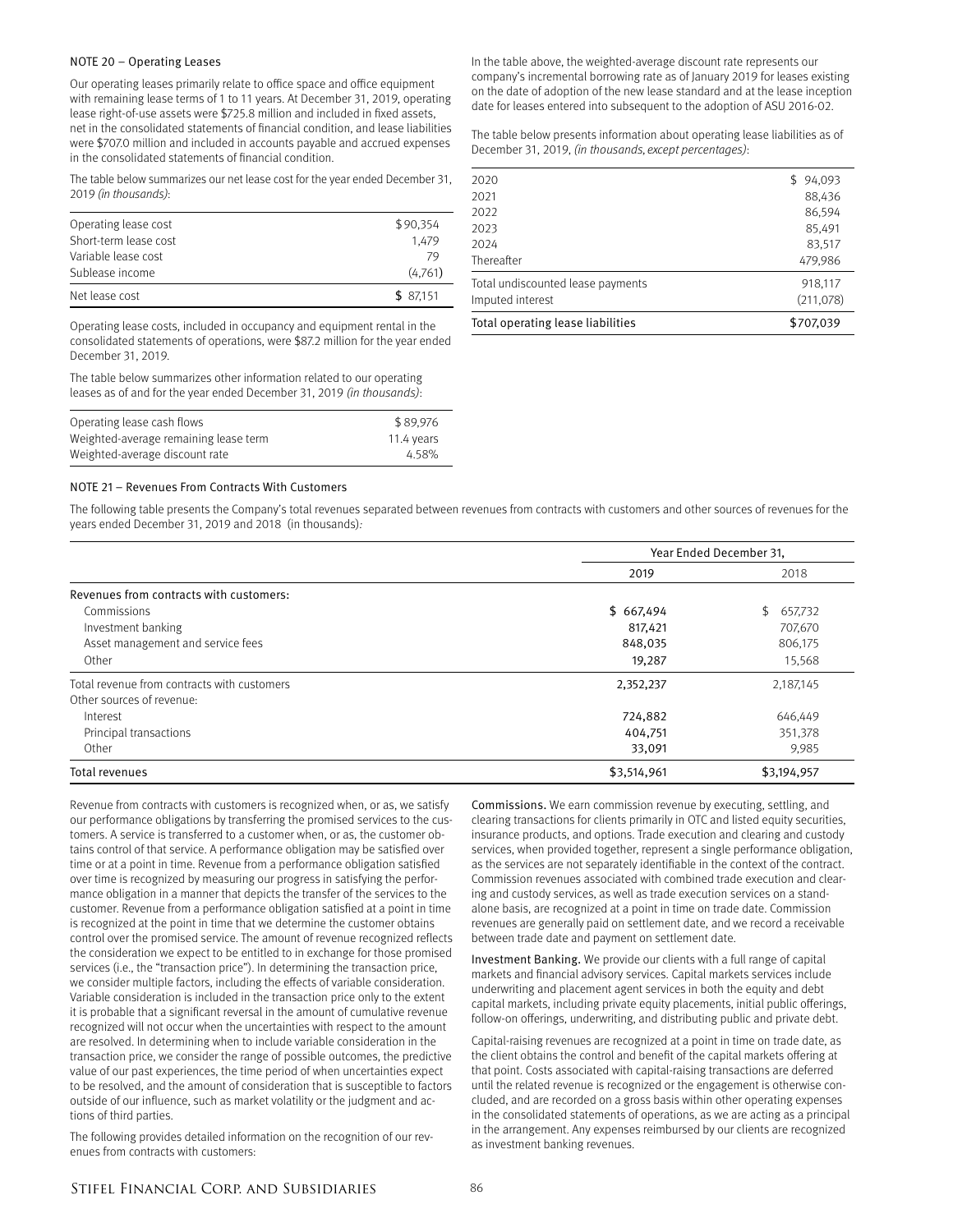Revenues from financial advisory services primarily consist of fees generated in connection with merger, acquisition, and restructuring transactions. Advisory fees from mergers and acquisitions engagements are recognized at a point in time when the related transaction is completed, as the performance obligation is to successfully broker a specific transaction. Fees received prior to the completion of the transaction are deferred within accounts payable and accrued expenses on the consolidated statements of financial condition. Advisory fees from restructuring engagements are recognized over time using a time elapsed measure of progress as our clients simultaneously receive and consume the benefits of those services as they are provided. A significant portion of the fees we receive for our advisory services are considered variable as they are contingent upon a future event (e.g., completion of a transaction or third party emergence from bankruptcy) and are excluded from the transaction price until the uncertainty associated with the variable consideration is subsequently resolved, which is expected to occur upon achievement of the specified milestone. Payment for advisory services are generally due promptly upon completion of a specified milestone or, for retainer fees, periodically over the course of the engagement. We recognize a receivable between the date of completion of the milestone and payment by the customer. Expenses associated with investment banking advisory

engagements are deferred only to the extent they are explicitly reimbursable by the client, and the related revenue is recognized at the same time as the associated expense. All other investment banking advisory-related expenses, including expenses incurred related to restructuring assignments, are expensed as incurred. All investment banking advisory expenses are recognized within other operating expenses on the consolidated statements of operations, and any expenses reimbursed by our clients are recognized as investment banking revenues.

Asset Management Fees. We earn management and performance fees in connection with investment advisory services provided to institutional and individual clients. Investment advisory fees are charged based on the value of assets in fee-based accounts and are affected by changes in the balances of client assets due to market fluctuations and levels of net new client assets. Fees are charged either in advance based on fixed rates applied to the value of the customers' account at the beginning of the period or periodically based on contracted rates and account performance. Contracts can be terminated at any time with no incremental payments due to our company upon termination. If the contract is terminated by the customer, fees are prorated for the period and fees charged for the post-termination period are refundable to the customer.

#### Disaggregation of Revenue

The following tables present the Company's revenues from contracts with customers by reportable segment disaggregated by major business activity and primary geographic regions for the years ended December 31, 2019 and 2018 (in thousands):

|                                | Year Ended December 31, 2019 |                        |         |                |
|--------------------------------|------------------------------|------------------------|---------|----------------|
|                                | Global Wealth<br>Management  | Institutional<br>Group | Other   | Total          |
| Major business activity:       |                              |                        |         |                |
| Commissions                    | \$<br>477,401                | \$190,093              | \$      | \$.<br>667,494 |
| Capital raising <sup>(1)</sup> | 37,915                       | 331,527                |         | 369,442        |
| Advisory fees <sup>(1)</sup>   |                              | 447,979                |         | 447,979        |
| Investment banking             | 37,915                       | 779,506                |         | 817,421        |
| Asset management               | 847,977                      | 58                     |         | 848,035        |
| Other                          | 16,437                       |                        | 2,850   | 19,287         |
| Total                          | \$1,379,730                  | \$969,657              | \$2,850 | \$2,352,237    |
| Primary Geographic Region:     |                              |                        |         |                |
| <b>United States</b>           | 1,379,730                    | 822,758                | 2,850   | 2,205,338      |
| United Kingdom                 |                              | 135,529                |         | 135,529        |
| Other                          |                              | 11,370                 |         | 11,370         |
|                                | \$1,379,730                  | \$969,657              | \$2,850 | \$2,352,237    |

|                                | Year Ended December 31, 2018       |                        |         |                |
|--------------------------------|------------------------------------|------------------------|---------|----------------|
|                                | <b>Global Wealth</b><br>Management | Institutional<br>Group | Other   | Total          |
| Major business activity:       |                                    |                        |         |                |
| Commissions                    | \$<br>472,135                      | \$185,597              | \$      | \$.<br>657,732 |
| Capital raising <sup>(1)</sup> | 31,293                             | 304,895                |         | 336,188        |
| Advisory fees <sup>(1)</sup>   | 81                                 | 371,401                |         | 371,482        |
| Investment banking             | 31,374                             | 676,296                |         | 707,670        |
| Asset management               | 806,132                            | 43                     |         | 806,175        |
| Other                          | 11,625                             |                        | 3,943   | 15,568         |
| Total                          | \$1,321,266                        | \$861,936              | \$3,943 | \$2,187,145    |
| Primary Geographic Region:     |                                    |                        |         |                |
| <b>United States</b>           | 1,321,266                          | 725,251                | 3,943   | 2,050,460      |
| United Kingdom                 |                                    | 130,979                |         | 130,979        |
| Other                          |                                    | 5,706                  |         | 5,706          |
|                                | \$1,321,266                        | \$861,936              | \$3,943 | \$2,187,145    |

(1) Excludes revenues not derived from contracts with customers in the Other segment.

See Note 26 for further break-out of revenues by geography.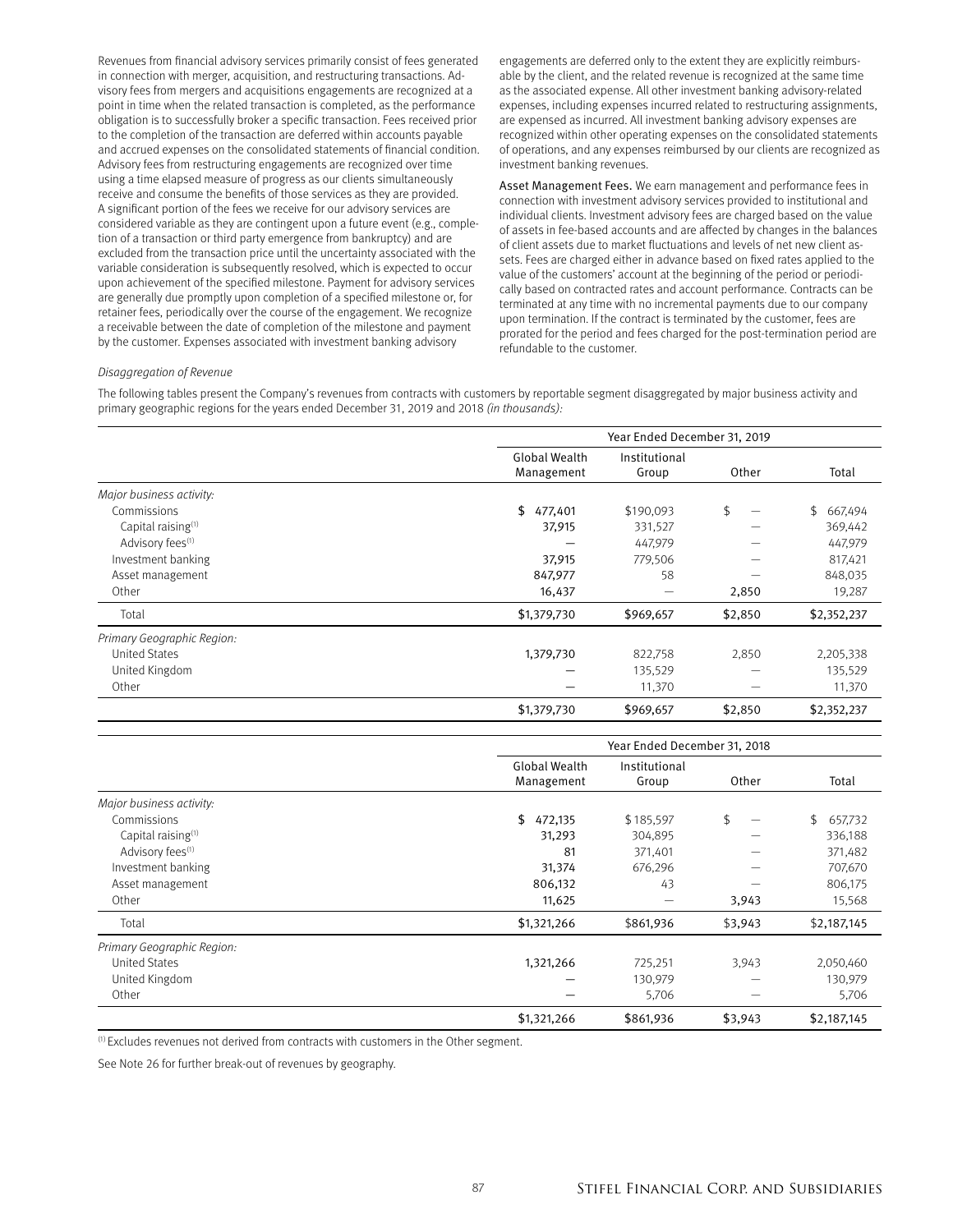Information on Remaining Performance Obligations and Revenue Recognized From Past Performance

We do not disclose information about remaining performance obligations pertaining to contracts that have an original expected duration of one year or less. The transaction price allocated to remaining unsatisfied or partially unsatisfied performance obligations with an original expected duration exceeding one year was not material at December 31, 2019. Investment banking advisory fees that are contingent upon completion of a specific milestone and fees associated with certain distribution services are also excluded, as the fees are considered variable and not included in the transaction price at December 31, 2019.

#### Contract Balances

The timing of our revenue recognition may differ from the timing of payment by our customers. We record a receivable when revenue is recognized prior

#### NOTE 22 – Interest Income and Interest Expense

The components of interest income and interest expense are as follows (in thousands):

to payment and we have an unconditional right to payment. Alternatively, when payment precedes the provision of the related services, we record deferred revenue until the performance obligations are satisfied.

We had receivables related to revenues from contracts with customers of \$151.3 million and \$116.7 million at December 31, 2019 and December 31, 2018, respectively, in other assets in the consolidated statements of financial condition. We had no significant impairments related to these receivables during the year ended December 31, 2019.

Our deferred revenue primarily relates to retainer fees received in investment banking advisory engagements where the performance obligation has not yet been satisfied. Deferred revenue at December 31, 2019 and December 31, 2018, was \$11.3 million and \$11.1 million, respectively, and included in accounts payable and accrued expenses in the consolidated statements of financial condition.

|                                 | Year Ended December 31, |           |           |
|---------------------------------|-------------------------|-----------|-----------|
|                                 | 2019                    | 2018      | 2017      |
| Interest income:                |                         |           |           |
| Loans held for investment, net  | \$379,848               | \$300,541 | \$206,084 |
| Investment securities           | 231,021                 | 252,200   | 187,731   |
| Margin balances                 | 52,008                  | 49,515    | 37,218    |
| Financial instruments owned     | 23,528                  | 21,407    | 17,563    |
| Other                           | 38,477                  | 22,786    | 5,785     |
|                                 | \$724,882               | \$646,449 | \$454,381 |
| Interest expense:               |                         |           |           |
| Bank deposits                   | \$95,813                | \$82,256  | \$12,661  |
| Senior notes                    | 44,507                  | 44,610    | 35,338    |
| Federal Home Loan Bank advances | 7,872                   | 15,173    | 8,305     |
| Other                           | 29,739                  | 28,037    | 13,726    |
|                                 | \$177,931               | \$170,076 | \$70,030  |

#### NOTE 23 – Employee Incentive, Deferred Compensation, and Retirement Plans

We maintain an incentive stock plan and a wealth accumulation plan ("the Plan") that provides for the granting of stock options, stock appreciation rights, restricted stock, performance awards, stock units, and debentures (collectively, "deferred awards") to our associates. We are permitted to issue new shares under all stock award plans approved by shareholders or to reissue our treasury shares. Stock awards issued under our company's incentive stock plan are granted at market value at the date of grant. Our deferred awards generally vest ratably over a one- to ten-year vesting period.

Our stock-based compensation plans are administered by the Compensation Committee of the Board of Directors ("Compensation Committee"), which has the authority to interpret the plans, determine to whom awards may be granted under the plans, and determine the terms of each award. According to the incentive stock plan, we are authorized to grant an additional 3.3 million shares at December 31, 2019.

Compensation expense associated with our stock-based compensation plans, included in compensation and benefits in the consolidated statements of operations for our company's incentive stock award plans was \$135.5 million, \$111.8 million, and \$246.7 million for the years ended December 31, 2019, 2018, and 2017, respectively.

The tax benefit related to stock-based compensation was \$11.9 million and \$4.0 million for the years ended December 31, 2019 and 2018, respectively. As a result of the adoption of a new accounting standard on January 1, 2017, we recognized an excess tax benefit from stock-based compensation of \$64.7 million for the year ended December 31, 2017.

In response to the Tax Legislation that was enacted in December 2017, the Company offered certain associates the opportunity to participate in the conversion of certain restricted stock units into restricted stock pursuant to a Modification Award Agreement. Under the terms of the Modification Award Agreement, vesting of certain restricted stock will no longer be contingent upon continued employment but rather will vest so long as the associate is not engaged in certain competitive or soliciting activities as provided in the Wealth Accumulation Plan (the "Plan"). The conversion through acceptance of the Modification Agreement by the participating associates resulted in a

charge of \$55.9 million, which is included in compensation and benefits in the consolidated statement of operations for the year ended December 31, 2017. The fair value of these awards was based upon the closing price of our company's common stock on the date of the grant of the awards.

In December 2017, the Company accelerated the vesting of certain outstanding debenture awards, resulting in a charge of \$51.4 million, which is included in compensation and benefits in the consolidated statement of operations for the year ended December 31, 2017.

# Deferred Awards

A restricted stock unit represents the right to receive a share of the Company's common stock at a designated time in the future without cash payment by the associate and is issued in lieu of cash incentive, principally for deferred compensation and employee retention plans. The restricted stock units vest on an annual basis over the next one to ten years and are distributable, if vested, at future specified dates. Restricted stock awards are restricted as to sale or disposition. These restrictions lapse over the next one to five years.

Our company grants Performance-based Restricted Stock Units ("PRSUs") to certain of its executive officers. Under the terms of the grants, the number of PRSUs that will vest and convert to shares will be based on our company's achievement of the pre-determined performance objectives during the performance period. The PRSUs will be measured over a four-year performance period and vested over a five-year period. Any resulting delivery of shares for PRSUs granted as part of compensation will occur after four years for 80% of the earned award, and in the fifth year for the remaining 20% of the earned award. The number of shares converted has the potential to range from 0% to 200% based on how the Company performs during the performance period. Compensation expense is amortized on a straight-line basis over the service period based on the fair value of the award on the grant date. The Company's pre-determined performance objectives must be met for the awards to vest. Associates forfeit unvested share units upon termination of employment with a corresponding reversal of compensation expense. At December 31, 2019, the total number of restricted stock units, PRSUs, and restricted stock awards outstanding was 15.6 million, of which 13.5 million were unvested.

# Stifel Financial Corp. and Subsidiaries 88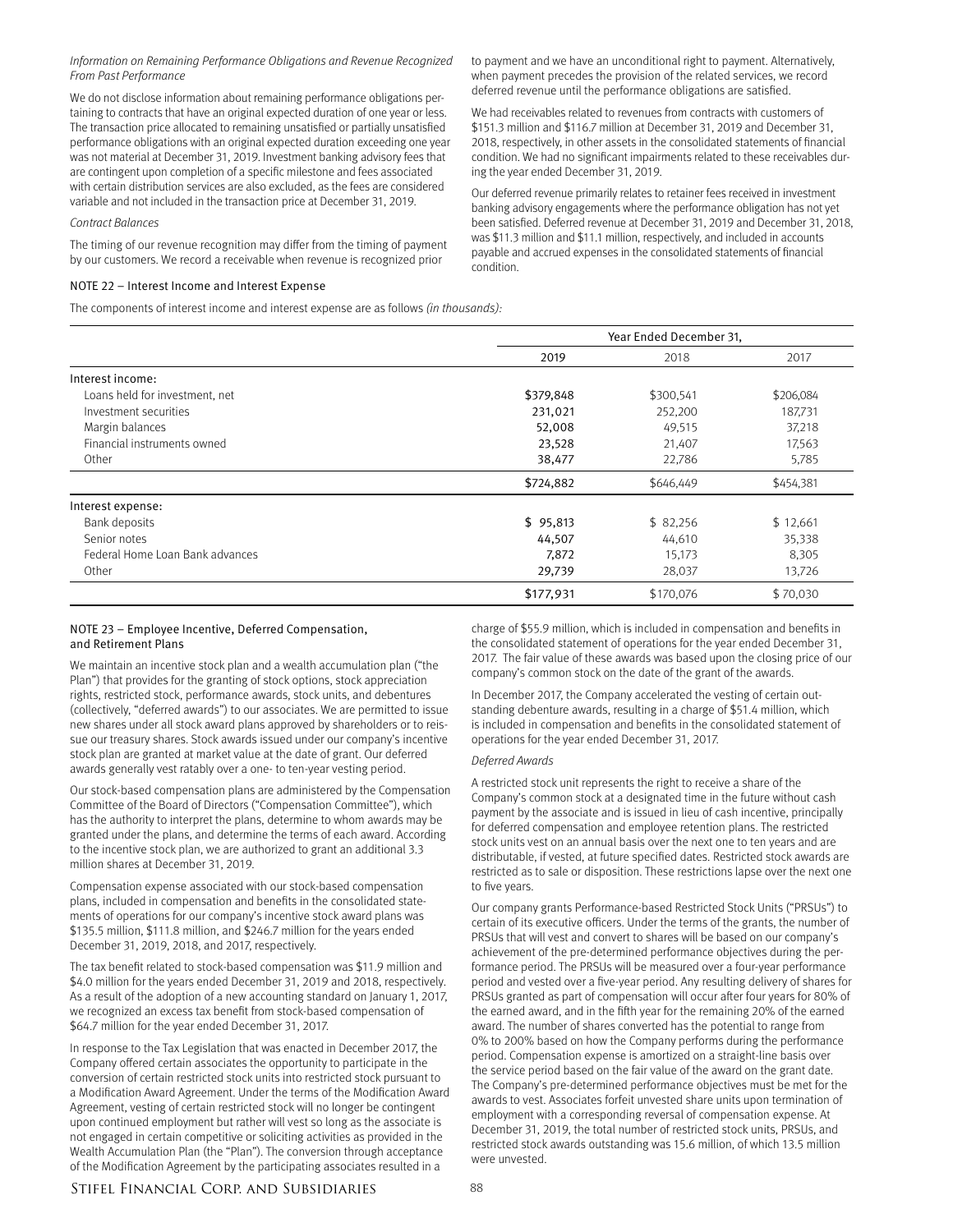A summary of unvested restricted equity award activity, which includes restricted stock units and restricted stock awards, for the year ended December 31, 2019, is presented below (in thousands, except weighted-average fair value):

|                            |         | Weighted-Average<br><b>Grant Date</b><br>Fair Value |
|----------------------------|---------|-----------------------------------------------------|
| Unvested December 31, 2018 | 14,117  | \$46.75                                             |
| Granted                    | 2.871   | 49.60                                               |
| Vested                     | (2,656) | 45.34                                               |
| Cancelled                  | (864)   | 43.87                                               |
| Unvested December 31, 2019 | 13,468  | \$47.83                                             |

At December 31, 2019, there was approximately \$448.4 million of unrecognized compensation cost for deferred awards, which is expected to be recognized over a weighted-average period of 2.8 years.

The fair value of restricted stock units and restricted stock that vested or converted during the year ended December 31, 2019, was \$120.4 million.

#### Deferred Compensation Plans

The Plan is provided to certain revenue producers, officers, and key administrative associates, whereby a certain percentage of their incentive compensation is deferred as defined by the Plan into company stock units, restricted stock, and debentures. Participants may elect to defer a portion of their incentive compensation. Deferred awards generally vest over a one- to tenyear period and are distributable upon vesting or at future specified dates. Deferred compensation costs are amortized on a straight-line basis over the vesting period. Elective deferrals are 100% vested.

Additionally, the Plan allows Stifel financial advisors who achieve certain levels of production the option to defer a certain percentage of their gross commissions. As stipulated by the Plan, the financial advisors will defer 5% of their gross commissions. The mandatory deferral will be split evenly between company restricted stock units and a company fixed-rate cash debenture. They have the option to defer an additional 1% of gross commissions into company stock units with a 25% matching contribution.

In addition, certain financial advisors, upon joining our company, may receive company stock units in lieu of transition cash payments. Deferred compensation related to these awards generally vests over a one- to eightyear period. Deferred compensation costs are amortized on a straight-line basis over the deferral period.

#### Employee Profit Sharing

Eligible U.S. associates of our company who have met certain service requirements may participate in the Stifel Financial Corp. Profit Sharing 401(k) Plan (the "Plan"). Associates are permitted within limitations imposed by tax law to make pre-tax contributions to the Plan. We may match certain associate contributions or make additional contributions to the Plan at our discretion. Our contributions to profit sharing, included in compensation and benefits in the consolidated statements of operations, were \$13.4 million, \$12.8 million, and \$7.1 million for the years ended December 31, 2019, 2018, and 2017, respectively.

#### NOTE 24 – Off-Balance Sheet Credit Risk

In the normal course of business, we execute, settle, and finance customer and proprietary securities transactions. These activities expose our company to off-balance sheet risk in the event that customers or other parties fail to satisfy their obligations.

In accordance with industry practice, securities transactions generally settle within two business days after trade date. Should a customer or broker fail to deliver cash or securities as agreed, we may be required to purchase or sell securities at unfavorable market prices.

We borrow and lend securities to facilitate the settlement process and finance transactions, utilizing customer margin securities held as collateral. We monitor the adequacy of collateral levels on a daily basis. We periodically borrow from banks on a collateralized basis, utilizing firm and customer margin securities in compliance with SEC rules. Should the counterparty fail to return customer securities pledged, we are subject to the risk of acquiring the securities at prevailing market prices in order to satisfy our customer obligations. We control our exposure to credit risk by continually monitoring our counterparties' positions, and where deemed necessary, we may require a deposit of additional collateral and/or a reduction or diversification of positions. Our company sells securities it does not currently own (short

sales) and is obligated to subsequently purchase such securities at prevailing market prices. We are exposed to risk of loss if securities prices increase prior to closing the transactions. We control our exposure to price risk from short sales through daily review and setting position and trading limits.

We manage our risks associated with the aforementioned transactions through position and credit limits and the continuous monitoring of collateral. Additional collateral is required from customers and other counterparties when appropriate.

We have accepted collateral in connection with resale agreements, securities borrowed transactions, and customer margin loans. Under many agreements, we are permitted to sell or repledge these securities held as collateral and use these securities to enter into securities lending arrangements or to deliver to counterparties to cover short positions. At December 31, 2019 and 2018, the fair value of securities accepted as collateral where we are permitted to sell or repledge the securities was \$2.3 billion and \$2.4 billion, respectively, and the fair value of the collateral that had been sold or repledged was \$391.6 million and \$535.4 million, respectively.

We enter into interest rate derivative contracts to manage exposures that arise from business activities that result in the receipt or payment of future known and uncertain cash amounts, the value of which are determined by interest rates. Our derivative financial instruments are principally used to manage differences in the amount, timing, and duration of our known or expected cash payments related to certain variable-rate affiliated deposits. Interest rate swaps designated as cash flow hedges involve the receipt of variable-rate amounts from a counterparty in exchange for us making fixed-rate payments. Our interest rate hedging strategies may not work in all market environments and, as a result, may not be effective in mitigating interest rate risk.

Derivatives' notional contract amounts are not reflected as assets or liabilities in the consolidated statements of financial condition. Rather, the market or fair value of the derivative transactions are reported in the consolidated statements of financial condition as other assets or accounts payable and accrued expenses, as applicable.

For a complete discussion of our activities related to derivative instruments, see Note 14 in the notes to consolidated financial statements.

In the ordinary course of business, Stifel Bancorp has commitments to originate loans, standby letters of credit, and lines of credit. Commitments to originate loans are agreements to lend to a customer as long as there is no violation of any condition established by the contract. These commitments generally have fixed expiration dates or other termination clauses and may require payment of a fee. Since a portion of the commitments may expire without being drawn upon, the total commitment amounts do not necessarily represent future cash commitments. Each customer's creditworthiness is evaluated on a case-by-case basis. The amount of collateral obtained, if necessary, is based on the credit evaluation of the counterparty. Collateral held varies, but may include accounts receivable, inventory, property, plant and equipment, commercial real estate, and residential real estate.

At December 31, 2019 and 2018, Stifel Bancorp had outstanding commitments to originate loans aggregating \$384.5 million and \$146.7 million, respectively. The commitments extended over varying periods of time, with all commitments at December 31, 2019, scheduled to be disbursed in the following three months.

Through Stifel Bancorp, in the normal course of business, we originate residential mortgage loans and sell them to investors. We may be required to repurchase mortgage loans that have been sold to investors in the event there are breaches of certain representations and warranties contained within the sales agreements. We may be required to repurchase mortgage loans that were sold to investors in the event that there was inadequate underwriting or fraud, or in the event that the loans become delinquent shortly after they are originated. We also may be required to indemnify certain purchasers and others against losses they incur in the event of breaches of representations and warranties and in various other circumstances, and the amount of such losses could exceed the repurchase amount of the related loans. Consequently, we may be exposed to credit risk associated with sold loans.

Standby letters of credit are irrevocable conditional commitments issued by Stifel Bancorp to guarantee the performance of a customer to a third party. Financial standby letters of credit are primarily issued to support public and private borrowing arrangements, including commercial paper, bond financing, and similar transactions. Performance standby letters of credit are issued to guarantee performance of certain customers under non-financial contractual obligations. The credit risk involved in issuing standby letters of credit is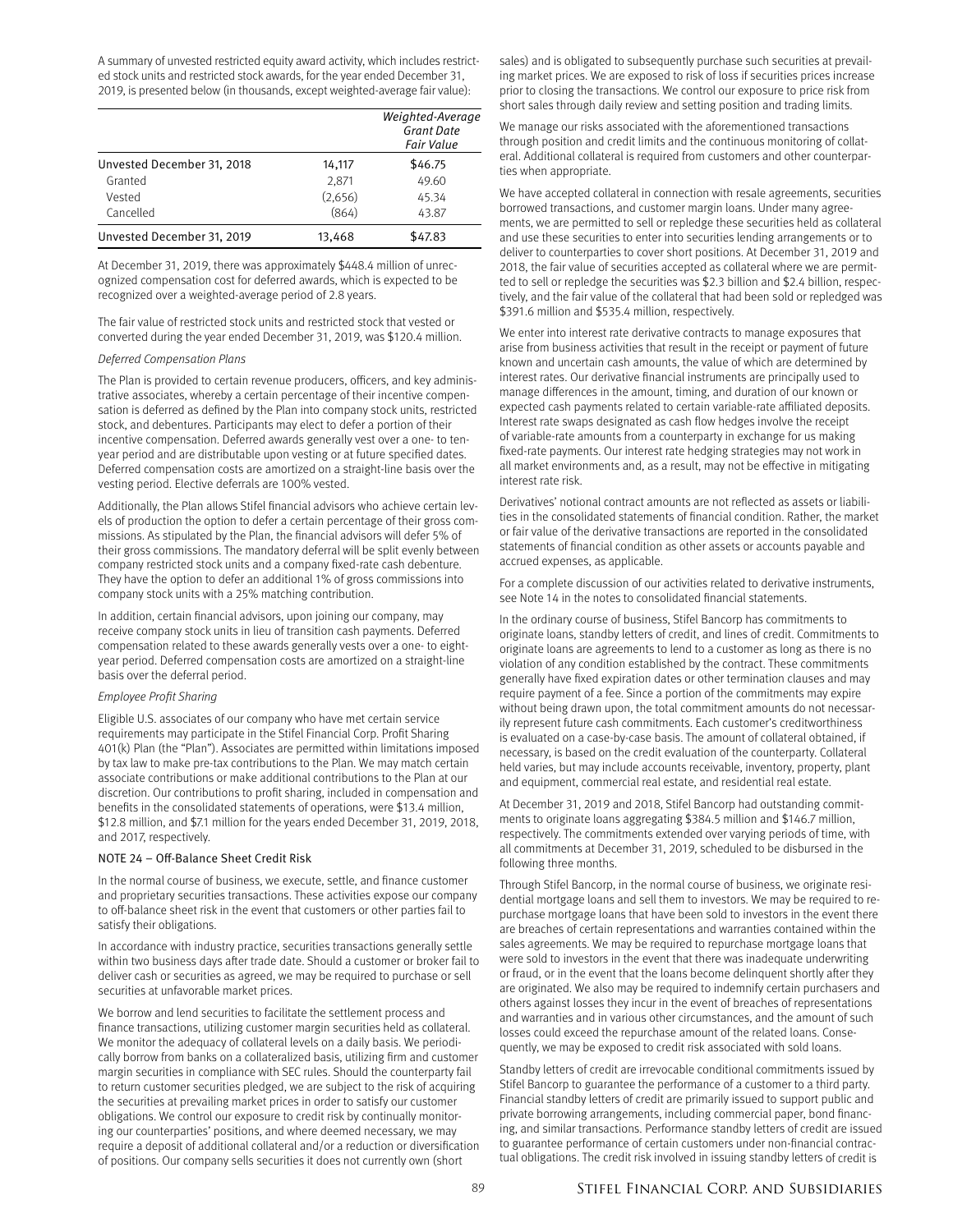essentially the same as that involved in extending loans to customers. Should Stifel Bancorp be obligated to perform under the standby letters of credit, it may seek recourse from the customer for reimbursement of amounts paid. At December 31, 2019 and 2018, Stifel Bancorp had outstanding letters of credit totaling \$38.3 million and \$26.3 million, respectively. A majority of the standby letters of credit commitments at December 31, 2019, have expiration terms that are less than one year.

Lines of credit are agreements to lend to a customer as long as there is no violation of any condition established in the contract. Lines of credit generally have fixed expiration dates. Stifel Bancorp uses the same credit policies in granting lines of credit as it does for on-balance sheet instruments. At December 31, 2019 and 2018, Stifel Bancorp had granted unused lines of credit to commercial and consumer borrowers aggregating \$1.5 billion and \$919.5 million, respectively.

# NOTE 25 – Income Taxes

The provision for income taxes consists of the following (in thousands):

|                            | Year Ended December 31, |           |            |
|----------------------------|-------------------------|-----------|------------|
|                            | 2019                    | 2018      | 2017       |
| Current taxes:             |                         |           |            |
| Federal                    | \$123,802               | \$89,971  | \$(29,396) |
| State                      | 30,464                  | 36,070    | (334)      |
| Foreign                    | 1,684                   | 99        | (1,734)    |
|                            | 155,950                 | 126,140   | (31,464)   |
| Deferred taxes:            |                         |           |            |
| Federal                    | (7,027)                 | 11,932    | 114,842    |
| State                      | 4,266                   | 2,267     | 1,728      |
| Foreign                    | (4,037)                 | 55        | 1,559      |
|                            | (6,798)                 | 14,254    | 118,129    |
| Provision for income taxes | \$149,152               | \$140,394 | \$86,665   |

Reconciliation of the statutory federal income tax rate with our company's effective income tax rate is as follows (in thousands):

|                                                  | Year Ended December 31, |           |           |
|--------------------------------------------------|-------------------------|-----------|-----------|
|                                                  | 2019                    | 2018      | 2017      |
| Statutory rate                                   | \$125,485               | \$112,215 | \$94,338  |
| State income taxes, net of federal income tax    | 28,333                  | 30,762    | 6,721     |
| Change in uncertain tax position                 | 2,661                   | (617)     | 1,544     |
| Foreign tax rate difference                      | (629)                   | (318)     | (412)     |
| Excess tax benefit from stock-based compensation | (9,670)                 | (3,700)   | (57, 431) |
| Revaluation of deferred tax assets               |                         | (3,006)   | 42,443    |
| Other, net                                       | 2,972                   | 5,058     | (538)     |
|                                                  | \$149,152               | \$140,394 | \$86,665  |

Tax effect of temporary differences and carryforwards that comprise significant portions of deferred tax assets and liabilities (in thousands):

|                                  | Year Ended December 31, |           |
|----------------------------------|-------------------------|-----------|
|                                  | 2019                    | 2018      |
| Deferred tax assets:             |                         |           |
| Lease liabilities                | \$181,607               | \$        |
| Deferred compensation            | 80,389                  | 74,916    |
| Receivable reserves              | 33,199                  | 30,252    |
| Net operating loss carryforwards | 28,781                  | 29,699    |
| Accrued expenses                 | 26,166                  | 19,832    |
| Unrealized loss on investments   |                         | 10,635    |
| Other                            | 3,210                   | 3,066     |
| Total deferred tax assets        | 353,352                 | 168,400   |
| Valuation allowance              | (5,042)                 | (3,944)   |
|                                  | 348,310                 | 164,456   |
| Deferred tax liabilities:        |                         |           |
| Lease ROU asset                  | (180, 598)              |           |
| Goodwill and other intangibles   | (46, 625)               | (42, 045) |
| Depreciation                     | (7, 231)                | (6,629)   |
| Unrealized gain on investments   | (5,619)                 |           |
| Prepaid expenses                 | (3,857)                 | (3,774)   |
|                                  | (243,930)               | (52, 448) |
| Net deferred tax asset           | \$104,380               | \$112,008 |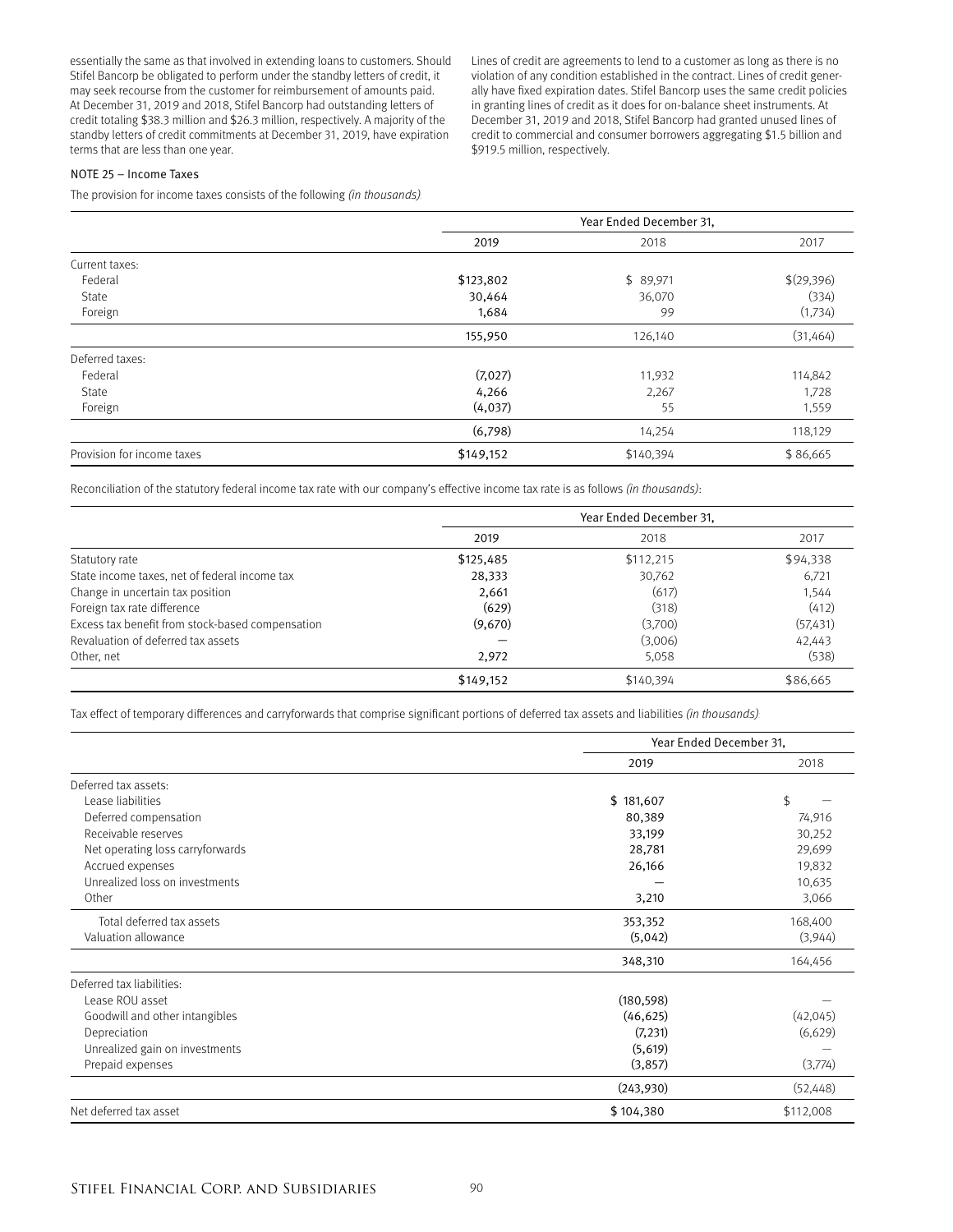On December 22, 2017, the Tax Cuts and Jobs Act of 2017 ("Tax Legislation") was signed into law, making significant changes to the Internal Revenue Code. Changes include, but are not limited to, a corporate tax rate decrease from 35% to 21% effective for tax years beginning after December 31, 2017, the transition of U.S international taxation from a worldwide tax system to a territorial system, and a one-time transition tax on the mandatory deemed repatriation of cumulative foreign earnings as of December 31, 2017.

In December 2017, the SEC staff issued Staff Accounting Bulletin No. 118, Income Tax Accounting Implications of the Tax Cuts and Jobs Act ("SAB 118"), which allows us to record provisional amounts during a measurement period not to extend beyond one year of the enactment date. In accordance with SAB 118, we recorded an additional tax benefit of \$3.0 million during 2018 for the re-measurement of certain deferred tax assets and liabilities based on the rates in which they are expected to reverse in the future. Our measurement of deferred tax taxes and our provisional analysis of the one-time repatriation transition tax is complete with no additional impact on current year earnings.

Our net deferred tax asset at December 31, 2019, includes net operating loss carryforwards of \$236.2 million that expire between 2024 and 2039. Certain of our net operating loss carryforwards do not expire. A valuation allowance is recorded to the extent that it is more likely than not that any portion of the deferred tax asset will not be realized. The valuation allowance was increased by \$1.1 million. We believe the realization of the remaining net deferred tax asset of \$104.4 million is more likely than not based on the ability to carry back losses against prior year taxable income for tax years before 2018 and carry forward net operating losses indefinitely after 2018,

and expectations of future taxable income, which is supported by a history of cumulative income.

The current tax payable, included in accounts payable and accrued expenses, is \$15.0 million and \$8.4 million as of December 31, 2019 and 2018, respectively. At December 31, 2019, the Company did not have a tax receivable. At December 31, 2018, the Company did not have a tax receivable.

As of December 31, 2019, we considered all undistributed earnings of non-U.S. subsidiaries to be permanently reinvested. Therefore, we have not provided for any U.S. deferred income taxes. Because the time or manner of repatriation is uncertain, we cannot determine the impact of local taxes, withholding taxes and foreign tax credits associated with the future repatriation of such earnings, and therefore cannot quantify the tax liability that would be payable in the event all such foreign earnings are repatriated.

#### Uncertain Tax Positions

As of December 31, 2019 and 2018, we had \$3.4 million and \$0.3 million, respectively, of gross unrecognized tax benefits, all of which, if recognized, would impact the effective tax rate. We recognize interest and penalties related to uncertain tax positions in provision for income taxes in the consolidated statements of operations. As of December 31, 2019 and 2018, we had accrued interest and penalties of \$0.2 million and \$0.1 million, respectively, before benefit of federal tax deduction, included in accounts payable and accrued expenses in our consolidated statements of financial condition. The amount of interest and penalties recognized in our consolidated statements of operations for the years ended December 31, 2019, 2018, and 2017, was not significant.

The following table summarizes the activity related to our company's unrecognized tax benefits from January 1, 2017 to December 31, 2019 (in thousands):

|                                                         | Year Ended December 31, |         |          |
|---------------------------------------------------------|-------------------------|---------|----------|
|                                                         | 2019                    | 2018    | 2017     |
| Beginning balance                                       | \$312                   | \$3,180 | \$1,800  |
| Increase related to prior year tax positions            | 2,173                   |         | 3.036    |
| Decrease related to prior year tax positions            | (54)                    | (33)    | (287)    |
| Increase related to current year tax positions          | 956                     | 191     |          |
| Decrease related to settlements with taxing authorities |                         | (3,030) | (171)    |
| Decrease related to lapsing of statute of limitations   |                         |         | (1, 198) |
| Ending balance                                          | \$3,387                 | 312     | \$3,180  |

We file income tax returns with the U.S. federal jurisdiction, various states, and certain foreign jurisdictions. We are not subject to U.S. federal examination for taxable years before 2013. We are not subject to certain state and local, or non-U.S. income tax examinations for taxable years before 2010.

There is a reasonable possibility that the unrecognized tax benefits will change within the next 12 months as a result of the expiration of various statutes of limitations or for the resolution of U.S. federal and state examinations, but we do not expect this change to be material to the consolidated financial statements.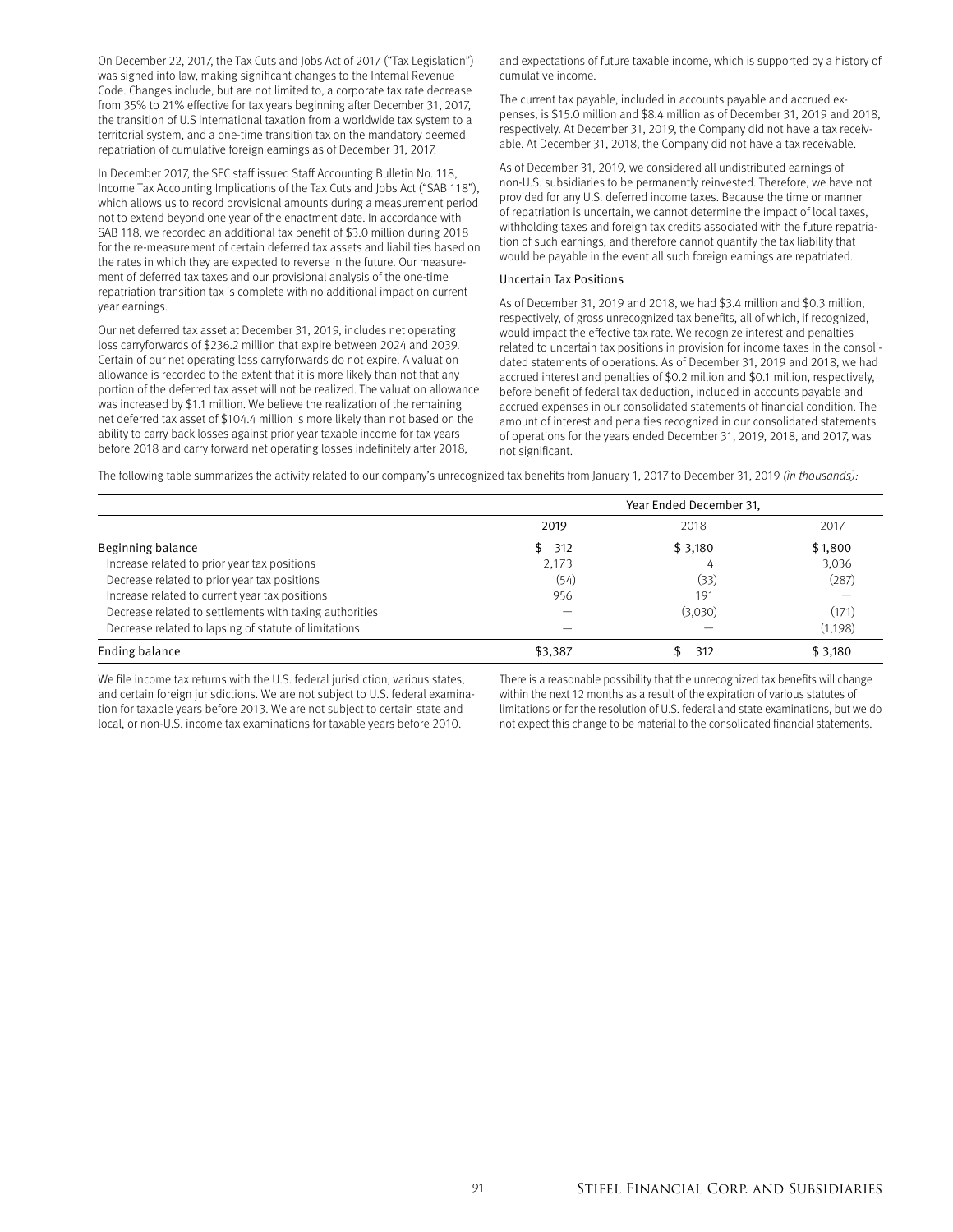# NOTE 26 – Segment Reporting

We currently operate through the following three business segments: Global Wealth Management, Institutional Group, and various corporate activities combined in the Other segment.

Our Global Wealth Management segment consists of two businesses, the Private Client Group and Stifel Bancorp. The Private Client Group includes branch offices and independent contractor offices of our broker-dealer subsidiaries located throughout the United States. These branches provide securities brokerage services, including the sale of equities, mutual funds, fixed income products, and insurance, as well as offering banking products to their clients through our bank subsidiaries, which provide residential, consumer, and commercial lending, as well as FDIC-insured deposit accounts to customers of our private client group and to the general public.

The Institutional Group segment includes institutional sales and trading. It provides securities brokerage, trading, and research services to institutions,

with an emphasis on the sale of equity and fixed income products. This segment also includes the management of and participation in underwritings for both corporate and public finance (exclusive of sales credits generated through the private client group, which are included in the Global Wealth Management segment), merger and acquisition, and financial advisory services.

The Other segment includes interest income from stock borrow activities, unallocated interest expense, interest income and gains and losses from investments held, amortization of stock-based awards, and all unallocated overhead cost associated with the execution of orders; processing of securities transactions; custody of client securities; receipt, identification, and delivery of funds and securities; compliance with regulatory and legal requirements; internal financial accounting and controls; and general administration and acquisition charges.

Information concerning operations in these segments of business for the years ended December 31, 2019, 2018, and 2017 is as follows (in thousands):

|                                    | Years Ended December 31, |                           |             |
|------------------------------------|--------------------------|---------------------------|-------------|
|                                    | 2019                     | 2018                      | 2017        |
| Net revenues: <sup>(1)</sup>       |                          |                           |             |
| Global Wealth Management           | \$2,130,559              | \$1,990,319               | \$1,822,218 |
| Institutional Group                | 1,214,017                | 1,055,495                 | 1,110,768   |
| Other                              | (7, 546)                 | (20,933)                  | (6, 554)    |
|                                    | \$3,337,030              | \$3,024,881               | \$2,926,432 |
| Income/(loss) before income taxes: |                          |                           |             |
| Global Wealth Management           | \$785,960                | $\mathfrak{F}$<br>737,003 | \$626,906   |
| Institutional Group                | 175,670                  | 157.051                   | 217.981     |
| Other                              | (362, 492)               | (359, 692)                | (575, 351)  |
|                                    | \$<br>599,138            | $\mathfrak{F}$<br>534,362 | \$269,536   |

 $^{(0)}$  No individual client accounted for more than 10 percent of total net revenues for the years ended December 31, 2019, 2018, and 2017.

The following table presents our company's total assets on a segment basis at December 31, 2019 and 2018 (in thousands):

|                          | December 31, |              |
|--------------------------|--------------|--------------|
|                          | 2019         | 2018         |
| Global Wealth Management | \$20,675,580 | \$21,040,224 |
| Institutional Group      | 3,668,723    | 3,238,617    |
| Other                    | 265,922      | 240,757      |
|                          | \$24,610,225 | \$24,519,598 |

We have operations in the United States, United Kingdom, Europe, and Canada. Our company's foreign operations are conducted through its wholly owned subsidiaries, SNEL and SNC. Substantially all long-lived assets are located in the United States.

Revenues, classified by the major geographic areas in which they were earned for the years ended December 31, 2019, 2018, and 2017, were as follows (in thousands):

|                      | Years Ended December 31, |             |             |
|----------------------|--------------------------|-------------|-------------|
|                      | 2019                     | 2018        | 2017        |
| Net revenues:        |                          |             |             |
| <b>United States</b> | \$3,154,285              | \$2,855,955 | \$2,783,175 |
| United Kingdom       | 163,552                  | 156,557     | 129,288     |
| Other                | 19,193                   | 12,369      | 13,969      |
|                      | \$3,337,030              | \$3,024,881 | \$2,926,432 |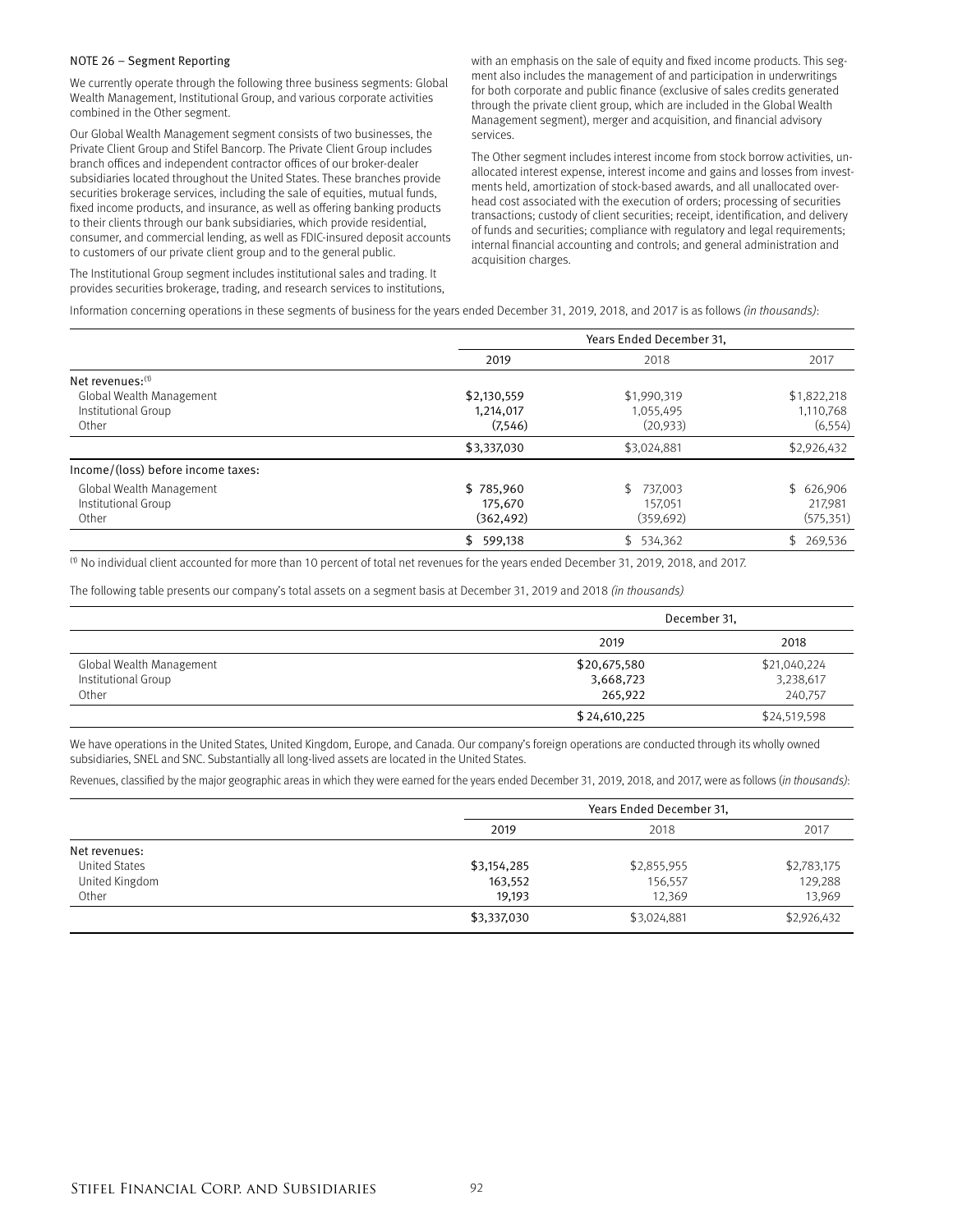#### NOTE 27 – Earnings Per Share ("EPS")

Basic EPS is computed by dividing earnings available to common shareholders by the weighted-average number of common shares outstanding. Diluted EPS reflects the potential dilution that could occur if securities or other contracts to issue common stock were exercised or converted into common stock or resulted in the issuance of common stock that then shared in the earnings of the entity. Diluted earnings per share include dilutive stock options and stock units under the treasury stock method.

The following table sets forth the computation of basic and diluted earnings per share for the years ended December 31, 2019, 2018, and 2017 (in thousands, except per share data):

|                                                                                                       | Years Ended December 31, |                    |                    |
|-------------------------------------------------------------------------------------------------------|--------------------------|--------------------|--------------------|
|                                                                                                       | 2019                     | 2018               | 2017               |
| Net income applicable to Stifel Financial Corp.<br>Preferred dividends                                | \$448,396<br>17,319      | \$393.968<br>9,375 | \$182,871<br>9,375 |
| Net income available to common shareholders<br>Shares for basic and diluted calculation:              | \$431,077                | \$384,593          | \$173,496          |
| Average shares used in basic computation<br>Dilutive effect of stock options and units <sup>(1)</sup> | 71,998<br>6,587          | 71.786<br>9,535    | 68,562<br>12,473   |
| Average shares used in diluted computation<br>Earnings per common share:                              | 78,585                   | 81,321             | 81,035             |
| Basic<br>Diluted                                                                                      | 5.99<br>5.49             | 5.36<br>4.73       | 2.53<br>2.14       |

(1) Diluted earnings per share is computed on the basis of the weighted-average number of shares of common stock plus the effect of dilutive potential common shares outstanding during the period using the treasury stock method. Diluted earnings per share include stock options and units.

For the years ended December 31, 2019, 2018, and 2017, the anti-dilutive effect from restricted stock units was immaterial.

#### Cash Dividends

During the year ended December 31, 2019, we declared and paid cash dividends of \$0.60 per common share. During the year ended December 31, 2018, we declared and paid cash dividends of \$0.48 per common share. During the year ended December 31, 2017, we declared and paid cash dividends of \$0.20 per common share.

#### NOTE 28 – Shareholders' Equity

#### Share Repurchase Program

We have an ongoing authorization from the Board of Directors to repurchase our common stock in the open market or in negotiated transactions. At December 31, 2019, the maximum number of shares that may yet be purchased under this plan was 5.1 million. The repurchase program has no expiration date. These purchases may be made on the open market or in privately negotiated transactions, depending upon market conditions and other factors. Repurchased shares may be used to meet obligations under our employee benefit plans and for general corporate purposes. During the year ended December 31, 2019, we repurchased \$215.4 million or 3.9 million shares using existing Board authorization at an average price of \$54.94 per share to meet obligations under our company's employee benefit plans and for general corporate purposes. During the year ended December 31, 2018, we repurchased \$170.2 million or 3.4 million shares using existing Board authorization at an average price of \$49.59 per share to meet obligations under our company's employee benefit plans and for general corporate purposes.

#### Issuance of Common Stock From Treasury

During the years ended December 31, 2019 and 2018, we issued 1.4 million and 0.5 million shares, respectively, of common stock from treasury primarily as a result of vesting and exercise transactions under our incentive stock award plans.

#### Issuance of Common Stock

On August 31, 2018, we issued approximately 2.0 million shares for acquisition of Business Bancshares, Inc. See Note 3 in the notes to consolidated financial statements for additional information regarding the acquisition.

On January 3, 2017, we issued 0.2 million shares related to the purchase of City Securities, Inc. See Note 3 in the notes to consolidated financial statements for additional information regarding the acquisition.

### Issuance of Preferred Stock

On February 21, 2019, the Company issued \$150.0 million of 6.25% Non-Cumulative Perpetual Preferred Stock, Series B, \$1.00 par value, with a liquidation preference of \$25,000 per share (equivalent to \$25 liquidation preference per depositary share). In March 2019, we completed a public offering of an additional \$10.0 million of Series B Preferred, pursuant to the over-allotment option.

When, as, and if declared by the board of directors of the Company, dividends will be payable at an annual rate of 6.25%, payable quarterly, in arrears. The Company may redeem the Series B preferred stock at its option, subject to regulatory approval, on or after March 15, 2024, or following a regulatory capital treatment event, as defined.

On July 11, 2016, our company issued \$150.0 million of perpetual 6.25% Non-Cumulative Perpetual Preferred Stock, Series A, \$1.00 par value, with a liquidation preference of \$25,000 per share (equivalent to \$25 liquidation preference per depositary share).

When, as, and if declared by the board of directors of the company, dividends will be payable at an annual rate of 6.25%, payable quarterly, in arrears. We may redeem the Series A preferred stock at our option, subject to regulatory approval, on or after July 15, 2021, or following a regulatory capital treatment event, as defined.

#### NOTE 29 – Variable Interest Entities

Our company's involvement with VIEs is limited to entities used as investment vehicles and private equity funds, the establishment of Stifel Financial Capital Trusts, and the ownership of a securitization that purchases, leases, and disposes of aircraft engines.

We have formed several non-consolidated investment funds with third-party investors that are typically organized as limited liability companies ("LLCs") or limited partnerships. These partnerships and LLCs have assets of \$258.2 million at December 31, 2019. For those funds where we act as the general partner, our company's economic interest is generally limited to management fee arrangements as stipulated by the fund operating agreements. We have generally provided the third-party investors with rights to terminate the funds or to remove us as the general partner. Management fee revenue earned by our company was insignificant during the years ended December 31, 2019, 2018, and 2017. In addition, our direct investment interest in these entities is insignificant at December 31, 2019 and 2018.

For the entities noted above that were determined to be VIEs, we have concluded that we are not the primary beneficiary, and therefore, we are not required to consolidate these entities.

#### Debenture to Stifel Financial Capital Trusts

We have completed private placements of cumulative trust preferred securities through Stifel Financial Capital Trust II, Stifel Financial Capital Trust III, and Stifel Financial Capital Trust IV (collectively, the "Trusts"). The Trusts are nonconsolidated wholly owned business trust subsidiaries of our company and were established for the limited purpose of issuing trust securities to third parties and lending the proceeds to our company.

The trust preferred securities represent an indirect interest in junior subordinated debentures purchased from our company by the Trusts, and we effectively provide for the full and unconditional guarantee of the securities issued by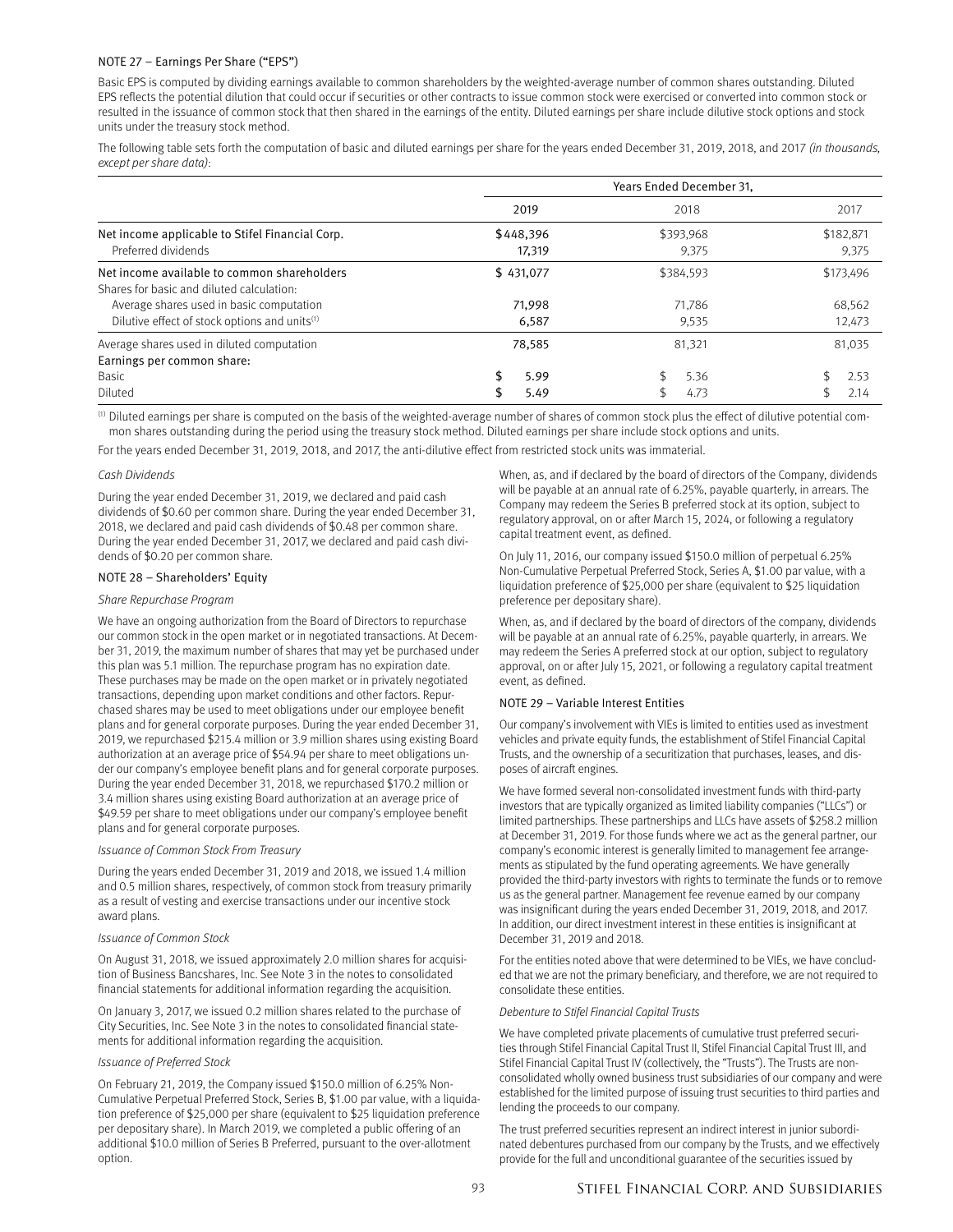the Trusts. We make timely payments of interest to the Trusts as required by contractual obligations, which are sufficient to cover payments due on the securities issued by the Trusts, and believe that it is unlikely that any circumstances would occur that would make it necessary for our company to make payments related to these Trusts other than those required under the terms of the debenture agreements and the trust preferred securities agreements. The Trusts were determined to be VIEs because the holders of the equity investment at risk do not have adequate decision-making ability over the Trust's activities. Our investment in the Trusts is not a variable interest, because equity interests are variable interests only to the extent that the investment is considered to be at risk. Because our investment was funded by the Trusts, it is not considered to be at risk.

#### Securitization Interests

On July 31, 2018, the Company purchased 100% of the share capital of Jet Holding S.a.r.l. ("Jet Holdings"), which is the owner of 100% of the outstanding E-Certificates in FAN Engine Securitization Ltd. ("FAN"). FAN is a securitization which purchases, leases, and disposes of commercial aircraft engines. As of the acquisition date, FAN owned 24 leased aircraft engines through common law trusts and FAN Leasing Dublin Limited, all of which are wholly owned subsidiaries of FAN.

As the holder of the E-Certificate, our obligation to absorb losses is limited to the equity at risk (in this instance the consideration paid to acquire the E-Certificate). The residual returns that could be potentially generated by

the activities of FAN are not pro rata with our ownership interests in the securitization. As Jet Holdings maintained significant power and benefits of FAN through the E-Certificate and other contractual rights, on the acquisition date, our company was considered the primary beneficiary, and Jet Holdings and FAN were consolidated.

On May 1, 2019, the holders of the Series A Notes issued a Written Direction to Give Default Notice to Deutsche Bank Trust. The Event of Default Notice, which accelerated the amortization on the repayment of the debt, materially altered the cash flows and benefits available to our company as the holder of the E-Certificate. Based on the structural changes of the securitization interests, the Company concluded that it was no longer the primary beneficiary of the variable interest; therefore, Jet Holdings and FAN were deconsolidated on July 1, 2019. The impact of the deconsolidation was immaterial to the consolidated financial statements.

#### NOTE 30 – Subsequent Events

We evaluate subsequent events that have occurred after the balance sheet date but before the financial statements are issued. There are two types of subsequent events: (1) recognized, or those that provide additional evidence about conditions that existed at the date of the balance sheet, including the estimates inherent in the process of preparing financial statements, and (2) non-recognized, or those that provide evidence about conditions that did not exist at the date of the balance sheet but arose after that date.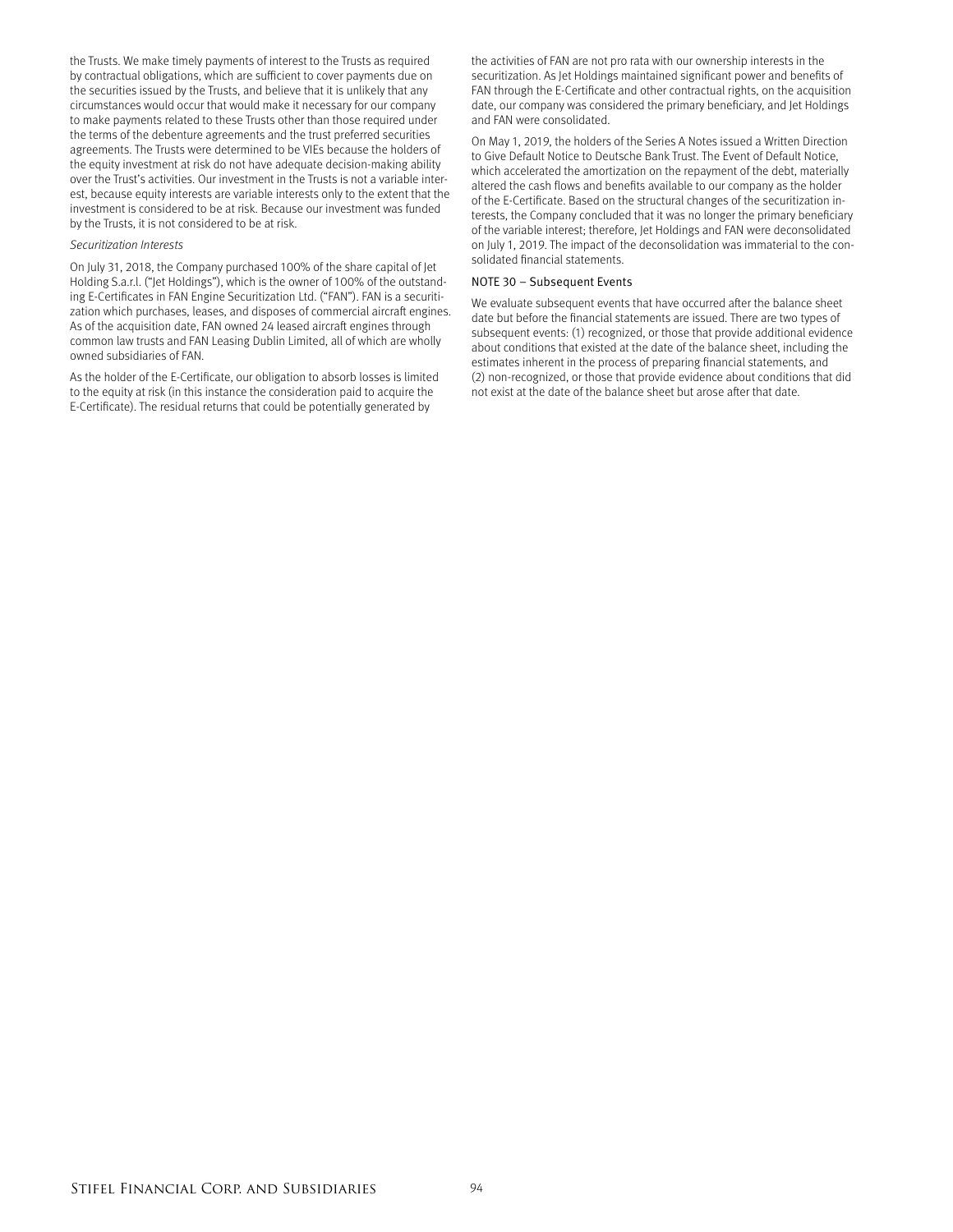# NOTE 31 – Quarterly Financial Information (Unaudited)

|                                                          |                      |                       | Year-Ended December 31, 2019 |                    |
|----------------------------------------------------------|----------------------|-----------------------|------------------------------|--------------------|
| (\$ in thousands, except per share amounts)              | <b>First Quarter</b> | <b>Second Quarter</b> | <b>Third Quarter</b>         | Fourth Quarter     |
| Operating revenues                                       | \$628,797            | \$665,738             | \$686.932                    | \$808,612          |
| Interest income                                          | 191,071              | 187,940               | 178,784                      | 167,087            |
| Total revenues                                           | 819,868              | 853,678               | 865.716                      | 975,699            |
| Interest expense                                         | 49,448               | 52,891                | 44,144                       | 31,448             |
| Net revenues                                             | 770,420              | 800,787               | 821,572                      | 944,251            |
| Total non-interest expenses                              | 632,611              | 652,805               | 670,818                      | 781,658            |
| Income before income tax expense                         | 137,809              | 147,982               | 150,754                      | 162,593            |
| Provision for income taxes                               | 38,370               | 38,225                | 40,632                       | 31,925             |
| Net income                                               | 99,439               | 109,757               | 110,122                      | 130,668            |
| Net income applicable to non-controlling interests       | 232                  | 672                   | 708                          | (22)               |
| Net income applicable to Stifel Financial Corp.          | 99,207               | 109,085               | 109,414                      | 130,690            |
| Preferred Dividends                                      | 2,344                | 5,288                 | 4,844                        | 4,843              |
| Net income available to common shareholders              | \$96,863             | \$103,797             | \$104,570                    | \$125,847          |
| Earnings per common share<br><b>Basic</b><br>Diluted     | \$<br>1.35<br>1.22   | \$<br>1.43<br>1.31    | \$<br>1.47<br>\$<br>1.34     | \$<br>1.79<br>1.62 |
| Cash dividends declared per common share                 | 0.15                 | \$                    | \$                           | \$                 |
|                                                          | ፍ                    | 0.15                  | 0.15                         | 0.15               |
| Weighted-average number of<br>common shares outstanding: |                      |                       |                              |                    |
| <b>Basic</b>                                             | 71,700               | 72,519                | 71,197                       | 70,470             |
| Diluted                                                  | 79,210               | 79,079                | 78,144                       | 77,813             |

|                                                                          |                      |                          | Year-Ended December 31, 2018 |                           |
|--------------------------------------------------------------------------|----------------------|--------------------------|------------------------------|---------------------------|
| (\$ in thousands, except per share amounts)                              | <b>First Quarter</b> | Second Quarter           | <b>Third Quarter</b>         | <b>Fourth Quarter</b>     |
| Operating revenues                                                       | \$639,077            | \$625,590                | \$617,050                    | \$666,791                 |
| Interest income                                                          | 137,734              | 154,421                  | 169,760                      | 184,534                   |
| Total revenues                                                           | 776,811              | 780,011                  | 786,810                      | 851,325                   |
| Interest expense                                                         | 26,453               | 37,279                   | 48,468                       | 57,876                    |
| Net revenues                                                             | 750,358              | 742,732                  | 738,342                      | 793,449                   |
| Total non-interest expenses                                              | 630,804              | 624,385                  | 597,812                      | 637,518                   |
| Income before income tax expense                                         | 119,554              | 118,347                  | 140,530                      | 155,931                   |
| Provision for income taxes                                               | 30,793               | 31,060                   | 36,672                       | 41,869                    |
| Net income                                                               | 88,761               | 87,287                   | 103.858                      | 114,062                   |
| Preferred Dividends                                                      | 2,344                | 2,344                    | 2,343                        | 2,344                     |
| Net income available to common shareholders                              | \$86,417             | \$84,943                 | \$101,515                    | \$111,718                 |
| Earnings per common share<br><b>Basic</b><br>Diluted                     | \$<br>1.20<br>1.06   | \$<br>1.18<br>1.04<br>\$ | \$<br>1.41<br>1.25           | \$<br>1.56<br>1.38<br>\$. |
| Cash dividends declared per common share                                 | 0.12                 | \$                       | \$                           | \$                        |
|                                                                          | ፍ                    | 0.12                     | 0.12                         | 0.12                      |
| Weighted-average number of<br>common shares outstanding:<br><b>Basic</b> | 71,999               | 71,692                   | 71,919                       | 71,666                    |
| Diluted                                                                  | 81,789               | 81,299                   | 81,484                       | 80,706                    |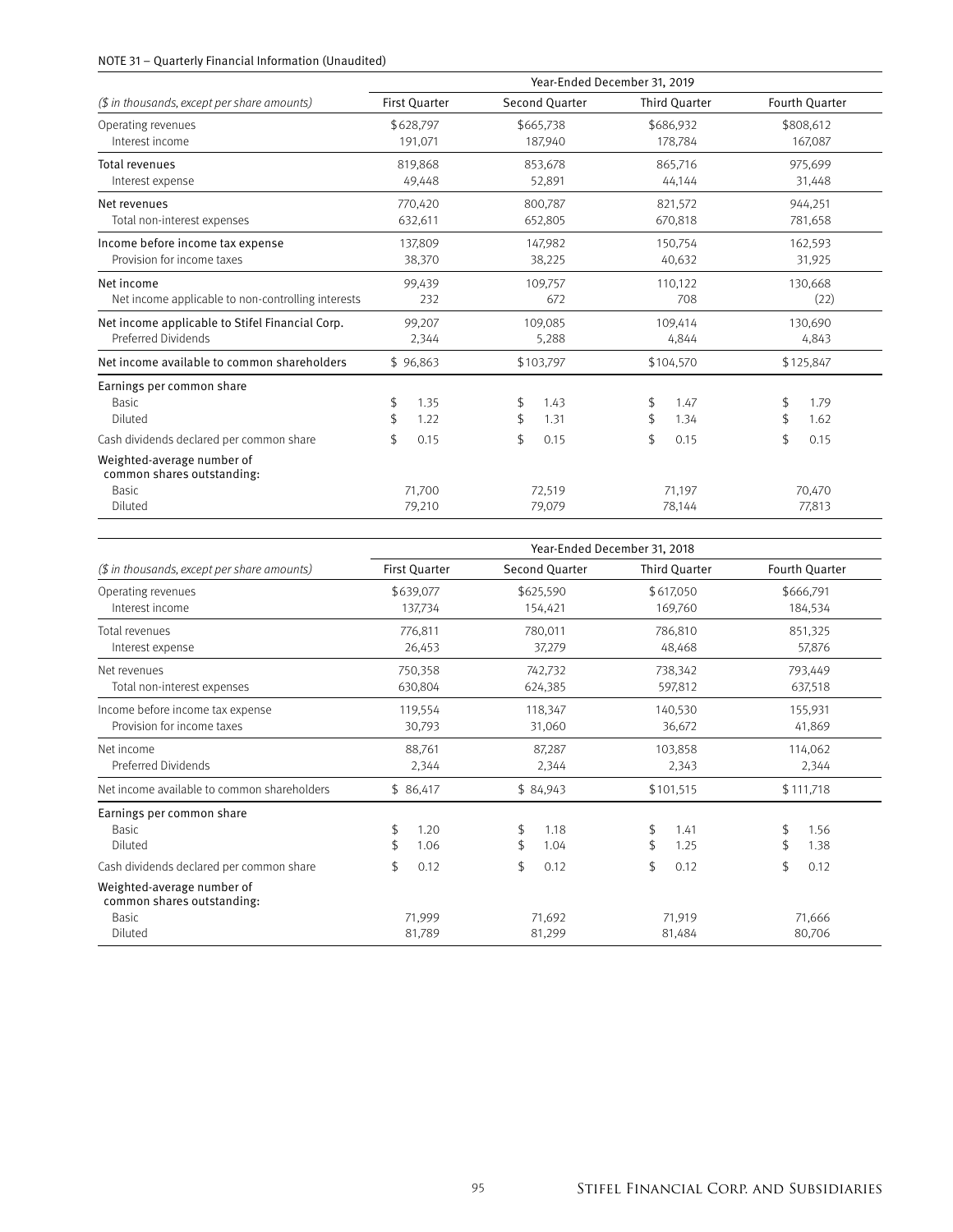#### ITEM 9. CHANGES IN AND DISAGREEMENTS WITH ACCOUNTANTS ON ACCOUNTING AND FINANCIAL DISCLOSURE

None

#### ITEM 9A. CONTROLS AND PROCEDURES

#### Conclusion Regarding the Effectiveness of Disclosure Controls and Procedures

As of the end of the period covered by this report, an evaluation was carried out by the management of Stifel Financial Corp., with the participation of our Chief Executive Officer and Chief Financial Officer, of the effectiveness of our disclosure controls and procedures (as defined in Rule 13a-15(e) under the Securities Exchange Act of 1934). Based upon that evaluation, our Chief Executive Officer and Chief Financial Officer concluded that these disclosure controls and procedures were effective as of the end of the period covered by this report. In addition, no change in our internal control over financial reporting (as defined in Rule 13a-15(f) under the Securities Exchange Act of 1934) occurred during the fourth quarter of our fiscal year ended December 31, 2019, that has materially affected, or is reasonably likely to materially affect, our internal control over financial reporting.

# Management's Report on Internal Control Over Financial Reporting

Management of Stifel Financial Corp., together with its consolidated subsidiaries, is responsible for establishing and maintaining adequate internal control over financial reporting. Our company's internal control over financial reporting is a process designed under the supervision of our principal executive and principal financial officers to provide reasonable assurance regarding the reliability of financial reporting and the preparation of our consolidated financial statements for external purposes in accordance with U.S. generally accepted accounting principles. All internal control systems, no matter how well designed, have inherent limitations. Therefore, even those systems determined to be effective can provide only reasonable assurance with respect to financial statement preparation and presentation.

Management has assessed the effectiveness of our company's internal control over financial reporting as of December 31, 2019. In making this assessment, management used the criteria set forth by the Committee of Sponsoring Organizations of the Treadway Commission (COSO) in Internal Control – Integrated Framework (2013).

Based on management's assessment and those criteria, we conclude that, as of December 31, 2019, our company's internal control over financial reporting is effective.

Our internal control over financial reporting includes those policies and procedures that pertain to the maintenance of records that, in reasonable detail, accurately and fairly reflect the transactions and dispositions of the assets; provide reasonable assurances that transactions are recorded as necessary to permit preparation of financial statements in accordance with U.S. generally accepted accounting principles, and that receipts and expenditures are being made only in accordance with authorizations of management and directors of our company; and provide reasonable assurance regarding prevention or timely detection of unauthorized acquisition, use, or disposition of our company's assets that could have a material effect on our consolidated financial statements.

Our company's internal control over financial reporting as of December 31, 2019, has been audited by Ernst & Young LLP, an independent registered public accounting firm, as stated in their report appearing on the following page, which expresses an unqualified opinion on the effectiveness of our company's internal control over financial reporting as of December 31, 2019.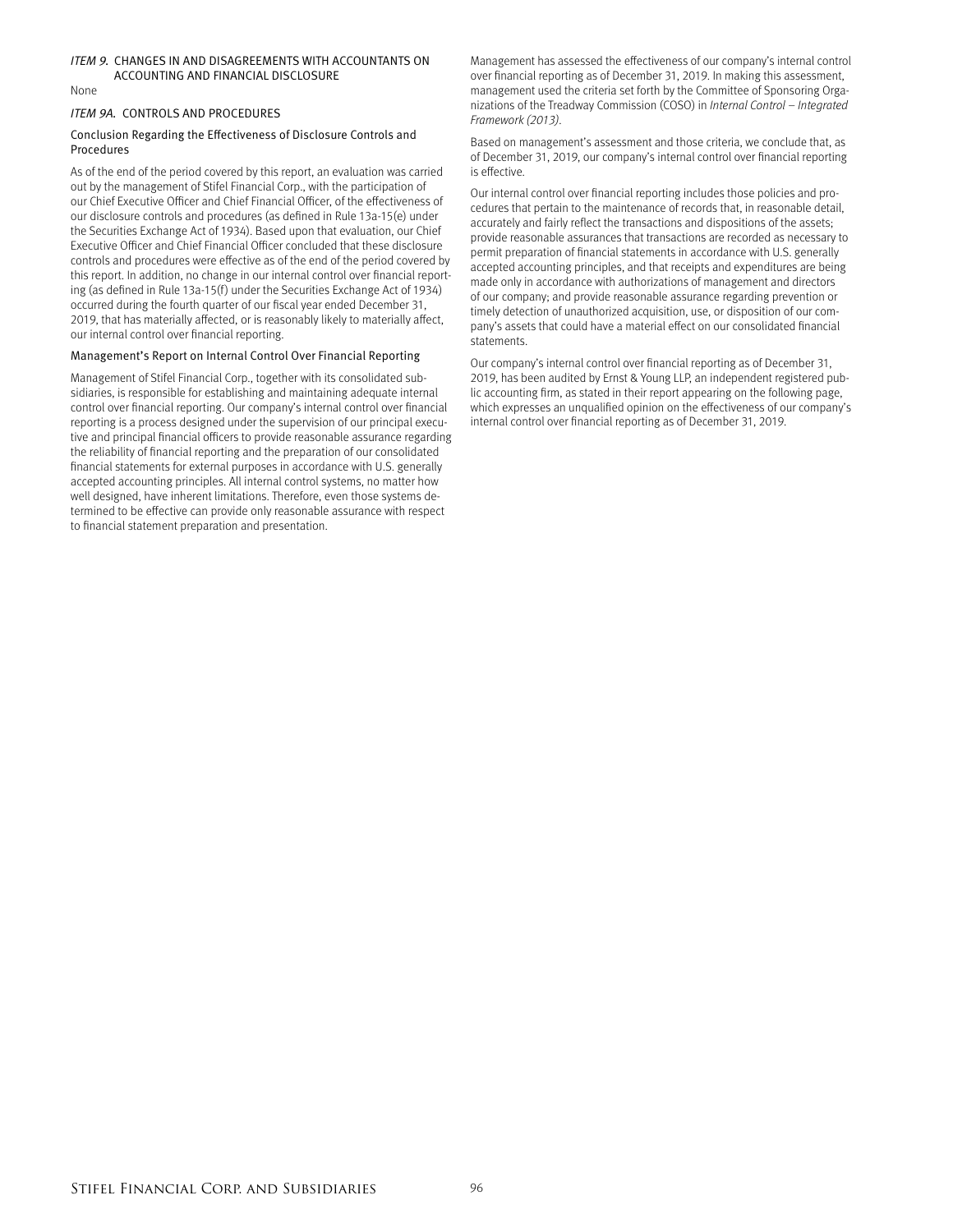# Report of Independent Registered Public Accounting Firm

The Board of Directors and Shareholders of Stifel Financial Corp.

### Opinion on Internal Control over Financial Reporting

We have audited Stifel Financial Corp.'s internal control over financial reporting as of December 31, 2019, based on criteria established in Internal Control – Integrated Framework issued by the Committee of Sponsoring Organizations of the Treadway Commission (2013 framework) (the COSO criteria). In our opinion, Stifel Financial Corp. (the Company) maintained, in all material respects, effective internal control over financial reporting as of December 31, 2019, based on the COSO criteria.

We also have audited, in accordance with the standards of the Public Company Accounting Oversight Board (United States) (PCAOB), the consolidated statements of financial condition of Stifel Financial Corp. as of December 31, 2019 and 2018, and the related consolidated statements of operations, comprehensive income, changes in shareholders' equity, and cash flows for each of the three years in the period ended December 31, 2019 and the related notes, and our report dated February 19, 2020, expressed an unqualified opinion thereon.

#### Basis for Opinion

The Company's management is responsible for maintaining effective internal control over financial reporting, and for its assessment of the effectiveness of internal control over financial reporting included in the accompanying Management's Report on Internal Control Over Financial Reporting. Our responsibility is to express an opinion on the Company's internal control over financial reporting based on our audit. We are a public accounting firm registered with the PCAOB and are required to be independent with respect to the Company in accordance with the U.S. federal securities laws and the applicable rules and regulations of the Securities and Exchange Commission and the PCAOB.

We conducted our audit in accordance with the standards of the PCAOB. Those standards require that we plan and perform the audit to obtain reasonable assurance about whether effective internal control over financial reporting was maintained in all material respects.

Our audit included obtaining an understanding of internal control over financial reporting, assessing the risk that a material weakness exists, testing and evaluating the design and operating effectiveness of internal control based on the assessed risk, and performing such other procedures as we considered necessary in the circumstances. We believe that our audit provides a reasonable basis for our opinion.

# Definition and Limitations of Internal Control Over Financial Reporting

A company's internal control over financial reporting is a process designed to provide reasonable assurance regarding the reliability of financial reporting and the preparation of financial statements for external purposes in accordance with generally accepted accounting principles. A company's internal control over financial reporting includes those policies and procedures that (1) pertain to the maintenance of records that, in reasonable detail, accurately and fairly reflect the transactions and dispositions of the assets of the company; (2) provide reasonable assurance that transactions are recorded as necessary to permit preparation of financial statements in accordance with generally accepted accounting principles, and that receipts and expenditures of the company are being made only in accordance with authorizations of management and directors of the company; and (3) provide reasonable assurance regarding prevention or timely detection of unauthorized acquisition, use, or disposition of the company's assets that could have a material effect on the financial statements.

Because of its inherent limitations, internal control over financial reporting may not prevent or detect misstatements. Also, projections of any evaluation of effectiveness to future periods are subject to the risk that controls may become inadequate because of changes in conditions, or that the degree of compliance with the policies or procedures may deteriorate.

Ernet + Young LLP

Stamford, Connecticut February 19, 2020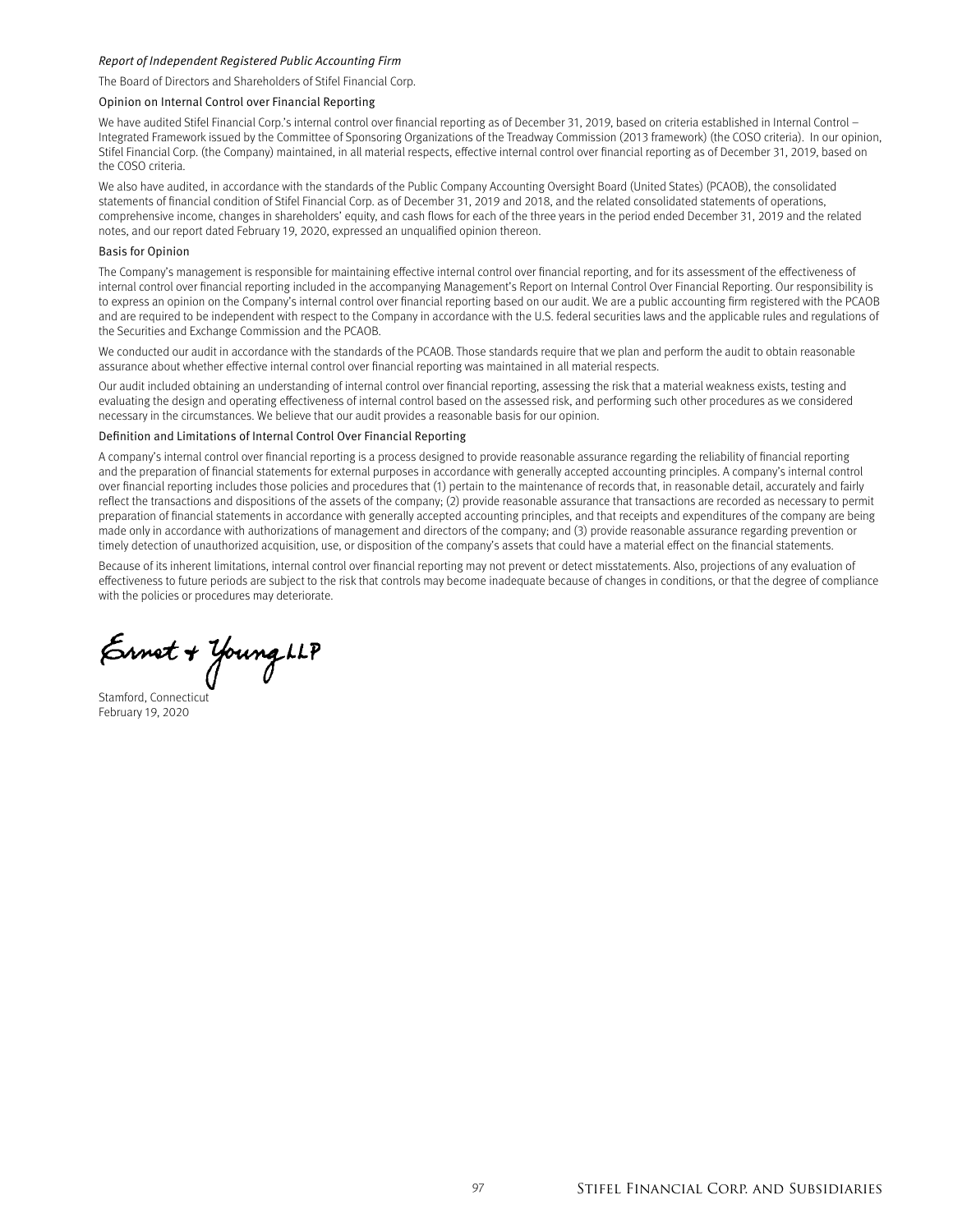None

# **PART III**

# ITEM 10. DIRECTORS, EXECUTIVE OFFICERS, AND CORPORATE GOVERNANCE

Information regarding our Board of Directors and committees, our Corporate Governance, compliance with Section 16(a) of the Securities Exchange Act of 1934, and procedures by which shareholders may recommend nominees to our Board of Directors is contained in our Proxy Statement for the 2020 Annual Meeting of Shareholders to be filed with the SEC within 120 days after our fiscal year-end, which information is incorporated herein by reference.

Information regarding the executive officers is contained in Part 1, Item 1, "Executive Officers of the Registrant," hereof. There is no family relationship between any of the directors or named executive officers.

Under Section 303A.12 (a) NYSE Listed Company Manual, the CEO certification was submitted to the NYSE after the 2020 Annual Meeting of Shareholders.

# ITEM 11. EXECUTIVE COMPENSATION

Information regarding compensation of certain executive officers and directors ("Executive Compensation"), as well as "Compensation Committee Interlocks and Insider Participation" and "Compensation Committee Report" is contained in our Proxy Statement for the 2020 Annual Meeting of Shareholders to be filed with the SEC within 120 days after our fiscal yearend, which information is incorporated herein by reference.

# ITEM 12. SECURITY OWNERSHIP OF CERTAIN BENEFICIAL OWNERS AND MANAGEMENT AND RELATED STOCKHOLDER MATTERS

# Securities authorized for issuance under equity compensation plans

The following table provides information as of December 31, 2019, with respect to the shares of our common stock that may be issued under our existing equity compensation plans.

| Plan Category                                              | Number of<br>securities to be<br>issued upon exercise<br>of outstanding<br>options and units | Weighted-average<br>exercise price<br>of outstanding<br>options and units | Number of securities<br>remaining available<br>for future issuance<br>under equity<br>compensation plans |
|------------------------------------------------------------|----------------------------------------------------------------------------------------------|---------------------------------------------------------------------------|----------------------------------------------------------------------------------------------------------|
| Equity compensation plans approved by the shareholders     | 14.734.295                                                                                   | \$47.48                                                                   | 3,328,793                                                                                                |
| Equity compensation plans not approved by the shareholders |                                                                                              | $\sim$                                                                    |                                                                                                          |
|                                                            | 14,734,295                                                                                   | \$47.48                                                                   | 3,328,793                                                                                                |

As of December 31, 2019, the total number of securities to be issued upon exercise of options and units consisted of 14,734,295 units. Those shares are issuable pursuant to the Stifel Financial Corp. 2001 Incentive Stock Plan (2018 Restatement), the 2007 Incentive Stock Plan, and the Equity Incentive Plan for Non-Employee Directors.

As of December 31, 2019, the remaining shares available for future grants or awards under equity compensation plans approved by the shareholders consist of 3,328,793 shares under the 2001 Incentive Stock Plan (2018 Restatement).

The number of securities remaining available for future issuance under equity compensation plans reflects an adjustment to outstanding awards granted under the Stifel Financial Corp. 2001 Incentive Stock Plan (2018 Restatement) to net shares withheld in payment of tax withholding obligations, due to a recent determination by the Compensation Committee to satisfy tax withholding obligations through the cancellation of shares subject to an award.

If an outstanding award granted under the 2001 Incentive Stock Plan (2018 Restatement) expires or is canceled or forfeited without having been exercised in full, the number of shares underlying such unexercised award will again become available for issuance.

Additional information with respect to this Item, including information regarding security ownership of certain beneficial owners and management, is contained in "Ownership of Certain Beneficial Owners" and "Ownership of Directors, Nominees, and Executive Officers," included in our Proxy Statement for the 2020 Annual Meeting of Shareholders to be filed with the SEC within 120 days after our fiscal year-end, which information is incorporated herein by reference.

# Security ownership of certain beneficial owners

Information regarding security ownership of certain beneficial owners is contained in "Ownership of Certain Beneficial Owners," included in our Proxy Statement for the 2020 Annual Meeting of Shareholders to be filed with the SEC within 120 days after our fiscal year-end, which information is incorporated herein by reference.

# Security ownership of management

Information regarding security ownership of certain beneficial owners and management is contained in "Ownership of Directors, Nominees, and Executive Officers," included in our Proxy Statement for the 2020 Annual Meeting of Shareholders to be filed with the SEC within 120 days after our fiscal yearend, which information is incorporated herein by reference.

#### ITEM 13. CERTAIN RELATIONSHIPS AND RELATED TRANSACTIONS, AND DIRECTOR INDEPENDENCE

Information regarding certain relationships and related transactions and director independence is contained in "Certain Relationships and Related Transactions," and "Director Independence" included in our Proxy Statement for the 2020 Annual Meeting of Shareholders to be filed with the SEC within 120 days after our fiscal year-end, which information is incorporated herein by reference.

# ITEM 14. PRINCIPAL ACCOUNTING FEES AND SERVICES

Information regarding principal accounting fees and services is contained in "Ratification of Appointment of Independent Registered Public Accounting Firm," included in our Proxy Statement for the 2020 Annual Meeting of Shareholders to be filed with the SEC within 120 days after our fiscal yearend, which information is incorporated herein by reference.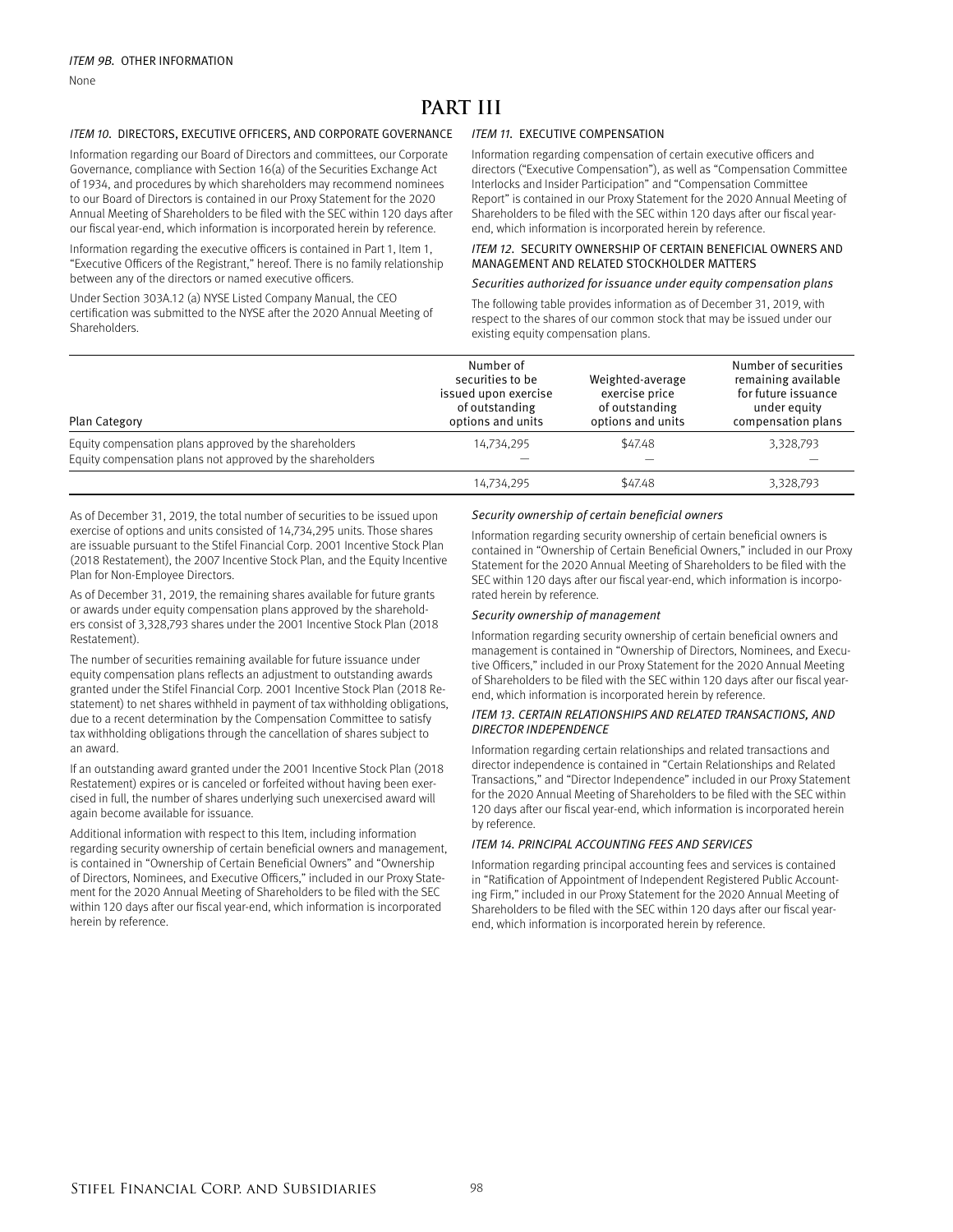# ITEM 15. EXHIBITS AND FINANCIAL STATEMENT SCHEDULES

# (a) 1. Financial Statements

The following financial statements are included in Item 8, "Financial Statements and Supplementary Data," and incorporated by reference hereto:

|                                                                                                     | Page |
|-----------------------------------------------------------------------------------------------------|------|
| Report of Independent Registered Public Accounting Firm                                             | 49   |
| <b>Consolidated Financial Statements:</b>                                                           |      |
| Statements of Financial Condition as of December 31, 2019 and 2018                                  | 50   |
| Statements of Operations for the years ended December 31, 2019, 2018, and 2017                      | 52   |
| Statements of Comprehensive Income for the years ended December 31, 2019, 2018, and 2017            | 52   |
| Statements of Changes in Shareholders' Equity for the years ended December 31, 2019, 2018, and 2017 | 53   |
| Statements of Cash Flows for the years ended December 31, 2019, 2018, and 2017                      | 54   |
| Notes to the Consolidated Financial Statements                                                      | 56   |
| <b>Financial Statement Schedules</b>                                                                |      |
|                                                                                                     |      |

 All schedules are omitted, since the required information is either not applicable, not deemed material, or is shown in the respective financial statements or in the notes thereto.

# (b) Exhibits

 A list of the exhibits to this Annual Report on Form 10-K is set forth on the Exhibit Index immediately preceding such exhibits and is incorporated herein by reference.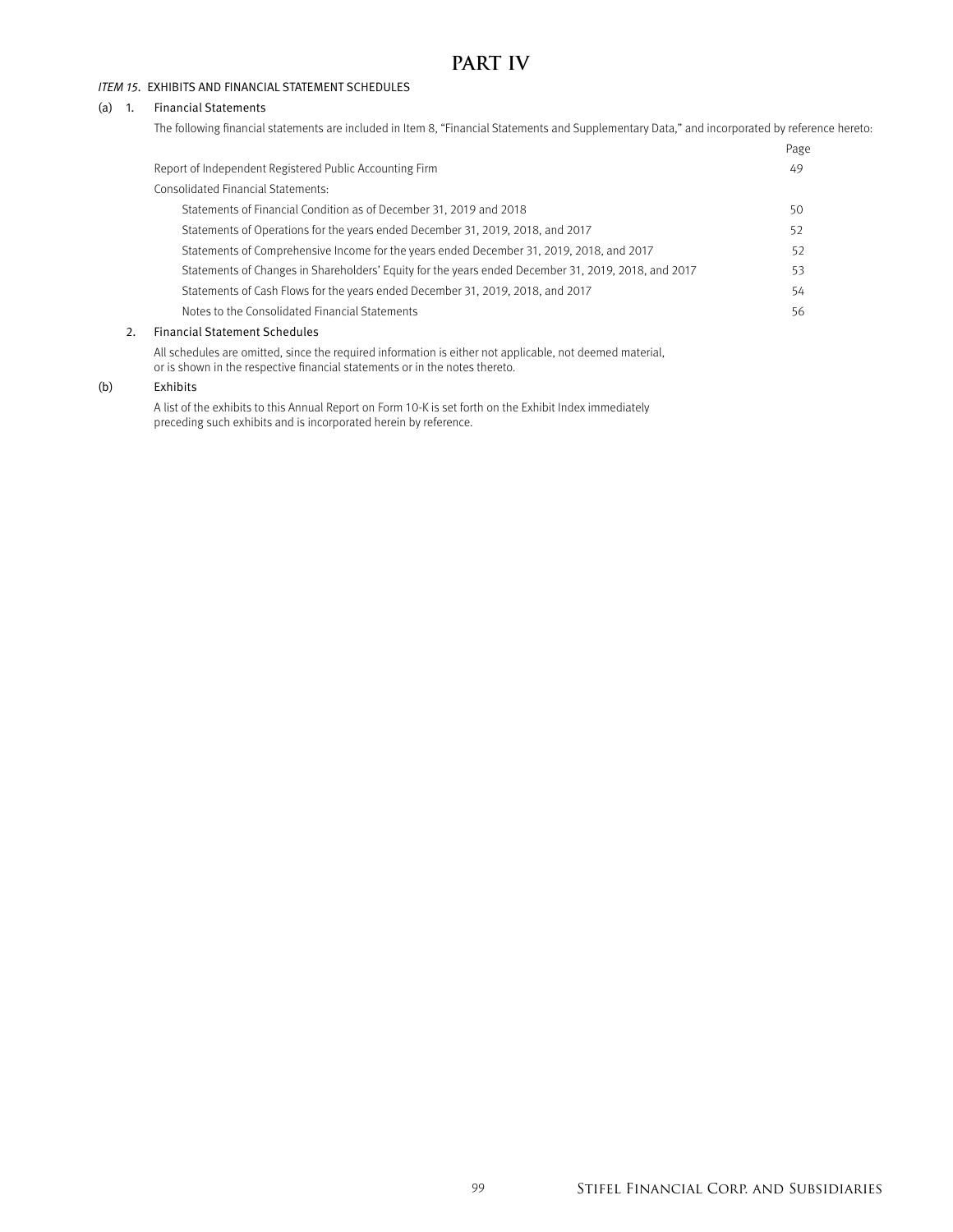# **EXHIBIT INDEX**

### STIFEL FINANCIAL CORP. ANNUAL REPORT ON FORM 10-K YEAR ENDED DECEMBER 31, 2019

# Exhibit No. Description

- 3.1 Restated Certificate of Incorporation, as amended, filed with the Secretary of State of Delaware on June 3, 2009, incorporated herein by reference to Exhibit 4.1 to Stifel Financial Corp.'s Registration Statement on Form S-8 (333-160523) filed on July 10, 2009.
- 3.2 Certificate of Amendment to Restated Certificate of Incorporation, filed with the Secretary of State of the State of Delaware on December 22, 2017, incorporated by reference to Exhibit 4.2 to Stifel Financial Corp.'s Registration Statement on Form S-8 (333-222290) filed on December 26, 2017.
- 3.3 Second Amendment to the Restated Certificate of Incorporation, filed with the Secretary of the State of Delaware on June 6, 2018, incorporated by reference to Exhibit 3.1 to Stifel Financial Corp.'s Current Report on Form 8-K filed on June 6, 2018.
- 3.4 Certificate of Designations, Preferences, and Rights of the Special Voting Preferred Stock, incorporated herein by reference to Exhibit 3.1 to Stifel Financial Corp.'s Current Report on Form 8-K filed on July 1, 2010.
- 3.5 Certificate of Designations of 6.25% Non-Cumulative Preferred Stock, Series A, incorporated by reference to Exhibit 3.1 to Stifel Financial Corp.'s Current Report on Form 8-K filed on July 15, 2016.
- 3.6 Certificate of Designations of 6.25% Non-Cumulative Preferred Stock, Series B, incorporated by reference to Exhibit 3.1 to Stifel Financial Corp.'s Current Report on Form 8-K filed on February 28, 2019.
- 3.7 Amended and Restated By-Laws of Stifel Financial Corp., effective June 15, 2016, incorporated by reference to Exhibit 4.3 to Stifel Financial Corp.'s Registration Statement on Form S-8 (333-222290) filed on December 26, 2017.
- 4.1 Deposit Agreement dated July 15, 2016, incorporated herein by reference to Exhibit 4.1 to Stifel Financial Corp.'s Current Report on Form 8-K filed on July 15, 2016.
- 4.2 Form of Depository Receipt, incorporated herein by reference to Exhibit 4.2 to Stifel Financial Corp.'s Current Report on Form 8-K filed on July 15, 2016.
- 4.3 Deposit Agreement dated February 28, 2019, incorporated herein by reference to Exhibit 4.1 to Stifel Financial Corp.'s Current Report on Form 8-K filed on February 28, 2019.
- 4.4 Form of Depository Receipt, incorporated herein by reference to Exhibit 4.2 to Stifel Financial Corp.'s Current Report on Form 8-K filed on February 28, 2019.
- 10.1 Form of Indemnification Agreement with directors dated as of June 30, 1987, incorporated herein by reference to Exhibit 10.2 to Stifel Financial Corp.'s Current Report on Form 8-K filed July 14, 1987. (P)
- 10.2 Stifel Financial Corp. Dividend Reinvestment and Stock Purchase Plan, incorporated herein by reference to Stifel Financial Corp.'s Registration Statement on Form S-3 (33-53699) filed May 18, 1994. (P)
- 10.3 Employment Letter with Ronald J. Kruszewski, incorporated herein by reference to Exhibit 10.(l) to Stifel Financial Corp.'s Annual Report on Form 10-K for the year ended December 31, 1997.\* (P)
- 10.4 Employment Agreement with Victor Nesi dated June 25, 2009, incorporated herein by reference to Exhibit 10.(EE) to Stifel Financial Corp.'s Annual Report on Form 10-K for the year ended December 31, 2009, filed on February 26, 2010.\*
- 10.5 Stock Unit Agreement with Ronald J. Kruszewski, incorporated herein by reference to Exhibit 10.(j)(2) to Stifel Financial Corp.'s Annual Report on Form 10-K for the year ended December 31, 1998.\* (P)
- 10.6 Stock Unit Agreement with James M. Zemlyak dated January 11, 2000, incorporated herein by reference to Exhibit 10.(s) to Stifel Financial Corp.'s Annual Report on Form 10-K / A Amendment No. 1 for the year ended December 31, 2001, filed on April 9, 2002.\*
- 10.7 Stifel Financial Corp. 1999 Executive Incentive Performance Plan, incorporated herein by reference to Annex B of Stifel Financial Corp.'s Proxy Statement for the 1999 Annual Meeting of Shareholders filed March 26, 1999.\*
- 10.8 Stifel Financial Corp. Equity Incentive Plan for Non-Employee Directors, incorporated herein by reference to Stifel Financial Corp.'s Registration Statement on Form S-8 (333-52694) filed December 22, 2000.\*
- 10.9 Stifel Financial Corp. Equity Incentive Plan for Non-Employee Directors, as restated and amended, incorporated by reference to Annex A of Stifel Financial Corp.'s Definitive Proxy Statement for the 2008 Annual Meeting of Shareholders filed on April 29, 2008.\*
- 10.10 Stifel Profit Sharing 401(k) Plan, incorporated herein by reference to Stifel Financial Corp.'s Registration Statement on Form S-8 (333- 60516) filed May 9, 2001.\*
- 10.11 Stifel Financial Corp. 2001 Incentive Plan, incorporated herein by reference to Stifel Financial Corp.'s Registration Statement on Form S-8 (333-82328) filed February 7, 2002.\*
- 10.12 Stifel Financial Corp. 2001 Incentive Plan Amendment No. 1, incorporated herein by reference to Stifel Financial Corp.'s Registration Statement on Form S-8 (333-105756) filed June 2, 2003.\*
- 10.13 Stifel Financial Corp. 2001 Incentive Plan Amendment No. 2, incorporated herein by reference to Stifel Financial Corp.'s Registration Statement on Form S-8 (333-140662) filed February 13, 2007.\*
- 10.14 Stifel Financial Corp. 2001 Incentive Stock Plan, as restated and amended, incorporated herein by reference to Annex B to the Stifel Financial Corp.'s Definitive Proxy Statement for the 2008 Annual Meeting of Shareholders filed on April 29, 2008.\*
- 10.15 Stifel Financial Corp. 2001 Incentive Stock Plan (2011 Restatement), as amended, incorporated herein by reference to Exhibit 10.1 to Stifel Financial Corp.'s Current Report on Form 8-K filed on June 22, 2011.\*
- 10.16 First Amendment to Stifel Financial Corp. 2001 Incentive Stock Plan (2011 Restatement), incorporated herein by reference to Exhibit 10.1 to Stifel Financial Corp.'s Registration Statement on Form S-8 (333-222290) filed December 26, 2017.\*
- 10.17 Form of Deferred Award Agreement for Restricted Stock Units pursuant to the Stifel Financial Corp. 2001 Incentive Stock Plan (2011 Restatement), incorporated herein by reference to Exhibit 9(f) to Stifel Financial Corp.'s Annual Report on Form 10-K for the year ended December 31, 2015, filed on March 1, 2016.\*
- 10.18 Form of Award Agreement for Restricted Stock Units and/or Debentures pursuant to the Stifel Financial Corp. 2001 Incentive Stock Plan (2011 Restatement), incorporated herein by reference to Exhibit 9(g) to Stifel Financial Corp.'s Annual Report on Form 10-K for the year ended December 31, 2015, filed on March 1, 2016.\*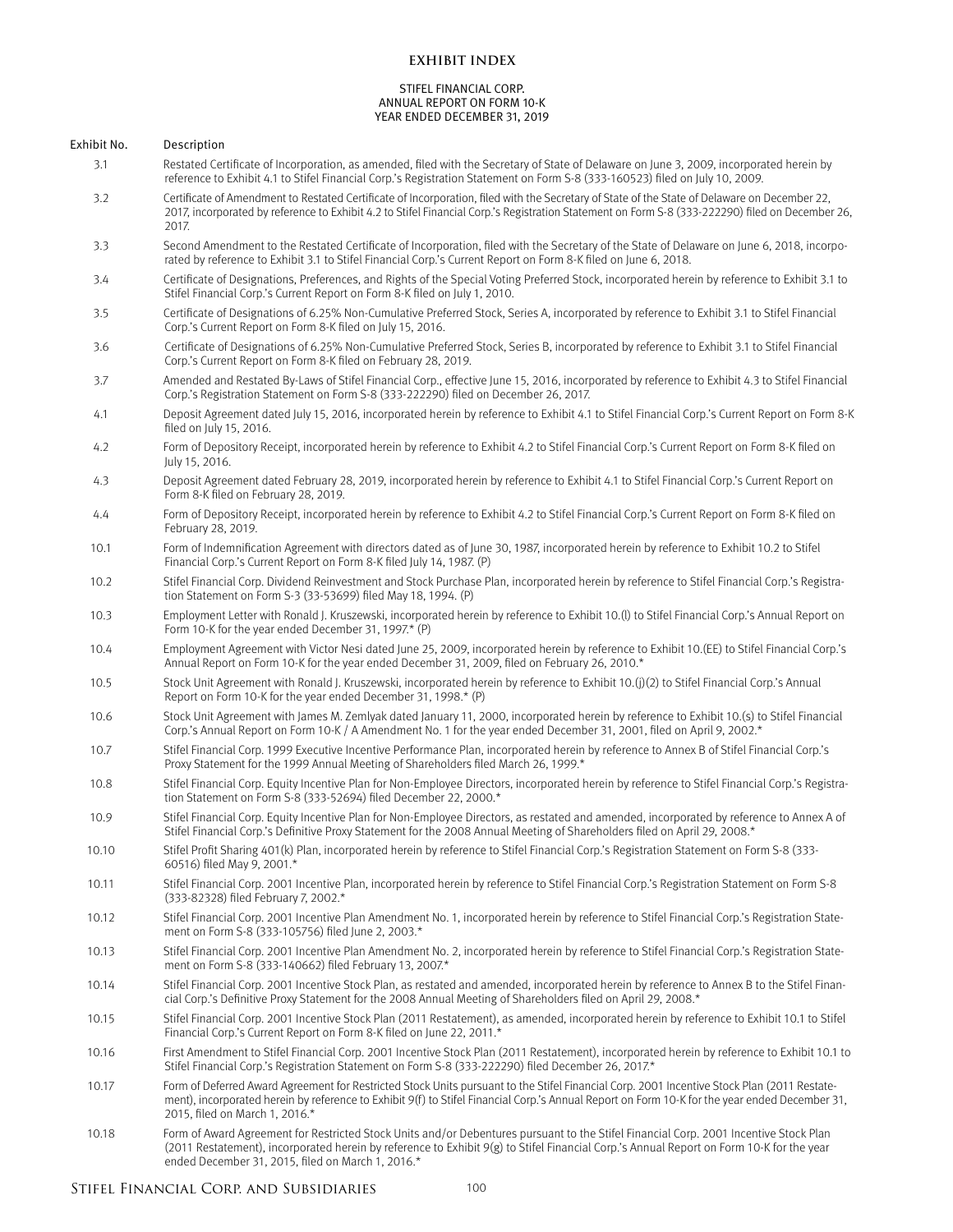- 10.19 Stifel Financial Corp. 2017 Restricted Stock Award Agreement, incorporated herein by reference to Exhibit 10.1 to Stifel Financial Corp.'s Current Report on Form 8-K filed on December 22, 2017.\*
- 10.20 Form of Modification of Award Agreement under the Stifel Financial Corp. 2001 Incentive Stock Plan (2011 Restatement) in accordance with the Stifel Financial Corp. Wealth Accumulation Plan, incorporated herein by reference to Exhibit 10.2 to Stifel Financial Corp.'s Current Report on Form 8-K filed on December 22, 2017.\*
- 10.21 Stifel Financial Corp. 2017 Restricted Stock Award Agreement (Executive), incorporated herein by reference to Exhibit 10.1 to Stifel Financial Corp.'s Current Report on Form 8-K filed on January 2, 2018.\*
- 10.22 Form of Restricted Stock Unit Award Agreement (Performance RSUs) pursuant to the Stifel Financial Corp. 2001 Incentive Stock Plan (2011 Restatement), incorporated herein by reference to Exhibit 10.9(l) to Stifel Financial Corp.'s Annual Report on Form 10-K for the year ended December 31, 2017, filed on February 26, 2018.\*
- 10.23 Stifel Financial Corp. 2001 Incentive Stock Plan (2018 Restatement), incorporated herein by reference to Exhibit 10.1 to Stifel Financial Corp.'s Current Report on Form 8-K filed on September 25, 2018.\*
- 10.24 Stifel Financial Corp. 2003 Employee Stock Purchase Plan, incorporated herein by reference to Stifel Financial Corp.'s Registration Statement on Form S-8 (333-100414) filed October 8, 2002.\*
- 10.25 Stifel Financial Corp. 2010 Executive Incentive Plan, incorporated herein by reference to Appendix A to Stifel Financial Corp.'s Definitive Proxy Statement for the 2010 Annual Meeting of Shareholders filed on February 26, 2010.\*
- 10.26 Stifel Financial Corp., Wealth Accumulation Plan 2015 Restatement, incorporated herein by reference to Exhibit 10.1 to Stifel Financial Corp.'s Current Report on Form 8-K filed on September 4, 2015.\*
- 10.27 First Amendment to Stifel Financial Corp. Wealth Accumulation Plan 2015 Restatement, incorporated herein by reference to Exhibit 10.1 to Stifel Financial Corp.'s Current Report on Form 8-K filed on November 20, 2015.\*
- 10.28 Second Amendment to Stifel Financial Corp. Wealth Accumulation Plan 2015 Restatement, incorporated herein by reference to Exhibit 12(f) to Stifel Financial Corp.'s Annual Report on Form 10-K for the year ended December 31, 2015, filed on March 1, 2016.\*
- 10.29 Stifel Financial Corp. Wealth Accumulation Plan 2017 Restatement, incorporated herein by reference to Exhibit 10.1 to Stifel Financial Corp.'s Current Report on Form 8-K filed on February 13, 2017.\*
- 10.30 Stifel Financial Corp. Wealth Accumulation Plan 2017 Restatement, as amended, incorporated herein by reference to Exhibit 10.1 to Stifel Financial Corp.'s Current Report on Form 8-K filed on November 13, 2018.\*
- 10.31 Stifel Financial Corp. Wealth Accumulation Plan 2019 Restatement, incorporated by reference to Exhibit 10.1 to Stifel Financial Corp.'s Current Report on Form 8-K filed on February 6, 2019.\*
- 10.32 Form of Restricted Stock Unit Award Agreement (Performance RSUs), incorporated by reference to Exhibit 10.2 to Stifel Financial Corp.'s Current Report on Form 8-K filed on February 6, 2019.\*
- 10.33 Form of Deferred Award Agreement, incorporated by reference to Exhibit 10.3 to Stifel Financial Corp.'s Current Report on Form 8-K filed on February 6, 2019.\*
- 10.34 Vessel Charter Agreement, dated as of August 7, 2018, by and between Stifel Financial Corp. and Broadway Boat Company Ltd., incorporated herein by reference to Exhibit 10.1 to Stifel Financial Corp.'s Current Report on Form 8-K filed on August 8, 2018.
- 11 Computation of Per Share Earnings is set forth in Note 27 of Notes to Consolidated Financial Statements included in this Form 10-K.
- 21 List of Subsidiaries of Stifel Financial Corp., filed herewith.
- 23 Consent of Independent Registered Public Accounting Firm, filed herewith.
- 31.1 Certification of Ronald J. Kruszewski pursuant to Rule 13a-14(a), as adopted pursuant to Section 302 of the Sarbanes-Oxley Act of 2002.
- 31.2 Certification of James M. Marischen pursuant to Rule 13a-14(a), as adopted pursuant to Section 302 of the Sarbanes-Oxley Act of 2002.
- 32.1 Certification of Ronald J. Kruszewski pursuant to Rule 13a-14(b) and 18 U.S.C. Section 1350, as adopted pursuant to Section 906 of the Sarbanes-Oxley Act of 2002.\*\*
- 32.2 Certification of James M. Marischen pursuant to Rule 13a-14(b) and 18 U.S.C. Section 1350, as adopted pursuant to Section 906 of the Sarbanes-Oxley Act of 2002.\*
- 101 The following financial information, formatted in iXBRL (Inline Extensible Business Report Language), Pursuant to Rule 405 of Regulation S-T: (i) Consolidated Statements of Financial Condition as of December 31, 2019 and 2018; (ii) Consolidated Statements of Operations for the years ended December 31, 2019, 2018, and 2017; (iii) Consolidated Statements of Comprehensive Income for the years ended December 31, 2019, 2018, and 2017; (iv) Consolidated Statements of Changes in Shareholders' Equity for the years ended December 31, 2019, 2018, and 2017; (v) Consolidated Statements of Cash Flows for the years ended December 31, 2019, 2018, and 2017; and (vi) Notes to Consolidated Financial Statements.
- 104 Cover Page Interactive Data File (embedded within the Inline XBRL document).
- \* Management contract or compensatory plan or arrangement.
- \*\* The certifications attached as Exhibits 32.1 and 32.2 that accompany this Annual Report on Form 10-K are not deemed filed with the SEC and are not to be incorporated by reference into any filing of Stifel Financial Corp. under the Securities Act of 1933, as amended, or the Securities Act of 1934, as amended, whether made before or after the date of this Form 10-K, irrespective of any general incorporation language contained in such filing.